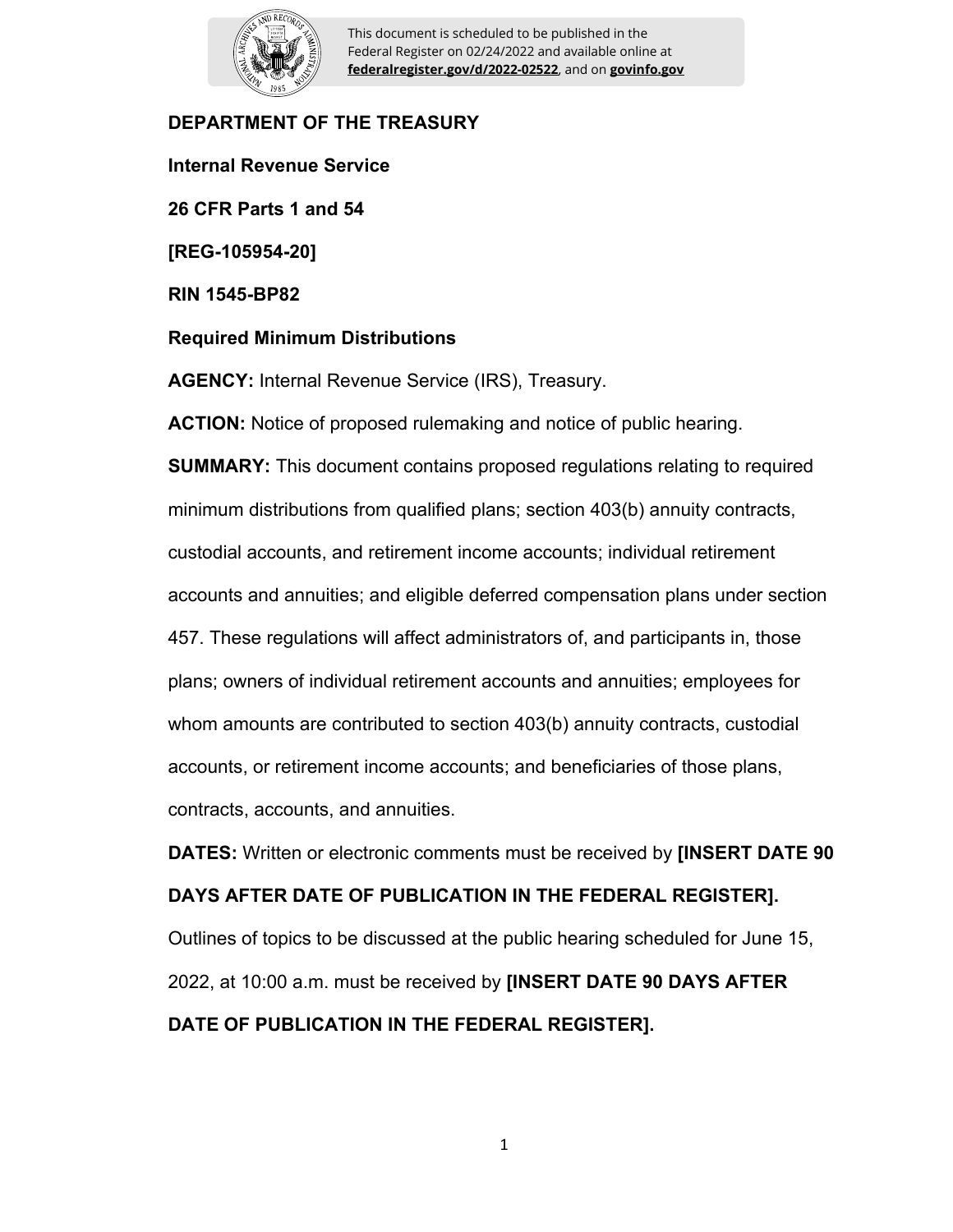#### As of **[INSERT DATE OF PUBLICATION IN THE FEDERAL REGISTER]**, §

1.408-8 of the notice of proposed rulemaking that was published in the Federal Register on July 14, 1981 (46 FR 36198) is withdrawn.

**ADDRESSES:** Commenters are strongly encouraged to submit public comments electronically. Submit electronic submissions via the Federal eRulemaking Portal at www.regulations.gov (indicate IRS and REG-105954-20) by following the online instructions for submitting comments. Once submitted to the Federal eRulemaking Portal, comments cannot be edited or withdrawn. The IRS expects to have limited personnel available to process public comments that are submitted on paper through mail. Until further notice, any comments submitted on paper will be considered to the extent practicable. The Department of the Treasury (Treasury Department) and the IRS will publish for public availability any comment submitted electronically, and to the extent practicable on paper, to its public docket. Send paper submissions to: CC:PA:LPD:PR (REG-105954-20), room 5203, Internal Revenue Service, PO Box 7604, Ben Franklin Station, Washington, DC 20044.

**FOR FURTHER INFORMATION CONTACT:** Concerning the proposed regulations, Brandon M. Ford or Laura B. Warshawsky, (202) 317-6700; concerning submissions of comments and outlines of topics for the public hearing, Regina Johnson, (202) 317-5177 (not toll-free numbers).

#### **SUPPLEMENTARY INFORMATION:**

#### **Background**

This document contains proposed amendments to the Income Tax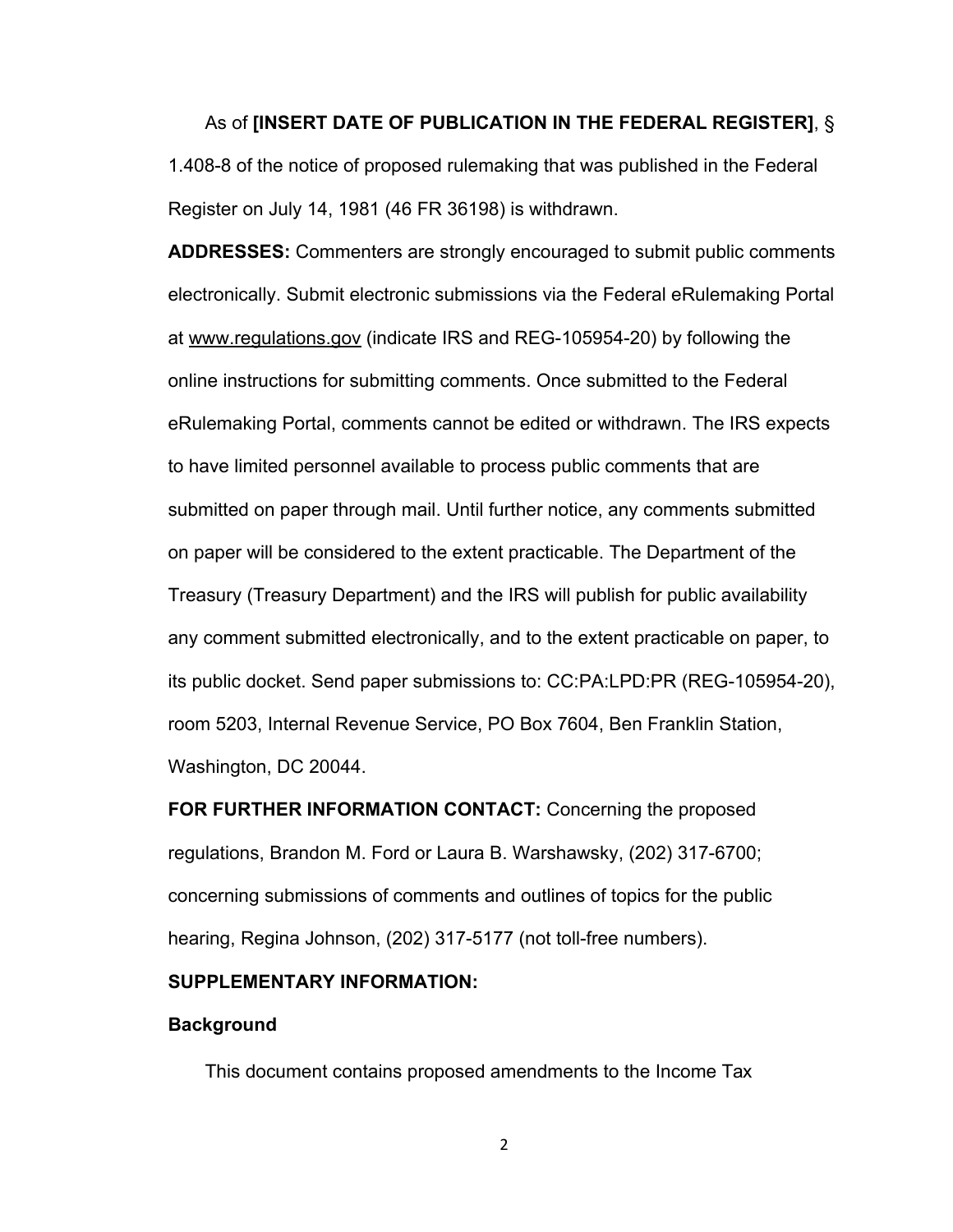Regulations (26 CFR part 1) under section 401(a)(9) of the Internal Revenue Code of 1986 (Code). These proposed regulations address the required minimum distribution requirements for plans qualified under section 401(a) and are being proposed to update the regulations to reflect the amendments made to section 401(a)(9) by sections 114 and 401 of the Setting Every Community Up for Retirement Enhancement Act of 2019 (SECURE Act), enacted on December 20, 2019, as Division O of the Further Consolidated Appropriations Act of 2019, Public Law 116-94, 133 Stat. 2534 (2019).

The rules of section 401(a)(9) are adopted by reference in section 408(a)(6) and (b)(3) for individual retirement accounts and individual retirement annuities (collectively, IRAs), section 408A(c)(5) for Roth IRAs, section 403(b)(10) for annuity contracts, custodial accounts, and retirement income accounts described in section 403(b) (section 403(b) plans), and section 457(d) for eligible deferred compensation plans. The determination of the required minimum distribution is also relevant for purposes of the related excise tax under section 4974 and the definition of eligible rollover distribution in section 402(c). Accordingly, this document also contains proposed conforming amendments to the Income Tax Regulations (26 CFR Part 1) under sections 402(c), 403(b), 408, and 457, and to the Pension Excise Tax Regulations (26 CFR Part 54) under section 4974.

#### Section 401(a)(9) -- Required Minimum Distributions

Section 401(a)(9) provides rules for distributions from a qualified plan during the life of the employee in section 401(a)(9)(A) and after the death of the employee in section 401(a)(9)(B). The rules set forth a required beginning date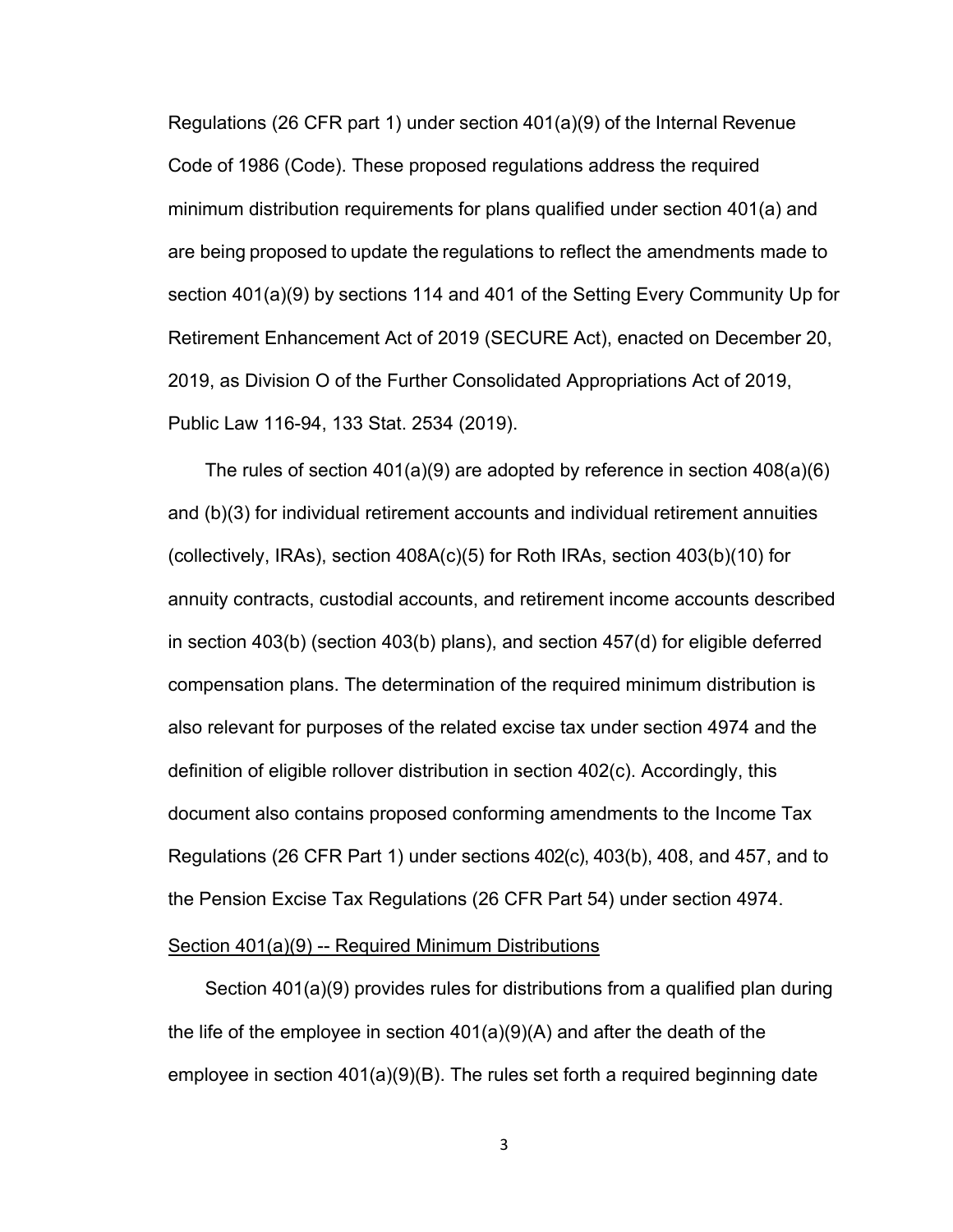for distributions and identify the period over which the employee's entire interest must be distributed.

Specifically, section 401(a)(9)(A)(ii) provides that the entire interest of an employee in a qualified plan must be distributed, beginning not later than the employee's required beginning date, in accordance with regulations, over the life of the employee or over the lives of the employee and a designated beneficiary (or over a period not extending beyond the life expectancy of the employee and a designated beneficiary). Section 401(a)(9)(B)(i) provides that, if the employee dies after distributions have begun, the employee's remaining interest must be distributed at least as rapidly as under the distribution method used by the employee as of the date of the employee's death.

Section 401(a)(9)(B)(ii) and (iii) provides that, if the employee dies before required minimum distributions have begun, the employee's interest must either be: (1) Distributed (in accordance with regulations) over the life or life expectancy of the designated beneficiary with the distributions generally beginning no later than 1 year after the date of the employee's death; or (2) distributed within 5 years after the death of the employee. However, under section  $401(a)(9)(B)(iv)$ , a surviving spouse may wait until the date the employee would have attained age 72 to begin taking required minimum distributions.

Section 401(a)(9)(C) (as amended by section 114 of the SECURE Act) defines the required beginning date for an employee (other than a 5-percent owner or IRA owner) as April 1 of the calendar year following the later of the calendar year in which the employee attains age 72 or the calendar year in which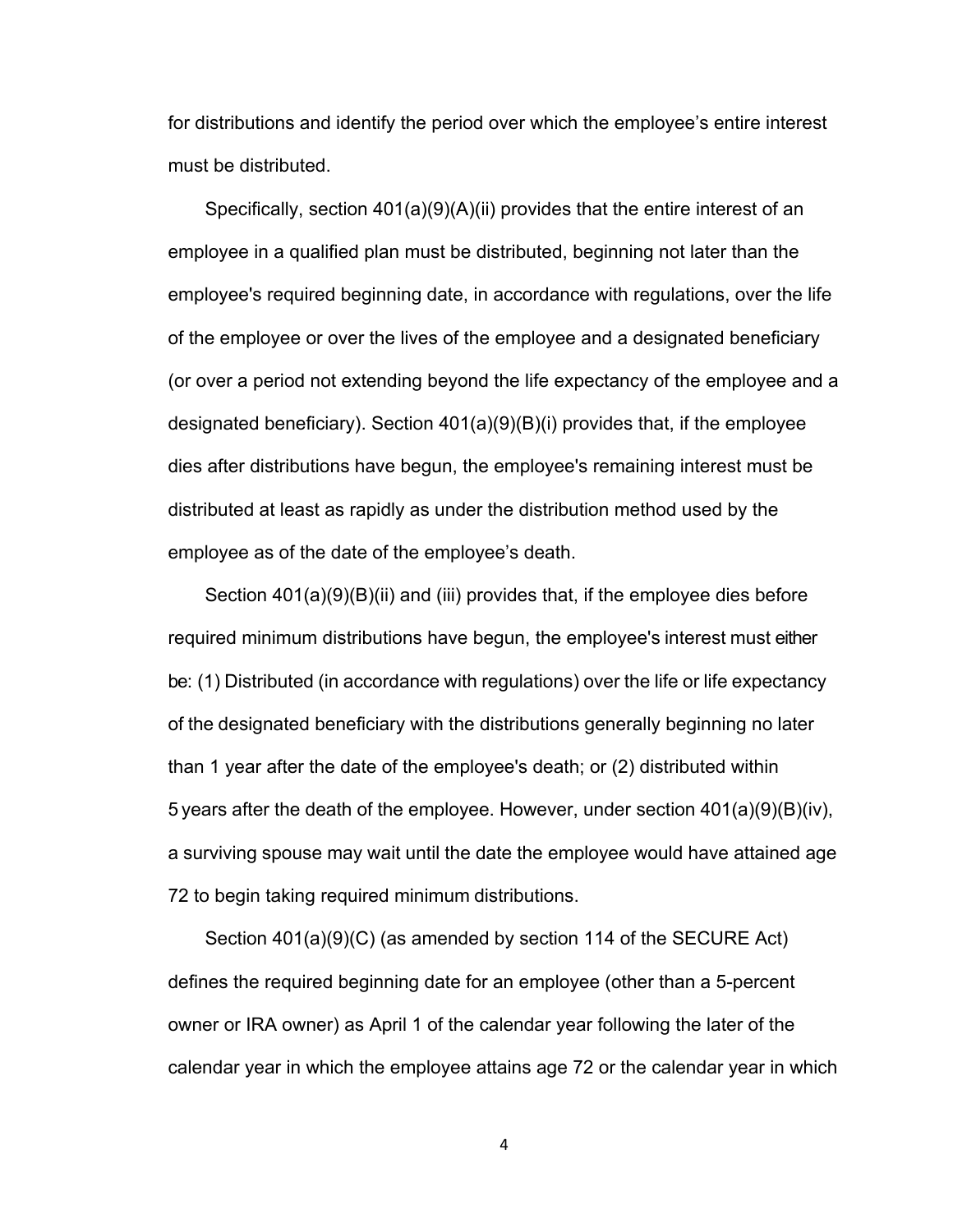the employee retires. For a 5-percent owner or an IRA owner, the required beginning date is April 1 of the calendar year following the calendar year in which the individual attains age 72, even if the individual has not retired. Section 401(a)(9)(C)(iii) provides that certain employees who commence benefits under a defined benefit plan after the year in which they attain age 70½ must receive an actuarial increase.

Section 401(a)(9)(D) provides that (except in the case of a life annuity) the life expectancy of an employee and the employee's spouse that is used to determine the period over which payments must be made may be redetermined, but not more frequently than annually.

Section 401(a)(9)(E)(i) defines the term *designated beneficiary* as any individual designated as a beneficiary by the employee. Section  $401(a)(9)(E)(ii)$ (which was added as part of section 401 of the SECURE Act) defines the term *eligible designated beneficiary* with respect to any employee, as any designated beneficiary who, as of the date of the employee's death, is: (1) The surviving spouse of the employee; (2) a child of the employee who has not reached the age of majority (within the meaning of section 401(a)(9)(F)); (3) disabled (within the meaning of section  $72(m)(7)$ ; (4) a chronically ill individual (within the meaning of section 7702B(c)(2), subject to certain exceptions); or (5) an individual not described elsewhere in section 401(a)(9)(E)(ii) who is not more than 10 years younger than the employee.

Section 401(a)(9)(E)(iii) provides that, subject to the rule in section 401(a)(9)(F), the treatment of an employee's child as an eligible designated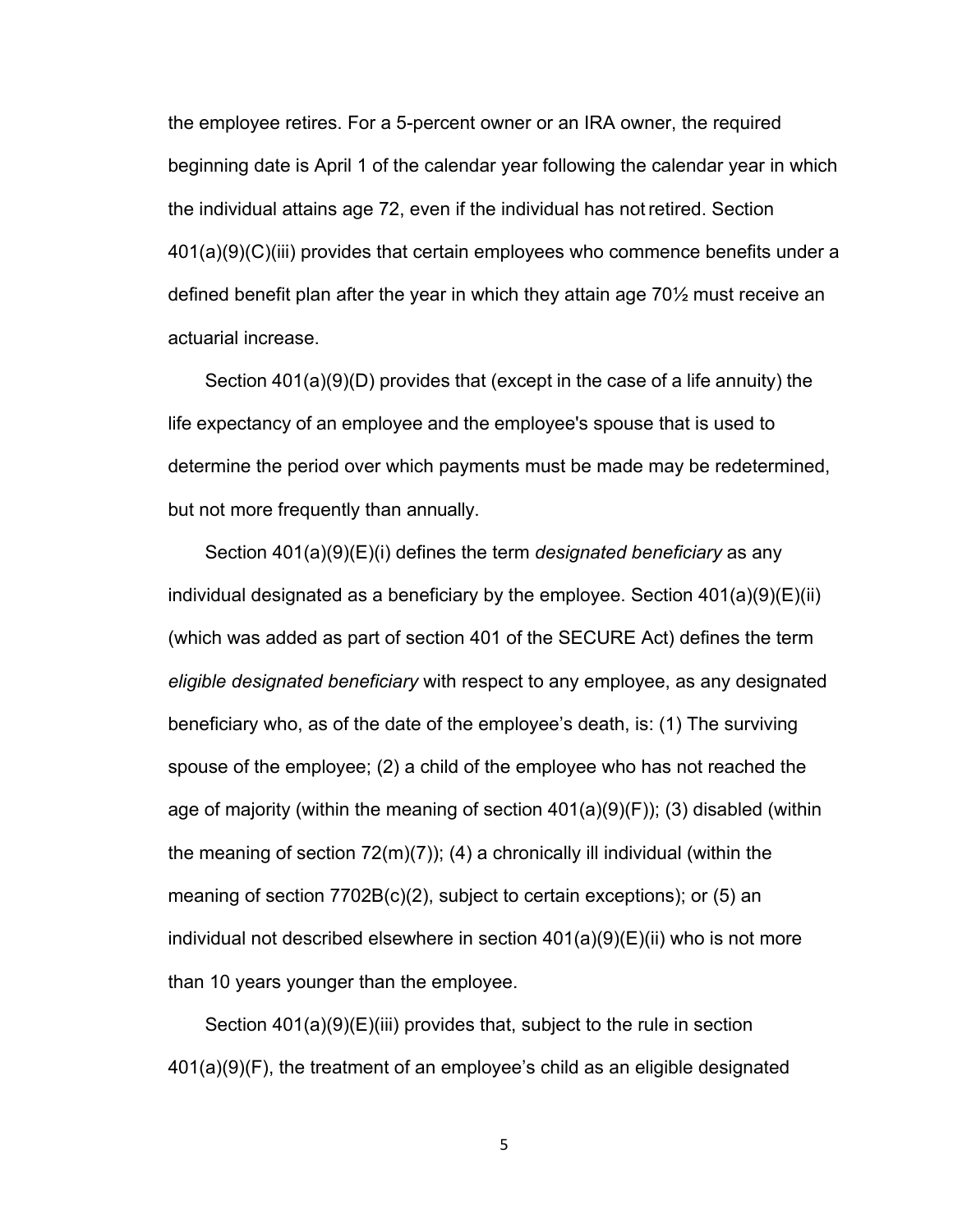beneficiary ends when the child attains the age of majority and that any remaining interest must be distributed within 10 years of that date. Section 401(a)(9)(F) provides that, under regulations, any amount paid to a child is treated as if it had been paid to the surviving spouse if it will be paid to the surviving spouse upon that child reaching the age of majority (or other designated event permitted under regulations).

Section 401(a)(9)(G) provides that any distribution required to satisfy the incidental death benefit requirement of section 401(a) is treated as a required minimum distribution.

Section 401(a)(9)(H) (which was added as part of section 401 of the SECURE Act) provides special rules that generally apply to the distribution of an employee's remaining interest in a defined contribution plan after the death of that employee. Specifically, section 401(a)(9)(H)(i) provides that, except in the case of a beneficiary who is not a designated beneficiary, section  $401(a)(9)(B)(ii)$ : (1) Is applied by substituting 10 years for 5 years; and (2) applies whether or not distributions of the employee's interest have begun in accordance with section 401(a)(9)(A). Section 401(a)(9)(H)(ii) provides that section 401(a)(9)(B)(iii) (permitting payments over the life or life expectancy of the designated beneficiary as an alternative to the 10-year rule) applies only in the case of an eligible designated beneficiary. Section 401(a)(9)(H)(iii) provides that if an eligible designated beneficiary dies before the employee's interest is entirely distributed, then section 401(a)(9)(H)(ii) does not apply to the beneficiary of the eligible designated beneficiary, and the remainder of the employee's interest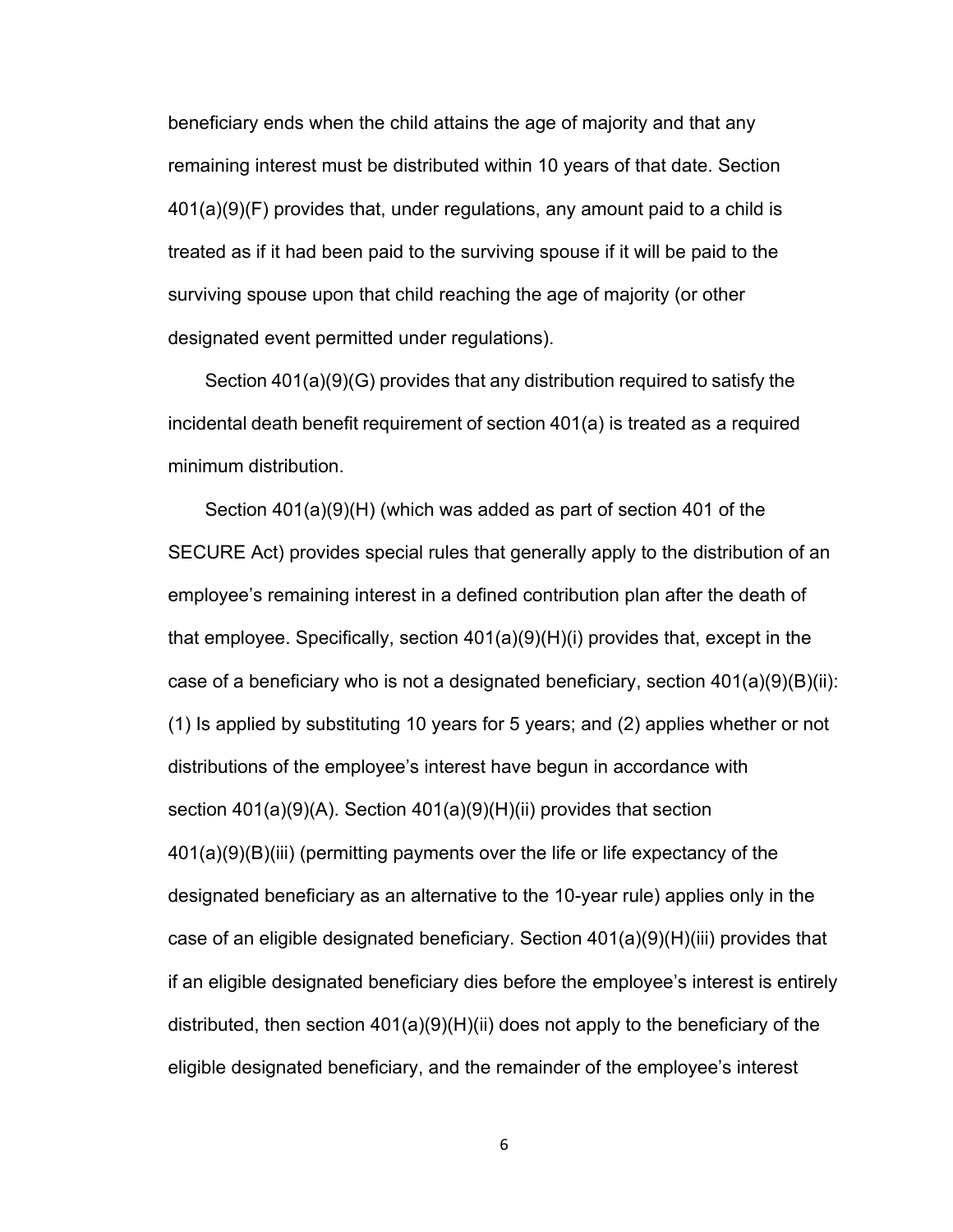must be distributed within 10 years after the death of the eligible designated beneficiary.

Section 401(a)(9)(H)(iv) provides that in the case of an applicable multibeneficiary trust, if, under the terms of the trust, it is to be divided immediately upon the death of the employee into separate trusts for each beneficiary, then section 401(a)(9)(H)(ii) is applied separately with respect to the portion of the employee's interest that is payable to any disabled or chronically ill eligible designated beneficiary. Section 401(a)(9)(H)(iv) also provides that in the case of an applicable multi-beneficiary trust, if, under the terms of the trust, no individual (other than an eligible designated beneficiary who is disabled or chronically ill) has any right to the employee's interest in the plan until the death of all of those disabled or chronically ill eligible designated beneficiaries with respect to the trust, then: (1) Section 401(a)(9)(B)(iii) (permitting payments over the life expectancy of a beneficiary) will apply to the distribution of the employee's interest; and (2) any beneficiary who is not disabled or chronically ill will be treated as a beneficiary of the eligible designated beneficiary who is disabled or chronically ill upon the death of that eligible designated beneficiary.

Section 401(a)(9)(H)(v) defines the term *applicable multi-beneficiary trust* as a trust: (1) Which has more than one beneficiary; (2) all of the beneficiaries of which are treated as designated beneficiaries for purposes of determining the distribution period pursuant to section 401(a)(9); and (3) at least one of the beneficiaries of which is an eligible designated beneficiary who is either disabled or chronically ill.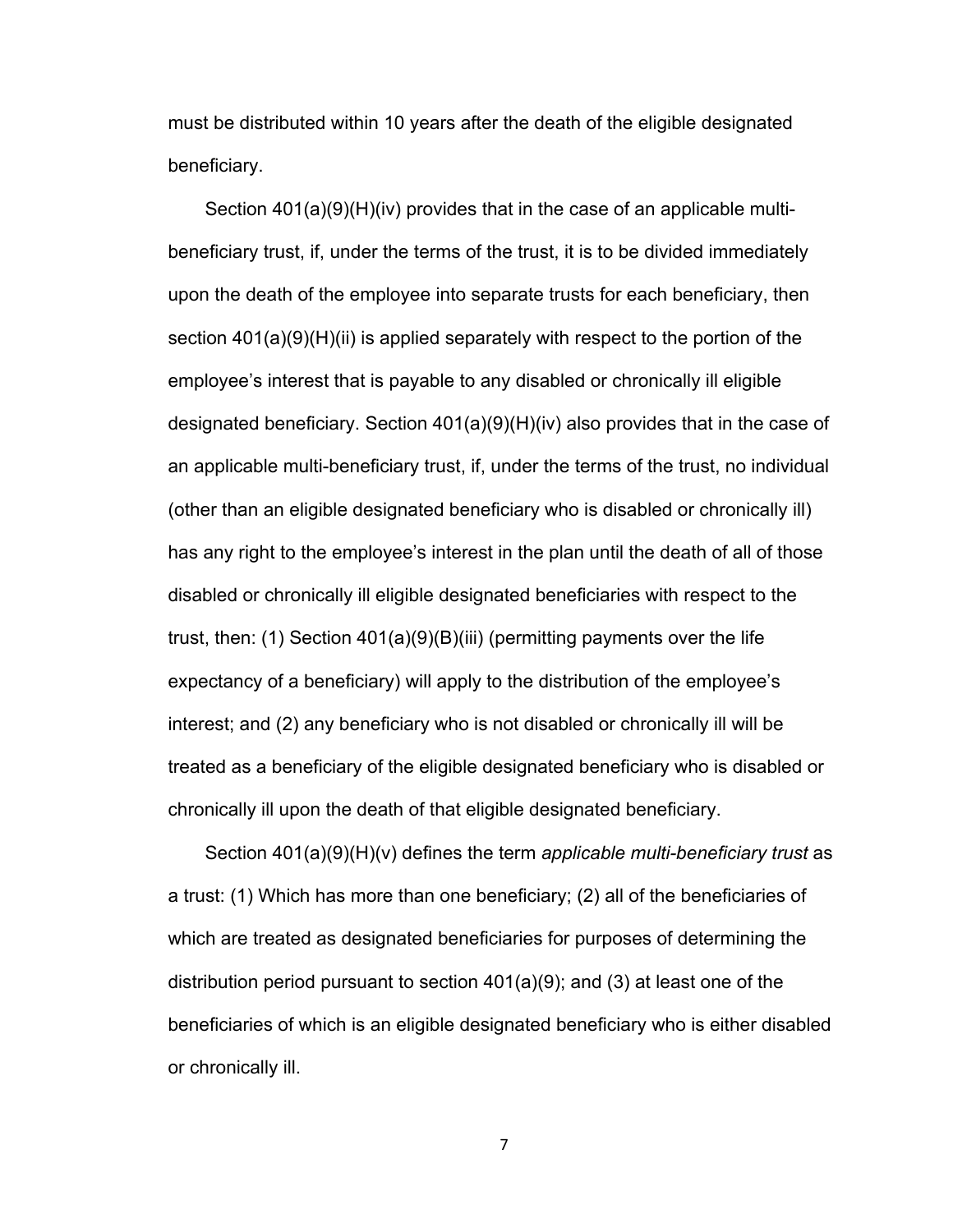Section 401(a)(9)(H)(vi) provides that, for purposes of applying section 401(a)(9)(H), an eligible retirement plan defined in section 402(c)(8)(B) (other than a defined benefit plan described in section  $402(c)(8)(B)(iv)$  or (v) or a qualified trust that is a part of a defined benefit plan) is treated as a defined contribution plan.<sup>1</sup>

Prior to amendment by section 114 of the SECURE Act, section 401(a)(9)(C) of the Code defined the required beginning date by reference to the calendar year in which the employee attains age 70½. Section 114(d) of the SECURE Act provides that the amendments made by section 114 of the SECURE Act apply to distributions required to be made after December 31, 2019, with respect to individuals who attain age 70½ after that date.

Section 401(b)(1) of the SECURE Act provides that, generally, the amendments made to section  $401(a)(9)(E)$  and (H) of the Code apply to distributions with respect to employees who die after December 31, 2019.

Section 401(b)(2) of the SECURE Act provides that in the case of a plan maintained pursuant to one or more collective bargaining agreements between employee representatives and one or more employers that were ratified before December 20, 2019, the amendments to sections  $401(a)(9)(E)$  and (H) of the Code apply to distributions with respect to employees who die in calendar years beginning after December 31, 2021, or if earlier, the later of: (1) The date on which the last of the collective bargaining agreements terminated (without regard

 $^1$  The eligible retirement plans described in section 402(c)(8)(B)(iv) and (v) are an annuity plan described in section 403(a) and an eligible deferred compensation plan described in section 457(b) that is maintained by an eligible employer described in section 457(e)(1)(A), respectively.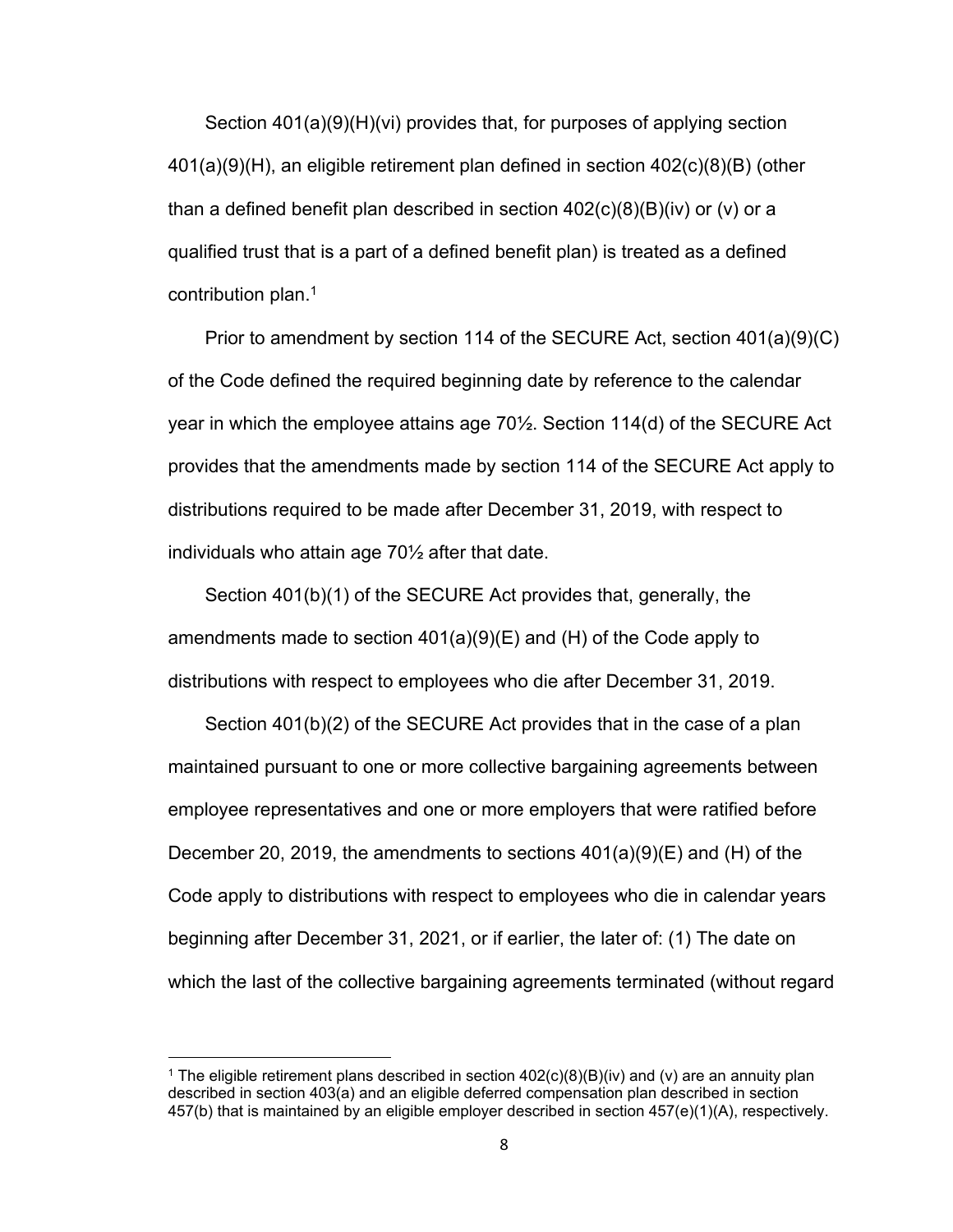to any extension of the agreement to which the parties agree on or after December 20, 2019), or (2) December 31, 2019.

Section 401(b)(3) of the SECURE Act provides that in the case of a governmental plan (as defined in section 414(d) of the Code), the amendments to sections 401(a)(9)(E) and (H) will apply to distributions with respect to employees who die after December 31, 2021.

Section 401(b)(4) of the SECURE Act provides that the amendments made to sections 401(a)(9)(E) and (H) of the Code do not apply to a qualified annuity that is a binding annuity contract in effect on December 20, 2019, and at all times thereafter.<sup>2</sup>

Section 401(b)(5) of the SECURE Act provides that if an employee dies

before the effective date of section 401(a)(9)(H) of the Code for a plan, then, in

applying the amendments made to sections  $401(a)(9)(E)$  and (H) to the

employee's designated beneficiary who dies on or after the effective date, (1) the

amendments apply to any beneficiary of the designated beneficiary, and (2) the

<sup>2</sup> Section 401(b)(4)(B) of the SECURE Act provides that the term *qualified annuity* means, with respect to an employee, an annuity--

<sup>(</sup>i) which is a commercial annuity (as defined in section 3405(e)(6) of the Internal Revenue Code of 1986);

<sup>(</sup>ii) under which the annuity payments are made over the life of the employee or over the joint lives of such employee and a designated beneficiary (or over a period not extending beyond the life expectancy of such employee or the joint life expectancy of such employee and a designated beneficiary) in accordance with the regulations described in section 401(a)(9)(A)(ii) of such Code (as in effect before such amendments) and which meets the other requirements of section 401(a)(9) of such Code (as so in effect) with respect to such payments; and (iii) with respect to which—

<sup>(</sup>I) annuity payments to the employee have begun before the date of enactment of the SECURE Act, and the employee has made an irrevocable election before such date as to the method and amount of the annuity payments to the employee or any designated beneficiaries; or (II) if subclause (I) does not apply, the employee has made an irrevocable election before the date of enactment of the SECURE Act as to the method and amount of the annuity payments to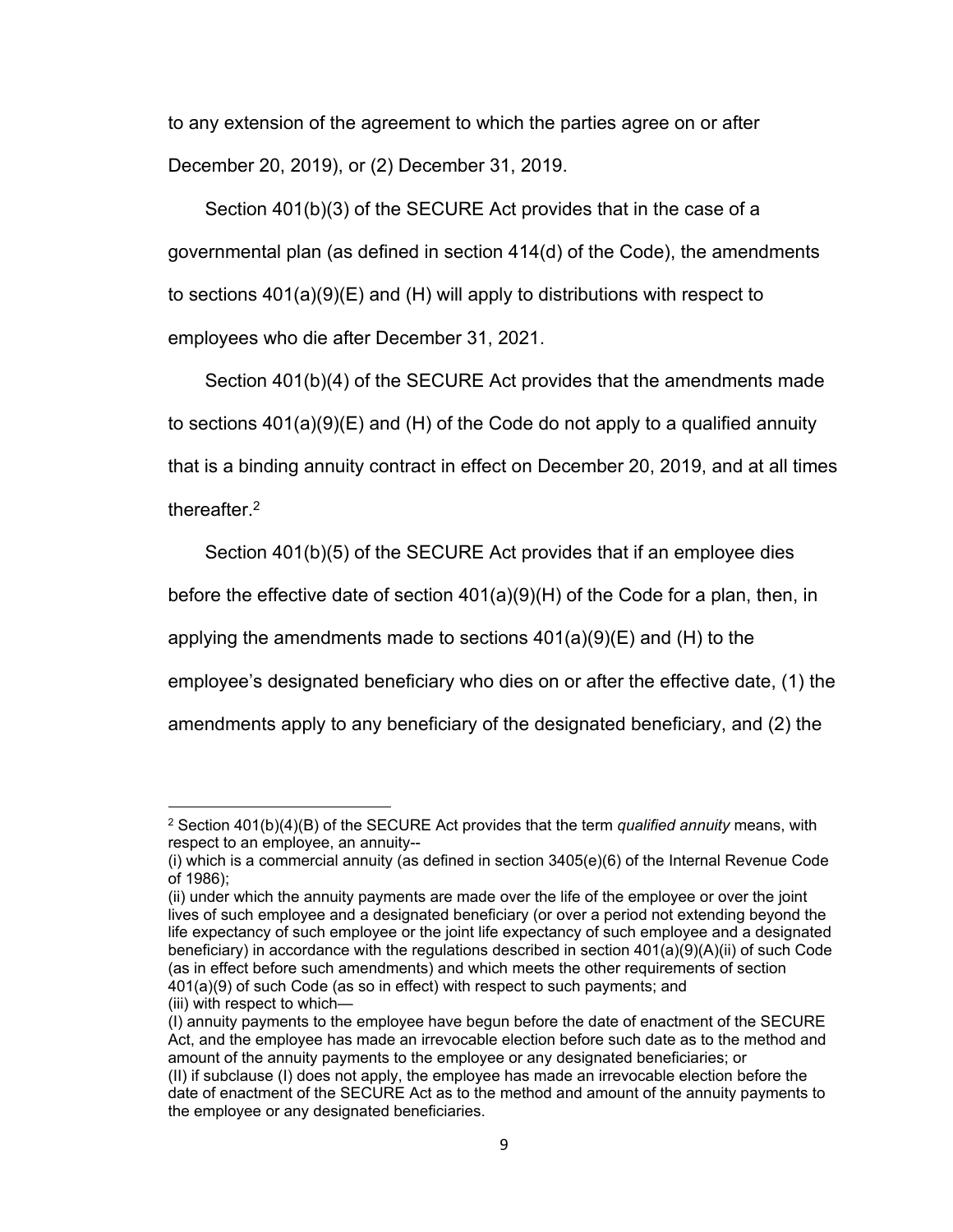designated beneficiary is treated as an eligible designated beneficiary for purposes of section 401(a)(9)(H)(ii).

#### Section 402(c) -- Rollovers

Section 402(c) provides rules related to the rollover of a distribution from a qualified plan to another eligible retirement plan. Prior to being amended by section 641 of the Economic Growth and Tax Relief Reconciliation Act of 2001, Public Law 107-16, 115 Stat. 38 (2001) (EGTRRA), section 402(c)(2) of the Code limited the portion of a distribution that could be rolled over to the amount that would have been includible in income in the absence of the rollover. Section 641 of EGTRRA and section 411(q) of the Job Creation and Worker Assistance Act of 2002, Public Law 107-147, 116 Stat. 21 (2002), expanded the rollover rules to permit a rollover to an IRA of the portion of the distribution that would have been excluded from gross income in the absence of the rollover (that is, the portion of the amount distributed that consists of the employee's investment in the contract). In addition, that portion may be transferred in a direct trustee-to-trustee transfer to a qualified trust or to an annuity contract described in section 403(b) of the Code, but only if the trust or annuity contract separately accounts for the amount that consists of the employee's investment in the contract. If only a portion of an eligible rollover distribution is rolled over or transferred, then the amount rolled over or transferred is treated as consisting first of the portion of the distribution that is not allocable to the employee's investment in the contract.

Under section 402(c), any amount distributed from a qualified plan generally will be excluded from income if it is transferred to an eligible retirement plan no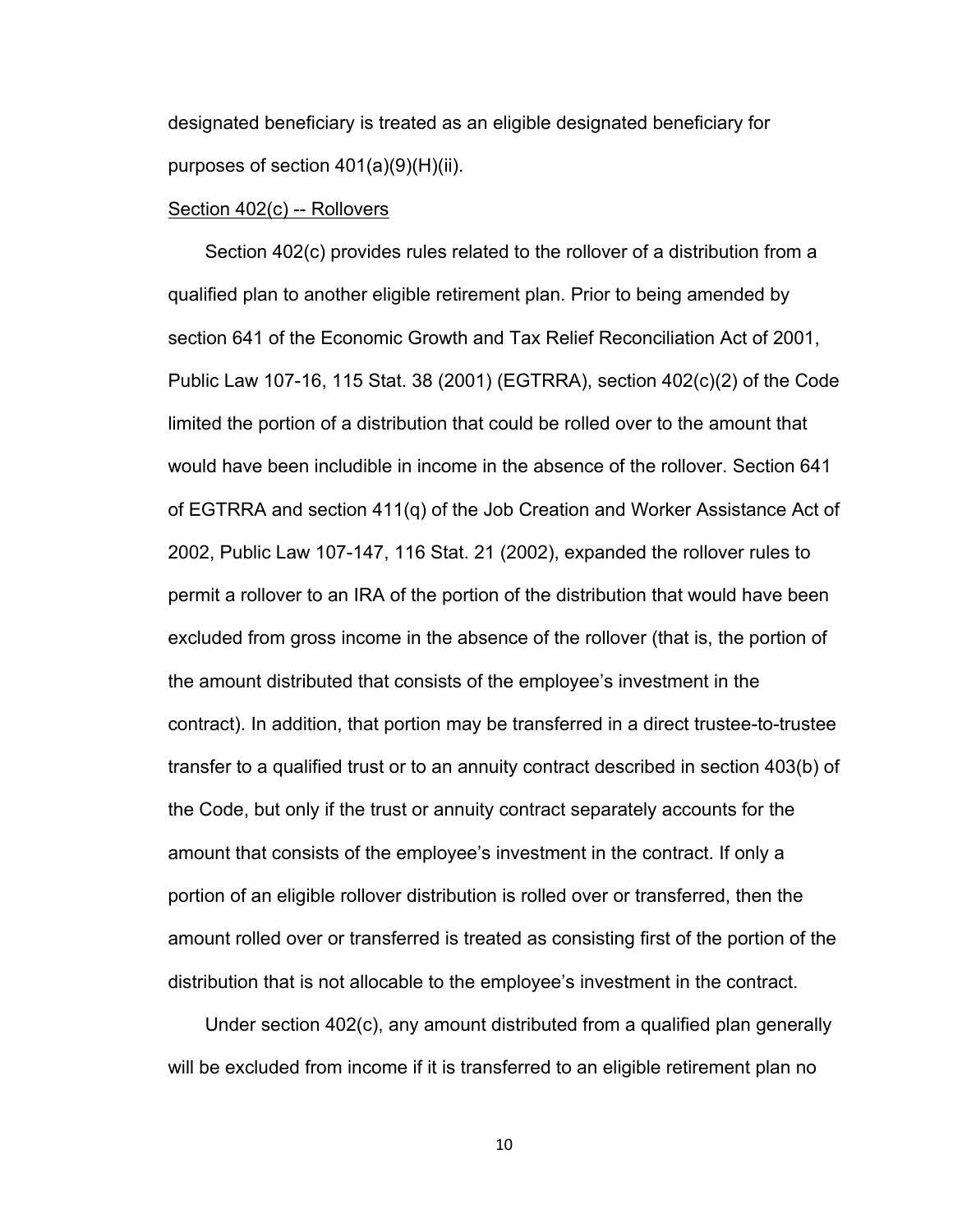later than the 60th day following the day the distribution is received. Section 402(c)(3)(B) was added by section 644 of EGTRRA to provide that the Secretary may waive the 60-day rollover requirement in certain circumstances. Section 402(c)(3)(C) was added to the Code by section 13613 of the Tax Cuts and Jobs Act, Public Law 115-97, 131 Stat. 2054 (2017) (TCJA) to provide an extended rollover deadline for qualified plan loan offset (QPLO) amounts. $^3$  Specifically, the deadline for rollover of any portion of a QPLO amount is extended so that it ends no earlier than the distributee's tax filing due date (including extensions) for the taxable year in which the offset occurs.

 Subject to certain exclusions, section 402(c)(4) provides that an eligible rollover distribution means any distribution to an employee of all or any portion of the balance to the credit of the employee in a qualified plan. Section  $402(c)(4)(A)$ excludes from the definition of an eligible rollover distribution any distribution that is one of a series of substantially equal periodic payments payable for the life (or life expectancy) of the employee (or the employee and the employee's designated beneficiary), or for a specified period of 10 years or more. Section 402(c)(4)(B) provides that any distribution that is required under section 401(a)(9) is excluded from the definition of an eligible rollover distribution. Section 402(c)(4)(C), which was added by section 636(b)(1) of EGTRRA, excludes hardship distributions from the definition of an eligible rollover distribution.

<sup>&</sup>lt;sup>3</sup> A QPLO amount is defined in section  $402(c)(3)(C)(ii)$  as a plan loan offset amount that is distributed from a qualified employer plan to a participant or beneficiary solely by reason of: (1) The termination of the qualified employer plan, or (2) the failure to meet the repayment terms of the loan from the plan because of the severance from employment of the participant.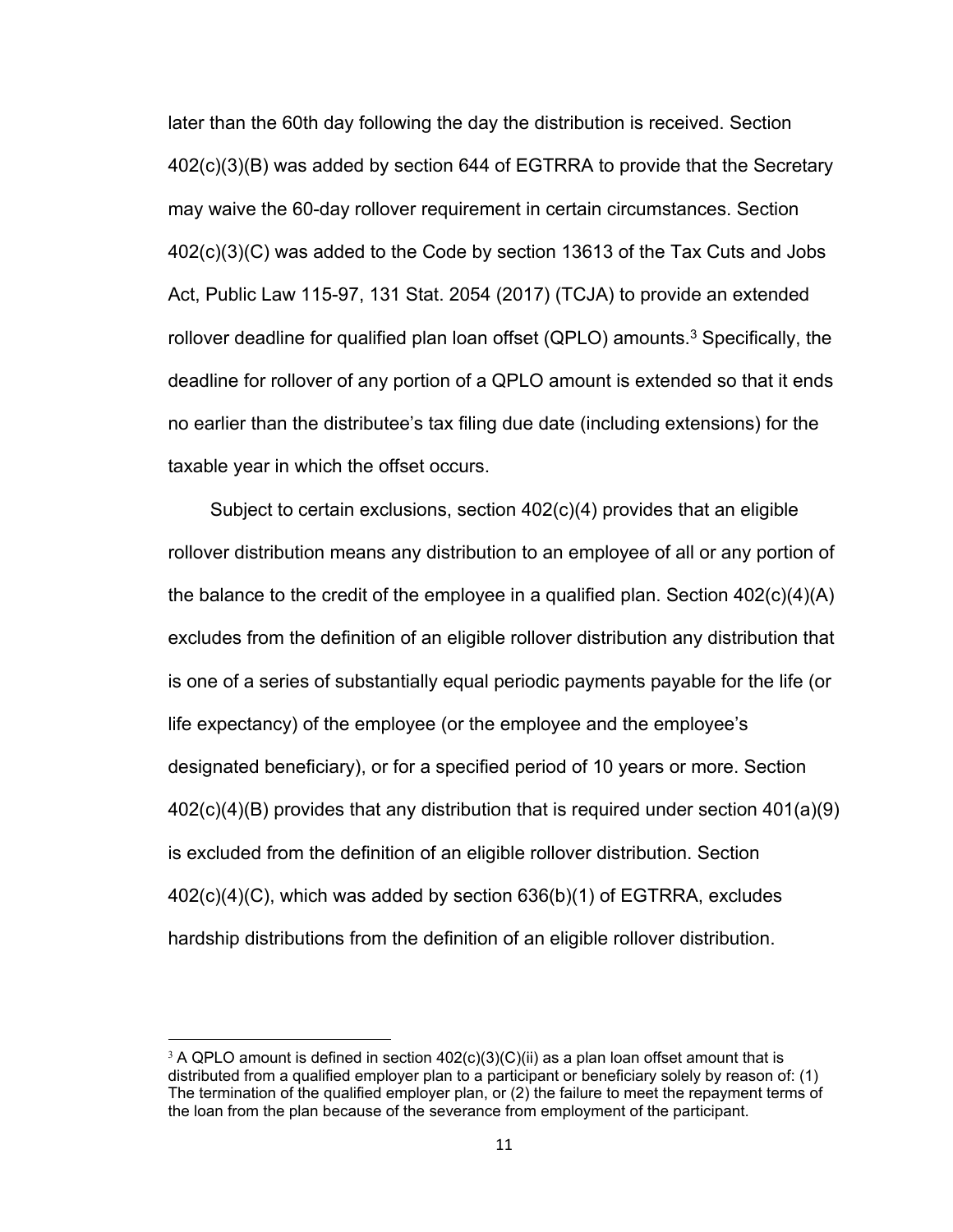Prior to being amended by section 641 of EGTRRA, section 402(c)(8)(B) of the Code provided that the only type of eligible retirement plan permitted to receive a rollover from a qualified plan was another qualified plan or an IRA. Section 641 of EGTRRA amended section 402(c)(8)(B) to expand the list of retirement plans eligible to receive rollovers to include an annuity contract described in section 403(b) of the Code, and an eligible deferred compensation plan described in section 457(b) which is maintained by an eligible employer described in section 457(e)(1)(A). Section 617(c) of EGTRRA amended section 402(c)(8)(B) of the Code to provide that if any portion of an eligible rollover distribution is attributable to distributions from a designated Roth account (as defined in section 402A), that portion may be rolled over only to another designated Roth account or a Roth IRA (as described in section 408A). Section 641 of EGTRRA also added section 402(c)(10) to the Code to provide that an eligible deferred compensation plan described in section 457(b) maintained by an eligible employer described in section 457(e)(1)(A) may accept rollovers from a different type of eligible retirement plan only if it separately accounts for the amounts rolled into the plan.

Section 402(c)(9) provides that, if any distribution attributable to an employee is paid to the spouse of the employee after the employee's death, then section 402(c) applies to that distribution in the same manner as if the spouse were the employee. At the time section  $402(c)(9)$  was enacted, a surviving spouse was permitted to roll over an eligible rollover distribution only to an IRA. However, section 641 of EGTRRA amended section 402(c)(9) of the Code to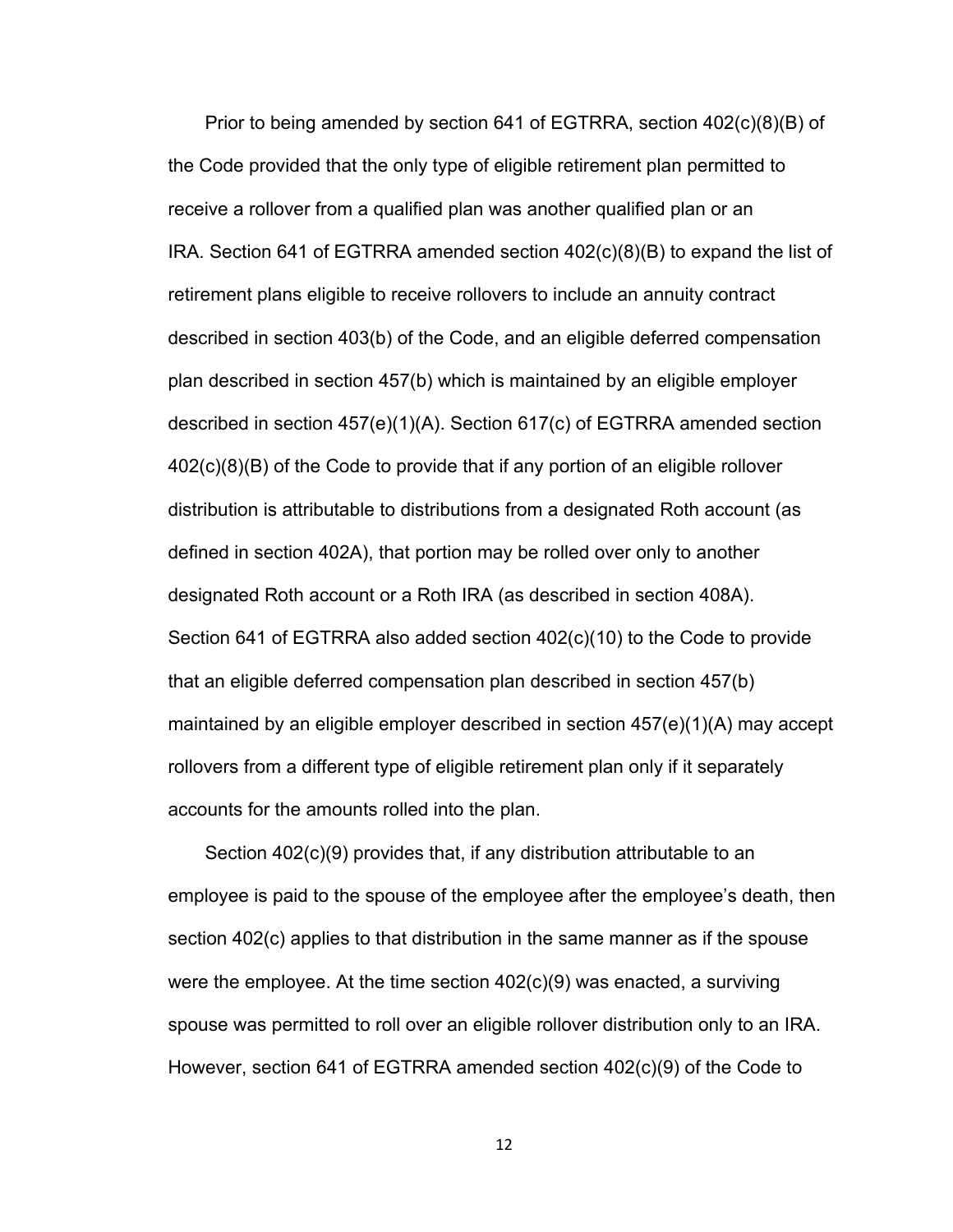expand the type of eligible retirement plan permitted to receive a spousal rollover to include not just an IRA, but also any other eligible retirement plan.

Section 402(c)(11) of the Code was added by section 829 of the Pension Protection Act of 2006, Public Law 109-280, 120 Stat. 780 (2006) (PPA), to provide that an individual who is not the surviving spouse of the employee and who is a designated beneficiary (as defined by section  $401(a)(9)(E)$  of the Code) may elect to have any portion of a distribution made in the form of a direct trustee-to-trustee transfer to an individual retirement plan established for the purpose of receiving that distribution. If a direct trustee-to-trustee transfer is made pursuant to section 402(c)(11), then the required minimum distribution rules applicable to distributions after the employee's death in section 401(a)(9)(B) (other than section  $401(a)(9)(B)(iv)$ ) will apply to the individual retirement plan.

The rollover rules of section 402(c) also apply to a distribution from a section 403(a) qualified annuity plan, a section 403(b) plan, and an eligible deferred compensation plan described in section 457(b) maintained by an eligible employer described in section 457(e)(1)(A). See sections 403(a)(4)(B), 403(b)(8)(B), and 457(e)(16)(B), respectively.

## Sections 403(a), 403(b), 408, and 457 -- Other Arrangements Subject to Section 401(a)(9)

Under section 403(a)(1), a qualified annuity plan under section 403(a) must meet the requirements of section 404(a)(2) (which provides that an annuity plan must satisfy the required minimum distribution rules under section 401(a)(9)). Sections 403(b)(10), 408(a)(6), and 408(b)(3) provide that a section 403(b) plan,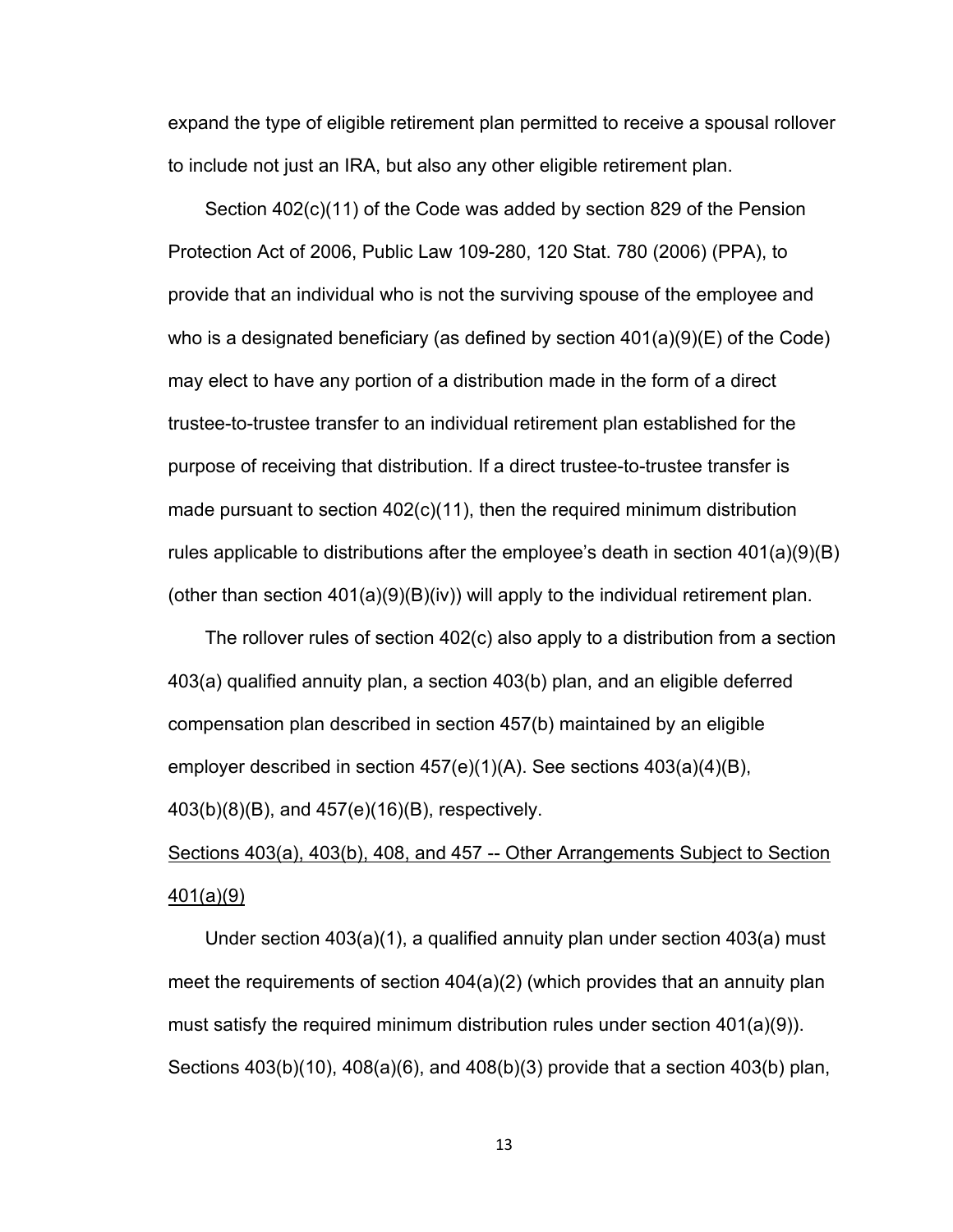an individual retirement account, and an individual retirement annuity,

respectively, must satisfy rules similar to the requirements of section 401(a)(9) and the incidental death benefit requirements of section 401(a). Under section 457(b)(5) and (d)(2), a plan is an eligible deferred compensation plan described in section 457(b) only if it satisfies the minimum distribution requirements of section 401(a)(9).

### Section 4974 -- Excise Tax on Failure to Satisfy Section 401(a)(9)

Section 4974(a) provides that if the amount distributed during the taxable year of a payee under any qualified retirement plan (as defined in section 4974(c)) or any eligible deferred compensation plan (as defined in section 457(b)) is less than that taxable year's minimum required distribution (as defined in section 4974(b)), then an excise tax is imposed on the payee equal to 50 percent of the amount by which the minimum required distribution for the taxable year exceeds the amount actually distributed in that taxable year.

Section 4974(d) provides that if the taxpayer establishes to the satisfaction of the Secretary that the failure to distribute the entire amount required in a taxable year was due to reasonable error and reasonable steps are being taken to remedy that shortfall, then the Secretary may waive the excise tax imposed in section 4974(a) for that taxable year.

#### Good Faith Compliance Standard for Governmental Plans

Section 823 of PPA provides that a governmental plan (as defined in section 414(d) of the Code) is treated as having complied with section 401(a)(9) if the plan complies with a reasonable, good faith interpretation of section 401(a)(9).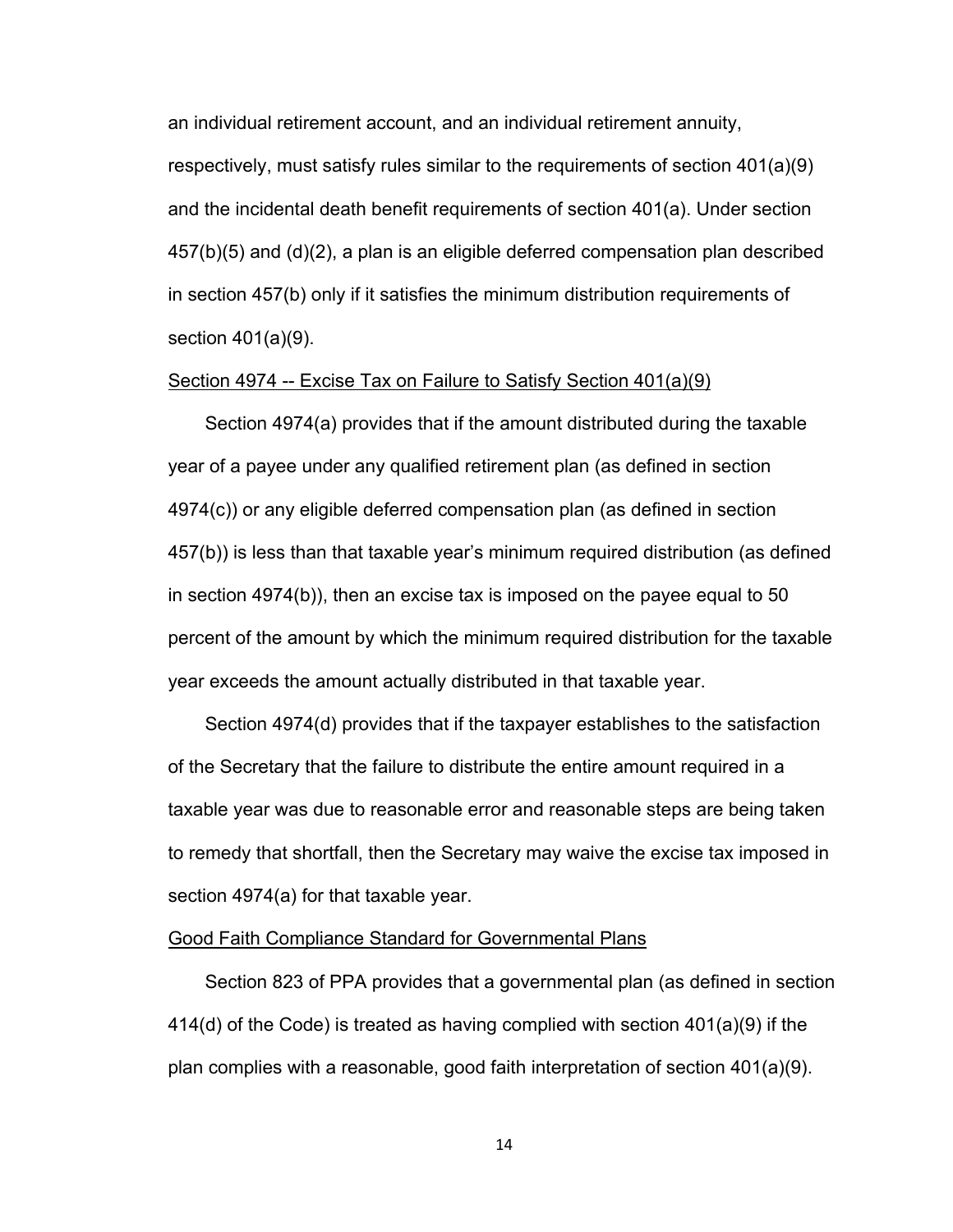#### Existing Regulations

Final regulations relating to required minimum distributions from a qualified plan, an IRA, and a section 403(b) plan, have been subject to a series of amendments and additions since they were published in the *Federal Register* on April 17, 2002 (67 FR 18988).<sup>4</sup> Final regulations relating to required minimum distributions from defined benefit plans and annuity contracts were published in the *Federal Register* on June 15, 2004 (69 FR 68077). Final regulations published in the *Federal Register* on September 8, 2009 (74 FR 45993) updated the rules to permit a governmental plan to comply with the required minimum distribution rules using a reasonable, good faith interpretation of section 401(a)(9). Final regulations relating to qualified longevity annuity contracts were published in the *Federal Register* on July 2, 2014 (79 FR 37633). Final regulations published in the *Federal Register* on November 12, 2020 (85 FR 72477) updated the life expectancy and distribution period tables for distribution calendar years that begin on or after January 1, 2022.

Final regulations relating to section 402(c) and eligible rollover distributions were published in the *Federal Register* on September 22, 1995 (60 FR 49199). Since those regulations were issued, section 402(c) has been amended several times, and guidance related to those amendments has generally been issued in the Internal Revenue Bulletin rather than through the issuance of new regulations. For example, Notice 2007-7, 2007-1 C.B. 395, provided guidance related to the amendments to section 402(c) made by PPA. However, final

<sup>4</sup> Final regulations under section 4974 (relating to excise taxes for excess accumulations in qualified plans) were published at the same time but have not been amended.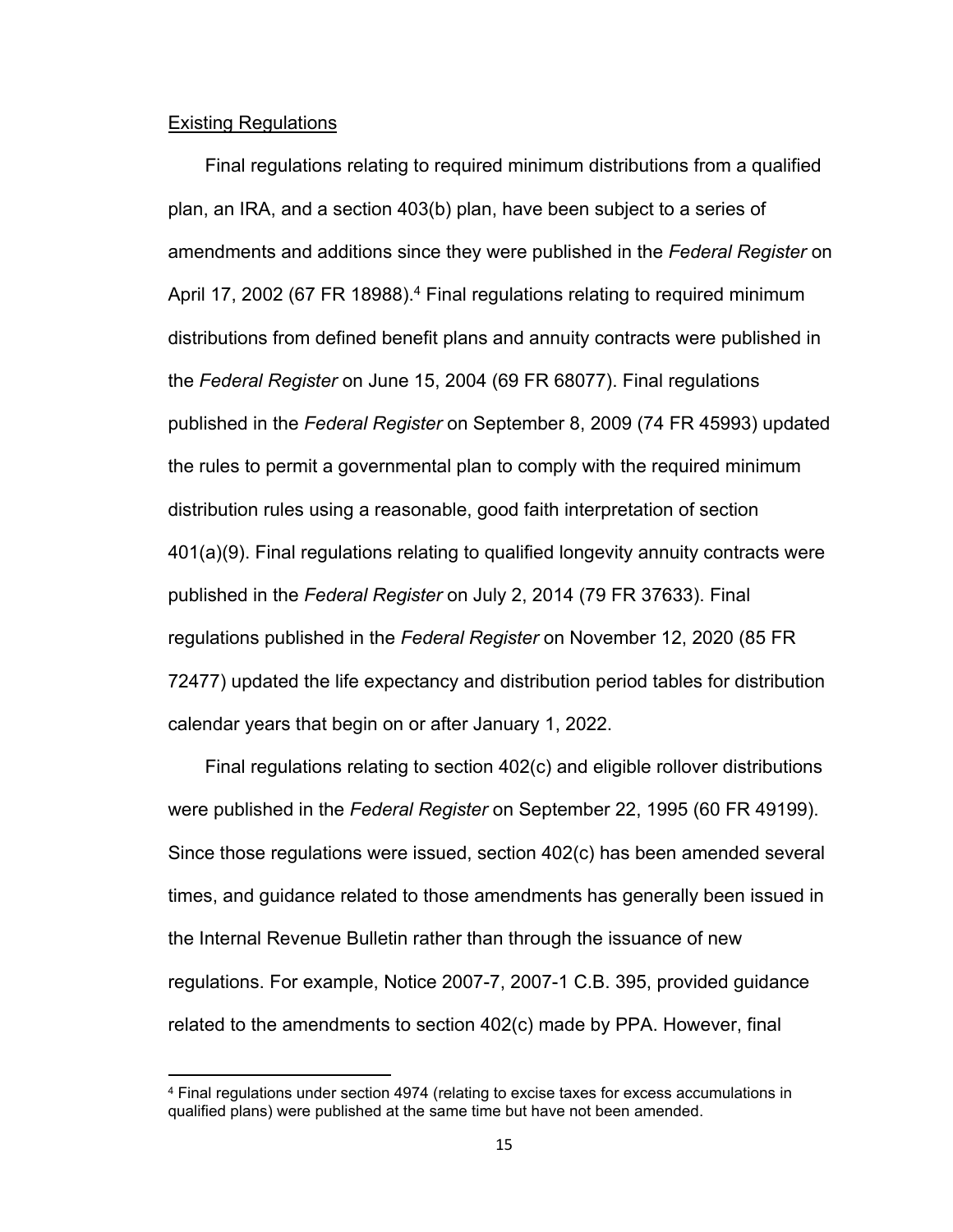regulations related to the extended period of time to roll over a QPLO amount under section 402(c)(3)(C) were published in the *Federal Register* on January 6, 2021 (86 FR 464). See §1.402(c)-3.

#### **Explanation of Provisions**

These proposed regulations would update several existing regulations under sections 401(a)(9), 402(c), 403(b), 457, and 4974 to reflect statutory amendments that have been made since those regulations were last issued. These proposed regulations also clarify certain issues that have been raised in public comments and private letter ruling requests. These proposed regulations also replace the question-and-answer format of the existing regulations under sections 401(a)(9), 402(c), 408, and 4974 with a standard format. Rules under the existing regulations that are retained in these proposed regulations are generally not discussed in this Explanation of Provisions.

#### **I. Section 401(a)(9) Regulations**

# *A. Section 1.401(a)(9)-1 -- Minimum distribution requirement in general 1. Statutory Effective Date of the Limitation on Beneficiary Life Expectancy*

#### *Distributions.*

Proposed §1.401(a)(9)-1 provides general rules that apply for all of the regulations under section 401(a)(9), including rules addressing application of the effective date of new section 401(a)(9)(H), which was added by section 401 of the SECURE Act to limit life expectancy distributions for beneficiaries. Generally, the amendments made by section 401 of the SECURE Act apply to distributions with respect to an employee who dies on or after January 1, 2020 (with a later effective date for certain collectively bargained plans or governmental plans). In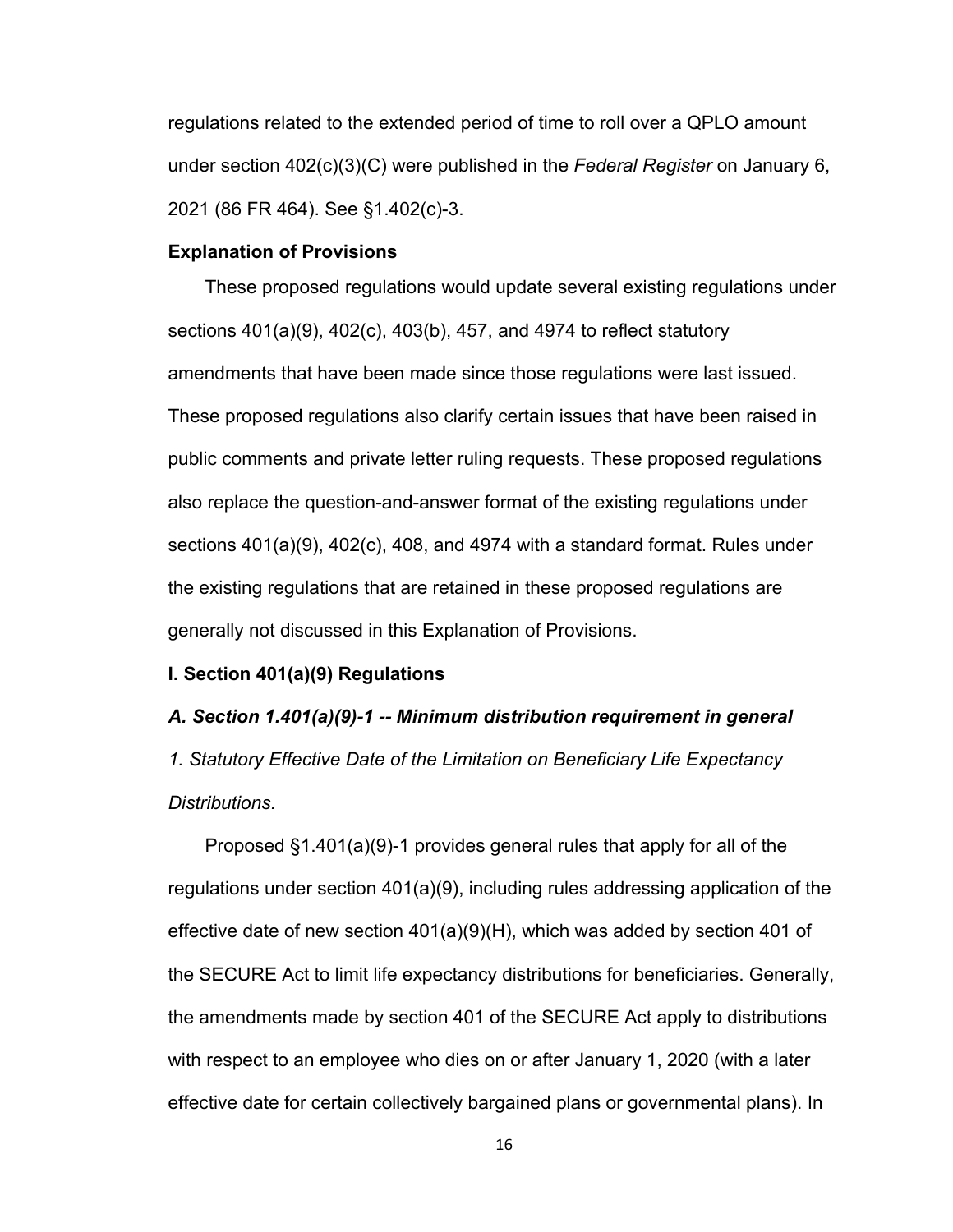addition, if an employee in a plan died before the section 401(a)(9)(H) effective date for that plan, the employee had only one designated beneficiary, and the employee's designated beneficiary dies on or after that effective date, then the amendments made by section 401 of the SECURE Act apply to any beneficiary of the designated beneficiary. In this situation, the designated beneficiary is treated as an eligible designated beneficiary for purposes of the 10-year payout required by section 401(a)(9)(H)(iii). Accordingly, the death of the designated beneficiary triggers a requirement to complete payment within 10 years of the death of that designated beneficiary. In contrast, if that designated beneficiary died before that effective date, then the amendments made by section 401 of the SECURE Act do not apply with respect to the employee's interest under the plan.

These proposed regulations provide that if an employee in a plan who dies before the section 401(a)(9)(H) effective date for that plan has more than one designated beneficiary, whether the amendments made by section 401 of the SECURE Act apply depends on when the oldest of those beneficiaries dies. Thus, for example, if an employee who died before January 1, 2020, named a see-through trust as the sole beneficiary of the employee's interest in the plan, and the trust has three beneficiaries who are all individuals, then the amendments made by section 401 of the SECURE Act will apply with respect to distributions to the trust upon the death of the oldest trust beneficiary, but only if that beneficiary dies on or after the section 401(a)(9)(H) effective date for that plan. However, if the oldest of the trust beneficiaries died before that effective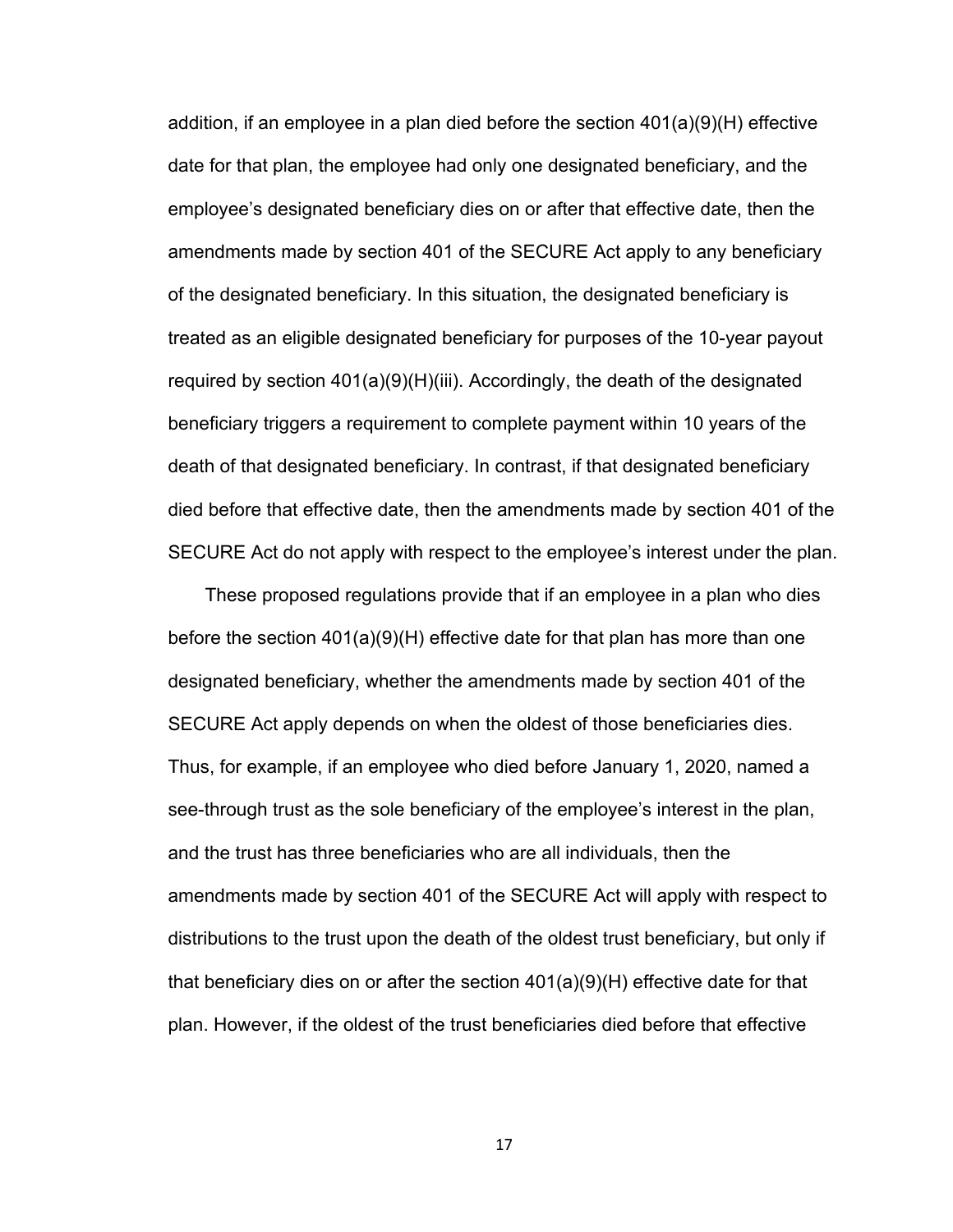date, then the amendments made by section 401 of the SECURE Act do not apply with respect to distributions to the trust.

For purposes of applying the statutory effective date, these proposed regulations provide that if, pursuant to section 401(a)(9)(B)(iv), a surviving spouse is waiting to begin distributions until the year for which the employee would have been first required to take distributions, then the spouse is treated as the employee. Thus, in that case, if the spouse died before January 1, 2020, but the spouse's designated beneficiary dies after the section 401(a)(9)(H) effective date for the plan, section 401(a)(9)(H) applies to any beneficiary of the spouse's designated beneficiary upon the death of that designated beneficiary.

These proposed regulations reflect the statutory delay of the effective date for governmental plans and collectively bargained plans. For this purpose, the determination of whether a plan is a collectively bargained plan is made in accordance with §1.436-1(a)(5)(ii)(B) (relating to plans under which some participants are not members of collective bargaining units). The proposed regulations also reflect the exception for existing annuity contracts for which an irrevocable election as to the method and the amount of the annuity payments was made before December 20, 2019, as described in section 401(b)(4) of the SECURE Act.

#### *2. Participants in Multiple Plans*

These proposed regulations provide that if an employee is a participant in more than one plan, the plans in which the employee participates are not permitted to be aggregated for purposes of testing whether the distribution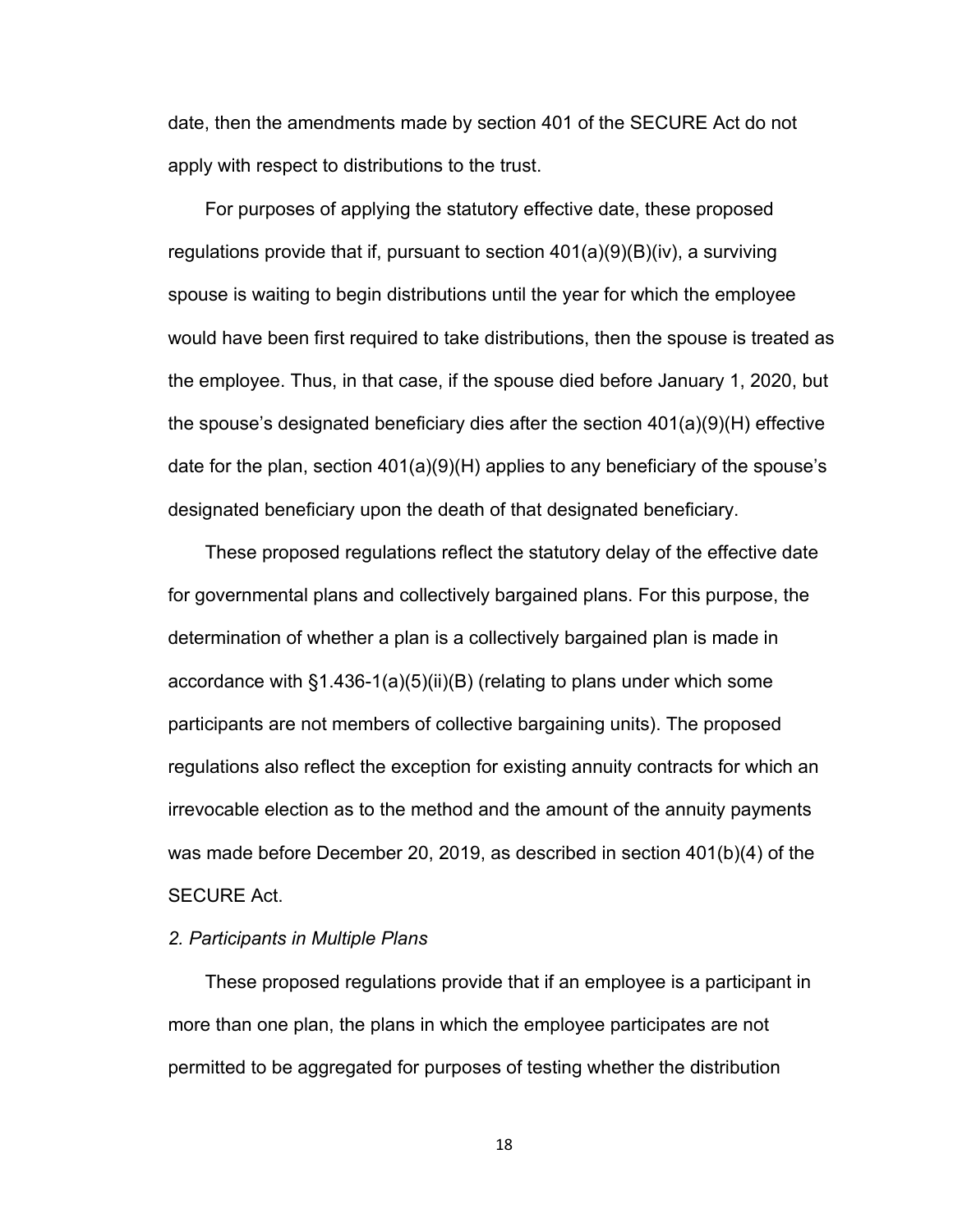requirements of section 401(a)(9) are met. This rule is currently in  $\S 1.401(a)(9)-8$ , Q&A-1, but is moved to §1.401(a)(9)-1(a)(2) in these proposed regulations.

## *B. Section 1.401(a)(9)-2 -- Distributions commencing during an employee's lifetime*

Proposed §1.401(a)(9)-2 provides rules for determining the required beginning date for distributions and whether distributions are treated as having begun during an employee's lifetime. These rules are based on the rules in the existing regulations, except that the rules have been updated to reflect the amendments to the required beginning date made by section 114 of the SECURE Act.

In accordance with section 114(a) of the SECURE Act, these proposed regulations generally provide that the required beginning date is April 1 of the calendar year following the later of (1) the calendar year in which the employee attains age 72, and (2) the calendar year in which the employee retires from employment with the employer maintaining the plan. These proposed regulations also provide that for an employee who was born before July 1, 1949, the required beginning date remains April 1 of the calendar year following the later of (1) the calendar year in which the employee attains age 70½, and (2) the calendar year in which the employee retires from employment with the employer maintaining the plan. However, if an employee is a 5-percent owner, then the required beginning date is April 1 of the calendar year following the calendar year in which the employee attains age 70½ or 72 (whichever required beginning date applies to the employee as determined using the employee's date of birth), and that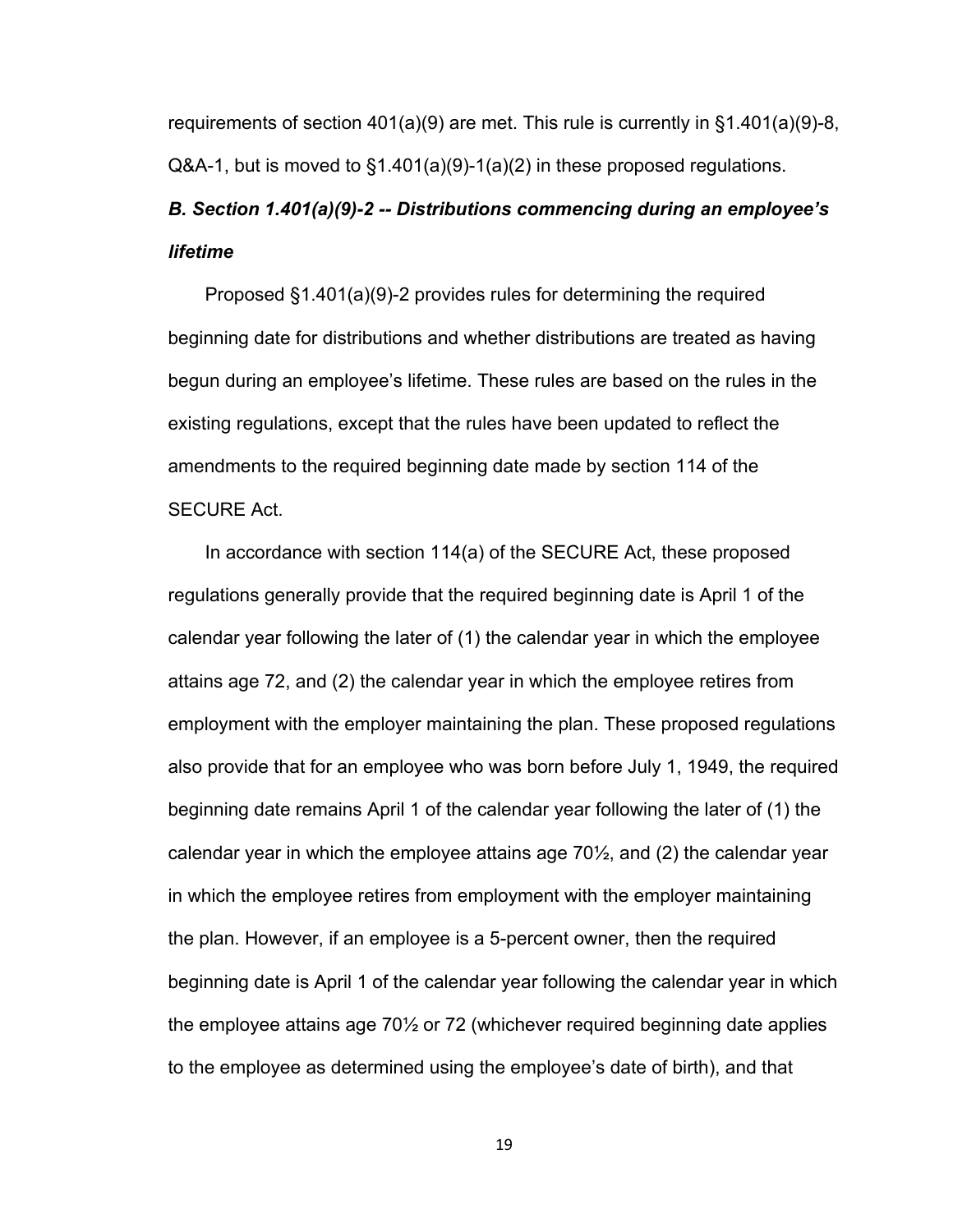required beginning date applies regardless of whether the employee has retired from employment with the employer maintaining the plan.

Section 114(d) of the SECURE Act provides that the amended definition of the required beginning date applies with respect to employees who attain age 70½ on or after January 1, 2020. This effective date provision could be interpreted to require the employee to survive until age 70½ in order to have the amended definition apply (that is, if the employee died before attaining age  $70\frac{1}{2}$ , then the amended definition would not apply with respect to distributions to that employee's beneficiary, even if the employee would have attained age 70½ on or after January 1, 2020, had the employee survived). Instead, for ease of administration, these proposed regulations interpret the effective date language to apply the amendments made by section 114 of the SECURE Act to an employee who died before attaining age 70½ if the employee would have attained age 70½ on or after January 1, 2020 (that is, the employee's date of birth is on or after July 1, 1949). This interpretation also extends to a surviving spouse who is waiting to begin distributions pursuant to section  $401(a)(9)(B)(iv)$ . Thus, for example, if an employee who was born on June 1, 1952, died in 2018, and the employee's sole beneficiary is the employee's surviving spouse, then the surviving spouse may wait until 2024 (the calendar year in which the employee would have attained age 72) to begin receiving distributions.

#### *C. Section 1.401(a)(9)-3 -- Death before required beginning date*

Proposed §1.401(a)(9)-3 provides rules for distributions if an employee dies before the employee's required beginning date. These rules are based on the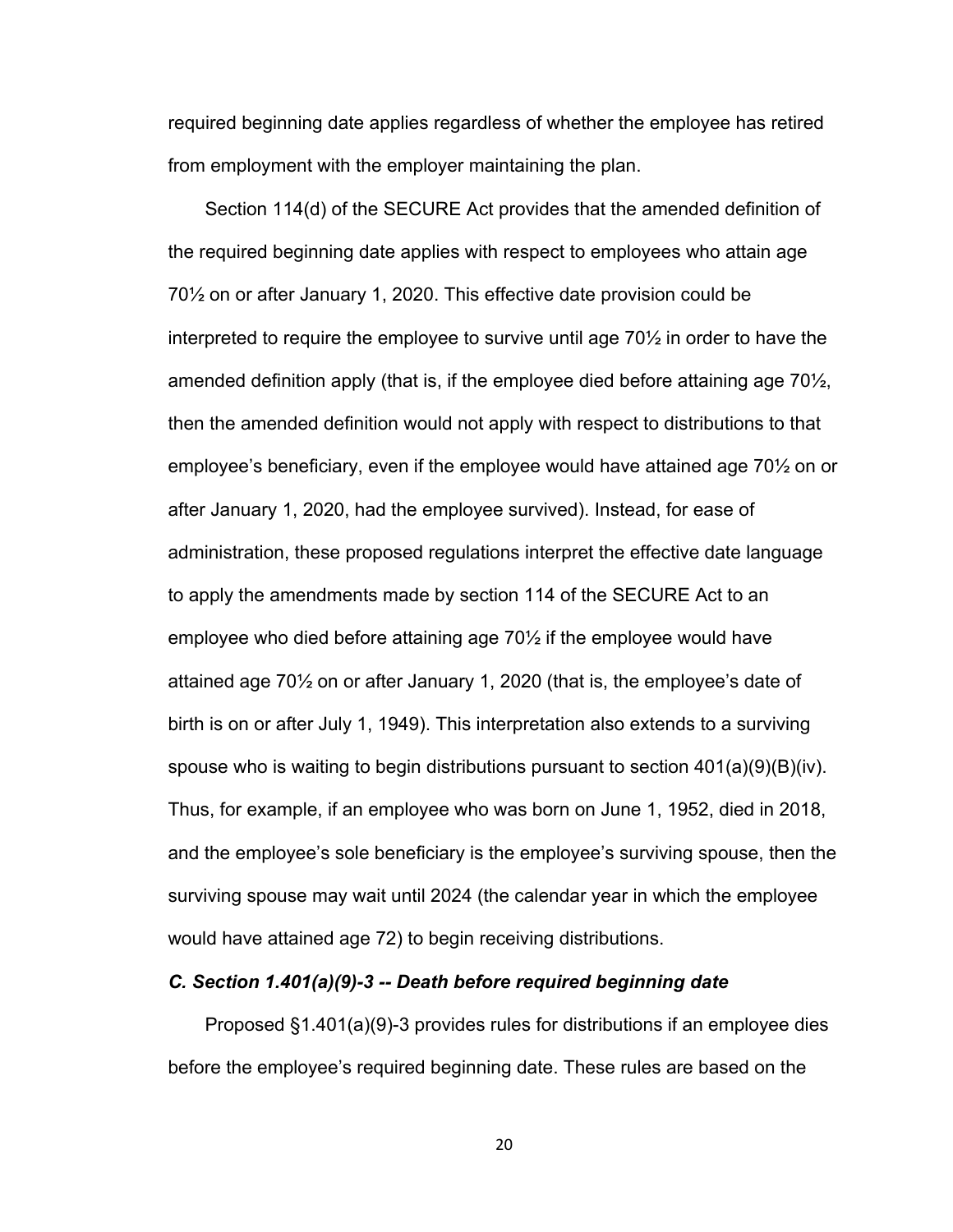rules in the existing regulations but are updated to reflect new section 401(a)(9)(H). Because section 401(a)(9)(H) applies only to defined contribution plans, the rules for distributions from defined benefit plans and defined contribution plans have been separated, with the rules for distributions from defined benefit plans set forth in proposed §1.401(a)(9)-3(b) and the rules for distributions from defined contribution plans set forth in proposed §1.401(a)(9)- 3(c).

Section 401(a)(9)(H)(i) provides for a new 10-year distribution period in certain cases (10-year rule). Specifically, in the case of a defined contribution plan, if an employee who has a designated beneficiary dies before the employee's required beginning date, then section 401(a)(9)(B)(ii) is satisfied if the employee's entire interest is distributed by the end of the calendar year that includes the tenth anniversary of the employee's death. This 10-year rule is similar to the 5-year rule in the existing regulations (under which distributions may be delayed until the end of the fifth calendar year following the calendar year of the employee's death if the employee dies before the required beginning date) and permits distributions to be delayed until the end of the tenth calendar year following the calendar year of the employee's death if the employee dies before the required beginning date.

The 5-year rule is retained in these proposed regulations and continues to apply to a defined benefit plan. It also applies to a defined contribution plan if section 401(a)(9)(H) does not apply to the employee (which could occur if the employee does not have a designated beneficiary or if the employee died before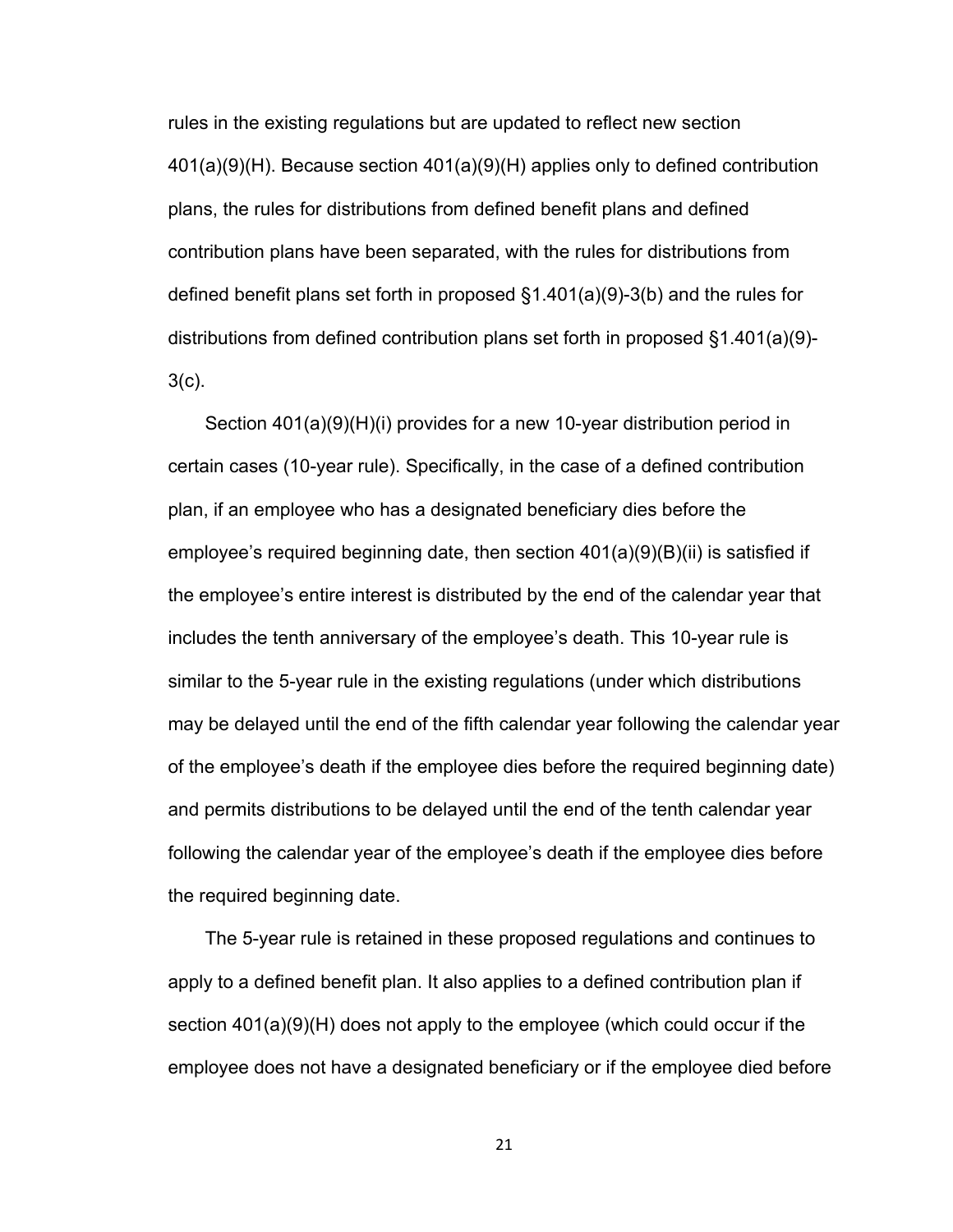the effective date of section 401(a)(9)(H) and the employee's designated beneficiary elected the 5-year rule).

These proposed regulations retain the rule that permits an employee's interest to be distributed over the designated beneficiary's life or life expectancy in accordance with section 401(a)(9)(B)(iii) (life expectancy payments rule). However, pursuant to section 401(a)(9)(H)(ii), in the case of a defined contribution plan, that rule is available only if the designated beneficiary is an eligible designated beneficiary as defined in section 401(a)(9)(E)(ii). Thus, in the case of a defined contribution plan, if the employee dies before the required beginning date and the employee's designated beneficiary is not an eligible designated beneficiary, the 10-year rule applies.

These proposed regulations also provide that in the case of a defined contribution plan, if the employee has a designated beneficiary who is an eligible designated beneficiary, the plan may provide either that the 10-year rule applies or that the life expectancy payments rule applies. Alternatively, the plan may provide the employee or the eligible designated beneficiary an election between the 10-year rule or the life expectancy payments rule. However, if a defined contribution plan does not include either of those optional provisions and the employee has an eligible designated beneficiary, the plan must provide for the life expectancy payments rule.

#### *D. Section 1.401(a)(9)-4 -- Determination of the designated beneficiary*

Proposed §1.401(a)(9)-4 provides rules addressing the determination of the employee's beneficiary for purposes of section 401(a)(9) and these proposed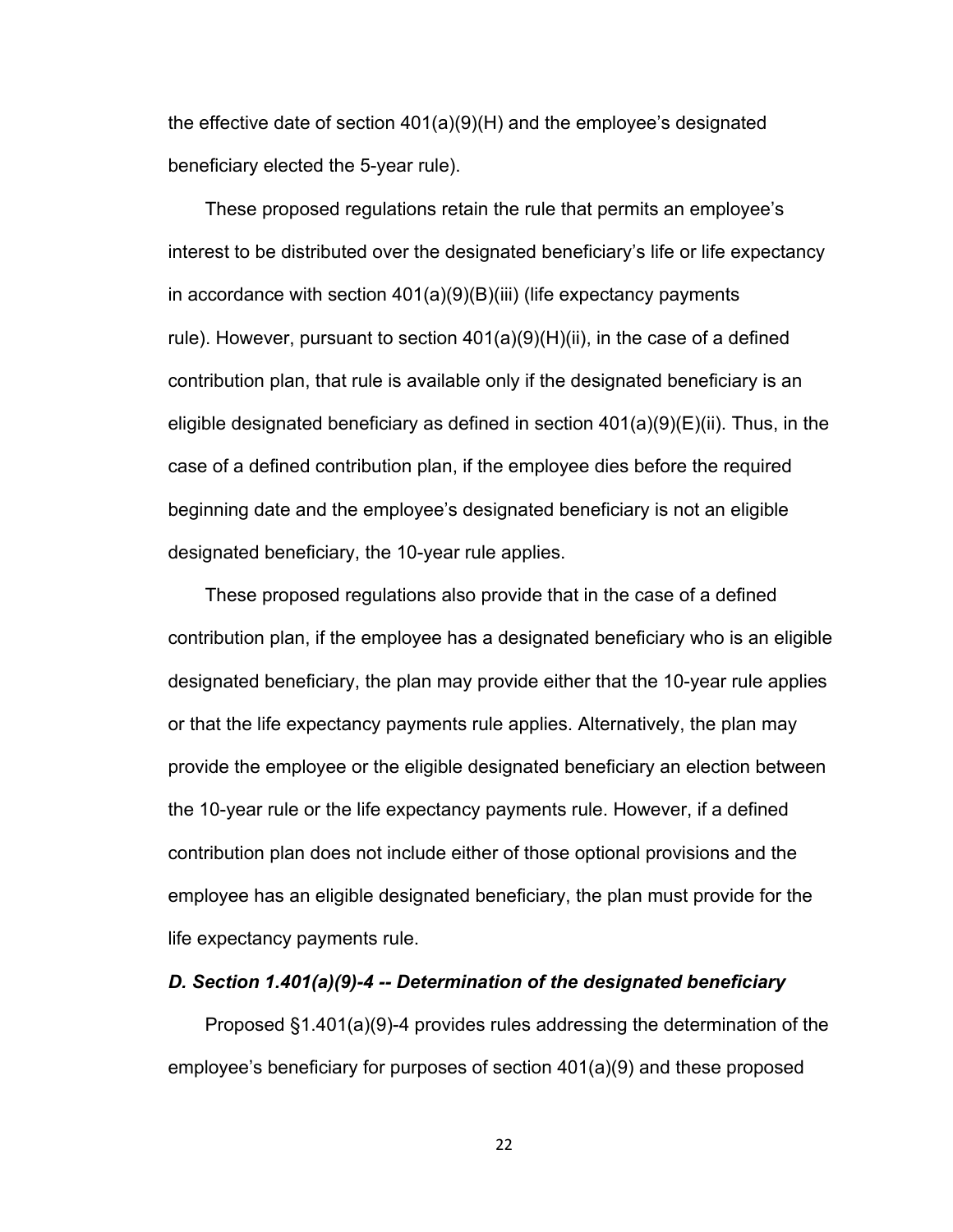regulations are substantially similar to the rules in the existing regulations. In addition to providing rules addressing the new definition of eligible designated beneficiary, these proposed regulations include rules that clarify and simplify the determination of a beneficiary for purposes of section 401(a)(9) in certain situations involving the use of a trust.

A designated beneficiary within the meaning of section  $401(a)(9)(E)(i)$ generally is an individual designated under the plan as a beneficiary who is entitled to a portion of an employee's benefit, contingent on the employee's death or another specified event. If a beneficiary designated under the plan is a person other than an individual, then the employee is treated as not having a designated beneficiary (even if there is an individual who is designated as a beneficiary under the plan). However, if a beneficiary designated under the plan is a seethrough trust as described in Section I.D.2 of this Explanation of Provisions, then certain beneficiaries of that trust are treated as the employee's beneficiaries under the plan rather than the trust. In addition, designating a person that is not an individual as a beneficiary under the plan does not cause the employee to be treated as not having a designated beneficiary to the extent separate account treatment applies with respect to that person as described in Section I.H of this Explanation of Provisions.

#### *1. Eligible Designated Beneficiaries*

These proposed regulations incorporate the new definition of eligible designated beneficiary in section 401(a)(9)(E)(ii). Specifically, an eligible designated beneficiary is a designated beneficiary who, as of the date of the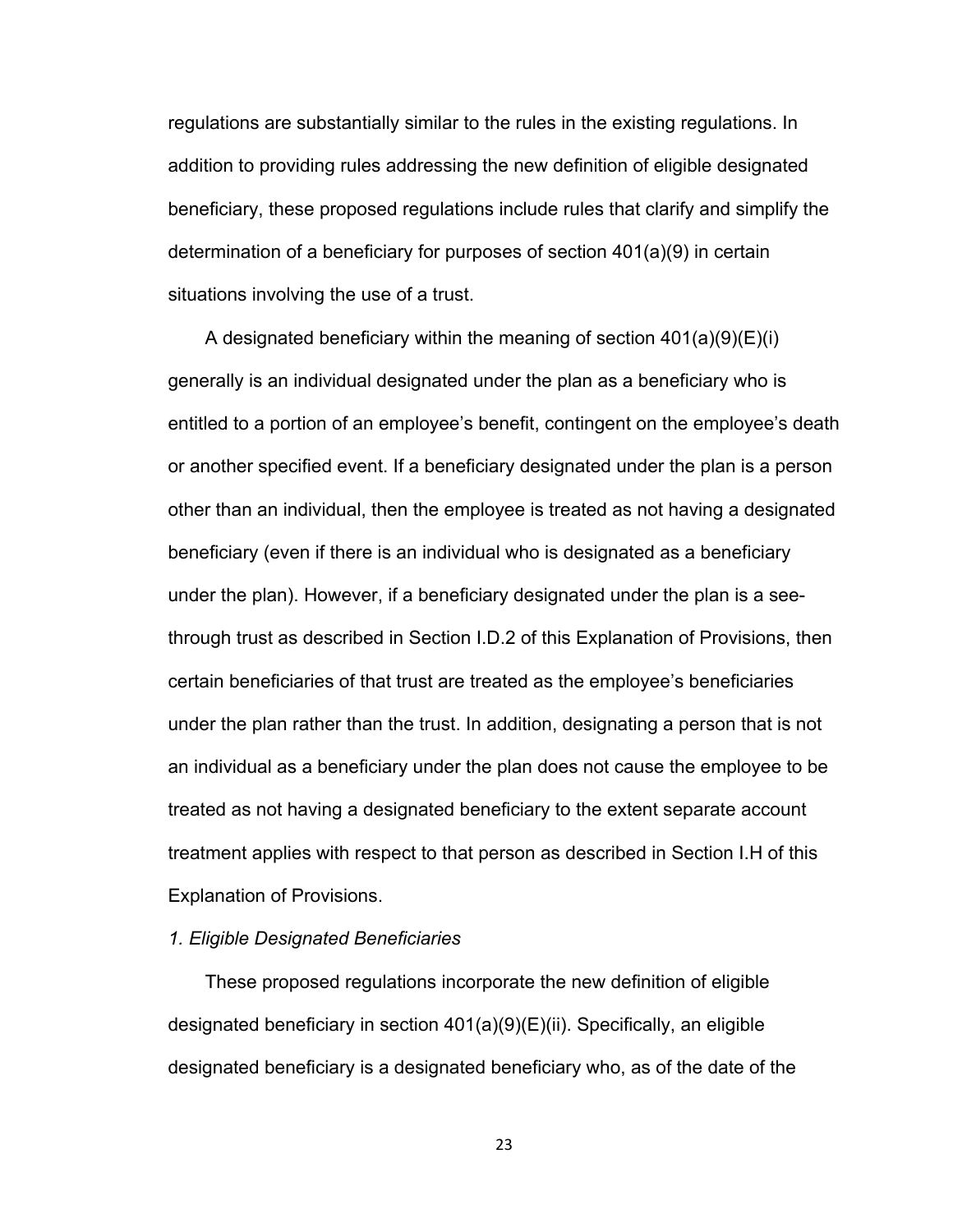employee's death, is (1) the surviving spouse of the employee, (2) a child of the employee who has not yet reached the age of majority, (3) disabled, (4) chronically ill, or (5) not more than 10 years younger than the employee.

#### *a. Definition of age of majority*

Section 401(a)(9)(E)(ii)(II) provides that if the employee's designated beneficiary, as of the date of the employee's death, is a child of the employee who has not yet reached the age of majority (as defined in section  $401(a)(9)(F)$ ), then that child is an eligible designated beneficiary. Section 1.401(a)(9)-6, A-15, of the existing regulations provides guidance regarding the application of section 401(a)(9)(F). That regulatory provision does not specify a particular age as a generally applicable age of majority, but provides that a child may be treated as having not reached the age of majority if the child has not completed a specified course of education and is under the age of 26.

The Treasury Department and the IRS have determined that it is necessary to revise the definition of age of majority from the definition used under the existing regulations (the pre-SECURE Act application of which is limited to defined benefit plans and rarely applied). As more plans are expected to apply an age of majority definition, plans may find it difficult to implement the existing standard under which the plan administrator obtains information about the education of an employee's child for purposes of applying section  $401(a)(9)(H)$ . Furthermore, because the definition of age of majority is intended to apply to all of an individual's accounts in defined contribution plans, which may be in multiple qualified plans and IRAs, the Treasury Department and the IRS have concluded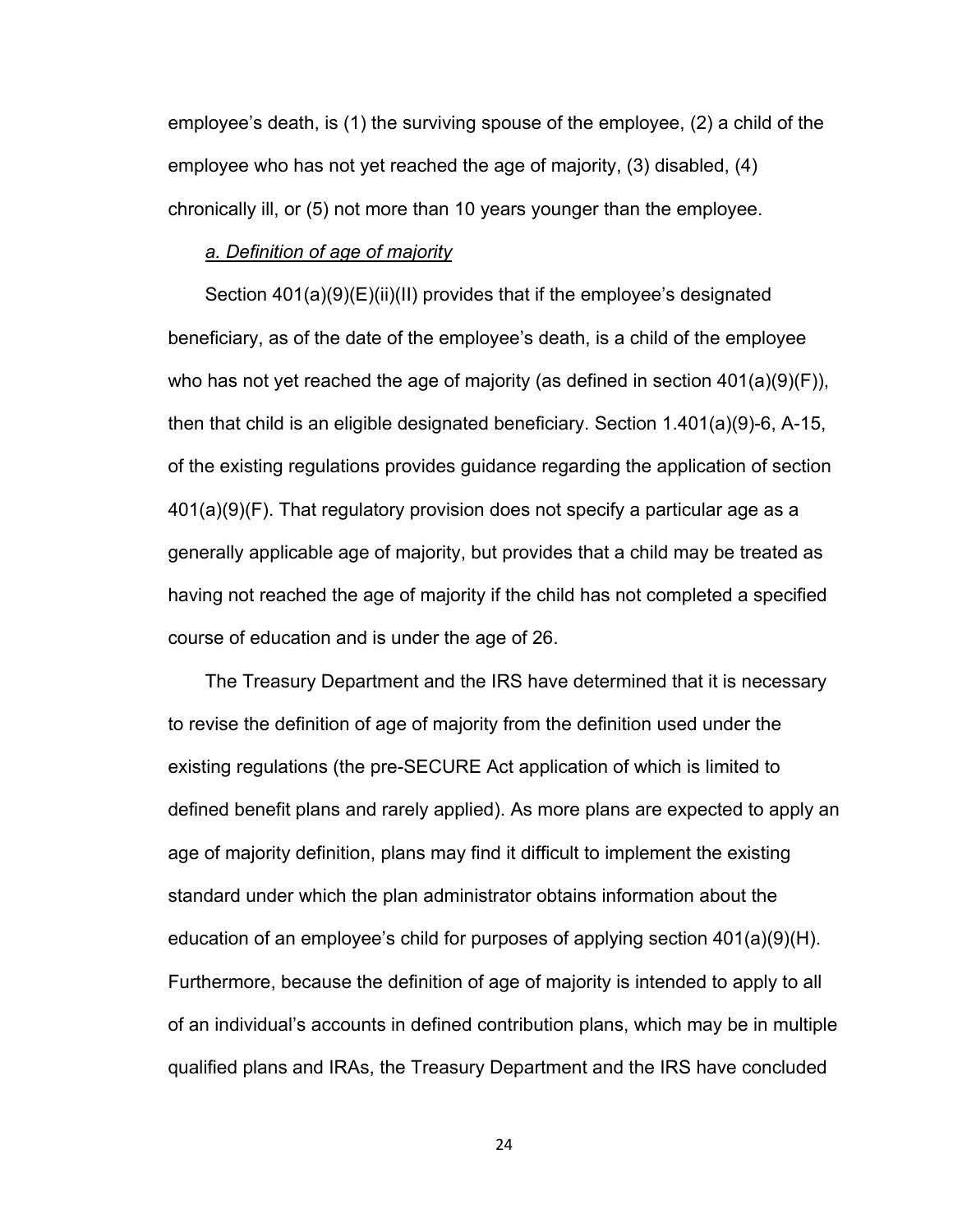that the definition, which will determine whether a designated beneficiary is an eligible designated beneficiary across plans and accounts, should not be a plan design choice. The potential for different plans to have different definitions would lead to confusion and complexity for individuals in planning and for their beneficiaries, as well as plan administrators and custodians, in determining payment streams. Accordingly, for purposes of section 401(a)(9)(E)(ii)(II) and (F), these proposed regulations provide that a child of the employee reaches the age of majority on that child's  $21^{st}$  birthday (which accommodates the age of majority definition in all of the States). However, as described in Section I.F of this Explanation of Provisions, the proposed regulations permit defined benefit plans that have used the prior definition of age of majority to retain that plan provision.

#### *b. Definition of disability*

These proposed regulations provide rules for the determination of whether an individual is disabled for purposes of section 401(a)(9). Section 401(a)(9)(E)(ii)(III) applies the definition of disability under section 72(m)(7) for purposes of section 401(a)(9). Section 72(m)(7) provides a standard of disability based on whether an individual is unable to engage in substantial gainful activity. However, for individuals under age 18, that standard may be difficult to apply. Accordingly, if, as of the date of the employee's death, a beneficiary is younger than age 18, the proposed regulations apply a comparable standard that requires the beneficiary to have a medically determinable physical or mental impairment that results in marked and severe functional limitations, and that can be expected to result in death or to be of long-continued and indefinite duration.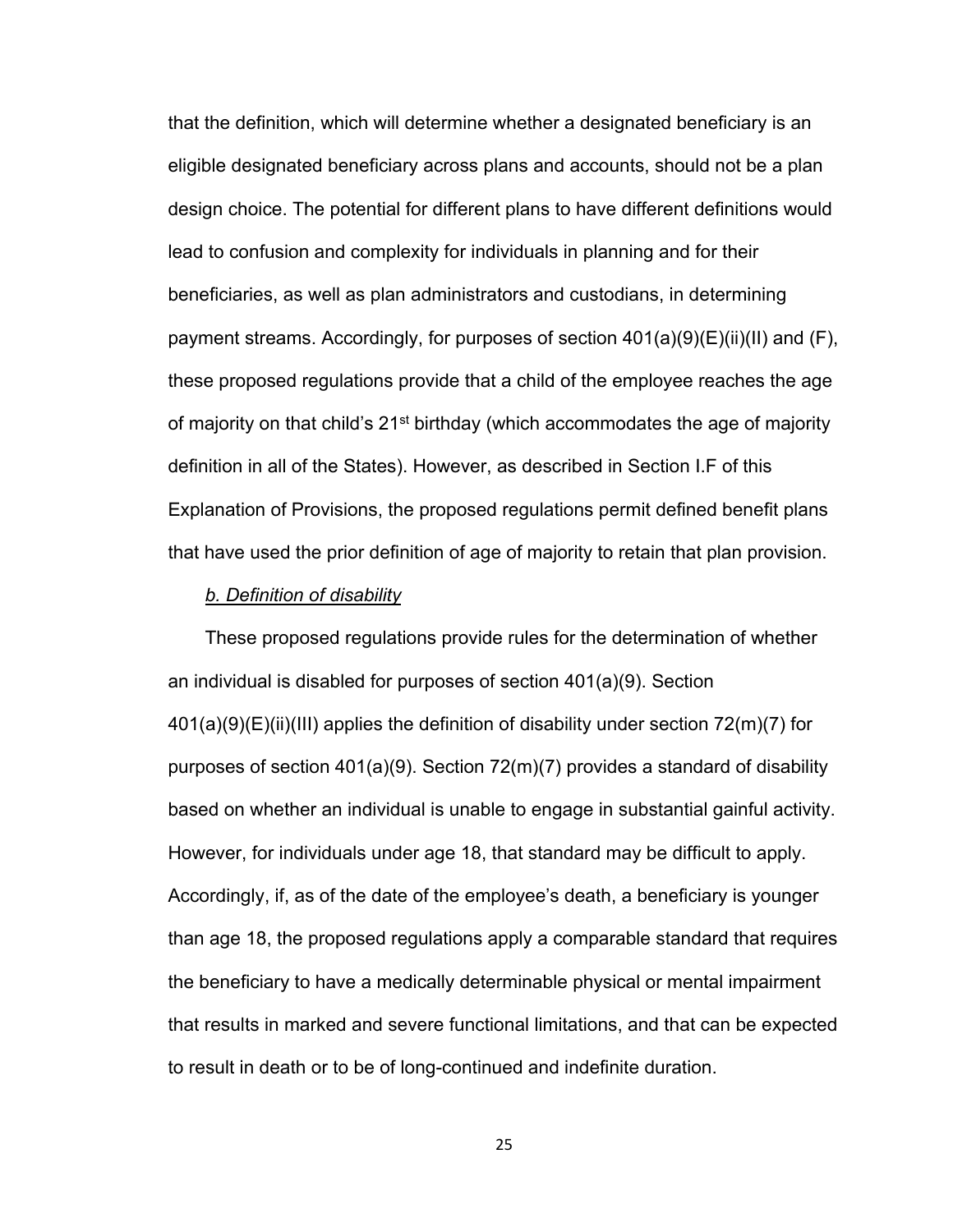These proposed regulations also provide a safe harbor for the determination of whether a beneficiary is disabled. Specifically, if, as of the date of the employee's death, the Commissioner of Social Security has determined that the individual is disabled within the meaning of 42 U.S.C. 1382c(a)(3), then that individual will be deemed to be disabled for purposes of section 401(a)(9).

Pursuant to section 401(a)(9)(E)(ii), the determination of whether a beneficiary is disabled is made as of the date of the employee's death. For example, if, as of the employee's death, the employee's designated beneficiary is the employee's 10-year-old child who is not disabled but who becomes disabled 5 years after the employee's death, then pursuant to section 401(a)(9)(E)(iii) and these proposed regulations, that child's later disability will not be taken into account, and that child will cease to be an eligible designated beneficiary on the child's 21st birthday.

#### *c. Documentation requirements for disabled or chronically ill status*

These proposed regulations provide that, with respect to a beneficiary who is disabled or chronically ill as of the date of the employee's death, documentation of the disability or chronic illness must be provided to the plan administrator no later than October 31 of the calendar year following the calendar year of the employee's death. If the designated beneficiary is chronically ill under any of the definitions in section 7702B(c)(2)(A) as of the date of the employee's death, the documentation must include a certification by a licensed health care practitioner (as defined in section 7702B(c)(4)) that the designated beneficiary is chronically ill. Additionally, in accordance with section 401(a)(9)(E)(ii)(IV), if the beneficiary is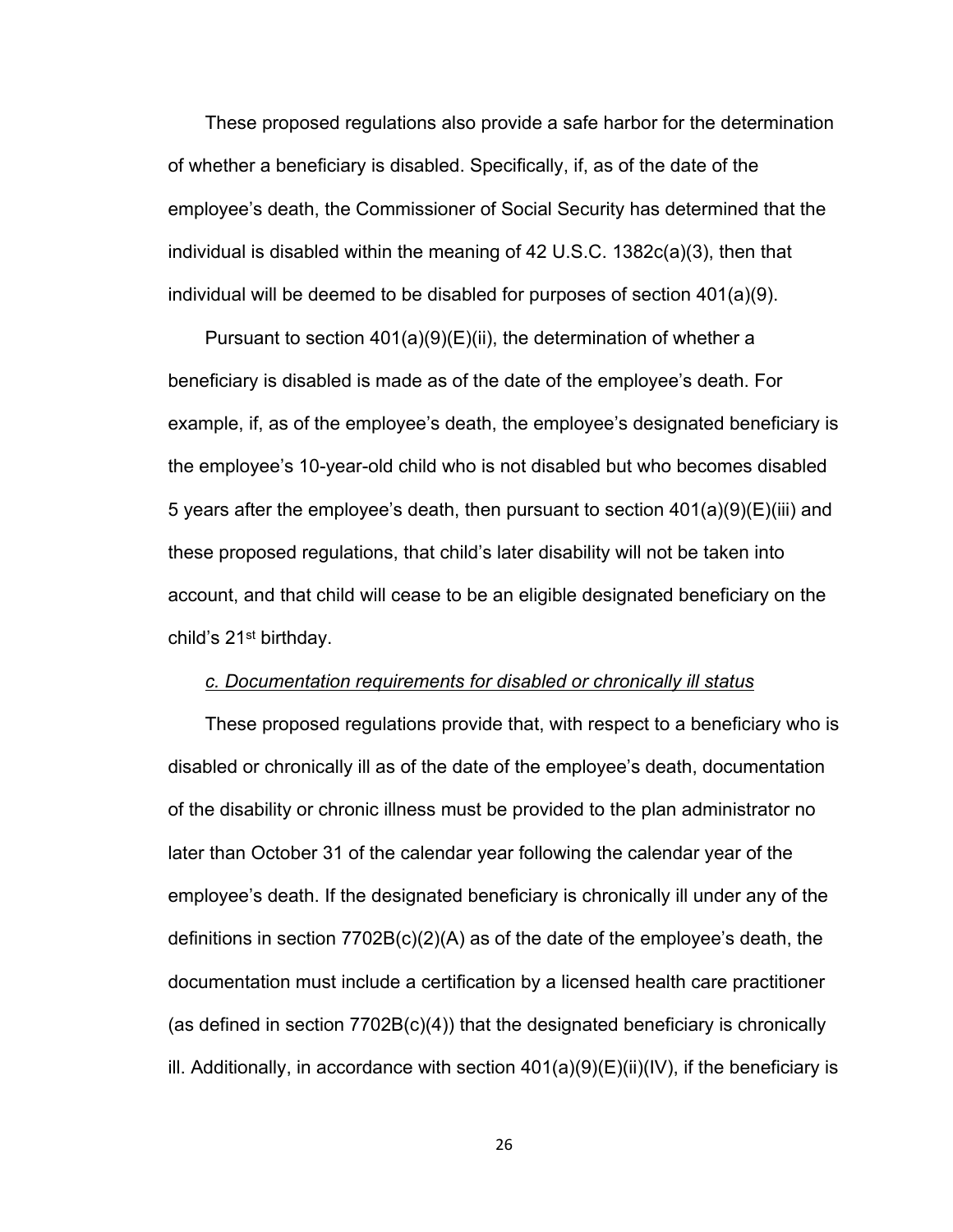chronically ill under the definition in section 7702B(c)(2)(A)(i), then the documentation also must include a certification from a licensed health care practitioner that, as of the date of the certification, the individual is unable to perform (without substantial assistance from another individual) at least 2 activities of daily living for an indefinite period that is reasonably expected to be lengthy in nature.

For a designated beneficiary who is an eligible designated beneficiary because, at the time of the employee's death, the designated beneficiary is the employee's minor child and that child also is disabled or chronically ill within the meaning of these proposed regulations, the designated beneficiary will continue to be treated as an eligible designated beneficiary after reaching the age of majority (on account of being disabled or chronically ill) only if these documentation requirements are timely met with respect to that designated beneficiary. Similarly, if the employee's designated beneficiary is the employee's surviving spouse and that spouse also is disabled or chronically ill at the time of the employee's death, then the surviving spouse will be treated as disabled or chronically ill for purposes of the applicable multi-beneficiary trust rules only if the documentation requirements are timely met with respect to the surviving spouse.

#### d. *Other rules related to eligible designated beneficiaries*

These proposed regulations provide that, if an employee has more than one designated beneficiary and one of them is not an eligible designated beneficiary, then for purposes of section 401(a)(9), the employee generally is treated as not having an eligible designated beneficiary. In addition, these proposed regulations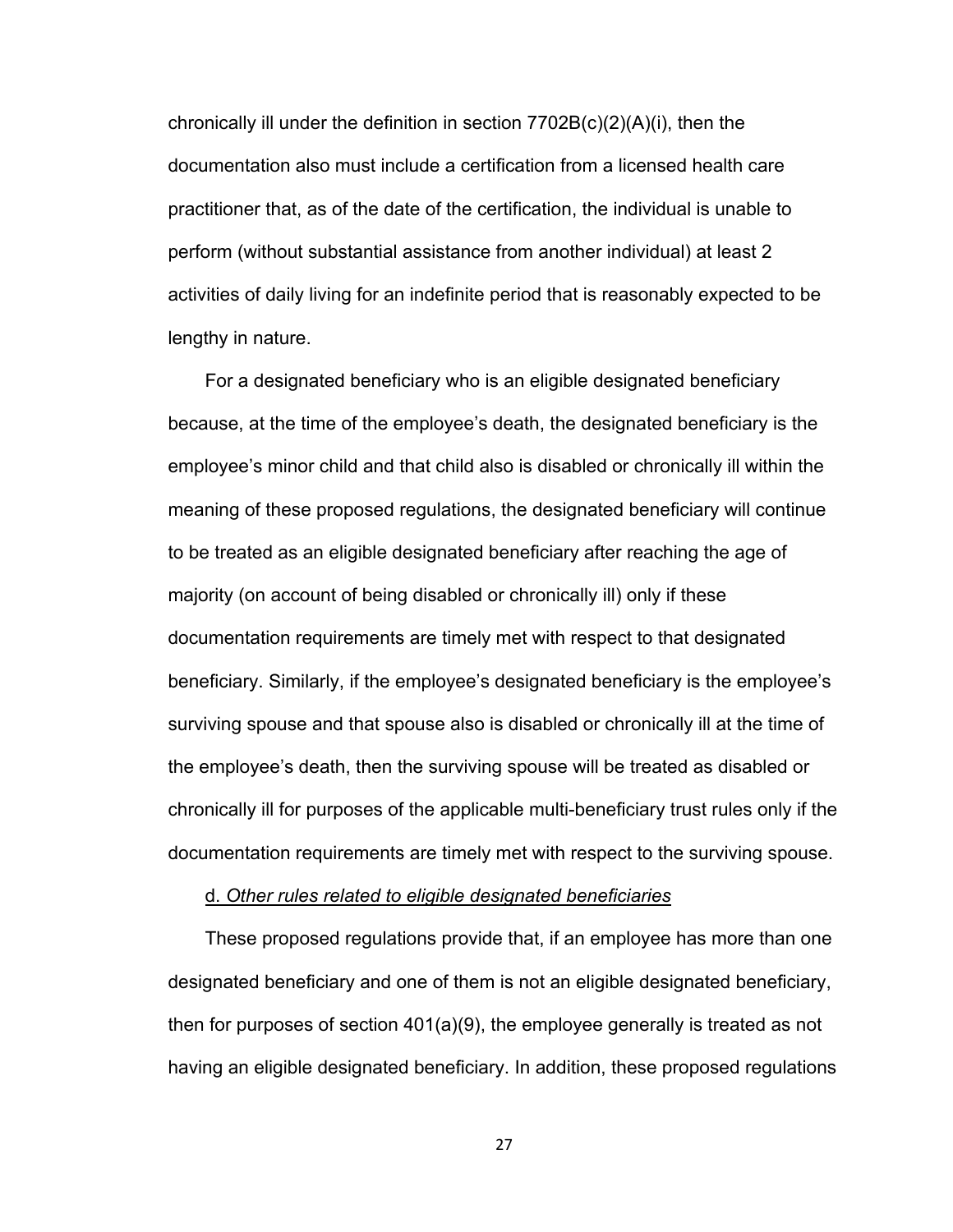provide that if the surviving spouse is waiting to begin distributions until the year in which the employee would have attained age 72 and the surviving spouse dies before the beginning of that year, then the determination of whether the surviving spouse's designated beneficiary is an eligible designated beneficiary is made by substituting the surviving spouse for the employee (including for purposes of establishing the date as of which that determination is made). For example, a child of the surviving spouse is an eligible designated beneficiary if the child has not yet reached the age of majority as of the date of the surviving spouse's death.

#### *2. Trust as Beneficiary*

These proposed regulations retain the see-through trust concept in the existing regulations under which certain beneficiaries of a trust are treated as beneficiaries of the employee if the trust meets the requirements to be a seethrough trust. Specifically, to be a see-through trust, the trust must meet the following requirements: (1) The trust is valid under state law or would be valid but for the fact that there is no corpus; (2) the trust is irrevocable or will, by its terms, become irrevocable upon the death of the employee; (3) the beneficiaries of the trust who are beneficiaries with respect to the trust's interest in the employee's benefit are identifiable; and (4) the specified documentation requirements are satisfied.

In response to issues raised in private letter ruling requests and comments submitted to the Treasury Department and the IRS, these proposed regulations provide additional guidance in determining which beneficiaries of the see-through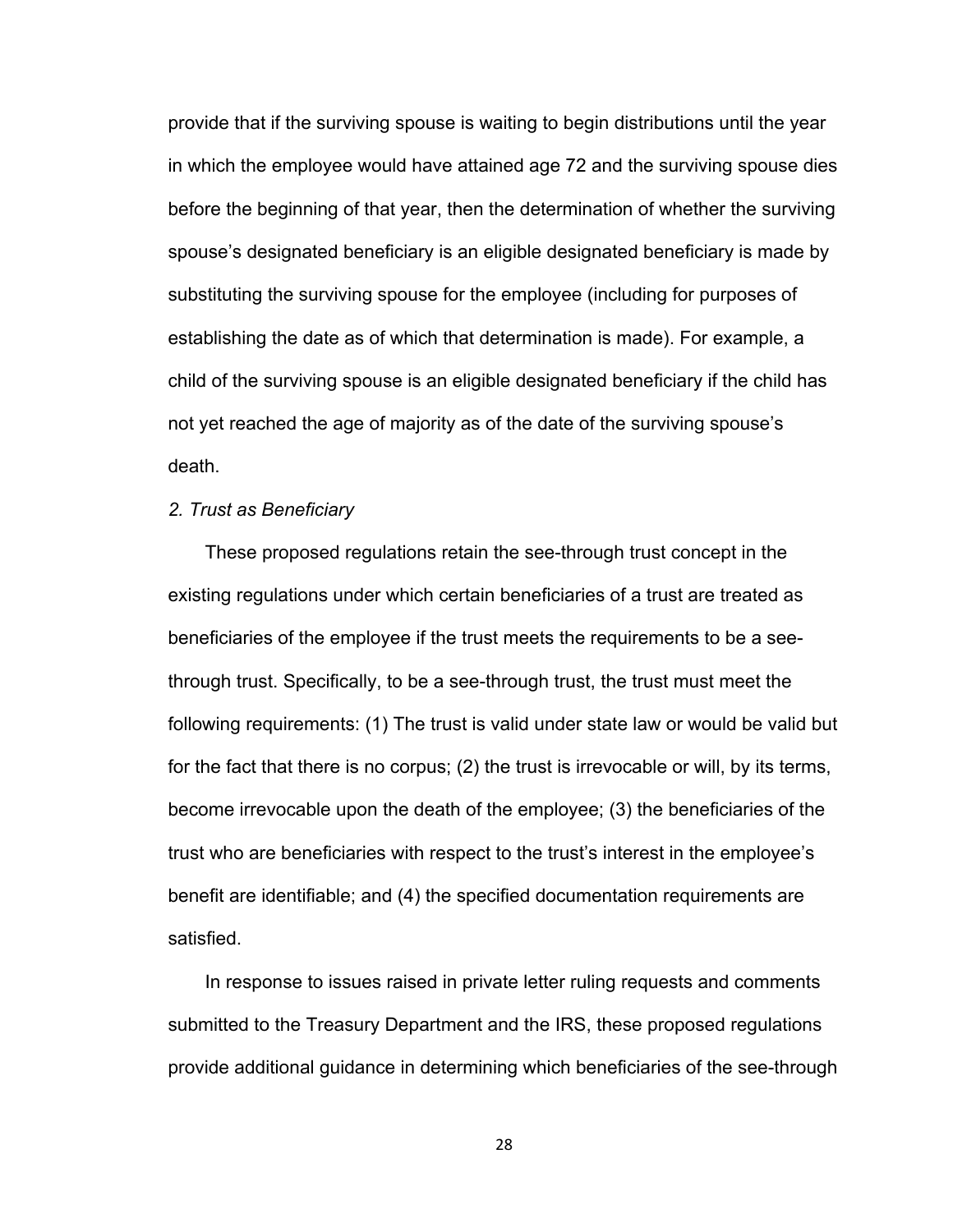trust are treated as beneficiaries of the employee. $^5$  These proposed rules are consistent with the examples that are in §1.401(a)(9)-5, Q&A-7(c), of the existing regulations, but address many more fact patterns. The Treasury Department and the IRS intend for these more detailed rules to address many of the issues raised in comment letters and private letter ruling requests and expect that this more comprehensive and definitive guidance will minimize the need for taxpayers to request private letter rulings.

# *a. Determining which see-through trust beneficiaries are treated as beneficiaries of the employee*

1. See-through trust beneficiaries taken into account

Generally, the proposed regulations provide that a beneficiary of a seethrough trust is treated as a beneficiary of the employee if the beneficiary could receive amounts in the trust representing the employee's interest in the plan that are neither contingent upon nor delayed until the death of another trust beneficiary who does not predecease (and is not treated as having predeceased) $6$  the employee.

Whether any other see-through trust beneficiary also is treated as a beneficiary of the employee depends upon whether the see-through trust is a conduit trust or accumulation trust. A conduit trust is defined in the proposed regulations as a see-through trust, the terms of which provide that all plan

 $5$  These proposed regulations provide for the determination of the trust beneficiaries that are treated as beneficiaries of the employee in  $§1.401(a)(9)-4(f)$ . In the existing regulations, these provisions were in §1.401(a)(9)-5.

 $^6$  For purposes of this rule, a beneficiary is treated as having predeceased the employee if the beneficiary is treated as predeceasing the employee pursuant to a simultaneous death provision or a qualified disclaimer.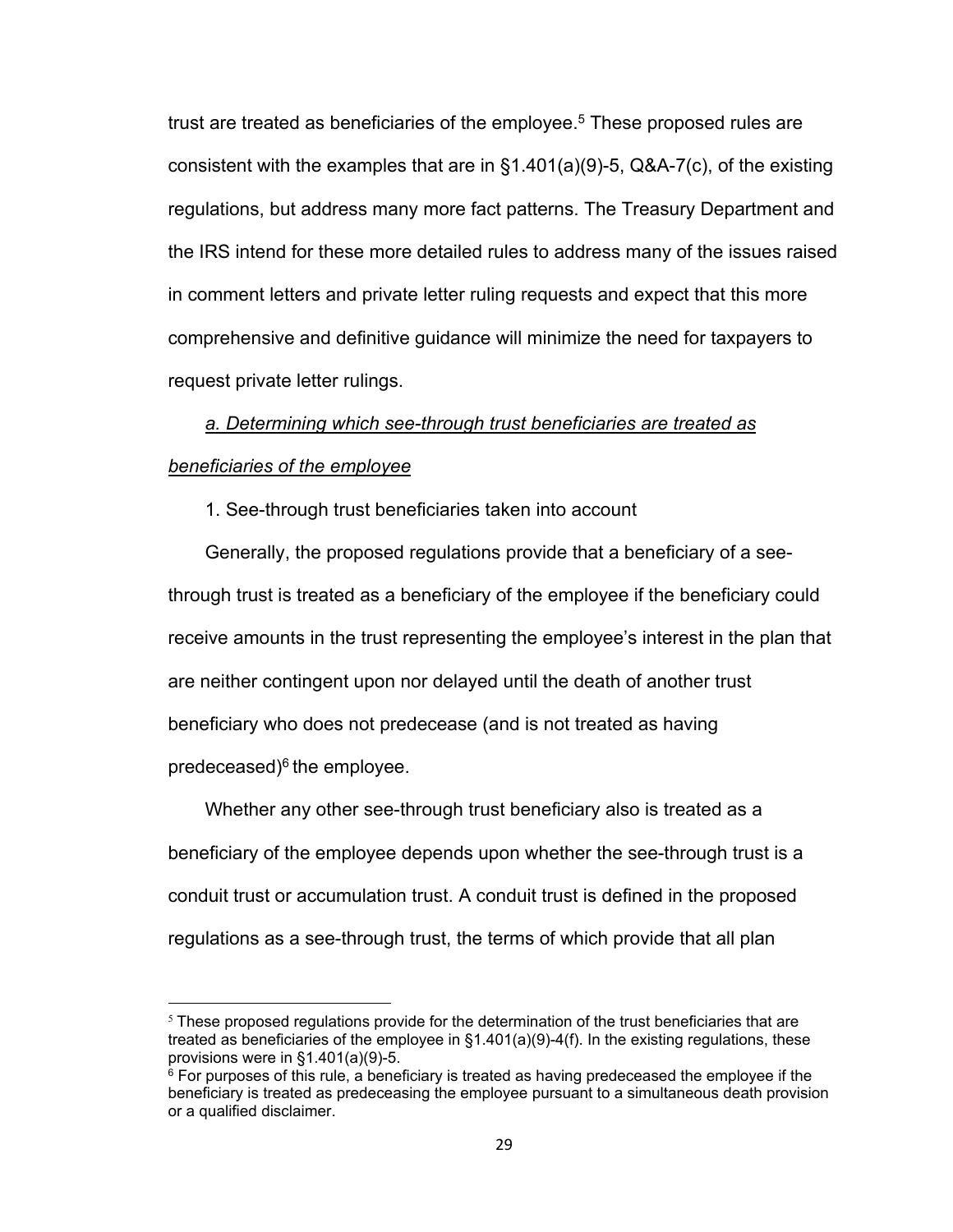distributions will, upon receipt by the trustee, be paid directly to, or for the benefit of, specified beneficiaries. A see-through trust will not fail to be a conduit trust merely because the trust terms do not require an immediate distribution after the death of all of the specified beneficiaries described in the preceding sentence.

For example, if an employee names a conduit trust as the beneficiary of the employee's interest in a plan and the trust terms require all distributions from the plan to the trust during the surviving spouse's life to be distributed immediately to that surviving spouse, then the surviving spouse is treated as a beneficiary of the employee because the surviving spouse could receive amounts in the trust that are neither contingent upon nor delayed until the death of another trust beneficiary. In this case, if distributions have begun from the plan and the surviving spouse dies before the employee's entire interest is distributed, any beneficiary who could receive distributions from the conduit trust at the time of the surviving spouse's death is not treated as a beneficiary of the employee because that beneficiary's ability to receive amounts from the trust is contingent upon the death of the surviving spouse.

An accumulation trust is any see-through trust that is not a conduit trust, and under an accumulation trust, there are potentially more beneficiaries. A beneficiary of an accumulation trust is treated as a beneficiary of the employee if that beneficiary has a residual interest in the portion of the trust representing the employee's interest in the plan (that is, the beneficiary could receive amounts in the trust, representing the employee's interest in the plan, that were not distributed to individuals described in the first paragraph of this Section I.D.2.a.1).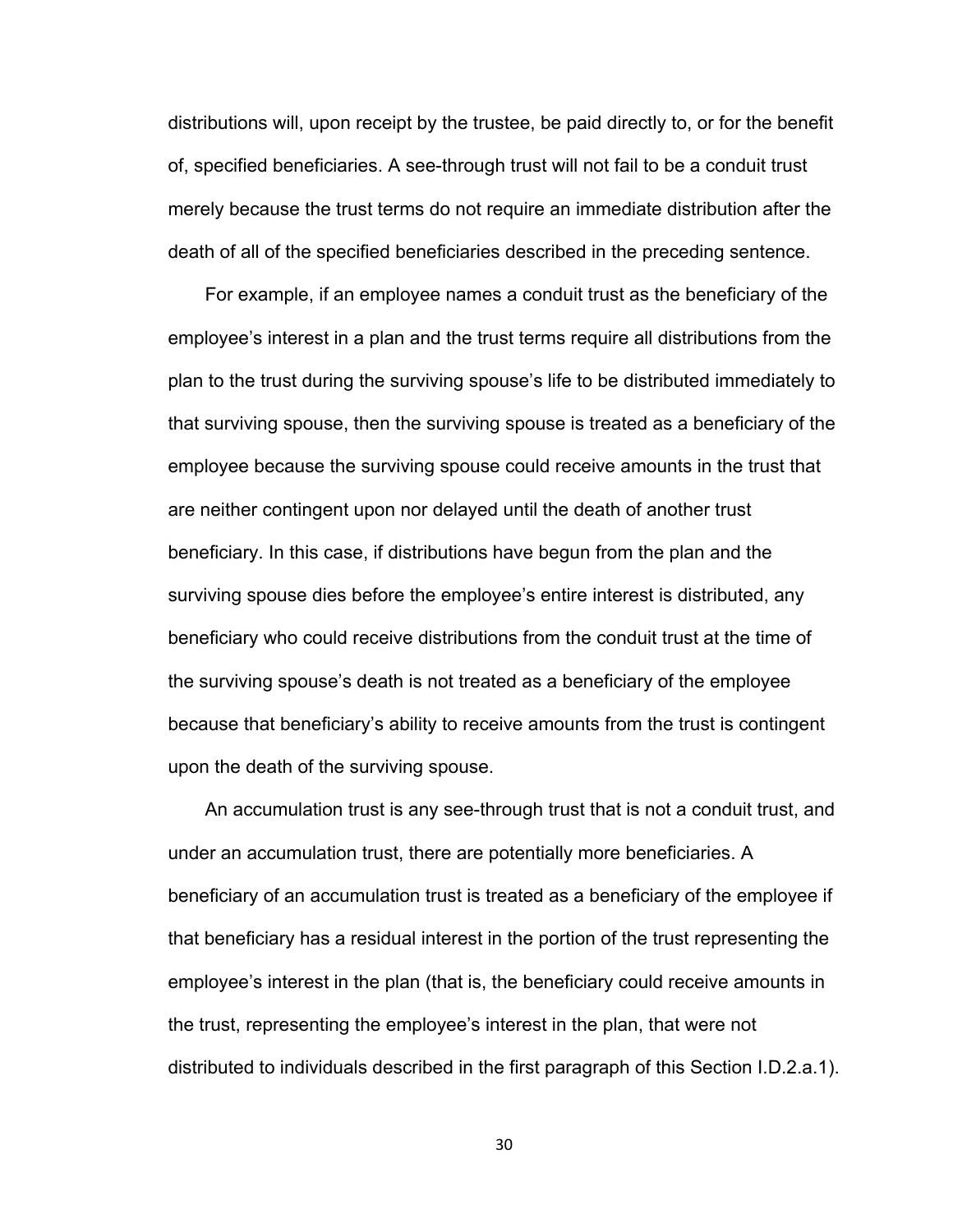For example, assume an employee names a see-through trust as the sole beneficiary of the employee's interest in the plan. The terms of the see-through trust require the trustee to pay specified amounts from the trust to the employee's surviving spouse, and those specified amounts do not include the immediate payment of plan distributions made to the trust. Upon the spouse's death, the see-through trust is to terminate and the amounts remaining in the trust are to be paid to the employee's brother. The surviving spouse is treated as a beneficiary of the employee (because the surviving spouse could receive amounts in the see-through trust that are neither contingent upon nor delayed until the death of another trust beneficiary). Moreover, because not all distributions from the plan to the see-through trust are immediately distributed to a trust beneficiary, the trust is an accumulation trust. As a result, the employee's brother is treated as a beneficiary of the employee because he has a residual interest in the seethrough trust (that is, he could receive amounts in the trust representing the employee's interest in the plan that were not distributed to the surviving spouse).

2. Disregarded beneficiaries of see-through trusts

These proposed regulations also provide for certain beneficiaries of a seethrough trust to be disregarded as beneficiaries of the employee for purposes of section 401(a)(9), because they have only minimal or remote interests. Specifically, a see-through trust beneficiary is not treated as a beneficiary of the employee if that beneficiary could receive payments from the trust that represent the employee's interest in the plan only after the death of another trust beneficiary whose sole interest is a residual interest in the trust (as described in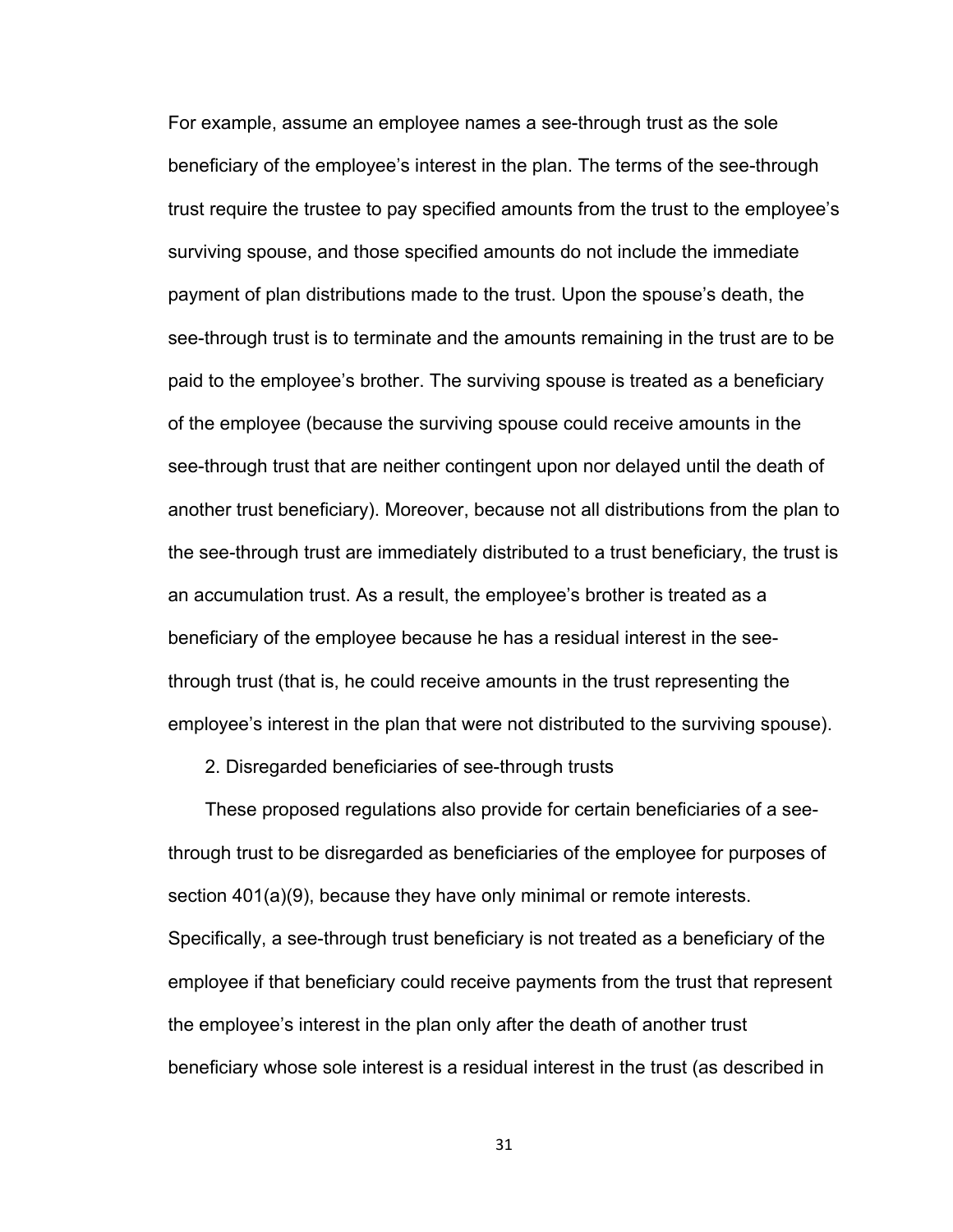the preceding paragraph) and who did not predecease (and is not treated as having predeceased) the employee. Thus, using the example in the preceding paragraph, assume the see-through trust terms provide that if the employee's brother survives the employee but predeceases the surviving spouse, then the amounts remaining in the trust after the death of the surviving spouse are to be paid to a charity. In that case, the charity is disregarded as a beneficiary of the employee because the charity could receive only amounts in the trust that are contingent upon the death of the employee's brother, whose only interest was a residual interest (that is, an interest in the amounts remaining in the trust after the death of the surviving spouse). In contrast, the charity would be treated as a beneficiary of the employee if the brother could receive amounts in the trust not subject to any contingencies or contingent upon an event other than the death of the surviving spouse (such as the surviving spouse's remarriage).

These proposed regulations provide another exception under which a seethrough trust beneficiary with a residual interest is disregarded as a beneficiary of the employee because the beneficiary would have only a minimal or remote interest in the trust. These proposed regulations provide that if the see-through trust terms require a full distribution of amounts in the trust representing the employee's interest in the plan to a specified individual described in the first paragraph of Section I.D.2.a.1 of this Explanation of Provisions by the later of: (1) The calendar year following the calendar year of the employee's death; and (2) the end of the tenth calendar year following the calendar year in which that specified individual attains the age of majority, then any other beneficiary whose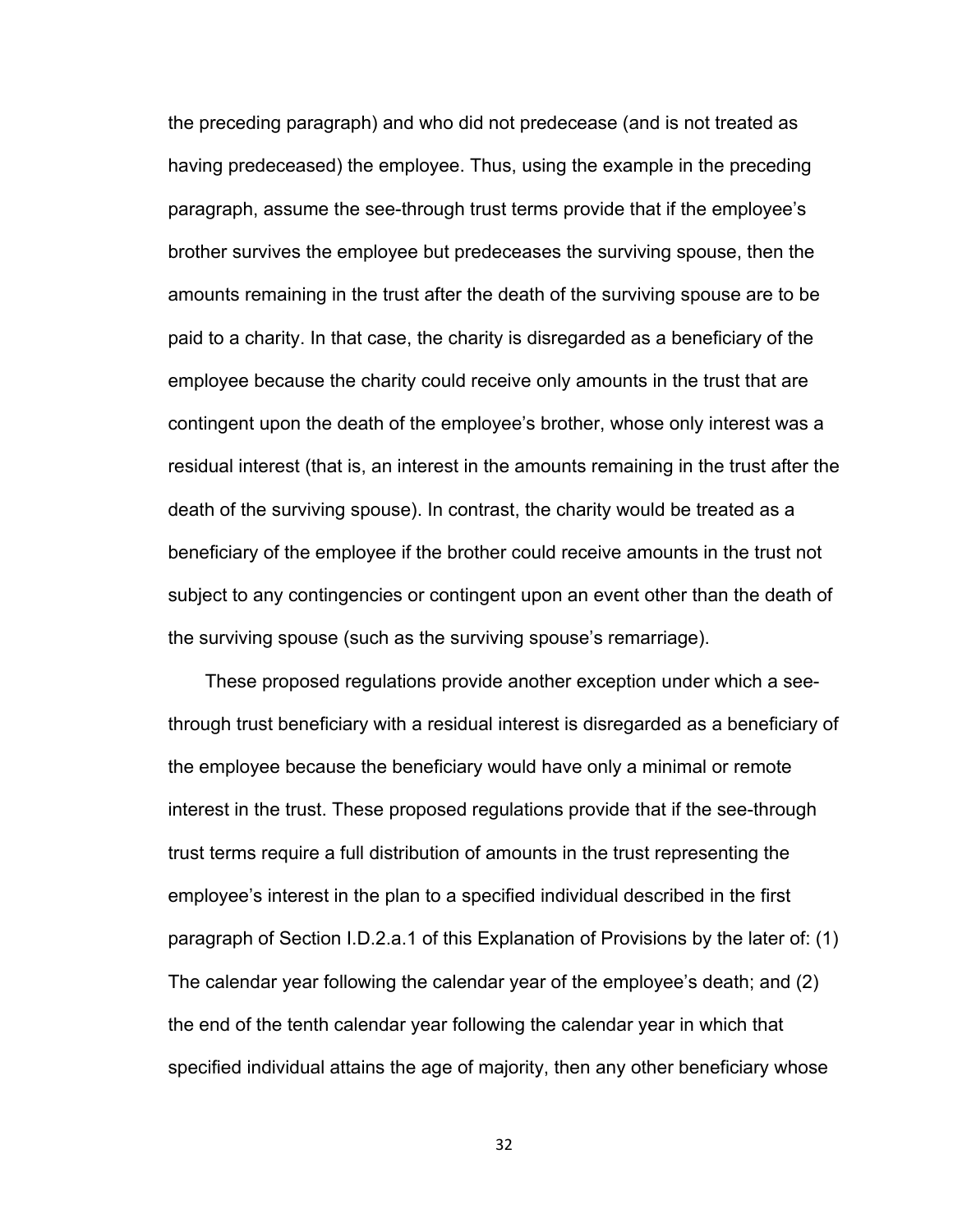sole entitlement to distributions is conditioned on the unlikely event that specified individual dies before the full distribution is required is disregarded as a beneficiary of the employee.

To illustrate this exception, assume an employee names a see-through trust as the sole beneficiary, the trust permits specified amounts to be paid to the employee's niece until the niece reaches age 31 (age of majority plus 10 years), and those specified amounts are not required to include the immediate payment of plan distributions made to the trust. The trust is scheduled to terminate with a full distribution of all trust assets to the niece when the niece reaches age 31, but if the niece dies before this scheduled termination, then the amounts remaining in the trust will be paid to the employee's sibling. In that case, the only beneficiary designated under the plan for purposes of section 401(a)(9) and these regulations is the employee's niece because the employee's sibling is disregarded under the exception described in the preceding paragraph. However, if the see-through trust terms do not require a full distribution of amounts in the trust representing the employee's interest in the plan until the niece reaches age 35, then this exception does not apply, and both the employee's niece and sibling are treated as beneficiaries designated under the plan for purposes of section 401(a)(9) and these regulations.

#### *b. Identifiability of trust beneficiaries*

These proposed regulations retain the requirement from the existing regulations that the employee's beneficiaries (including beneficiaries of a seethrough trust) be identifiable, but modify the definition of identifiability in light of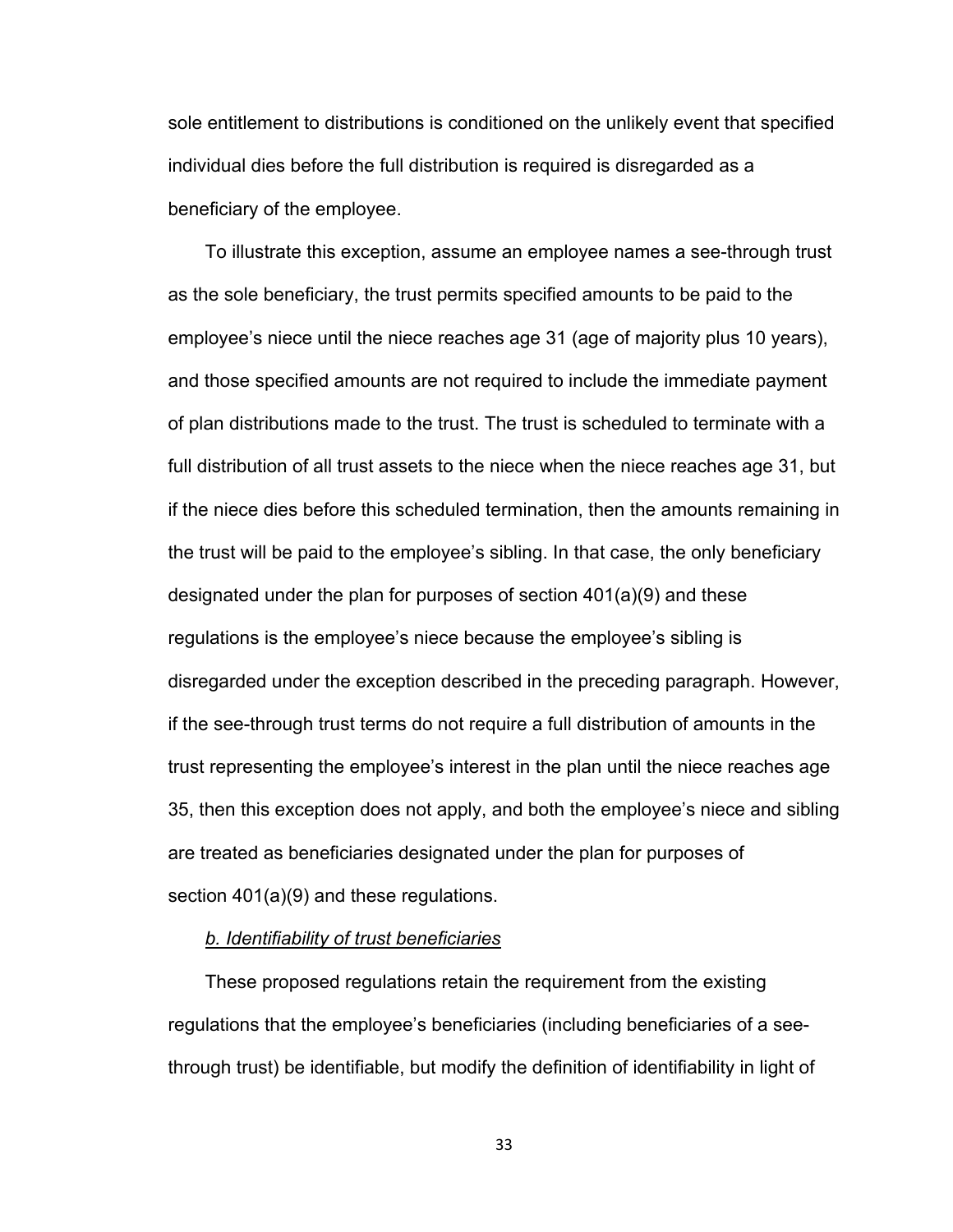the enactment of section 401(a)(9)(H). Generally, trust beneficiaries are identifiable if it is possible to identify each person designated by the employee as eligible to receive a portion of the employee's interest in the plan through the trust. Under the proposed regulations, if an employee names a class of individuals as the beneficiary (such as the employee's grandchildren), the addition of another member of that class (for example, the birth of another grandchild) will not cause the trust to fail to meet the identifiability requirements.

These proposed regulations provide another exception to the general identifiability rule under which a trust will not fail to satisfy the identifiability requirements merely because an individual has a power of appointment with respect to a portion of the employee's interest in the plan. Specifically, these proposed regulations provide that if, by September 30 of the calendar year following the calendar year of the employee's death, the power is exercised in favor of one or more beneficiaries that are identifiable or is restricted so that any appointment made at a later time may only be made in favor of one or more identifiable beneficiaries, then all of those identifiable beneficiaries are taken into account as beneficiaries of the employee. If the power is not exercised by that September 30 in favor of one or more beneficiaries that are identifiable (and is not so restricted) then each taker in default (that is, each person who would be entitled to the portion subject to the power if that power is not exercised) is treated as a beneficiary of the employee.

These proposed regulations include a rule that applies when a beneficiary is added who was not initially taken into account in determining the employee's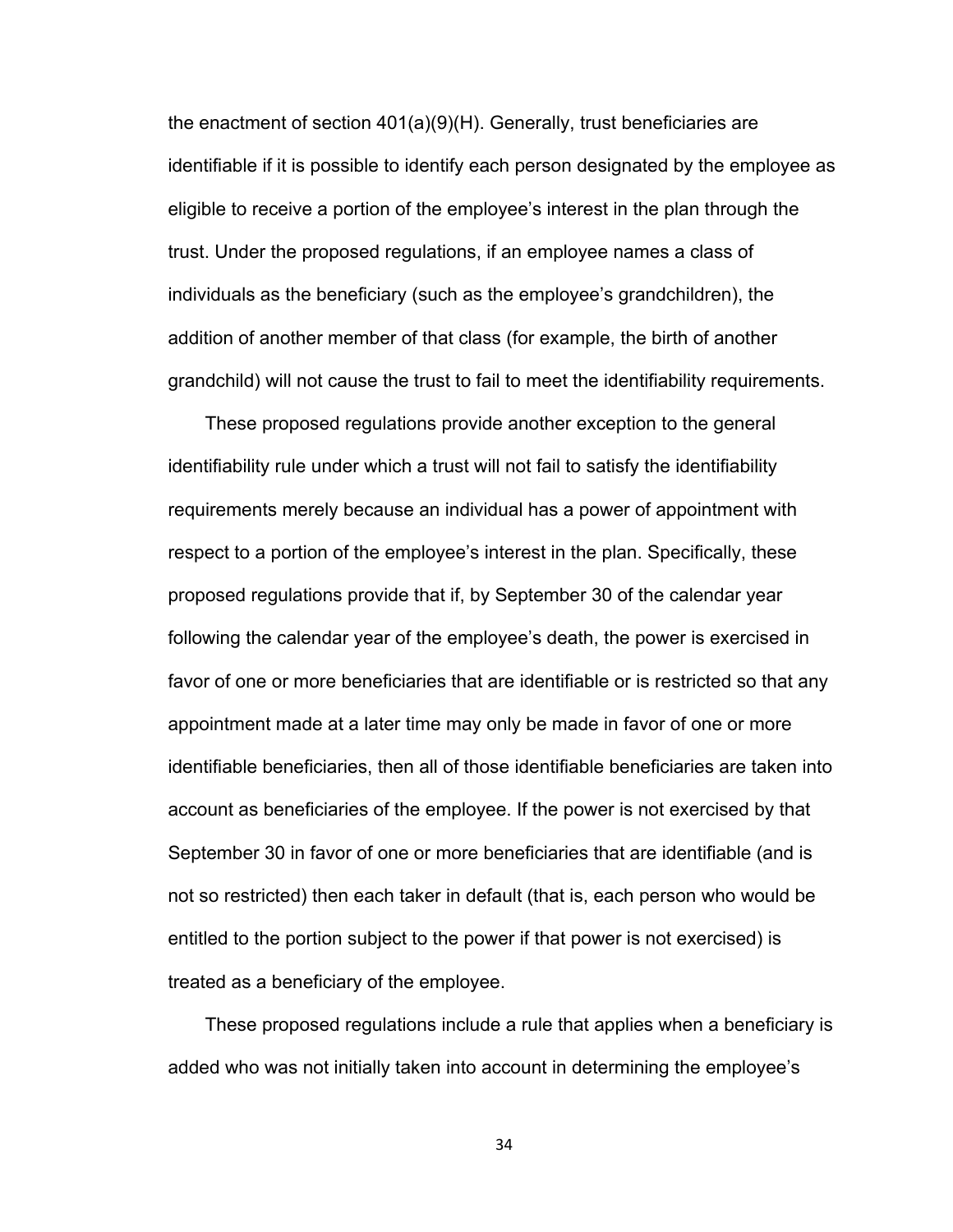beneficiaries. Under this rule, if a beneficiary is added after September 30 of the calendar year following the calendar year of the employee's death (for example, if an individual exercises a power of appointment after that September 30), then the determination of whether there is no designated beneficiary because one of the employee's beneficiaries is not an individual, and the rules relating to multiple designated beneficiaries described in Sections I.D.1.d and I.E.3.d of this Explanation of Provisions must be applied taking into account the new beneficiary along with all of the beneficiaries that were taken into account before the addition of the new beneficiary. However, if the addition of the beneficiary would cause a full distribution of the employee's interest in the plan to be required pursuant to section 401(a)(9)(H) during the calendar year in which the beneficiary is added or in an earlier calendar year (and a full distribution would not have been required in the absence of the new beneficiary), then the proposed regulations provide that the full distribution is not required until the end of the calendar year following the calendar year in which the beneficiary was added.

To illustrate this rule, assume an employee named a see-through trust as the beneficiary of the employee's interest in the plan, the terms of the trust require the trustee to pay specified amounts from the trust to the employee's surviving spouse, and those specified amounts do not require the immediate payment of plan distributions made to the trust. In this case, the trust is an accumulation trust. The trust terms also provide the spouse with a testamentary power of appointment to name the beneficiary of any portion of the employee's interest in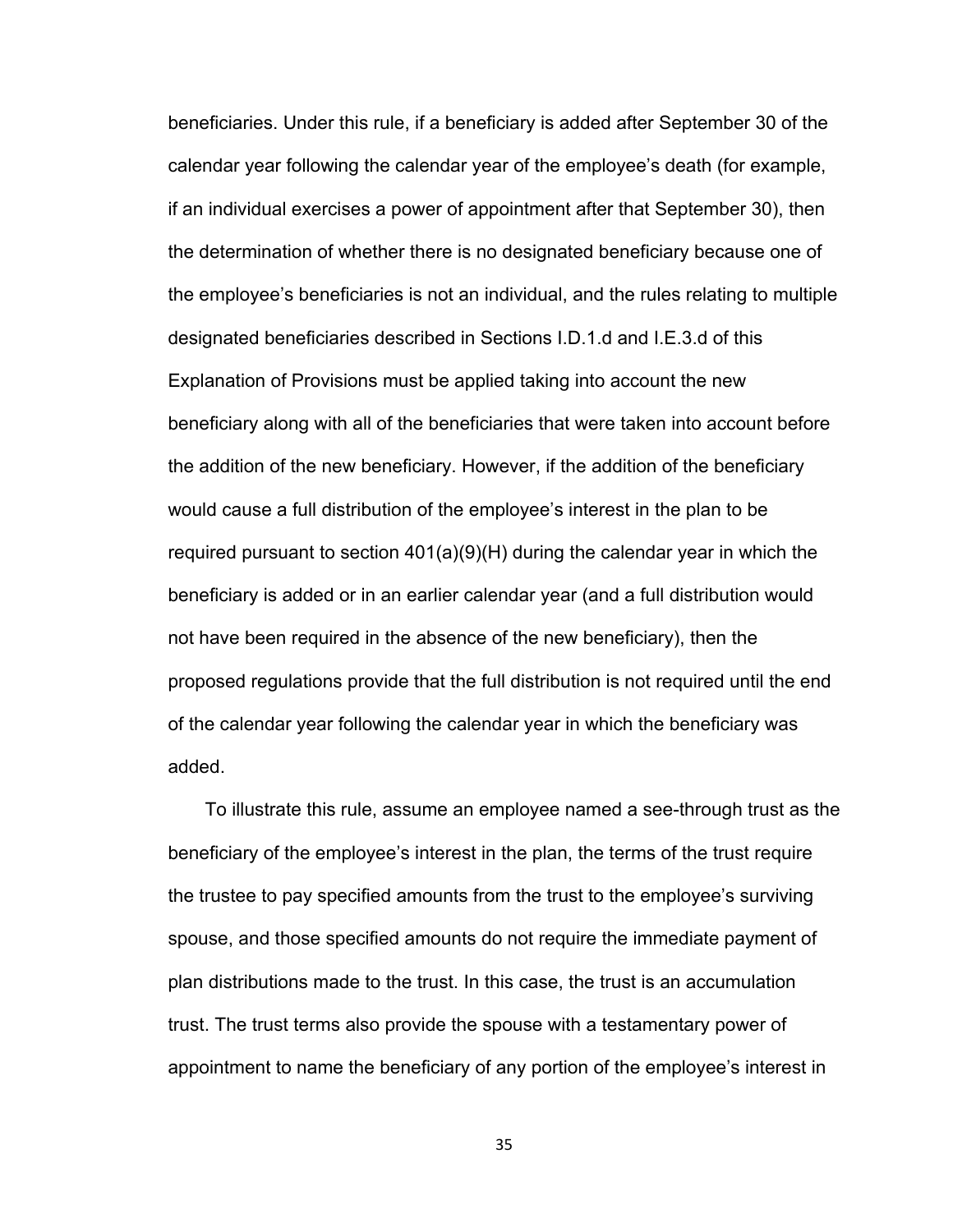the plan that has not been distributed before the surviving spouse dies, but in the absence of an appointment, the employee's only child is entitled to that residual interest in the trust. If the power of appointment is not exercised by September 30 of the calendar year following the calendar year of the employee's death, then the trust does not fail to satisfy the identifiability requirements, and both the employee's surviving spouse and child are treated as beneficiaries of the employee. If, after that September 30, the surviving spouse exercises the power by naming the spouse's sibling as the beneficiary of the residual interest in the trust, then the employee's surviving spouse, the employee's child, and the spouse's sibling are all taken into account when applying the rules for multiple designated beneficiaries for each calendar year after the year during which the sibling is added as a beneficiary.

These proposed regulations also provide that a see-through trust will not fail to satisfy the identifiability requirements merely because the trust is subject to state law that permits the trust terms to be modified after the death of the employee (such as by a court reformation, through a decanting, or otherwise), thus permitting a change in the beneficiaries of the trust. If a beneficiary of a seethrough trust is removed through a modification of the trust terms by September 30 of the calendar year following the calendar year of the employee's death, the proposed regulations provide that the beneficiary that was removed is disregarded as a beneficiary of the employee for purposes of section 401(a)(9) and these regulations. Similarly, if a beneficiary is added pursuant to such a modification, that beneficiary is taken into account as a beneficiary of the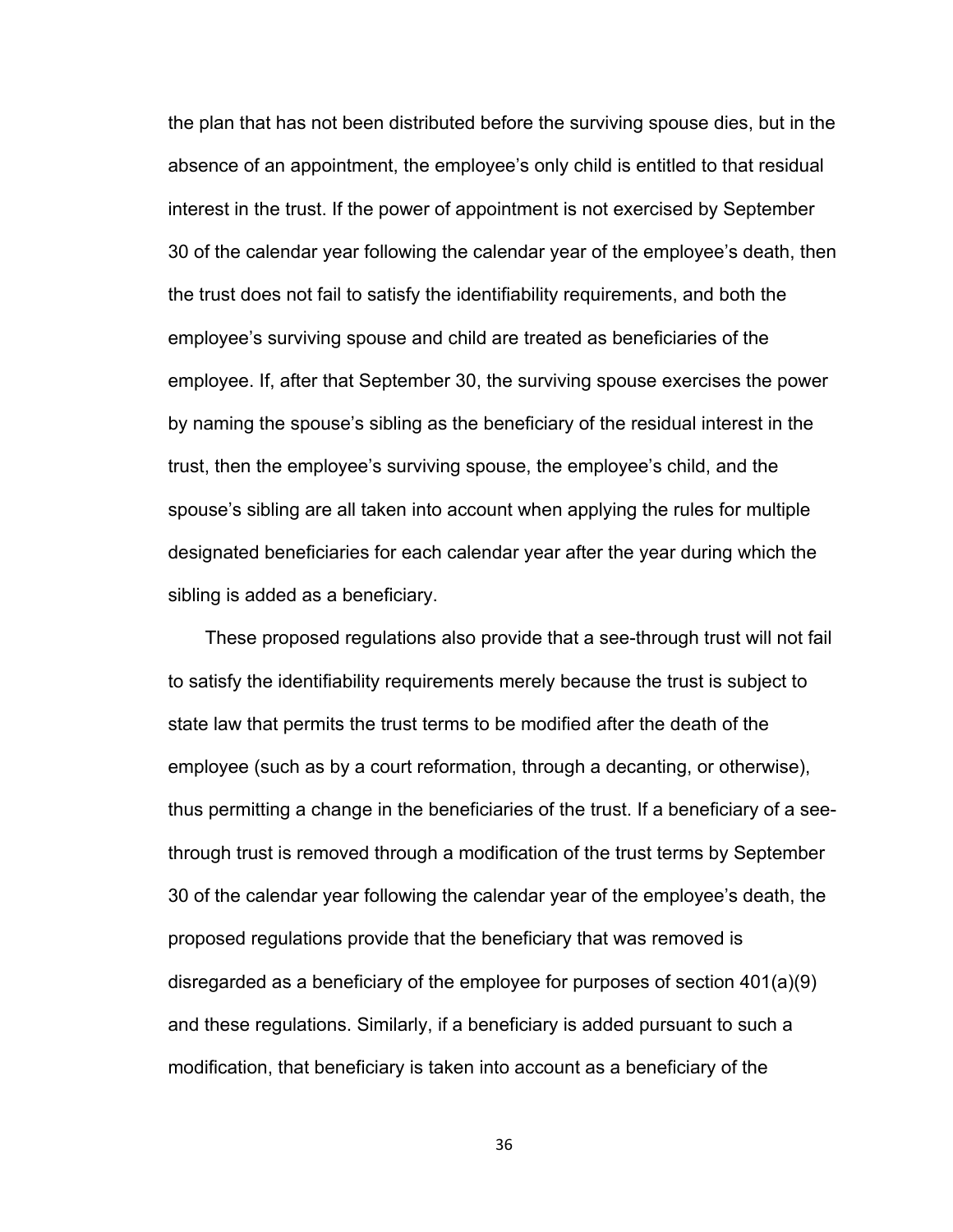employee for purposes of section 401(a)(9) and these regulations. However, if a beneficiary is added pursuant to such a modification after that September 30, then the rules that apply to a beneficiary that is added pursuant to a power of appointment will apply also to a beneficiary that is added pursuant to the modification.

#### *c. Applicable multi-beneficiary trusts*

These proposed regulations also provide guidance on a particular type of see-through trust defined in section  $401(a)(9)(H)(v)$  as an applicable multibeneficiary trust. Specifically, these proposed regulations define two types of applicable multi-beneficiary trusts. A type I applicable multi-beneficiary trust is an applicable multi-beneficiary trust, the terms of which provide that the trust is to be divided immediately upon the death of the employee into separate trusts for each beneficiary (as described in section  $401(a)(9)(H)(iv)(I)$ ). A type II applicable multibeneficiary trust is an applicable multi-beneficiary trust, the terms of which provide that no individual other than a disabled or chronically ill eligible designated beneficiary has any right to the employee's interest in the plan until the death of all such eligible designated beneficiaries with respect to the trust (as described in section 401(a)(9)(H)(iv)(II)).

When dividing a type I applicable multi-beneficiary trust, one of the separate trusts could be a type II applicable multi-beneficiary trust. Thus, if a type I applicable multi-beneficiary trust is divided into separate trusts and one of the separate trusts satisfies the requirements to be a type II applicable multibeneficiary trust, then the beneficiaries of that separate trust who are not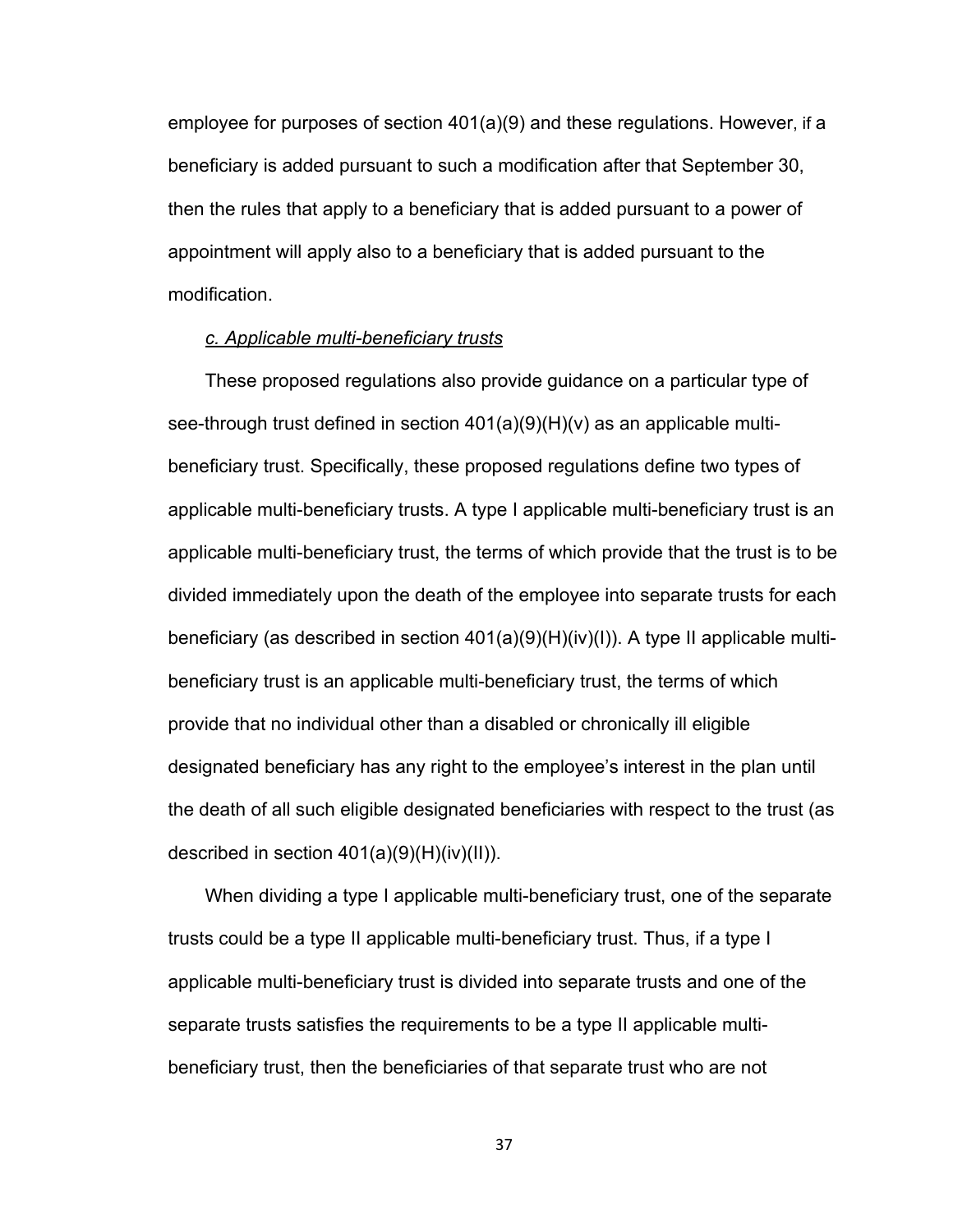disabled or chronically ill are disregarded as beneficiaries of the employee for purposes of section 401(a)(9) and these regulations. However, for any separate trust that does not satisfy the requirements to be a type II applicable multibeneficiary trust, the beneficiaries of that separate trust are treated as beneficiaries of the employee for purposes of section 401(a)(9) and these regulations.

The Treasury Department and the IRS are aware of concerns related to the application of the amendments made by section 401 of the SECURE Act to section 401(a)(9) of the Code in the case of a trust with terms intended to ensure that a disabled individual who is a beneficiary of the trust remains eligible for means-tested government benefits. The Treasury Department and the IRS request comments on whether under applicable law a trust for a disabled individual (for example, a supplemental needs trust) could include terms providing that the disabled individual would lose the individual's interest in the trust in the event the interest would disqualify the individual for means-tested government benefits and still satisfy the requirements under the Code to be a type II applicable multi-beneficiary trust. Specifically, comments are requested on whether this type of provision may be included in a trust (thereby allowing a disabled individual to continue to qualify for means-tested government benefits), while not providing for trust payments to any other beneficiary until the death of the disabled individual.

*3. Other Rules Related to Designated Beneficiaries.*

*a. Special rules for multiple designated beneficiaries*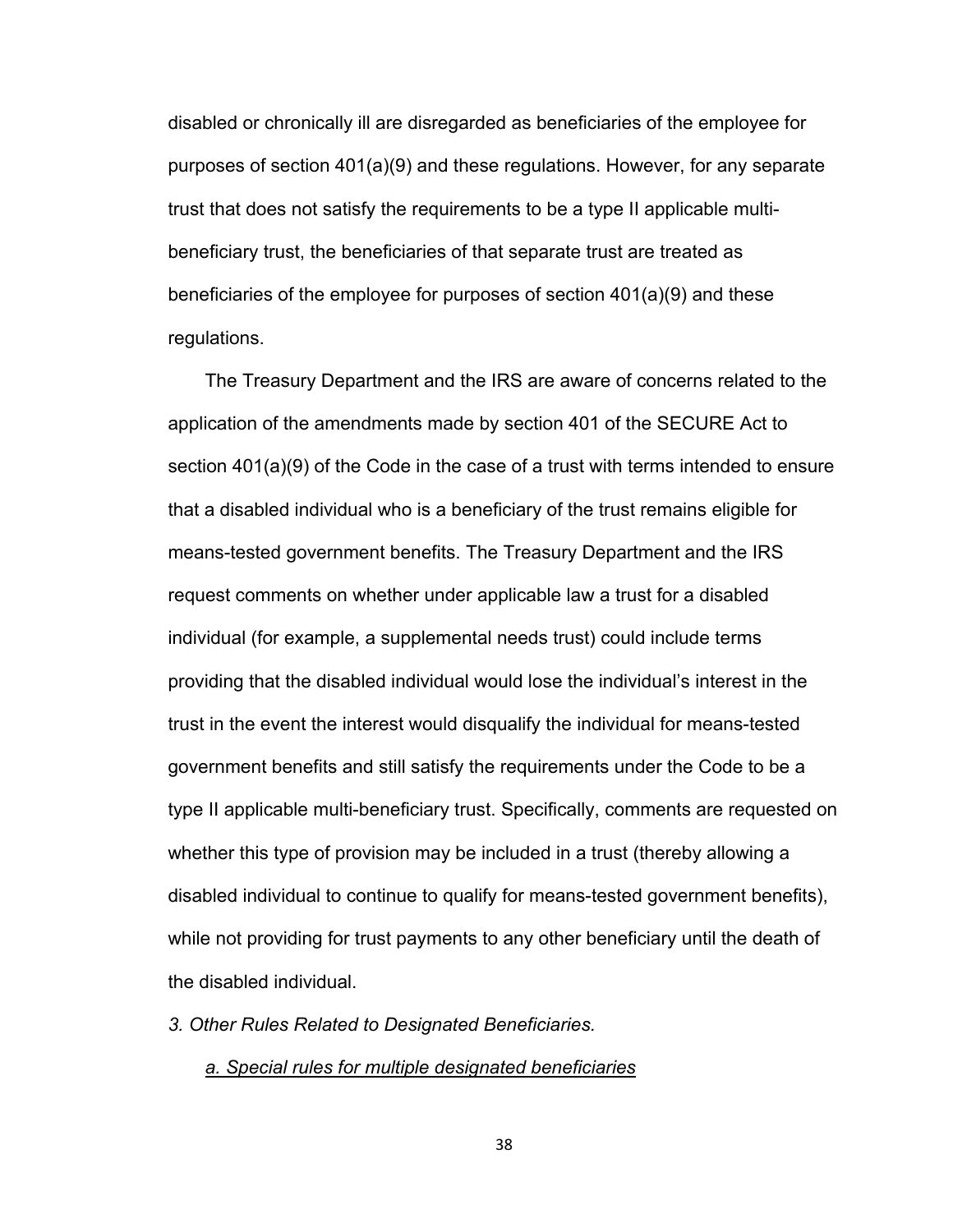As described in the first paragraph of Section I.D.1.d of this Explanation of Provisions, these proposed regulations provide a general rule under which, if an employee has more than one designated beneficiary, and at least one of them is not an eligible designated beneficiary, then for purposes of section 401(a)(9), the employee is treated as not having an eligible designated beneficiary. As a result, the employee's interest must be distributed no later than the end of the tenth calendar year following the calendar year of the employee's death.

These proposed regulations include two exceptions to this general rule that allow an eligible designated beneficiary to use the life expectancy rule even if there is another designated beneficiary who is not an eligible designated beneficiary. The first exception is that if any of the employee's designated beneficiaries is a child of the employee who, as of the date of the employee's death, has not yet reached the age of majority, then the employee is still treated as having an eligible designated beneficiary (which allows payments to continue until 10 years after the child reaches the age of majority even if there are other designated beneficiaries who are not eligible designated beneficiaries). The second exception is if the see-through trust is a type II applicable multibeneficiary trust, then the beneficiaries who either are disabled or chronically ill are treated as eligible designated beneficiaries without regard to whether any of the other trust beneficiaries are not eligible designated beneficiaries.

To illustrate these rules, if an employee who is a participant in a defined contribution plan names a see-through trust as the sole beneficiary of the employee's interest in the plan, and the trust beneficiaries are the employee's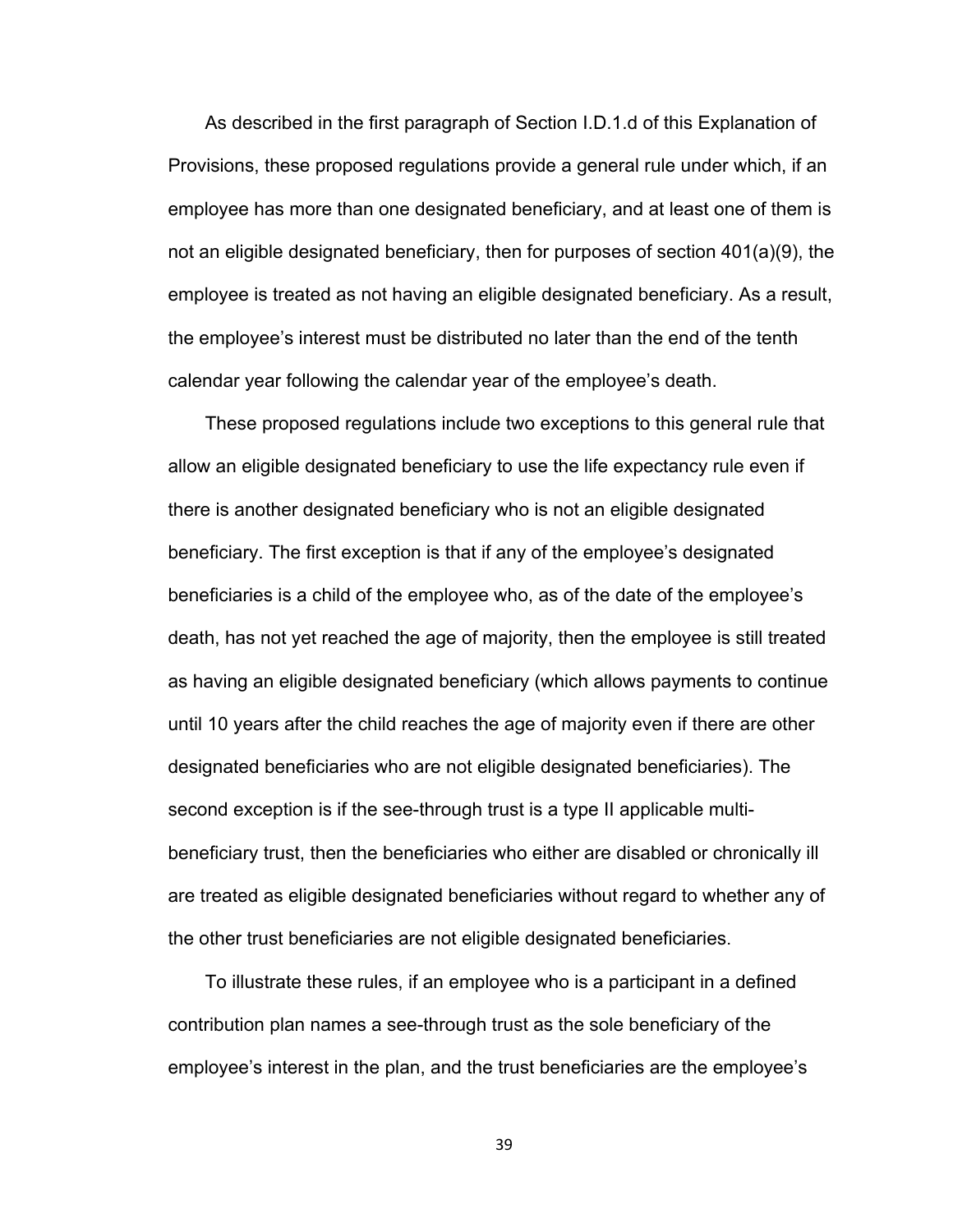surviving spouse and the employee's adult child who is not disabled or chronically ill, then the employee is treated as not having an eligible designated beneficiary. As a result, the employee's entire interest must be distributed no later than 10 years after the employee's death. However, if there is another designated beneficiary who is the employee's child and who, as of the date of the employee's death, has not yet reached the age of majority, then, under the exception described in the preceding paragraph, the employee is treated as having an eligible designated beneficiary. In that second situation, if the trust is receiving annual distributions using the life expectancy rule, then a full distribution from the plan would not be required until ten years after the minor child reaches the age of majority.

# *b. Determining the beneficiary for purposes of calculating the required minimum distribution*

These proposed regulations largely retain the rules of the existing regulations related to determining who is a beneficiary for purposes of section 401(a)(9), so that a person is a beneficiary if that person is a beneficiary designated under the plan as of the date of the employee's death and remains a beneficiary as of September 30 of the calendar year following the calendar year in which the employee died. For this purpose, a beneficiary need not be specified by name in order to be designated under the plan, provided the beneficiary is identifiable pursuant to the designation.

The existing regulations provide that a beneficiary is disregarded if certain events occur before September 30 of the calendar year following the calendar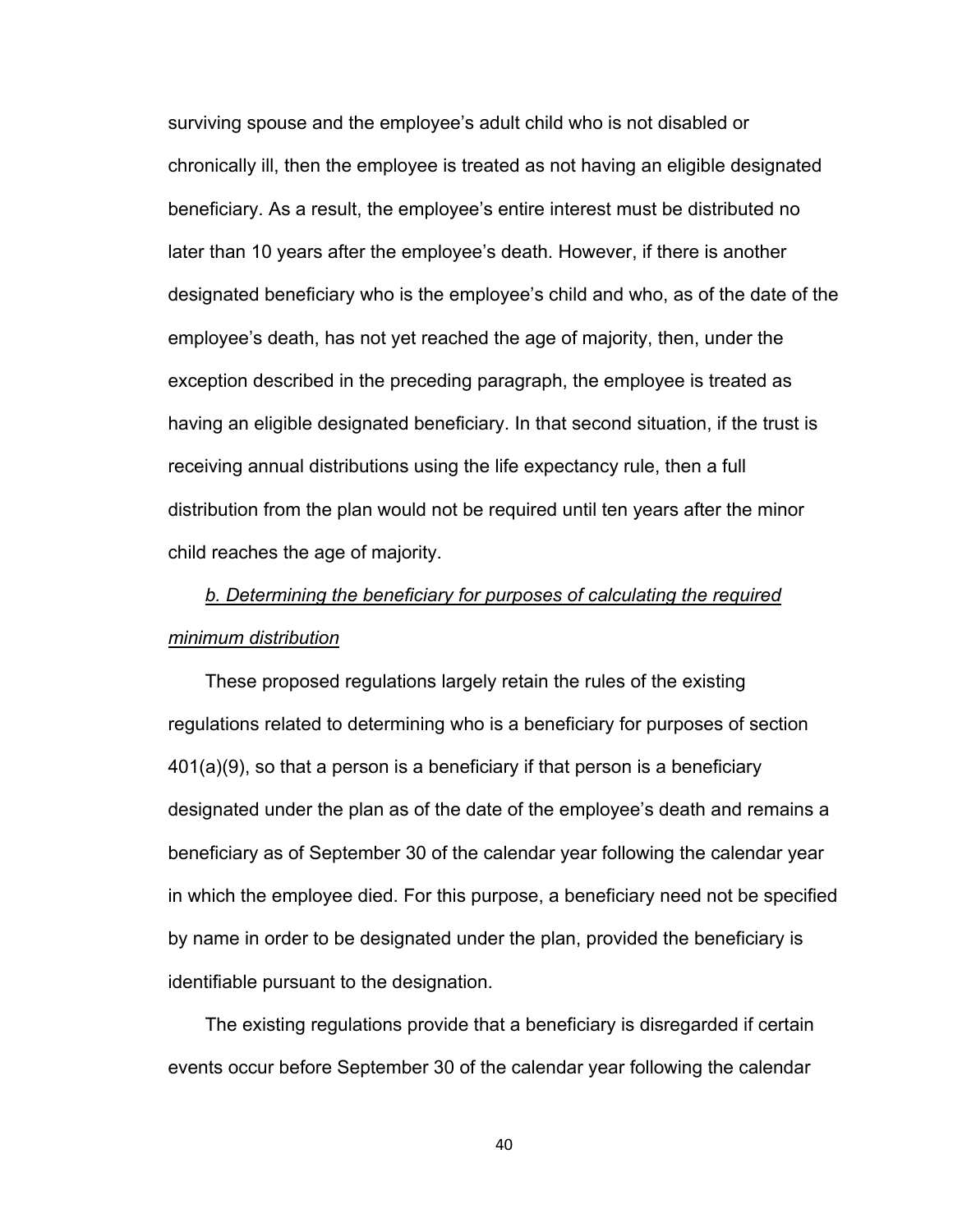year in which the employee dies. In response to issues raised in private letter ruling requests and comments submitted to the Treasury Department and the IRS, these proposed regulations provide an exclusive list of events that permit a beneficiary to be disregarded. Specifically, the proposed regulations provide that if any of the following events occurs by September 30 of the calendar year following the calendar year in which the employee dies with respect to a person who was a beneficiary as of the employee's date of death, then that person will be disregarded in identifying the beneficiaries of the employee for purposes of section 401(a)(9): (1) The individual predeceases the employee; (2) the individual is treated as having predeceased the employee pursuant to a simultaneous death provision or pursuant to a qualified disclaimer that satisfies section 2518 and applies to the entire interest to which the beneficiary is entitled; or (3) the person receives the entire benefit to which the person is entitled.

To illustrate the rule in the preceding paragraph, if an individual makes a disclaimer satisfying section 2518 that applies to the individual's entire interest (including the requirement that the disclaimer be made within 9 months of the employee's death), that individual is not treated as a beneficiary for purposes of section 401(a)(9). However, if the disclaimer is executed more than 9 months after the employee's death, then that individual will not be disregarded for purposes of identifying the beneficiaries. As another example, assume a seethrough trust is designated as a beneficiary of the employee's interest in the plan and that trust could be liable for expenses of administering and distributing the deceased employee's estate at death. In this case, the decedent's estate is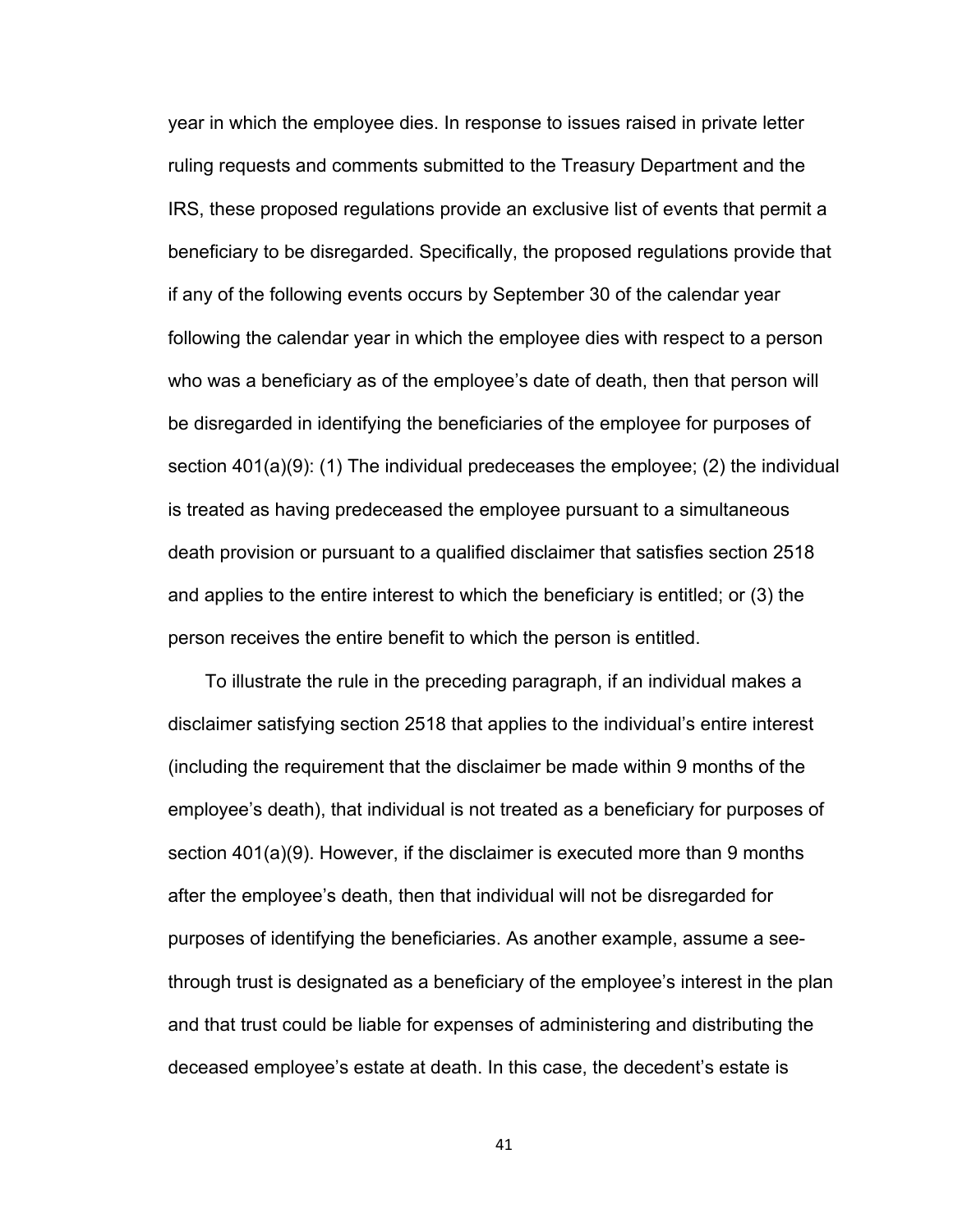treated as a beneficiary of the employee designated under the plan because some portion of the employee's interest in the plan may be used for the payment of those administration expenses, thus satisfying an obligation of the estate. However, if all of those expenses that could be paid from the employee's interest in the plan are paid by September 30 of the calendar year following the calendar year in which the employee died (so that by that date, the deceased employee's estate received the entire interest to which it was entitled), then the deceased employee's estate is disregarded, and the other beneficiaries of the see-through trust are considered beneficiaries of the employee.

# *E. Section 1.401(a)(9)-5 -- Required minimum distributions from defined contribution plans*

#### *1. In General*

Proposed §1.401(a)(9)-5 retains the general method in the existing regulations by which a required minimum distribution from a defined contribution plan is calculated in any calendar year when an employee dies on or after the required beginning date or when an employee's eligible designated beneficiary is taking life expectancy payments after an employee dies before the required beginning date. Specifically, the required minimum distribution for a calendar year is determined by dividing the employee's account balance as of the end of the prior year by an applicable divisor. The existing regulations refer to the divisor as the applicable distribution period. However, in light of the amendments made by section 401 of the SECURE Act that may result in different distribution periods, these proposed regulations refer to the divisor as the applicable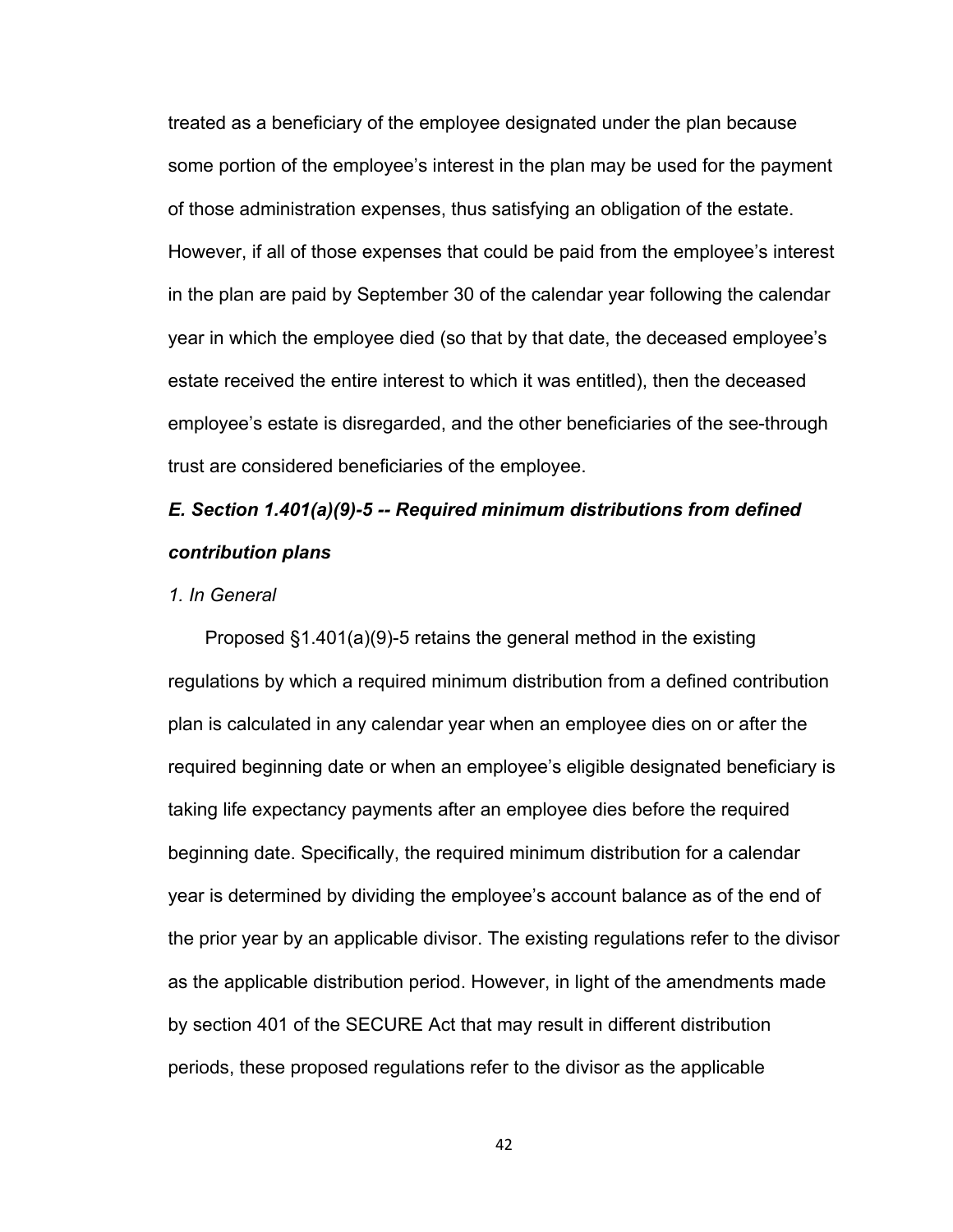denominator. In addition to the requirement to take annual required minimum distributions, the proposed regulations implement those amendments by requiring that a full distribution of the remaining interest be taken in certain circumstances.

These proposed regulations also update the list of amounts of distributions and deemed distributions that are not taken into account in determining whether the required minimum distribution has been made for a calendar year. Under the proposed regulations, that list is implemented by a cross-reference to a list of amounts in §1.402(c)-2(c)(3) (relating to amounts that are not treated as eligible rollover distributions). The effect of the new cross-reference is to add the following items to the list of amounts that are disregarded for purposes of determining the required minimum distribution from a defined contribution plan: prohibited allocations that are treated as deemed distributions pursuant to section 409(p), distributions of premiums for health and accident insurance, deemed distributions with respect to a collectible pursuant to section 408(m), and distributions that are permissible withdrawals from an eligible automatic contribution arrangement within the meaning of section 414(w).

*2. Distributions While the Employee is Alive*

These proposed regulations provide that, in determining the required minimum distribution for a distribution calendar year beginning while the employee is alive, the employee divides the account balance as of December 31 of the preceding calendar year by the employee's applicable denominator. Generally, the applicable denominator is determined using the Uniform Lifetime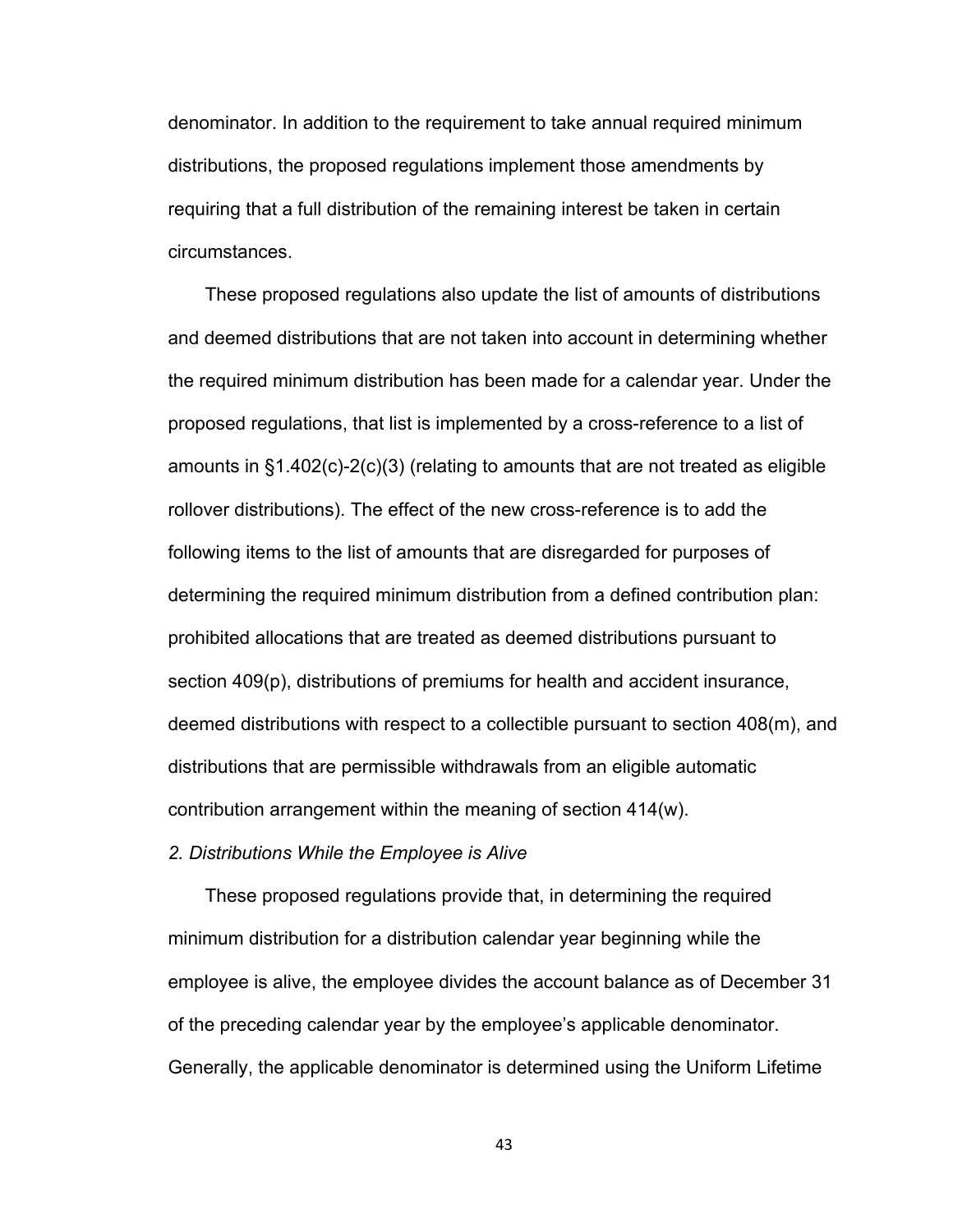Table in §1.401(a)(9)-9(c). However, if the employee's sole beneficiary is the employee's spouse who is more than 10 years younger than the employee, then the applicable denominator is determined using the Joint and Last Survivor Table in §1.401(a)(9)-9(d) (providing for a longer payout period).

*3. Distributions After the Employee's Death*

*a. Requirement to satisfy both section 401(a)(9)(B)(i) and (ii) in the case of an employee who dies on or after the required beginning date*

Section 401(a)(9)(B)(i) provides rules that apply if an employee dies after benefits have commenced. While the 5-year rule under section 401(a)(9)(B)(ii) (expanded to a 10-year rule in certain cases by section  $401(a)(9)(H)(i)(I))$ generally applies if an employee dies before the employee's required beginning date, section  $401(a)(9)(H)(i)(II)$  provides that section  $401(a)(9)(B)(ii)$  applies whether or not distributions have commenced. Accordingly, if an employee dies after the required beginning date, distributions to the employee's beneficiary for calendar years after the calendar year in which the employee died must satisfy section 401(a)(9)(B)(i) as well as section 401(a)(9)(B)(ii). In order to satisfy both of these requirements, these proposed regulations provide for the same calculation of the annual required minimum distribution that was adopted in the existing regulations but with an additional requirement that a full distribution of the employee's entire interest in the plan be made upon the occurrence of certain designated events (discussed in section I.E.3.c. of this Explanation of Provisions).

*b. Determination of applicable denominator*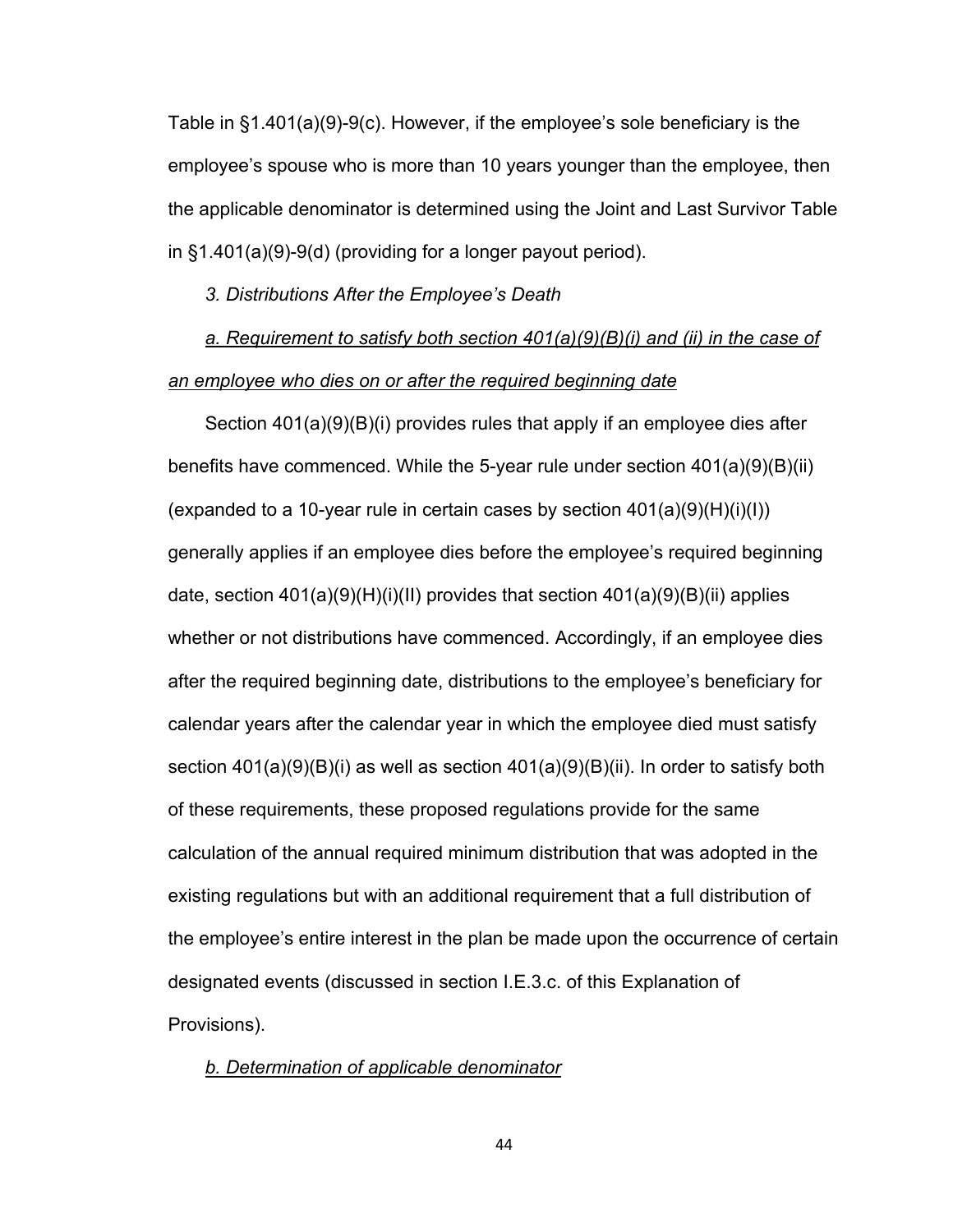If an employee died on or after the required beginning date (or the employee died before the required beginning date and the employee's eligible designated beneficiary is taking life expectancy distributions in accordance with section 401(a)(9)(B)(iii) and these proposed regulations), then for calendar years after the calendar year in which the employee died, the applicable denominator generally is the remaining life expectancy of the designated beneficiary. The beneficiary's remaining life expectancy generally is calculated using the age of the beneficiary in the year following the calendar year of the employee's death, reduced by one for each subsequent calendar year.

However, as an exception to these general rules, if the employee's spouse is the employee's sole beneficiary, then the applicable denominator during the spouse's lifetime is the spouse's life expectancy (which reflects a recalculation in accordance with section  $401(a)(9)(D)$ . In this case, for calendar years after the calendar year in which the spouse died, in determining the required minimum distribution to the spouse's beneficiary, the applicable denominator is the spouse's life expectancy calculated in the calendar year in which the spouse died, reduced by one for each subsequent calendar year.

If the employee has no designated beneficiary, then the applicable denominator is the employee's life expectancy calculated in the calendar year in which the employee died, reduced by one for each subsequent calendar year. This applicable denominator is also used in the case of an employee who died after the required beginning date and who was younger than the designated beneficiary.

*c. Full distribution required in certain circumstances*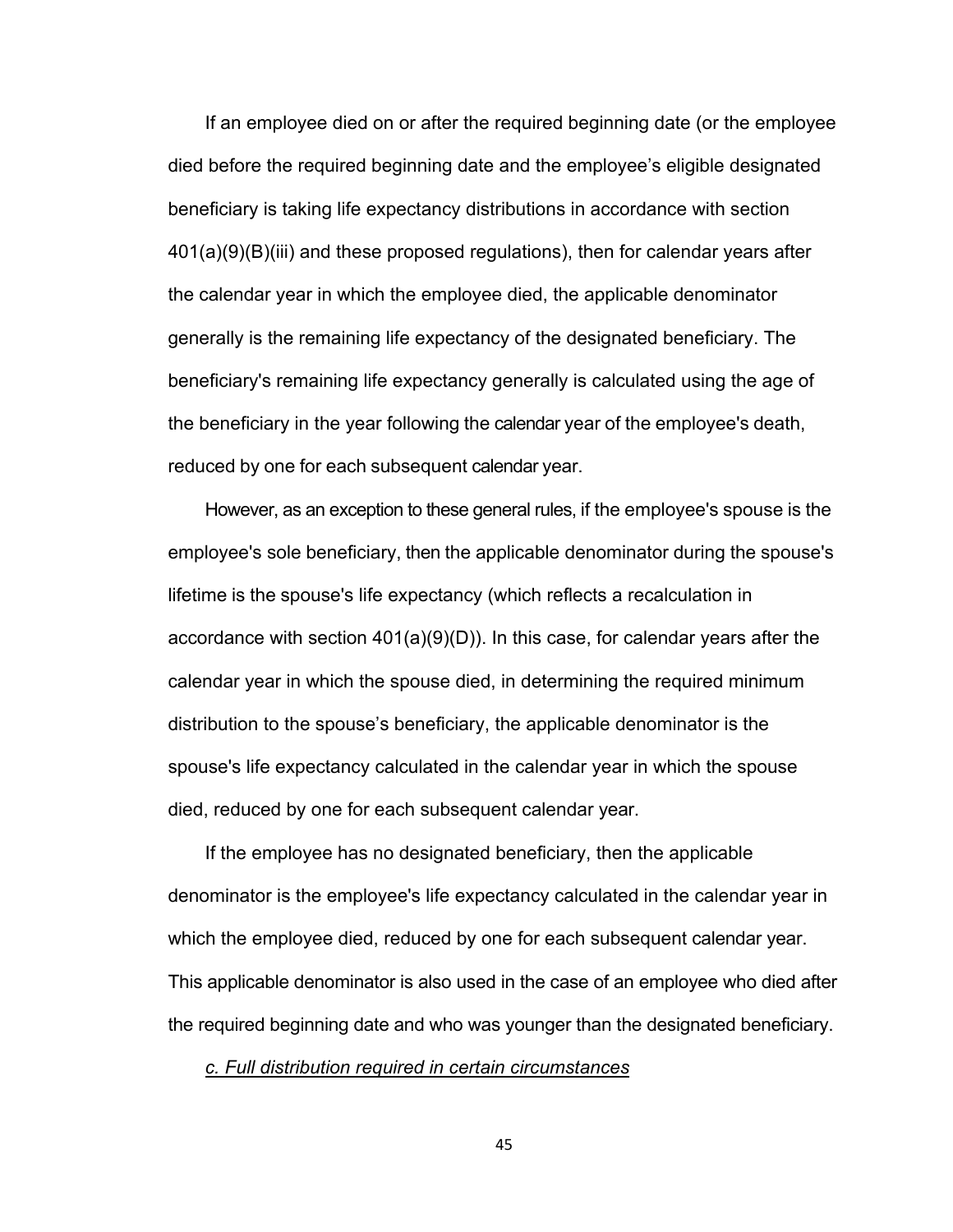In order to satisfy the 5-year rule of section  $401(a)(9)(B)(ii)$  (or, if applicable, the exception to that rule in section  $401(a)(9)(B)(iii)$ , taking into account section  $401(a)(9)(H)$ , and  $(E)(iii)$ , these proposed regulations provide that, if an employee's interest is in a defined contribution plan to which section 401(a)(9)(H) applies, then the employee's entire interest in the plan must be distributed by the earliest of the following dates:

(1) The end of the tenth calendar year following the calendar year in which the employee died if the employee's designated beneficiary is not an eligible designated beneficiary;

(2) The end of the tenth calendar year following the calendar year in which the designated beneficiary died if the employee's designated beneficiary was an eligible designated beneficiary;

(3) The end of the tenth calendar year following the calendar year in which the beneficiary reaches the age of majority if the employee's designated beneficiary is the child of the employee who has not yet reached the age of majority as of the date of the employee's death; and

(4) The end of the calendar year in which the applicable denominator would have been less than or equal to one if it were determined using the beneficiary's remaining life expectancy, if the employee's designated beneficiary is an eligible designated beneficiary, and if the applicable denominator is determined using the employee's remaining life expectancy.

For example, if an employee died after the required beginning date with a designated beneficiary who is not an eligible designated beneficiary, then the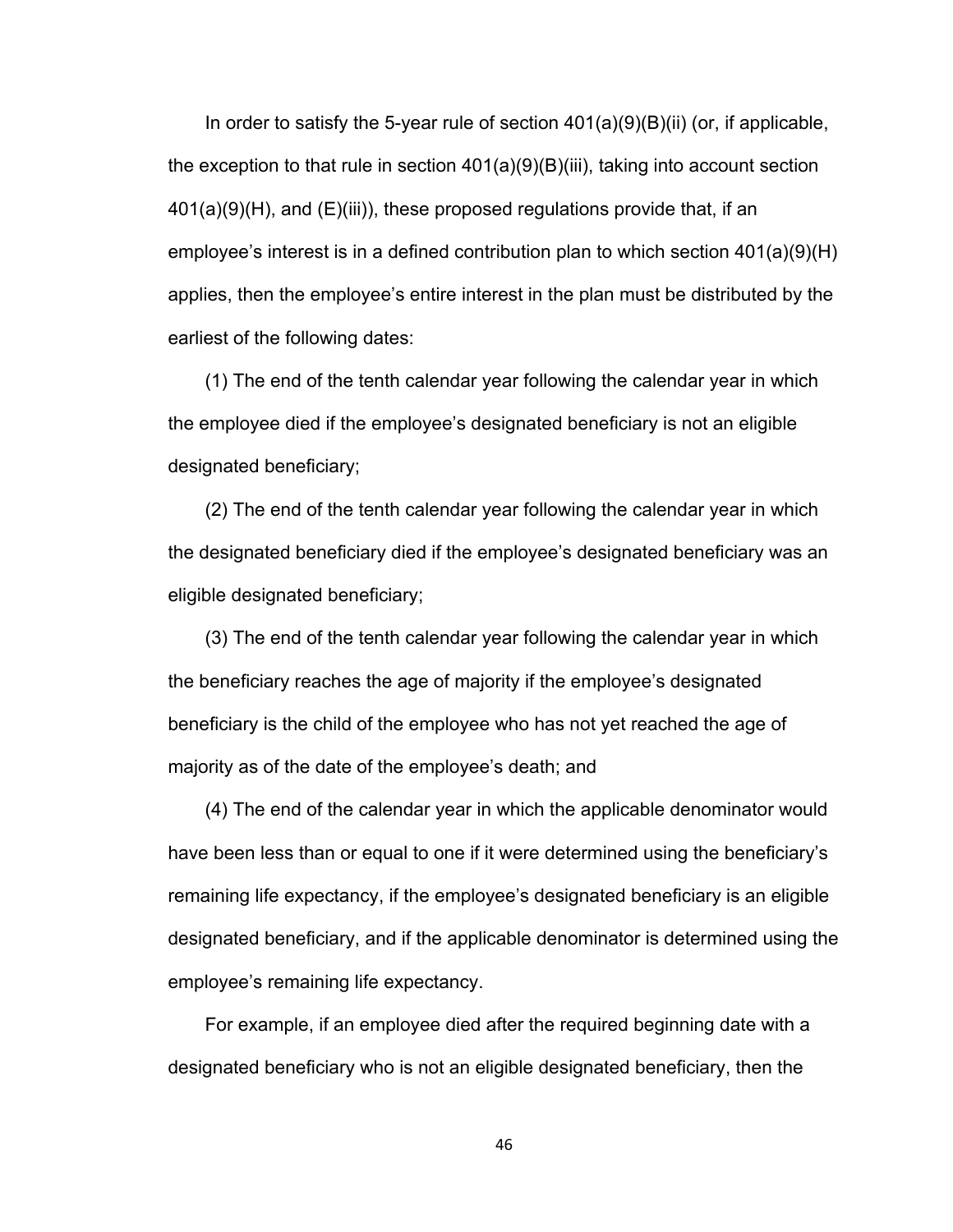designated beneficiary would continue to have required minimum distributions calculated using the beneficiary's life expectancy as under the existing regulations for up to nine calendar years after the employee's death. In the tenth year following the calendar year of the employee's death, a full distribution of the employee's remaining interest would be required.

Similarly, if an employee died after the required beginning date with an eligible designated beneficiary, then the eligible designated beneficiary would continue to have required minimum distributions calculated during the beneficiary's lifetime using the rules under the existing regulations. However, if the eligible designated beneficiary dies before the entire interest of the employee is distributed, then the beneficiary of that eligible designated beneficiary would continue taking annual distributions using the rules under the existing regulations for up to nine years after the death of the eligible designated beneficiary. In the tenth year following the calendar year of the eligible designated beneficiary's death, a full distribution of the employee's remaining interest would be required.

If the employee's designated beneficiary is a child of the employee who, as of the employee's death, has not yet reached the age of majority, then the child would have annual required minimum distributions calculated during the child's lifetime using the rules of the existing regulations. However, those distributions would be permitted to be paid for up to only nine years after the child reaches the age of majority with a full distribution of the employee's remaining interest required in the tenth year following the calendar year in which the child reaches the age of majority.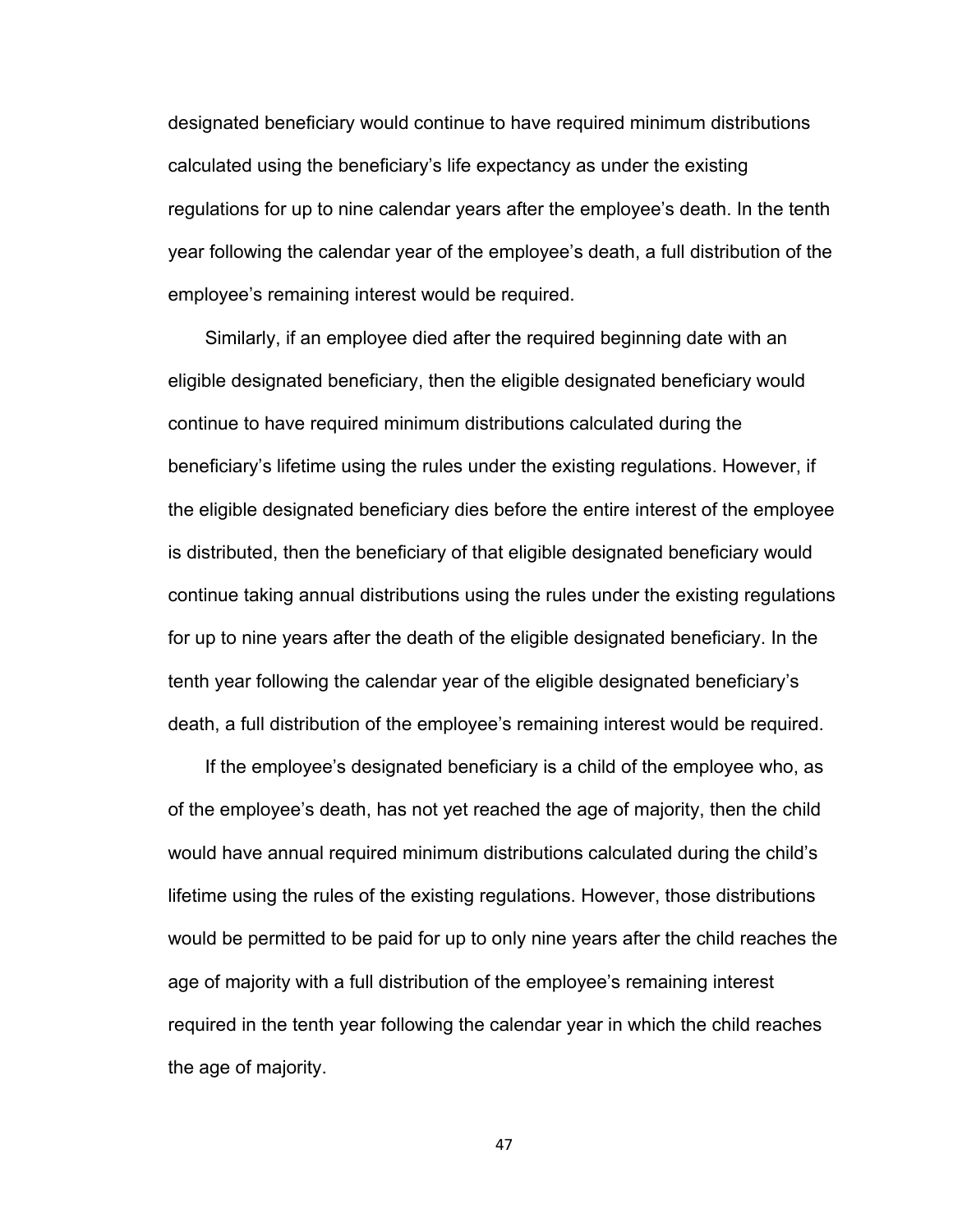As another example, if an employee died at age 75 after the required beginning date and the employee's non-spouse eligible designated beneficiary was age 80 at the time of the employee's death, the applicable denominator would be determined using the employee's remaining life expectancy. However, these proposed regulations require a full distribution of the employee's remaining interest in the plan in the calendar year in which the applicable denominator would have been less than or equal to one if it were determined using the beneficiary's remaining life expectancy (even though the applicable denominator for determining the required minimum distribution is based on the remaining life expectancy of the employee). In this case, based on the beneficiary's life expectancy of 11.2 in the year of the employee's death, a full distribution would be required in the year the beneficiary reaches age 91 (because in the 11<sup>th</sup> calendar year after the employee's death the beneficiary's life expectancy would be less than or equal to one).

#### *d. Multiple designated beneficiaries*

These proposed regulations include a modified version of the general rule adopted in the existing regulations that applies if an employee has more than one designated beneficiary. Specifically, instead of determining the applicable denominator using the beneficiary with the shortest life expectancy, these proposed regulations provide that the applicable denominator is determined using the life expectancy of the oldest designated beneficiary. The proposed regulations provide that whether a full distribution is required also generally is determined using the oldest of the designated beneficiaries. For example, if an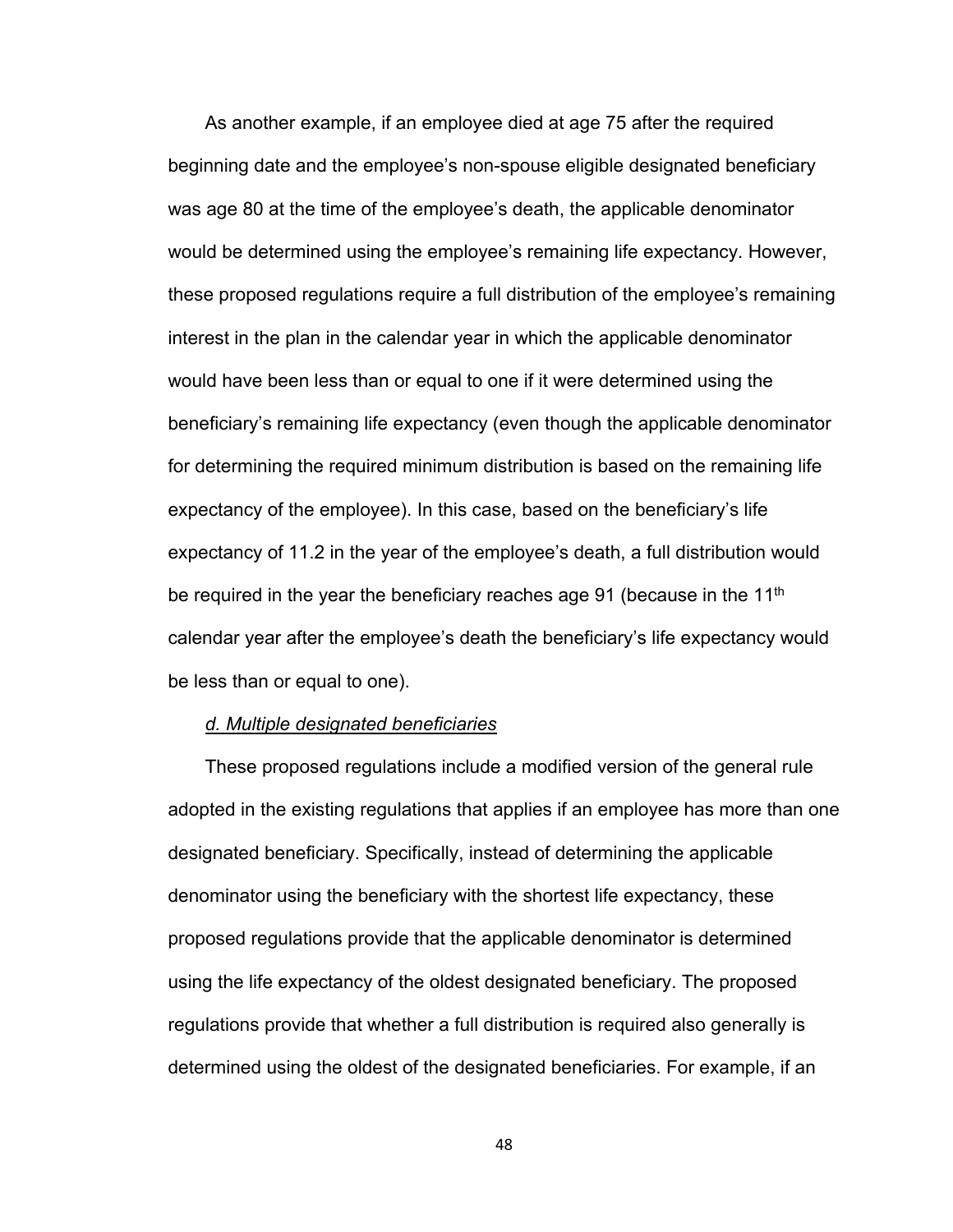employee has multiple eligible designated beneficiaries who are born in the same calendar year, then full distribution of the employee's remaining interest generally is required by the tenth calendar year following the death of the oldest designated beneficiary.

These general rules for multiple designated beneficiaries are subject to certain exceptions. Under one exception, if the employee's beneficiary is a type II applicable multi-beneficiary trust, then only the disabled and chronically ill beneficiaries of the trust are taken into account in determining the oldest designated beneficiary. Thus, the ages of the other beneficiaries are disregarded in determining the applicable denominator, and the death of the last of the disabled or chronically ill trust beneficiaries triggers the 10-year payout requirement under section 401(a)(9)(H)(iii).

Under a second exception to the general rule, if any of the employee's designated beneficiaries is a child of the employee who has not yet reached the age of majority as of the date of the employee's death, then, in applying the requirement to make a full distribution by the tenth year following the death of the oldest eligible designated beneficiary, only the employee's children who are designated beneficiaries and who are under the age of majority at the employee's date of death are taken into account. Thus, in a situation involving one or more designated beneficiary children under the age of majority and one or more older designated beneficiaries, the death of an older designated beneficiary will not result in a requirement to pay a full distribution before the oldest child attains the age of majority plus ten years. In this case, a full distribution of the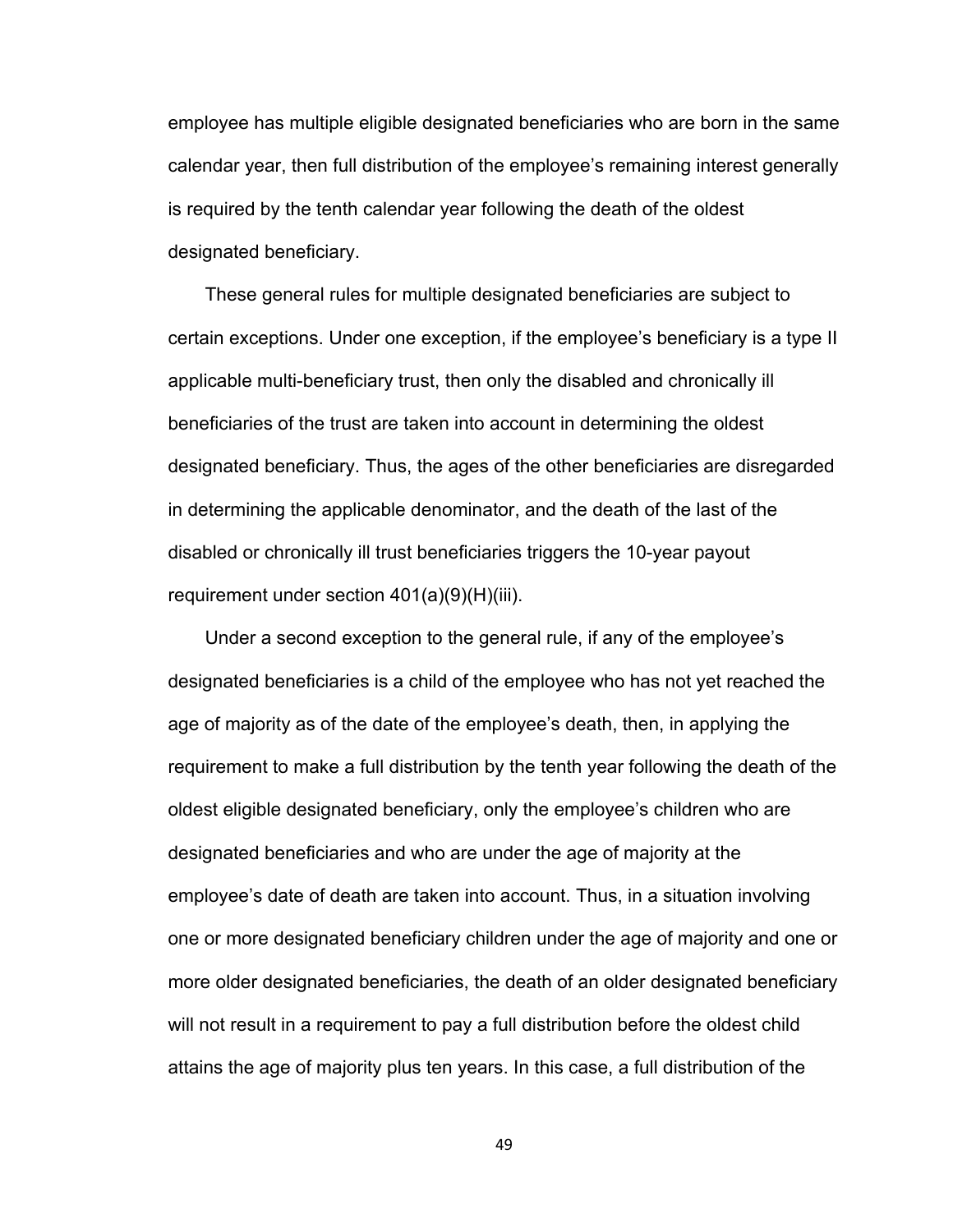employee's remaining interest is not required until the tenth calendar year following the calendar year in which the oldest child of the employee who is a designated beneficiary and who had not attained the age of majority as of the employee's death reaches the age of majority (or, if earlier, the tenth calendar year following the calendar year of that child's death).

To illustrate these rules, assume an employee died at the age of 75 after the employee's required beginning date, and the employee named a see-through trust that is an accumulation trust as the employee's beneficiary under the plan. The terms of the trust require specified amounts to be paid to the employee's surviving spouse (who was age 74 at the time of the employee's death). Upon the spouse's death, the trust will terminate and the amounts remaining in the trust that have not been paid to the spouse will be paid to the employee's sibling (who was age 67 at the time of the employee's death). If the employee's sibling predeceases the surviving spouse, the amounts remaining in the trust that have not been paid to the surviving spouse will be paid to a charity. In this case, the charity is disregarded as a beneficiary of the employee (as described in Section I.D.2.a.2 of this Explanation of Provisions), and all of the other trust beneficiaries are eligible designated beneficiaries (a surviving spouse and a beneficiary who is not more than 10 years younger than the employee). Under these proposed regulations, required minimum distributions are made to the trust beginning in the calendar year after the calendar year of the employee's death using the surviving spouse's remaining life expectancy, because the surviving spouse is the oldest beneficiary of the employee. Upon the surviving spouse's death, annual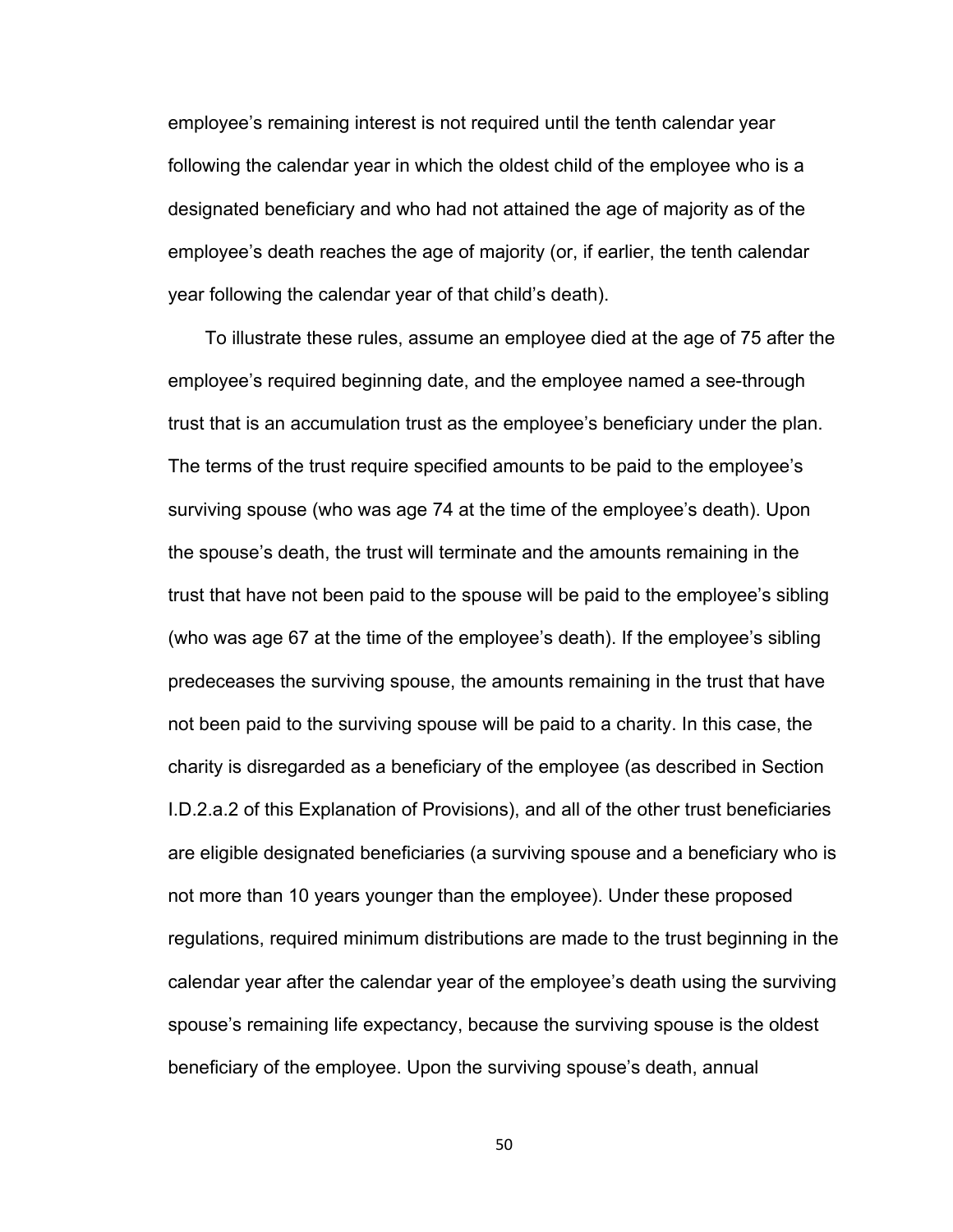distributions must continue to the trust using the surviving spouse's remaining life expectancy in the calendar year of the spouse's death, reduced by one in each subsequent calendar year. In addition, the entire interest of the employee must be distributed no later than the tenth calendar year following the calendar year of the spouse's death.

## *F. Section 1.401(a)(9)-6 -- Required minimum distributions from defined benefit plans*

Proposed §1.401(a)(9)-6 provides rules for required minimum distributions from defined benefit plans and from annuity contracts that are annuitized to pay benefits under defined contribution plans. These rules are based on the existing regulations and are updated to reflect the amendments to section 401(a)(9) of the Code made by section 114 of the SECURE Act regarding the required beginning date and actuarial increases.

#### *1. Rules Applicable to Defined Benefit Plans*

#### *a. Actuarial increase for employees retiring after age 70½*

These proposed regulations address the actuarial increase required under section 401(a)(9)(C)(iii). Section 401(a)(9)(C)(iii) provides that, if section 401(a)(9)(C)(i)(II) applies to an employee and the employee retires in a calendar year after the calendar year in which the employee attains age  $70\frac{1}{2}$ , then the employee's accrued benefit must be actuarially increased to take into account the period after age 70½ during which the employee was not receiving any benefits under the plan. Section 401(a)(9)(C)(ii)(I) provides that section 401(a)(9)(C)(i)(II) (providing a required beginning date based on the calendar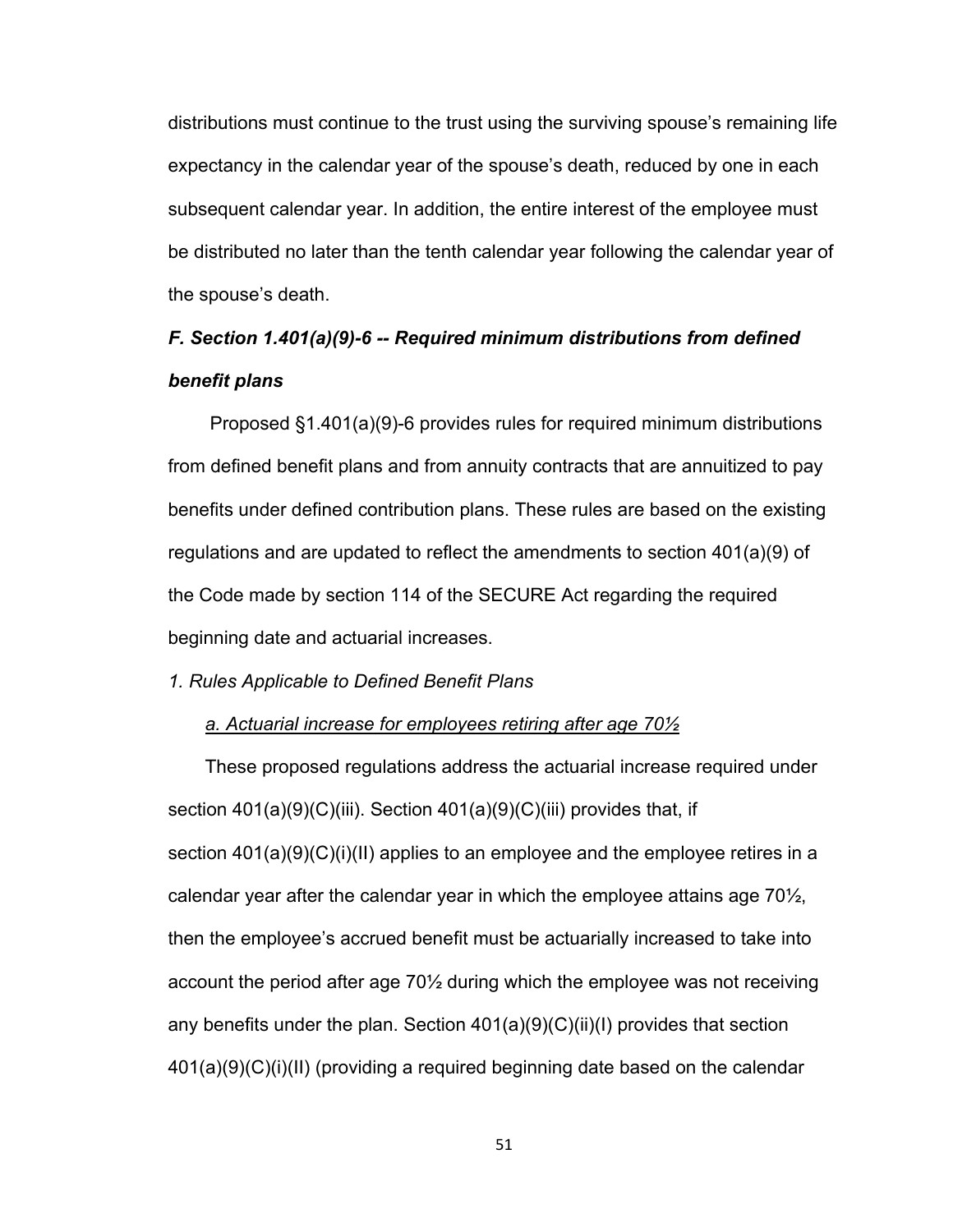year in which the employee retires) does not apply to an employee who is a 5 percent owner (as defined in section 416) for the plan year ending in the calendar year in which the employee attains age 72.

The proposed regulations reflect that the required actuarial increase under section 401(a)(9)(C)(iii) does not apply to a 5-percent owner. This is because the actuarial increase is limited to employees to whom section 401(a)(9)(C)(i)(II) applies (and section  $401(a)(9)(C)(ii)(I)$  provides that section  $401(a)(9)(C)(i)(II)$ generally does not apply in the case of an employee who is a 5-percent owner). Thus, the required actuarial increase applies to an employee other than a 5 percent owner who retires in a calendar year after the calendar year in which the employee attains age 70½.

These proposed regulations, like the existing regulations, reflect the exception from the requirements of section  $401(a)(9)(C)(iii)$  provided under section 401(a)(9)(C)(iv) for governmental plans and church plans. Section 401(a)(9)(C)(iv) specifies that for purposes of section 401(a)(9), a church plan is a plan maintained by a church for church employees, and a church is any church within the meaning of section  $3121(w)(3)(A)$  or any qualified churchcontrolled organization within the meaning of section  $3121(w)(3)(B)$ . These proposed regulations clarify that the determination of whether an employee is a church employee is made without regard to whether the employee would be considered an employee of a church under section 414(e)(3)(B). Therefore, a plan for the employees of a tax-exempt organization that is not a church or a qualified church-controlled organization must provide an actuarial increase for an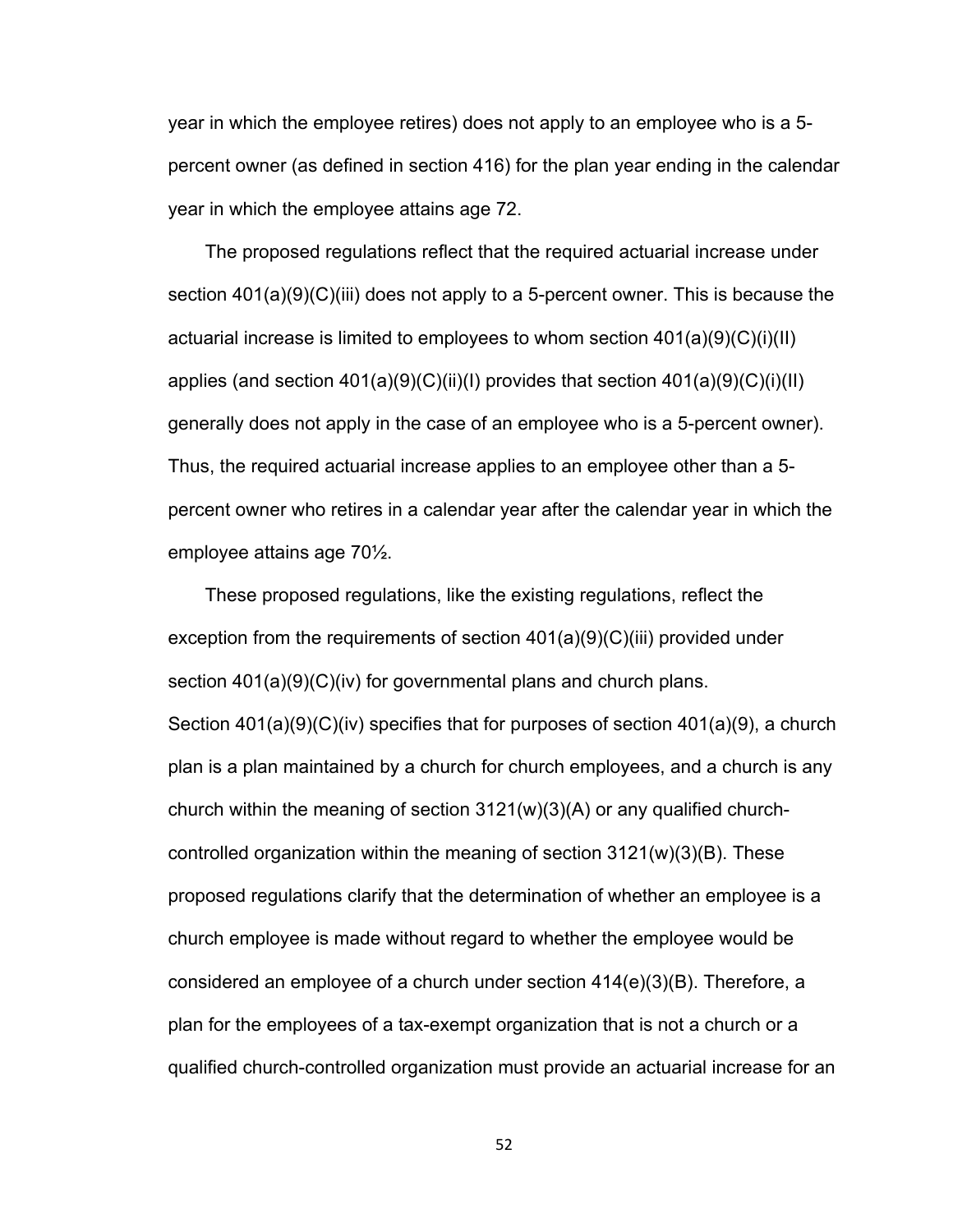employee who retires in a calendar year after the calendar year in which the employee reaches age 70½.

## *b. Interaction of benefit restrictions under section 436(d) and minimum distribution requirements under section 401(a)(9)*

Under section 436(d), a plan is required to provide certain limitations on accelerated benefit distributions. Under section 436(d)(1), if the plan's annual funding target attainment percentage (AFTAP) for a plan year is less than 60 percent, the plan must not make any prohibited payment (that is, a payment in excess of the monthly amount paid under a single life annuity or a payment for the purchase of an irrevocable commitment from an insurer to pay benefits) after the valuation date for the plan year. Under section 436(d)(2), if the plan sponsor is in bankruptcy proceedings, the plan may not pay any prohibited payment unless the plan's enrolled actuary certifies that the AFTAP of the plan is at least 100 percent. Under section 436(d)(3), if the plan's AFTAP for a plan year is at least 60 percent but is less than 80 percent, the plan must not pay any prohibited payment to the extent the payment exceeds the lesser of (1) 50 percent of the amount otherwise payable under the plan, and (2) the present value of the maximum Pension Benefit Guaranty Corporation guarantee with respect to a participant.

If an employee dies before the required beginning date and distributions are being made in accordance with section 401(a)(9)(B)(ii), then the entire interest of the employee generally must be distributed within 5 years of the employee's death (the 5-year rule). Because compliance with this requirement under section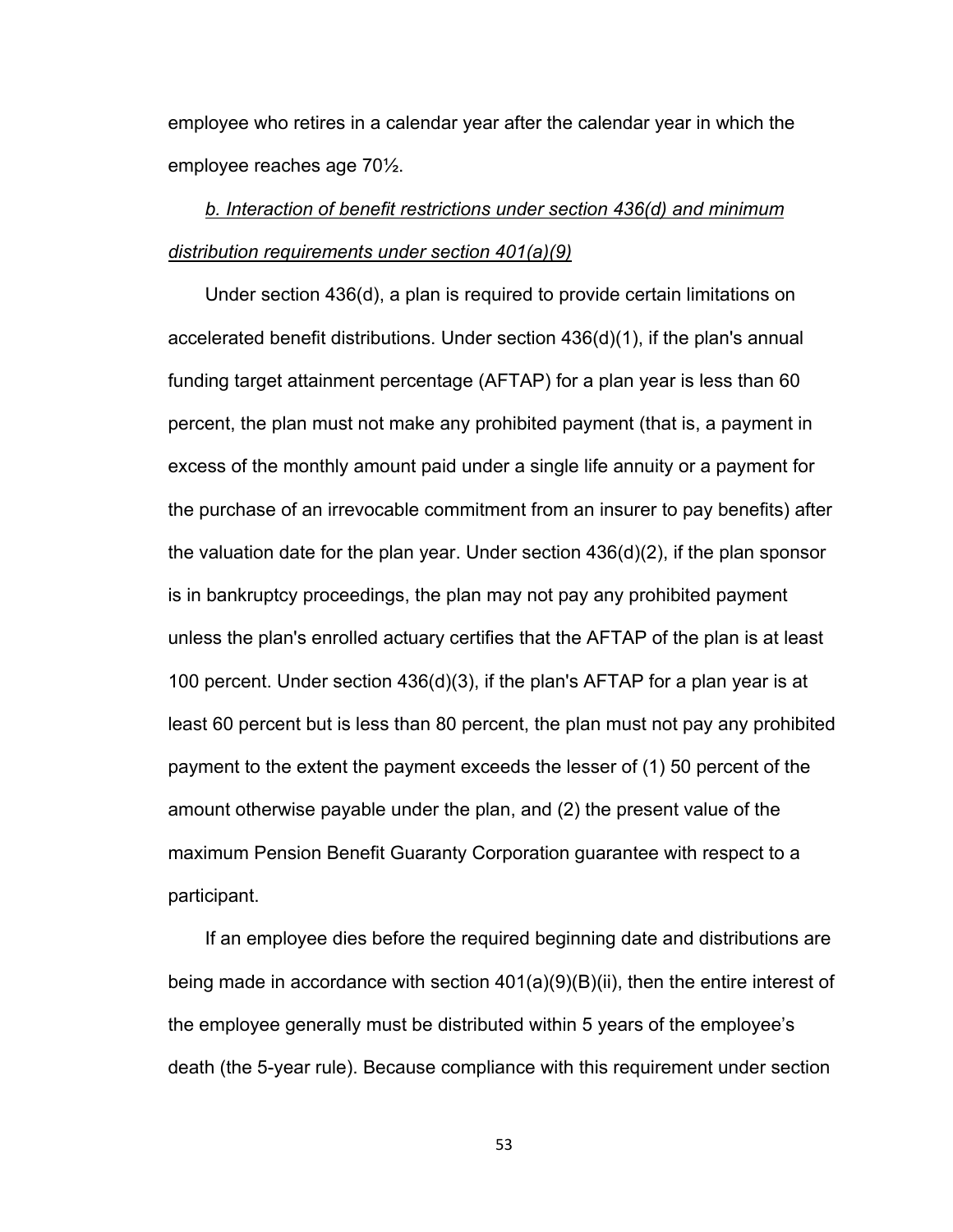401(a)(9)(B)(ii) may conflict with the requirements of section 436(d), these proposed regulations provide an exception to the 5-year rule so that a plan will not fail to comply with those requirements merely because payments by the plan are restricted by section 436(d). Under this provision, benefits that are required to be paid under the 5-year rule may extend past the section 401(a)(9)(B)(ii) deadline for full payment provided that the payments (1) start by the fifth year after the employee's death, and (2) are paid in a form that is as accelerated as permitted under section 436(d).

*2. Rules Applicable to Annuity Contracts*

#### *a. Annuity providers must be licensed*

Like the existing regulations, these proposed regulations provide that, for either a defined benefit plan or a defined contribution plan, the required minimum distribution rules may be satisfied through the purchase, with the employee's entire interest in the plan, of an annuity contract that provides periodic annuity payments for the employee's life (or the joint lives of the employee and beneficiary) or over a period certain. These proposed regulations add a rule that, for this purpose, the annuity contract must be issued by an insurance company licensed in the jurisdiction where the annuity is sold. However, pursuant to §1.403(b)-6(e)(5), this rule does not apply to an annuity paid under a retirement income account that is described in section 403(b)(9).

#### *b. Qualified Longevity Annuity Contracts*

In 2014, the Treasury Department and the IRS amended the regulations under section 401(a)(9) in order to facilitate the purchase, under a defined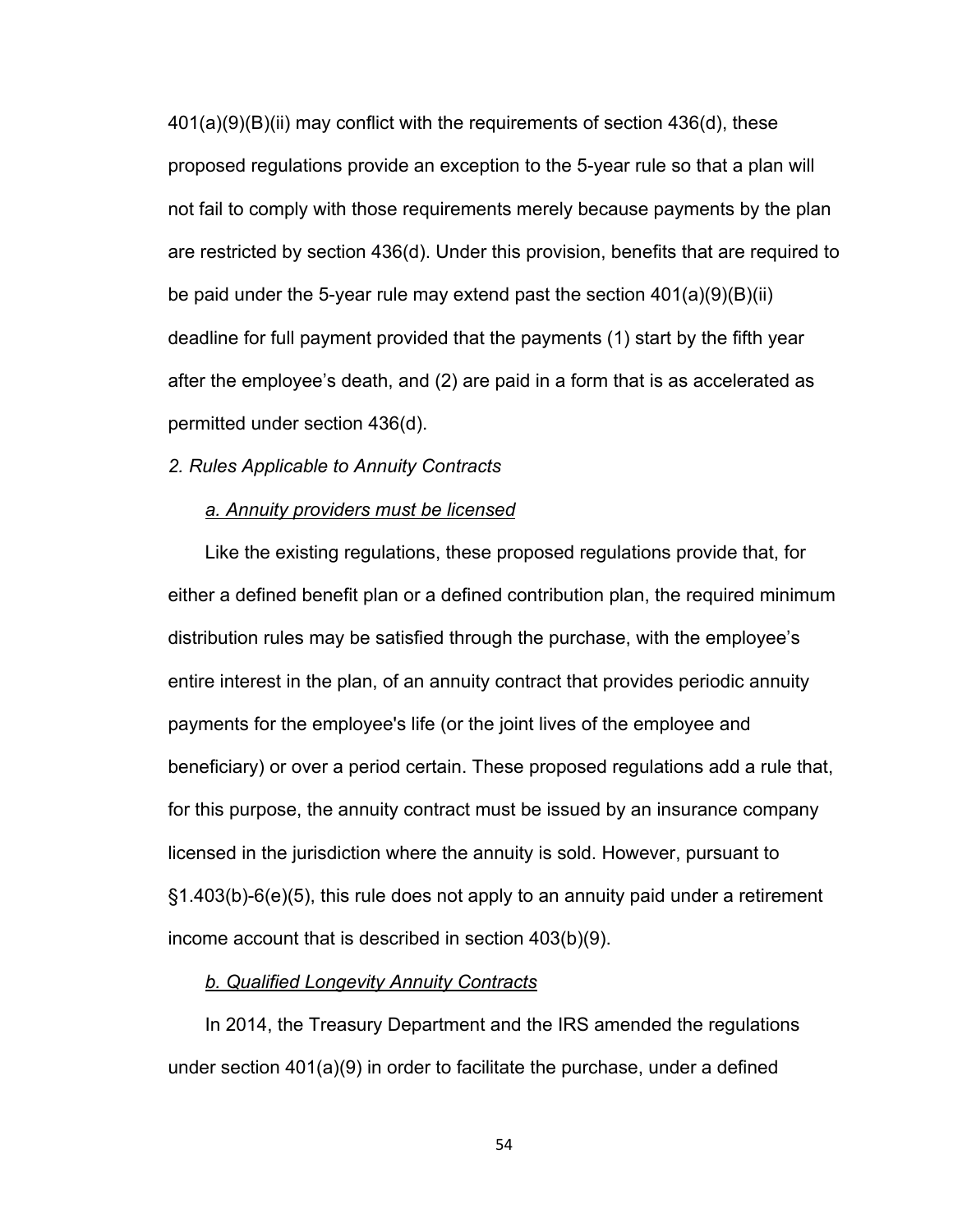contribution plan, of a deferred annuity that commences annuity payments at an advanced age. See 79 FR 37633. Those modifications apply to an annuity contract that satisfies certain requirements, including a requirement that distributions commence not later than age 85. Prior to annuitization, the value of this type of contract, referred to as a Qualified Longevity Annuity Contract (QLAC), is excluded from the account balance used to determine required minimum distributions.

Section 1.401(a)(9)-6, A-17(a)(4), of the existing regulations provides that a QLAC may not make available any commutation benefit, cash surrender value, or other similar feature. These proposed regulations would change this rule so that this prohibition applies only after the required beginning date. This change is proposed so that if a plan's investment options include a series of target date funds to which the relief under Notice 2014-66, 2014-46 I.R.B. 820 applies,<sup>7</sup> those target date funds would be permitted to include QLACs among their assets.

#### *3. Other Rules*

#### *a. Increasing payments*

Like the existing regulations, these proposed regulations generally provide that all payments under a defined benefit plan or annuity contract must be nonincreasing, subject to a number of exceptions. These proposed regulations retain the exceptions in the existing final regulations and add to the list of

 $7$  Notice 2014-66 provides relief under section 401(a)(4) to enable plans to provide lifetime income by offering, as investment options, a series of target date funds that include deferred annuities among their assets, even if some of the target date funds within the series are available only to older participants.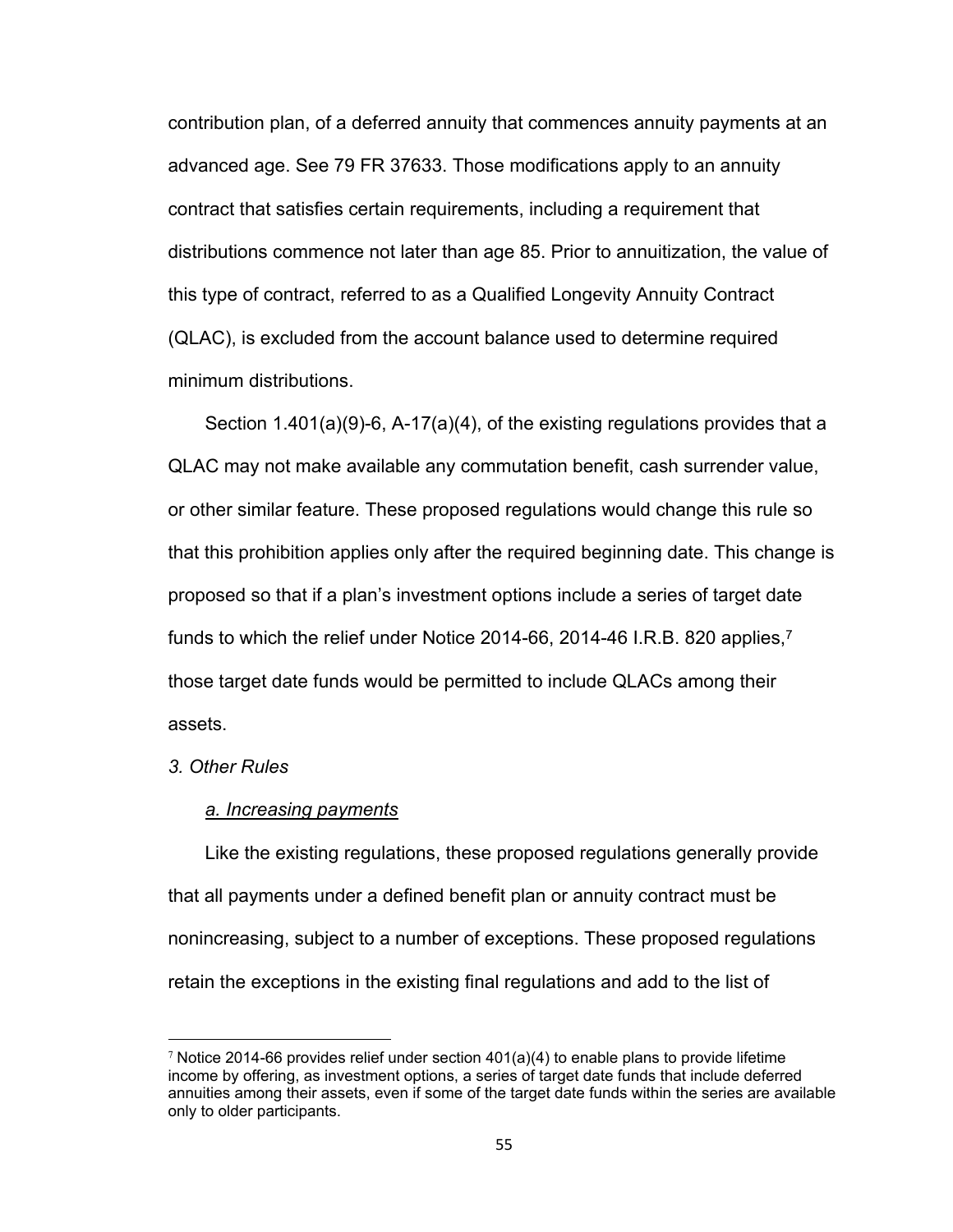circumstances under which annuity payments under a defined benefit plan may increase. Under the proposed regulations, annuity payments may increase as a result of the resumption of benefits that were suspended pursuant to section 411(a)(3)(B) (for a retiree whose benefits were suspended on account of employment after commencement of benefits and then resume after the suspension of benefits ends). In addition, annuity payments may increase as a result of the resumption of benefits that were suspended pursuant to section 418E (for an insolvent plan) or section 432(e)(9) (for a participant or beneficiary of a plan in critical and declining status whose benefits have been suspended under section 432(e)(9), if the suspension of benefits consists of a temporary reduction of benefits or if suspended benefits resume because of a failure to meet the conditions of section 432(e)(9)(C)).

The existing regulations provide a number of exceptions under which payments from annuity contracts purchased from insurance companies may increase, and certain of these exceptions apply only if the total future expected payments under the contract exceed the total value being annuitized. These proposed regulations make a minor modification to the rules to clarify the calculation of the total future expected payments and the total value being annuitized. Specifically, these proposed regulations modify the determination of the total value being annuitized by providing that the total value is calculated as of the date on which the contract is annuitized. This modification (under which this determination is made as of the date on which the contract is annuitized, rather than the date on which payments on the annuitized contract begin as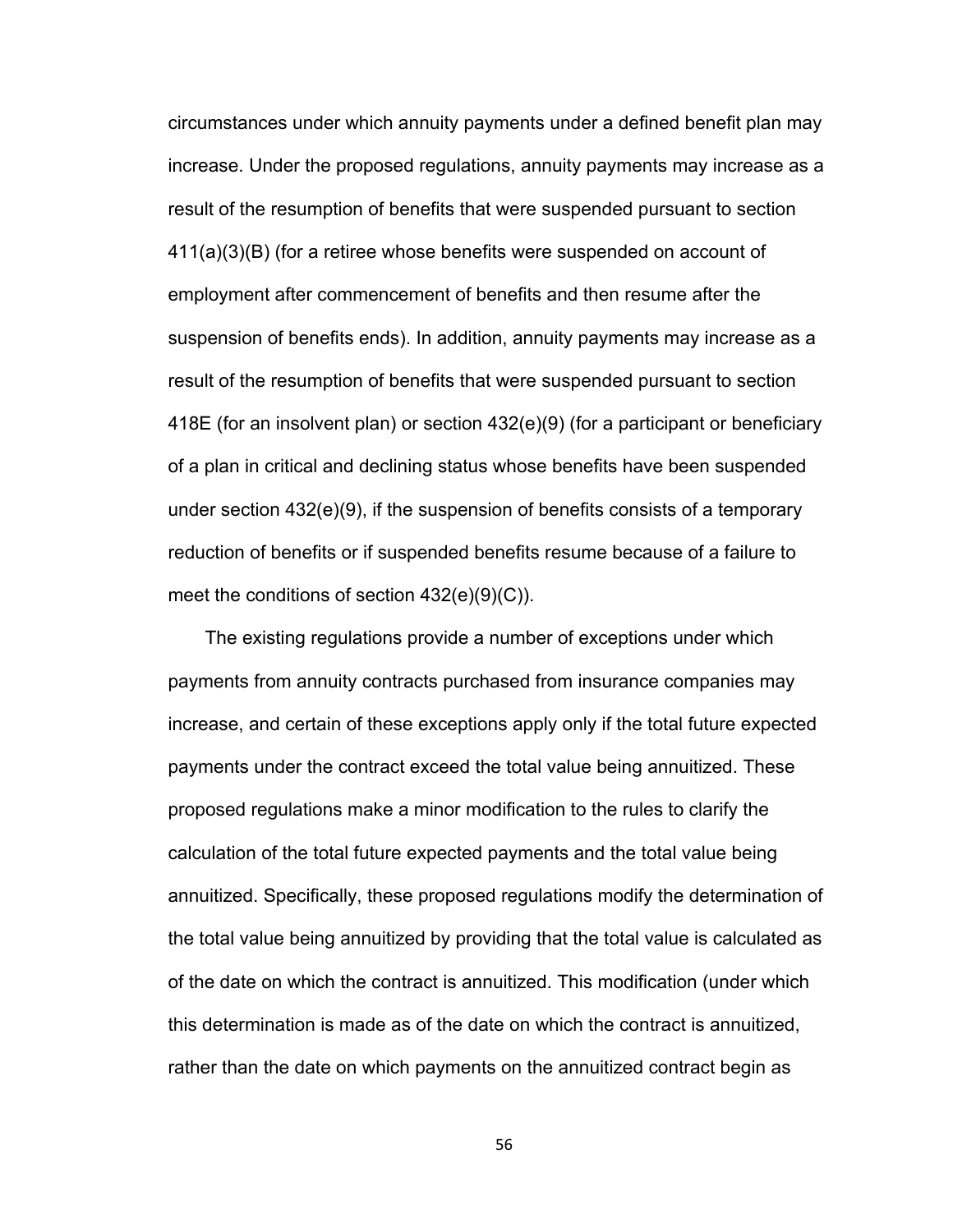specified in §1.401(a)(9)-6, A-14(e)(1)(i) of the existing regulations), will have an effect only in situations in which the contract is annuitized on a date earlier than the date on which payments begin. In addition, these proposed regulations update the examples illustrating these rules to reflect the mortality rates in §1.401(a)(9)-9.

These proposed regulations also provide three additional exceptions to the nonincreasing payments requirement for annuities issued by insurance companies that apply without regard to a comparison of the total future expected payments and the total value being annuitized. Two of these exceptions have been added because commentors have identified that certain policy features are popular with policyholders and these features do not have a material impact on the amount of expected payments. First, these proposed regulations allow an annuity contract to provide a final payment upon the death of the employee that does not exceed the excess of total value being annuitized over the total of payments before the death of the employee. Second, these proposed regulations allow an annuity contract to offer a short-term acceleration of payments, under which up to one year of annuity payments are paid in advance of when those payments were scheduled to be made. In addition, to facilitate compliance, these proposed regulations provide a third exception that allows an annuity contract to provide an acceleration of payments that is required to comply with section 401(a)(9)(H).

#### *b. Payments to children*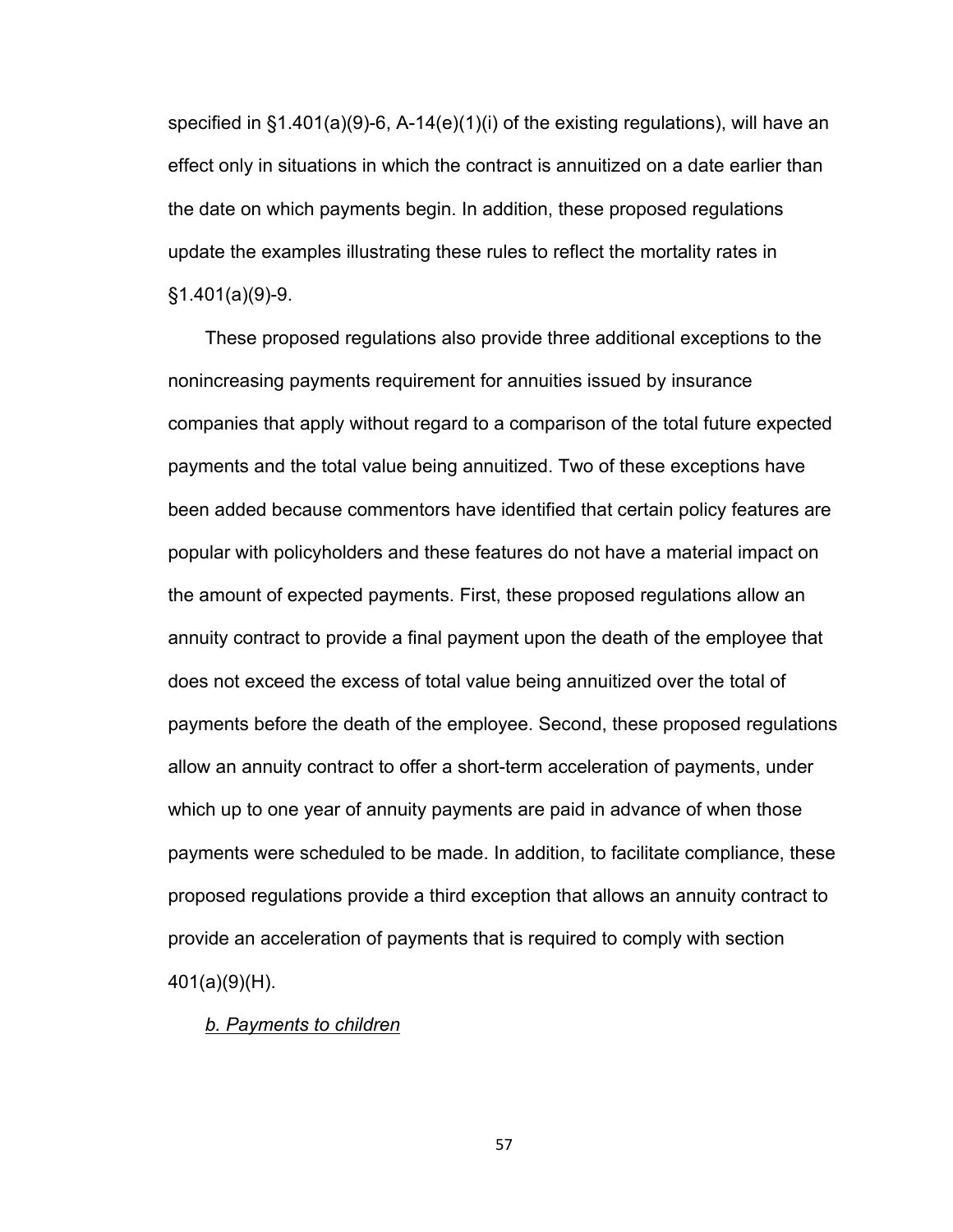These proposed regulations amend the existing rules governing when, pursuant to section 401(a)(9)(F), payment of an employee's accrued benefit to a child may be treated as if the payments were made to a surviving spouse. These rules are the same as under the existing regulations except, as discussed in Section I.D.1.a of this Explanation of Provisions, these proposed regulations specify that an individual reaches the age of majority for purposes of sections  $401(a)(9)(E)(ii)(II)$  and  $(F)$  on that individual's 21<sup>st</sup> birthday.

Under these proposed regulations, a plan's terms that define the age of majority that were adopted on or before **[INSERT DATE OF PUBLICATION IN THE FEDERAL REGISTER]** and met the requirements of §1.401(a)(9)-6, A-15 of the existing regulations are not required to be amended to reflect this change, and the plan may continue to use that plan definition of the age of majority for purposes of section 401(a)(9)(F). Moreover, because a governmental plan is subject only to a reasonable, good faith standard in complying with the rules of section 401(a)(9), the plan terms of a governmental plan may use a definition of the age of majority for purposes of section 401(a)(9)(F) that meets the requirements of §1.401(a)(9)-6, A-15 of the existing regulations, even if the plan terms that define age of majority are adopted after that date.

#### *G. Section 1.401(a)(9)-7 -- Rollovers and transfers*

Proposed §1.401(a)(9)-7 retains the rollover and transfer rules that are in the existing regulations.

#### *H. Section 1.401(a)(9)-8 -- Special rules*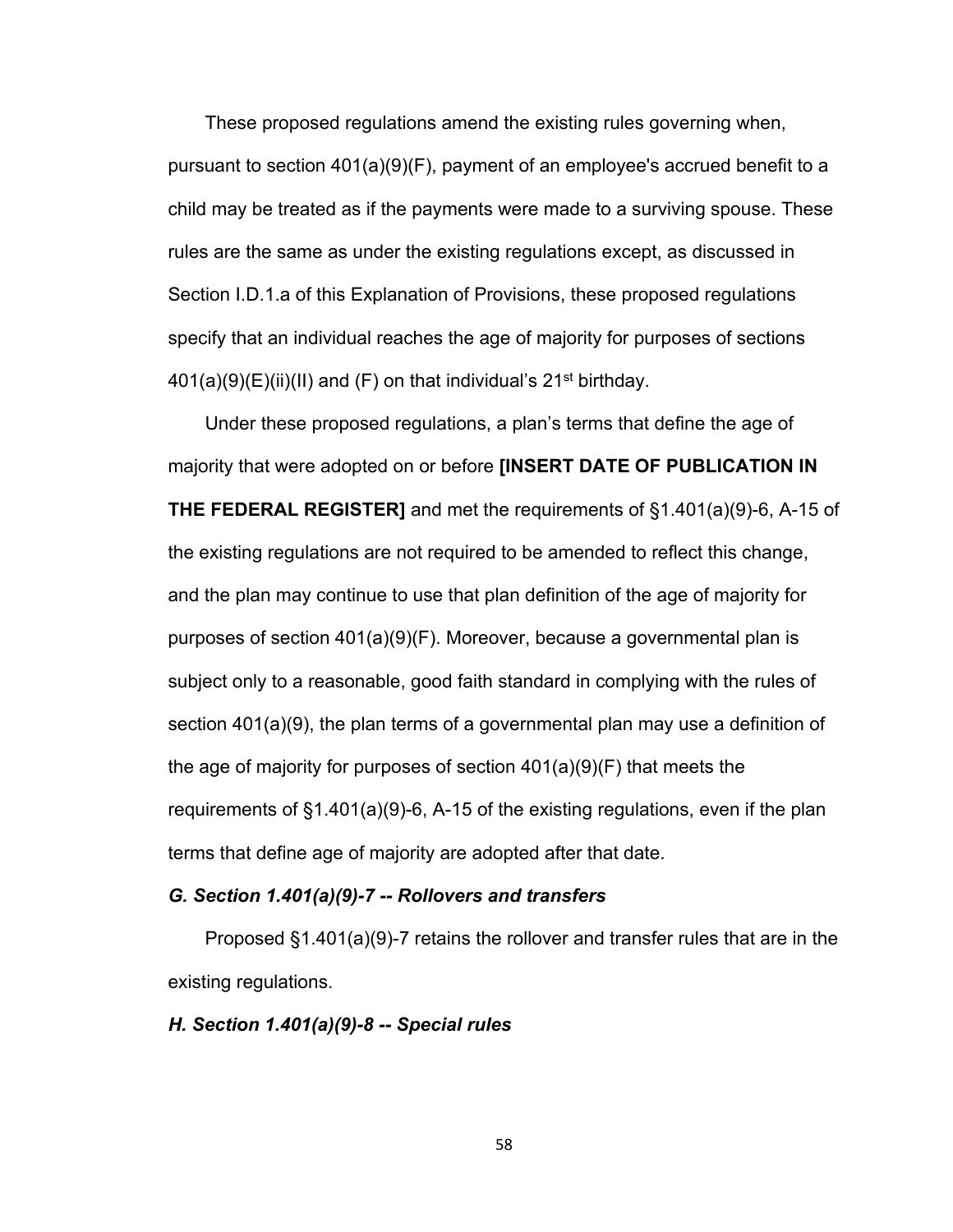Proposed §1.401(a)(9)-8 provides special rules applicable to satisfying the minimum distribution requirement. These include separate account treatment for beneficiaries, the definition of spouse (updated to include the post-*Obergefell*  regulations under §301.7701-18), application of the qualified domestic relations order (QDRO) rules, and the applicability of elections under section 242(b)(2) of the Tax Equity and Fiscal Responsibility Act of 1982, Public Law 97-248, 96 Stat. 324 (1982) (TEFRA).

The proposed regulation generally retains the separate account rules applicable to beneficiaries after the death of the employee that were adopted in the existing regulations, including the rule that prohibits separate application of section 401(a)(9) to separate interests in a trust. However, in light of the new applicable multi-beneficiary trust rules provided in section  $401(a)(9)(H)(iv)$ , these proposed regulations provide an exception to that prohibition that would permit separate application of section 401(a)(9) to the separate subtrusts of a type I applicable multi-beneficiary trust.

These proposed regulations also clarify the rules under which section 401(a)(9) is applied separately with respect to the separate interests of each of the employee's beneficiaries under a plan, provided that the separate accounting requirements are satisfied. Those separate accounting requirements include:

(1) Any post-death distribution with respect to a beneficiary's interest must be allocated to the separate account of that beneficiary;

(2) All post-death investment gains and losses, contributions, and forfeitures, for the period prior to the establishment of the separate accounts must be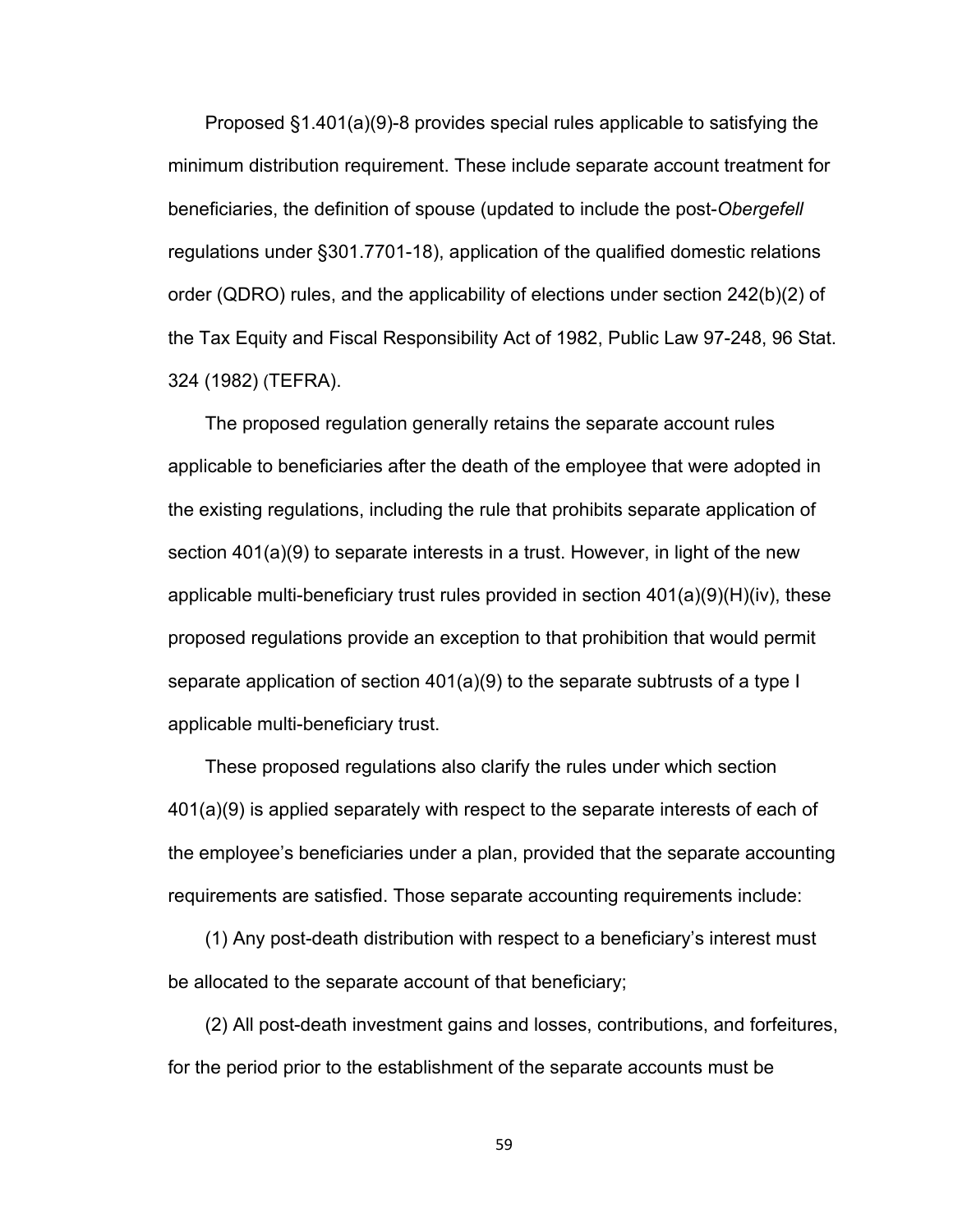allocated on a pro rata basis in a reasonable and consistent manner among the separate accounts; and

(3) The investment return with respect to the investments held in the separate accounts that were established for the separate interests of the beneficiaries must be allocated to those separate accounts.

However, if the separate accounting requirements are not satisfied until after the end of the calendar year following the calendar year of the employee's death, then, for calendar years after the separate accounting requirements are satisfied: (1) The required minimum distribution is determined without regard to the separate accounts; (2) the aggregate distribution is allocated among the beneficiaries based on each beneficiary's share of the total remaining balance of the employee's interest; and (3) the allocated share for each beneficiary must be distributed to each respective beneficiary.

#### *I. Section 1.401(a)(9)-9 -- Life expectancy and distribution period tables*

These proposed regulations include minor changes to existing provisions of §1.401(a)(9)-9 to conform the terminology in that section to the new terminology used in proposed §1.401(a)(9)-5. For example, references to the "applicable distribution period" have been changed to refer to the "applicable denominator."

#### *II. Section 402(c) Regulations*

These proposed regulations provide updates to existing rules of §1.402(c)-2 that reflect statutory amendments made to section 402(c) since the regulations were issued in 1995. Those amendments are described in the Background section of this Preamble under the heading "Section 402(c) -- Rollovers."

#### *A. Exclusion from income of amount rolled over*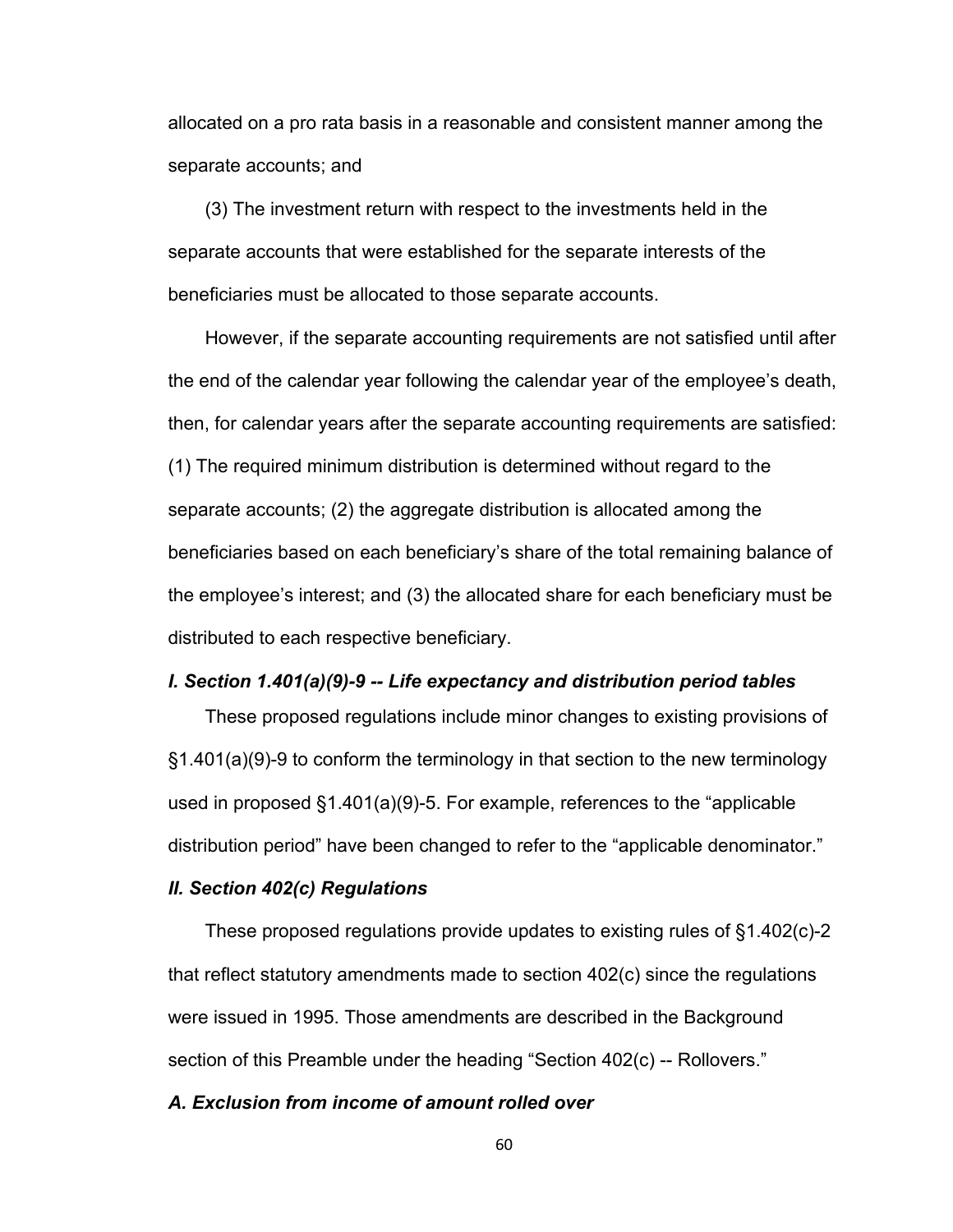These proposed regulations provide that, if an employee receives an eligible rollover distribution and rolls it over to any eligible retirement plan within 60 days of the distribution (including any amount withheld under section 3405(c)), then the distribution generally is not includible in gross income. However, if any portion of the eligible rollover distribution is rolled over to a Roth IRA and the distribution is not from a designated Roth account, that portion is includible in the taxpayer's gross income but generally is not subject to the 10-percent additional tax under section 72(t).

#### *B. Definition of eligible rollover distribution and eligible retirement plan*

These proposed regulations update the definition of *eligible rollover distribution* to include the portion of the distribution that constitutes the employee's investment in the contract and provide that, pursuant to section 402(c)(4)(C), an eligible rollover distribution does not include any distribution made on account of hardship. These proposed regulations also provide that a rollover distribution may be a 60-day rollover, a direct rollover described in section 401(a)(31), or the repayment of a distribution that is treated as a rollover pursuant to another statutory provision (such as the repayment of a qualified birth or adoption distribution that is treated as a rollover pursuant to section 72(t)(2)(H)(v)(III)).

These proposed regulations also update the list of amounts of distributions and deemed distributions that are not eligible rollover distributions. Specifically, the proposed regulation adds that a deemed distribution with respect to a collectible pursuant to section 408(m) is not treated as an eligible rollover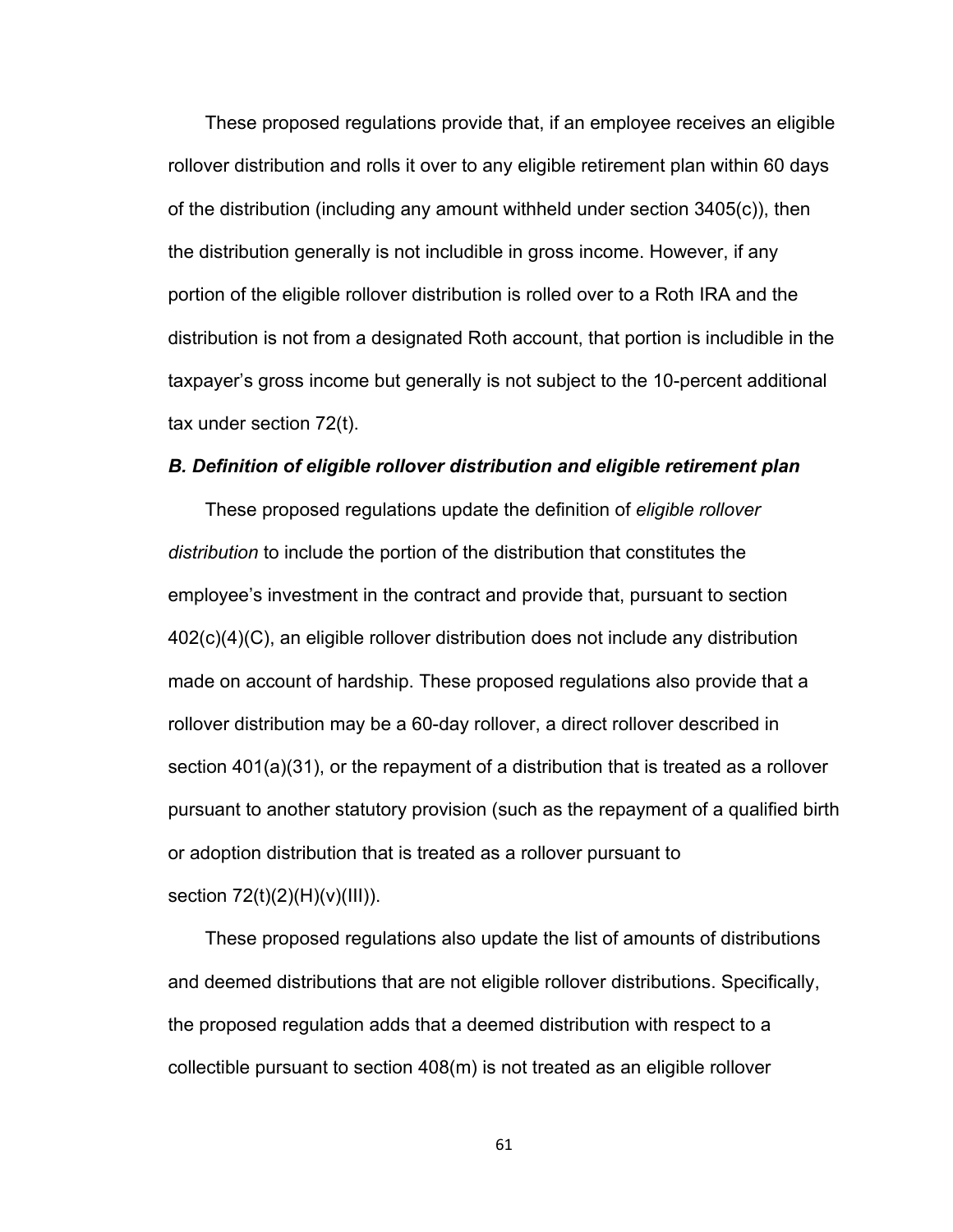distribution.

These proposed regulations provide that, pursuant to section 402(c)(8)(B), an eligible retirement plan is: (1) An IRA; (2) a qualified plan (including an employee's trust described in section 401(a) that is exempt from taxation under section 501(a), an annuity plan under section 403(a) or an annuity contract under 403(b)); or (3) an eligible deferred compensation plan under section 457(b) maintained by an employer described in section 457(e)(1)(A) (such as a State or local government). Pursuant to section 402(c)(10), an eligible deferred compensation plan under section 457(b) is an eligible retirement plan only if it separately accounts for amounts rolled into the plan. Furthermore, an eligible rollover distribution from a designated Roth account under section 402A may be rolled over only to another designated Roth account or to a Roth IRA.

#### *C. Special rules related to eligible rollover distributions*

#### *1. Distributions that Include Basis*

In accordance with section  $402(c)(2)$ , these proposed regulations provide that if an eligible rollover distribution includes an amount that is allocable to the employee's basis (that is, the employee's investment in the contract), then additional rules will apply if it is not rolled over to an IRA. Specifically, if the rollover is to a qualified plan or annuity contract described in section 403(b), then the rollover must be made through a direct trustee-to-trustee transfer. In addition, the portion of a distribution that is allocable to an employee's basis may not be rolled over to an eligible deferred compensation plan described in section 457(b).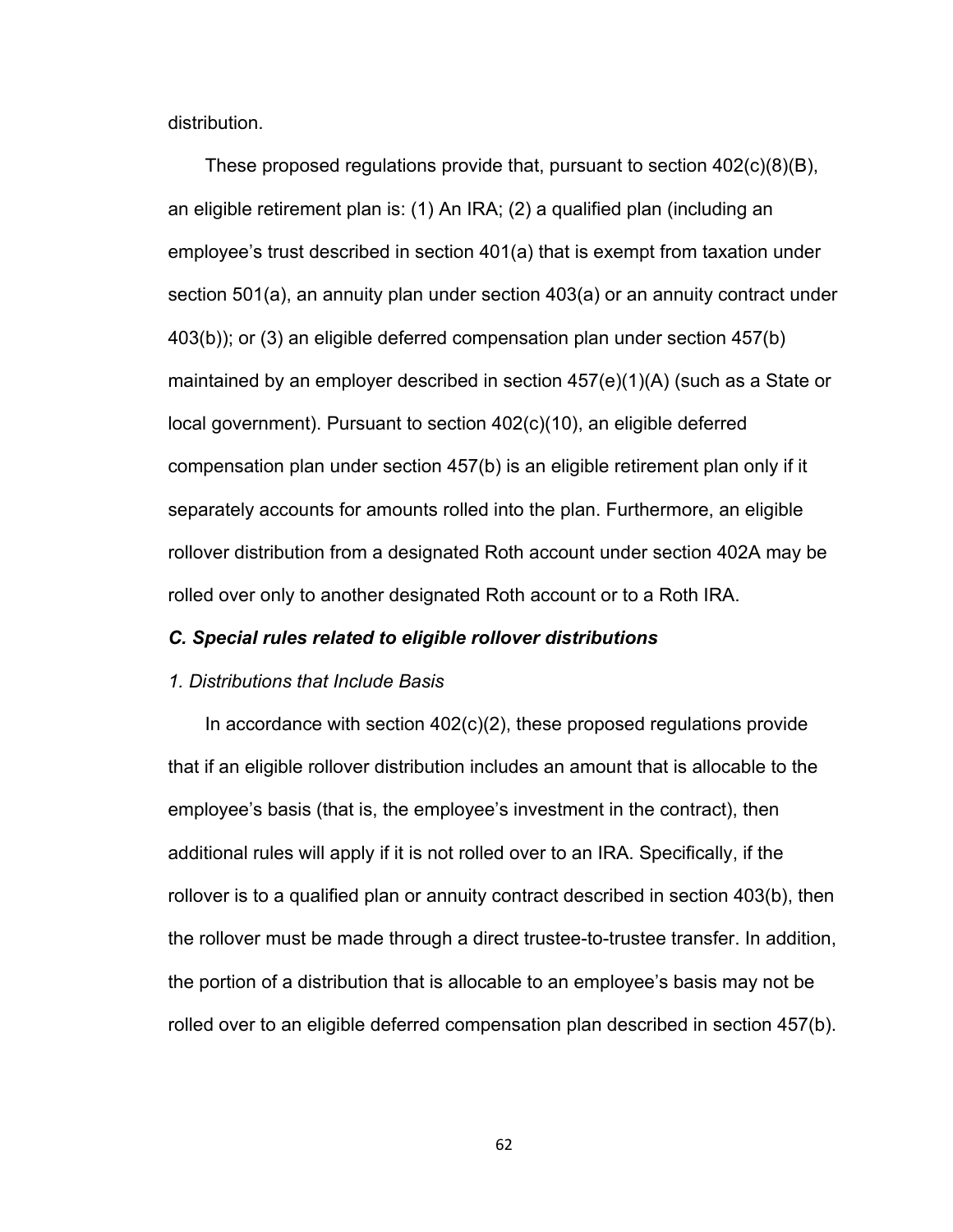These proposed regulations also provide that if an eligible rollover distribution includes an amount that is allocable to an employee's basis, and only a portion of that distribution is rolled over, then the portion that is rolled over is treated as first consisting of the portion of the distribution that is not allocable to the employee's basis.

#### *2. Distributions that Include Property*

These proposed regulations reflect the rules in section  $402(c)(1)(C)$  and provide that, generally, if an eligible rollover distribution is made in the form of property, then that property may be rolled over. In accordance with section 402(c)(6)(A), if that property is sold after being distributed, then the proceeds of the sale may be rolled over (up to the fair market value of the property at the time of the sale), but only if the distribution otherwise satisfies the requirements to be an eligible rollover distribution. The Treasury Department and the IRS request comments on whether there are additional issues under section 402(c)(6) concerning the treatment of the proceeds of the sale of the property (including in situations in which the proceeds of the sale exceed the fair market value of the property at the time of the distribution) that should be addressed in future guidance.

#### *3. Extensions of and Exceptions to the 60-day Rollover Deadline*

These proposed regulations provide for certain extensions of and exceptions to the 60-day deadline by which an eligible rollover distribution must be rolled over to an eligible retirement plan. Specifically, the regulations adopt the requirements of section 402(c)(3)(B), which provides that the Commissioner may waive the 60-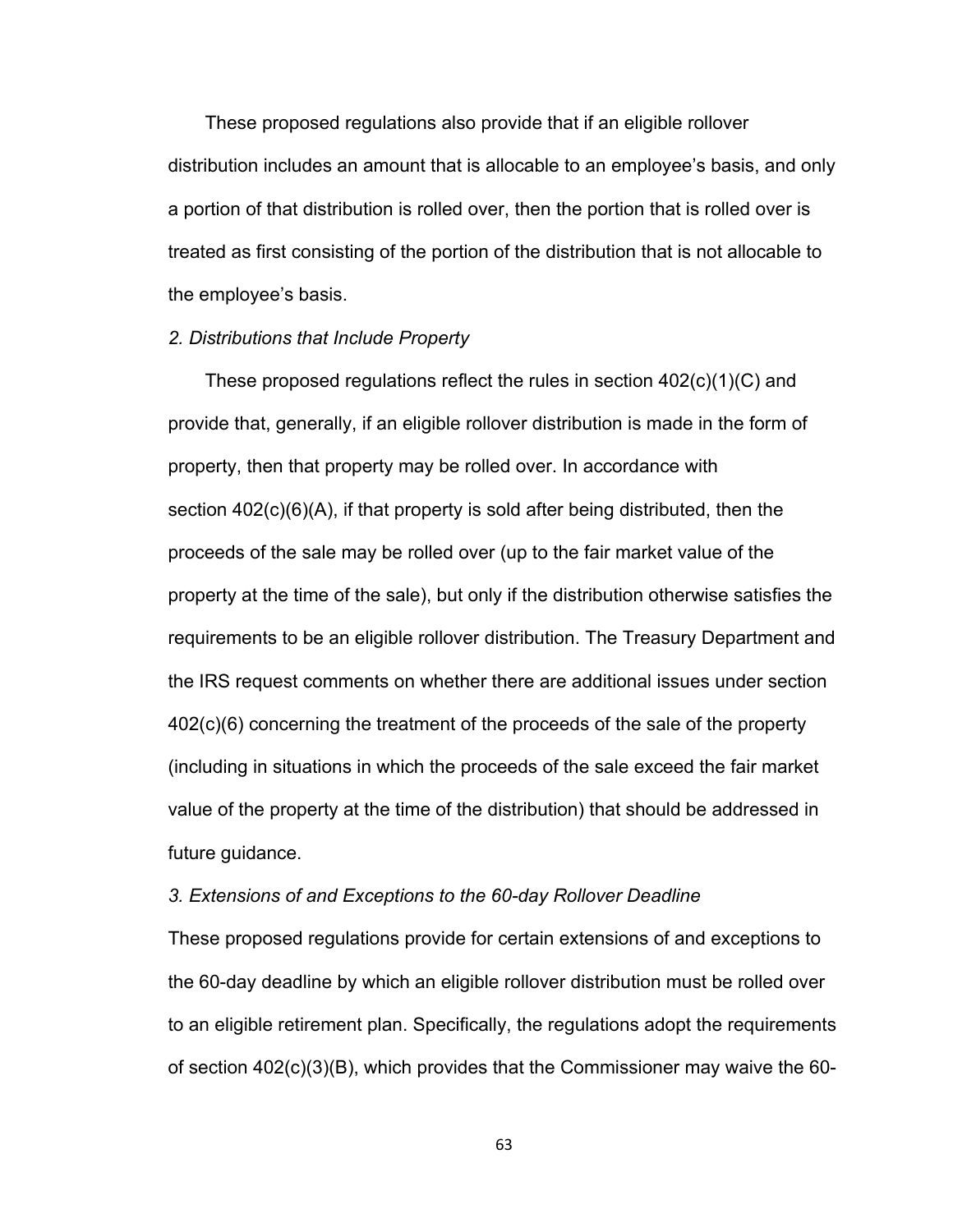day deadline if the failure to waive that requirement would be against equity or good conscience, including casualty, disaster, or other events beyond the reasonable control of the individual with respect to that requirement. In addition, the proposed regulations provide that the 60-day period does not include any period during which the amount transferred to the employee is a frozen deposit described in section 402(c)(7)(B), and does not end earlier than 10 days after that amount ceases to be a frozen deposit. The proposed regulations also clarify that in the case of a repayment of a distribution treated as a rollover (such as a qualified disaster distribution), the repayment timing requirements in the statutory provision giving rise to that treatment take precedence over the otherwise applicable 60-day period. Finally, these proposed regulations also move the rules for the section  $402(c)(3)(C)$  exception to the 60-day deadline for a rollover of a QPLO amount from §1.402(c)-3 to §1.402(c)-2(g). *D. Distributions to* 

### *beneficiaries*

#### *1. General Rules*

These proposed regulations provide that, generally, a distributee other than the employee or the employee's surviving spouse is not permitted to roll over a distribution from a qualified plan. Pursuant to section 402(c)(9), these proposed regulations provide that a surviving spouse may roll over an employee's interest in the plan to an IRA or a qualified plan. In the case of a spousal rollover to a qualified plan, the amount rolled over is treated as the spouse's own interest in the receiving plan and not as the decedent's interest in the distributing plan. Accordingly, with respect to the amount rolled over to a qualified plan, section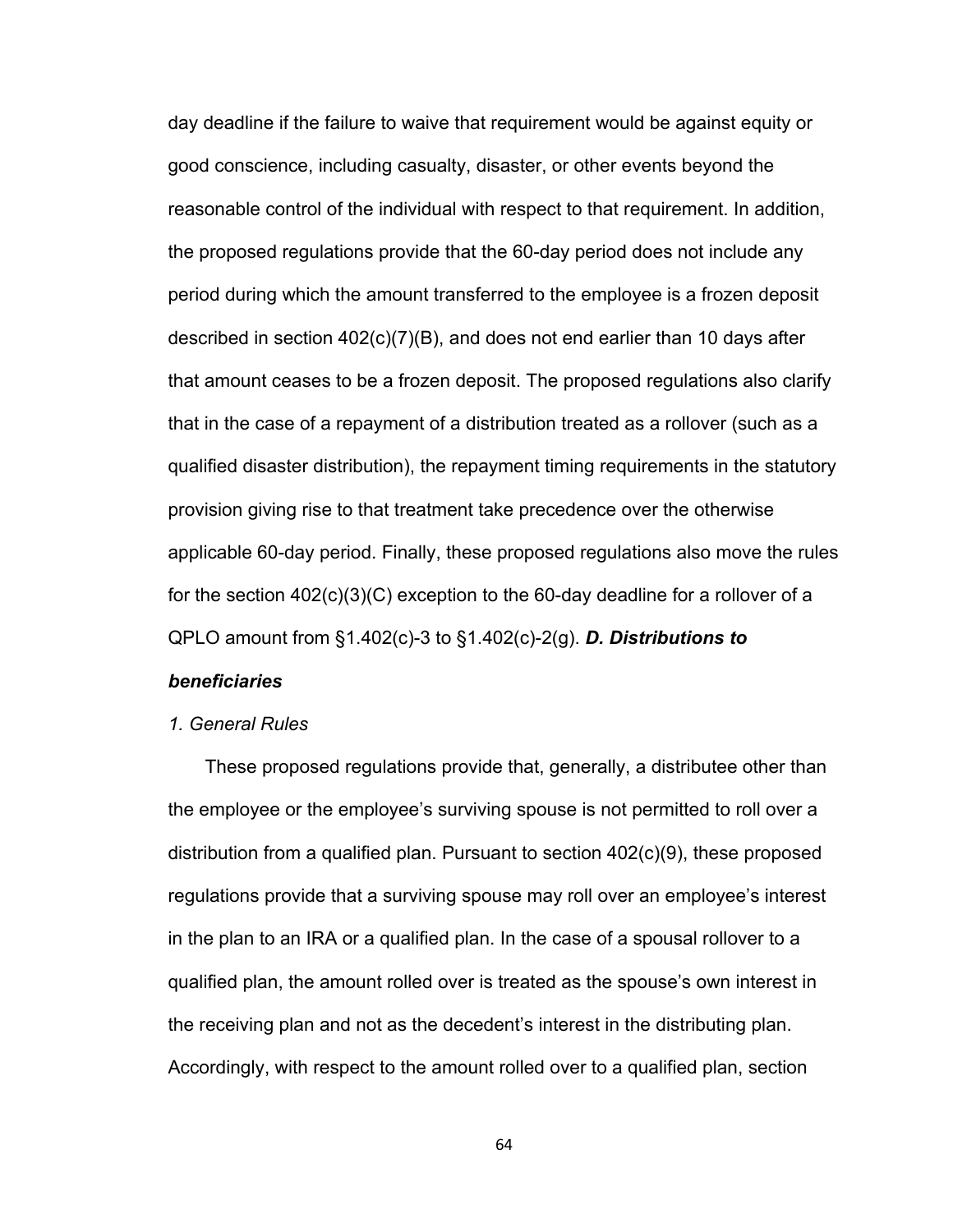$401(a)(9)$  is satisfied under the rules of section  $401(a)(9)(A)$  (applicable to distributions to employees) and not section 401(a)(9)(B) (applicable to distributions to beneficiaries following the employee's death).

These proposed regulations provide that a designated beneficiary who is not a spouse may elect, under section 402(c)(11), to have any portion of a distribution that fits within the definition of an eligible rollover distribution transferred via a direct trustee-to-trustee transfer to an IRA established for the purpose of receiving that distribution. If that transfer is made pursuant to section 402(c)(11), the distribution is treated as an eligible rollover distribution; the IRA is treated as an inherited account or annuity (as defined in section 408(d)(3)(C), so that distributions from the inherited IRA are not eligible to be rolled over); and the IRA is subject to section 401(a)(9)(B) (other than section 401(a)(9)(B)(iv)).

In determining whether a distribution to a beneficiary is an eligible rollover distribution, the portion of the distribution that constitutes a required minimum distribution under section 401(a)(9) must be determined. The proposed regulations set forth rules for making this determination that are similar to the rules adopted in Notice 2007-7, Q&A-17 and Q&A-19, but are expanded to apply to both spouse and non-spouse beneficiaries.

These proposed regulations provide that, generally, if an employee dies before the required beginning date, then the amount of a distribution to a beneficiary that is treated as a required minimum distribution under section 401(a)(9) (and thus is not an eligible rollover distribution) is determined based on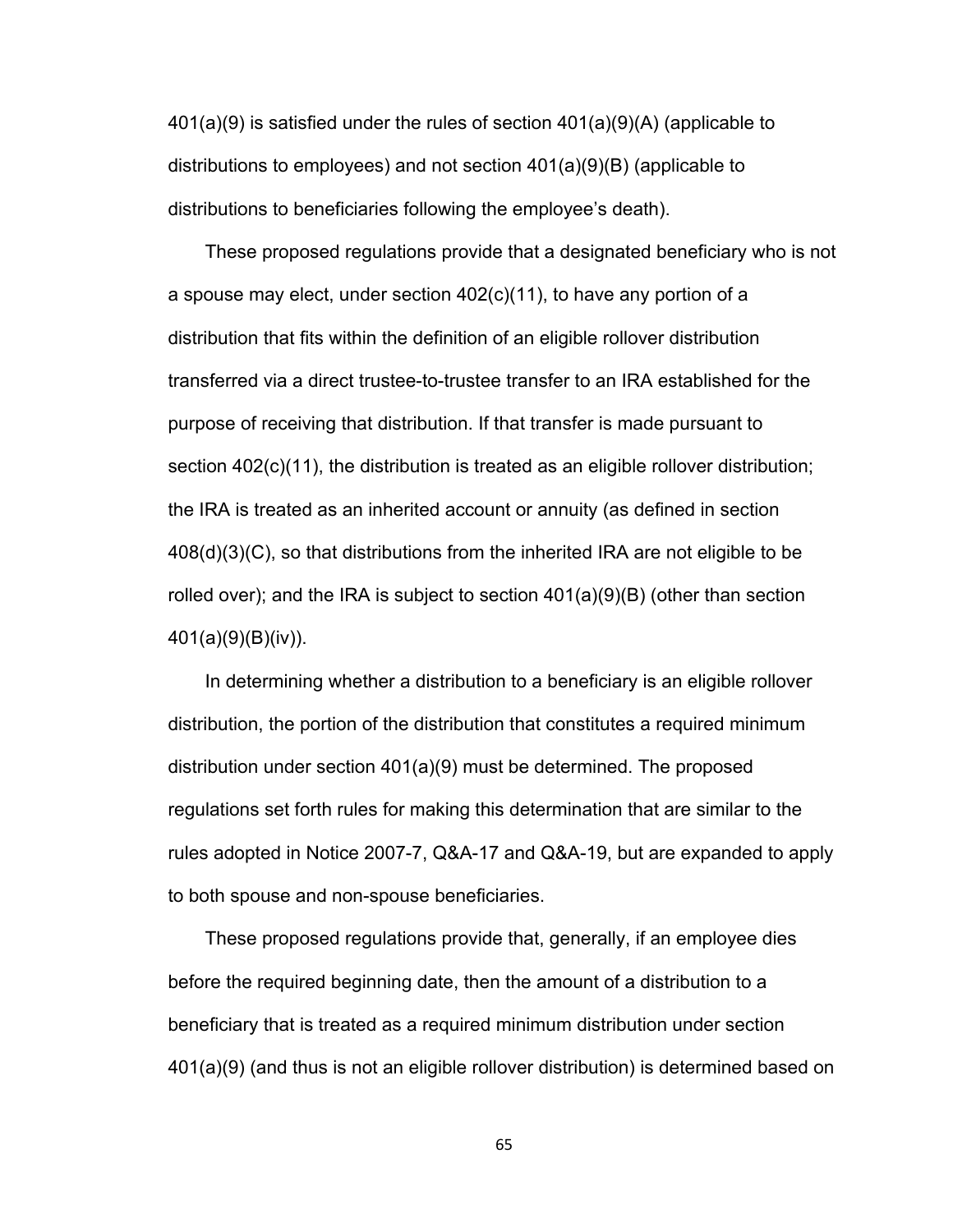whether the 5-year rule, 10-year rule, or life expectancy rule (or, in the case of a defined benefit plan, the annuity payment rule) applies. Regardless of which rule applies, no portion of a distribution made in the year of the employee's death is treated as a required minimum distribution under section 401(a)(9).

If the 5-year rule applies, then no amount distributed before the fifth calendar year after the calendar year of the employee's death is treated as a required minimum distribution. In the fifth calendar year after the calendar year of the employee's death, the entire amount distributed in that year is treated as a required minimum distribution (and thus is not an eligible rollover distribution). Similarly, if the 10-year rule applies, then, generally, no amount distributed before the tenth calendar year after the calendar year of the employee's death is treated as a required minimum distribution. In the tenth calendar year after the calendar year of the employee's death, the entire amount distributed in that year is treated as a required minimum distribution (and thus is not an eligible rollover distribution).

If the employee dies on or after the required beginning date or if the life expectancy rule applies (or, in the case of a defined benefit plan, the annuity payment rule applies), then, in the first distribution calendar year for the beneficiary and for each subsequent year, the amount treated as a required minimum distribution (and thus is not an eligible rollover distribution) is determined in accordance with the rules described in Sections I.F and I.G of this Explanation of Provisions. In this situation, if the employee dies before receiving the distribution, the amount that would have otherwise been a required minimum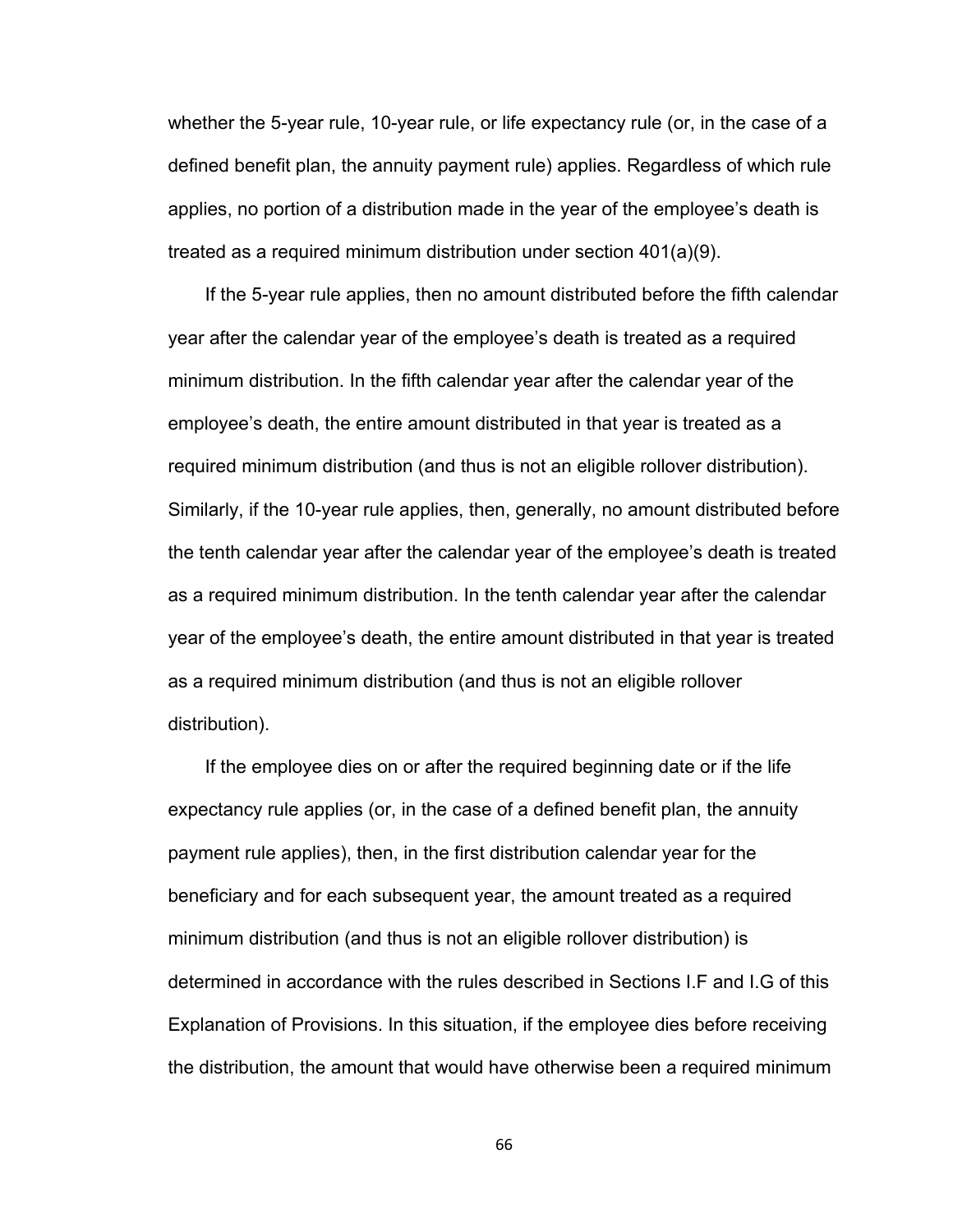distribution for the employee in the calendar year of the employee's death is treated as a required minimum distribution with respect to any distribution to a beneficiary of the employee. A similar rule applies if the employee's beneficiary dies before receiving the distribution for the calendar year of the beneficiary's death, so that the amount that would have otherwise been a required minimum distribution for the employee's beneficiary in the calendar year of that beneficiary's death is treated as a required minimum distribution with respect to any distribution to a beneficiary of the employee's beneficiary.

These proposed regulations provide an exception for a beneficiary to whom the 5-year rule or 10-year rule applies if that beneficiary makes the election described in Section IV of this Explanation of Provisions to have the life expectancy rule (or annuity payment rule) apply to amounts in the IRA that receives the distribution (rather than the 5-year rule or 10-year rule that applied under the distributing plan). This exception ensures that if a beneficiary makes that election, then the portion of a distribution from the plan that is a required minimum distribution is determined in a consistent manner with respect to all amounts to which the life expectancy rule or annuity payment rule apply.

*2. Special Rule for Certain Distributions to Surviving Spouses*

These proposed regulations also provide for a special rule that limits the ability of a surviving spouse to use the 5-year rule or the 10-year rule to defer distributions beyond the otherwise required beginning date and then, after that date, commence annual distributions. This rule, which applies in limited circumstances, is used to determine, with respect to a distribution to the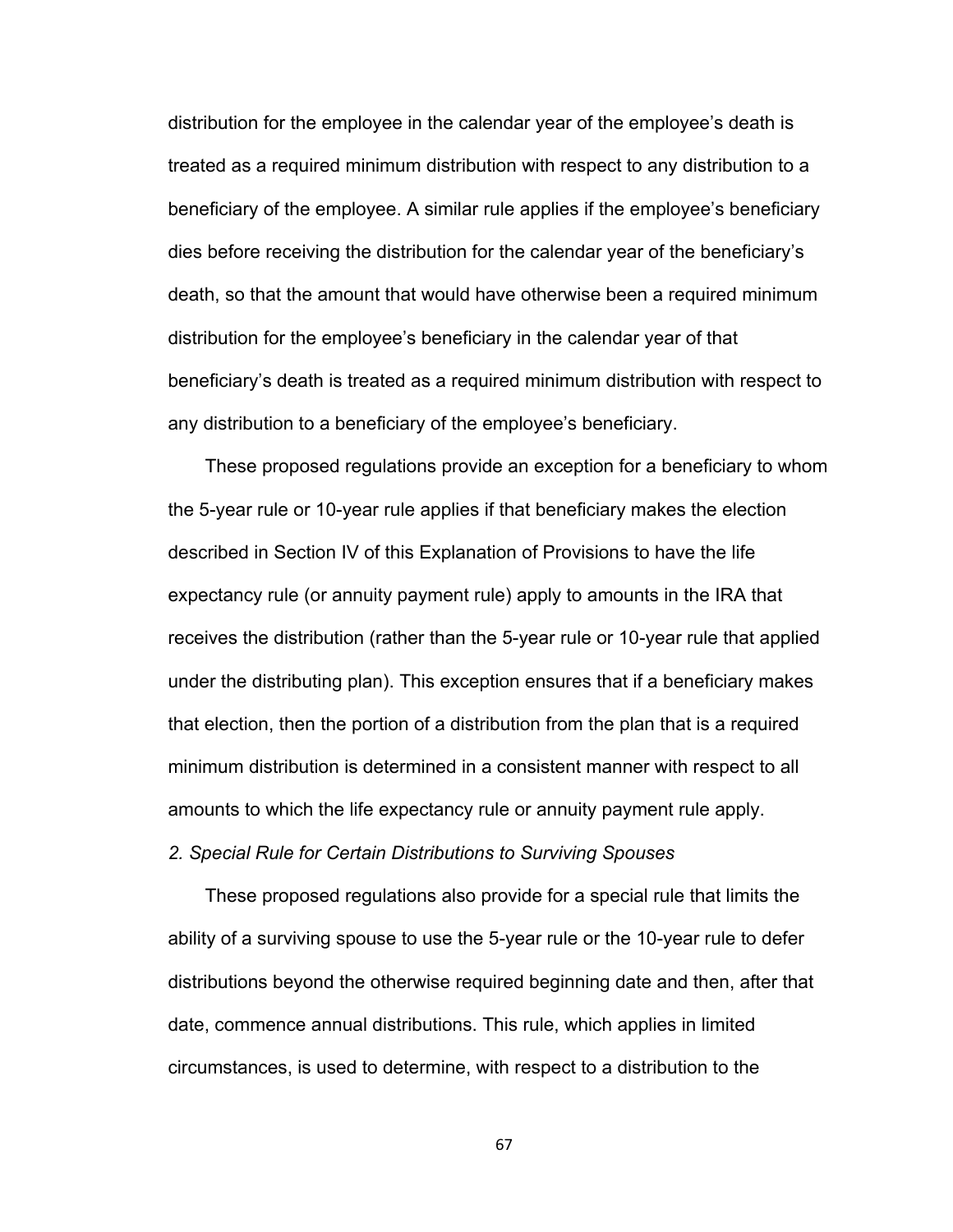employee's surviving spouse to whom the 5-year rule or 10-year rule applies, the portion of that distribution that is treated as a required minimum distribution under section 401(a)(9) (and thus is not an eligible rollover distribution). This special rule, which treats a portion of a distribution made before the last year of the 5 year or 10-year period (whichever applies to the spouse) as a required minimum distribution, applies if: (1) The distribution is made in or after the calendar year the surviving spouse attains age 72; and (2) the surviving spouse rolls over some or all of the distribution to an eligible retirement plan under which the surviving spouse is not treated as the beneficiary of the employee. For example, this special rule applies when an employee dies at age 67, the spouse (who is age 68) elects the 10-year rule, the spouse takes a distribution in the  $6<sup>th</sup>$  calendar year following the employee's death (the calendar year in which the spouse is age 74 and the employee would have been age 73) and the surviving spouse is rolling over a part of that distribution to the spouse's own IRA (but the rule would not apply if the distribution occurred in the calendar year that the surviving spouse attained age 71 or an earlier year).

Under this special rule, the portion of the distribution that is treated as a required minimum distribution is the cumulative total, over a span of years, of the hypothetical required minimum distribution for each year had the life expectancy rule applied (or, in the case of a defined benefit plan, had the annuity payment rule applied), reduced by any amounts actually distributed to the surviving spouse during that span of years. The span of years begins with the first applicable year (defined as the later of the calendar year in which the surviving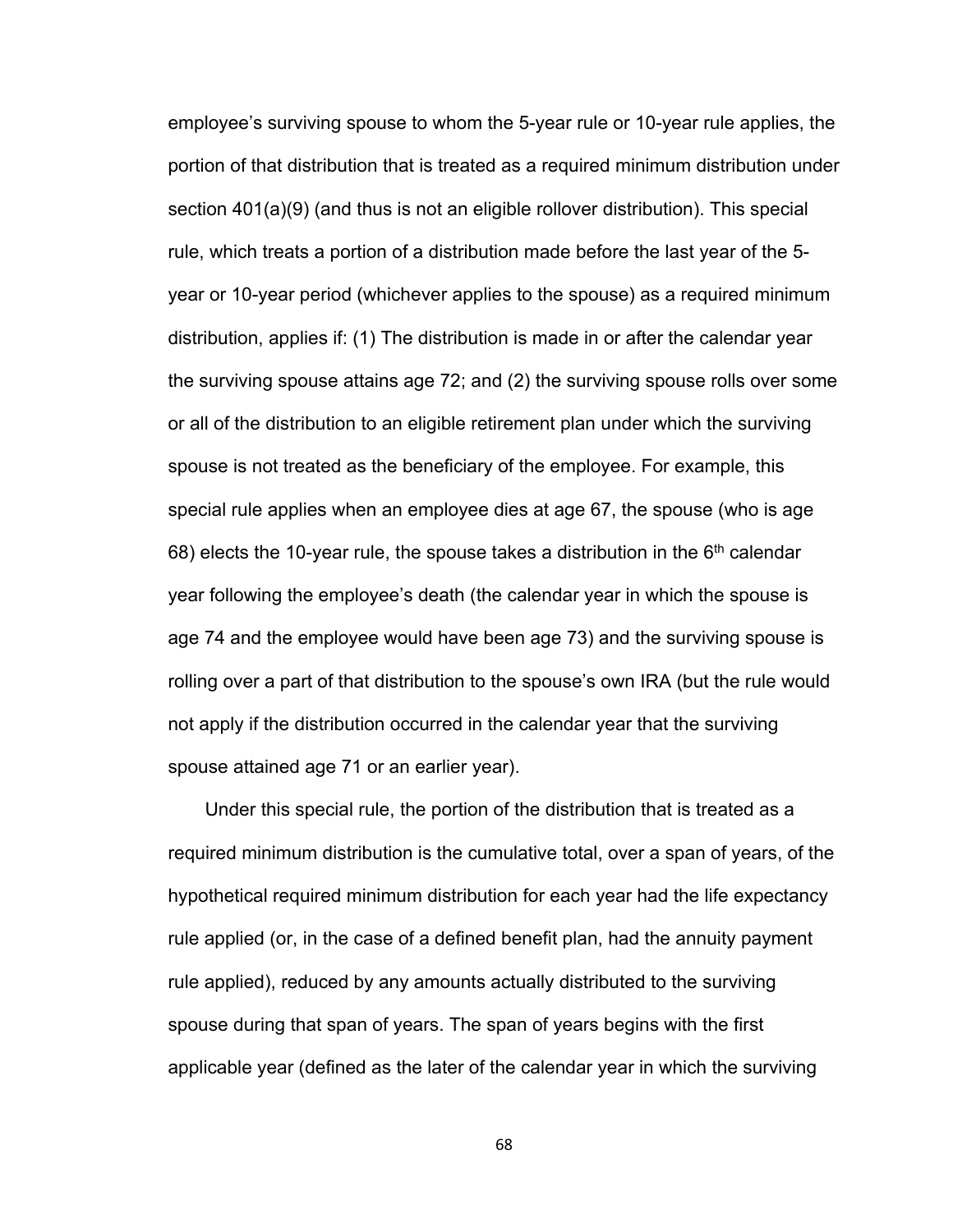spouse reaches age 72 and the calendar year in which the employee would have reached age 72) and ends in the year of distribution.

In calculating the hypothetical required minimum distributions from a defined contribution plan for a calendar year under this special rule, the proposed regulations provide that an adjusted account balance is used. The adjusted account balance for a calendar year is determined by reducing the account balance that normally would be used to determine the required minimum distribution for that year by the excess (if any) of: (1) The sum of the hypothetical required minimum distributions beginning with the first applicable year and ending with the calendar year preceding the calendar year of the determination, over (2) the distributions actually made to the surviving spouse during those calendar years.

#### *III. Section 403(b) Regulations*

#### *A. Section 1.403(b)-6(e) -- Minimum required distributions for eligible plans*

These proposed regulations amend §1.403(b)-6(e) to conform that paragraph (which sets forth the required minimum distribution rules for a section 403(b) contract) to the changes made to section 401(a)(9) under the SECURE Act. For example, pursuant to the change in the required beginning date under section 114 of the SECURE Act, these proposed regulations change the reference to age 70½ in the current regulations to the required beginning date as determined under §1.401(a)(9)-2(b).

These proposed regulations also amend §1.403(b)-6(e) to provide that the exception from the applicability of section 401(a)(9)(H) for qualified annuities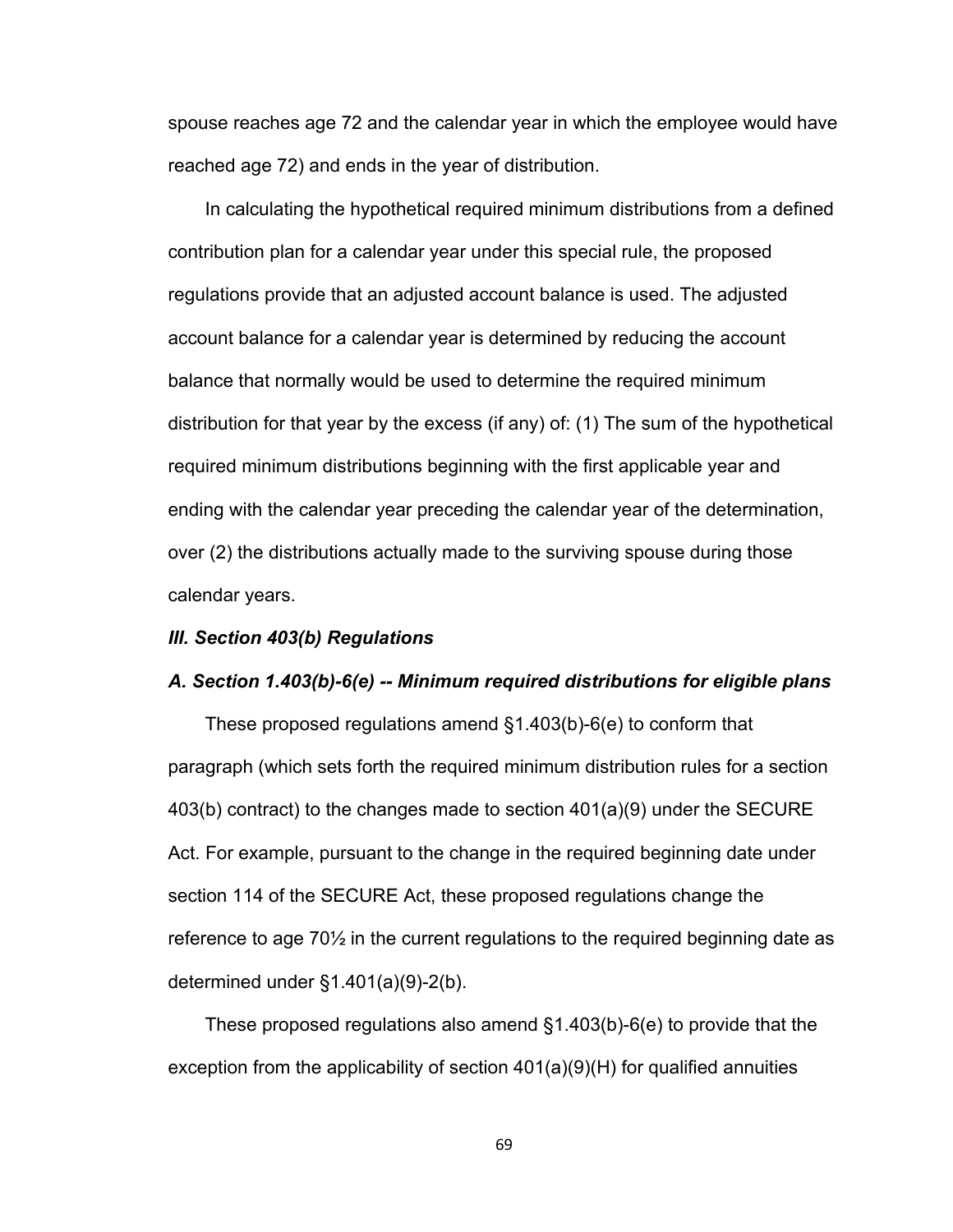provided in section 401(b)(4) of the SECURE Act applies in the case of a section 403(b)(9) retirement income account even if a commercial annuity (as defined in section 3405(e)(6) of the Code) is not used, provided that all of the other requirements for the qualified annuity exception are satisfied.

### *B. Request for comments regarding required minimum distributions from section 403(b) plans*

Under §1.403(b)-6(e), the required minimum distribution rules applicable to IRAs apply to section 403(b) contracts, and, in general, the required minimum distribution rules for section 403(b) plans are applied in accordance with §1.408- 8. Thus, for example, under §1.403(b)-6(e)(7), a required minimum distribution owed with respect to one section 403(b) contract of an individual is permitted to be distributed from another section 403(b) contract of the same individual. Although IRA trustees are required, on Form 5498, *IRA Contribution Information*, to report to the IRS and provide to IRA owners certain information regarding required minimum distributions (such as whether a required minimum distribution is due for a year and the account balance on which the required minimum distribution will be based), Notice 2002-27, 2002-18 I.R.B. 814, provides that no reporting is required with respect to required minimum distributions from section 403(b) contracts. Accordingly, a section 403(b) plan is neither required to automatically make a required minimum distribution for a participant nor required to inform the IRS or the participant that a required minimum distribution is due or the account balance on which the distribution is based.

The required minimum distribution rules applicable to section 403(b) contracts were developed before 2007 when the section 403(b) regulations were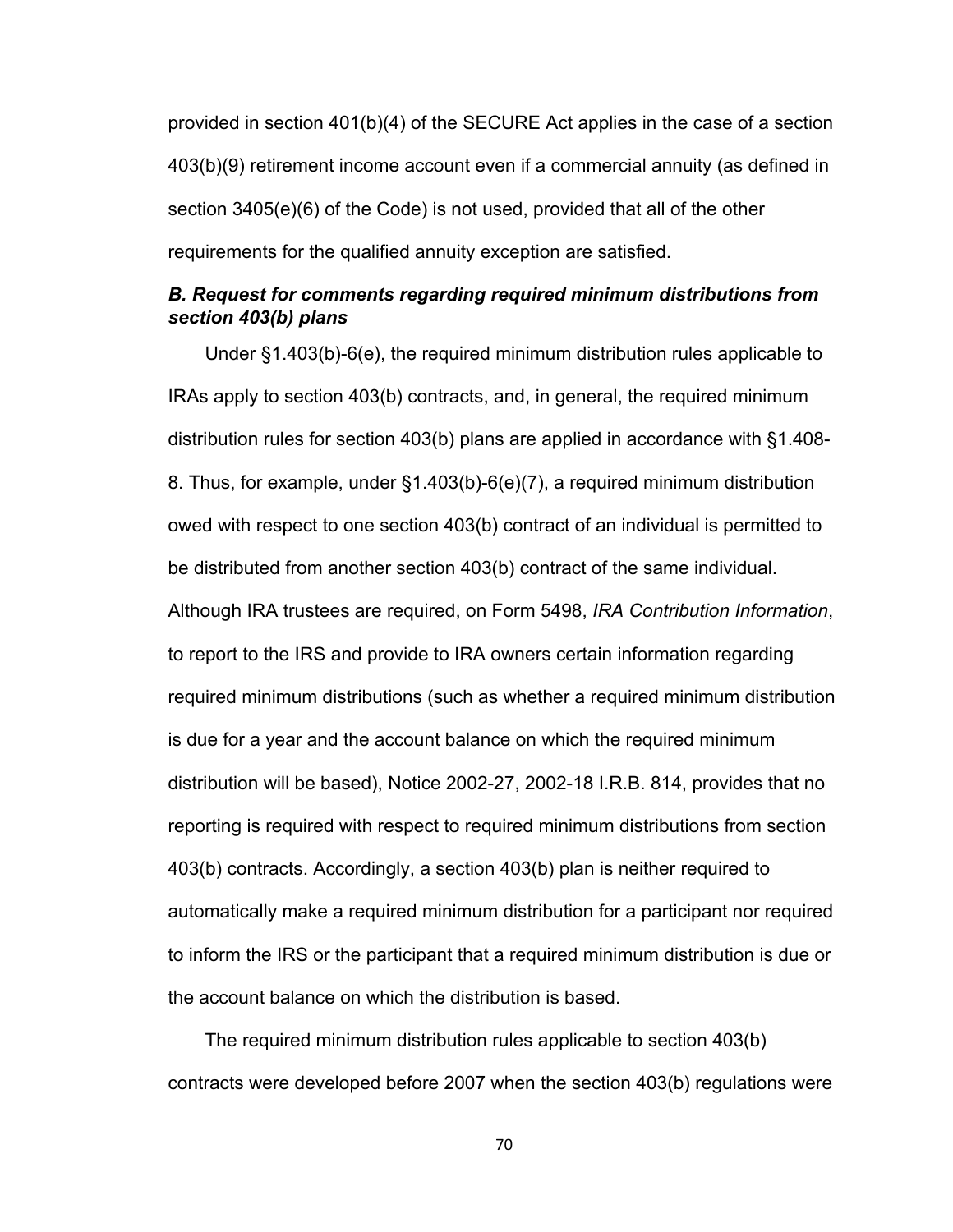issued and made section 403(b) plans more like employer-sponsored qualified plans rather than IRAs, including requiring employers to adopt a written plan document that describes employer responsibilities under the plan. The existing regulations also provide that section 403(b) plans determine the required beginning date in accordance with the rules applicable to qualified plans rather than the rules applicable to IRAs, and that the qualified plan rules related to the purchase of a QLAC apply to section 403(b) plans rather than the corresponding IRA rules. These proposed regulations further treat a section 403(b) plan like a qualified plan in that the distributions or deemed distributions not taken into account in determining the required minimum distribution for a calendar year are the distributions or deemed distributions described in the qualified plan rules rather than the IRA rules.

The Treasury Department and the IRS are considering additional changes to the required minimum distribution rules for section 403(b) plans so that they more closely follow the required minimum distribution rules for qualified plans. For example, under this approach, each section 403(b) plan (like each qualified plan) would be required to make required minimum distributions calculated with respect to that plan (rather than rely on the employee to request distributions from another plan in an amount that satisfies the requirement). These changes would treat similar employer-sponsored plans consistently and may facilitate compliance with the required minimum distribution rules.

The Treasury Department and the IRS request comments on these possible changes to the required minimum distribution rules for section 403(b) plans,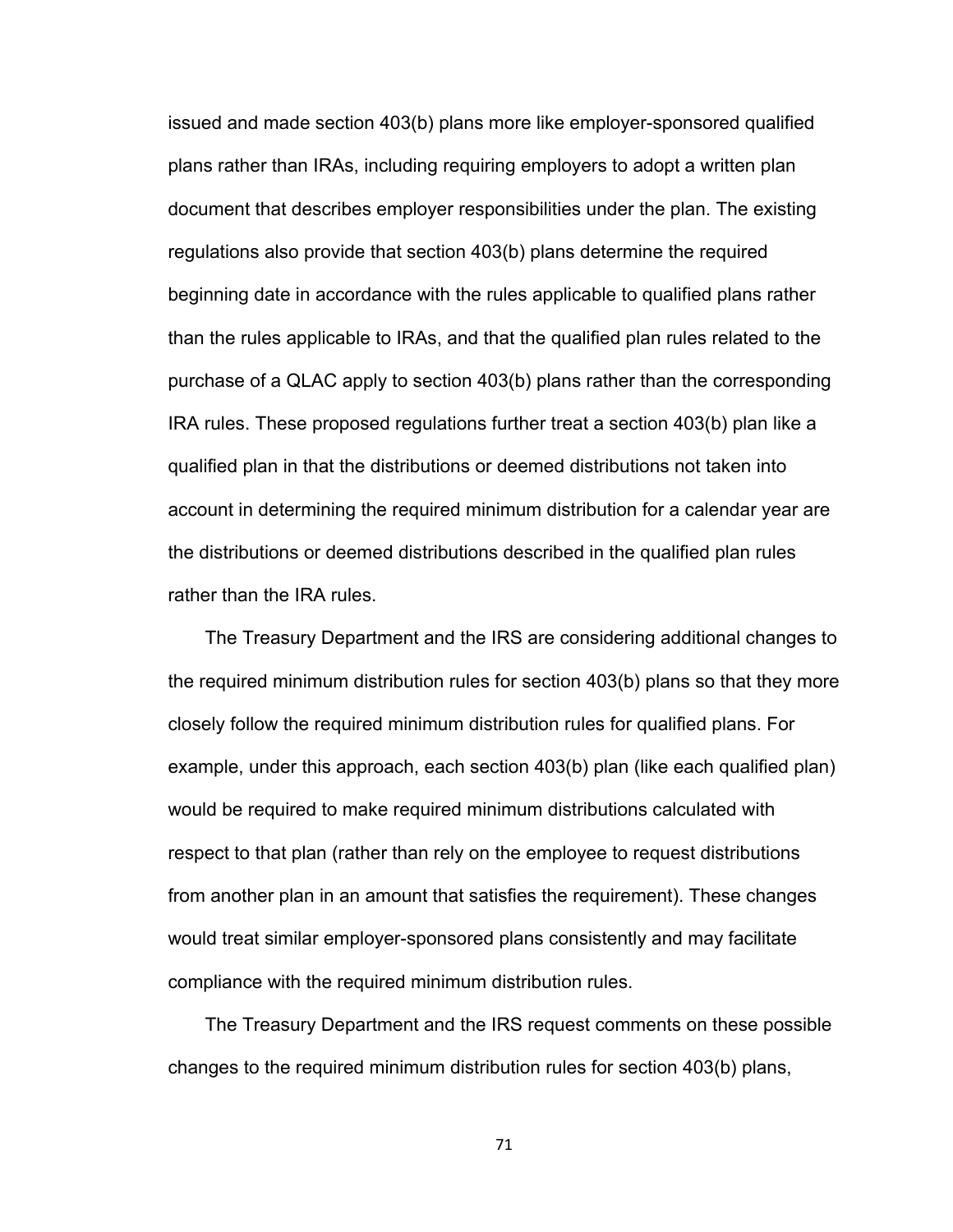including: (1) Any administrative concerns; (2) any differences between the structure or administration of section 403(b) plans and of qualified plans that should be taken into account in applying the required minimum distribution rules for qualified plans to section 403(b) plans; and (3) any transition rules that would ease the implementation of these possible changes.

#### *IV. Section 1.408-8 -- Distribution Requirements for IRAs*

These proposed regulations amend §1.408-8 (which sets forth the required minimum distribution rules for IRAs) to implement the changes made to section 401(a)(9) under the SECURE Act. For example, pursuant to the change in the required beginning date under section 114 of the SECURE Act, these proposed regulations change the references to age 70½ in the current regulations to the required beginning date as determined under §1.401(a)(9)-2(b)(3). This change reflects that the IRA owner's required beginning date is April 1 of the calendar year after the calendar year in which the individual attains age 72 (or 70½ in the case of an IRA owner born before July 1, 1949). These proposed regulations also provide that the owner of a Roth IRA is not required to begin distributions during the owner's lifetime (consistent with existing §1.408A-6, Q&A-14 and 15).

These proposed regulations incorporate the rules in Notice 2007-7, Q&A-17 and 19 (relating to the carryover of the method of determining required minimum distributions from a distributing plan to a receiving IRA when a beneficiary is making a transfer described in section 402(c)(11)). In addition, these proposed regulations extend those rules to provide comparable treatment to a surviving spouse in light of the extension of the 5-year period to a 10-year period pursuant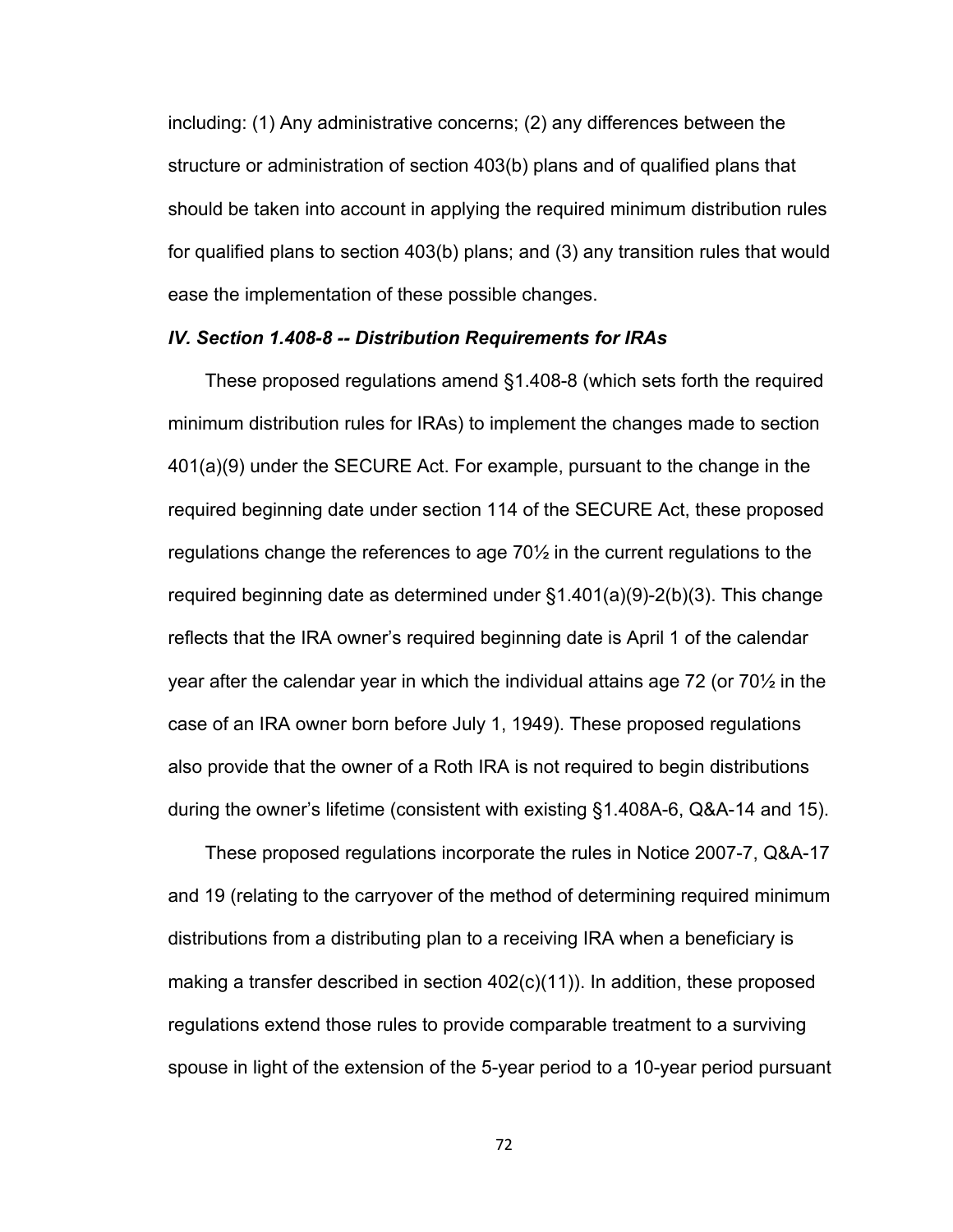to section 401(a)(9)(H). Specifically, these proposed regulations provide that, if an employee dies before the employee's required beginning date after designating the employee's spouse as a beneficiary, and the surviving spouse rolls over a distribution from the qualified plan to an IRA in the name of the decedent, then any distribution method that was elected under the qualified plan also will apply to the IRA that receives the rollover. The same rule applies in the case of an IRA owner who dies before the required beginning date (so that, if the surviving spouse rolls over a distribution to an IRA in the name of the decedent, then the distribution method that was elected under the distributing IRA will also apply to the IRA that receives the rollover).

These proposed regulations also provide an exception to the rules in the preceding paragraph providing for comparable treatment between surviving spouse beneficiaries and other designated beneficiaries. Under this exception, a surviving spouse, to whom the 5-year rule or 10-year rule applies and who rolls over a distribution from a plan (or an IRA) to an IRA in the decedent's name, may elect to have distributions from the IRA that receives the rollover be subject to the life expectancy rule (rather than the 5-year rule or 10-year rule). The deadline for making this election is the deadline that would have applied for an election between the 5-year rule (or 10-year rule) and the life expectancy rule (or annuity payment rule) had the distributing plan provided for an election between those rules by the beneficiary. As described in Section II.D. of this Explanation of Provisions, if this election is made, then the portion of a distribution that is treated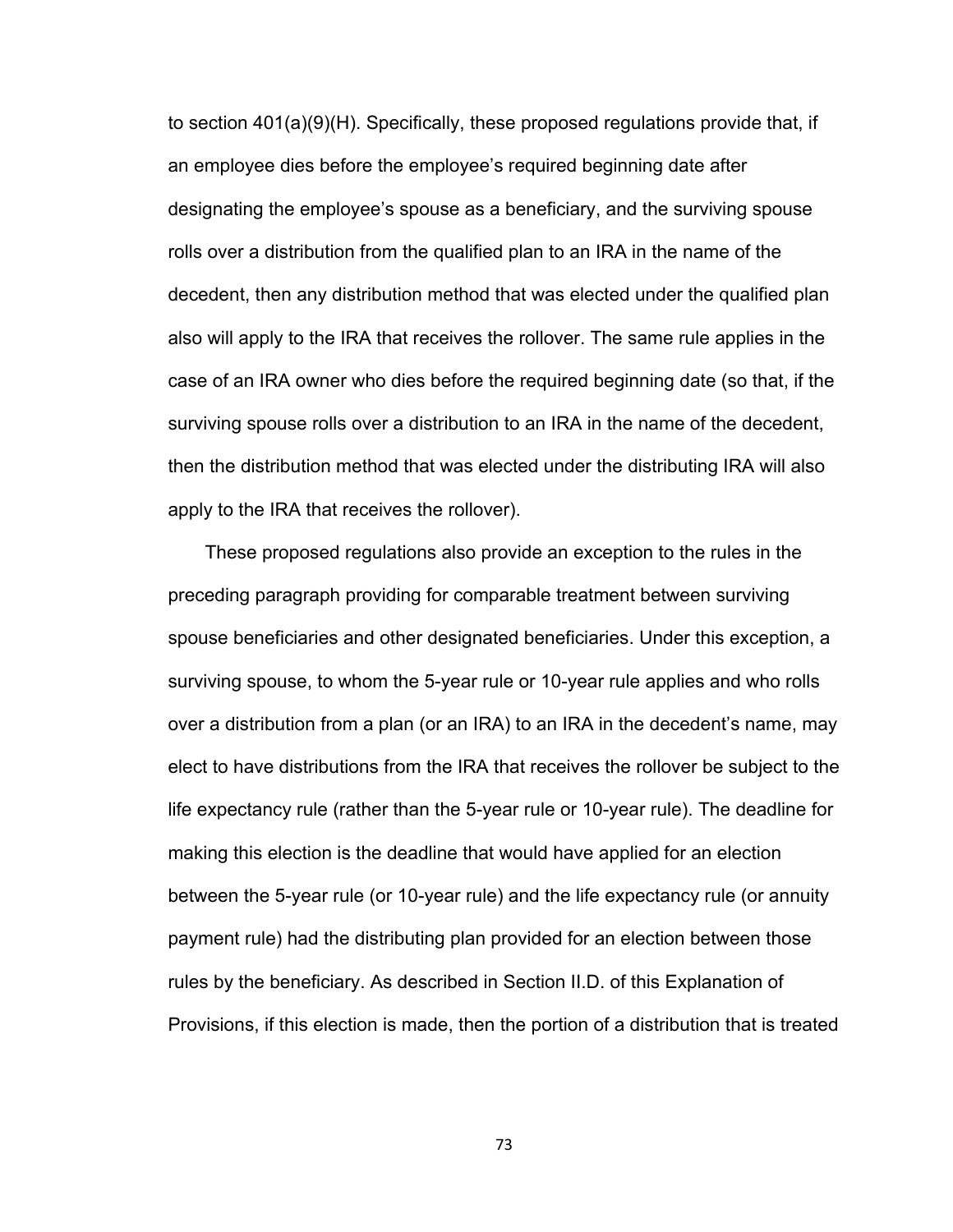as the required minimum distribution also will be calculated using the life expectancy rule (or annuity payment rule).

The proposed rules described in the preceding two paragraphs also are proposed to apply to a non-spouse beneficiary who is making a transfer described in section 402(c)(11) (incorporating the rules of Notice 2007-7, Q&A-17 and 19). Thus, for example, if an eligible designated beneficiary elects the 10 year rule and, in the seventh calendar year after the calendar year of the employee's death, that beneficiary elects for a distribution to be made in the form of a direct transfer of the employee's interest under the plan to an IRA in the name of the decedent, then the amount transferred nevertheless must be distributed by the end of the tenth calendar year following the calendar year of the employee's death. However, if the distribution is made by the end of the calendar year following the year the employee dies, then the beneficiary would be permitted to make an election to have the life expectancy rule apply under the IRA.

These new rules relating to the distribution method of the receiving IRA do not apply to a surviving spouse when that spouse is rolling over a distribution to the spouse's own account in a qualified plan or to the spouse's own IRA (because distributions would then be made in accordance with section 401(a)(9)(A) instead of section 401(a)(9)(B)). In that case, these proposed regulations provide that the amount of the distribution treated as a required minimum distribution, and thus not eligible to be rolled over, is determined in accordance with §1.402(c)-2(j) (including the new rule under which in certain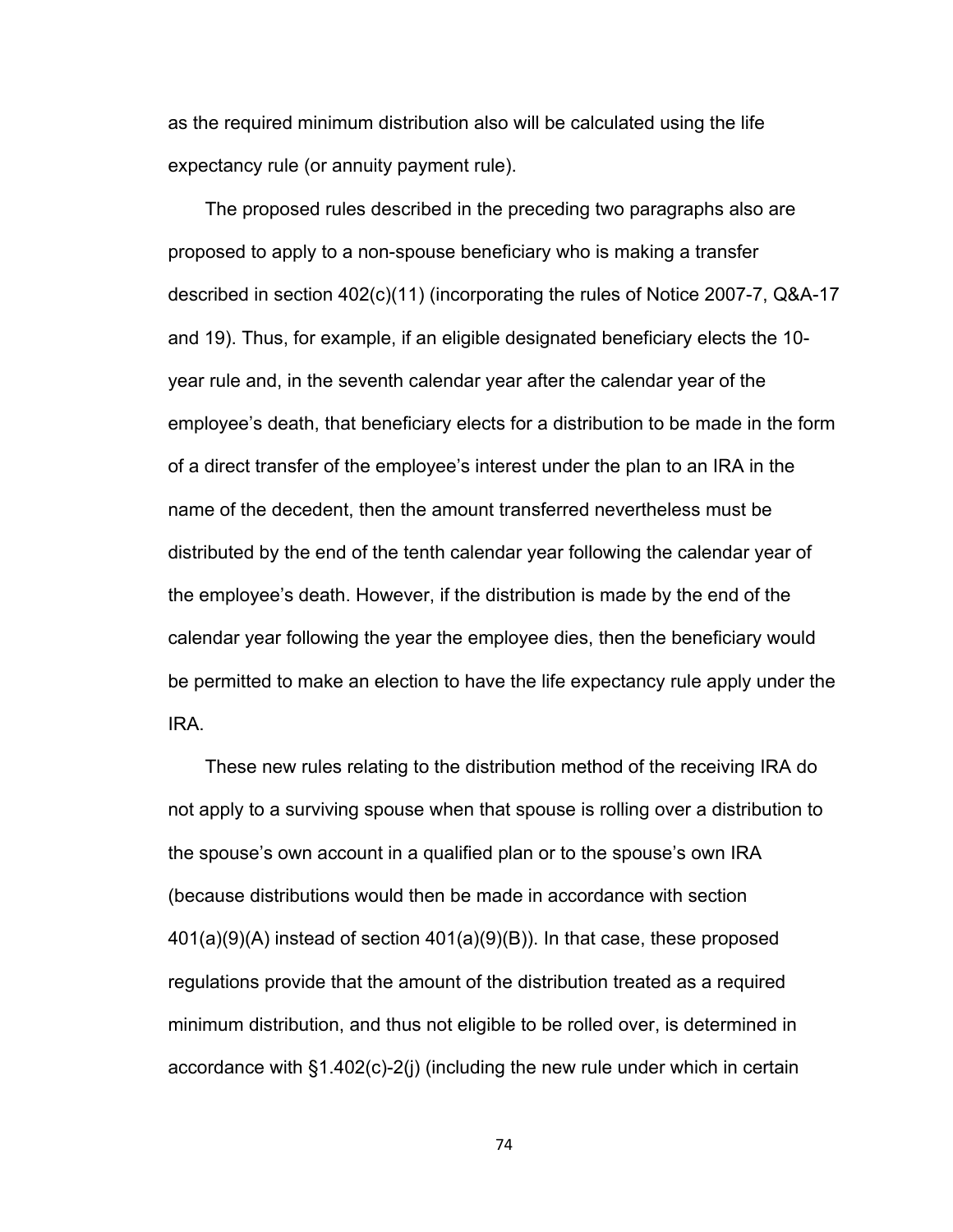circumstances a spouse who elects the 10-year rule is required to treat a portion of any distribution as a required minimum distribution under the life expectancy rule).

To coordinate with these rules, the proposed regulations provide a deadline for the election under which a surviving spouse may elect to treat a decedent's IRA as the spouse's own. Specifically, a surviving spouse must make that election by the later of (1) the end of the calendar year in which the surviving spouse reaches age 72, and (2) the end of the calendar year following the calendar year of the IRA owner's death. This new deadline should not disrupt the normal application of the election, because the primary purpose for not making an immediate election is for a surviving spouse who has not yet reached age  $59\frac{1}{2}$  to take advantage of the section  $72(t)(2)(A)(ii)$  exception to the 10% additional income tax on early withdrawals made by a beneficiary. If the surviving spouse were to miss the deadline provided for in these proposed regulations, that surviving spouse still would be permitted to roll over distributions to the spouse's own IRA but would be subject to the special rule on the catch-up of hypothetical required minimum distributions described in Section II.D of this Explanation of Provisions.

These proposed regulations also provide that any beneficiary (including a non-individual beneficiary) may aggregate IRAs that are inherited from the same decedent when determining the amount that is a required minimum distribution. Thus, for example, if a trust is the beneficiary of two IRAs that are inherited from the same decedent, the trustee may aggregate those IRAs when determining the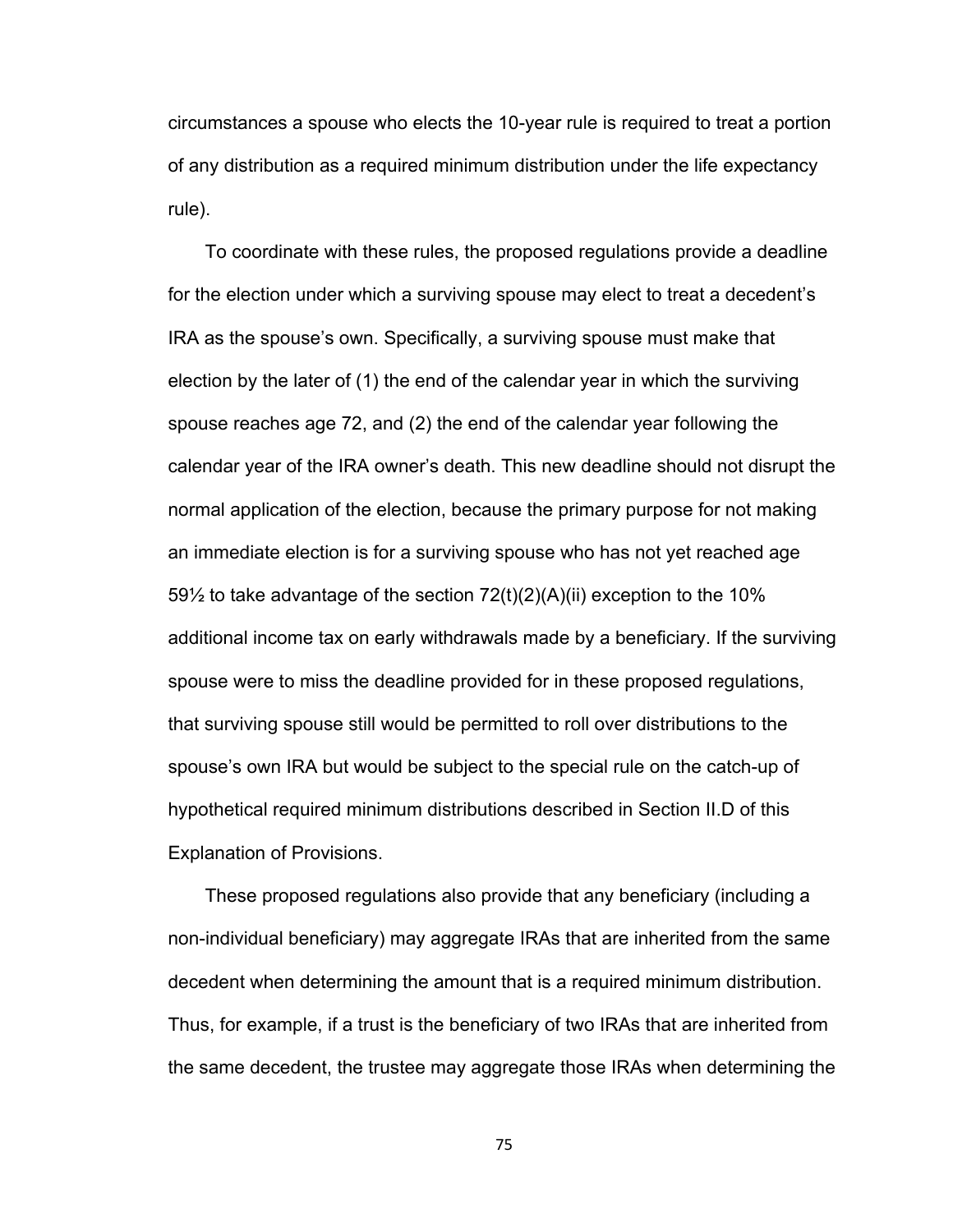amount that is a required minimum distribution and take that aggregate amount from either one of the IRAs.

## *V. Section 1.457-6(d) -- Minimum Required Distributions for Eligible Plans*

These proposed regulations delete a sentence in §1.457-6(d) that describes section 401(a)(9), because the sentence refers to age 70  $\frac{1}{2}$ , and is no longer accurate following the amendment to the definition of required beginning date under section 114 of the SECURE Act.

# *VI. Section 54.4974-1 -- Excise Tax on Accumulations in Qualified Retirement Plans*

These proposed regulations provide amendments to §54.4974-2 (which is renumbered as §54.4974-1) to conform the rules to the changes made to section 401(a)(9) under the SECURE Act. For example, the rules for determining the required minimum distribution when the 5-year rule applies are expanded to include rules for determining the required minimum distribution when the 10-year rule applies.

These proposed regulations also provide two situations in which an automatic waiver of the excise tax applies, one of which is based on the automatic waiver in the existing regulation. The first situation in which the automatic waiver applies is when: (1) The employee (or in the case of an IRA, the IRA owner) died before the required beginning date; (2) the payee is an eligible designated beneficiary who did not make an affirmative election to use the life expectancy rule but otherwise is subject to the life expectancy rule pursuant to a plan provision or the regulatory default provision that applies in the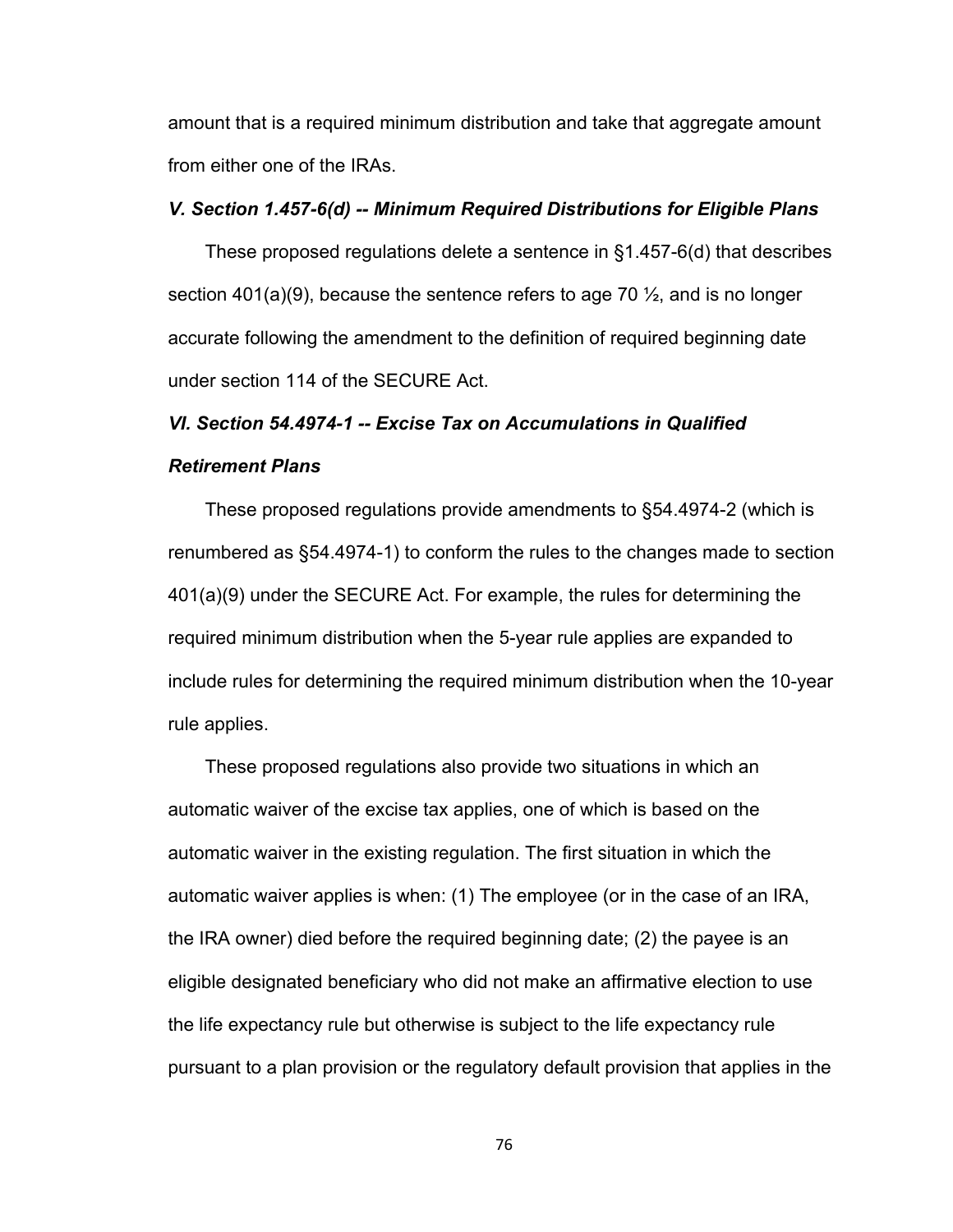absence of a plan provision; (3) the payee did not satisfy the required minimum distribution requirements; and (4) the payee elects for the employee's or IRA owner's entire interest to be distributed under the 10-year rule. In that case, once the payee elects the 10-year rule, the payee's required minimum distribution in the tenth calendar year following the calendar year of the employee's or IRA owner's death is the entire account balance.

The second situation in which an automatic waiver applies is in the case of an individual who had a minimum distribution requirement in a calendar year and died in that calendar year before satisfying that minimum distribution requirement. In this situation, the individual's beneficiary must satisfy the minimum distribution requirement by the end of that calendar year. However, if that beneficiary fails to satisfy the minimum distribution requirement in that calendar year, then the excise tax for the failure to take the distribution is automatically waived provided that the beneficiary satisfies that requirement no later than that beneficiary's tax filing deadline (including extensions thereof).

### **Applicability Dates**

Amended §§1.401(a)(9)-1 through 1.401(a)(9)-9, 1.403(b)-6(e), and 1.408-8 are proposed to apply for purposes of determining required minimum distributions for calendar years beginning on or after January 1, 2022. Amended §1.402(c)-2 is proposed to apply for distributions on or after January 1, 2022. Amended §54.4974-1 is proposed to apply for taxable years beginning on or after January 1, 2022. For the 2021 distribution calendar year, taxpayers must apply the existing regulations, but taking into account a reasonable, good faith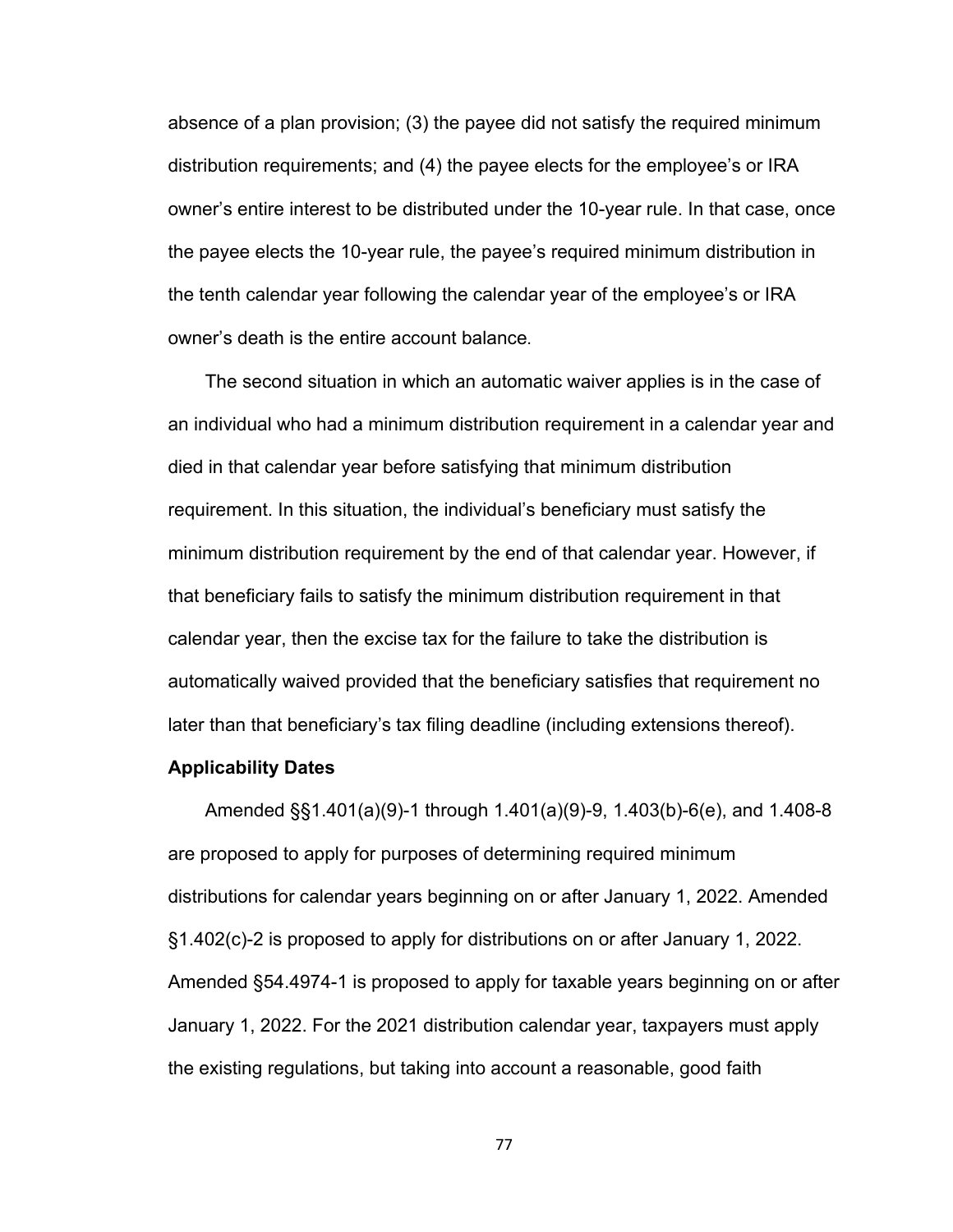interpretation of the amendments made by sections 114 and 401 of the SECURE Act. Compliance with these proposed regulations will satisfy that requirement.

### **Special Analyses**

These regulations are not subject to review under section 6(b) of Executive Order 12866 pursuant to the Memorandum of Agreement (April 11, 2018) between the Treasury Department and the Office of Management and Budget regarding review of tax regulations.

Pursuant to the Regulatory Flexibility Act (5 U.S.C. chapter 6), it is hereby certified that the regulations will not have a significant economic impact on a substantial number of small entities. These proposed regulations do not impose new compliance burdens and are not expected to result in economically meaningful changes in behavior relative to the existing regulations. The election described in  $\S1.401(a)(9)-3(b)(4)(iii)$  and (c)(5)(iii) is expected to be an unusual occurrence for small entities because few individuals with benefits in retirement plans maintained by small entities are likely to make these elections. In the case of §1.401(a)(9)-4(e)(7), when determining whether a designated beneficiary is disabled or chronically ill, the reporting burden is primarily on the designated beneficiary rather than the plan sponsor. In the case of §1.401(a)(9)-4(h), when determining required minimum distributions in cases in which a plan participant wishes to designate a trust as beneficiary of the participant's benefit, the reporting burden is primarily on the plan participant, or the trustee of the trust named as beneficiary, to supply information rather than on the entity maintaining the retirement plan. In addition, the number of participants per plan to whom the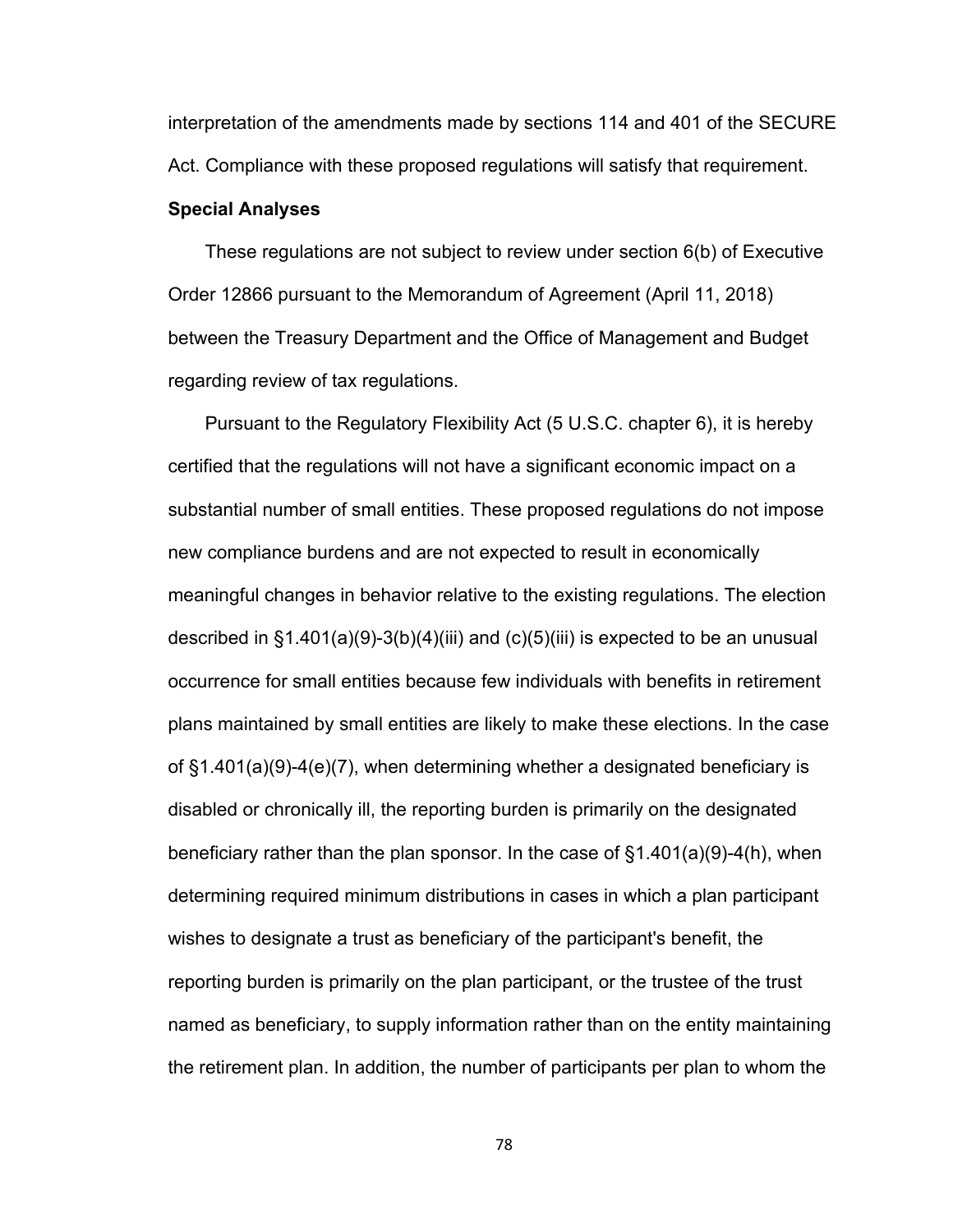burden applies is likely to be small. In §1.403(b)-3(e)(6)(ii), the recordkeeping burden with respect to section 403(b) contracts under which the pre-1987 account balance must be maintained only applies to issuers and custodians of those contracts, which generally are not small entities. Therefore, a regulatory flexibility analysis under the Regulatory Flexibility Act is not required. Treasury and IRS invite comments on the impact of these regulations on small entities. Pursuant to section 7805(f) of the Code, these proposed regulations will be submitted to the Chief Counsel for Advocacy of the Small Business Administration for comment on their impact on small business.

## **Paperwork Reduction Act**

The collection of information related to these proposed regulations under sections 401(a)(9) and 403(b) has been reviewed in accordance with the Paperwork Reduction Act (44 U.S.C. 3507) and approved by the Office of Management and Budget under control number 1545-0047.

Comments concerning the collection of information and the accuracy of estimated average annual burden and suggestions for reducing this burden should be sent to the Office of Management and Budget, Attn: Desk Officer for the Department of the Treasury, Office of Information and Regulatory Affairs, Washington, DC 20503, with copies to the Internal Revenue Service, IRS Reports Clearance Officer, SE:W:CAR:MP:T:T:SP, Washington, DC 20224. Comments on the burden associated with this collection of information must be received by **[INSERT DATE 60 DAYS AFTER DATE OF PUBLICATION IN THE FEDERAL REGISTER]**.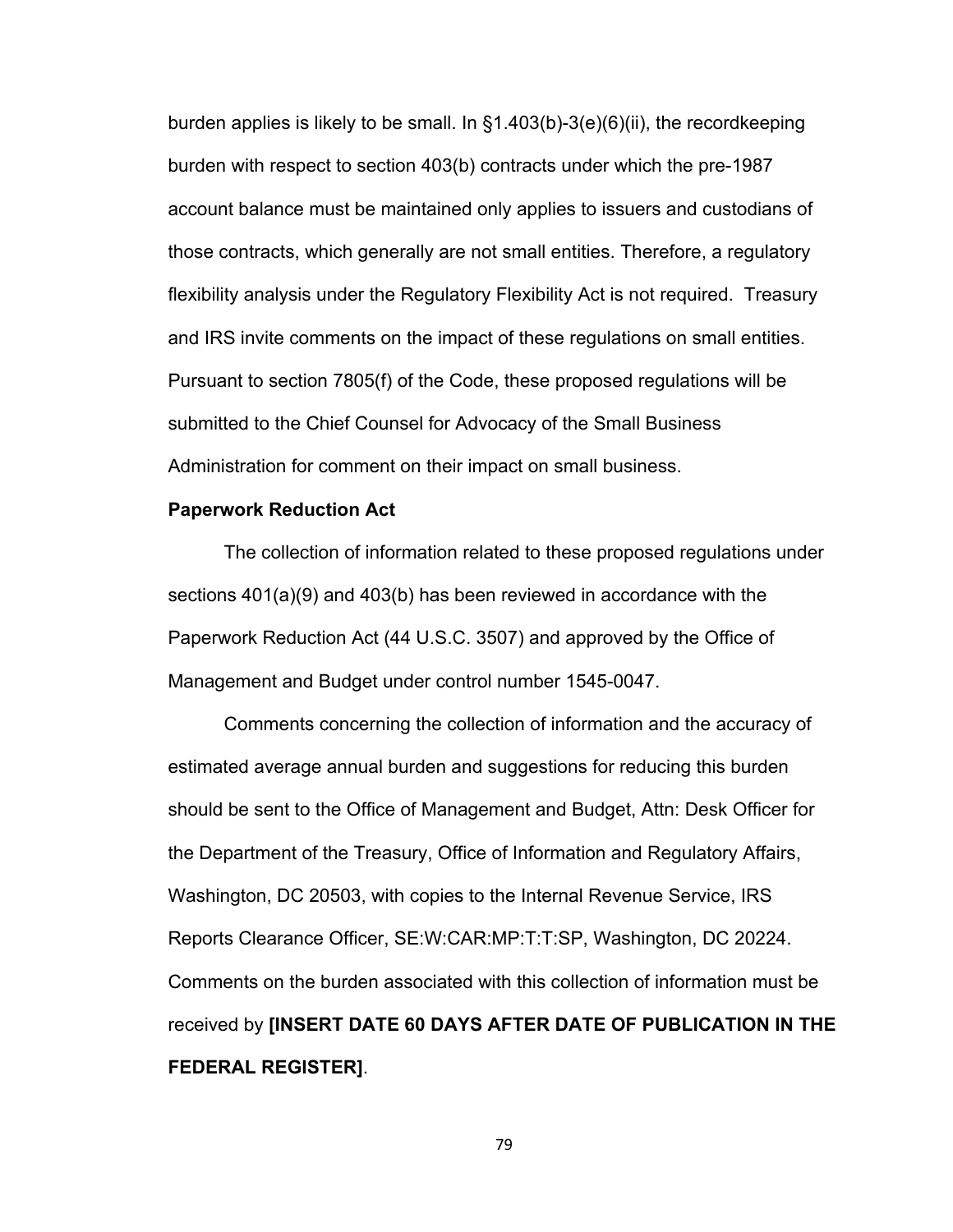# **Comments**

Before the proposed amendments are adopted as final regulations, consideration will be given to any comments that are submitted timely to the IRS as prescribed in this preamble under the "**ADDRESSES**" section. The Treasury Department and the IRS request comments on all aspects of the proposed regulations. Any electronic comments submitted, and to the extent practicable any paper comments submitted, will be made available at www.regulations.gov or upon request

#### **Statement of Availability of IRS Documents**

IRS Revenue Procedures, Revenue Rulings notices, and other guidance cited in this document are published in the Internal Revenue Bulletin (or Cumulative Bulletin) and are available from the Superintendent of Documents, U.S. Government Publishing Office, Washington, DC 20402, or by visiting the IRS website at http://www.irs.gov.

#### **Drafting Information**

The principal authors of these proposed regulations are Brandon M. Ford and Laura B. Warshawsky, of the Office of the Associate Chief Counsel (Employee Benefits, Exempt Organizations, and Employment Taxes). However, other personnel from the Treasury Department and the IRS participated in the development of the proposed regulations.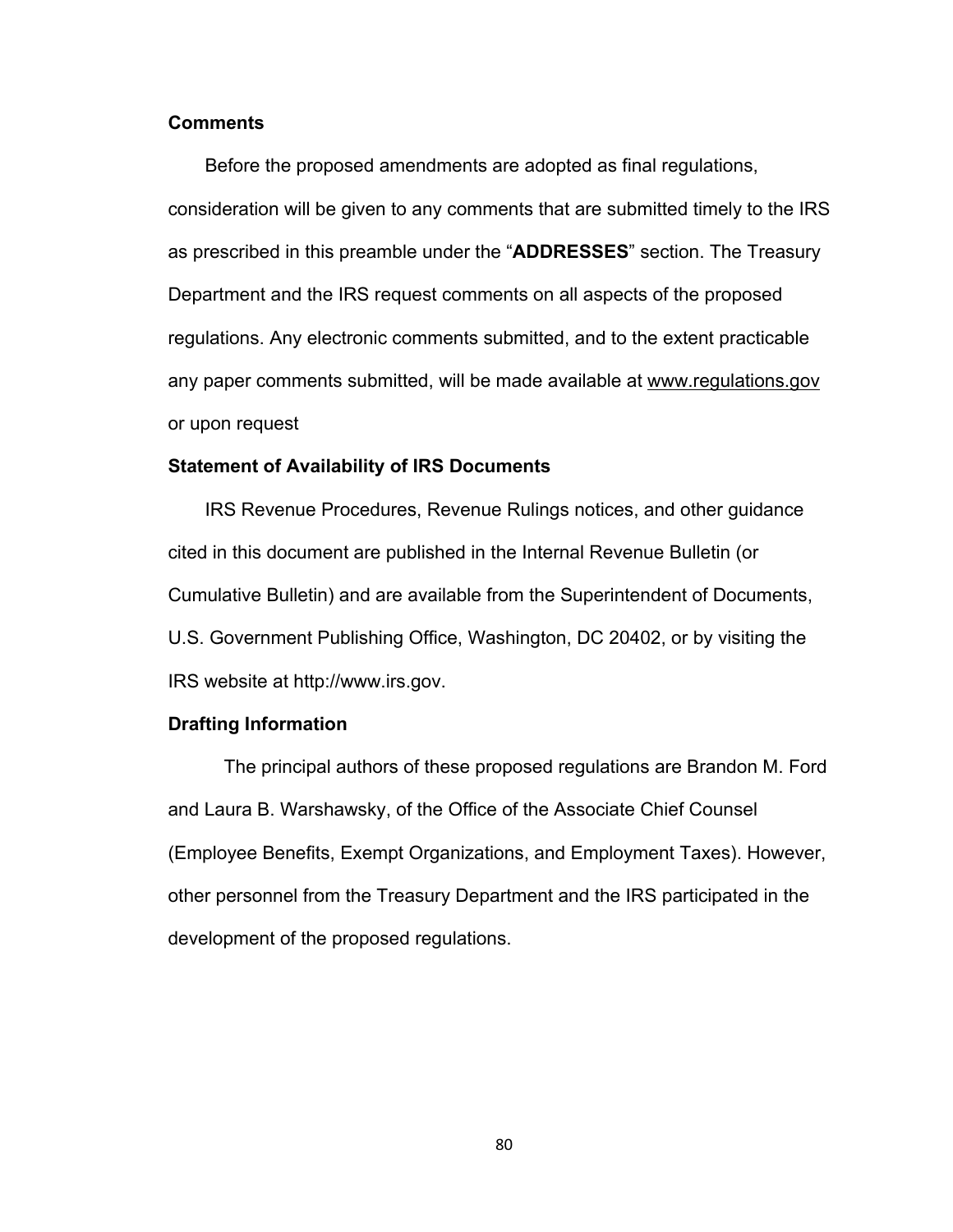## **List of Subjects**

## **26 CFR Part 1**

Income taxes, Reporting and recordkeeping requirements.

# **26 CFR Part 54**

Excise taxes, Pensions, Reporting and recordkeeping requirements.

Proposed Amendments to the Regulations

Accordingly, 26 CFR parts 1 and 54 are proposed to be amended as follows:

PART 1 – INCOME TAX

Paragraph 1. The authority citation for part 1 continues to read in part as follows:

Authority: 26 U.S.C. 7805, unless otherwise noted

Par. 2. Revise sections 1.401(a)(9)-0 through 1.401(a)(9)-8 to read as follows:

# **§1.401(a)(9)-0 Required minimum distributions; table of contents.**

This table of contents lists the regulations relating to required minimum

distributions under section 401(a)(9) of the Internal Revenue Code as follows:

*§1.401(a)(9)-1 Minimum distribution requirement in general.*

- (a) Plans subject to minimum distribution requirement.
	- (1) In general.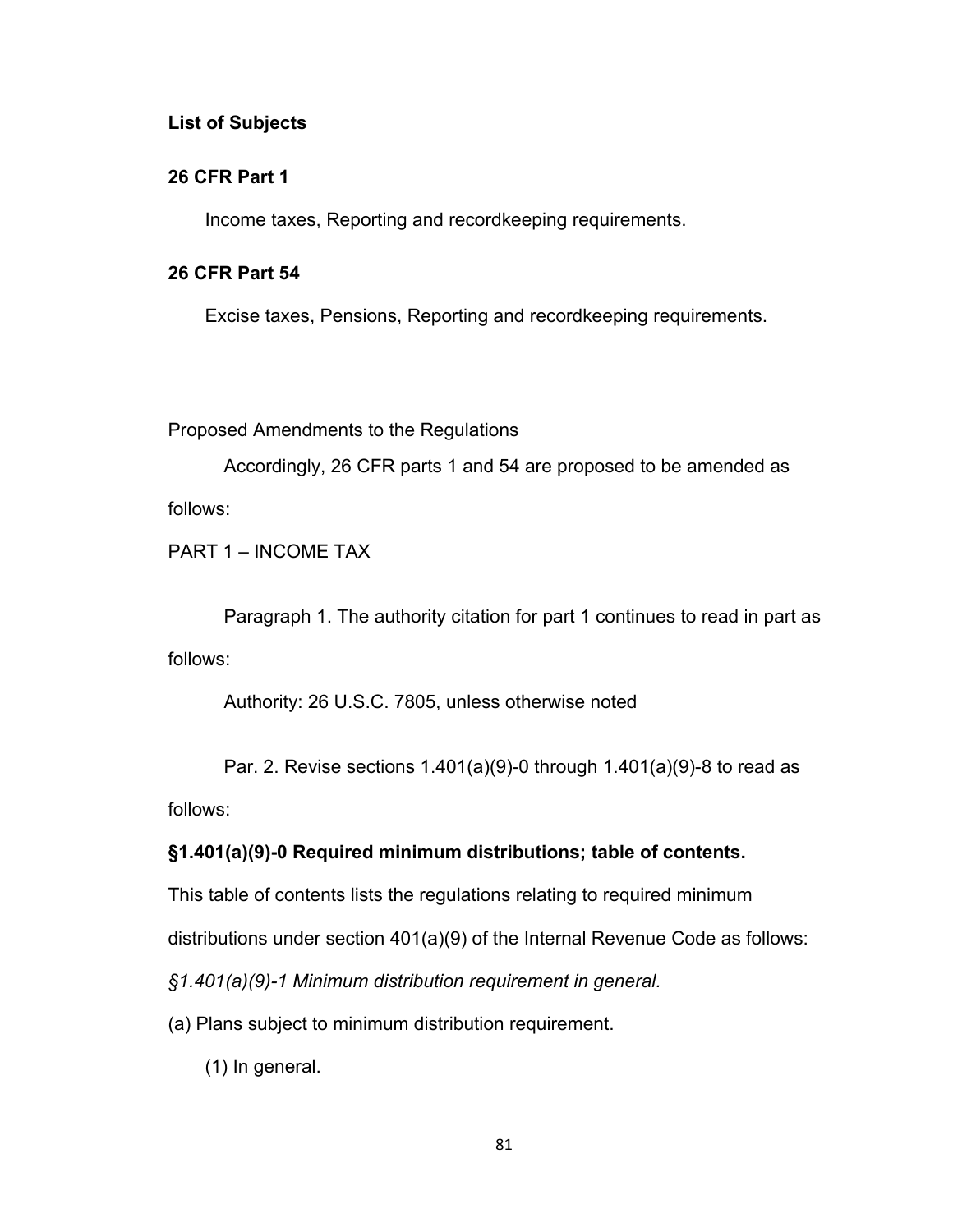- (2) Participant in multiple plans.
- (3) Governmental plans.
- (b) Statutory effective date.
	- (1) In general.
	- (2) Applicability date for section 401(a)(9)(H).
	- (3) Examples.
- (c) Required and optional plan provisions.
	- (1) Required provisions.
	- (2) Optional provisions.
- (d) Regulatory effective date.
- *§1.401(a)(9)-2 Distributions commencing during an employee's lifetime.*
- (a) Distributions commencing during an employee's lifetime.
	- (1) In general.
	- (2) Amount required to be distributed for a calendar year.
	- (3) Distributions commencing before required beginning date.
	- (4) Distributions after death.
- (b) Determination of required beginning date.
	- (1) General rule.
	- (2) Employees born before July 1, 1949.
	- (3) Required beginning date for 5-percent owner.
	- (4) Uniform required beginning date.
- *§1.401(a)(9)-3 Death before required beginning date.*
- (a) In general.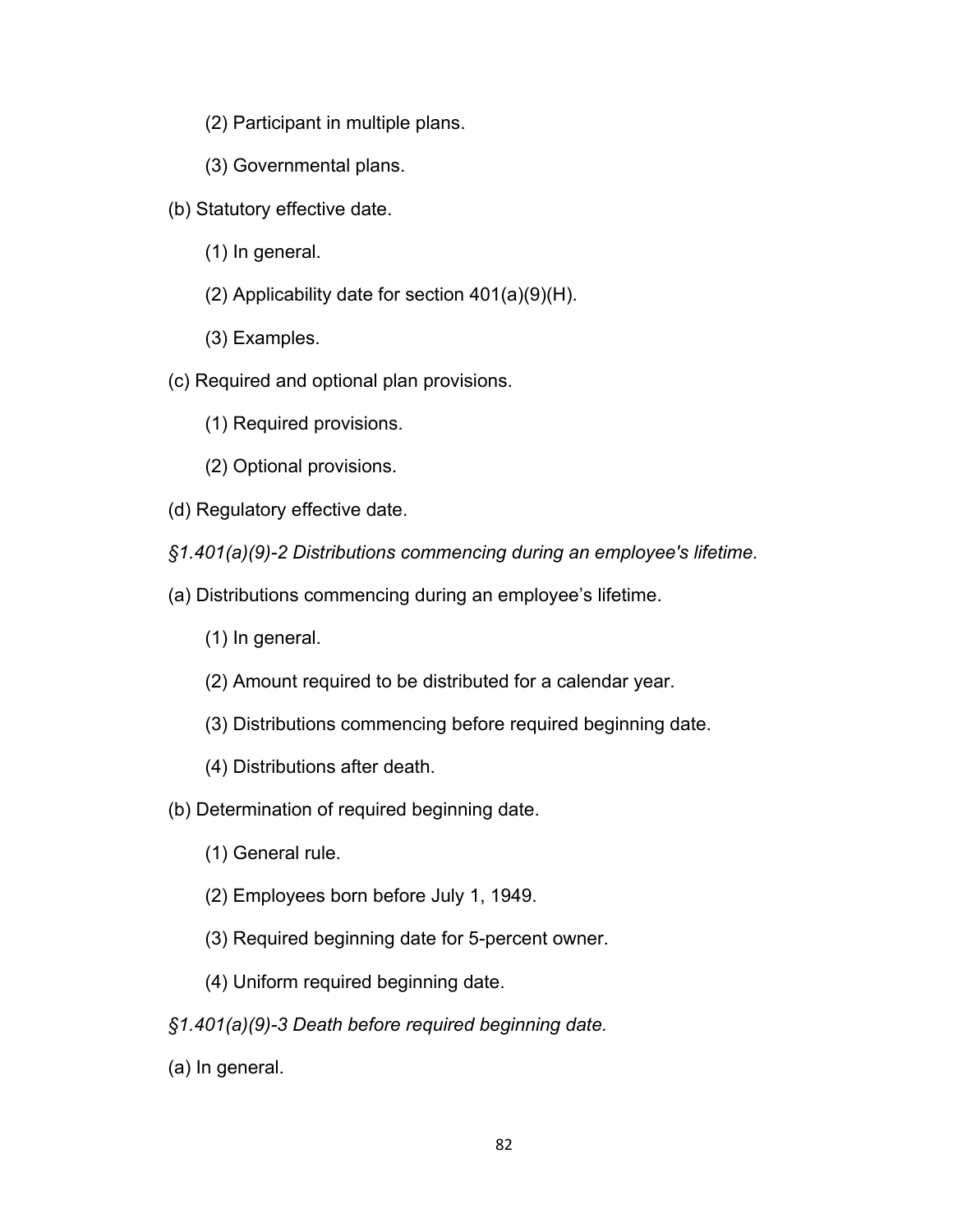- (b) Distribution requirements in the case of a defined benefit plan.
	- (1) In general.
	- (2) 5-year rule.
	- (3) Annuity payments.
	- (4) Determination of which rule applies.
- (c) Distributions in the case of a defined contribution plan.
	- (1) In general.
	- (2) 5-year rule.
	- (3) 10-year rule.
	- (4) Life expectancy payments.
	- (5) Determination of which rule applies.
- (d) Permitted delay for surviving spouse beneficiaries.
- (e) Distributions that commence after surviving spouse's death.
	- (1) In general.
	- (2) Remarriage of surviving spouse.
	- (3) When distributions are treated as having begun to surviving spouse.
- *§1.401(a)(9)-4 Determination of the designated beneficiary.*
- (a) Beneficiary designated under the plan.
	- (1) In general.
	- (2) Entitlement to employee's interest in the plan.
	- (3) Specificity of beneficiary designation.
	- (4) Affirmative and default elections of designated beneficiary.
- (b) Designated beneficiary must be an individual.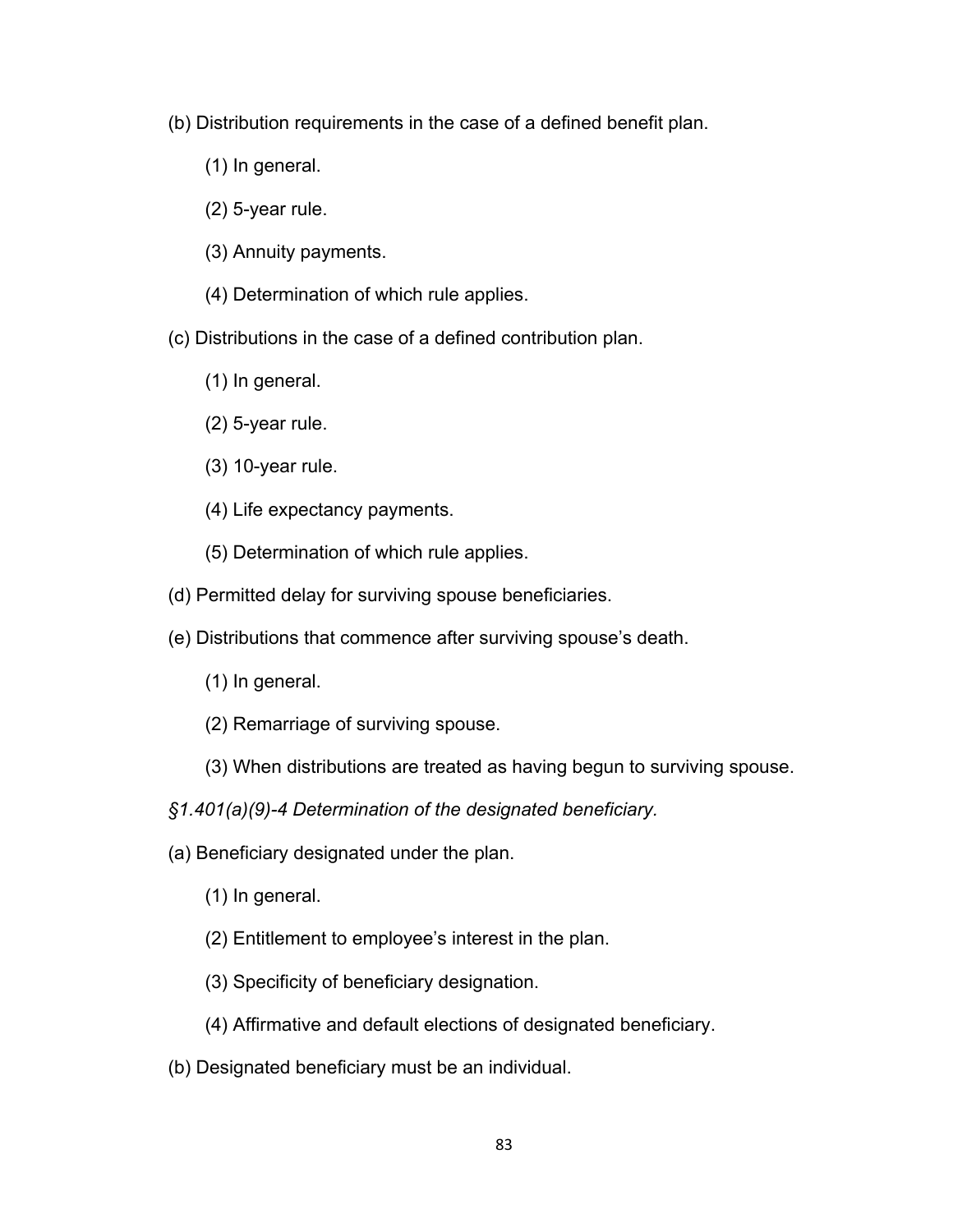(c) Rules for determining beneficiaries.

(1) Time period for determining the beneficiary.

(2) Circumstances under which a beneficiary is disregarded as a beneficiary of the employee.

(3) Examples.

(d) Application of beneficiary designation rules to surviving spouse.

(e) Eligible designated beneficiaries.

(1) In general.

(2) Multiple designated beneficiaries.

(3) Determination of age of majority.

(4) Disabled individual.

(5) Chronically ill individual.

(6) Individual not more than 10 years younger than the employee.

(7) Documentation requirements for disabled or chronically ill individuals.

(8) Applicability of definition of eligible designated beneficiary to beneficiary

of surviving spouse.

(9) Examples.

(f) Special rules for trusts.

(1) Look-through of trust to determine designated beneficiaries.

(2) Trust requirements.

(3) Trust beneficiaries treated as beneficiaries of the employee.

(4) Multiple trust arrangements.

(5) Identifiability of trust beneficiaries.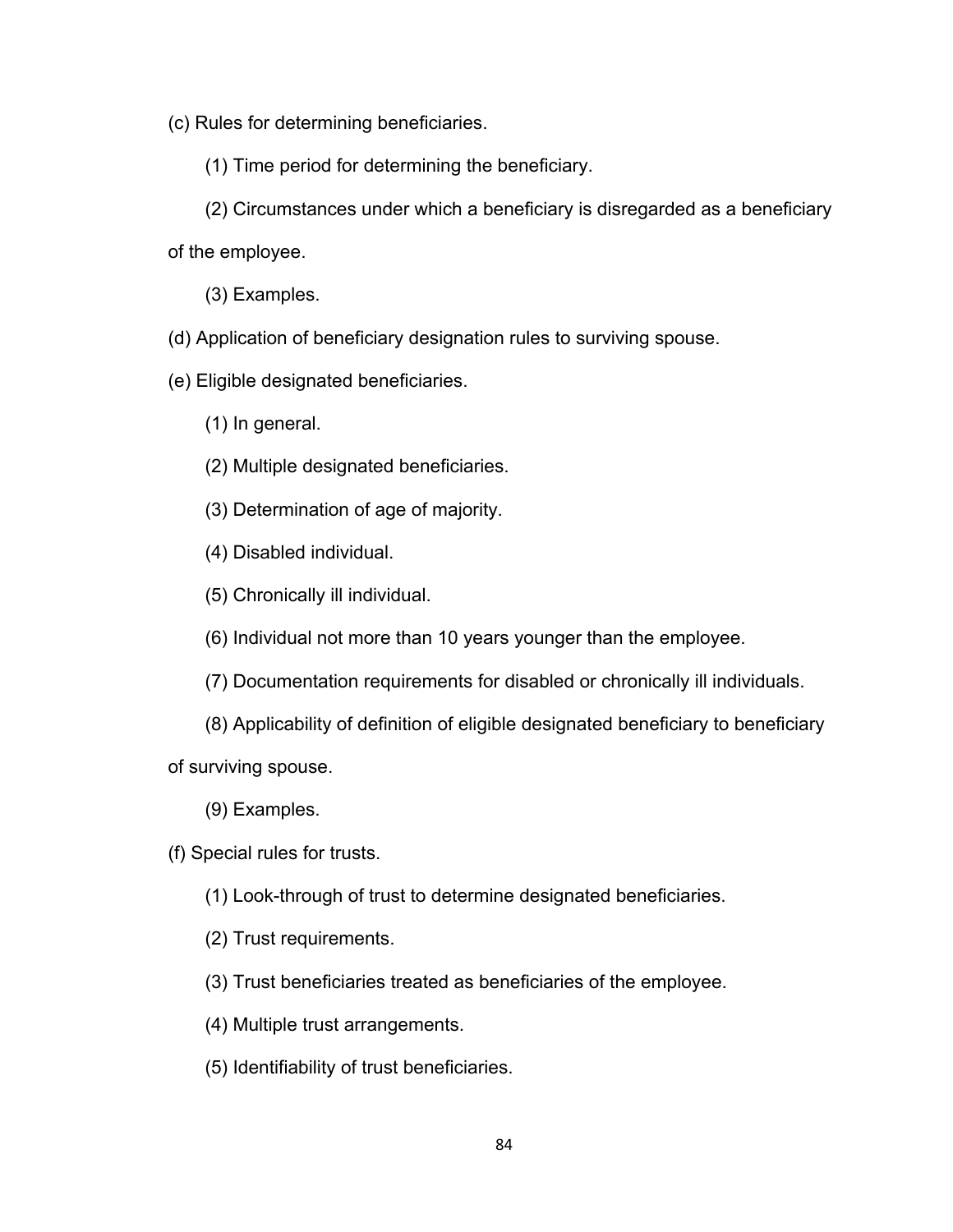- (6) Examples.
- (g) Applicable multi-beneficiary trusts.
	- (1) General definition of an applicable multi-beneficiary trust.
	- (2) Type I applicable multi-beneficiary trust.
	- (3) Type II applicable multi-beneficiary trust.
- (h) Documentation requirements for trusts.
	- (1) General rule.
	- (2) Required minimum distributions while employee is still alive.
	- (3) Required minimum distributions after death.
	- (4) Relief for discrepancy between trust instrument and employee

certifications or earlier trust instruments.

*§1.401(a)(9)-5 Required minimum distributions from defined contribution plans.*

- (a) General rules.
	- (1) In general.
	- (2) Distribution calendar year.
	- (3) Time for distributions.
	- (4) Minimum distribution incidental benefit requirement.
	- (5) Annuity contracts.
	- (6) Impact of additional distributions in prior years.
- (b) Determination of account balance.
	- (1) General rule.
	- (2) Adjustment for subsequent allocations.
	- (3) Adjustment for subsequent distributions.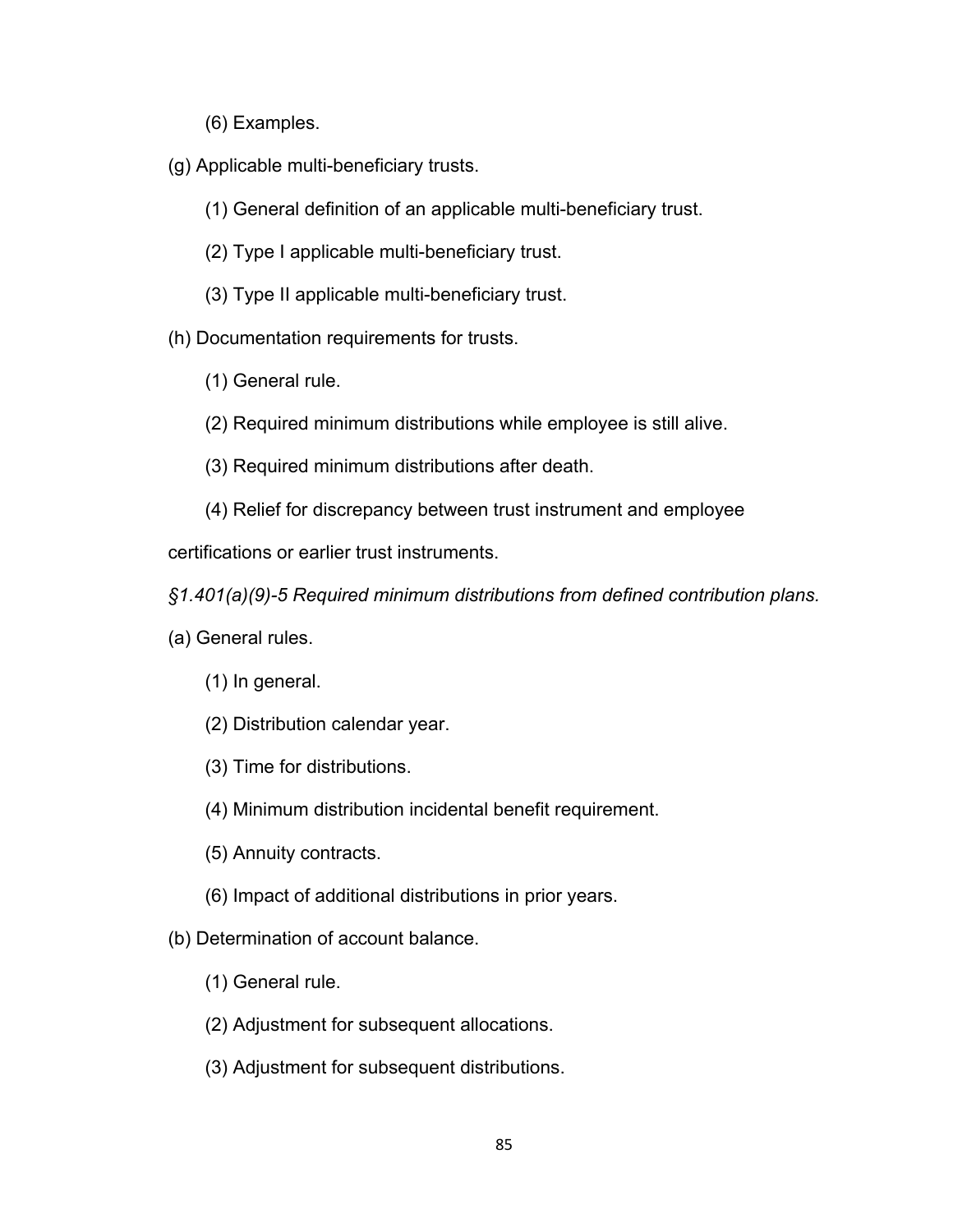- (4) Exclusion for QLAC contract.
- (5) Treatment of rollovers.
- (c) Determination of applicable denominator during employee's lifetime.
	- (1) General rule.
	- (2) Spouse is sole beneficiary.
- (d) Applicable denominator after employee's death.
	- (1) Death on or after the employee's required beginning date.
	- (2) Death before an employee's required beginning date.
	- (3) Remaining life expectancy.
- (e) Distribution of employee's entire interest required.
	- (1) In general.
	- (2) 10-year limit for designated beneficiary who is not an eligible designated beneficiary.
	- (3) 10-year limit following death of eligible designated beneficiary.
	- (4) 10-year limit after minor child of the employee reaches age of majority.
	- (5) Life expectancy limit for older eligible designated beneficiaries.
- (f) Rules for multiple designated beneficiaries.
	- (1) Determination of applicable denominator.
	- (2) Determination of when entire interest is required to be distributed.
- (g) Treatment of nonvested amounts.
- (h) Distributions taken into account.

*§1.401(a)(9)-6 Required minimum distributions for defined benefit plans and annuity contracts.*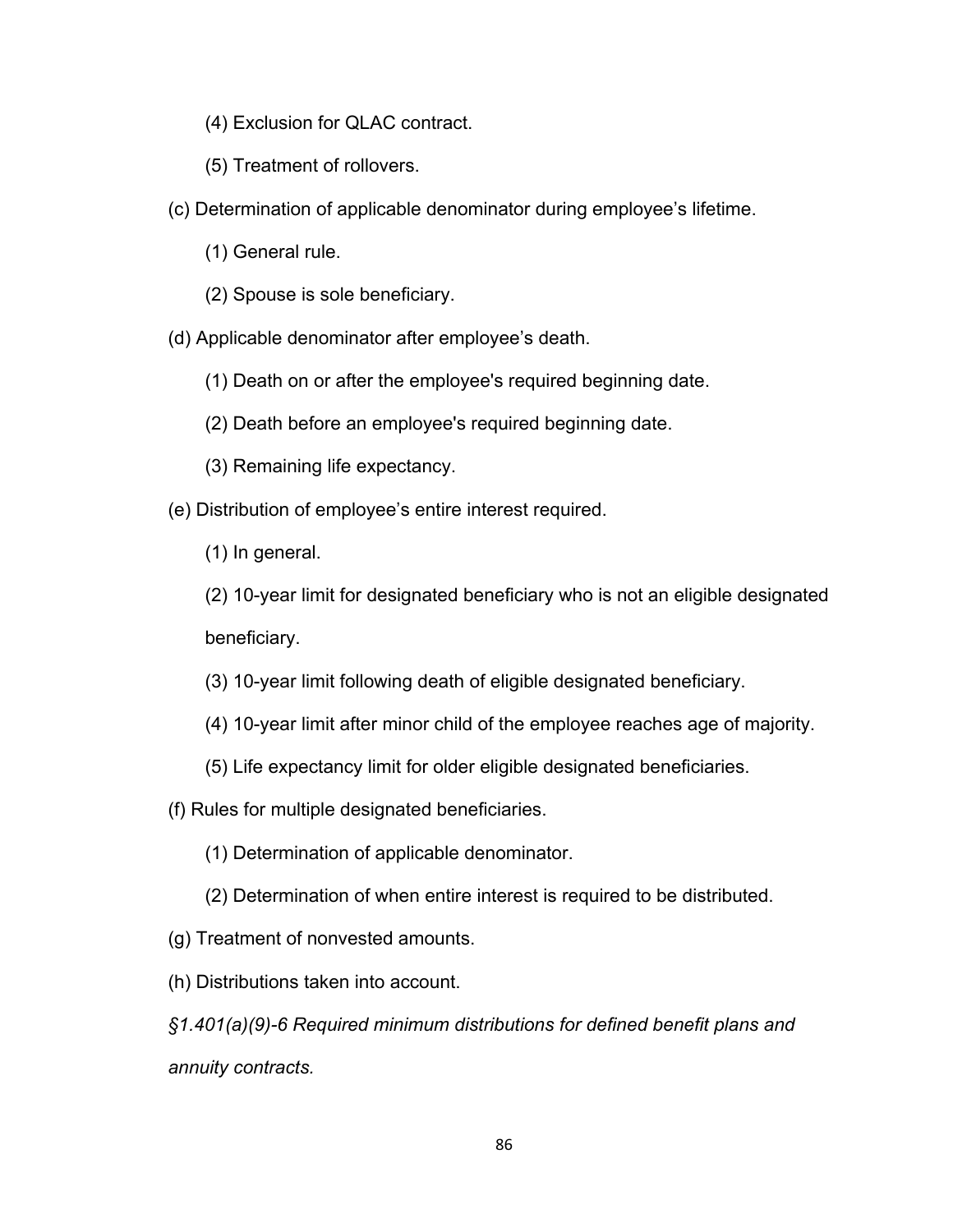- (a) Defined benefit plans.
	- (1) In general.
	- (2) Definition of life annuity.
	- (3) Annuity commencement.
	- (4) Single-sum distributions.
	- (5) Death benefits.
	- (6) Separate treatment of separate identifiable components.
	- (7) Additional guidance.
- (b) Application of incidental benefit requirement.
	- (1) Life annuity for employee.
	- (2) Joint and survivor annuity.
	- (3) Period certain and annuity features.
	- (4) Deemed satisfaction of incidental benefit rule.
- (c) Period certain annuity.
	- (1) Distributions commencing during the employee's life.
	- (2) Distributions commencing after the employee's death.
- (d) Use of annuity contract.
- (e) Treatment of additional accruals.
	- (1) General rule.
	- (2) Administrative delay.
- (f) Treatment of nonvested benefits.
- (g) Requirement for actuarial increase.
	- (1) General rule.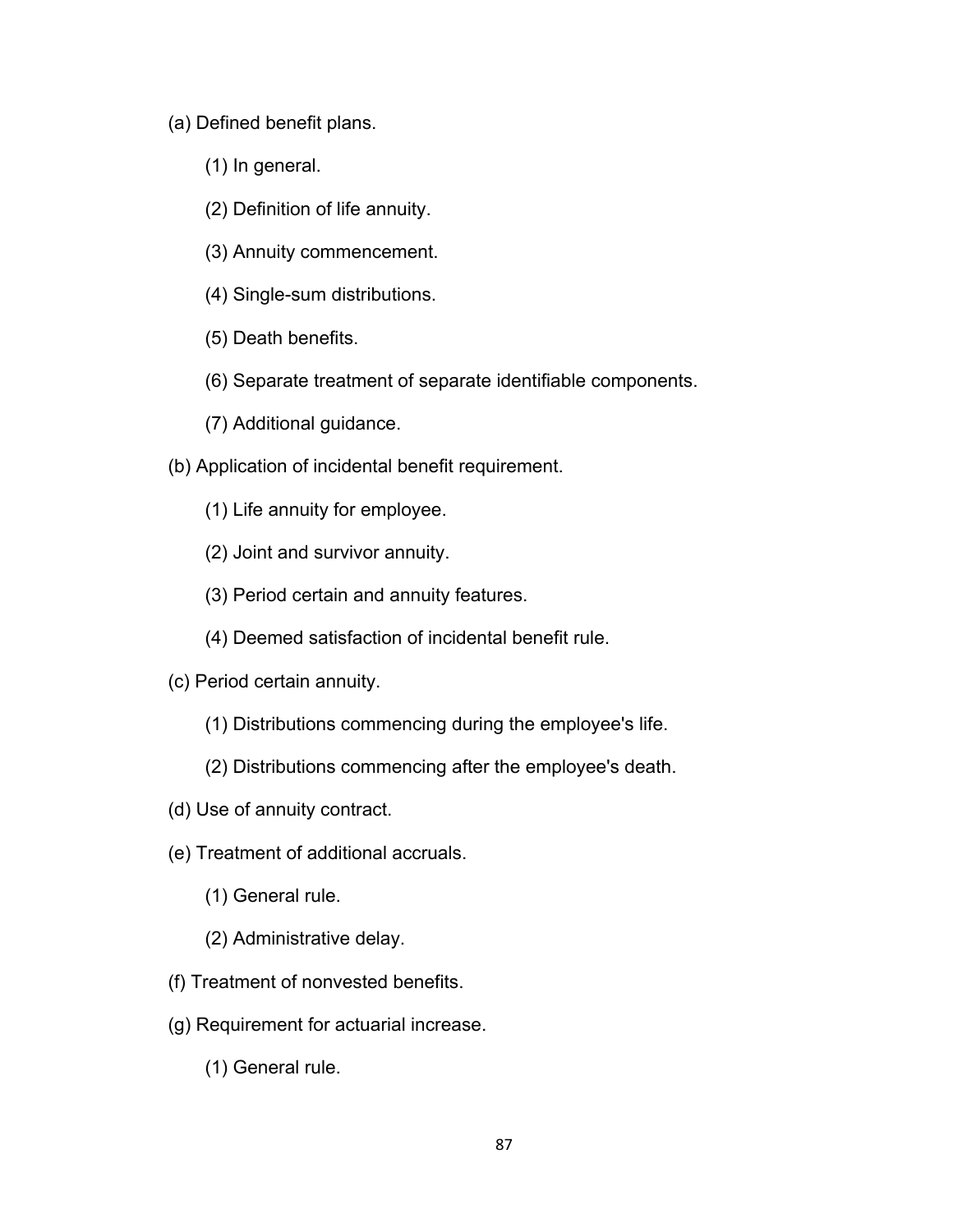- (2) Nonapplication to 5-percent owners.
- (3) Nonapplication to governmental and church plans.
- (h) Amount of actuarial increase.
	- (1) In general.
	- (2) Actuarial equivalence basis.
	- (3) Coordination with section 411 actuarial increase.
- (i) [Reserved].
- (j) Distributions restricted pursuant to section 436.
	- (1) General rule.
	- (2) Payments restricted under section 436(d)(3).
	- (3) Payments restricted under section 436(d)(1) or (2).
- (k) Treatment of early commencement.
	- (1) General rule.
	- (2) Joint and survivor annuity, nonspouse beneficiary.
	- (3) Limitation on period certain.
- (l) Early commencement for surviving spouse.
- (m) Determination of entire interest under annuity contract.
	- (1) General rule.
	- (2) Entire interest.
	- (3) Exclusions.
	- (4) Examples.
- (n) Change in annuity payment period.
	- (1) In general.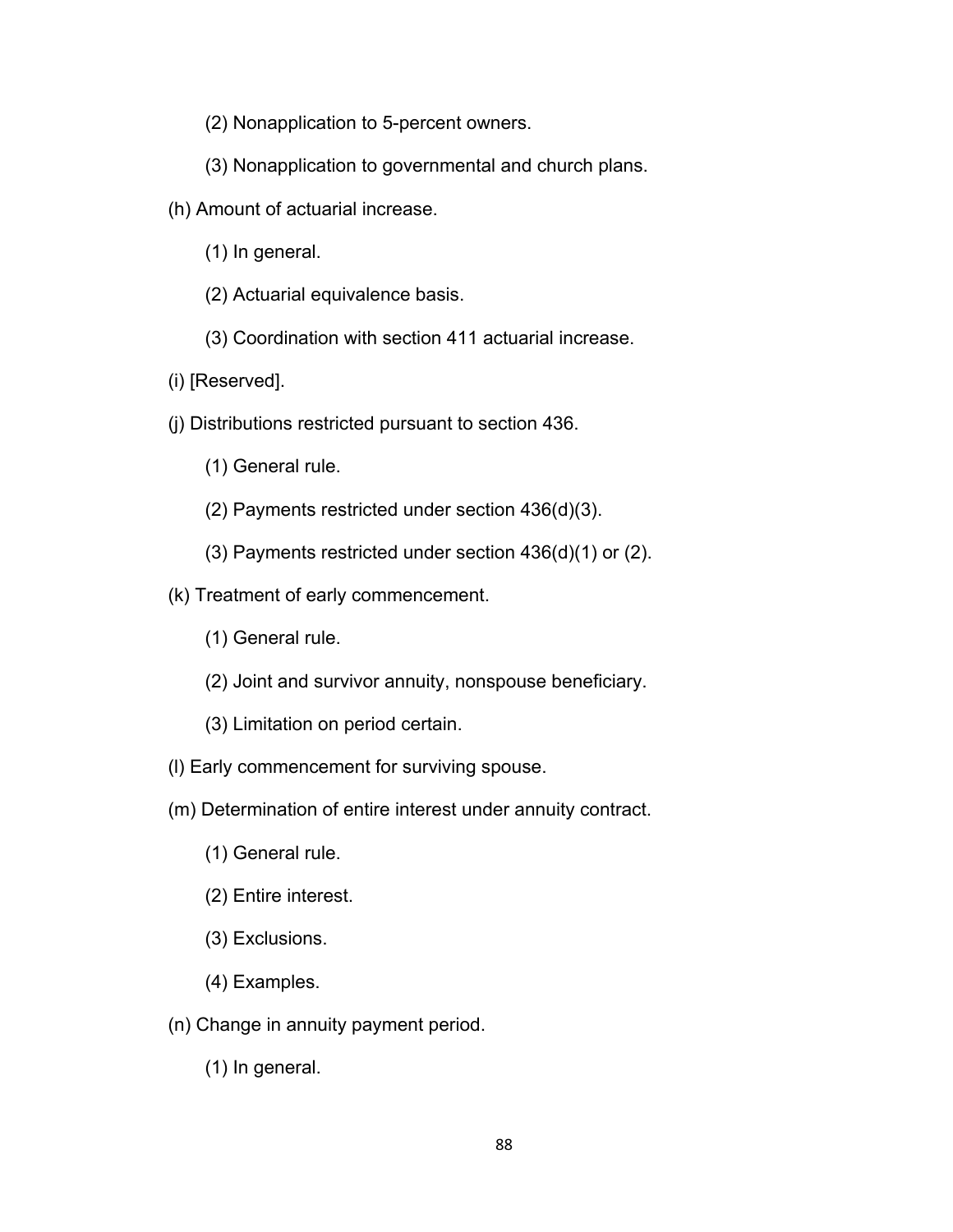- (2) Reannuitization.
- (3) Conditions.
- (4) Examples.

(o) Increase in annuity payments.

(1) General rules.

(2) Eligible cost of living index.

(3) Additional permitted increases for certain annuity contracts purchased from insurance companies.

(4) Additional permitted increases for all annuity contracts purchased from insurance companies.

(5) Additional permitted increases for annuity payments from a qualified

trust.

- (6) Definitions.
- (7) Examples.

(p) Payments to children.

- (1) In general.
- (2) Age of majority.

(q) Qualifying longevity annuity contract.

- (1) Definition of qualifying longevity annuity contract.
- (2) Limitations on premiums.
- (3) Payments after death of the employee.
- (4) Rules of application.

*§1.401(a)(9)-7 Rollovers and transfers.*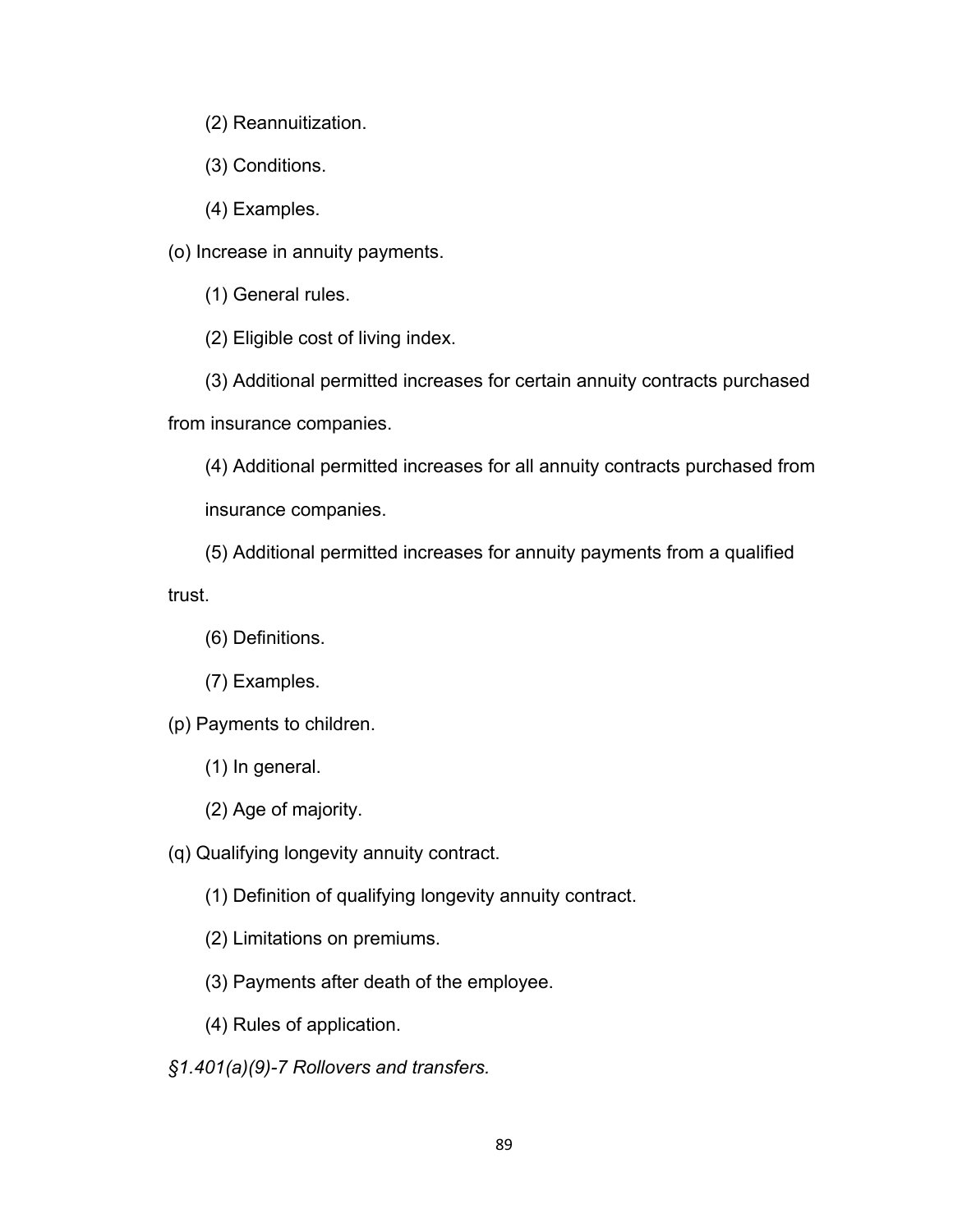- (a) Treatment of rollover from distributing plan.
- (b) Treatment of rollover by receiving plan.
- (c) Treatment of transfer under transferor plan.
	- (1) Generally not treated as distribution.
	- (2) Account balance decreased after transfer.
- (d) Treatment of transfer under transferee plan.
- (e) Treatment of spinoff or merger.
- *§1.401(a)(9)-8 Special rules.*
- (a) Use of separate accounts
	- (1) Separate application of section 401(a)(9) for beneficiaries.
	- (2) Separate accounting requirements.
- (b) Application of consent requirements.
- (c) Definition of spouse.
- (d) Treatment of QDROs.
	- (1) Continued treatment of spouse.
	- (2) Separate accounts.
	- (3) Other situations.

(e) Application of section 401(a)(9) pending determination of whether a domestic relations order is a QDRO is being made.

(f) Application of section 401(a)(9) when insurer is in state delinquency proceedings.

- (g) In-service distributions required to satisfy section 401(a)(9).
- (h) TEFRA section 242(b) elections.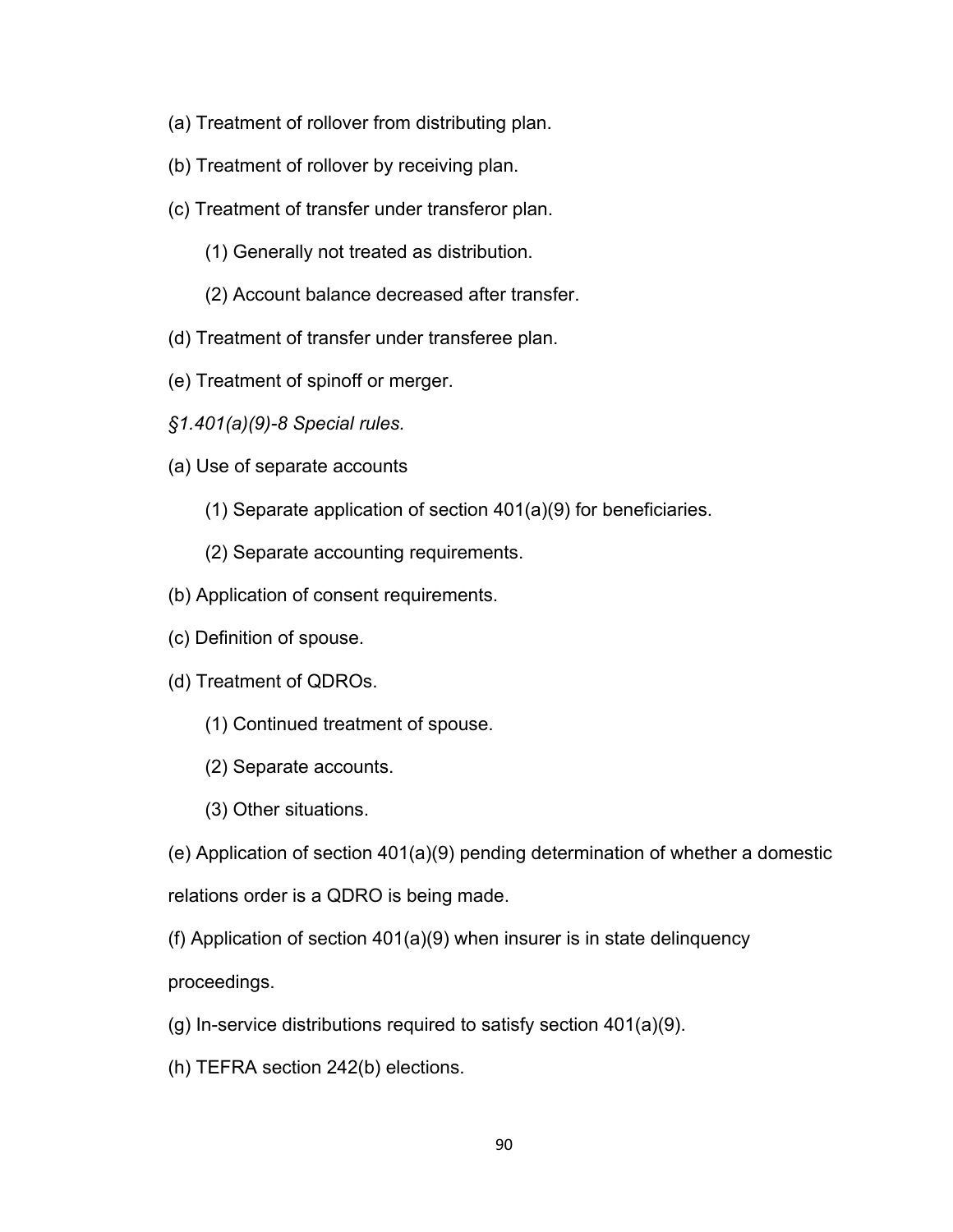- (1) In general.
- (2) Application of section 242(b) election after transfer.
- (3) Application of section 242(b) election after rollover.
- (4) Revocation of section 242(b) election.
- *§1.401(a)(9)-9 Life expectancy and distribution period tables.*
- (a) In general.
- (b) Single Life Table.
- (c) Uniform Life Table.
- (d) Joint and Last Survivor Table.
- (e) Mortality rates.
- (f) Applicability dates.
	- (1) In general.
	- (2) Application to life expectancies that may not be recalculated.

# **§1.401(a)(9)-1 Minimum distribution requirement in general.**

(a) *Plans subject to minimum distribution requirement*--(1) *In general*. Under section 401(a)(9), all stock bonus, pension, and profit-sharing plans qualified under section 401(a) and annuity contracts described in section 403(a) are subject to required minimum distribution rules. See this section and §§1.401(a)(9)-2 through 1.401(a)(9)-9 for the distribution rules applicable to these plans. Under section 403(b)(10), annuity contracts and custodial accounts described in section 403(b) are subject to required minimum distribution rules. See §1.403(b)-6(e) for the distribution rules applicable to these annuity contracts and custodial accounts. Under section 408(a)(6) and 408(b)(3), individual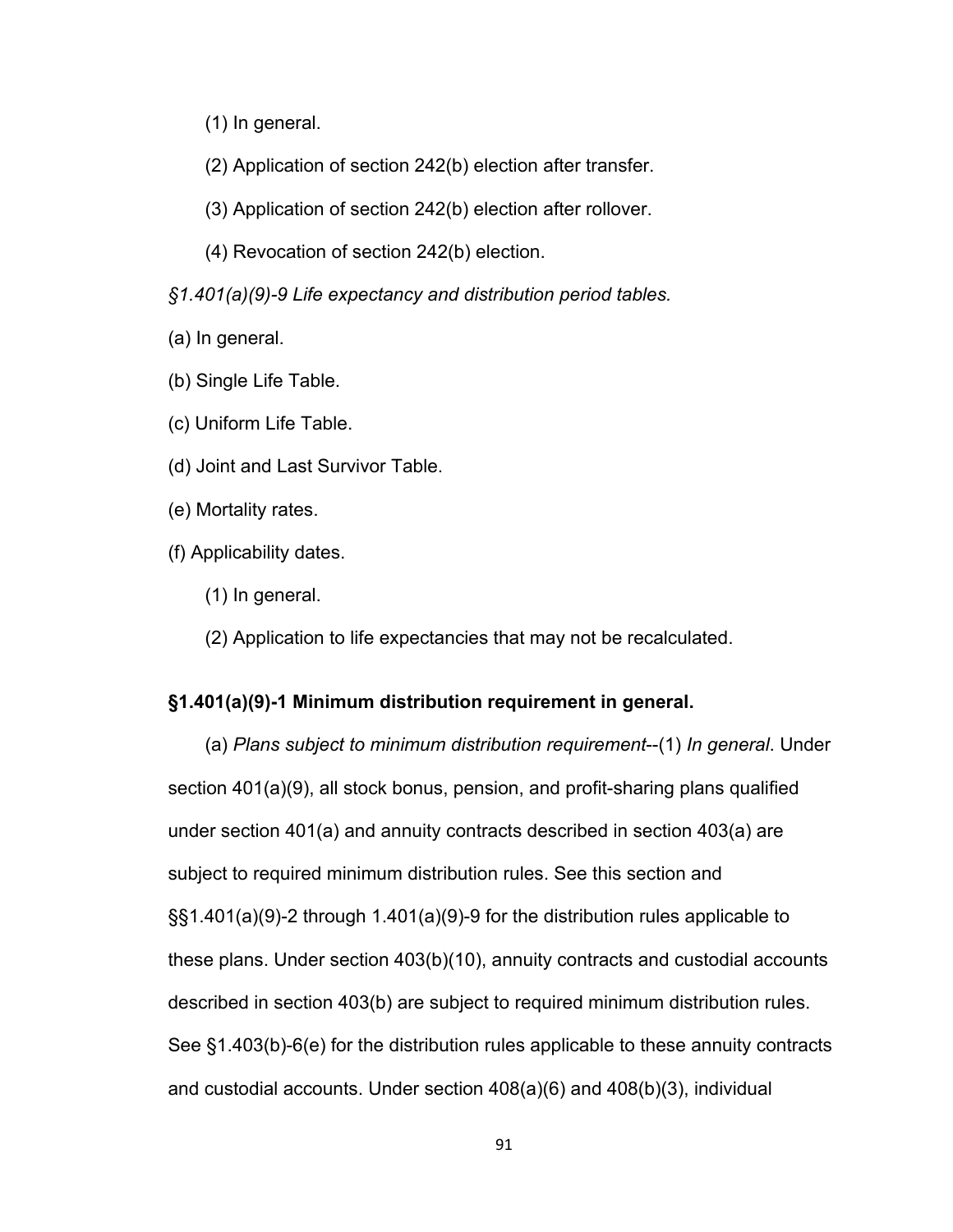retirement accounts and individual retirements annuities (collectively, IRAs) are subject to required minimum distribution rules. See §1.408-8 for the minimum distribution rules applicable to IRAs and §1.408A-6 for the minimum distribution rules applicable to Roth IRAs under section 408A. Under section 457(d)(2), eligible deferred compensation plans described in section 457(b) for employees of tax-exempt organizations or employees of State and local governments are subject to required minimum distribution rules. See §1.457-6(d) for the minimum distribution rules applicable to those eligible deferred compensation plans.

(2) *Participant in multiple plans.* If an employee is a participant in more than one plan, the plans in which the employee participates are not permitted to be aggregated for purposes of testing whether the distribution requirements of section 401(a)(9) are met. Thus, the distribution of the benefit of the employee under each plan must separately meet the requirements of section 401(a)(9). For this purpose, a plan described in section 414(k) is treated as two separate plans, a defined contribution plan to the extent benefits are based on an individual account and a defined benefit plan with respect to the remaining benefits.

(3) *Governmental plans*. A governmental plan (within the meaning of section 414(d)), or an eligible governmental plan described in §1.457-2(f), is treated as having complied with section 401(a)(9) if the plan complies with a reasonable, good faith interpretation of section 401(a)(9). Thus, the terms of a governmental plan that reflect a reasonable, good faith interpretation of section 401(a)(9) do not have to provide that distributions will be made in accordance with this section and §§1.401(a)(9)-2 through 1.401(a)(9)-9. Similarly, a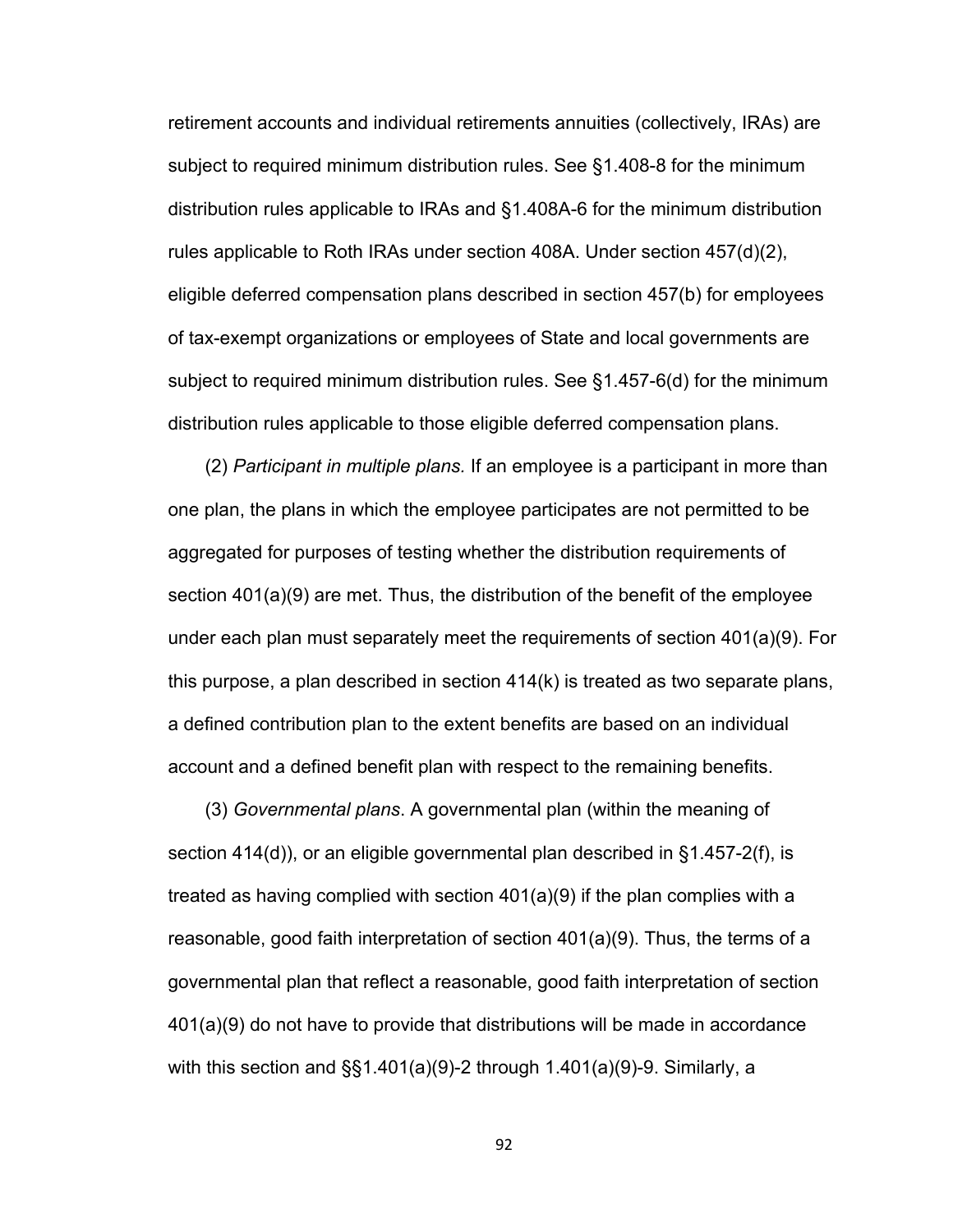governmental plan may apply the rules of section  $401(a)(9)(F)$  using the rules of 26 CFR 1.401(a)(9)-6, Q&A-15 (revised as of April 1, 2021).

(b) *Statutory effective date*--(1) *In general.* The distribution rules of section 401(a)(9) generally apply to all account balances and benefits in existence on or after January 1, 1985.

(2) *Applicability date for section 401(a)(9)(H)--*(i) *General effective date.* Except as provided in this paragraph (b), section 401(a)(9)(H) applies with respect to employees who die on or after January 1, 2020. However, in the case of a governmental plan (as defined in section 414(d)), section 401(a)(9)(H) applies with respect to employees who die on or after January 1, 2022.

(ii) *Delayed applicability date for* c*ollectively bargained plans--*(A) *General rule.* In the case of a plan maintained pursuant to one or more collective bargaining agreements between employee representatives and one or more employers ratified before December 20, 2019 (the date of enactment of the Further Consolidated Appropriations Act, Public Law 116-94, 133 Stat. 2534  $(2019)$ ), section  $401(a)(9)$ (H) generally applies with respect to employees who die on or after January 1, 2022.

(B) *Earlier application if agreements terminate.* Notwithstanding paragraph  $(b)(2)(ii)(A)$  of this section, section 401(a)(9)(H) applies to a plan maintained pursuant to one or more collective bargaining agreements with respect to employees who die in 2020 or 2021 if--

(*1*) The year in which the employee dies begins after the date on which the last of the collective bargaining agreements described in paragraph (b)(2)(ii)(A)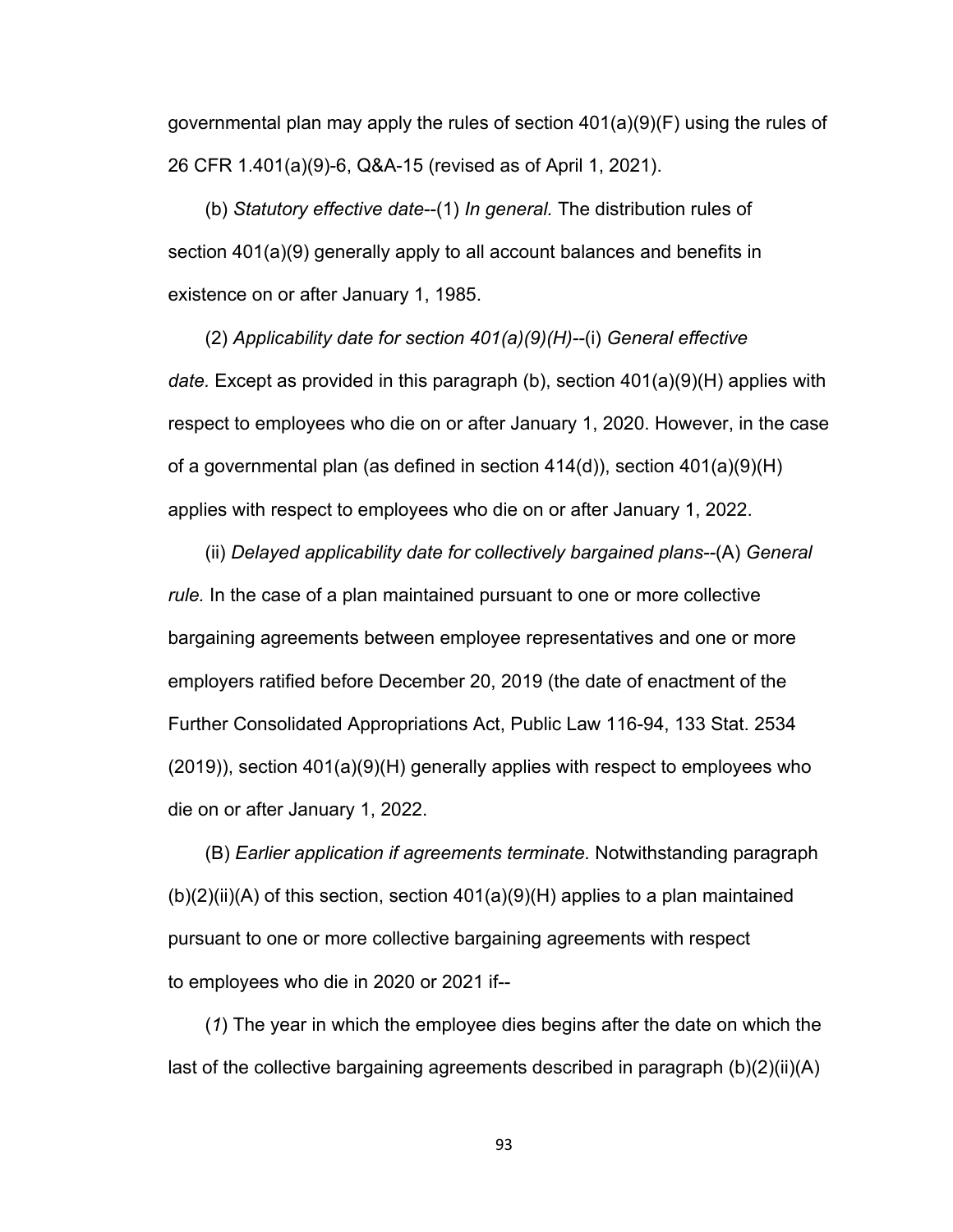of this section terminates (determined without regard to any extension thereof to which the parties agreed on or after December 20, 2019), and

(*2*) Section 401(a)(9)(H) would apply with respect to the employee under the rules of paragraph (b)(2)(i) of this section.

(C) *Rules of application.* For purposes of this paragraph (b)(2)(ii)--

(*1*) A plan is treated as maintained pursuant to one or more collective bargaining agreements only if the plan constitutes a collectively bargained plan under the rules of  $\S1.436-1(a)(5)(ii)(B)$ , and

(*2*) Any plan amendment made pursuant to a collective bargaining agreement that amends the plan solely to conform to the requirements of section 401(a)(9)(H) is not treated as a termination of the collective bargaining agreement.

(iii) *Applicability upon death of designated beneficiary*--(A) *In general*. Except as otherwise provided in this paragraph (b)(2)(iii), if an employee who died before the effective date described in paragraph (b)(2)(i) or (ii) of this section (whichever applies to the plan) has only one designated beneficiary and that beneficiary dies on or after that effective date, then, upon the death of the designated beneficiary, section 401(a)(9)(H) applies with respect to any beneficiary of the employee's designated beneficiary. Section 401(b)(5) of Division O of the Further Consolidated Appropriations Act (known as the SECURE Act), provides that, if an employee dies before the effective date, then a designated beneficiary of an employee is treated as an eligible designated beneficiary. Accordingly, once the rules of section 401(a)(9)(H) apply with respect to the employee's designated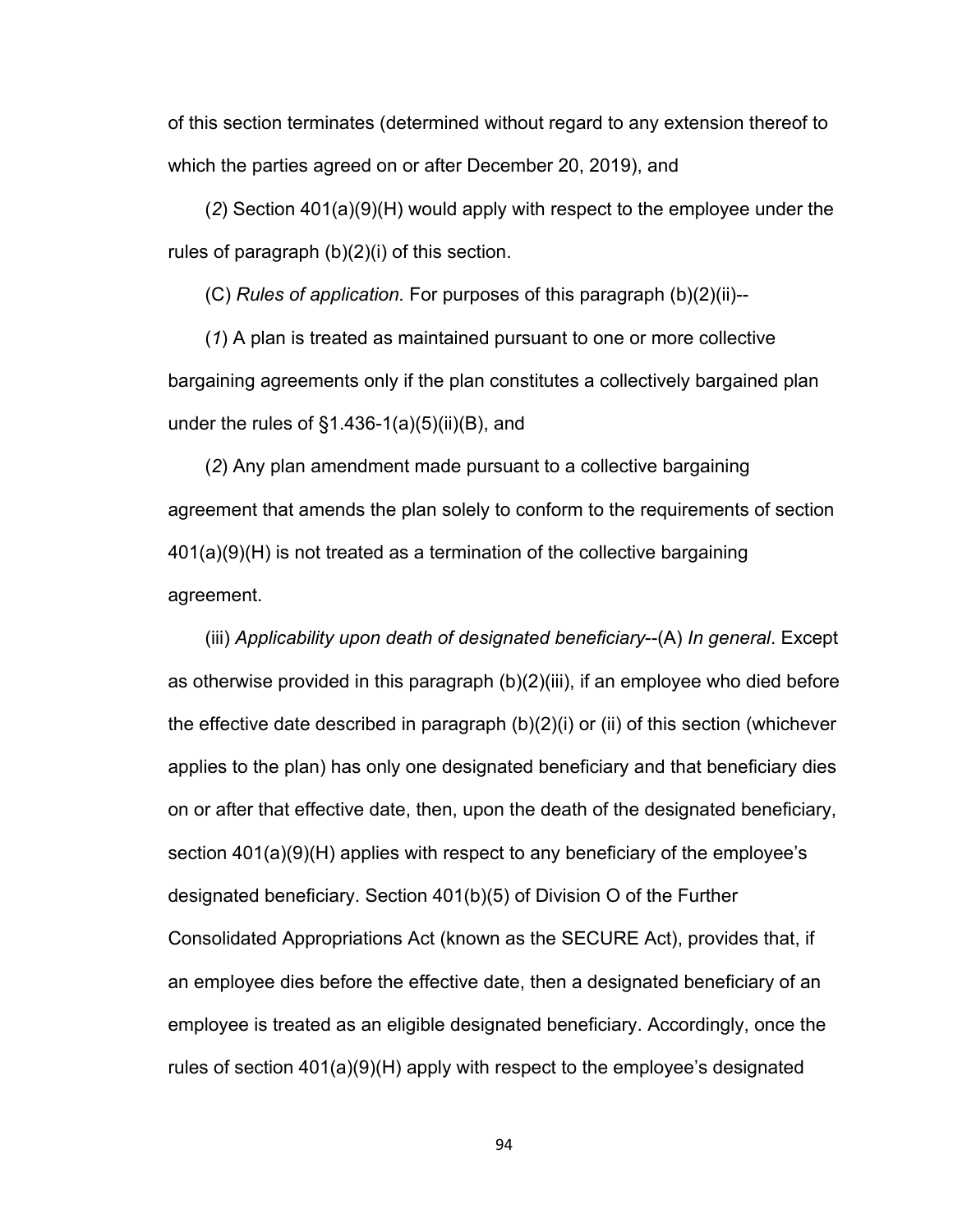beneficiary, the rules of section 401(a)(9)(H)(iii) (requiring full distribution of the employee's interest within 10 years after the death of an eligible designated beneficiary) apply upon the designated beneficiary's death.

(B) *Employee with multiple designated beneficiaries*. If an employee described in paragraph (b)(2)(iii)(A) of this section has more than one designated beneficiary, then whether section 401(a)(9)(H) applies is determined based on the date of death of the oldest of the employee's designated beneficiaries. Thus, section 401(a)(9)(H) will apply upon the death of the oldest of the employee's designated beneficiaries if that designated beneficiary is still alive on or after the effective date of section 401(a)(9)(H) for the plan as determined under the rules of paragraph (b)(2)(i) or (ii) of this section.

(C) *Surviving spouse of the employee dies before employee's required beginning date*. If an employee described in paragraph (b)(2)(iii)(A) of this section dies before the employee's required beginning date and the employee's surviving spouse is waiting to begin distributions until the year for which the employee would have been required to begin distributions pursuant to section 401(a)(9)(B)(iv), then, in applying the rules of this paragraph (b)(2)(iii), the surviving spouse is treated as the employee. Thus, for example, if an employee with a required beginning date of April 1, 2025, names the employee's surviving spouse as the sole beneficiary of the employee's interest in the plan, both the employee and the employee's surviving spouse die before the effective date of section 401(a)(9)(H) for the plan, and that spouse's designated beneficiary dies on or after that effective date, then section 401(a)(9)(H) applies with respect to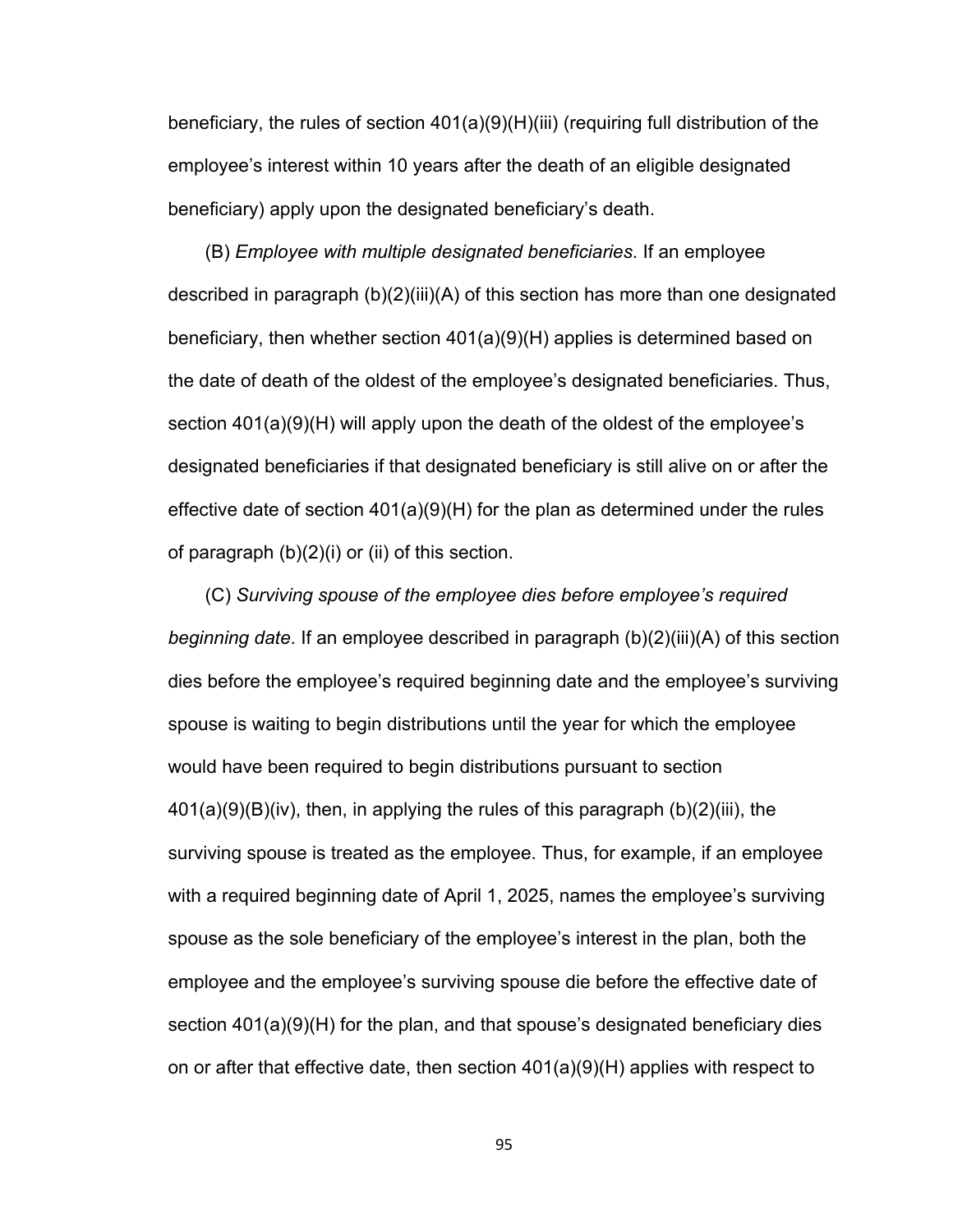the surviving spouse's designated beneficiary upon the death of that designated beneficiary.

(iv) *Qualified annuity exception*--(A) *In general*. Section 401(a)(9)(H) does not apply to a commercial annuity (as defined in section 3405(e)(6))--

(*1*) That is a binding annuity contract in effect as of December 20, 2019;

(*2*) Under which payments satisfy the requirements of 26 CFR 1.401(a)(9)-1

through 1.401(a)(9)-9 (revised as of April 1, 2020); and

(*3*) That satisfies the irrevocability requirements of paragraph (b)(2)(iv)(B) of this section.

(B) *Irrevocability requirements applicable to annuity contract*. A contract

satisfies the requirements of this paragraph (b)(2)(iv)(B) if the employee has

made an irrevocable election before December 20, 2019, as to the method and

amount of annuity payments to the employee and any designated beneficiary.

(3) *Examples*. The following examples illustrate the effective date

requirements of this paragraph (b).

(i) *Example 1*. Employer M maintains a defined contribution plan, Plan X. Employee A died in 2017, at the age of 68, and designated A's 40-year-old nondisabled, non-chronically ill son, B, as the sole beneficiary of A's interest in Plan X. Pursuant to a plan provision in Plan X, B elected to take distributions over B's life expectancy under section 401(a)(9)(B)(iii). B dies in 2024, after the effective date of section 401(a)(9)(H). Because section 401(b)(5) of the SECURE Act treats B as an eligible designated beneficiary, the rules of section 401(a)(9)(H)(iii) apply to B's beneficiaries. Therefore, A's remaining interest in Plan X must be distributed by the end of 2034 (within 10 years of B's death).

(ii) *Example 2*. The facts are the same as in *Example 1* in paragraph (b)(3)(i) of this section except that B died in 2019. Because A's designated beneficiary died before the effective date of section 401 of the SECURE Act, the rules of section 401(a)(9)(H) do not apply to B's beneficiaries.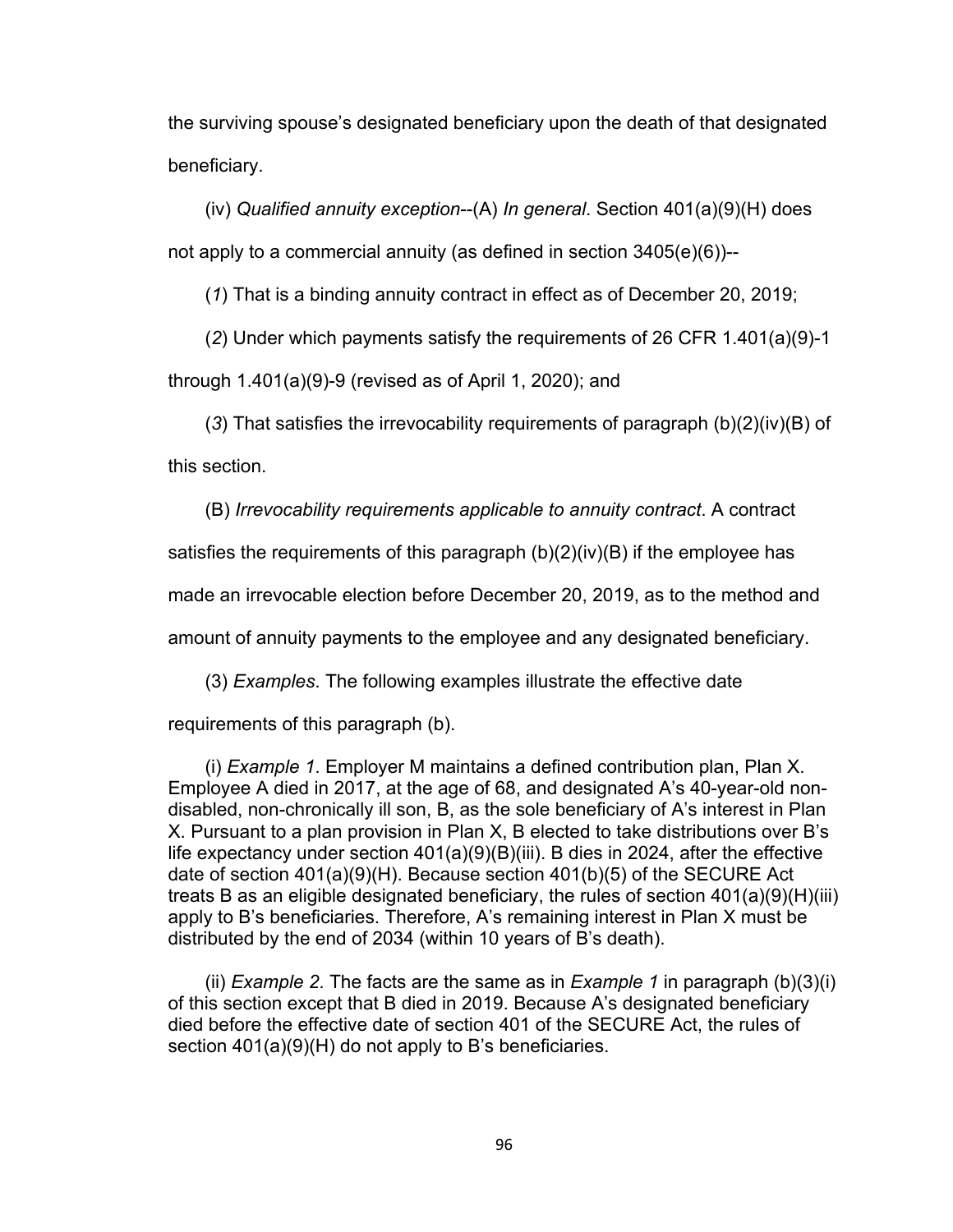(iii) *Example 3*. The facts are the same as in *Example 1* in paragraph (b)(3)(i) of this section except that, pursuant to a provision in Plan X, B elected the 5-year rule under section 401(a)(9)(B)(ii). Accordingly, A's entire interest is required to be distributed by the end of 2022. Because A died before January 1, 2020, section 401(a)(9)(H) does not apply with respect to B. Therefore, section 401(a)(9)(H)(i)(I) does not extend B's election to a 10-year period. Although B's election requires A's entire interest to be distributed by the end of 2022, the enactment of section 401(a)(9)(I)(iii)(II) (permitting disregard of 2020 when the 5 year period applies) permits distribution of A's entire interest in the plan to be delayed until the end of 2023.

(iv) *Example 4*. The facts are the same as in *Example 1* in paragraph (b)(3)(i) of this section except that A designates a see-through trust that satisfies the requirements of  $\S1.401(a)(9)-4(f)(2)$  as the sole beneficiary of A's interest in Plan X. All of the trust beneficiaries are alive as of January 1, 2020. The oldest of the trust beneficiaries, C, dies in 2022. Because section 401(b)(5) of the SECURE Act treats C as an eligible designated beneficiary, the rules of section 401(a)(9)(H)(iii) apply to the other trust beneficiaries. Thus, if the death of the oldest beneficiary is not disregarded under the rules of §1.401(a)(9)-5(f)(2)(ii), A's remaining interest in Plan X must be distributed by the end of 2032 (within 10 years of C's death).

(v) *Example 5*. The facts are the same as in *Example 4* in paragraph (b)(3)(iv) of this section except that C dies in 2019. Because the oldest designated beneficiary died before January 1, 2020, the rules of section 401(a)(9)(H) do not apply to any of the other trust beneficiaries.

(vi) *Example 6*. The facts are the same as in *Example 1* in paragraph (b)(3)(i) of this section except that B elected to purchase an annuity that pays over B's lifetime with a 15-year certain period starting in the calendar year following the calendar year of A's death. Because B died after the effective date of section 401(a)(9)(H), the rules of section 401(a)(9)(H)(iii) apply, and accordingly, the annuity may not provide distributions any later than the end of 2034.

(c) *Required and optional plan provisions*--(1) *Required provisions.* In order

to satisfy section 401(a)(9), a plan must include the provisions described in this

paragraph (c)(1) reflecting section 401(a)(9). First, a plan generally must set forth

the statutory rules of section 401(a)(9), including the incidental death benefit

requirement in section 401(a)(9)(G). Second, a plan must provide that

distributions will be made in accordance with this section and §§1.401(a)(9)-2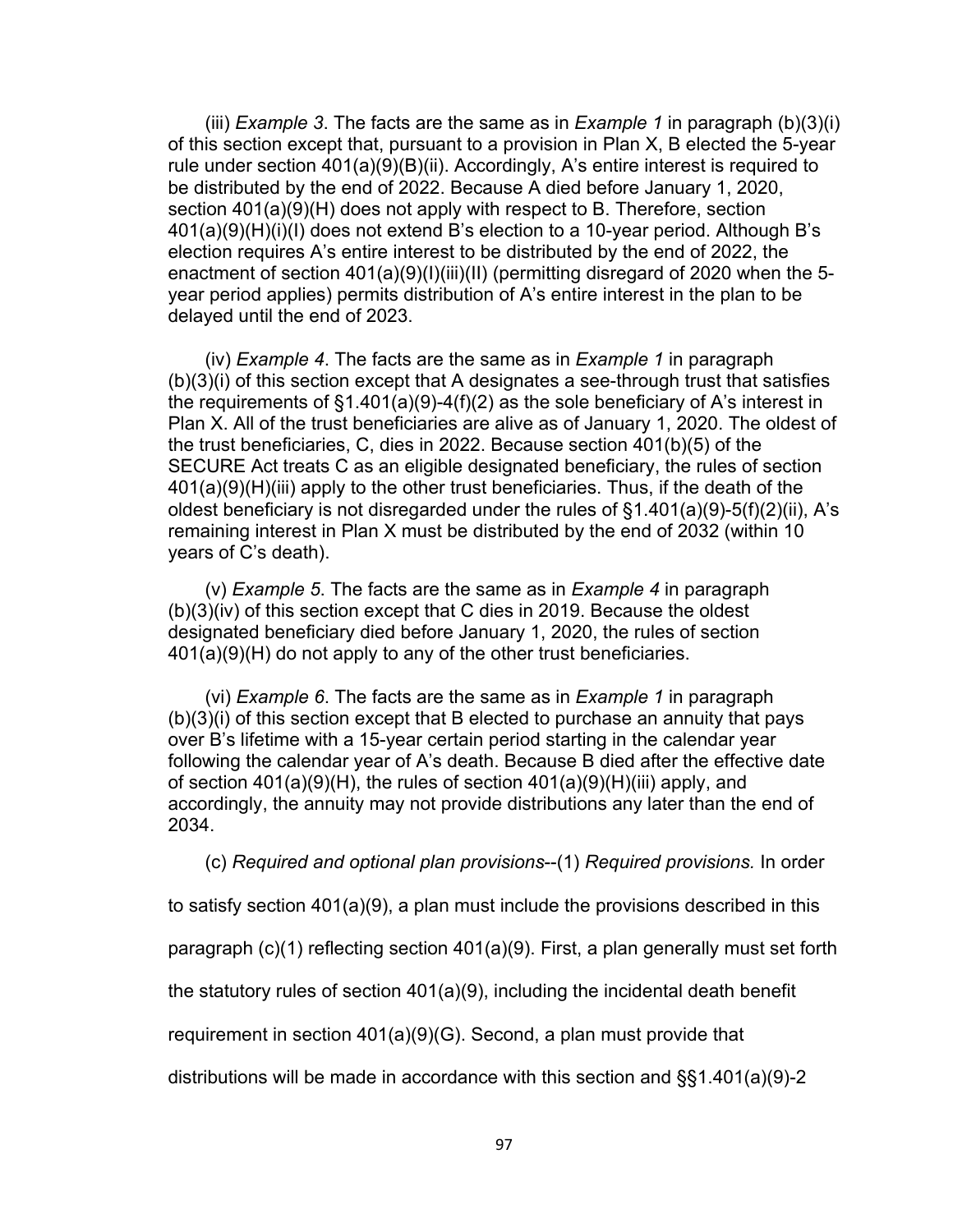through 1.401(a)(9)-9. A plan document also must provide that the provisions reflecting section 401(a)(9) override any distribution options in a plan inconsistent with section 401(a)(9). A plan also must include any other provisions reflecting section 401(a)(9) that are prescribed by the Commissioner in revenue rulings, notices, and other guidance published in the Internal Revenue Bulletin. See §601.601(d) of this chapter.

(2) *Optional provisions.* A plan may also include optional provisions governing plan distributions that do not conflict with section 401(a)(9). For example, a defined benefit plan may include a provision described in §1.401(a)(9)-3(b)(4)(ii) (requiring that the 5-year rule apply to an employee who has a designated beneficiary). Similarly, a defined contribution plan may provide for an election by an eligible designated beneficiary as described in  $\S1.401(a)(9)$ - $3(c)(5)(iii)$ .

(d) *Regulatory effective date--*This section and §§1.401(a)(9)-2 through 1.401(a)(9)-9 apply for purposes of determining required minimum distributions for calendar years beginning on or after January 1, 2022. For earlier calendar years, the rules of 26 CFR 1.401(a)(9)-1 through 1.401(a)(9)-9 (revised as of April 1, 2021) apply.

## **§1.401(a)(9)-2 Distributions commencing during an employee's lifetime.**

(a) *Distributions commencing during an employee's lifetime*--(1) *In general.*  In order to satisfy section 401(a)(9)(A), the entire interest of each employee must be distributed to the employee not later than the required beginning date, or must be distributed, beginning not later than the required beginning date, over the life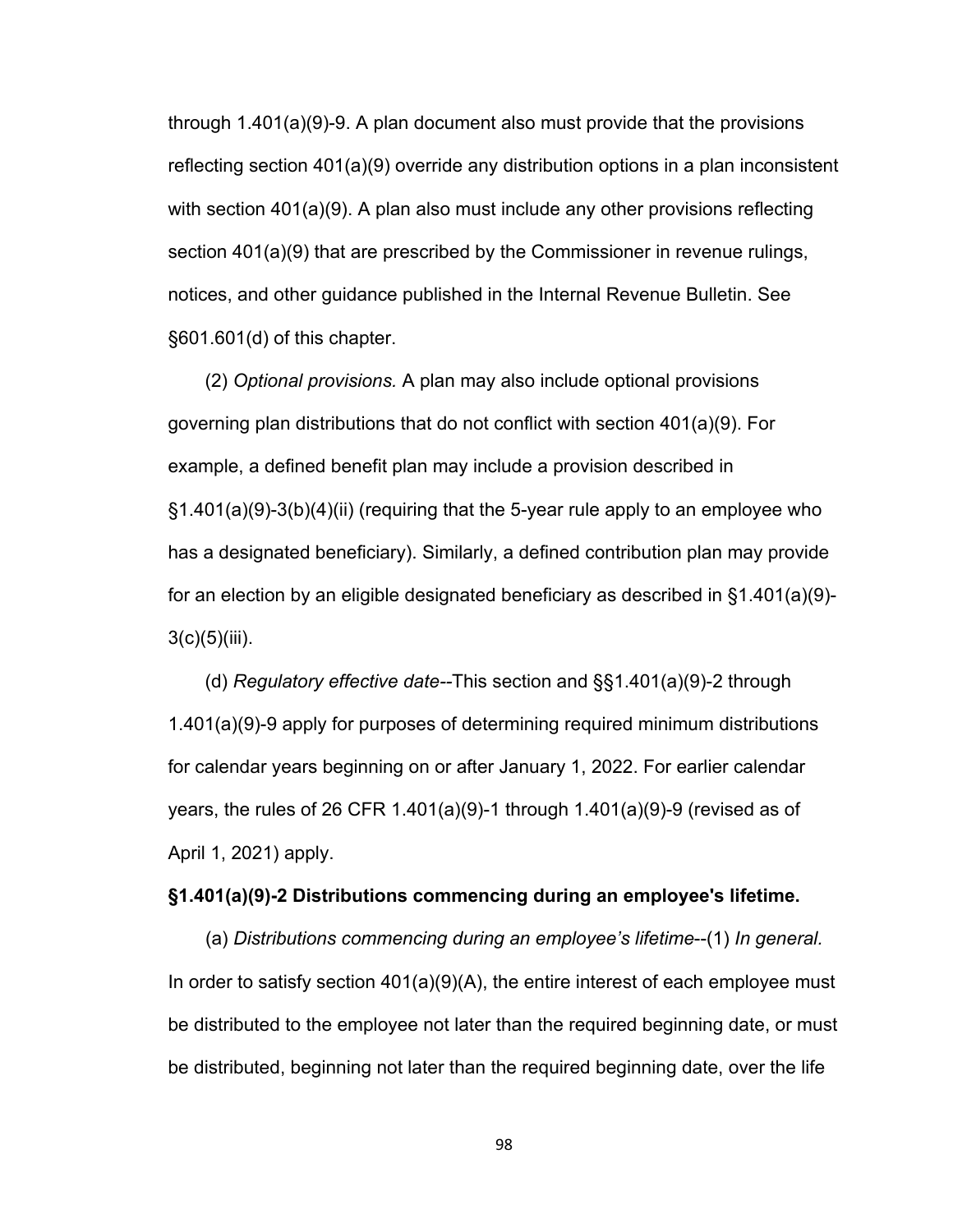of the employee or the joint lives of the employee and a designated beneficiary or over a period not extending beyond the life expectancy of the employee or the joint life and last survivor expectancy of the employee and the designated beneficiary. Under section 401(a)(9)(G), lifetime distributions must satisfy the incidental death benefit requirements of §1.401-1(b)(1).

(2) *Amount required to be distributed for a calendar year.* The amount required to be distributed for each calendar year in order to satisfy section 401(a)(9)(A) and (G) generally depends on whether the amount to be distributed is from an individual account under a defined contribution plan or is an annuity payment from a defined benefit plan or under an annuity contract. For the method of determining the required minimum distribution in accordance with section 401(a)(9)(A) and (G) from an individual account under a defined contribution plan, see  $\S1.401(a)(9)-5$ . For the method of determining the required minimum distribution in accordance with section 401(a)(9)(A) and (G) in the case of annuity payments from a defined benefit plan or under an annuity contract, see  $§1.401(a)(9)-6.$ 

(3) *Distributions commencing before required beginning date*--(i) *In general.*  Lifetime distributions made before the employee's required beginning date for calendar years before the employee's first distribution calendar year, as defined in  $§1.401(a)(9)-5(a)(2)(ii)$ , need not be made in accordance with section 401(a)(9). However, if distributions commence before the employee's required beginning date under a particular distribution option (such as in the form of an annuity) and, under the terms of that distribution option, distributions to be made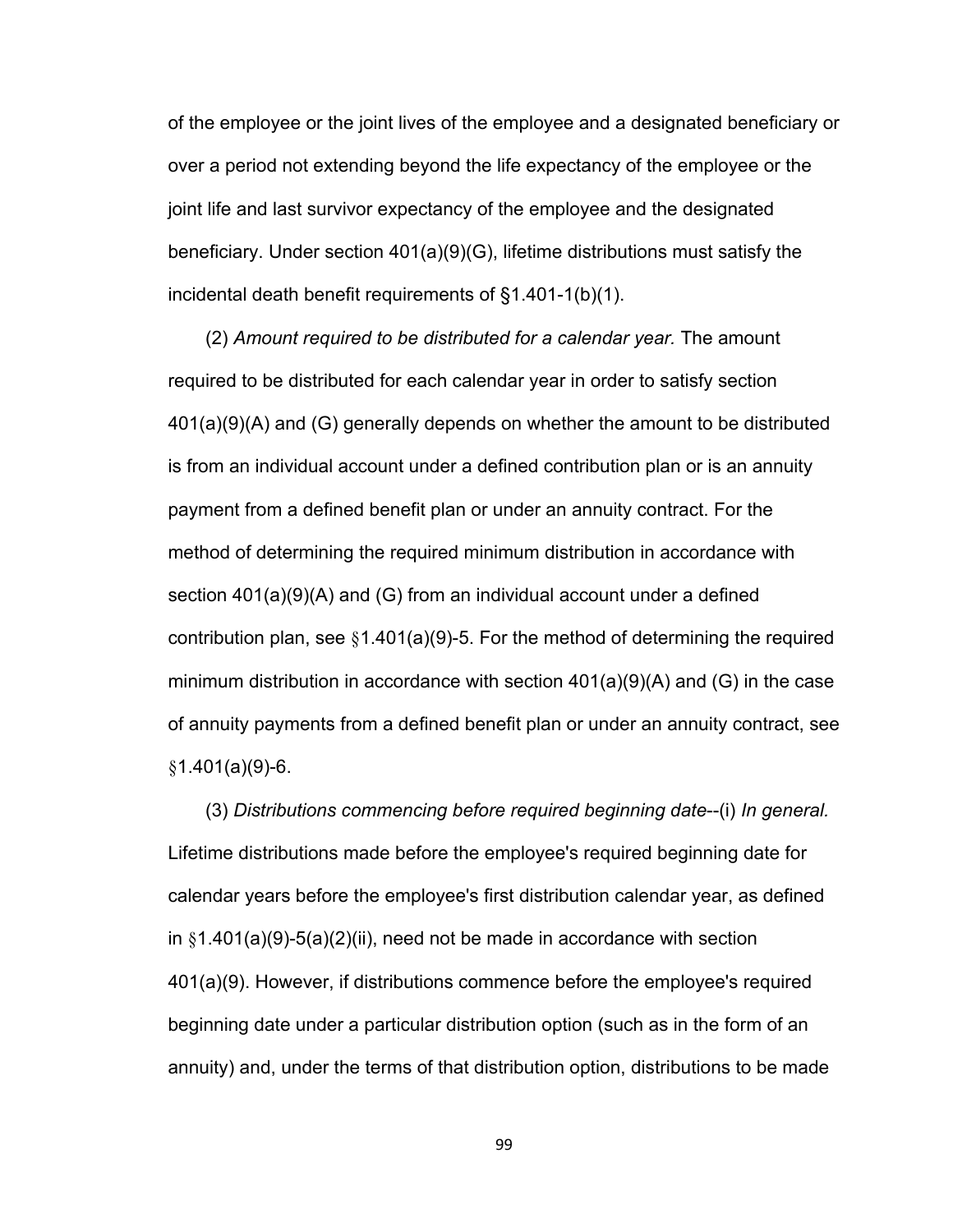for the employee's first distribution calendar year (or any subsequent calendar year) will fail to satisfy section 401(a)(9), then the distribution option fails to satisfy section 401(a)(9) at the time distributions commence.

(ii) *Date distributions are treated as having begun.* Except as otherwise provided in paragraph (a)(3)(iii) of this section and  $\S1.401(a)(9)-6(i)$ , distributions to the employee are not treated as having begun in accordance with section 401(a)(9)(A)(ii) until the employee's required beginning date, as determined in accordance with paragraph (b)(1), (2), or (3) of this section, whichever applies to the employee. The preceding sentence applies even if the employee has received distributions before the employee's required beginning date (either pursuant to plan terms that require distributions to begin by an earlier date or pursuant to the employee's election). Thus, even if payments have been made before the employee's required beginning date, the rules of §1.401(a)(9)-3 will apply if the employee dies before that date. For example, if A is an employee who retires in 2023, the calendar year A attains age 71, and begins receiving installment distributions from a profit-sharing plan over a period not exceeding the joint life and last survivor expectancy of A and A's spouse, benefits are not treated as having begun in accordance with section 401(a)(9)(A)(ii) until April 1, 2025 (the April 1 following the calendar year in which A attains age 72). Consequently, if A dies before April 1, 2025 (A's required beginning date), distributions after A's death must be made in accordance with section  $401(a)(9)(B)(ii)$  or (iii) and (iv) and  $§1.401(a)(9)-3$  (addressing payments to beneficiaries in cases in which required distributions have not begun), and not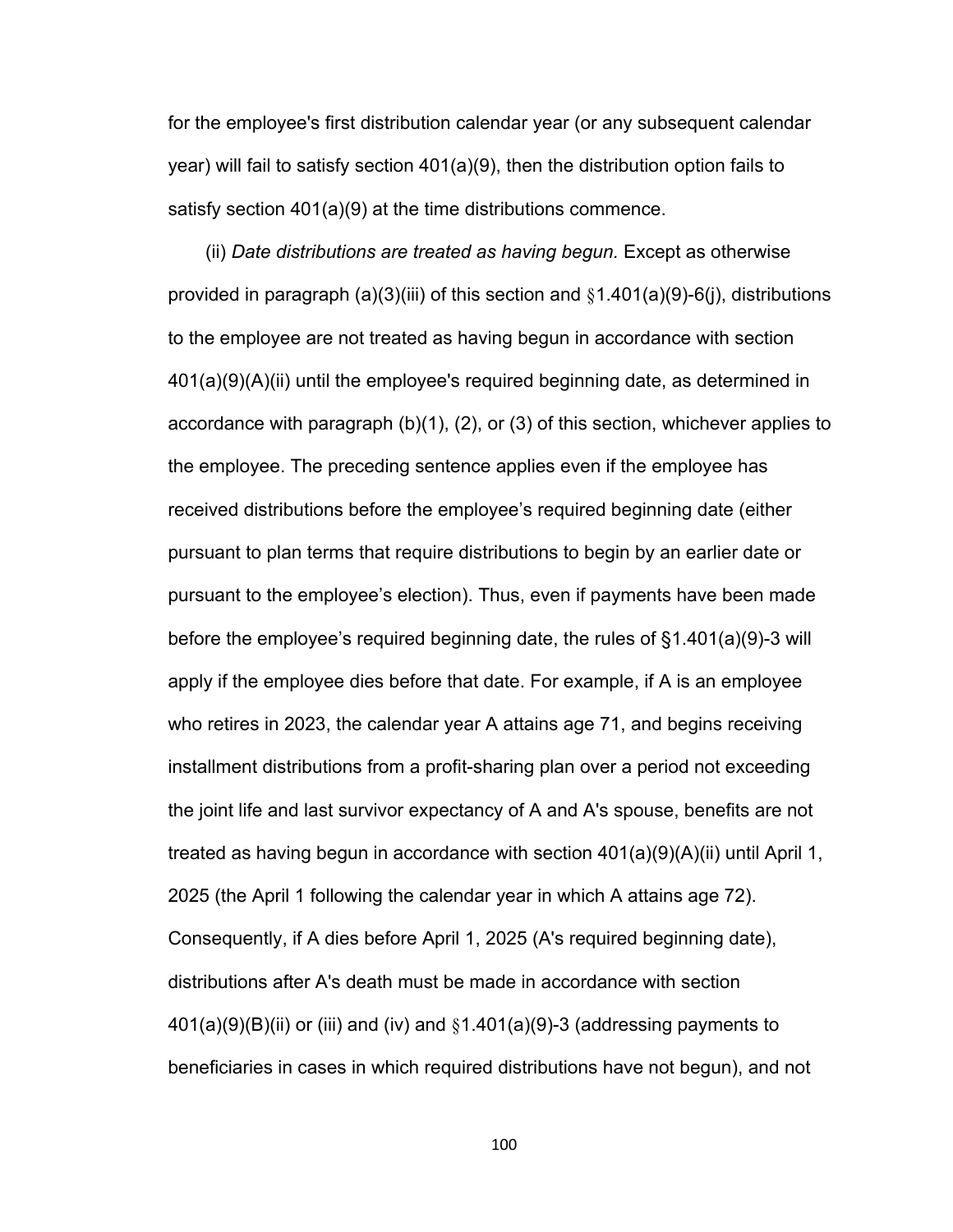section 401(a)(9)(B)(i) (addressing payments to beneficiaries in cases in which required distributions have begun). This is the case without regard to whether, before A's death, the plan distributed the minimum distribution for the first distribution calendar year (as defined in  $§1.401(a)(9)-5(a)(2)(ii)$ ).

(iii) *Exception for uniform required beginning date.* If a plan provides, in accordance with paragraph (b)(4) of this section, that the required beginning date for purposes of section 401(a)(9) for all employees is April 1 of the calendar year following the calendar year described in paragraph  $(b)(1)(i)$  or  $(b)(2)(i)(A)$  of this section (whichever applies to the employee), without regard to whether the employee is a 5-percent owner, then an employee who dies on or after the required beginning date determined under the plan terms is treated as dying after distributions have begun in accordance with section  $401(a)(9)(A)(ii)$  (even if the employee dies before the April 1 following the calendar year in which the employee retires).

(4) *Distributions after death.* Section 401(a)(9)(B)(i) provides that, if the distribution of the employee's interest has begun in accordance with section 401(a)(9)(A)(ii), and the employee dies before the employee's entire interest has been distributed to the employee, the remaining portion of the employee's interest must be distributed at least as rapidly as under the distribution method being used under section 401(a)(9)(A)(ii) as of the date of the employee's death. For the method of determining the required minimum distribution in accordance with section 401(a)(9)(B)(i) from an individual account under a defined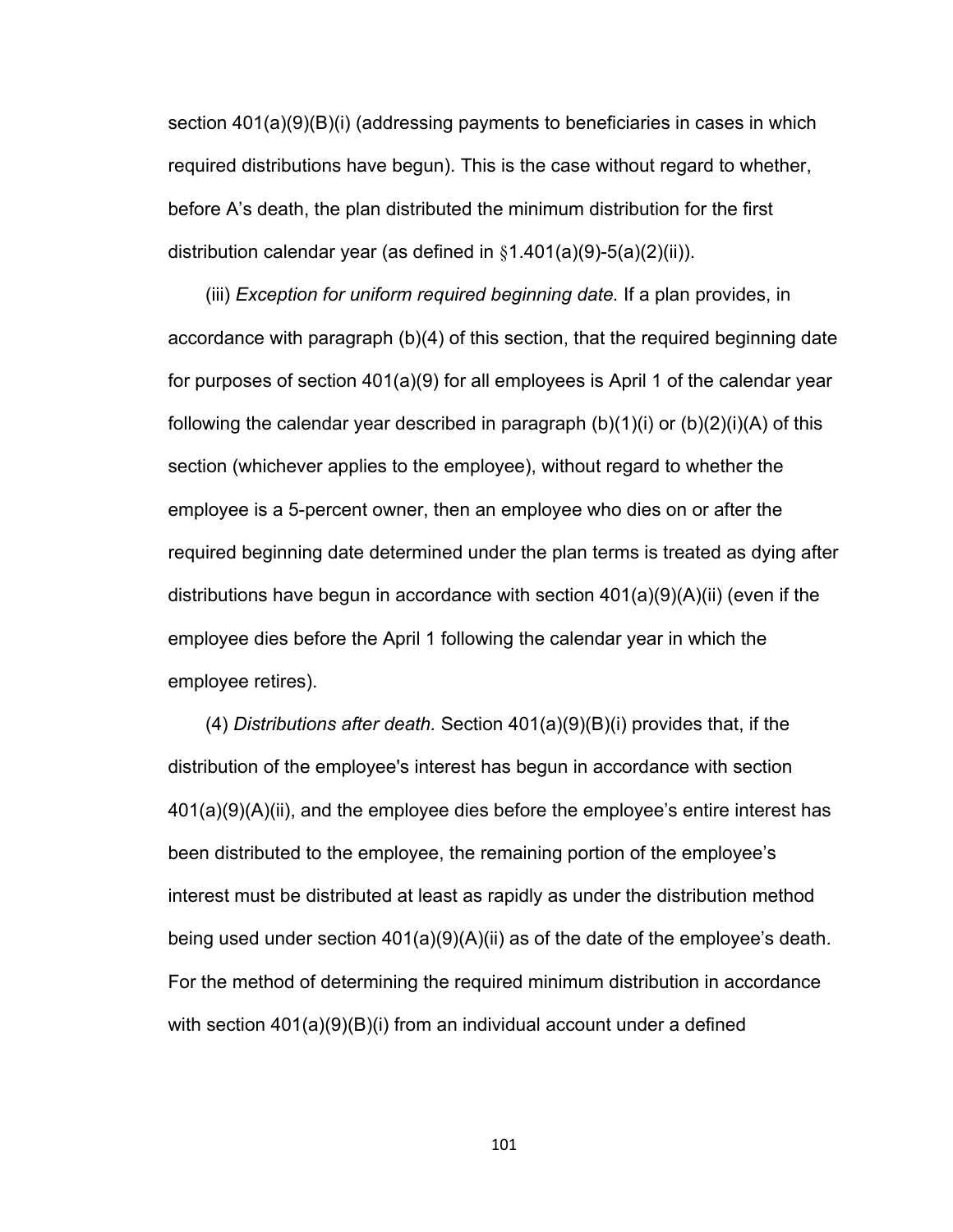contribution plan, see §1.401(a)(9)-5. In the case of annuity payments from a defined benefit plan or under an annuity contract, see §1.401(a)(9)-6.

(b) *Determination of required beginning date*--(1) *General rule.* Except as otherwise provided in this paragraph (b), the employee's required beginning date (within the meaning of section  $401(a)(9)(C)$ ) is April 1 of the calendar year following the later of--

(i) The calendar year in which the employee attains age 72; and

(ii) The calendar year in which the employee retires from employment with the employer maintaining the plan.

(2*) Employees born before July 1, 1949*--(i) *Prior law general rule.* With respect to an employee who was born before July 1, 1949, except as otherwise provided in this paragraph (b), the employee's required beginning date is April 1 of the calendar year following the later of--

(A) The calendar year in which the employee attains age 70 $\frac{1}{2}$  and

(B) The calendar year in which the employee retires from employment with the employer maintaining the plan.

(ii) *Attainment of age 70½*. An employee attains age 70<sup>1</sup> ⁄2 as of the date six calendar months after the 70th anniversary of the employee's birth. For example, if the date of birth of an employee who retired in 2013 was June 30, 1943, the 70th anniversary of the employee's birth was June 30, 2013 and the employee attained age 70 $\frac{1}{2}$  on December 30, 2013. Consequently, the employee's required beginning date was April 1, 2014. However, if the employee's date of birth was July 1, 1943, the 70th anniversary of the employee's birth was July 1,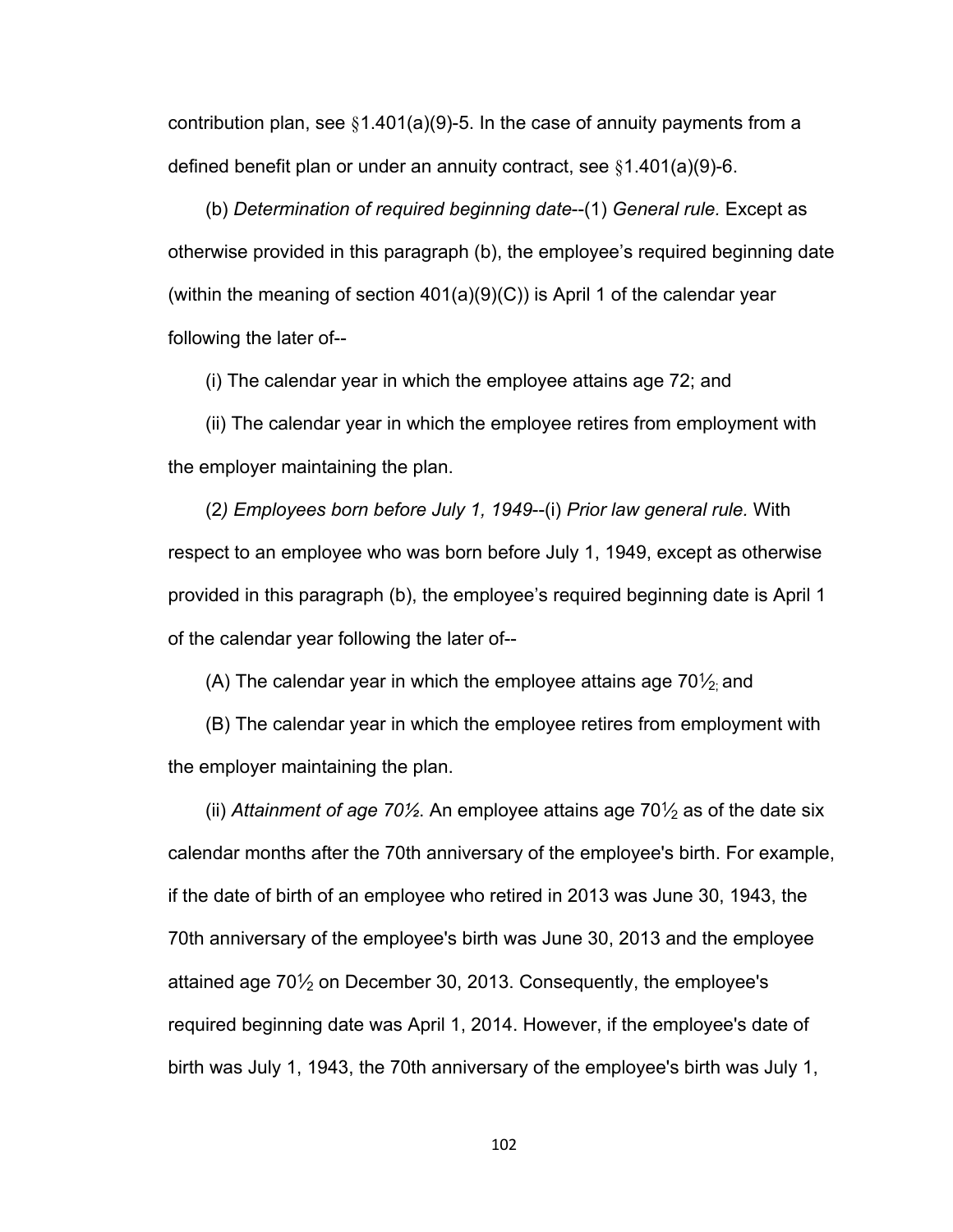2013. The employee attained age 70 $\frac{1}{2}$  on January 1, 2014, and the employee's required beginning date was April 1, 2015.

(3) *Required beginning date for 5-percent owner*--(i) *In general.* In the case of an employee who was born on or after July 1, 1949, and who is a 5-percent owner, the employee's required beginning date is April 1 of the calendar year following the calendar year described in paragraph (b)(1)(i) of this section. In the case of an employee who was born before July 1, 1949, and who is a 5-percent owner, the employee's required beginning date is April 1 of the calendar year following the calendar year described in paragraph (b)(2)(i)(A) of this section.

 (ii) *Definition of 5-percent owner*. For purposes of section 401(a)(9), a 5 percent owner is an employee who is a 5-percent owner (as defined in section 416) with respect to the plan year ending in the calendar year described in paragraphs (b)(1)(i) or (b)(2)(i)(A) of this section, whichever applies to the employee.

(iii) *No applicability to governmental plan or church plan*. This paragraph (b)(3) does not apply in the case of a governmental plan (within the meaning of section 414(d)) or a church plan (as described in  $\S1.401(a)(9)-6(g)(3)$ .

(4) *Uniform required beginning date*. A plan is permitted to provide that the required beginning date for purposes of section 401(a)(9) for all employees is April 1 of the calendar year following the calendar year described in paragraphs  $(b)(1)(i)$  or  $(b)(2)(i)(A)$  of this section (whichever applies to the employee), without regard to whether the employee is a 5-percent owner.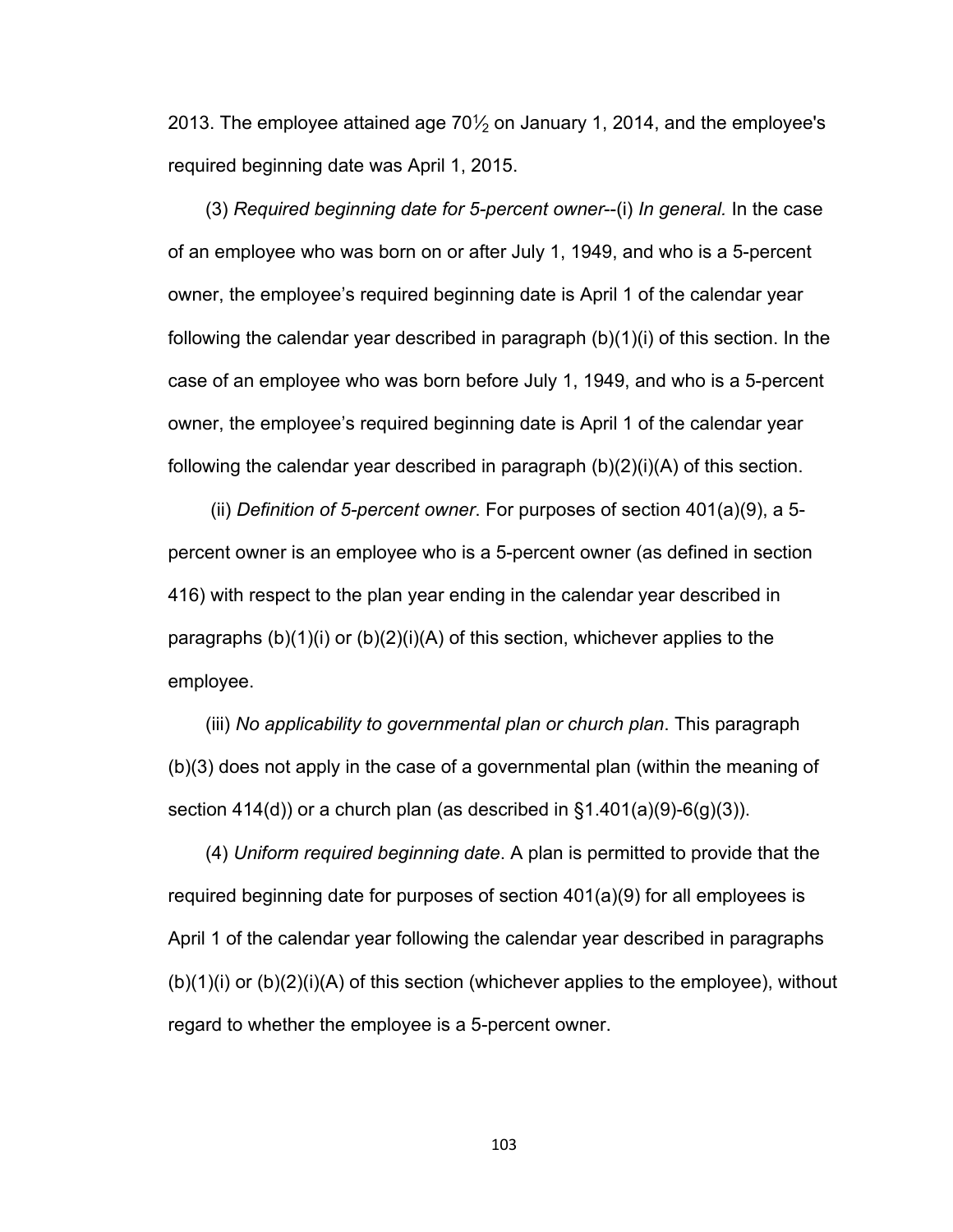### **§1.401(a)(9)-3 Death before required beginning date.**

(a) *In general*. Except as otherwise provided in §§1.401(a)(9)-2(a)(3) and 1.401(a)(9)-6(j), if an employee dies before the employee's required beginning date (and thus before distributions are treated as having begun in accordance with section  $401(a)(9)(A)(ii)$ , then--

(1) In the case of a defined benefit plan, distributions are required to be made in accordance with paragraph (b) of this section, and

(2) In the case of a defined contribution plan, distributions are required to be made in accordance with paragraph (c) of this section.

(b) *Distribution requirements in the case of a defined benefit plan*--(1) *In general.* Distributions from a defined benefit plan are made in accordance with this paragraph (b) if the distributions satisfy either paragraph (b)(2) or (3) of this section, whichever applies with respect to the employee. The determination of whether paragraph (b)(2) or (3) of this section applies is made in accordance with paragraph (b)(4) of this section.

(2) *5-year rule.* Except as otherwise provided in §1.401(a)(9)-6(j) (relating to defined benefit plans subject to limitations under section 436), distributions satisfy this paragraph (b)(2) if the employee's entire interest is distributed by the end of the calendar year that includes the fifth anniversary of the date of the employee's death. For example, if an employee dies on any day in 2022, then in order to satisfy the 5-year rule in section  $401(a)(9)(B)(ii)$ , the entire interest generally must be distributed by the end of 2027.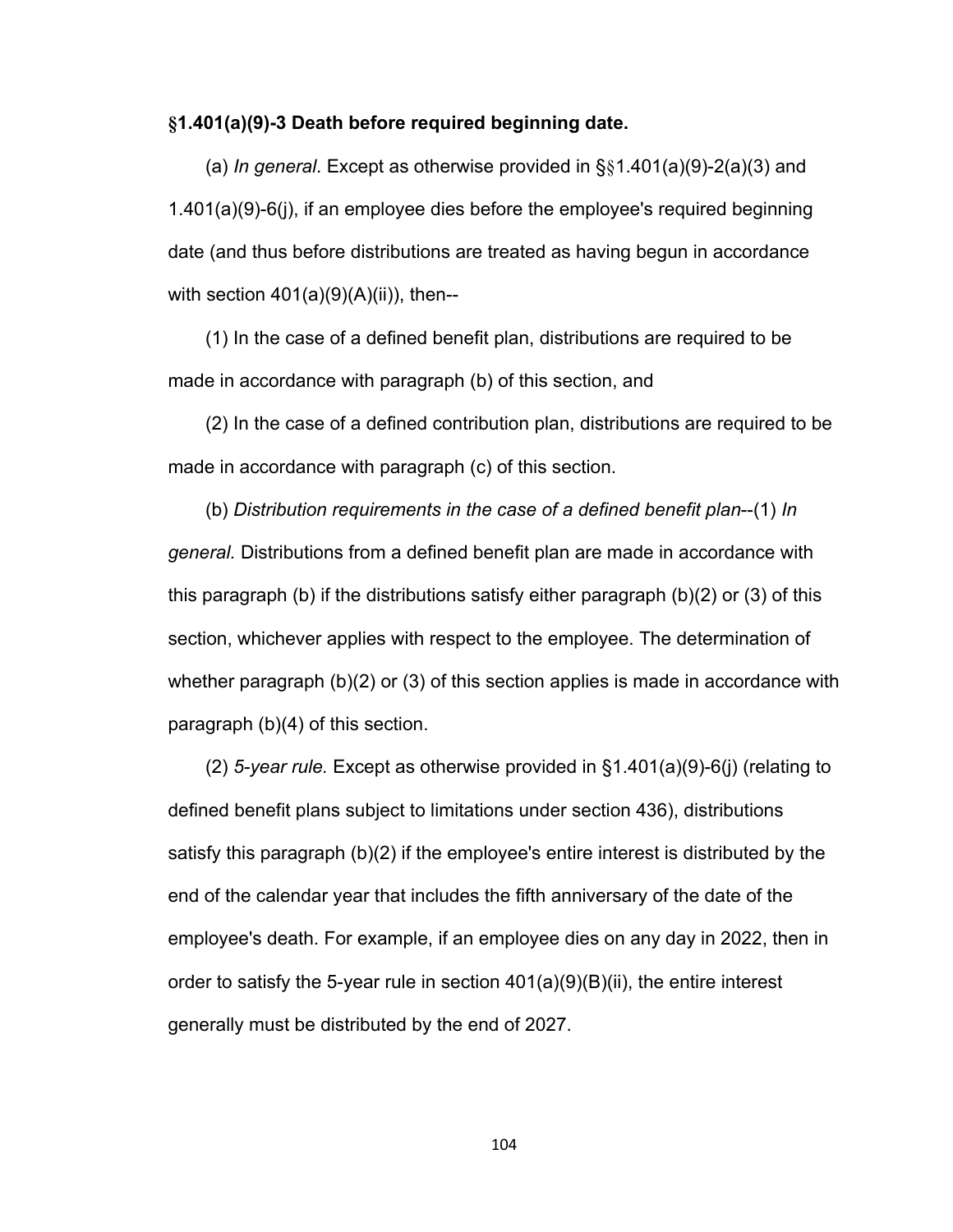(3) *Annuity payments*. Distributions satisfy this paragraph (b)(3) if annuity payments that satisfy the requirements of §1.401(a)(9)-6 commence no later than the end of the calendar year following the calendar year in which the employee died, except as provided in paragraph (d) of this section (permitting a surviving spouse to delay the commencement of distributions).

(4) *Determination of which rule applies*--(i) *No plan provision.* If a defined benefit plan does not provide for an optional provision described in paragraph (b)(4)(ii) or (b)(4)(iii) of this section specifying the method of distribution after the death of an employee, then distributions must be made as follows--

(A) If the employee has no designated beneficiary, as determined under § 1.401(a)(9)-4, distributions must satisfy paragraph (b)(2) of this section; and

(B) If the employee has a designated beneficiary, distributions must satisfy paragraph (b)(3) of this section.

(ii) *Optional plan provisions.* A defined benefit plan will not fail to satisfy section 401(a)(9) merely because it includes a provision specifying that the 5 year rule in paragraph (b)(2) of this section (rather than the annuity payment rule in paragraph (b)(3) of this section) will apply with respect to some or all of the employees who have a designated beneficiary. Further, a plan need not have the same method of distribution for the benefits of all employees in order to satisfy section 401(a)(9).

(iii) *Elections.* A defined benefit plan may include a provision, applicable to an employee who dies before the employee's required beginning date and who has a designated beneficiary, that permits the employee (or designated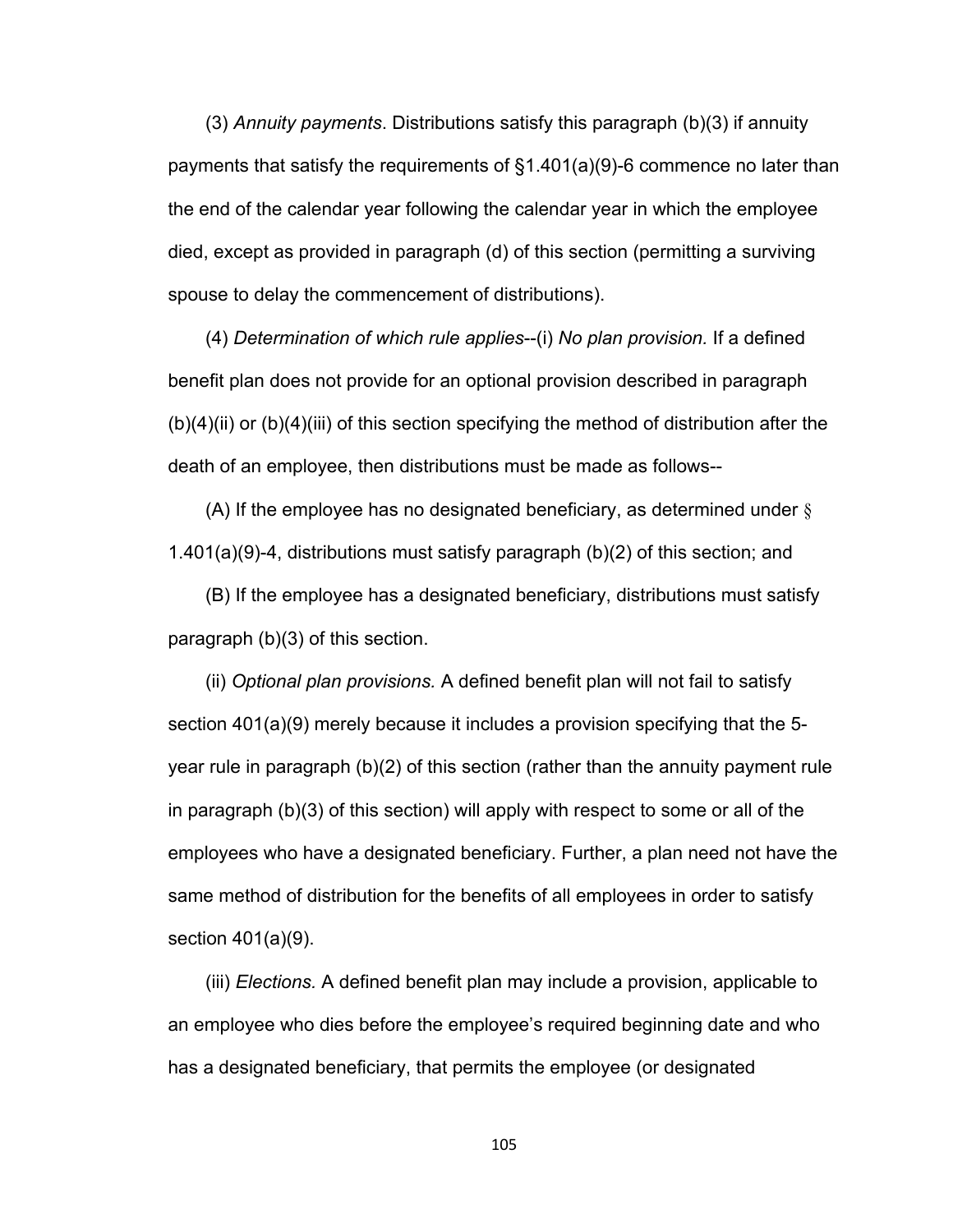beneficiary) to elect whether the 5-year rule in paragraph (b)(2) of this section or the annuity payment rule in paragraph (b)(3) of this section applies. If a plan provides for this type of an election, then--

(A) The plan must specify the method of distribution that applies if neither the employee nor the designated beneficiary makes the election;

(B) The election must be made no later than the end of the earlier of the calendar year by which distributions must be made in order to satisfy paragraph (b)(2) of this section and the calendar year in which distributions would be required to begin in order to satisfy the requirements of paragraph (b)(3) of this section or, if applicable, paragraph (d) of this section; and

(C) As of the last date the election may be made, the election must be irrevocable with respect to the beneficiary (and all subsequent beneficiaries) and must apply to all subsequent calendar years.

(c) *Distributions in the case of a defined contribution plan*--(1) *In general.* The requirements of this paragraph are satisfied if distributions are made in accordance with paragraph (c)(2), (3), or (4) of this section, whichever applies with respect to the employee. The determination of whether paragraph (c)(2), (3), or (4) of this section applies is made in accordance with paragraph (c)(5) of this section.

(2) *5-year rule.* Distributions satisfy this paragraph (c)(2) if the employee's entire interest is distributed by the end of the calendar year that includes the fifth anniversary of the date of the employee's death. For example, if an employee dies on any day in 2022, the entire interest must be distributed by the end of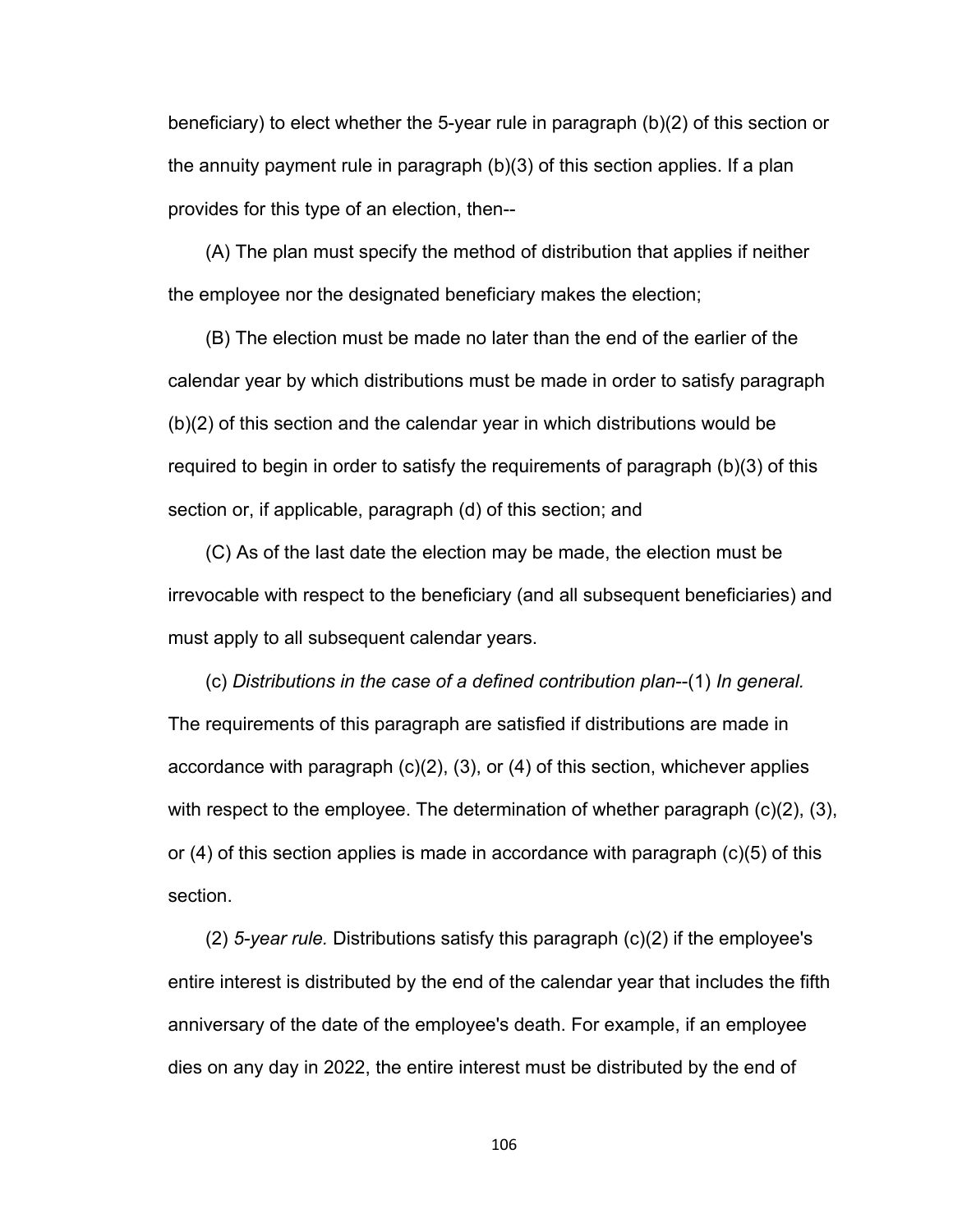2027 in order to satisfy the 5-year rule in section 401(a)(9)(B)(ii). For purposes of this paragraph (c)(2), if an employee died before January 1, 2020, then the 2020 calendar year is disregarded when determining the calendar year that includes the fifth anniversary of the date of the employee's death.

(3) *10-year rule.* Distributions satisfy this paragraph (c)(3) if the employee's entire interest is distributed by the end of the calendar year that includes the tenth anniversary of the date of the employee's death. For example, if an employee dies on any day in 2021, the entire interest must be distributed by the end of 2031 in order to satisfy the 5-year rule in section 401(a)(9)(B)(ii), as extended to 10 years by section 401(a)(9)(H)(i).

(4) *Life expectancy payments*. Distributions satisfy this paragraph (c)(4) if distributions that satisfy the requirements of §1.401(a)(9)-5 commence on or before the end of the calendar year following the calendar year in which the employee died, except as provided in paragraph (d) of this section (permitting a surviving spouse to delay the commencement of distributions).

(5) *Determination of which rule applies*--(i) *No plan provision.* If a defined contribution plan does not include an optional provision described in paragraph (c)(5)(ii) or (c)(5)(iii) of this section specifying the method of distribution after the death of an employee, distributions must be made as follows--

(A) If the employee does not have a designated beneficiary, as determined under §1.401(a)(9)-4, distributions must satisfy the 5-year rule described in paragraph (c)(2) of this section;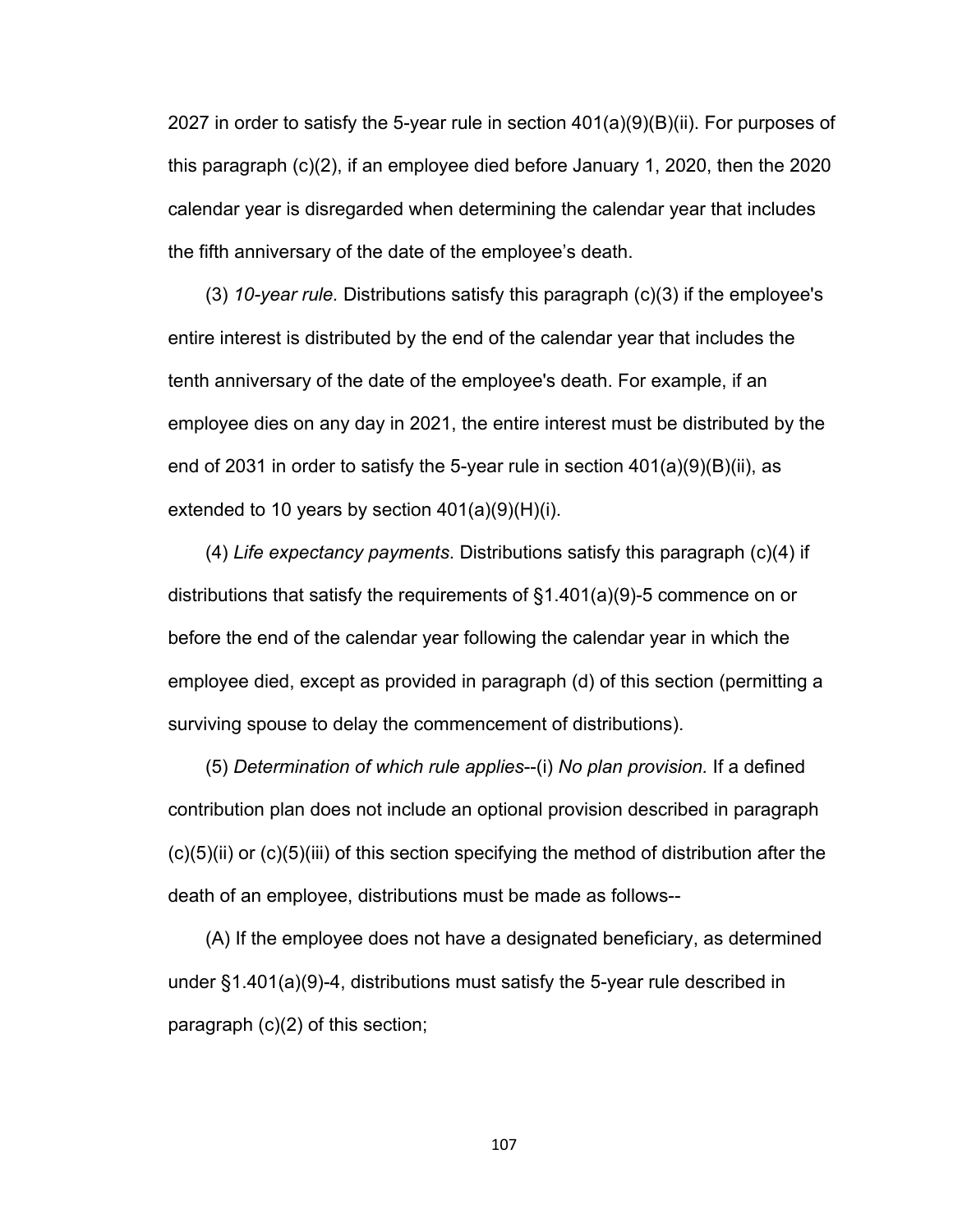(B) If the employee dies on or after the effective date of section 401(a)(9)(H) (as determined in  $\S1.401(a)(9)-1(b)(2)(i)$  or (ii), whichever applies to the plan) and has a designated beneficiary who is not an eligible designated beneficiary, as determined under §1.401(a)(9)-4(e), distributions must satisfy the 10-year rule described in paragraph (c)(3) of this section; and

(C) If the employee has an eligible designated beneficiary, distributions must satisfy the life expectancy rule described in paragraph (c)(4) of this section.

(ii) *Optional plan provisions.* A defined contribution plan will not fail to satisfy section 401(a)(9) merely because it includes a provision specifying that the 10 year rule described in paragraph (c)(3) of this section (rather than the life expectancy rule described in paragraph (c)(4) of this section) will apply with respect to some or all of the employees who have an eligible designated beneficiary. Further, a plan need not have the same method of distribution for the benefits of all employees in order to satisfy section 401(a)(9).

(iii) *Elections.* A defined contribution plan may include a provision, applicable to an employee who dies before the employee's required beginning date and who has an eligible designated beneficiary, that permits the employee (or eligible designated beneficiary) to elect whether the 10-year rule in paragraph (c)(3) of this section or the life expectancy rule in paragraph (c)(4) of this section applies. If a plan provides for this type of election, then--

(A) The plan must specify the method of distribution that applies if neither the employee nor the designated beneficiary makes the election;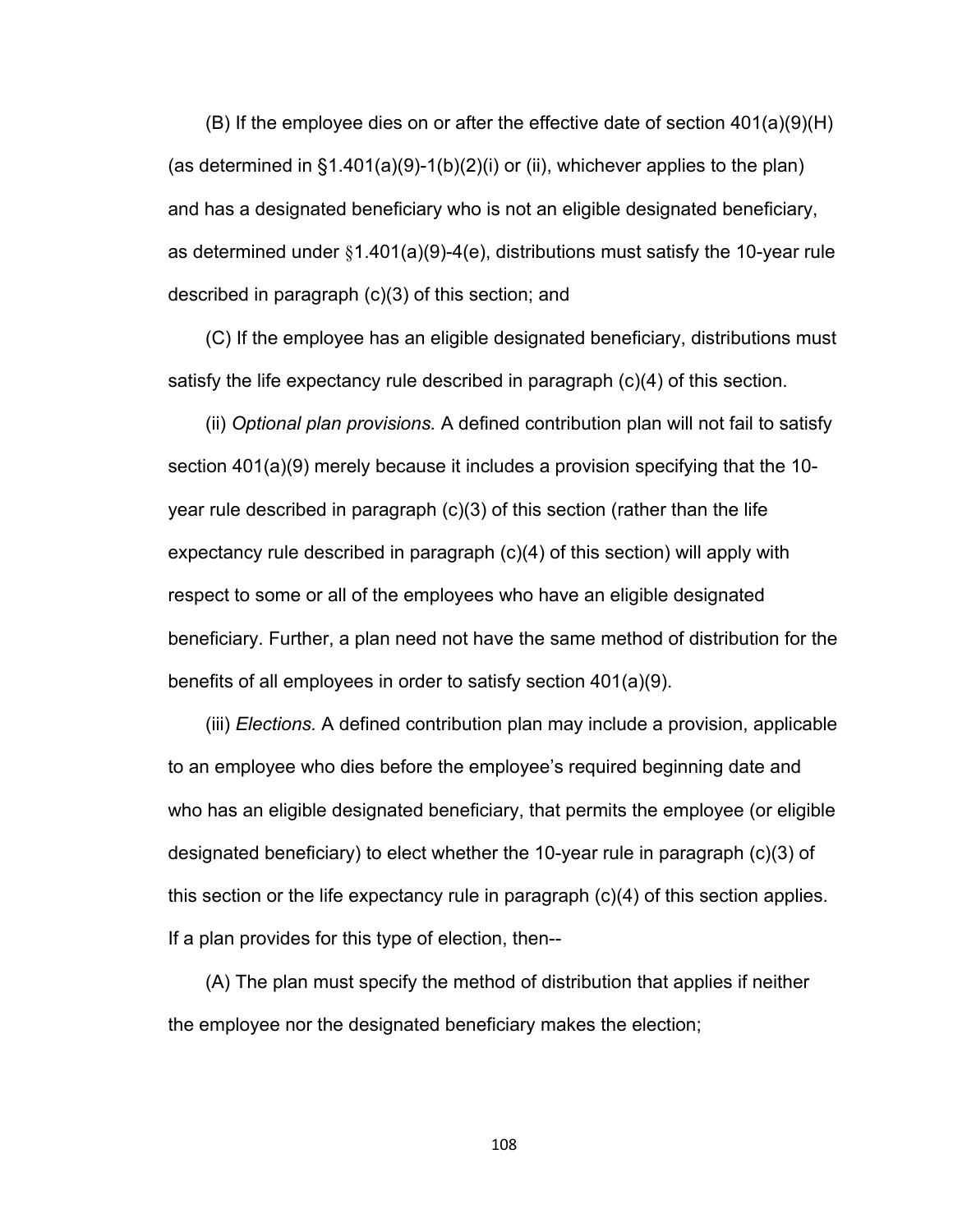(B) The election must be made no later than end of the earlier of the calendar year by which distributions must be made in order to satisfy paragraph (c)(3) of this section and the calendar year in which distributions would be required to begin in order to satisfy the requirements of paragraph (c)(4) of this section or, if applicable, paragraph (d) of this section; and

(C) As of the last date the election may be made, the election must be irrevocable with respect to the beneficiary (and all subsequent beneficiaries) and must apply to all subsequent calendar years.

(d) *Permitted delay for surviving spouse beneficiaries*. If the employee's surviving spouse is the employee's sole beneficiary, then the commencement of distributions under paragraph (b)(3) or (c)(4) of this section may be delayed until the end of the calendar year in which the employee would have attained age 72 (or the calendar year in which the employee would have attained age  $70\%$  in the case of an employee born before July 1, 1949).

(e) *Distributions that commence after surviving spouse's death*--(1) *In general.* If the employee's surviving spouse is the employee's sole beneficiary and dies after the employee, but before distributions have commenced under paragraph (d) of this section, then the 5-year rule in paragraph (b)(2) or (c)(2) of this section, the 10-year rule in paragraph (c)(3) of this section, and the annuity payment rules in paragraph (b)(3) of this section or the life expectancy rules in paragraph (c)(4) of this section are to be applied as if the surviving spouse were the employee. For this purpose, the date of death of the surviving spouse is substituted for the date of death of the employee.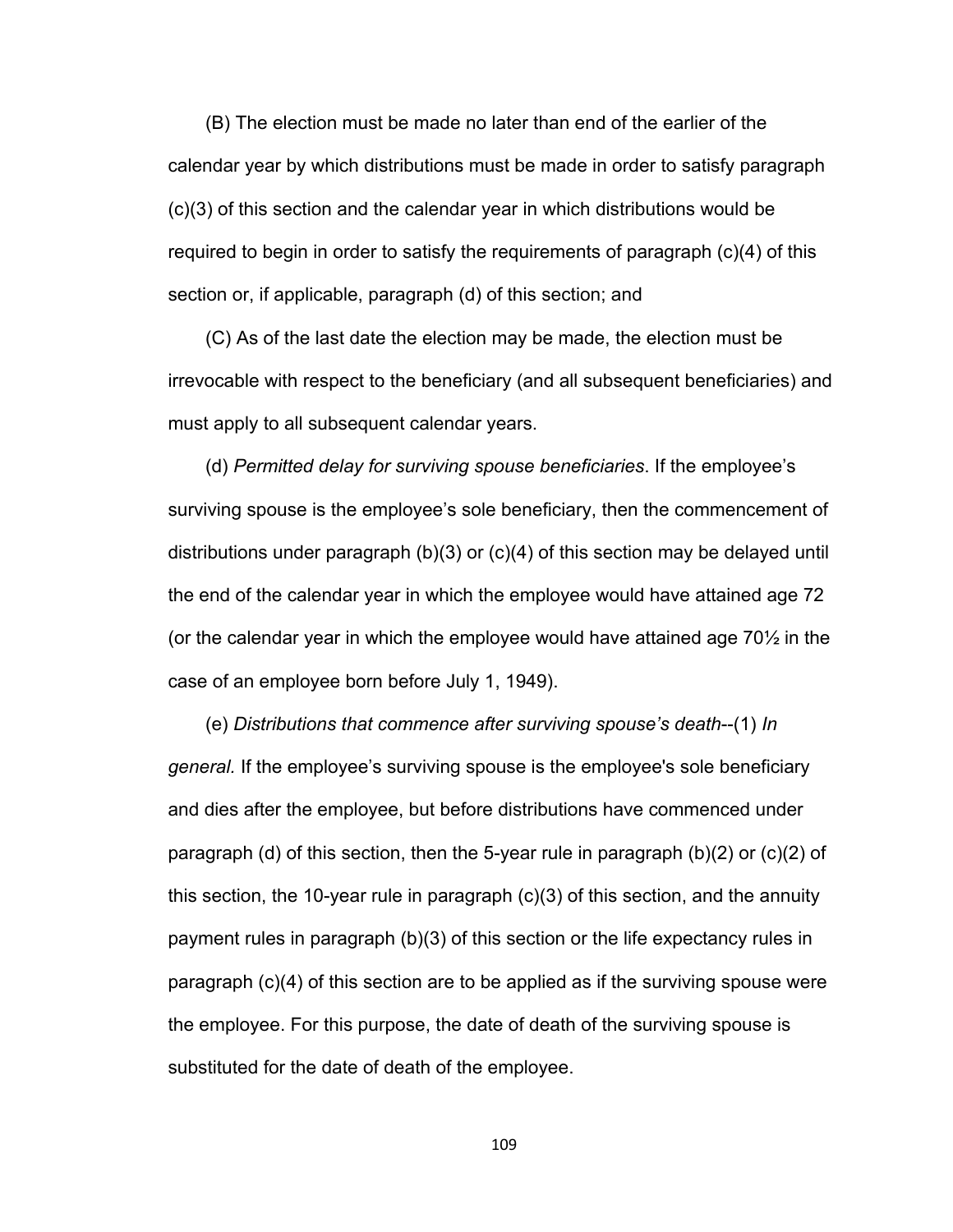(2) *Remarriage of surviving spouse.* If the delayed commencement in paragraph (d) of this section applies to the surviving spouse of the employee and the surviving spouse remarries but dies before distributions have begun, then the rules in paragraph (d) of this section are not available to the surviving spouse of the deceased employee's surviving spouse.

(3) *When distributions are treated as having begun to surviving spouse.* For purposes of section 401(a)(9)(B)(iv)(II), distributions are considered to have begun to the surviving spouse of an employee on the date, determined in accordance with paragraph (d) of this section, on which distributions are required to commence to the surviving spouse without regard to whether payments have actually been made before that date. However, see  $§1.401(a)(9)-6(1)$  for an exception to this rule in the case of an annuity that commences early.

## **§1.401(a)(9)-4 Determination of the designated beneficiary.**

(a) *Beneficiary designated under the plan*--(1) *In general.* This section provides rules for purposes of determining the designated beneficiary under section 401(a)(9). For this purpose, a designated beneficiary is an individual who is a beneficiary designated under the plan.

(2) *Entitlement to employee's interest in the plan.* A beneficiary designated under the plan is a person who is entitled to a portion of an employee's benefit, contingent on the employee's death or another specified event. The determination of whether a beneficiary designated under the plan is taken into account for purposes of section 401(a)(9) is made in accordance with paragraph (c) of this section or, if applicable, paragraph (d) of this section.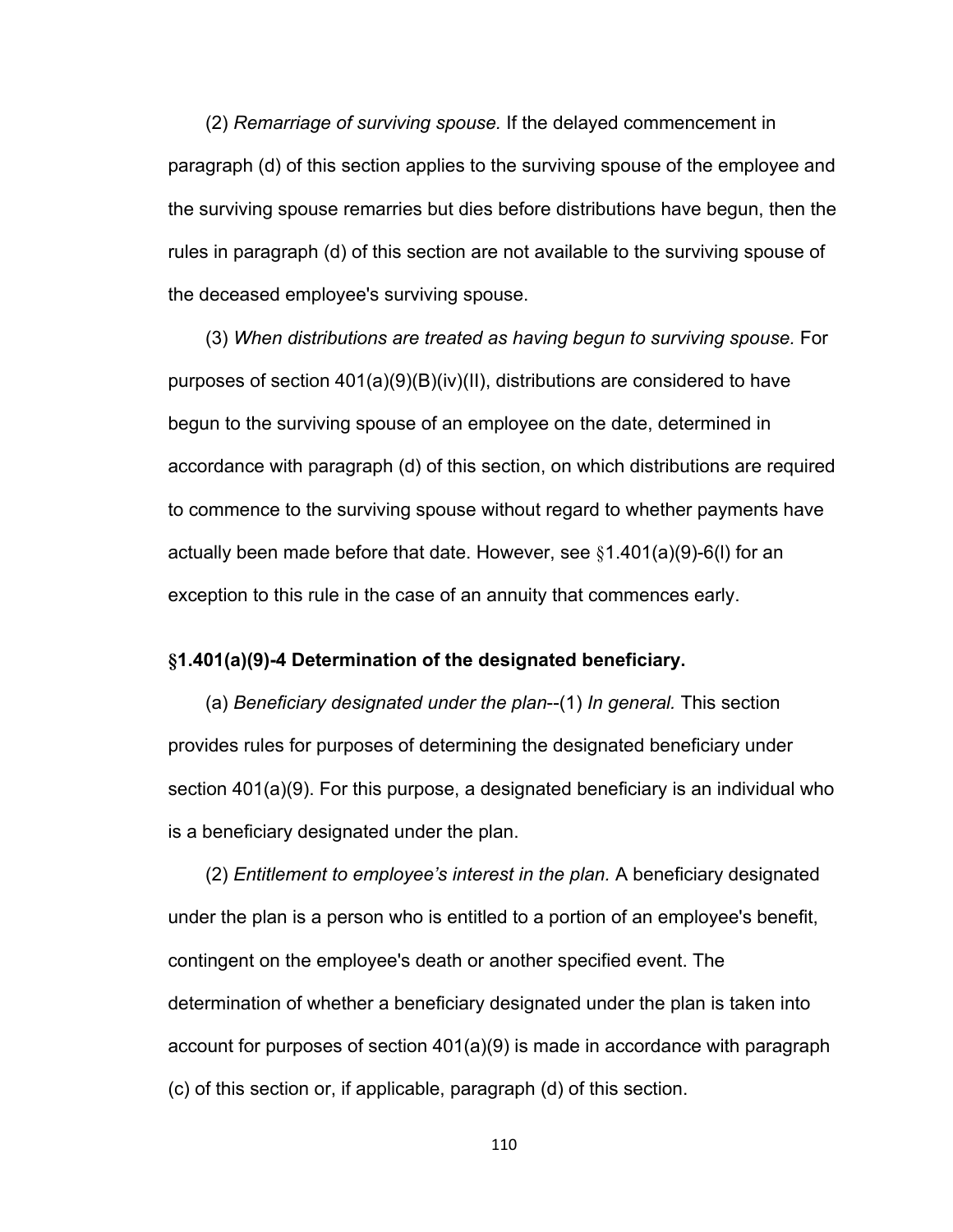(3) *Specificity of beneficiary designation*. A beneficiary need not be specified by name in the plan or by the employee to the plan in order for the beneficiary to be designated under the plan, provided that the person who is to be the beneficiary is identifiable pursuant to the designation. For example, a designation of the employee's children as beneficiaries of equal shares of the employee's interest in the plan is treated as a designation of beneficiaries under the plan even if the children are not specified by name. The fact that an employee's interest under the plan passes to a certain person under a will or otherwise under applicable state law does not make that person a beneficiary designated under the plan absent a designation under the plan.

(4) *Affirmative and default elections of designated beneficiary.* A beneficiary designated under the plan may be designated by a default election under the terms of the plan or, if the plan so provides, by an affirmative election of the employee (or the employee's surviving spouse). The choice of beneficiary is subject to the requirements of sections  $401(a)(11)$ ,  $414(p)$ , and  $417$ . See §§ 1.401(a)(9)-8(d) and (e) for rules that apply to qualified domestic relations orders.

(b) *Designated beneficiary must be an individual*. A person that is not an individual, such as the employee's estate, is not a designated beneficiary. If a person other than an individual is a beneficiary designated under the plan, the employee will be treated as having no designated beneficiary, even if individuals are also designated as beneficiaries. However, see paragraph (f)(1) and (3) of this section for a rule under which certain beneficiaries of a see-through trust that is designated as the employee's beneficiary under the plan are treated as the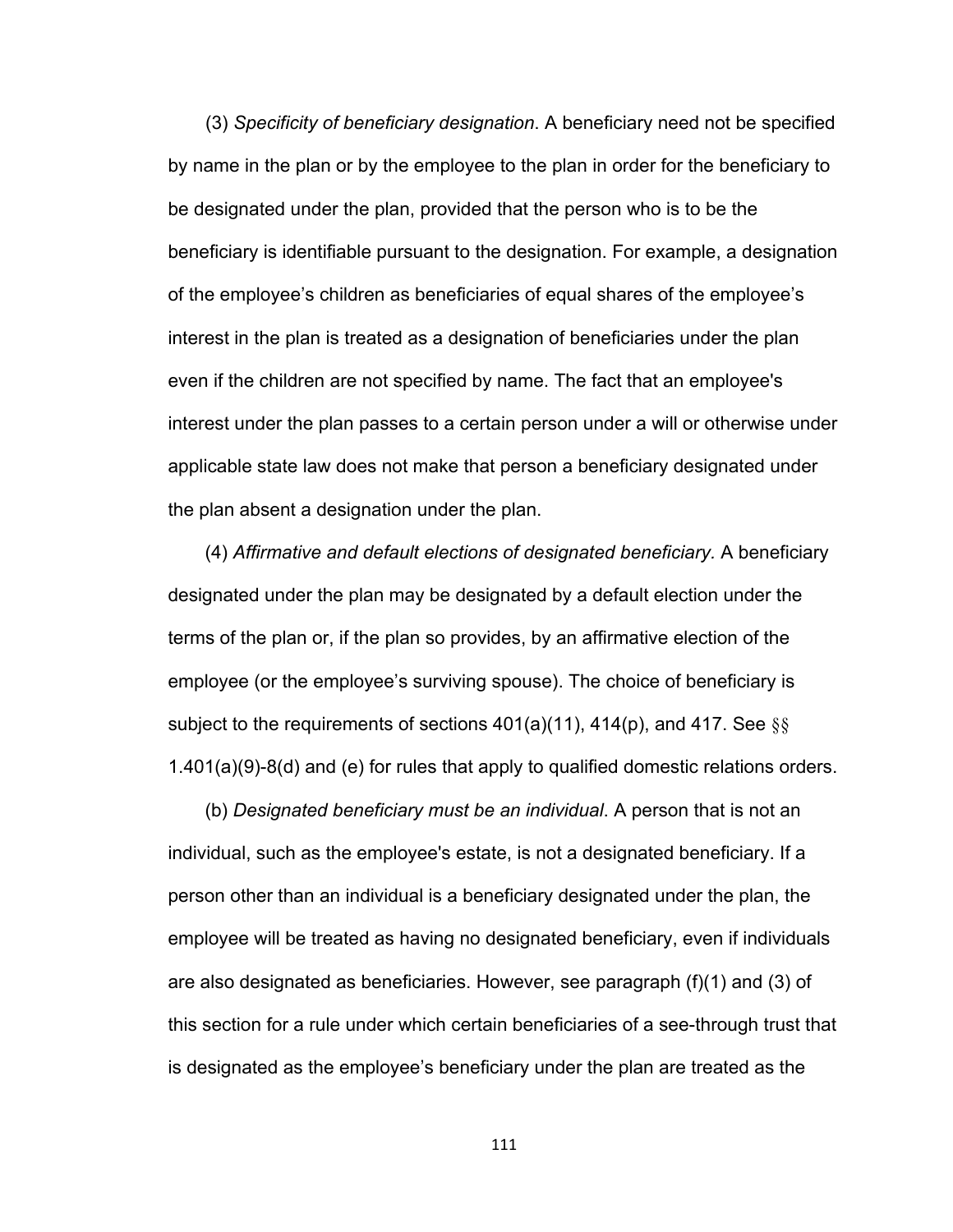employee's beneficiaries under the plan rather than the trust. In addition, the rules of this paragraph (b) do not apply to the extent separate account treatment applies in accordance with §1.401(a)(9)-8(a).

(c) *Rules for determining beneficiaries*--(1) *Time period for determining the beneficiary.* Except as provided in paragraphs (d) and (f) of this section and § 1.401(a)(9)-6(b)(2)(i), a person is a beneficiary taken into account for purposes of section 401(a)(9) if that person is a beneficiary designated under the plan as of the date of the employee's death and none of the events described in paragraph (c)(2) of this section has occurred with respect to that person by September 30 of the calendar year following the calendar year of the employee's death.

(2) *Circumstances under which a beneficiary is disregarded as a beneficiary of the employee*. With respect to a beneficiary who was designated as a beneficiary under the plan as of the date of the employee's death (including an individual who is treated as having been designated as a beneficiary pursuant to paragraph (f) of this section), if any of the following events occurs by September 30 of the calendar year following the calendar year of the employee's death, then that beneficiary is not treated as a beneficiary--

(i) The beneficiary predeceases the employee;

(ii) The beneficiary is treated as having predeceased the employee pursuant to a simultaneous death provision under applicable State law or pursuant to a qualified disclaimer satisfying section 2518 that applies to the entire interest to which the beneficiary is entitled; or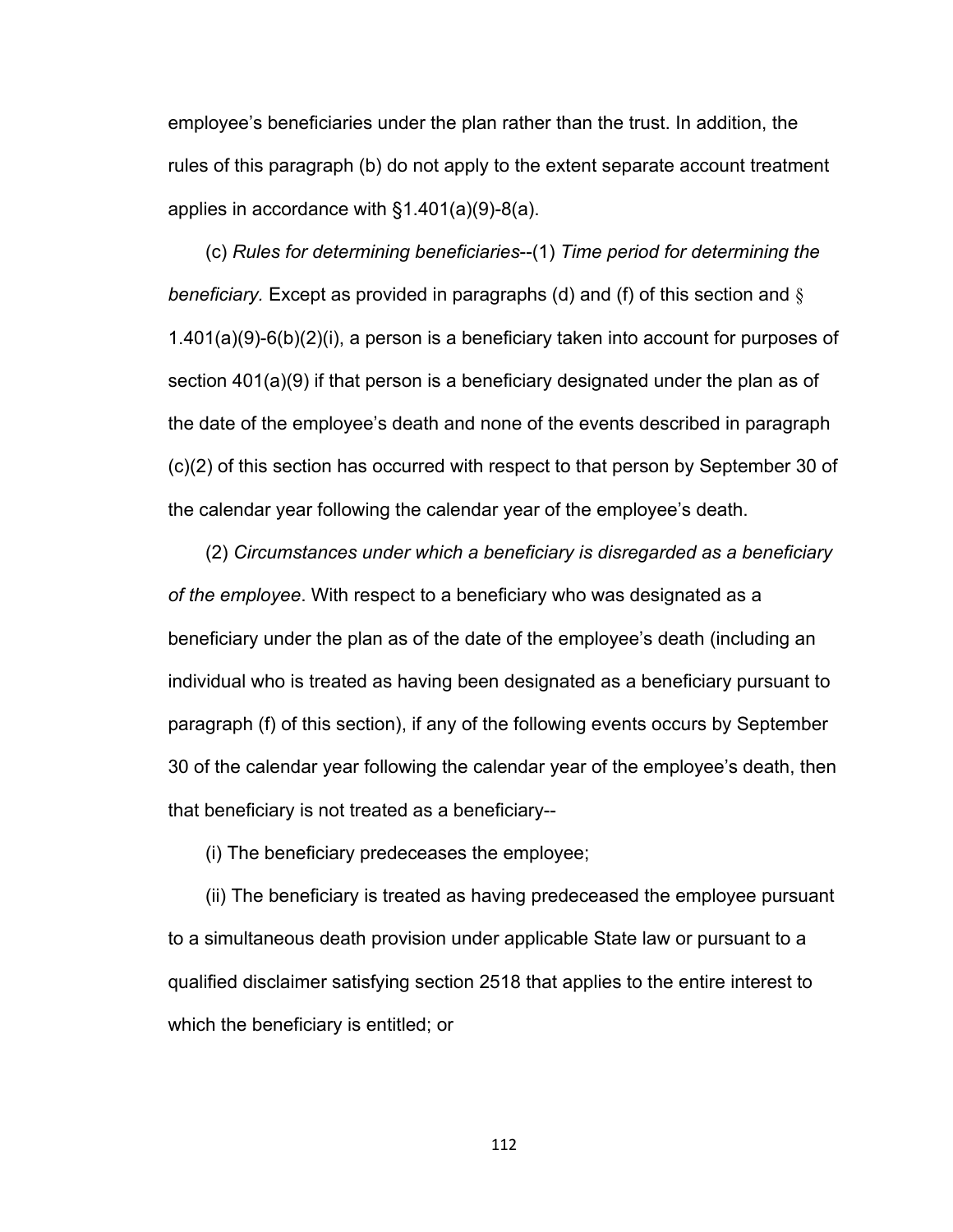(iii) The beneficiary receives the entire benefit to which the beneficiary is

entitled.

(3) *Examples*. The following examples illustrate the rules of this paragraph

(c).

(i) *Example 1*. Employer M maintains a defined contribution plan, Plan X. Employee A dies in 2022 having designated A's three children--B, C, and D--as beneficiaries, each with a one-third share of A's interest in Plan X. B executes a disclaimer within 9 months of A's death and the disclaimer satisfies the other requirements of a qualified disclaimer under section 2518. Pursuant to the qualified disclaimer, B is disregarded as a beneficiary.

(ii) *Example 2*. The facts are the same as in *Example 1* in paragraph (c)(3)(i) of this section except that B does not execute a disclaimer until 10 months after A's death. Even if the disclaimer is executed by September 30 of the calendar year following the calendar year of A's death, the disclaimer is not a qualified disclaimer (because B does not meet the 9-month requirement of section 2518) and B remains a designated beneficiary of A.

(iii) *Example 3*. The facts are the same as in *Example 1* in paragraph (c)(3)(i) of this section except that, in exchange for B's disclaimer of the one-third share of A's interest in Plan X, C transfers C's interest in real property to B. Because B has received consideration for B's disclaimer of the one-third share, it is not a qualified disclaimer under section 2518 and B remains a designated beneficiary.

(iv) *Example 4*. The facts are the same as in *Example 1* in paragraph (c)(3)(i) of this section except that Charity E (an organization exempt from taxation under section 501(c)(3)) also is a beneficiary designated under the plan as of the date of A's death, with B, C, D, and Charity E each having a one-fourth share of A's interest in Plan X. Plan X distributes Charity E's one-fourth share of A's interest in the plan by September 30 of the calendar year following the calendar year of A's death. Accordingly, Charity E is disregarded as A's beneficiary, and B, C, and D are treated as A's designated beneficiaries.

(v) *Example 5*. The facts are the same as in *Example 1* in paragraph (c)(3)(i) of this section except that A's spouse, F, also is a beneficiary designated under the plan. A and F were residents of State Z so that State Z law applies. The laws of State Z include a simultaneous death provision under which two individuals who die within a 120-hour period of one another are treated as predeceasing each other. F dies four hours after A and under the laws of State Z, F is treated as predeceasing A. Because, under applicable State law, F is treated as predeceasing A, F is disregarded as a beneficiary of A.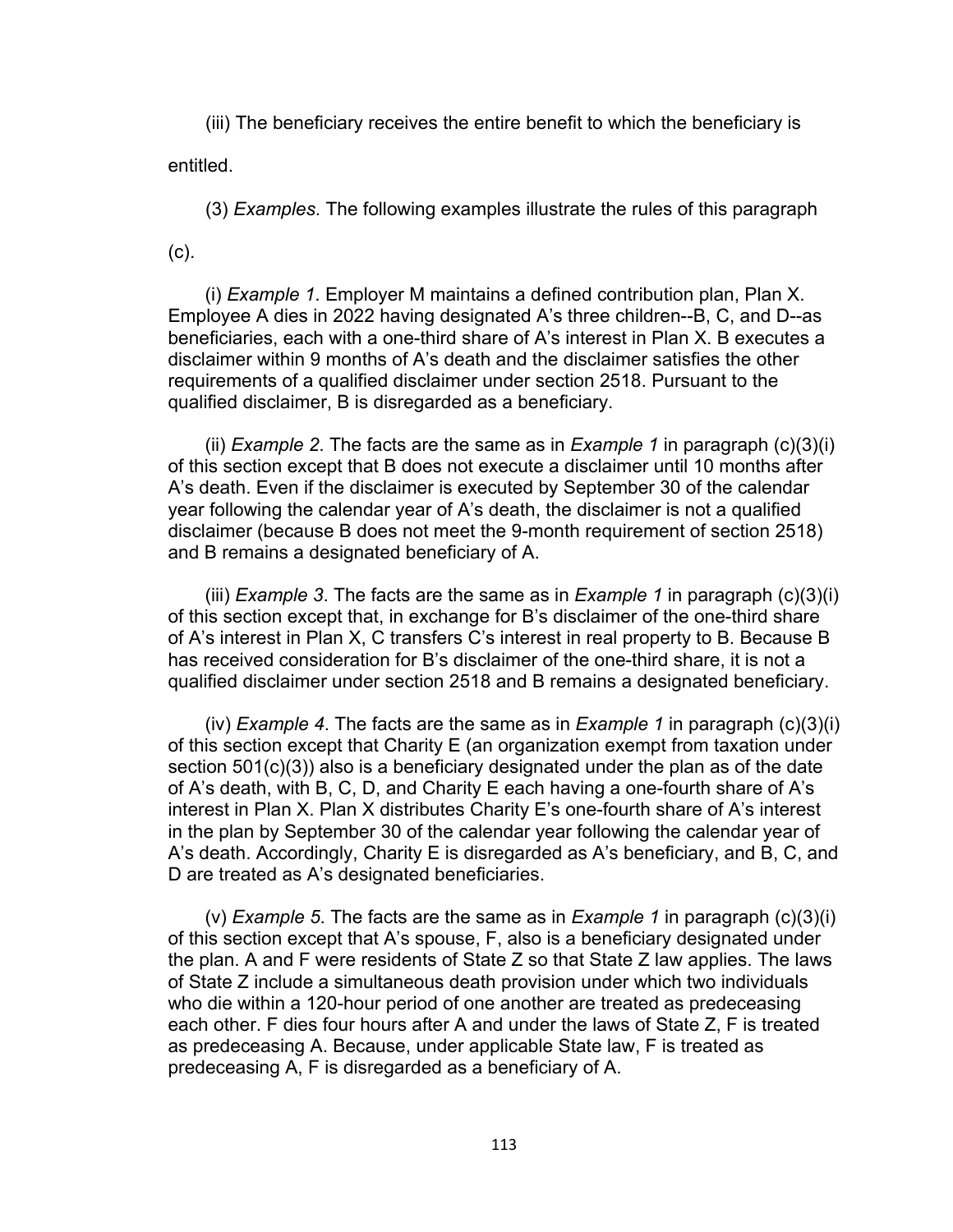(vi) *Example 6*. The facts are the same as in *Example 1* in paragraph (c)(3)(i) of this section except that B, who was alive as of the date of A's death, dies before September 30 of the calendar year following the calendar year of A's death. Prior to B's death, none of the events described in paragraph (c)(2) of this section occurred with respect to B. Accordingly, B is still a beneficiary taken into account for purposes of section 401(a)(9) regardless of the identity of B's successor beneficiaries.

(d) *Application of beneficiary designation rules to surviving spouse*. This paragraph (d) applies in the case of distributions to which §1.401(a)(9)-3(e) applies (because the employee's spouse is the employee's sole beneficiary as of September 30 of the calendar year following the calendar year of the employee's death, and the surviving spouse dies before distributions to the spouse have begun). If this paragraph (d) applies, then the determination of whether a person is a beneficiary of the surviving spouse is made using the rules of paragraph (c) of this section, except that the date of the surviving spouse's death is substituted for the date of the employee's death. Thus, a person is a beneficiary if that person is a beneficiary designated under the plan as of the date of the surviving spouse's death and remains a beneficiary as of September 30 of the calendar year following the calendar year of the surviving spouse's death.

 (e) *Eligible designated beneficiaries*--(1) *In general*. A designated beneficiary of the employee is an eligible designated beneficiary if, at the time of the employee's death, the designated beneficiary is--

(i) The surviving spouse of the employee;

(ii) A child of the employee who has not reached the age of majority within the meaning of paragraph (e)(3) of this section;

(iii) Disabled within the meaning of paragraph (e)(4) of this section;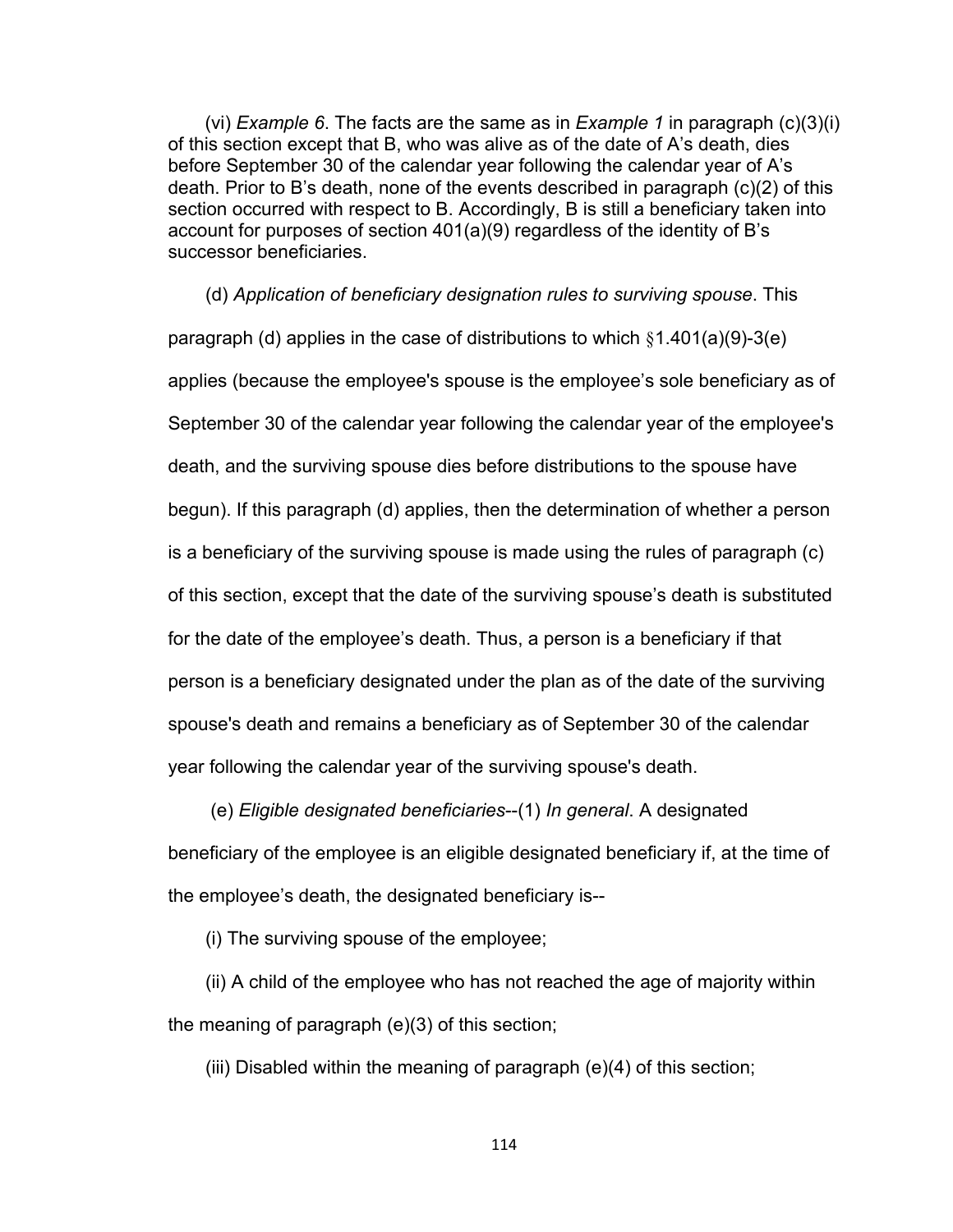(iv) Chronically ill within the meaning of paragraph (e)(5) of this section;

(v) Not more than 10 years younger than the employee as determined under paragraph (e)(6) of this section; or

(vi) A designated beneficiary of an employee if the employee died before the effective date of section  $401(a)(9)(H)$  described in  $\S1.401(a)(9)-1(b)(2)(i)$  and (ii), whichever applies to the plan.

(2) *Multiple designated beneficiaries*--(i) *In general*. Except as provided in paragraphs (e)(2)(ii) of this section (providing a special rule for children), (g)(3)(ii) of this section (relating to applicable multi-beneficiary trusts), and §1.401(a)(9)- 8(a) (relating to separate account treatment), if the employee has more than one designated beneficiary, and at least one of those beneficiaries is not an eligible designated beneficiary as determined in accordance with paragraph (e)(1) of this section, then the employee is treated as not having an eligible designated beneficiary.

(ii) *Special rule for children*. If any of the employee's designated beneficiaries is an eligible designated beneficiary because the beneficiary is the child of the employee who had not reached the age of majority at the time of the employee's death, then the employee is treated as having an eligible designated beneficiary even if the employee has other designated beneficiaries who are not eligible designated beneficiaries.

(3) *Determination of age of majority*. An individual reaches the age of majority on the individual's 21<sup>st</sup> birthday.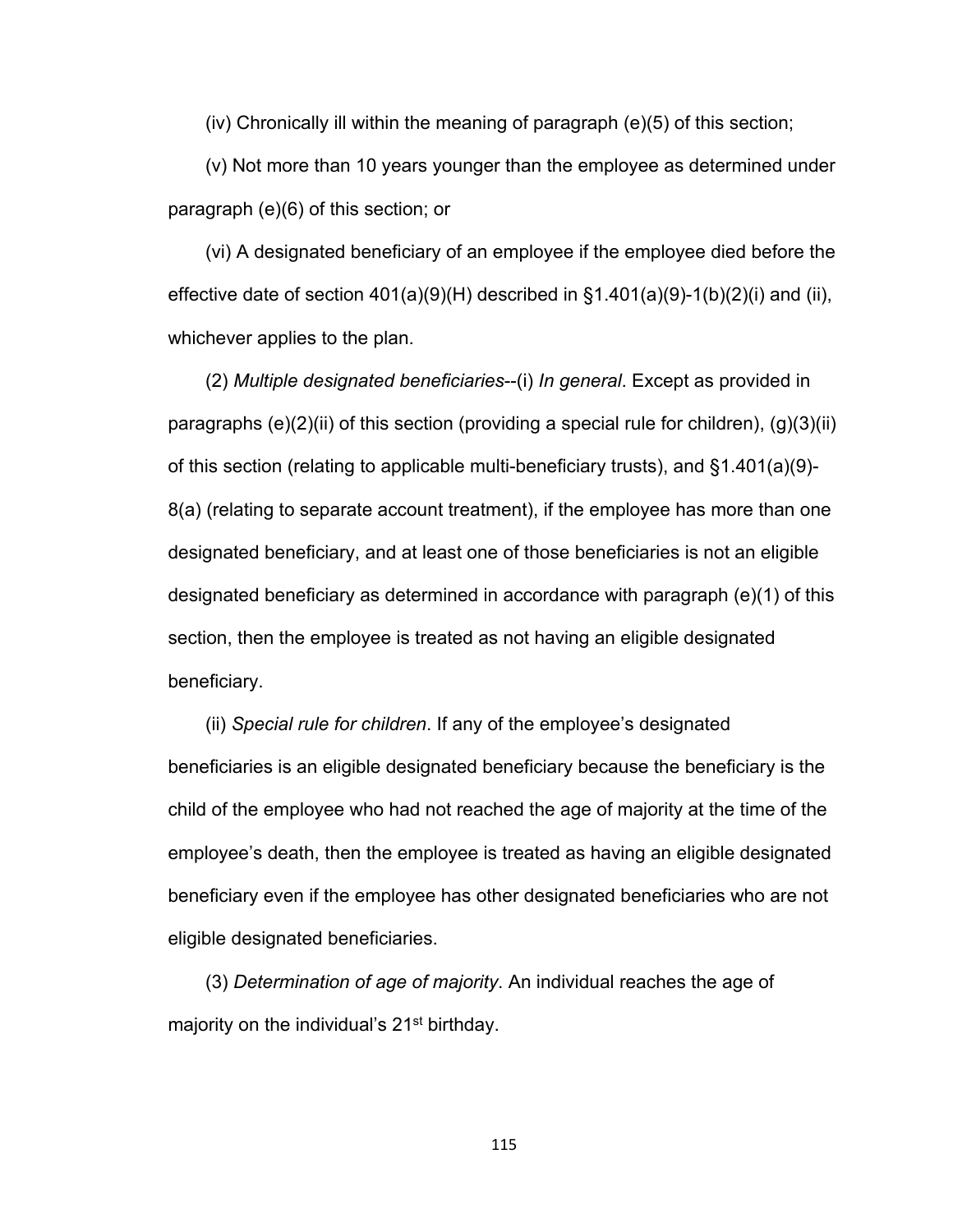(4) *Disabled individual--*(i) *In general.* Subject to the documentation requirements of paragraph (e)(7) of this section, an individual is disabled if, as of the date of the employee's death, the individual is described in paragraph  $(e)(4)(ii)$  or (iii) of this section, or paragraph  $(e)(4)(iv)$  of this section applies.

(ii) *Disability defined for individual who is age 18 or older*. An individual who, as of the date of the employee's death, is age 18 or older is disabled if, as of that date, the individual is unable to engage in any substantial gainful activity by reason of any medically determinable physical or mental impairment that can be expected to result in death or to be of long-continued and indefinite duration.

(iii) *Disability defined for individual who is not age 18 or older*. An individual who, as of the date of the employee's death, is not age 18 or older is disabled if, as of that date, that individual has a medically determinable physical or mental impairment that results in marked and severe functional limitations and that can be expected to result in death or to be of long-continued and indefinite duration.

(iv) *Use of social security disability determination*. If the Commissioner of Social Security has determined that, as of the date of the employee's death, an individual is disabled within the meaning of 42 U.S.C. 1382c(a)(3), then that individual will be deemed to be disabled within the meaning of this paragraph  $(e)(4)$ .

 (5) *Chronically ill individual.* An individual is chronically ill if the individual is chronically ill within the definition of section 7702B(c)(2) and satisfies the documentation requirements of paragraph (e)(7) of this paragraph. However, for purposes of the preceding sentence, an individual will be treated as chronically ill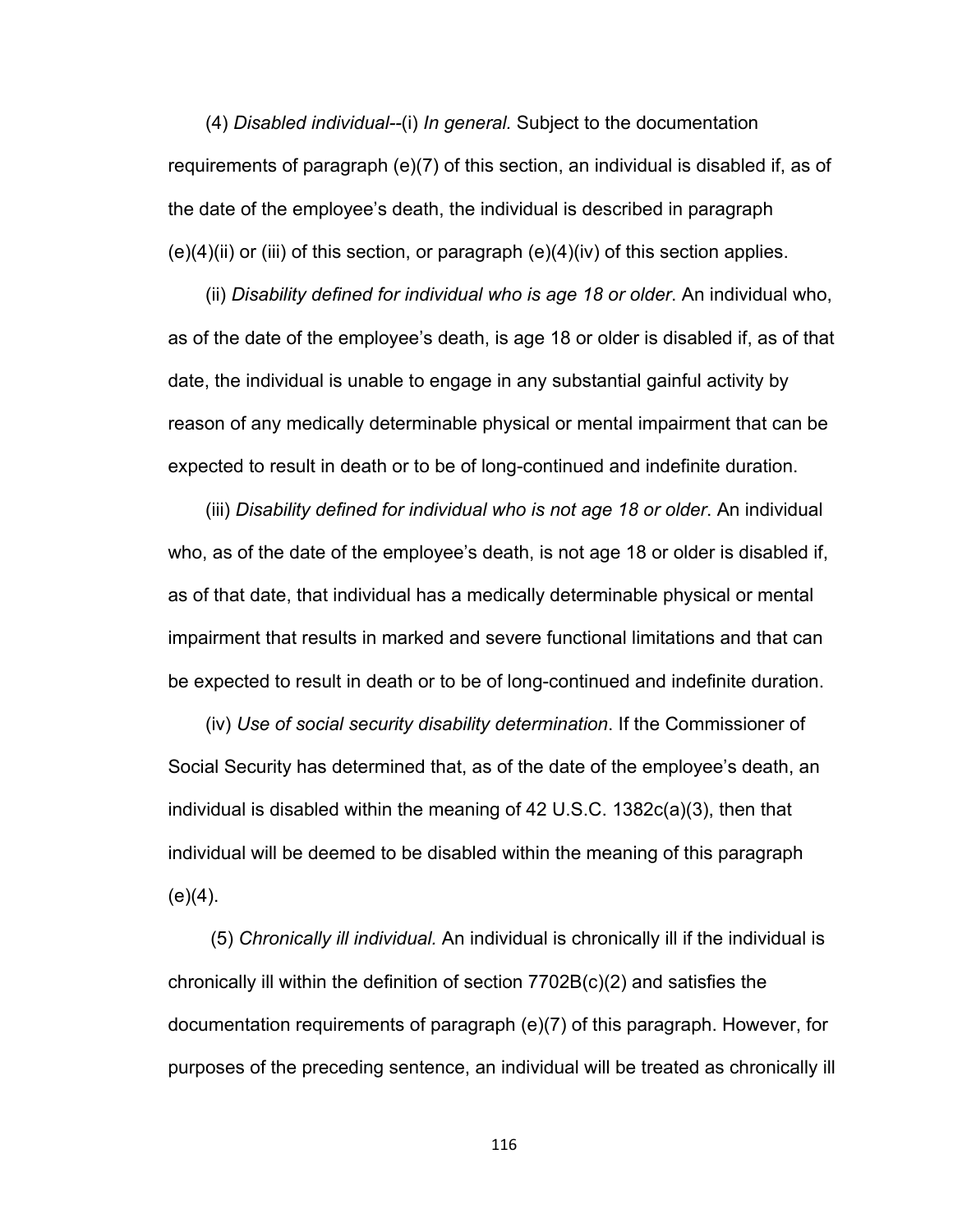under section 7702B(c)(2)(A)(i) only if there is a certification from a licensed health care practitioner (as that term is defined in section  $7702B(c)(4)$ ) that, as of the date of the certification, the individual is unable to perform (without substantial assistance from another individual) at least 2 activities of daily living for an indefinite period which is reasonably expected to be lengthy in nature (and not merely for 90 days).

 (6) *Individual not more than 10 years younger than the employee*. Whether a designated beneficiary is not more than 10 years younger than the employee is determined based on the dates of birth of the employee and the beneficiary. Thus, for example, if an employee's date of birth is October 1, 1953, then the employee's beneficiary is not more than 10 years younger than the employee if the beneficiary was born on or before October 1, 1963.

(7) *Documentation requirements for disabled or chronically ill individuals*. This paragraph (e)(7) is satisfied with respect to an individual described in paragraph (e)(1)(iii) or (iv) of this section if documentation of the disability or chronic illness described in paragraph (e)(4) or (5) of this section, respectively, is provided to the plan administrator no later than October 31 of the calendar year following the calendar year of the employee's death. For individuals described in paragraph (e)(1)(iv) of this section, the documentation must include a certification from a licensed health care practitioner (as that term is defined in section 7702B(c)(4)).

(8) *Applicability of definition of eligible designated beneficiary to beneficiary of surviving spouse*. In a case to which §1.401(a)(9)-3(d) applies (generally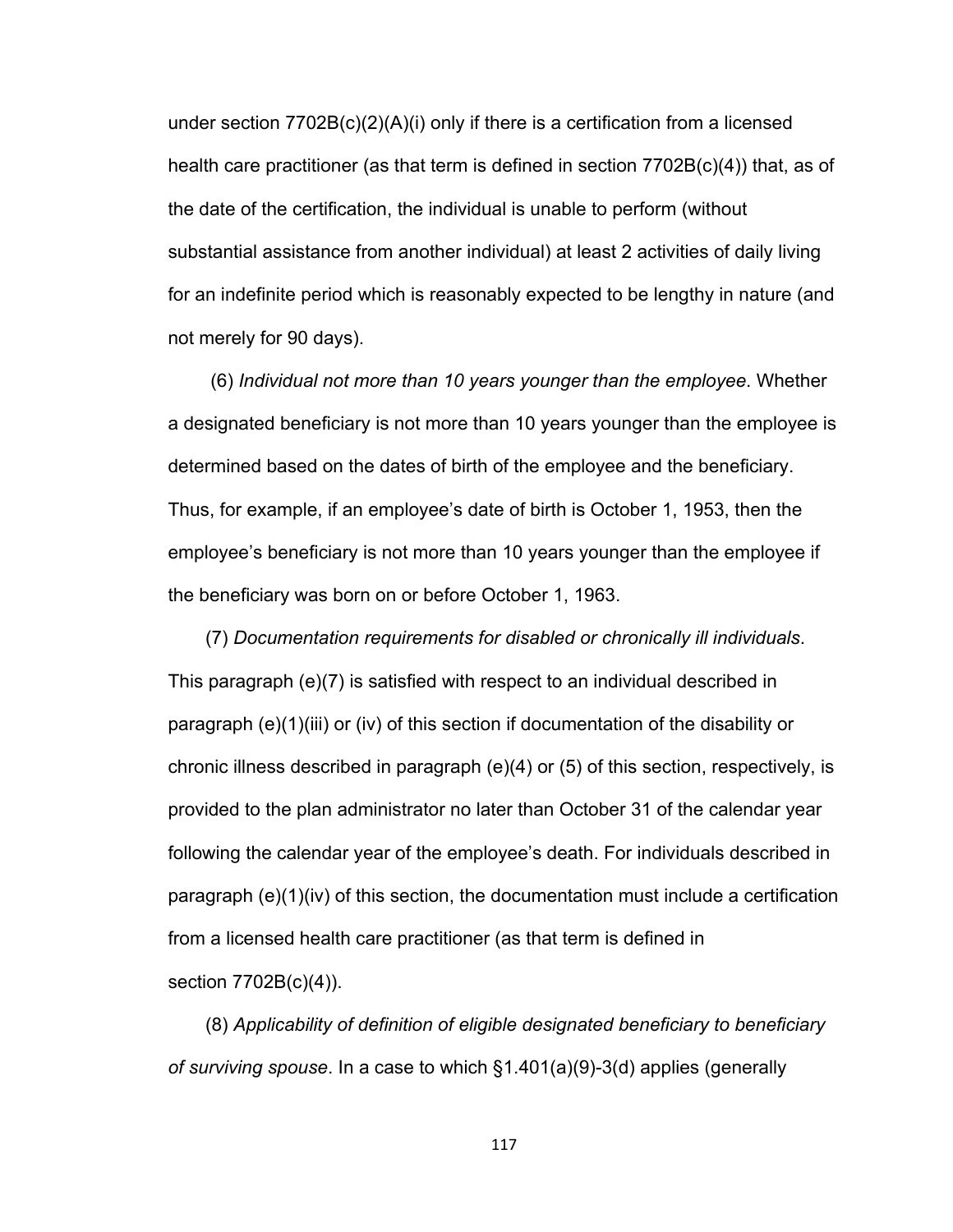involving distributions after a surviving spouse's death), a designated beneficiary of the employee's surviving spouse is an eligible designated beneficiary provided that designated beneficiary would be an eligible designated beneficiary described in paragraph (e)(1) of this section if that paragraph were to be applied by substituting the surviving spouse for the employee.

(9) *Examples*. The following examples illustrate the rules of this paragraph

(e).

(i) *Example 1*. Employer M maintains a defined contribution plan, Plan X. Employee A designates A's child, B, as the sole beneficiary of A's interest in Plan X. B will not reach the age of majority until 2024. A dies in 2022, after A's required beginning date. As of the date of A's death, B is disabled within the meaning of paragraph (e)(4) of this section, and the documentation requirements of paragraph (e)(7) of this section are timely satisfied with respect to B. Due to B's disability, B remains an eligible designated beneficiary even after reaching the age of majority in 2024, and Plan X is not required to distribute A's remaining interest in the plan by the end of 2034 pursuant to the rules of §1.401(a)(9)- 5(e)(4), but instead may continue life expectancy payments to B during B's lifetime.

(ii) *Example 2*. The facts are the same as in *Example 1* in paragraph (e)(9)(i) of this section except that the documentation requirements of paragraph (e)(7) of this section are not timely satisfied with respect to B. B ceases to be an eligible designated beneficiary upon reaching the age of majority in 2024, and Plan X is required to distribute A's remaining interest in the plan by the end of 2034 pursuant to the rules of §1.401(a)(9)-5(e)(4).

(iii) *Example 3*. The facts are the same as in *Example 1* in paragraph (e)(9)(i) of this section except that B becomes disabled in 2023 (after A's death in 2022). Because B was not disabled as of the date of A's death, B ceases to be an eligible designated beneficiary upon reaching the age of majority in 2024, and Plan X is required to distribute A's remaining interest in the plan by the end of 2034 pursuant to the rules of §1.401(a)(9)-5(e)(4).

(f) *Special rules for trusts*--(1) *Look-through of trust to determine designated* 

*beneficiaries*--(i) *In general*. If the requirements of paragraph (f)(2) of this section

are met with respect to a trust that is designated as the beneficiary of an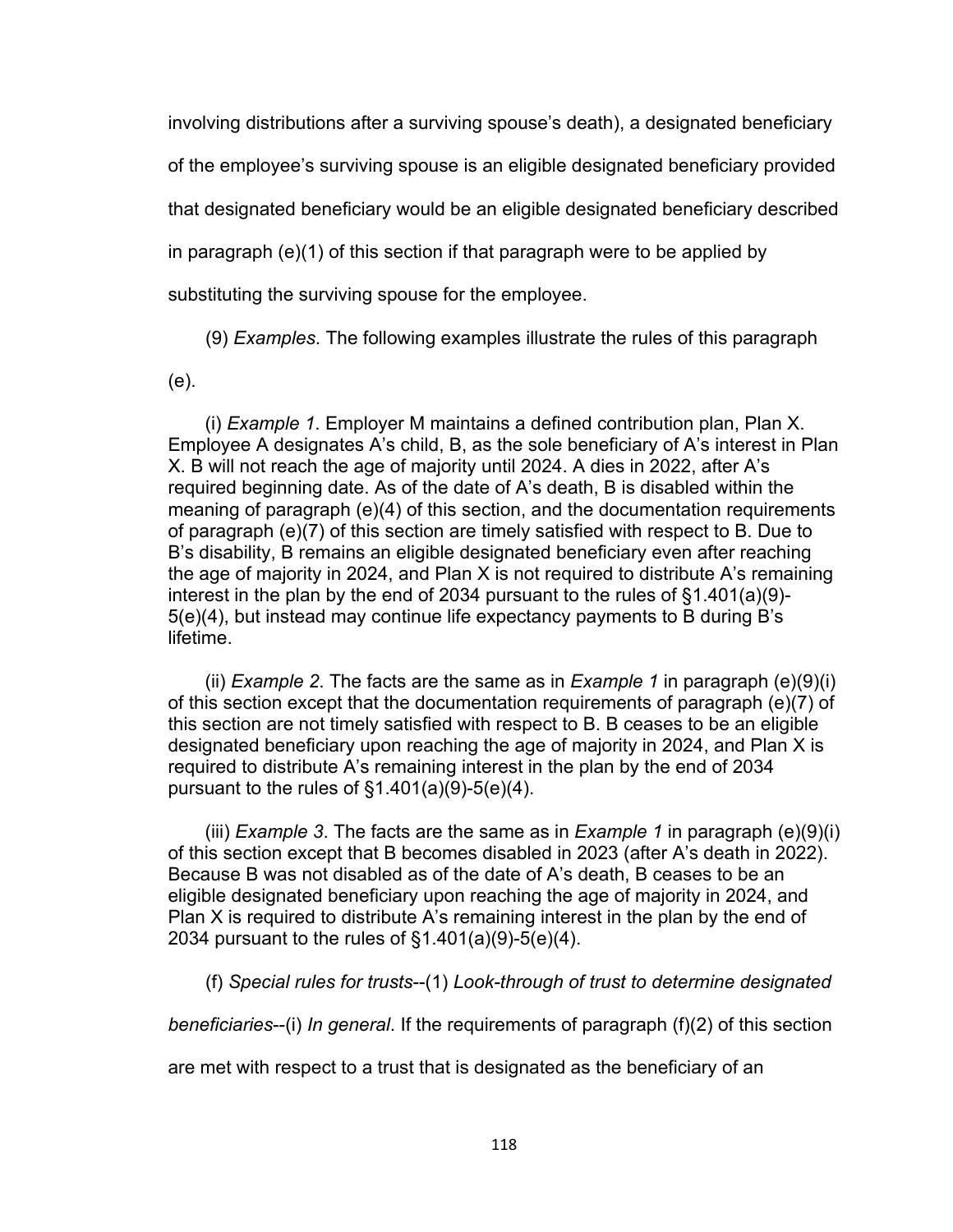employee under a plan, then certain beneficiaries of the trust that are described in paragraph (f)(3) of this section (and not the trust itself) are treated as having been designated as beneficiaries of the employee under the plan, provided that those beneficiaries are not disregarded under paragraph (c)(2) of this section. A trust described in the preceding sentence is referred to as a see-through trust.

(ii) *Types of trusts*. The determination of which beneficiaries of a see-through trust are treated as having been designated as beneficiaries of the employee under the plan depends on whether the see-through trust is a conduit trust or an accumulation trust. For this purpose--

(A) The term *conduit trust* means a see-through trust, the terms of which provide that, with respect to the deceased employee's interest in the plan, all distributions will, upon receipt by the trustee, be paid directly to, or for the benefit of, specified beneficiaries; and

(B) The term *accumulation trust* means any see-through trust that is not a conduit trust.

(2) *Trust requirements*. The requirements of this paragraph (f)(2) are met if, during any period for which required minimum distributions are being determined by treating the beneficiaries of the trust as having been designated as beneficiaries of the employee under the plan, the following requirements are met-

-

(i) The trust is a valid trust under state law or would be but for the fact that there is no corpus.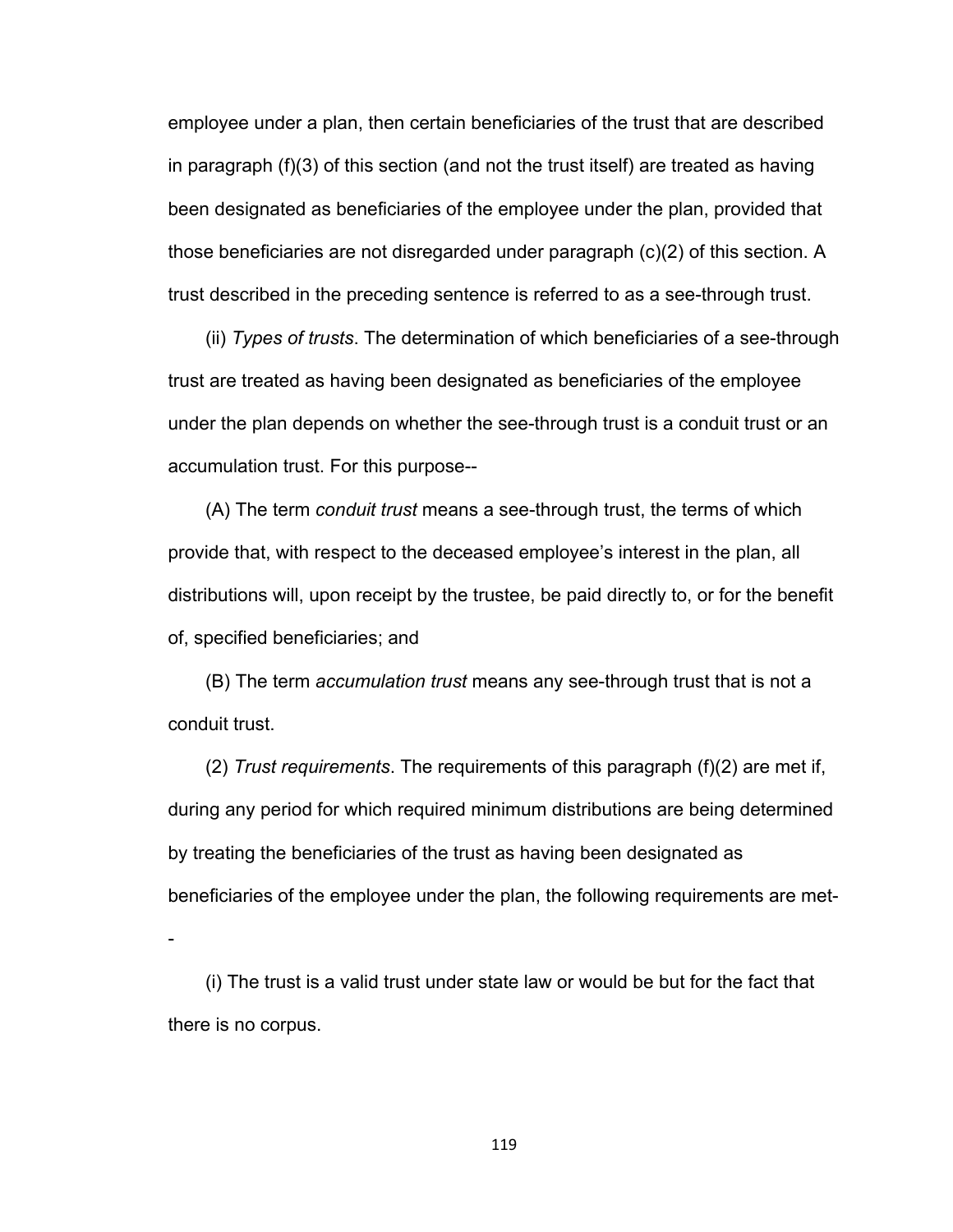(ii) The trust is irrevocable or will, by its terms, become irrevocable upon the death of the employee.

(iii) The beneficiaries of the trust who are beneficiaries with respect to the trust's interest in the employee's interest in the plan are identifiable (within the meaning of paragraph (f)(5) of this section) from the trust instrument.

(iv) The documentation requirements in paragraph (h) of this section have been satisfied.

(3) *Trust beneficiaries treated as beneficiaries of the employee*--(i) *In general*. Subject to the rules of paragraphs (f)(3)(ii) and (iii) of this section, the following beneficiaries of a see-through trust are treated as having been designated as beneficiaries of the employee under the plan--

(A) Any beneficiary who could receive amounts in the trust representing the employee's interest in the plan that are neither contingent upon, nor delayed until, the death of another trust beneficiary who did not predecease (and is not treated as having predeceased) the employee; and

(B) Any beneficiary of an accumulation trust that could receive amounts in the trust representing the employee's interest in the plan that were not distributed to beneficiaries described in paragraph (f)(3)(i)(A) of this section.

(ii) *Certain trust beneficiaries disregarded*--(A) *Entitlement conditioned on death of secondary beneficiary*. Any beneficiary of an accumulation trust who could receive amounts from the trust that represent the employee's interest in the plan solely because of the death of another beneficiary described in paragraph (f)(3)(i)(B) of this section is not treated as having been designated as a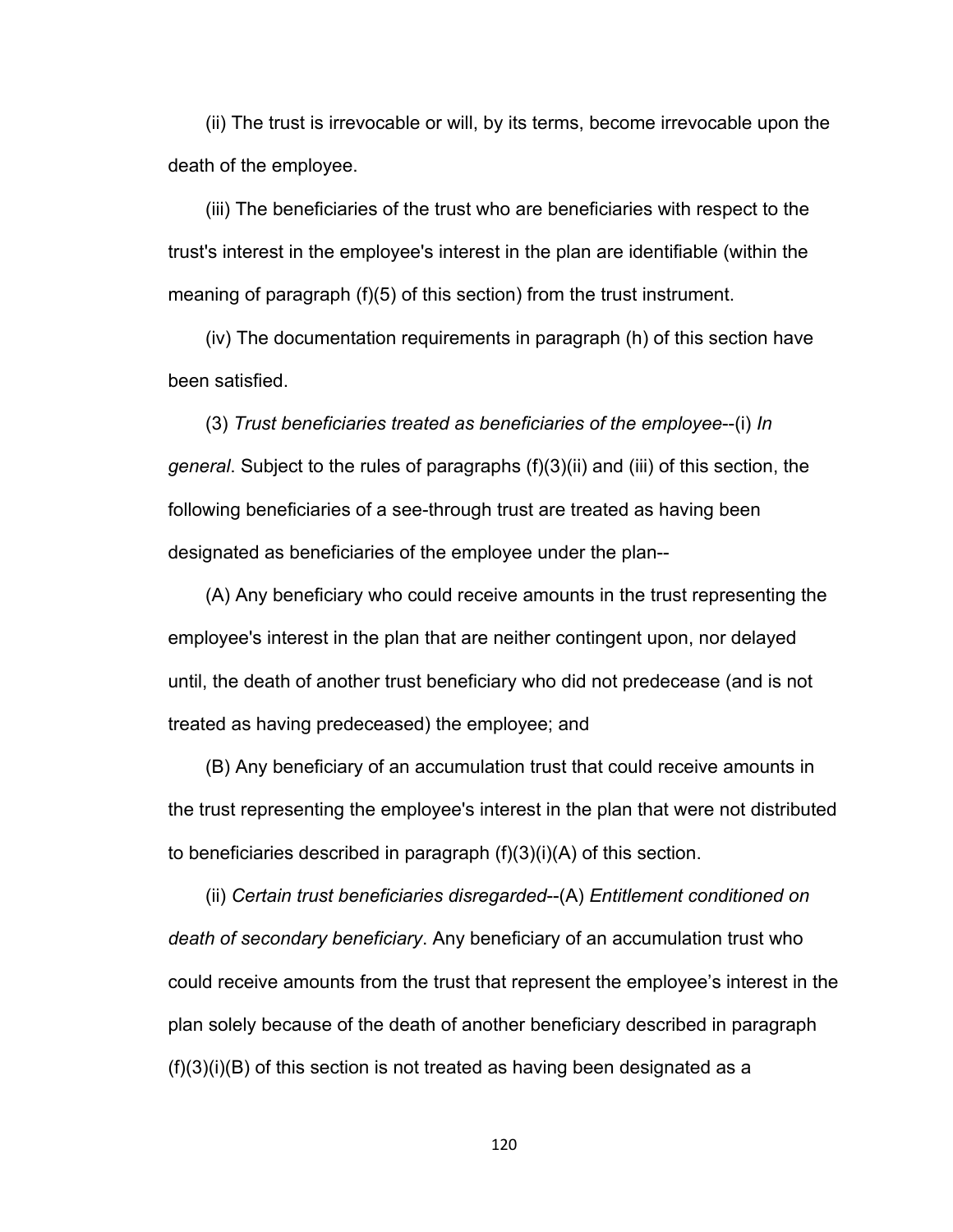beneficiary of the employee under the plan. The preceding sentence does not apply if the other beneficiary described in paragraph  $(f)(3)(i)(B)$  of this section--

(*1*) Predeceased (or is treated as having predeceased) the employee; or

(*2*) Also is described in paragraph (f)(3)(i)(A) of this section.

(B) *Entitlement conditioned on death of young individual*. If any beneficiary of a see-through trust is an individual who is treated as a beneficiary of the employee under paragraph  $(f)(3)(i)(A)$  of this section, and the terms of the trust require full distribution of amounts in the trust representing the employee's interest in the plan to that individual by the later of the end of the calendar year following the calendar year of the employee's death and the end of the tenth calendar year following the calendar year in which that individual attains the age of majority (within the meaning of paragraph (e)(3) of this section), then any other beneficiary of the trust who could receive amounts in the trust representing the employee's interest in the plan if that individual dies before full distribution to that individual is made is not treated as having been designated as a beneficiary of the employee under the plan. The preceding sentence does not apply if the beneficiary who could receive amounts in the trust conditioned on the death of that individual also is described in paragraph (f)(3)(i)(A) of this section.

(iii) *Certain accumulations disregarded.* For purposes of this paragraph (f)(3), a trust will not fail to be treated as a conduit trust merely because the trust terms requiring the direct payment of amounts received from the plan do not apply after the death of all of the beneficiaries described in paragraph (f)(3)(i)(A) of this section.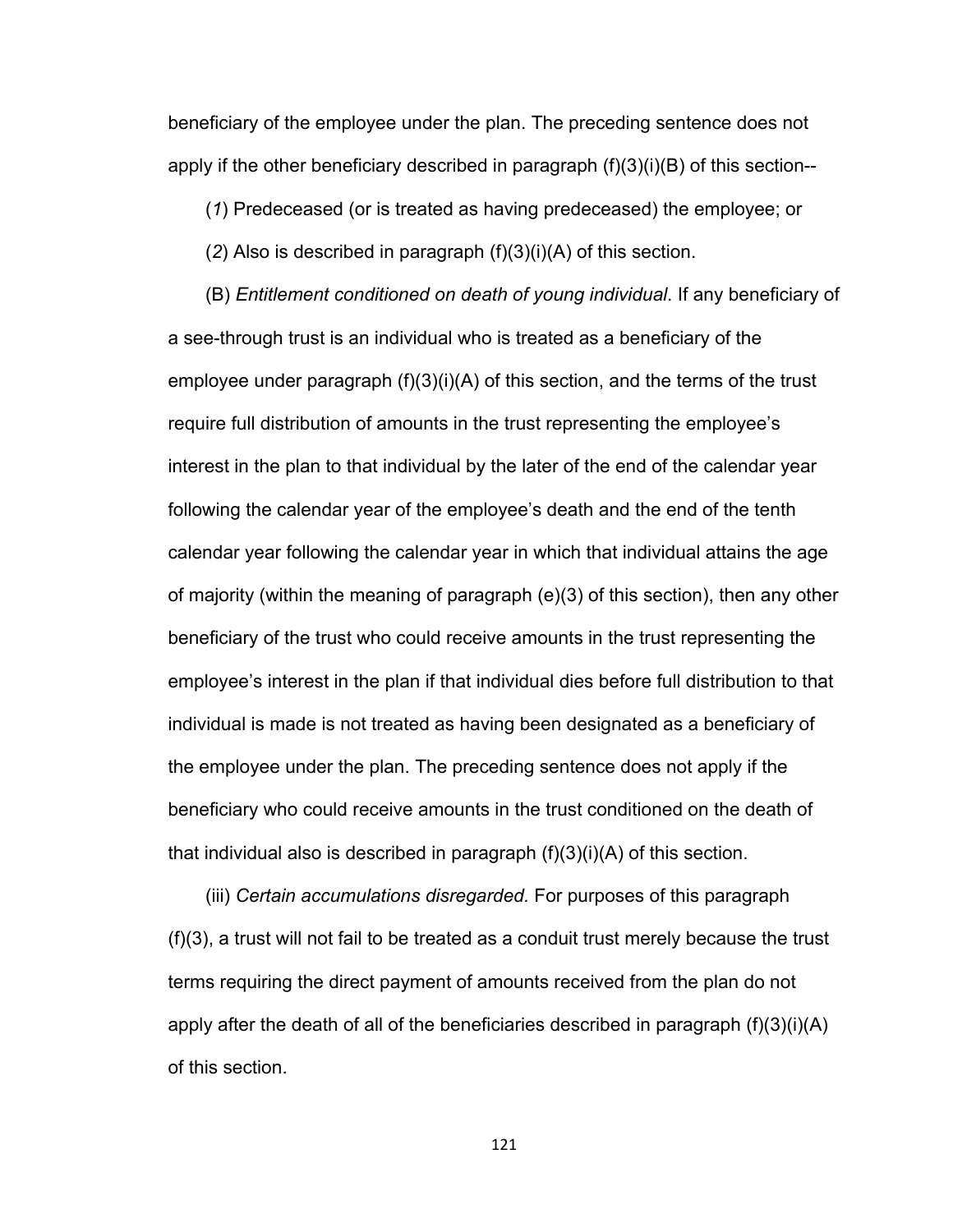(4) *Multiple trust arrangements*. If a beneficiary of a see-through trust is another trust, the beneficiaries of the second trust will be treated as beneficiaries of the first trust, provided that the requirements of paragraph (f)(2) of this section are satisfied with respect to the second trust. In that case, the beneficiaries of the second trust are treated as having been designated as beneficiaries of the employee under the plan.

(5) *Identifiability of trust beneficiaries*--(i) *In general*. Except as otherwise provided in this paragraph (f)(5), trust beneficiaries described in paragraph (f)(3) of this section are identifiable if it is possible to identify each person eligible to receive a portion of the employee's interest in the plan through the trust. For this purpose, the specificity requirements of paragraph (a)(3) of this section apply.

 (ii) *Power of appointment*--(A) *Exercise or release of power of appointment by September 30*. A trust does not fail to satisfy the identifiability requirements of this paragraph (f)(5) merely because an individual (powerholder) has the power to appoint a portion of the employee's interest to one or more beneficiaries that are not identifiable within the meaning of paragraph (f)(5)(i) of this section. If the power of appointment is exercised in favor of one or more identifiable beneficiaries by September 30 of the calendar year following the calendar year of the employee's death, then those identifiable beneficiaries are treated as beneficiaries designated under the plan. The preceding sentence also applies if, by that September 30, in lieu of exercising the power of appointment, the powerholder restricts it so that the power can be exercised at a later time in favor of only two or more identifiable beneficiaries (in which case, those identified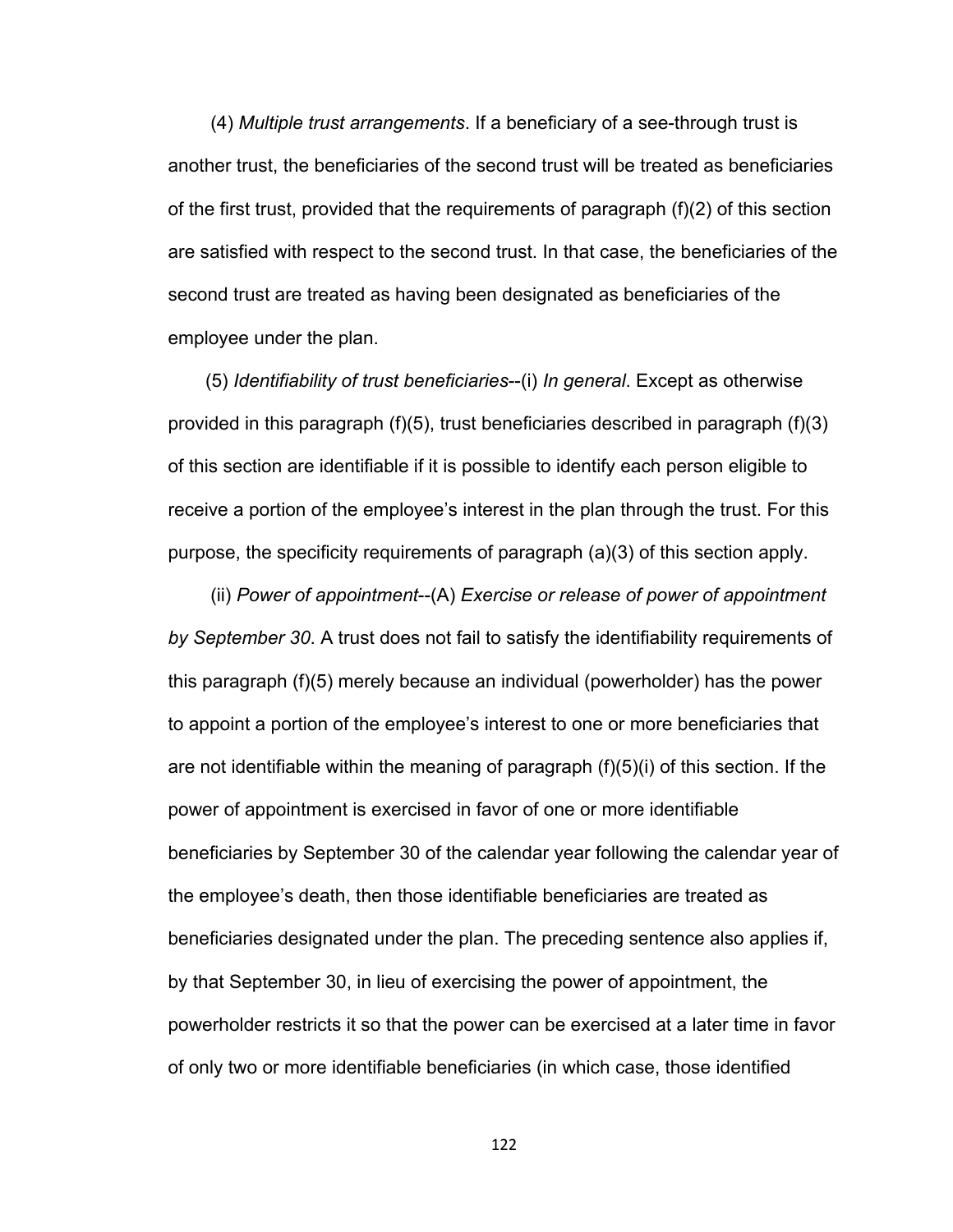beneficiaries are treated as beneficiaries designated under the plan). However, if, by that September 30, the power of appointment is not exercised (or restricted) in favor of one or more beneficiaries that are identifiable within the meaning of paragraph (f)(5)(i) of this section, then each taker in default (that is, any person that is entitled to the portion that represents the employee's interest in the plan subject to the power of appointment in the absence of the powerholder exercising the power) is treated as a beneficiary designated under the plan.

(B) *Exercise of power of appointment after September 30 of the calendar year following the calendar year of the employee's death*. If an individual has a power of appointment to appoint a portion of the employee's interest to one or more beneficiaries and the individual exercises the power of appointment after September 30 of the calendar year following the calendar year of the employee's death, then the rules of paragraph (f)(5)(iv) of this section apply with respect to any trust beneficiary that is added pursuant to the exercise of the power of appointment.

(iii) *Modification of trust terms*--(A) *State law will not cause trust to fail to satisfy identifiability requirement*. A trust will not fail to satisfy the identifiability requirements of this paragraph (f)(5) merely because the trust is subject to state law that permits the trust terms to be modified after the death of the employee (such as through a court reformation or a permitted decanting) and thus, permits changing the beneficiaries of the trust.

(B) *Modification of trust to remove trust beneficiaries*. A trust beneficiary described in paragraph (f)(3) of this section may be removed pursuant to a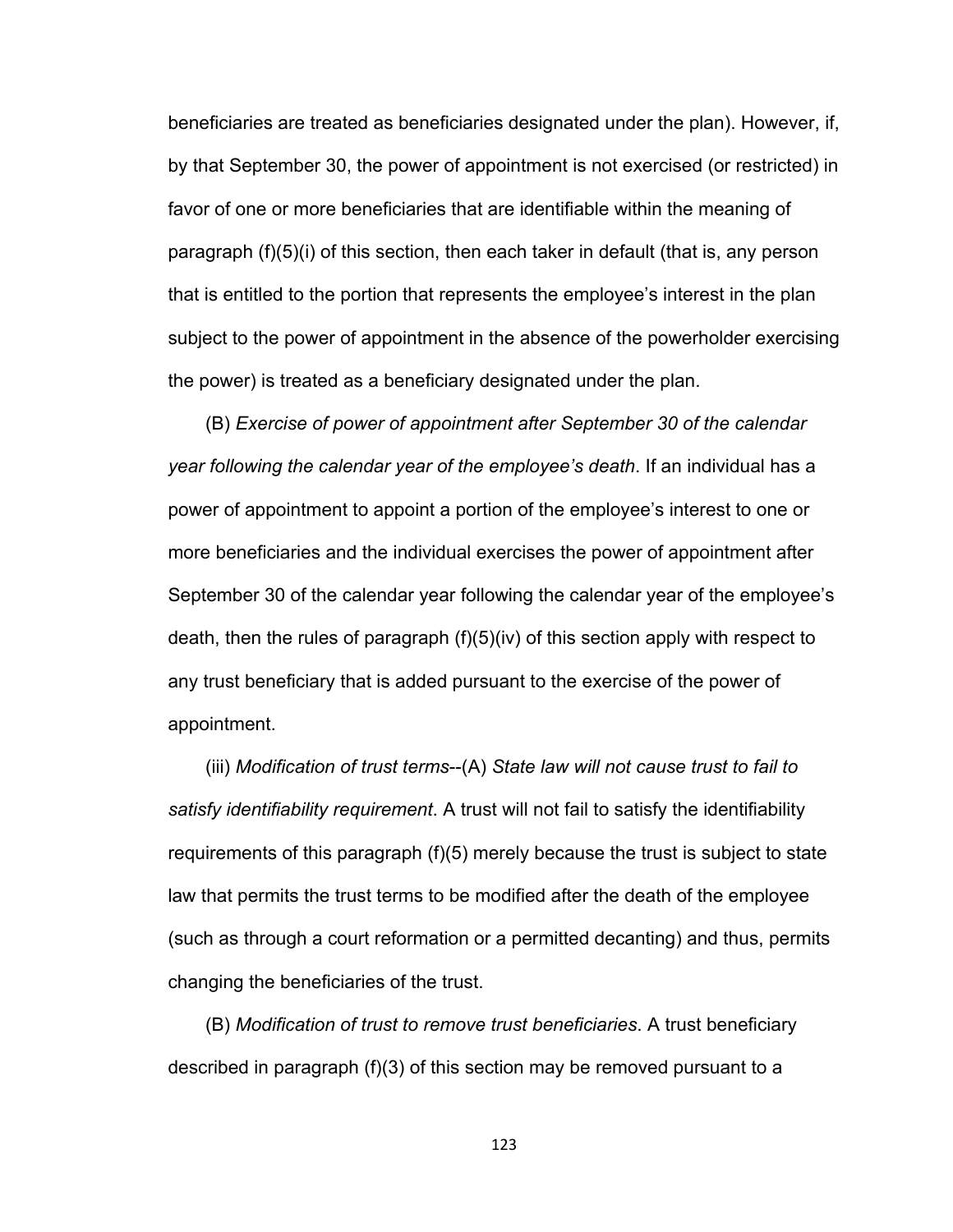modification of trust terms (such as through a court reformation or a permitted decanting) by September 30 of the calendar year following the calendar year of the employee's death, in which case that person is disregarded in determining the employee's designated beneficiary.

(C) *Modification of trust to add trust beneficiaries*. A trust beneficiary described in paragraph (f)(3) of this section may be added through a modification of trust terms (such as through a court reformation or a permitted decanting). If the beneficiary is added on or before September 30 of the calendar year following the calendar year of the employee's death, paragraph (c) of this section will apply taking into account the beneficiary that was added. If the beneficiary is added after that September 30, then the rules of paragraph (f)(5)(iv) of this section will apply with respect to the beneficiary that is added.

(iv) *Addition of beneficiary after September 30*. If, after September 30 of the calendar year following the calendar year of the employee's death, a trust beneficiary described in paragraph (f)(3) of this section is added as a trust beneficiary (whether through the exercise of a power of appointment, the modification of trust terms, or otherwise), then--

(A) The addition of the beneficiary will not cause the trust to fail to satisfy the identifiability requirements of this paragraph (f)(5);

(B) Beginning in the calendar year after the calendar year in which the new trust beneficiary was added, the rules of  $\S1.401(a)(9)-5(f)(1)$  will apply taking into account the new beneficiary and all of the beneficiaries of the trust that were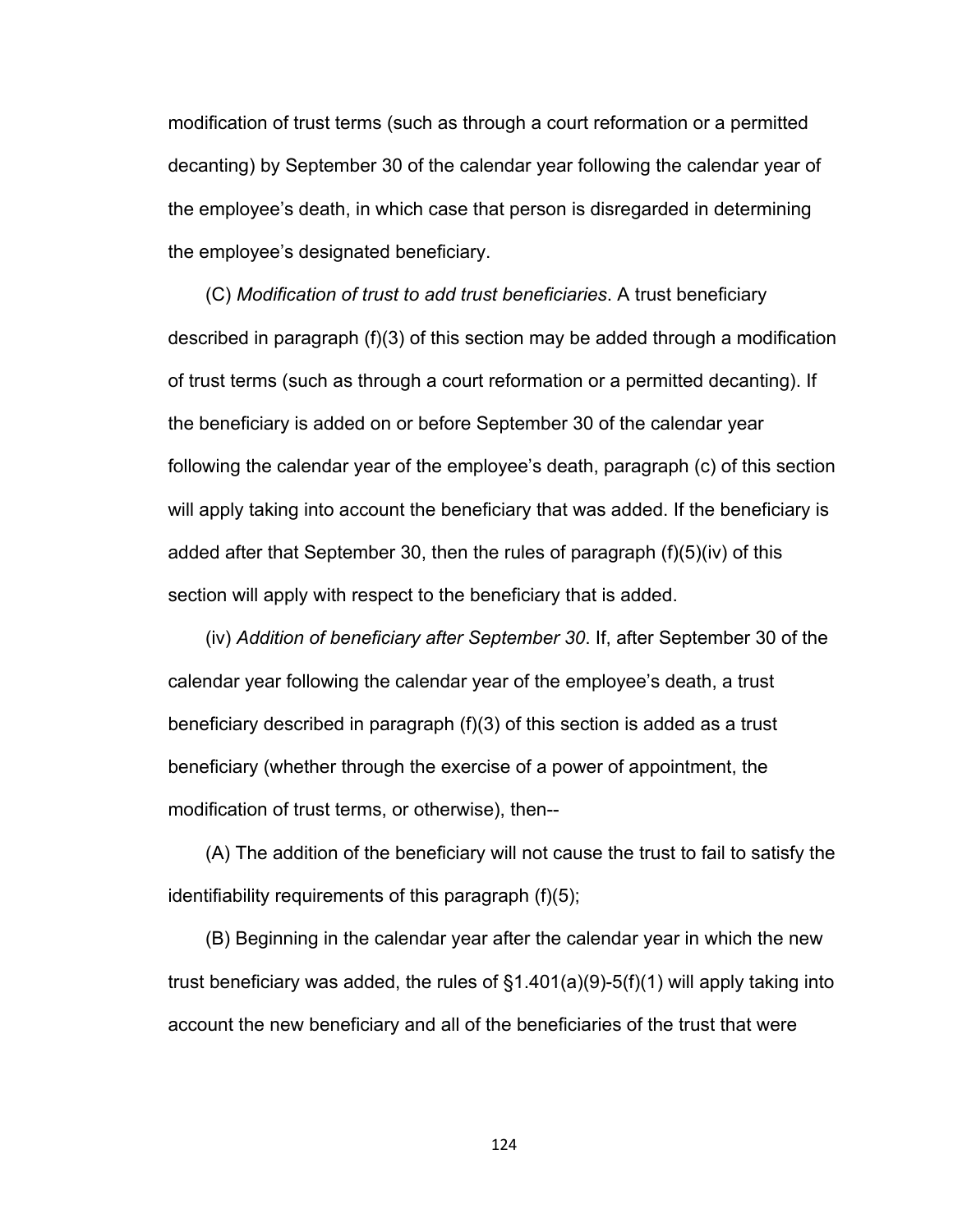treated as beneficiaries of the employee before the addition of the new beneficiary; and

 $(C)$  Subject to paragraph  $(f)(5)(v)$  of this section, the rules of paragraphs (b) and (e)(2) of this section and  $\S1.401(a)(9)-5(f)(2)$  will apply taking into account the new beneficiary and all of the beneficiaries of the trust that were treated as beneficiaries of the employee before the addition of the new beneficiary.

(v) *Delay in full distribution requirement*. This paragraph (f)(5)(v) provides a special rule that applies if a full distribution of the employee's entire interest in the plan is not required in a calendar year pursuant to §1.401(a)(9)-5(e), but a beneficiary is added in that calendar year. In that case, if, taking into account the added beneficiary pursuant to paragraph  $(f)(5)(iv)(C)$  of this section, a full distribution of the employee's entire interest in the plan would have been required in that calendar year or an earlier calendar year, then a full distribution of the employee's entire interest in the plan will not be required until the end of the calendar year after the calendar year in which the beneficiary is added. For example, if life expectancy payments are being made to an eligible designated beneficiary and, more than 10 years after the employee's death, a beneficiary is added who is not an eligible designated beneficiary as described in paragraph (e) of this section, then the employee is treated as not having an eligible designated beneficiary for purposes of §1.401(a)(9)-5(e)(2) (so that a full distribution of the employee's entire interest in the plan would have been required within 10 years of the employee's death). However, pursuant to this paragraph  $(f)(5)(v)$ , the full distribution of the employee's entire interest in the plan is not required until the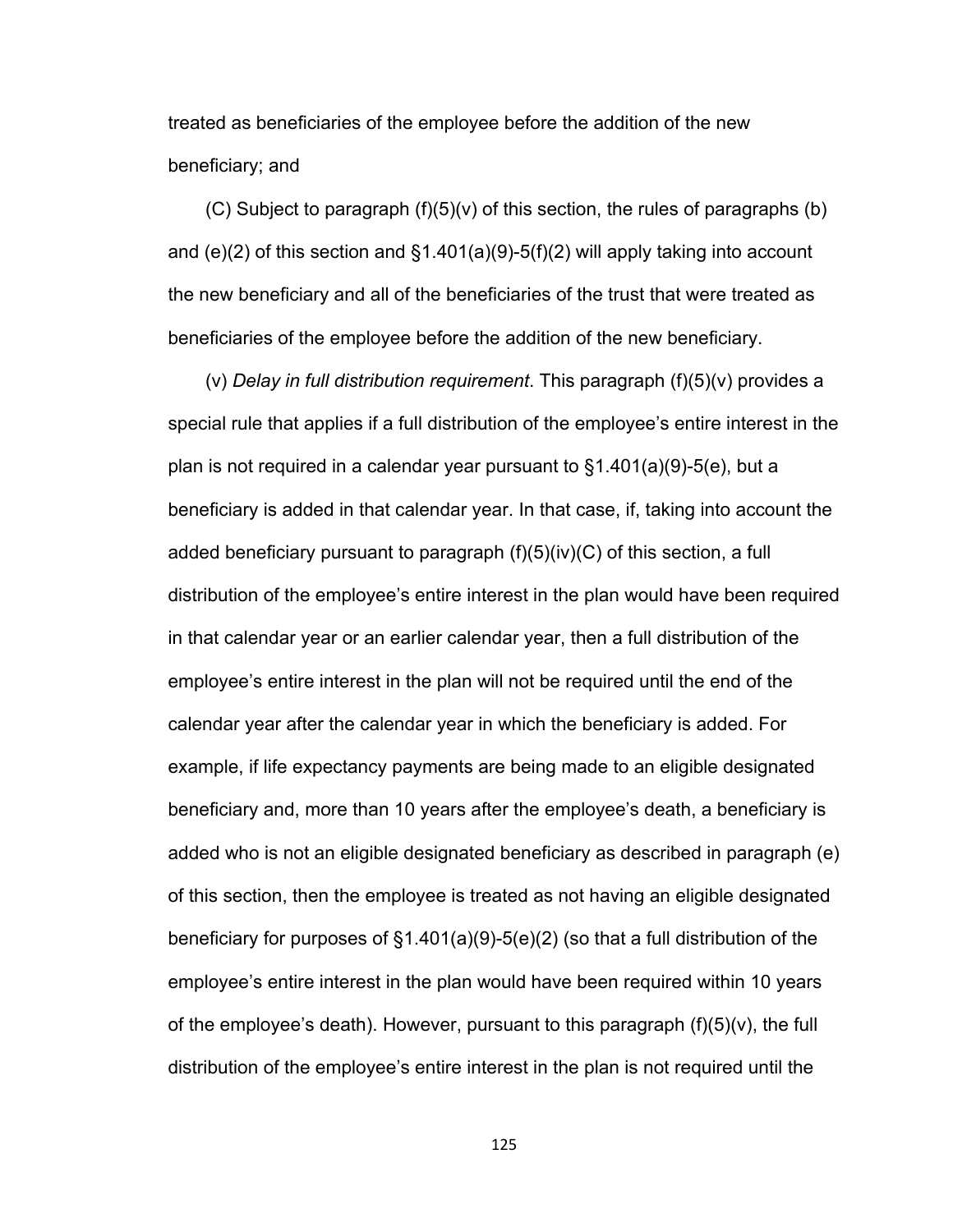end of the calendar year following the calendar year in which the new trust

beneficiary was added.

(6) *Examples*. The following examples illustrate the see-through trust rules of

this paragraph (f).

(i) *Example 1--*(A) *Facts*. Employer L maintains a defined contribution plan, Plan W. Unmarried Employee C died in 2022 at age 30. Prior to C's death, C named a testamentary trust (Trust T) that satisfies the requirements of paragraph (f)(2) of this section, as the beneficiary of C's interest in Plan W. The terms of Trust T require that all distributions received from Plan W, upon receipt by the trustee, be paid directly to D, C's sibling, who is 5 years older than C. The terms of Trust T also provide that, if D dies before C's entire account balance has been distributed to D, E, will be the beneficiary of C's remaining account balance.

(B) *Analysis*. Pursuant to paragraph (f)(1)(ii)(A) of this section, Trust T is a conduit trust. Because Trust T is a conduit trust (meaning the residual beneficiary rule in paragraph  $(f)(3)(i)(B)$  of this section does not apply) and because E is only entitled to any portion of C's account if D dies before the entire account has been distributed, E is disregarded in determining C's designated beneficiary. Because D is an eligible designated beneficiary, D may use the life expectancy rule of §1.401(a)(9)-3(c)(4). Accordingly, even if D dies before C's entire interest in Plan W is distributed to Trust T, D's life expectancy continues to be used to determine the applicable denominator. Note, however, that because §1.401(a)(9)-5(e) applies in this situation, a distribution of C's entire interest in Plan W will be required no later than 10 years after the calendar year in which D dies.

(ii) *Example 2*--(A) *Facts related to plan and beneficiary*. Employer M maintains a defined contribution plan, Plan X. Employee A, an employee of M, died in 2022 at the age of 55, survived by Spouse B, who was 50 years old. A's account balance in Plan X is invested only in productive assets and was includible in A's gross estate under section 2039. A named a testamentary trust (Trust P) as the beneficiary of all amounts payable from A's account in Plan X after A's death. Trust P satisfies the see-through trust requirements of paragraph (f)(2) of this section.

(B) *Facts related to trust*. Under the terms of Trust P, all trust income is payable annually to B, and no one has the power to appoint Trust P principal to any person other than B. A's sibling, who is less than 10 years younger than A (and thus is an eligible designated beneficiary) and is younger than B, is the sole residual beneficiary of Trust P. Also, under the terms of Trust P, if A's sibling predeceases B, then, upon B's death, all Trust P principal is distributed to Charity Z (an organization exempt from tax under section 501(c)(3)). No other person has a beneficial interest in Trust P. Under the terms of Trust P, B has the power,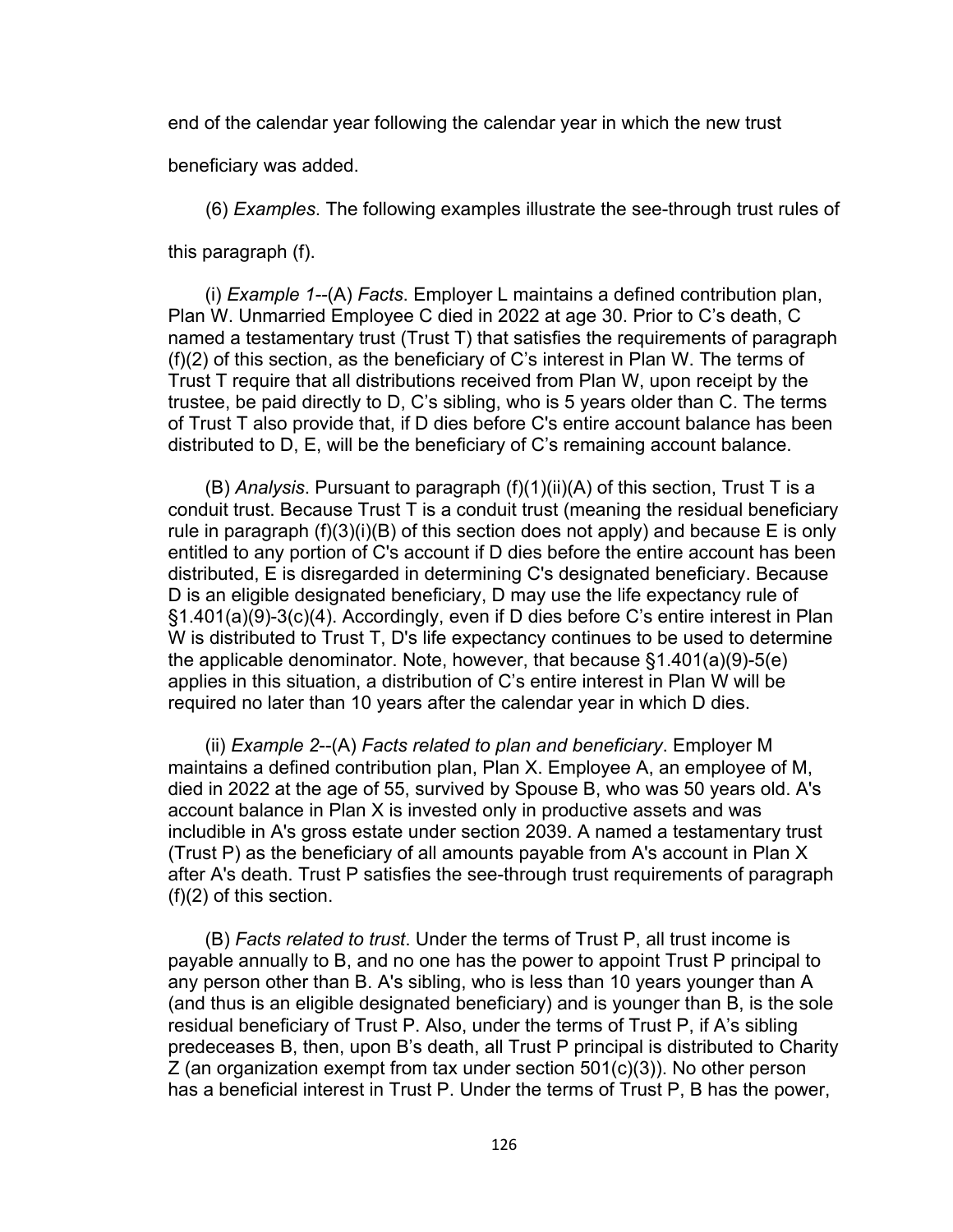exercisable annually, to compel the trustee to withdraw from A's account balance in Plan X an amount equal to the income earned during the calendar year on the assets held in A's account in Plan X and to distribute that amount through Trust P to B. Plan X includes no prohibition on withdrawal from A's account of amounts in excess of the annual required minimum distributions under section 401(a)(9). In accordance with the terms of Plan X, the trustee of Trust P elects to take annual life expectancy payments pursuant to section 401(a)(9)(B)(iii). If B exercises the withdrawal power, the trustee must withdraw from A's account under Plan X the greater of the amount of income earned in the account during the calendar year or the required minimum distribution. However, under the terms of Trust P, and applicable state law, only the portion of the Plan X distribution received by the trustee equal to the income earned by A's account in Plan X is required to be distributed to B (along with any other trust income).

(C) *Analysis*. Because some amounts distributed from A's account in Plan X to Trust P may be accumulated in Trust P during B's lifetime, Trust P is an accumulation trust. Pursuant to paragraph (f)(3)(i)(B) of this section, A's sibling, as the residual beneficiary of Trust P, is treated as a beneficiary designated under Plan X (even though access to those amounts is delayed until after B's death). Pursuant to paragraph (f)(2)(iii)(A) of this section, because Charity Z's entitlement to amounts in the trust is based on the death of a beneficiary described in paragraph (f)(3)(i)(B) of this section, Charity Z is disregarded as a beneficiary of A. Under §1.401(a)(9)-5(f)(1), the designated beneficiary used to determine the applicable denominator is the oldest of the designated beneficiaries of Trust P's interest in Plan X. B is the oldest of the beneficiaries of Trust P's interest in Plan X (including residual beneficiaries). Thus, the applicable denominator for purposes of section 401(a)(9)(B)(iii) is B's life expectancy. Because A's sibling is a beneficiary of A's account in Plan X in addition to B, B is not the sole beneficiary of A's account and the special rule in section 401(a)(9)(B)(iv) and §1.401(a)(9)-3(d) is not available. Accordingly, the annual required minimum distributions from the account to Trust P must begin no later than the end of the calendar year immediately following the calendar year of A's death.

(iii) *Example 3*--(A) *Facts.* The facts are the same as in *Example 2* in paragraph (f)(6)(ii) of this section except that A's sibling is more than 10 years younger than A, meaning that at least one of the beneficiaries of Trust P's interest in Plan X is not an eligible designated beneficiary.

(B) *Analysis.* Pursuant to paragraph (e)(2)(i) of this section, A is treated as not having an eligible designated beneficiary. Pursuant to §1.401(a)(9)-3(c)(5), the trustee of Trust P is not permitted to make an election to take annual life expectancy distributions and the 10-year rule of §1.401(a)(9)-3(c)(3) applies.

(iv) *Example 4*--(A) *Facts related to plan and beneficiary*. Employer N maintains a defined contribution plan, Plan Y. Employee F, an employee of N,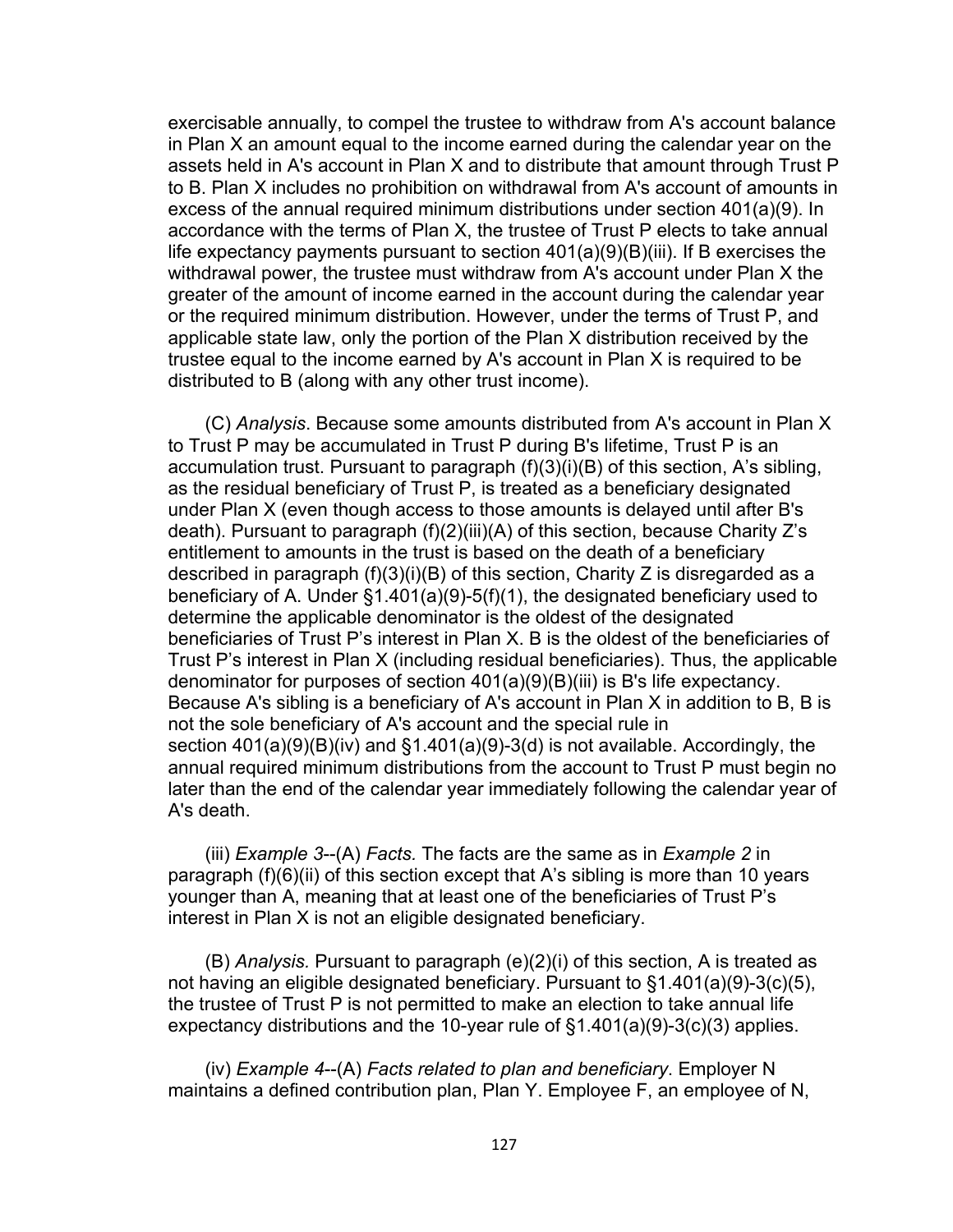died in 2022 at the age of 60. F named a testamentary trust (Trust Q), which was established under F's will, as the beneficiary of all amounts payable from F's account in Plan X after F's death. Trust Q satisfies the see-through trust requirements of paragraph (f)(2) of this section.

(B) *Facts related to trust*. Under the terms of Trust Q, all trust income is payable to F's surviving spouse, G, and G has a power of appointment to name the beneficiaries of the residual in Trust Q. The power of appointment provides that, if G does not exercise the power, then upon G's death, F's descendants are entitled to the remainder interest in Trust Q, per stirpes. As of the date of F's death, F has two children, K and L, who are not disabled or chronically ill and who are both older than age 21. Before September 30 of the calendar year following the calendar year in which F died, G irrevocably restricts G's power of appointment so that G may exercise the power to appoint the remainder beneficiaries of Trust Q only in favor of G's siblings (who all are less than 10 years younger than F and thus, are eligible designated beneficiaries).

(C) *Analysis*. Pursuant to paragraph (f)(5)(ii)(A) of this section, because G timely restricted the power of appointment so that G may exercise the power to appoint the residual interest in Trust Q only in favor of G's siblings, the designated beneficiaries are G and G's siblings. Because all of the designated beneficiaries are eligible designated beneficiaries, annual life expectancy payments are permitted under section 401(a)(9)(B)(iii). Note, however, that because §1.401(a)(9)-5(e) applies, a distribution of the remaining interest is required by no later than 10 years after the calendar year in which the oldest of G and G's siblings dies.

(v) *Example 5*--(A) *Facts*. The facts are the same as in *Example 4* in paragraph (f)(6)(iv) of this section except that G does not restrict the power by September 30 of the calendar year following the calendar year of F's death.

(B) *Analysis*. Pursuant to paragraph (f)(5)(ii)(A) of this section, G, K, and L are treated as F's beneficiaries. Pursuant to §1.401(a)(9)-3(c)(5), because K and L are not eligible designated beneficiaries, the trustee of Trust Q is not permitted to make an election to take annual life expectancy distributions, and the 10-year rule of §1.401(a)(9)-3(c)(3) applies.

(g) *Applicable multi-beneficiary trusts*--(1) *General definition of an applicable* 

*multi-beneficiary trust.* An applicable multi-beneficiary trust is a see-through trust

with more than one beneficiary and with respect to which--

(i) All of the trust beneficiaries are designated beneficiaries; and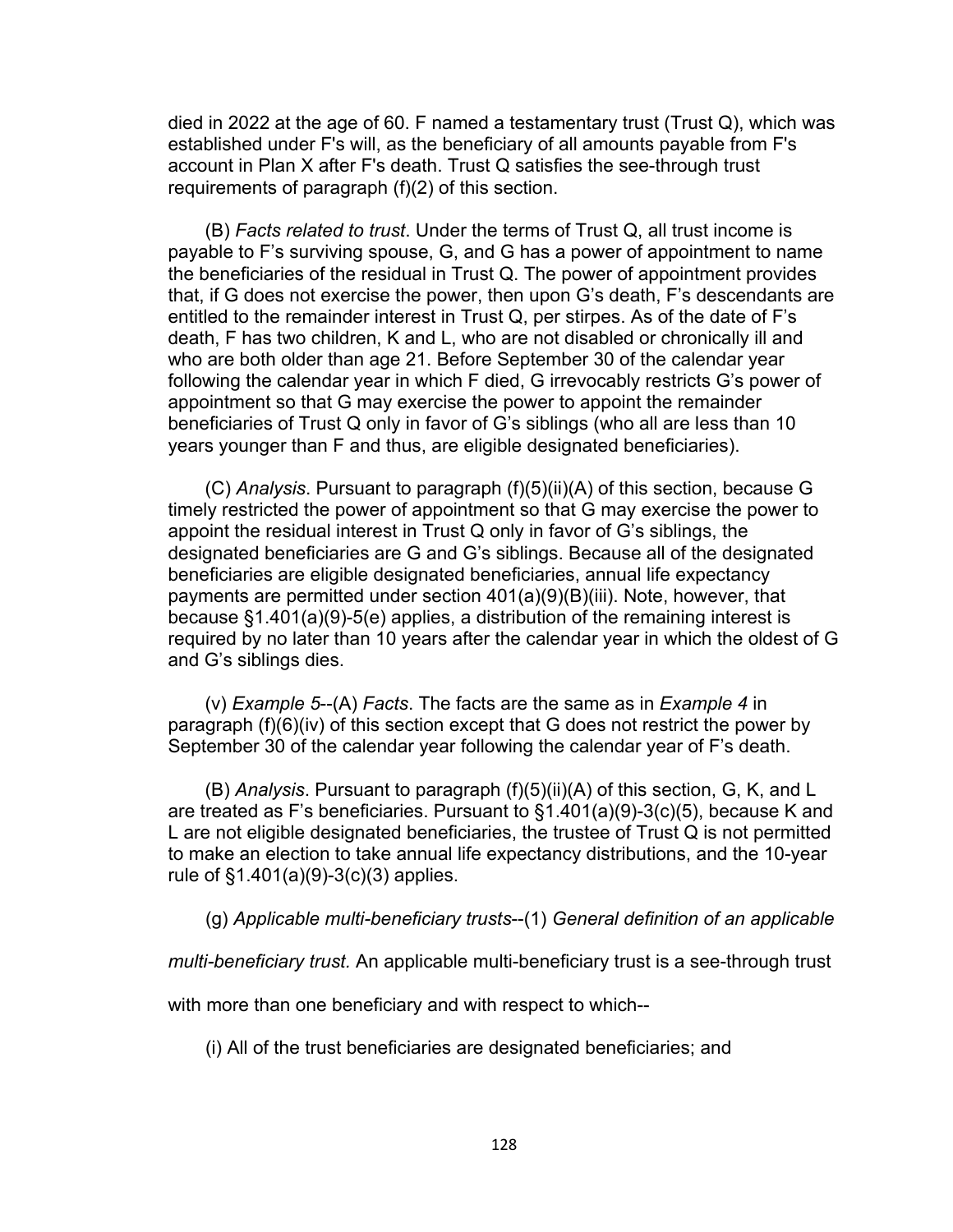(ii) At least one of the trust beneficiaries is an eligible designated beneficiary who is disabled (as defined in paragraph  $(e)(1)(iii)$  of this section) or chronically ill (as defined in paragraph (e)(1)(iv) of this section).

(2) *Type I applicable multi-beneficiary trust.* An applicable multi-beneficiary trust is a type I applicable multi-beneficiary trust if the terms of the trust provide that it is to be divided immediately upon the death of the employee into separate trusts for each beneficiary.

(3) *Type II applicable multi-beneficiary trust--*(i) *General definition.* An applicable multi-beneficiary trust is a type II applicable multi-beneficiary trust if--

(A) The trust terms identify one or more individuals, each of whom is disabled (as defined in paragraph (e)(1)(iii) of this section) or chronically ill (as defined in paragraph (e)(1)(iv) of this section), who are entitled to benefits during their lifetime; and

(B) The terms of the trust provide that no individual (other than an individual described in paragraph (g)(3)(i)(A) of this section) has any right to the employee's interest in the plan until the death of all of the eligible designated beneficiaries described in paragraph (g)(3)(i)(A) with respect to the trust.

(ii) *Special rule for type II applicable multi-beneficiary trusts.* If an employee's beneficiary is a type II applicable multi-beneficiary trust described in paragraph (g)(3)(i) of this section, then the beneficiaries of the trust described in paragraph  $(g)(3)(i)(A)$  of this section are treated as eligible designated beneficiaries without regard to whether any of the other trust beneficiaries are not eligible designated beneficiaries.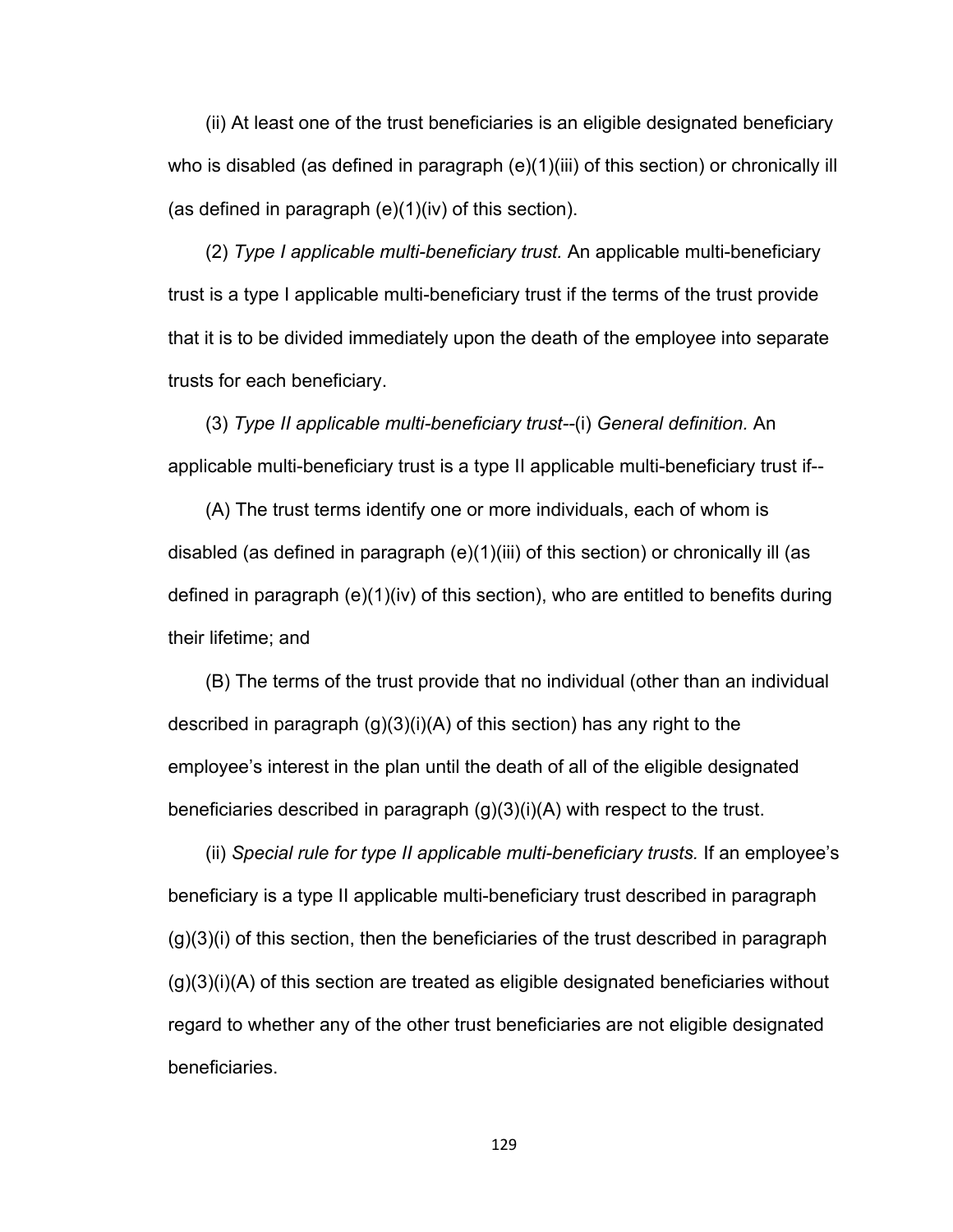(h) *Documentation requirements for trusts*--(1) *General rule*. The documentation requirements of this paragraph (h) are satisfied if--

(i) In the case of required minimum distributions while the employee is still alive, paragraph (h)(2) of this section is satisfied; or

(ii) In the case of required minimum distributions after the employee has died, or after the employee's surviving spouse has died in a case to which  $\S$ 1.401(a)(9)-3(d) applies, paragraph (h)(3) of this section is satisfied.

(2) *Required minimum distributions while employee is still alive*--(i) *In general.* If an employee designates a trust as the beneficiary of the employee's entire benefit and the employee's spouse is the only beneficiary of the trust treated as a beneficiary of the employee pursuant to the rules of paragraph (f) of this section, then, in order to satisfy the documentation requirements of this paragraph (h)(2) (so that the applicable denominator for a distribution calendar year may be determined under the rules of  $\S1.401(a)(9)-5(c)(2)$ , assuming the other requirements of paragraph (f)(2) of this section are satisfied), before the first day of the distribution calendar year the employee must either satisfy the requirements of paragraph (h)(2)(ii) of this section (requiring the employee to provide a copy of the trust instrument) or the requirements of paragraph (h)(2)(iii) of this section (requiring the employee to provide a list of beneficiaries).

(ii) *Employee to provide copy of trust instrument*. An employee satisfies the requirements of this paragraph (h)(2)(ii) if the employee--

(A) Provides to the plan administrator a copy of the trust instrument; and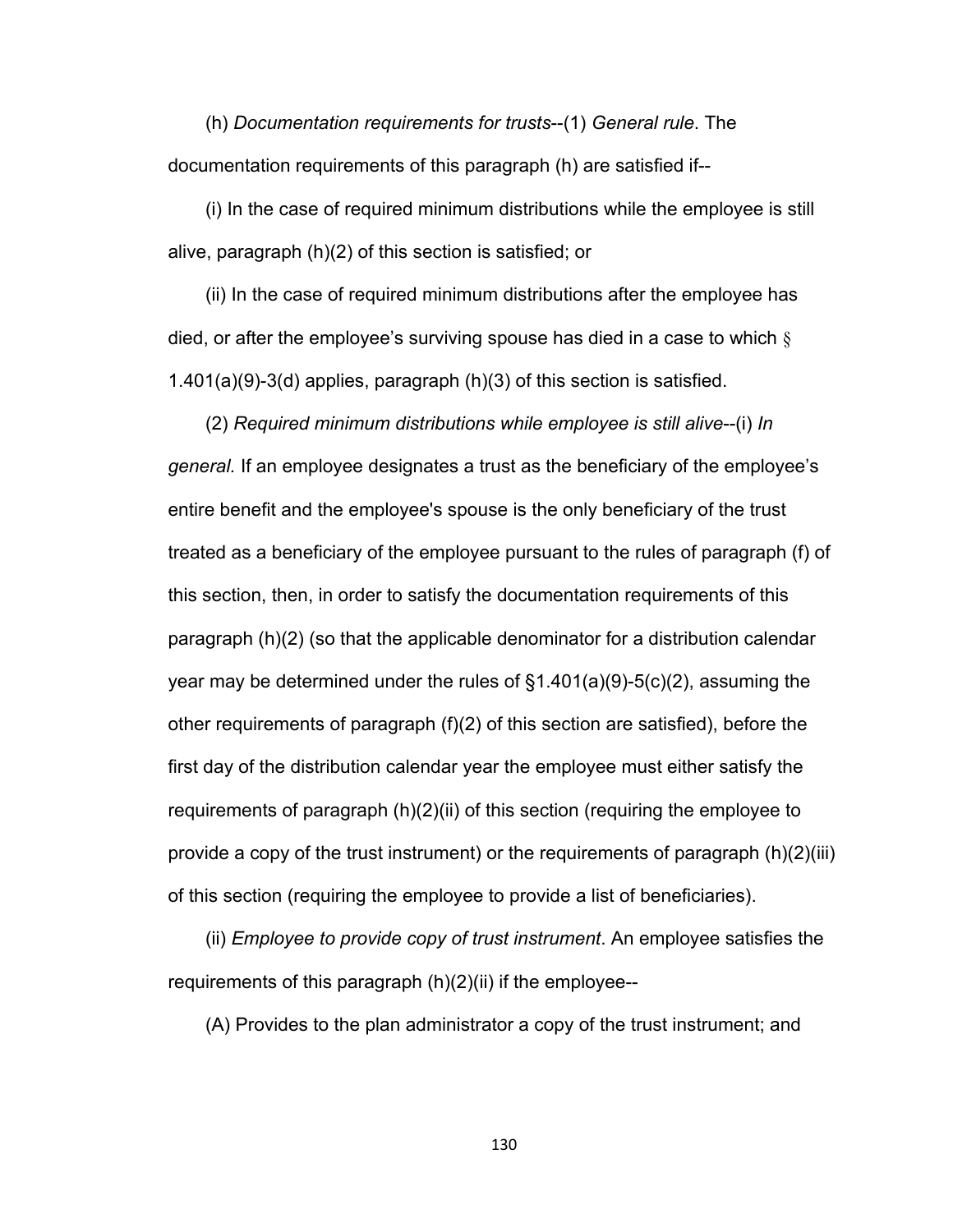(B) Agrees that, if the trust instrument is amended at any time in the future, the employee will, within a reasonable time, provide to the plan administrator a copy of each amendment.

(iii) *Employee to provide list of beneficiaries*. An employee satisfies the requirements of this paragraph (h)(2)(iii) if the employee--

(A) Provides to the plan administrator a list of all of the beneficiaries of the trust (including contingent beneficiaries) with a description of the conditions on their entitlement sufficient to establish whether the spouse is the sole beneficiary;

(B) Certifies that, to the best of the employee's knowledge, the list described in paragraph (h)(2)(iii)(A) of this section is correct and complete and that the requirements of paragraph (f)(2)(i), (ii), and (iii) of this section are satisfied; and

(C) Agrees that, if the trust instrument is amended at any time in the future, the employee will, within a reasonable time, provide to the plan administrator corrected certifications to the extent that the amendment changes any information previously certified; and

(D) Agrees to provide a copy of the trust instrument to the plan administrator upon request.

(3) *Required minimum distributions after death*--(i) *In general*. In order to satisfy the documentation requirement of this paragraph (h)(3) for required minimum distributions after the death of the employee (or after the death of the employee's surviving spouse in a case to which §1.401(a)(9)-3(d) applies), by October 31 of the calendar year immediately following the calendar year in which the employee died or, in a case to which §1.401(a)(9)-3(d) applies, the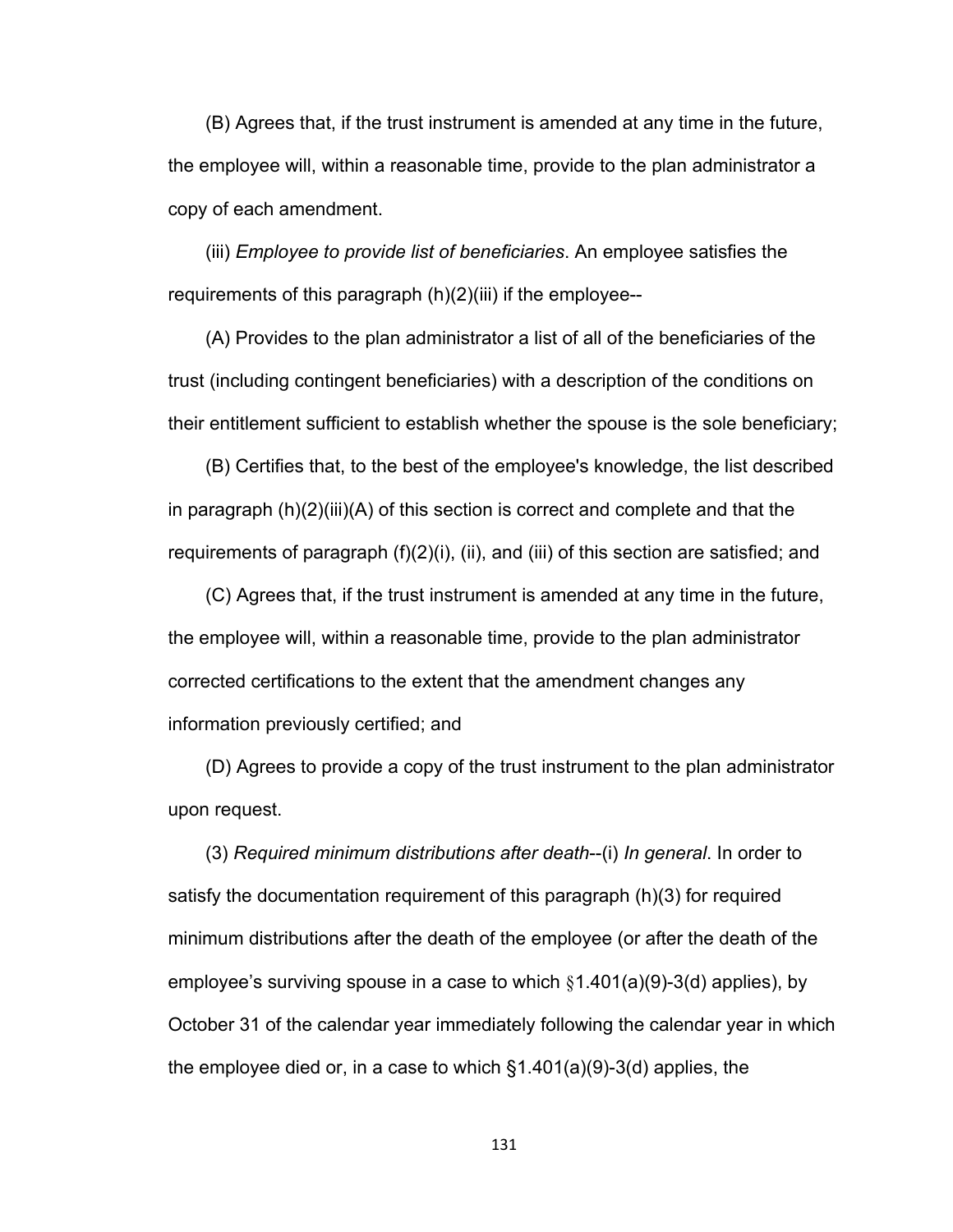employee's surviving spouse died, the trustee of the trust must satisfy the requirements of either paragraph (h)(3)(ii) (requiring the trustee to provide a list of beneficiaries) or paragraph (h)(3)(iii) of this section (requiring the trustee to provide a copy of the trust instrument).

(ii) *Trustee to provide list of beneficiaries*. A trustee satisfies the requirements of this paragraph (h)(3)(ii) if the trustee--

(A) Provides the plan administrator with a final list of all beneficiaries of the trust as of September 30 of the calendar year following the calendar year of the death (including contingent beneficiaries) with a description of the conditions on their entitlement sufficient to establish who are the beneficiaries;

(B) Certifies that, to the best of the trustee's knowledge, this list is correct and complete and that the requirements of paragraph (f)(2)(i), (ii), and (iii) of this section are satisfied; and

(C) Agrees to provide a copy of the trust instrument to the plan administrator upon request.

(iii) *Trustee to provide copy of trust instrument*. A trustee satisfies the requirements of this paragraph (h)(3)(iii) if the trustee provides the plan administrator with a copy of the actual trust document for the trust that is named as a beneficiary of the employee under the plan as of the employee's date of death.

(4) *Relief for discrepancy between trust instrument and employee certifications or earlier trust instruments*--(i) *In general.* If required minimum distributions are determined based on the information provided to the plan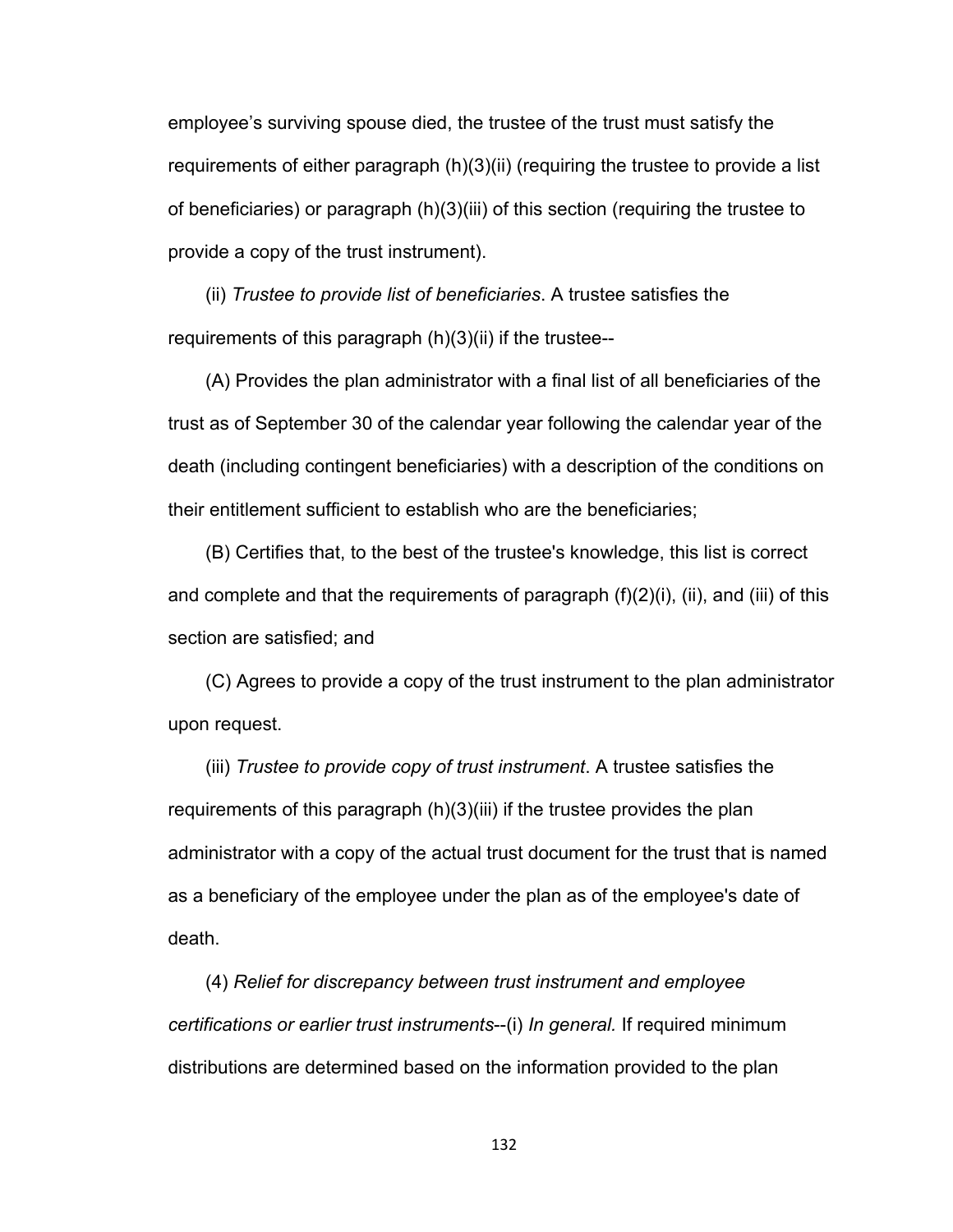administrator in certifications or trust instruments described in paragraph (h)(2) or  $(3)$  of this section, a plan will not fail to satisfy section  $401(a)(9)$  merely because the actual terms of the trust instrument are inconsistent with the information in those certifications or trust instruments previously provided to the plan administrator, but only if--

(A) The plan administrator reasonably relied on the information provided; and

(B) The required minimum distributions for calendar years after the calendar year in which the discrepancy is discovered are determined based on the actual terms of the trust instrument.

(ii) *Excise tax.* For purposes of determining the amount of the excise tax under section 4974, the required minimum distribution is determined for any year based on the actual terms of the trust in effect during the year.

## **§1.401(a)(9)-5 Required minimum distributions from defined contribution plans.**

(a) *General rules--*(1) *In general.* Subject to the rules of paragraph (e) of this section (requiring distribution of an employee's entire interest by a specified deadline in certain situations), if an employee's accrued benefit is in the form of an individual account under a defined contribution plan, the minimum amount required to be distributed for each distribution calendar year (as defined in paragraph (a)(2) of this section) is equal to the quotient obtained by dividing the account balance (determined under paragraph (b) of this section) by the applicable denominator (determined under paragraph (c) or (d) of this section,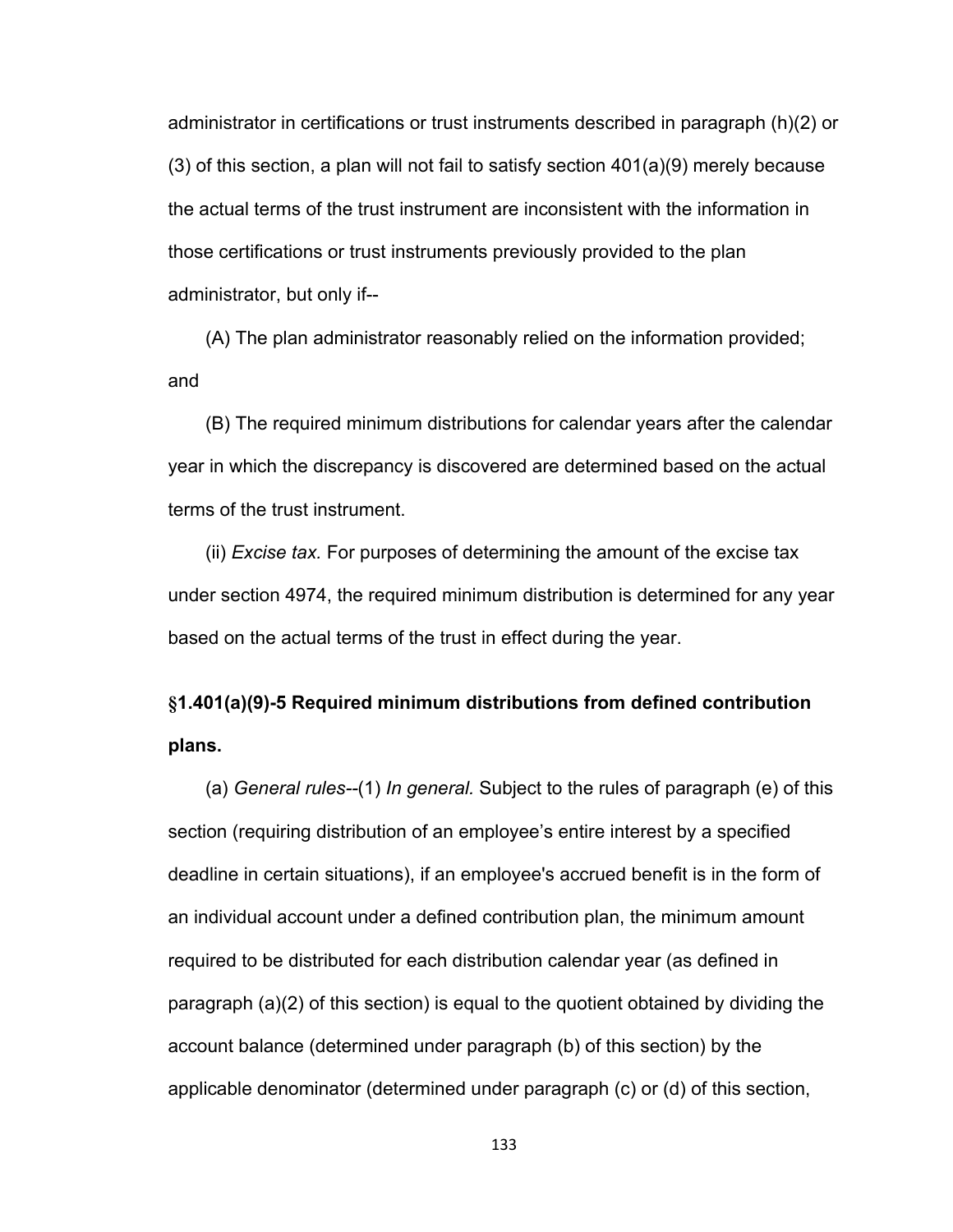whichever is applicable). However, the required minimum distribution amount will never exceed the entire account balance on the date of the distribution. See paragraph (g) of this section for rules that apply if a portion of the employee's account is not vested.

(2) *Distribution calendar year*--(i) *In general.* A calendar year for which a minimum distribution is required is a distribution calendar year.

(ii) *First distribution calendar year for employee*. If an employee's required beginning date is April 1 of the calendar year following the calendar year in which the employee attains age 72<sub>,</sub> then the employee's first distribution calendar year is the year the employee attains age 72. If an employee's required beginning date is April 1 of the calendar year following the calendar year in which the employee retires, the employee's first distribution calendar year is the calendar year in which the employee retires.

(iii) *First distribution calendar year for beneficiary.* In the case of an employee who dies before the required beginning date, if the life expectancy rule in  $§1.401(a)(9)-3(c)(4)$  applies, then the first distribution calendar year for the designated beneficiary is the calendar year after the calendar year in which the employee died (or, if applicable, the calendar year described in §1.401(a)(9)- 3(d)). See §1.401(a)(9)-3(c)(5) to determine whether the life expectancy rule in §1.401(a)(9)-3(c)(4) applies.

(3) *Time for distributions.* The distribution required for the employee's first distribution calendar year (as described in paragraph (a)(2)(ii) of this section) may be made on or before April 1 of the following calendar year. The required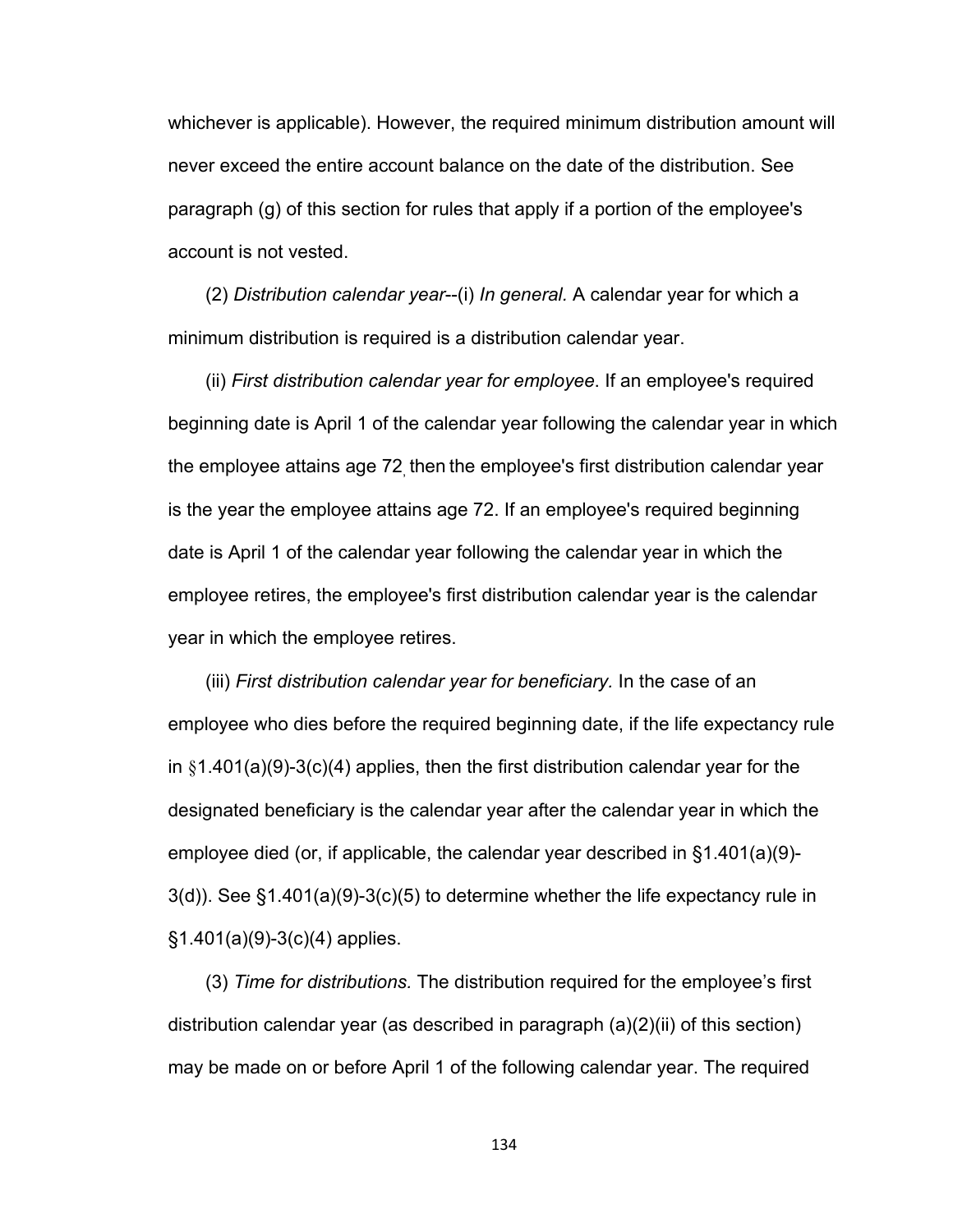minimum distribution for any other distribution calendar year (including the required minimum distribution for the distribution calendar year in which the employee's required beginning date occurs or the first distribution calendar year for the designated beneficiary) must be made on or before the end of that distribution calendar year.

(4) *Minimum distribution incidental benefit requirement.* If distributions of an employee's account balance under a defined contribution plan are made in accordance with this section--

(i) With respect to the retirement benefits provided by that account balance, to the extent the incidental benefit requirement of  $§1.401-1(b)(1)(i)$  requires distributions, that requirement is deemed satisfied; and

(ii) No additional distributions are required to satisfy section  $401(a)(9)(G)$ .

(5) *Annuity contracts*--(i) *Purchase of annuity contract permitted.* A plan may satisfy section 401(a)(9) by the purchase of an annuity contract from an insurance company in accordance with §1.401(a)(9)-6(d) with the employee's entire individual account provided that the terms of the annuity satisfy §1.401(a)(9)-6 and paragraph (e) of this section. However, a distribution of an annuity contract is not a distribution for purposes of this section.

(ii) *Transition from defined contribution rules to defined benefit rules*. If an annuity is purchased in accordance with paragraph (a)(5)(i) of this section after distributions are required to commence (the required beginning date, in the case of distributions commencing before death, or the calendar year determined under  $\S1.401(a)(9)-3(c)(4)$  or, if applicable,  $\S1.401(a)(9)-3(d)$ , in the case of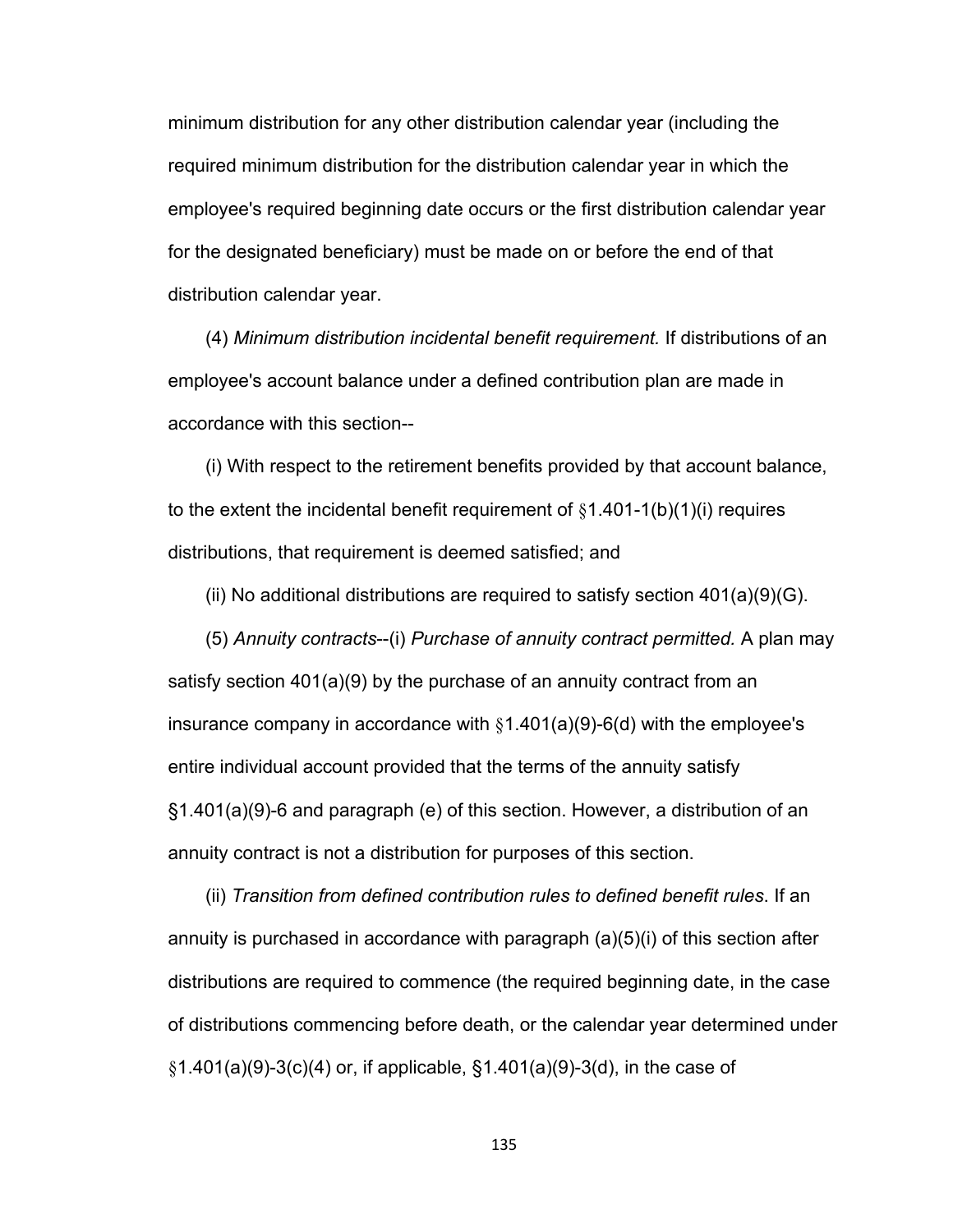distributions commencing after death), then the plan will satisfy section 401(a)(9) only if, in the year of purchase, distributions from the individual account satisfy this section, and for calendar years following the year of purchase, payments under the annuity contract are made in accordance with §1.401(a)(9)-6 and satisfy paragraph (e) of this section. Payments under the annuity contract during the year in which the annuity contract is purchased are treated as distributions from the individual account for purposes of determining whether the distributions from the individual account satisfy this section in the calendar year of purchase.

(iii) *Purchase of annuity contract with portion of employee's account*. A portion of an employee's account balance under a defined contribution plan is permitted to be used to purchase an annuity contract while another portion remains in the account, provided that the requirements of paragraphs (a)(5)(i) and (ii) of this section are satisfied (other than the requirement that the contract be purchased with the employee's entire individual account). In that case, in order to satisfy section 401(a)(9) for calendar years after the calendar year of purchase, the remaining account balance under the plan must be distributed in accordance with this section.

(6) *Impact of additional distributions in prior years.* If, for any distribution calendar year, the amount distributed exceeds the required minimum distribution for that calendar year, no credit towards a required minimum distribution will be given in subsequent calendar years for the excess distribution.

(b) *Determination of account balance*--(1) *General rule*. In the case of an individual account under a defined contribution plan, the benefit used in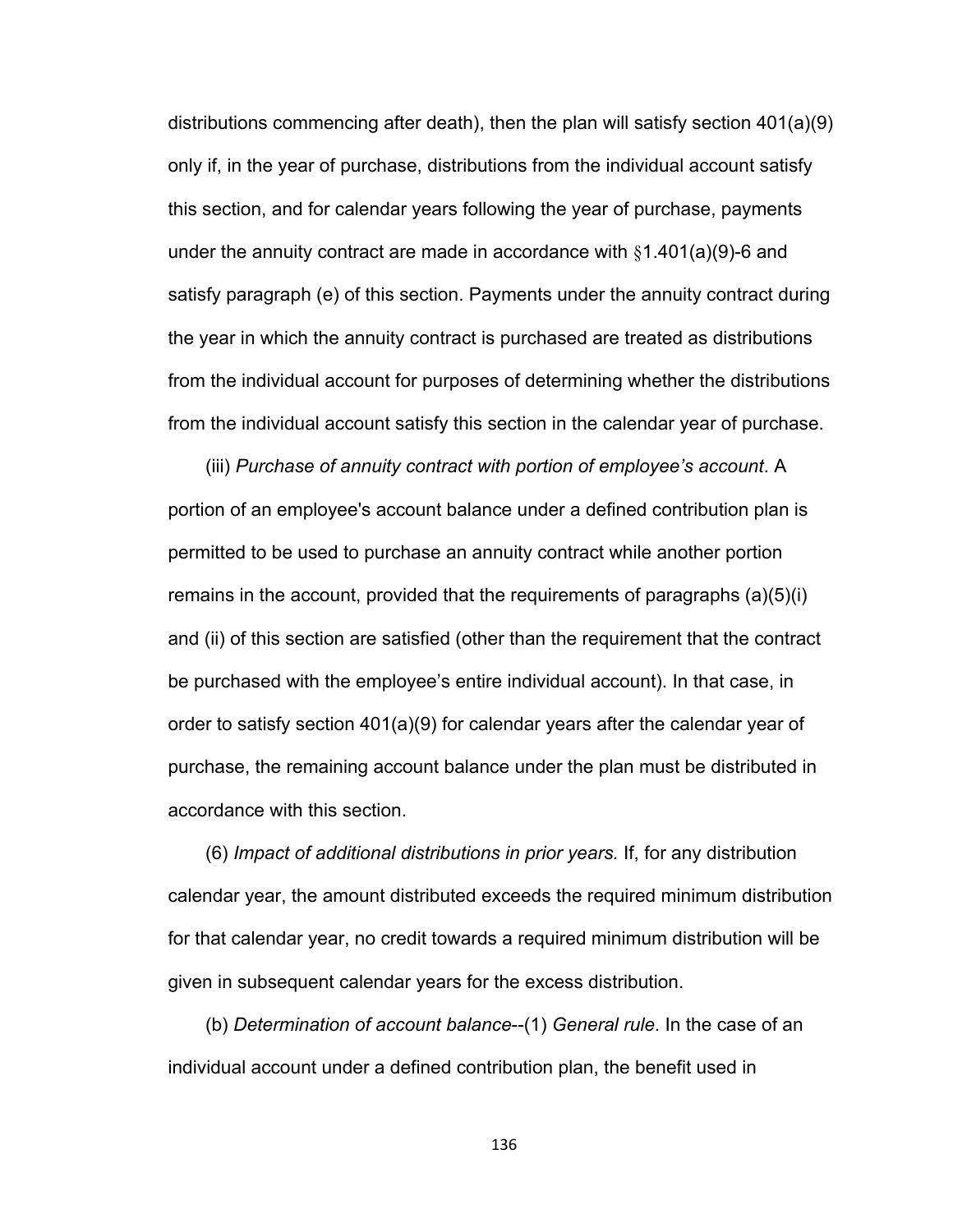determining the required minimum distribution for a distribution calendar year is the account balance as of the last valuation date in the calendar year preceding that distribution calendar year (valuation calendar year) adjusted in accordance with this paragraph (b). For this purpose, except as provided in §1.401(a)(9)-8(a), all of an employee's accounts under the plan are aggregated. Thus, all separate accounts, including a separate account for employee contributions under section 72(d)(2), are aggregated for purposes of this section.

(2) *Adjustment for subsequent allocations*. The account balance is increased by the amount of any contributions or forfeitures allocated to the account balance as of dates in the valuation calendar year after the valuation date. For this purpose, contributions that are allocated to the account balance as of dates in the valuation calendar year after the valuation date, but that are not actually made during the valuation calendar year, may be excluded.

(3) *Adjustment for subsequent distributions.* The account balance is decreased by distributions made in the valuation calendar year after the valuation date.

(4) *Exclusion for QLAC contract*. The account balance does not include the value of any qualifying longevity annuity contract (QLAC), defined in  $\S$  $1.401(a)(9)-6(q)$ , that is held under the plan.

(5) *Treatment of rollovers*. If an amount is distributed from a plan and rolled over to another plan (receiving plan), §1.401(a)(9)-7(b) provides additional rules for determining the benefit and required minimum distribution under the receiving plan. If an amount is transferred from one plan (transferor plan) to another plan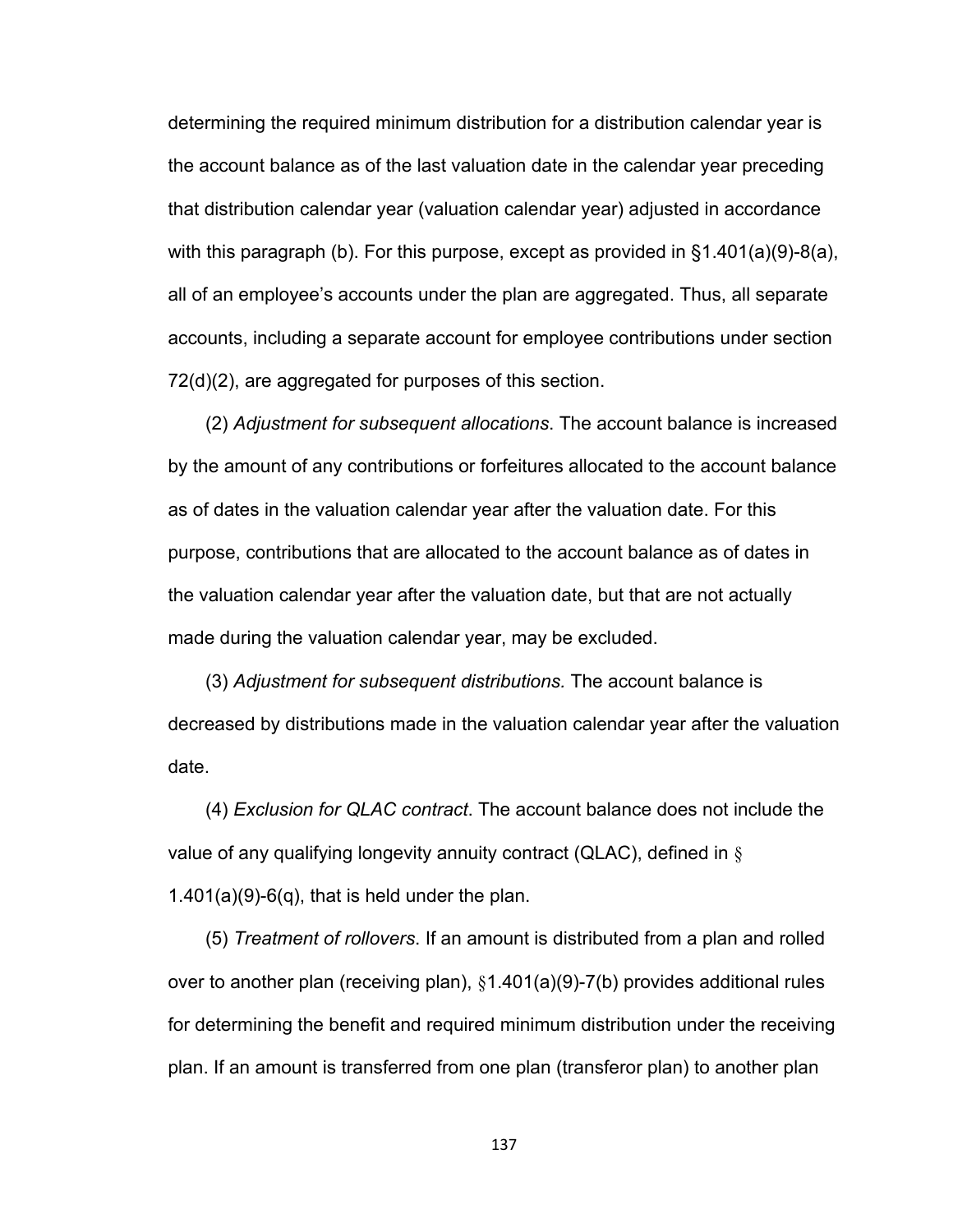(transferee plan) in a transfer to which section 414(l) applies, §1.401(a)(9)-7(c) and (d) provide additional rules for determining the amount of the benefit and required minimum distribution under both the transferor and transferee plans.

(c) *Determination of applicable denominator during employee's lifetime*--(1) *General rule.* Except as provided in paragraph (c)(2) of this section (relating to a spouse beneficiary who is more than 10 years younger than the employee), the applicable denominator for required minimum distributions for each distribution calendar year beginning with the first distribution calendar year (as described in paragraph (a)(2)(ii) of this section) is determined using the Uniform Lifetime Table in  $\S1.401(a)(9)-9(c)(2)$  for the employee's age as of the employee's birthday in the relevant distribution calendar year. The requirement to take an annual distribution calculated in accordance with the preceding sentence applies for distribution calendar years up to and including the calendar year that includes the employee's date of death. Thus, a required minimum distribution is due for the calendar year of the employee's death, and that amount must be distributed during that year to the beneficiary to the extent it has not already been distributed to the employee.

(2) *Spouse is sole beneficiary--*(i) *Determination of applicable denominator*. If the sole beneficiary of an employee is the employee's spouse who is more than 10 years younger than the employee, then the applicable denominator is the joint and last survivor life expectancy for the employee and spouse determined using the Joint and Last Survivor Life Expectancy Table in §1.401(a)(9)-9(d) for the employee's and spouse's ages as of their birthdays in the relevant distribution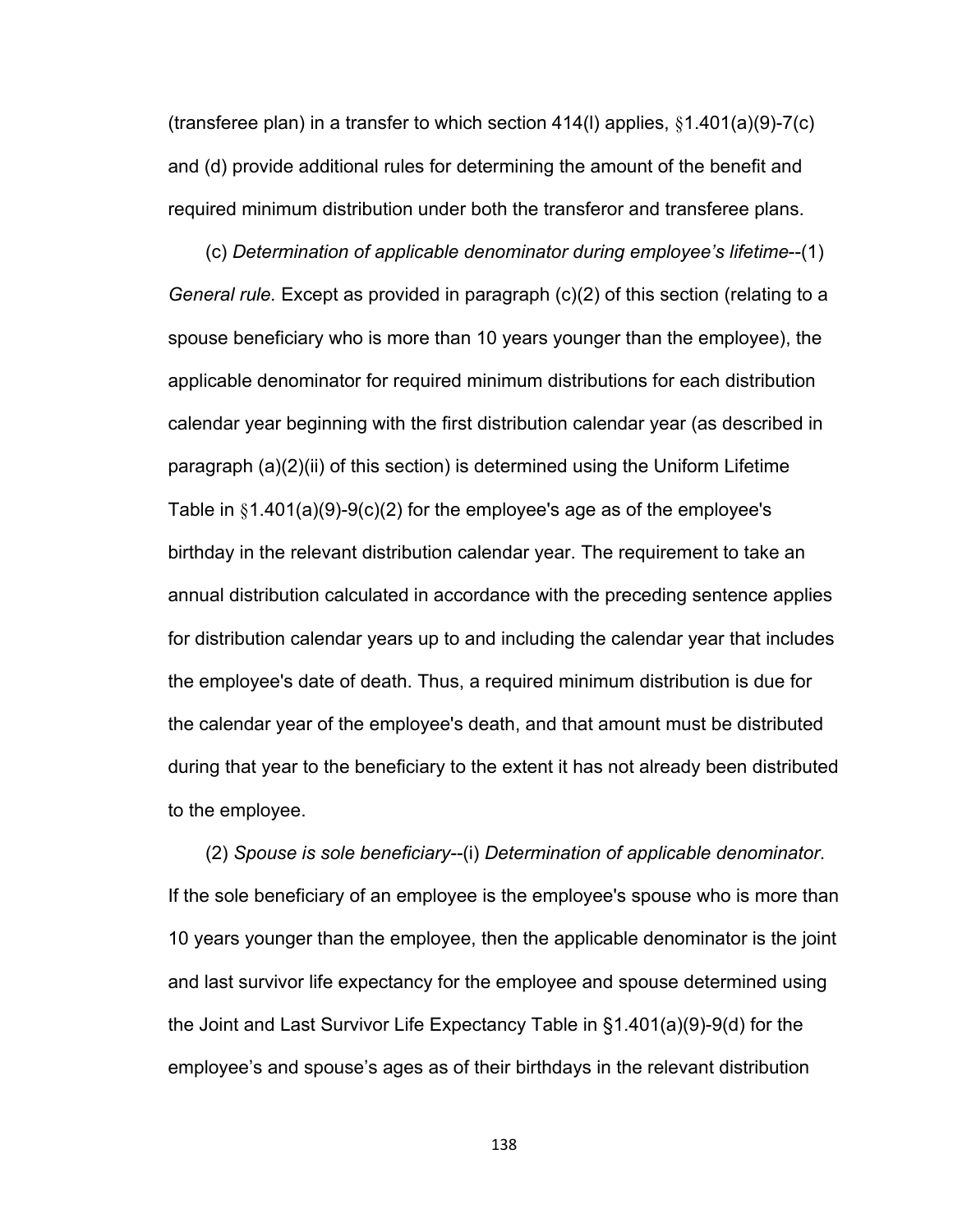calendar year (rather than the applicable denominator determined under paragraph (c)(1) of this section).

 (ii) *Spouse must be sole beneficiary at all times.* Except as otherwise provided in paragraph (c)(2)(iii) of this section (relating to a death or divorce in a calendar year), the spouse is the sole beneficiary for purposes of determining the applicable denominator for a distribution calendar year during the employee's lifetime only if the spouse is the sole beneficiary of the employee's entire interest at all times during the distribution calendar year.

(iii) *Change in marital status.* If the employee and the employee's spouse are married on January 1 of a distribution calendar year, but do not remain married throughout that year (that is, the employee or the employee's spouse dies or they become divorced during that year), the employee will not fail to have a spouse as the employee's sole beneficiary for that year merely because they are not married throughout that year. However, the change in beneficiary due to the death or divorce of the spouse in a distribution calendar year will be effective for purposes of determining the applicable denominator under section 401(a)(9) and this paragraph (c) for the following calendar years.

(d) *Applicable denominator after employee's death*--(1) *Death on or after the employee's required beginning date*--(i) *In general.* If an employee dies after distribution has begun as determined under §1.401(a)(9)-2(a)(3) (generally, on or after the employee's required beginning date), distributions must satisfy section 401(a)(9)(B)(i). In order to satisfy this requirement, the applicable denominator after the employee's death is determined under the rules of this paragraph (d)(1).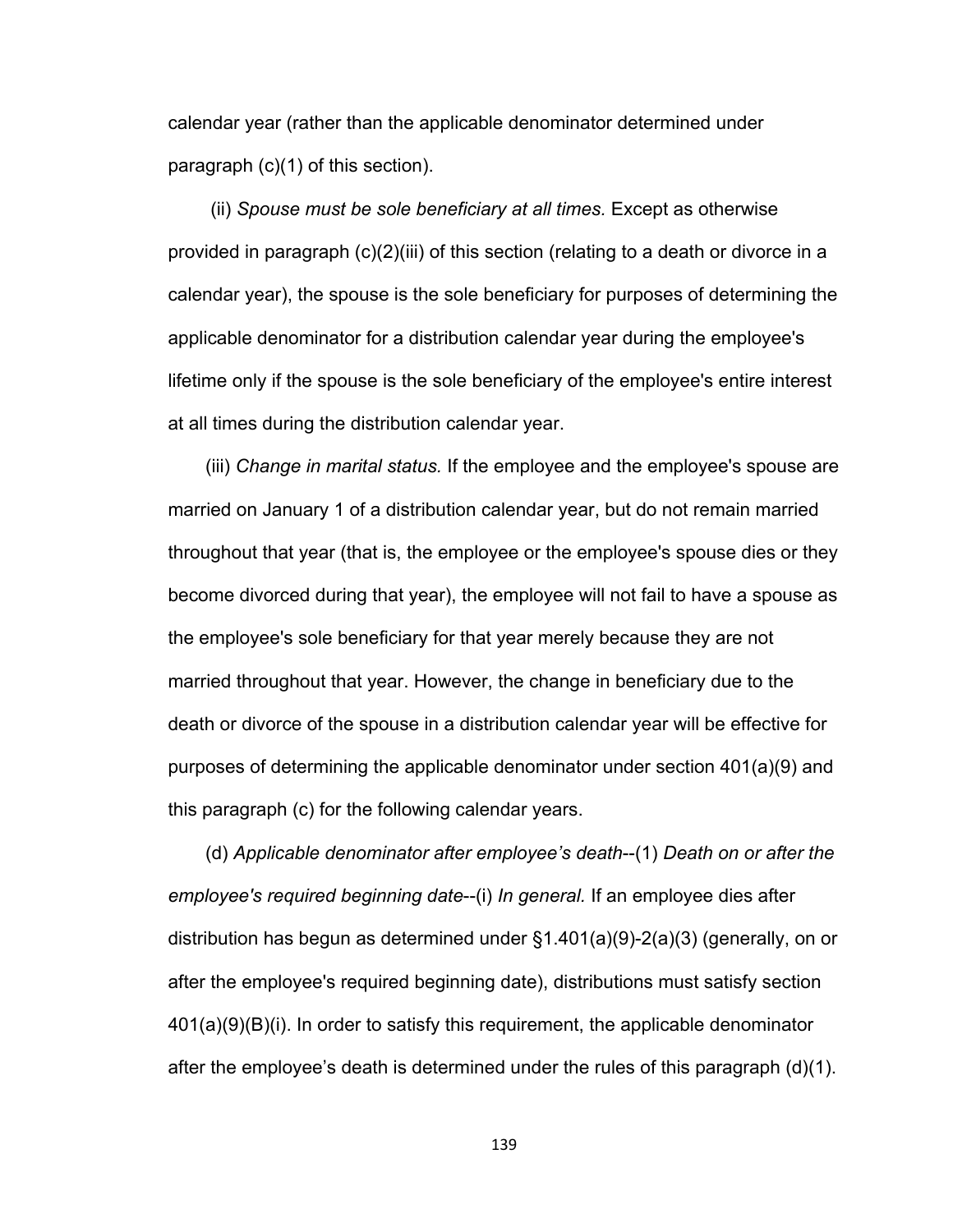The requirement to take an annual distribution in accordance with the preceding sentence applies for distribution calendar years up to and including the calendar year that includes the beneficiary's date of death. Thus, a required minimum distribution is due for the calendar year of the beneficiary's death, and that amount must be distributed during that calendar year to a beneficiary of the deceased beneficiary to the extent it has not already been distributed to the deceased beneficiary. The distributions also must satisfy section 401(a)(9)(B)(ii) (or, if applicable, section  $401(a)(9)(B)(iii)$ , taking into account sections  $401(a)(9)(E)(iii)$ , and  $401(a)(9)(H)(ii)$  and (iii)). In order to satisfy those requirements, in addition to determining the applicable denominator under the rules of this paragraph (d)(1), the distributions also must satisfy any applicable requirements under paragraph (e) of this section.

(ii) *Employee with designated beneficiary*. If the employee has a designated beneficiary as of the date determined under §1.401(a)(9)-4(c), the applicable denominator is the greater of--

(A) The designated beneficiary's remaining life expectancy; and

(B) The employee's remaining life expectancy.

(iii) *Employee with no designated beneficiary*. If the employee does not have a designated beneficiary as of the date determined under §1.401(a)(9)-4(c), the applicable denominator is the employee's remaining life expectancy.

(2) *Death before an employee's required beginning date.* If an employee dies before distributions have begun (as determined under §1.401(a)(9)-2(a)(3)) and the life expectancy rule described in  $\S1.401(a)(9)-3(c)(4)$  applies, then the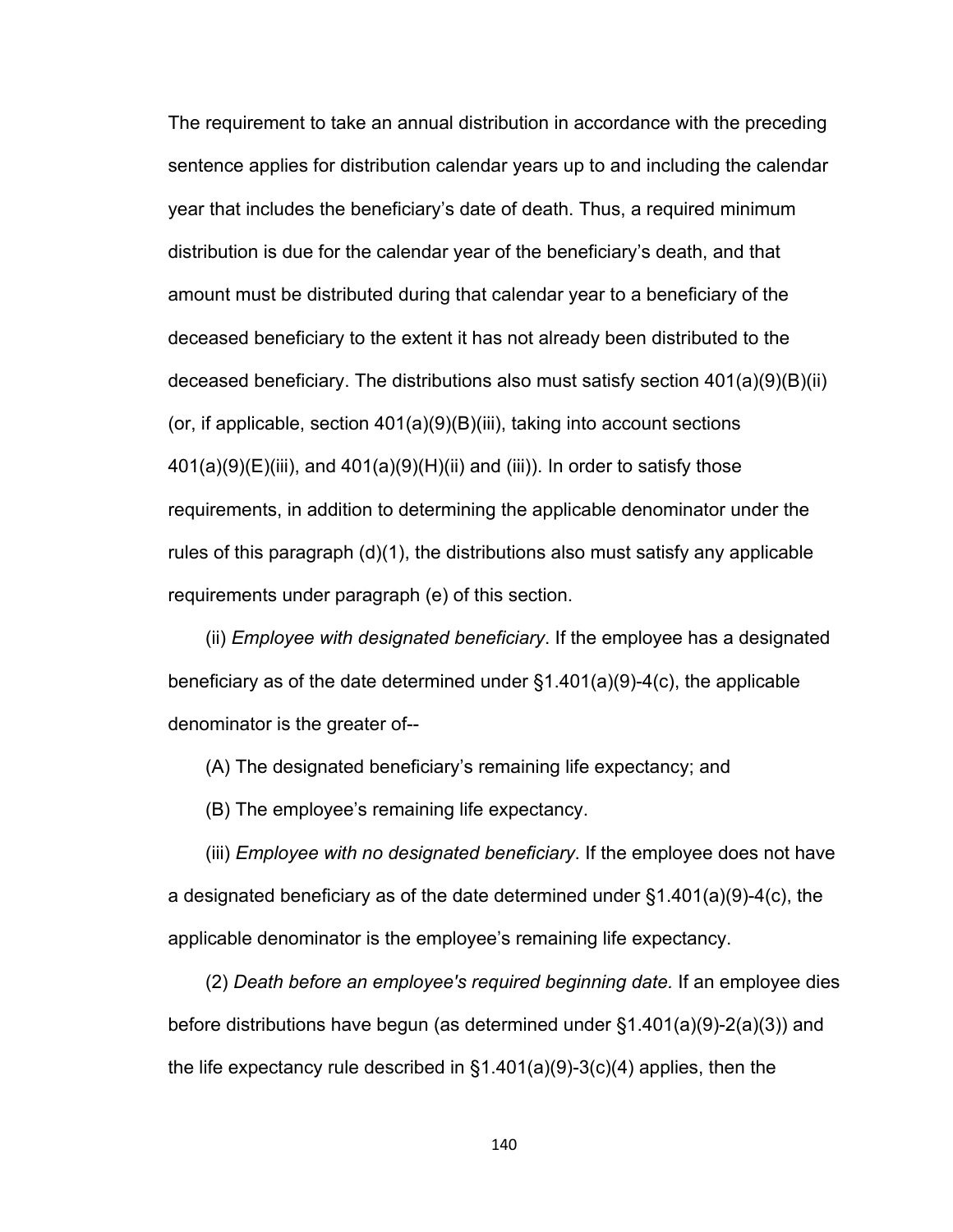applicable denominator for distribution calendar years beginning with the first distribution calendar year (as described in paragraph (a)(2)(iii) of this section) is the designated beneficiary's remaining life expectancy.

(3) *Remaining life expectancy*--(i) *Life expectancy table*. For purposes of this paragraph (d), all life expectancies are determined using the Single Life Table in §1.401(a)(9)-9(c)(1).

(ii) *Employee's life expectancy*. The employee's remaining life expectancy is determined initially using the employee's age as of the employee's birthday in the calendar year of the employee's death. In subsequent calendar years, the remaining life expectancy is determined by reducing that initial life expectancy by one for each calendar year that has elapsed after that first calendar year.

(iii) *Nonspouse designated beneficiary.* If the designated beneficiary is not the employee's surviving spouse, then the designated beneficiary's remaining life expectancy is determined initially using the beneficiary's age as of the beneficiary's birthday in the calendar year following the calendar year of the employee's death. Except as otherwise provided in paragraph (d)(3)(iv) of this section, for subsequent calendar years, the designated beneficiary's remaining life expectancy is determined by reducing that initial life expectancy by one for each calendar year that has elapsed after that first calendar year.

(iv) *Spouse as designated beneficiary*. If the surviving spouse of the employee is the employee's sole beneficiary, then the surviving spouse's remaining life expectancy is redetermined each distribution calendar year using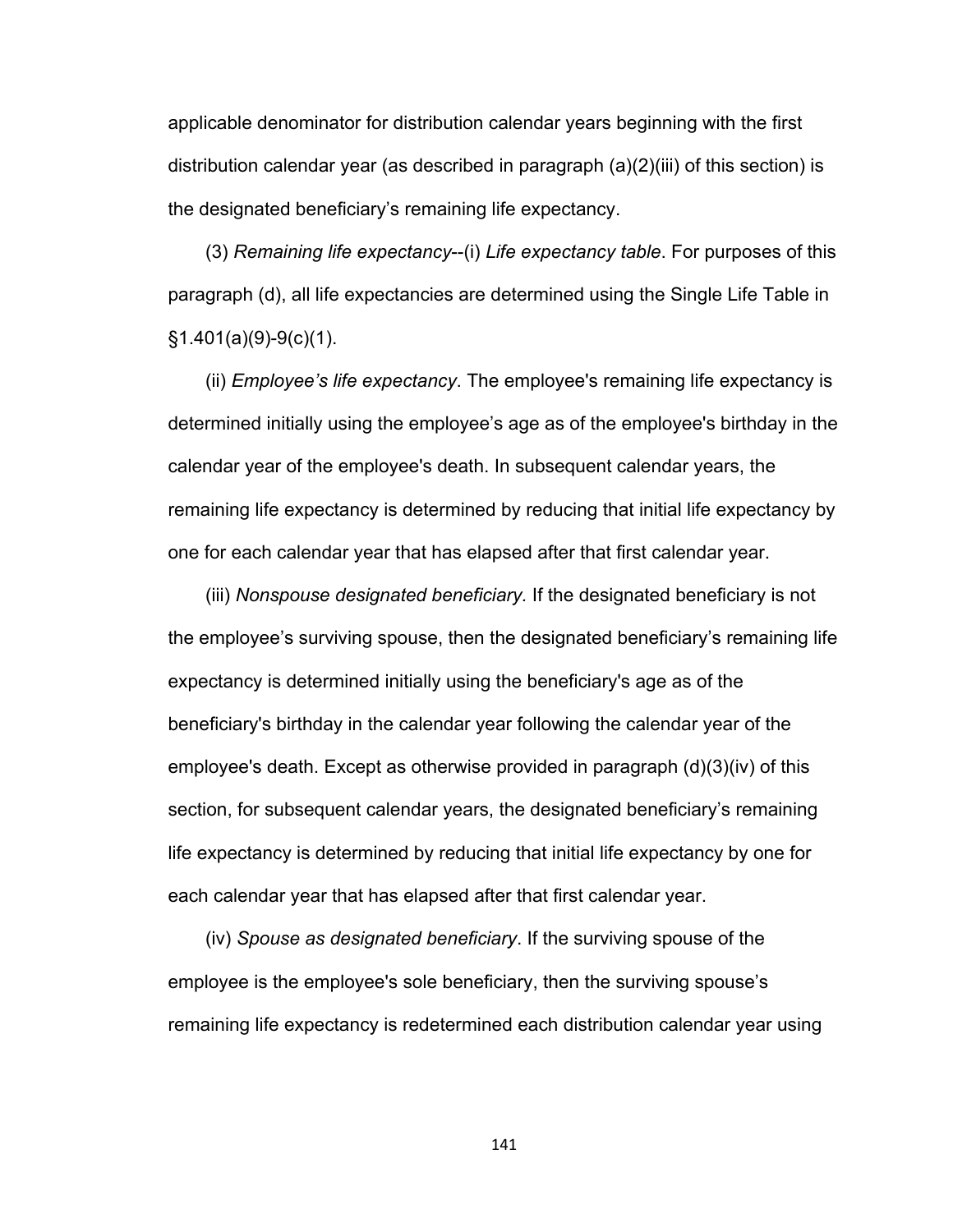the surviving spouse's age as of the surviving spouse's birthday in that calendar year.

 (e) *Distribution of employee's entire interest required--*(1) *In general.* Except as provided in paragraph (f) of this section, if an employee's accrued benefit is in the form of an individual account under a defined contribution plan, then the entire interest of the employee must be distributed by the end of the earliest of the calendar years described in paragraph  $(e)(2)$ ,  $(3)$ ,  $(4)$ , or  $(5)$  of this section. However, the preceding sentence does not apply if section 401(a)(9)(H) does not apply with respect to the employee (for example, if both the employee and the employee's designated beneficiary died before January 1, 2020). See §1.401(a)(9)-1(b) for rules relating to the section 401(a)(9)(H) effective date.

(2) *10-year limit for designated beneficiary who is not an eligible designated beneficiary.* If the employee's designated beneficiary is not an eligible designated beneficiary (as determined in accordance with §1.401(a)(9)-4(e)), then the calendar year described in this paragraph (e)(2) is the tenth calendar year following the calendar year of the employee's death.

(3) *10-year limit following death of eligible designated beneficiary.* If the employee's designated beneficiary is an eligible designated beneficiary (as determined in accordance with §1.401(a)(9)-4(e)), then the calendar year described in this paragraph (e)(3) is the tenth calendar year following the calendar year of the designated beneficiary's death.

(4) *10-year limit after minor child of the employee reaches age of majority.* If the employee's designated beneficiary is an eligible designated beneficiary only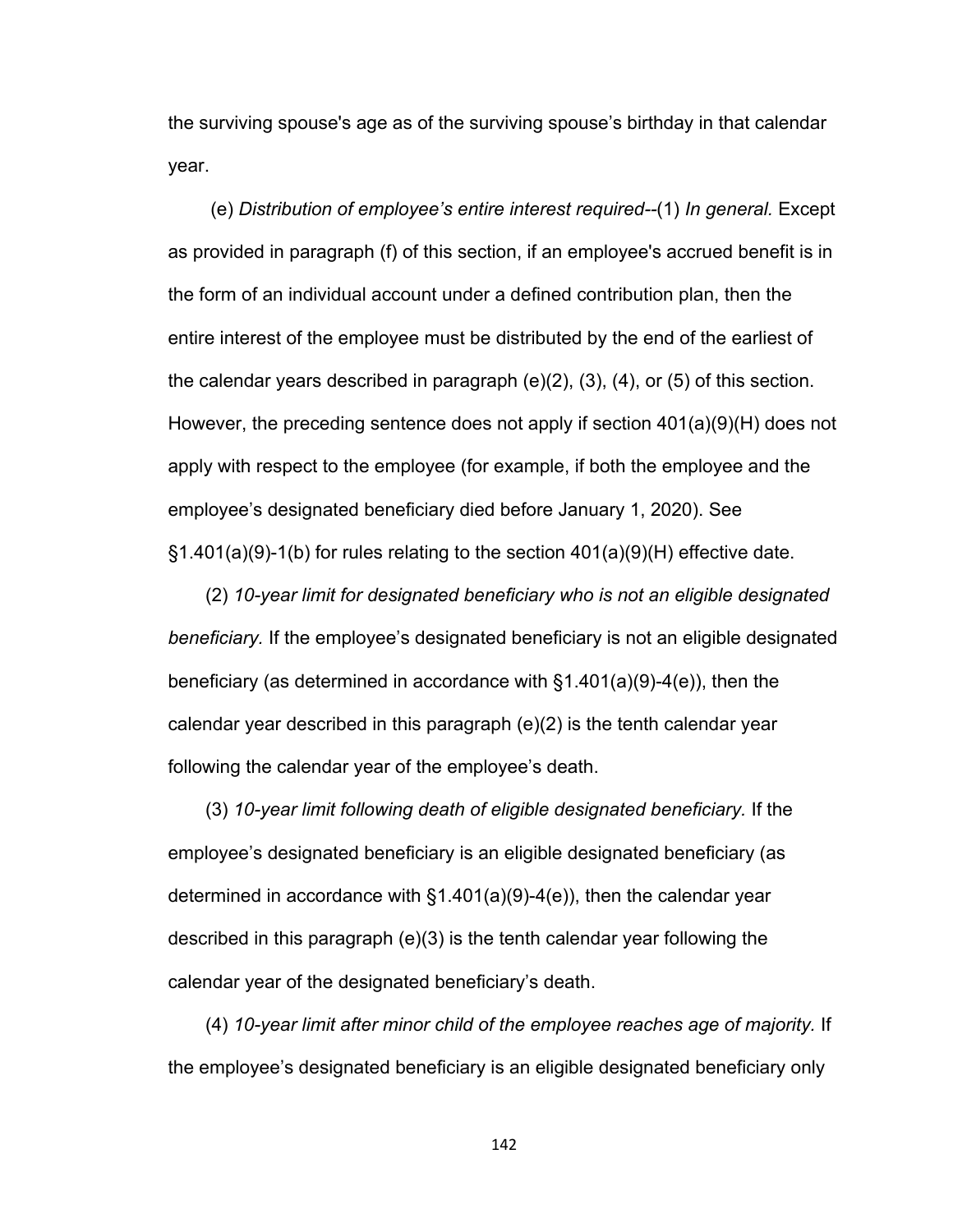because the beneficiary is the child of the employee who has not reached the age of majority at the time of the employee's death, then the calendar year described in this paragraph (e)(4) is the tenth calendar year following the calendar year in which the designated beneficiary reaches the age of majority.

(5) *Life expectancy limit for older eligible designated beneficiaries*. If the employee's designated beneficiary is an eligible designated beneficiary (as determined in accordance with §1.401(a)(9)-4(e)) and the applicable denominator is determined in accordance with paragraph (d)(1)(ii)(B) of this section (the employee's remaining life expectancy), then the calendar year described in this paragraph (e)(5) is the calendar year in which the applicable denominator would have been less than or equal to one if it were determined in accordance with paragraph (d)(1)(ii)(A) of this section (the designated beneficiary's remaining life expectancy).

(f) *Rules for multiple designated beneficiaries*--(1) *Determination of applicable denominator--*(i) *General rule.* Except as otherwise provided in paragraph (f)(1)(ii) of this section and  $\S$ 1.401(a)(9)-8(a), if the employee has more than one designated beneficiary, then the determination of the applicable denominator under paragraph (d) of this section is made using the oldest designated beneficiary of the employee.

(ii) *Applicable multi-beneficiary trusts.* If an employee's beneficiary is a type II applicable multi-beneficiary trust described in  $\S1.401(a)(9)-4(g)(3)(i)$ , then only the trust beneficiaries described in  $\S1.401(a)(9)-4(g)(3)(i)(A)$  are taken into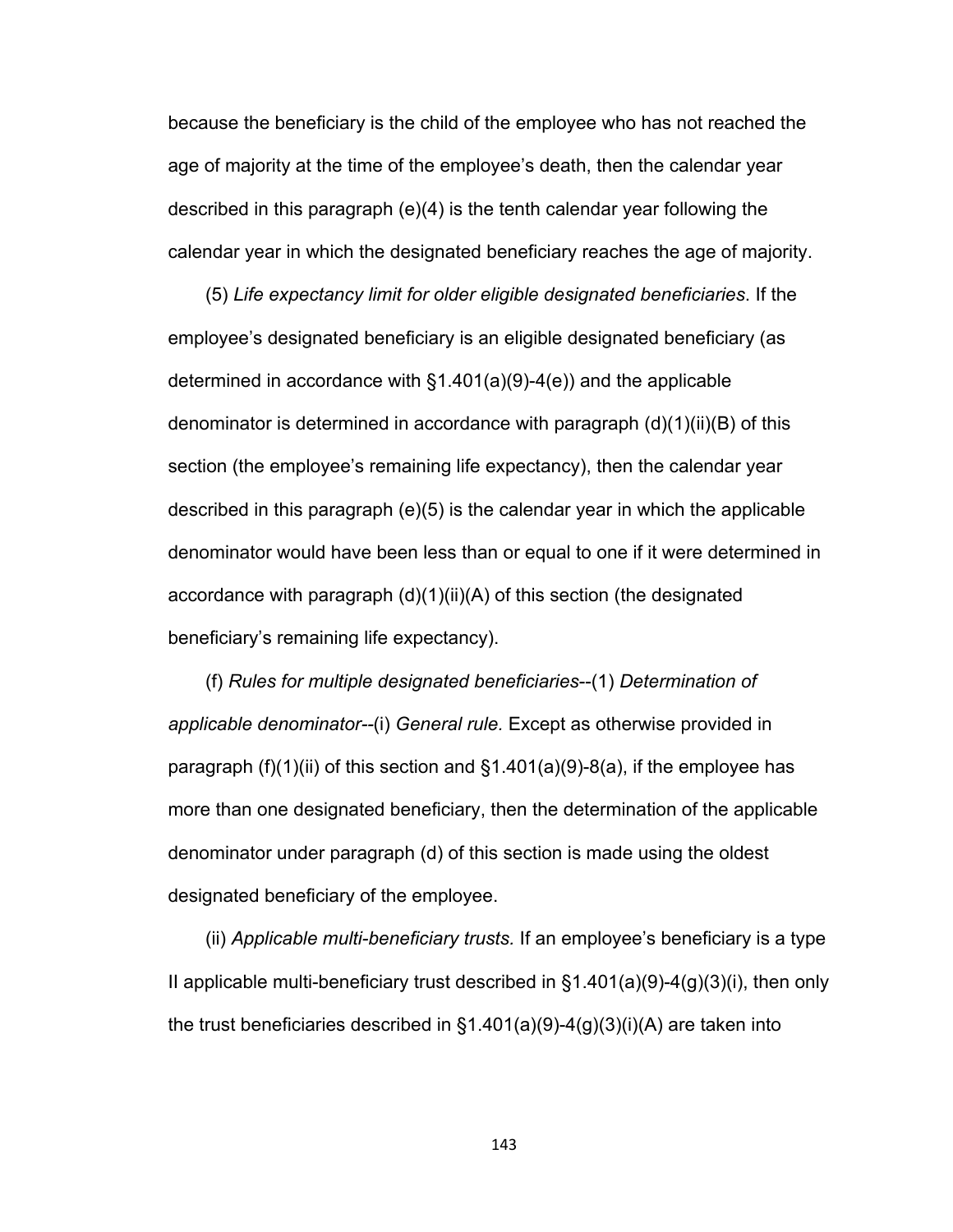account in determining the oldest designated beneficiary for purposes of paragraph  $(f)(1)(i)$  of this section.

(2) *Determination of when entire interest is required to be distributed*--(i) *General rule*. Except as otherwise provided in paragraphs (f)(2)(ii) and (iii) of this section and §1.401(a)(9)-8(a), if an employee has more than one designated beneficiary, then paragraph (e)(1) of this section is applied with respect to the oldest of the employee's designated beneficiaries.

(ii) *Special rule for minor child*. If any of the employee's designated beneficiaries is an eligible designated beneficiary because that designated beneficiary is described in §1.401(a)(9)-4(e)(1)(ii) (relating to the child of the employee who has not reached the age of majority at the time of the employee's death), then--

(A) Paragraphs (e)(3) and (4) of this section are applied using the oldest of the designated beneficiaries who are described in §1.401(a)(9)-4(e)(1)(ii); and

(B) Paragraphs (e)(2) and (5) of this section do not apply.

(iii) *Applicable multi-beneficiary trust*s. If an employee's beneficiary is a type II applicable multi-beneficiary trust described in  $\S1.401(a)(9)-4(g)(3)(i)$ , then--

(A) Paragraph (e)(3) of this section applies as if the death of the employee's eligible designated beneficiary does not occur until the death of the last trust beneficiary who is described in  $\S1.401(a)(9)-4(g)(3)(i)(A)$ ; and

(B) Paragraph (e)(5) of this section does not apply.

(g) *Treatment of nonvested amounts.* If the employee's benefit is in the form of an individual account under a defined contribution plan, the benefit used to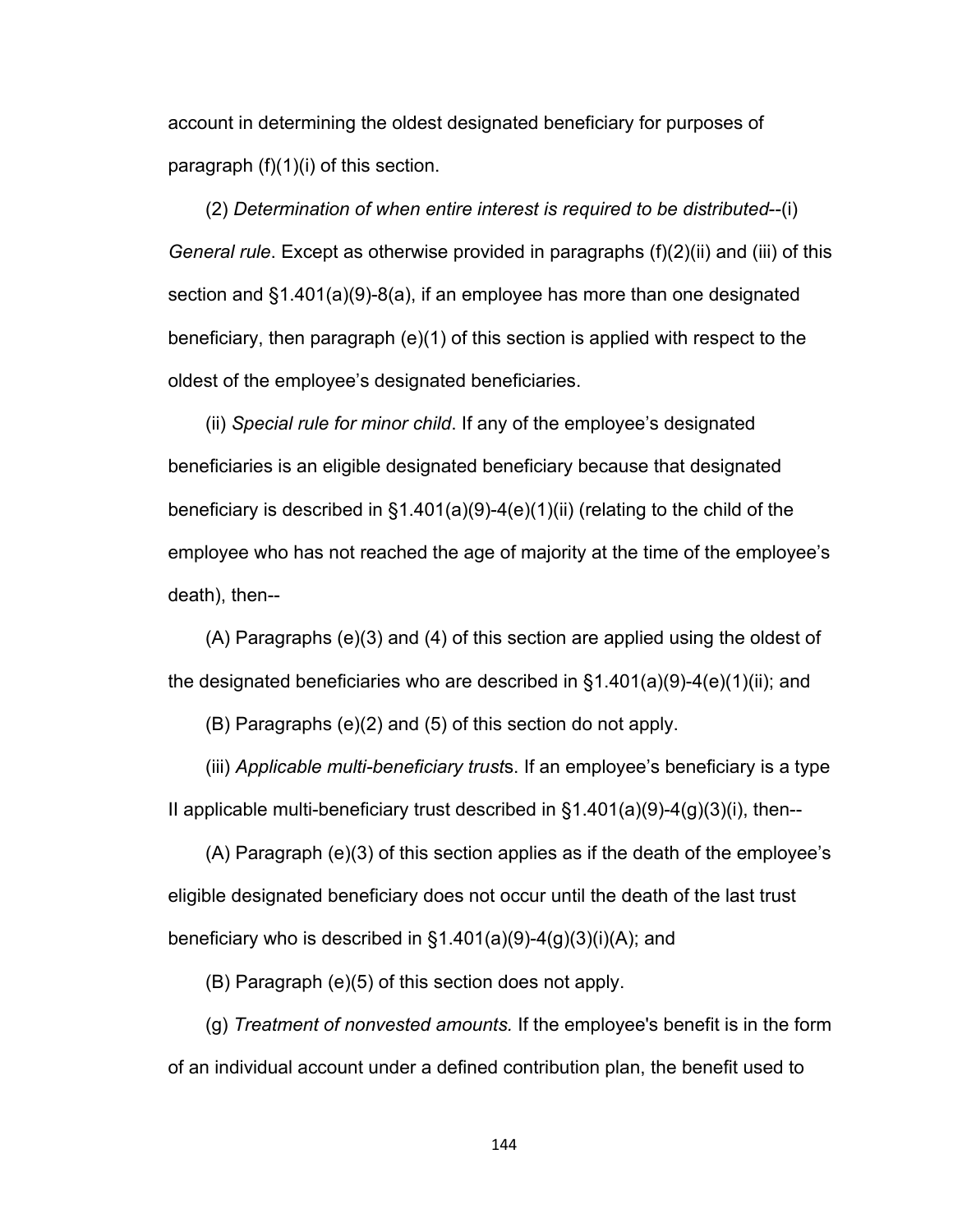determine the required minimum distribution for any distribution calendar year will be determined in accordance with paragraph (a) of this section without regard to whether or not all of the employee's benefit is vested. If, as of the end of a distribution calendar year (or as of the employee's required beginning date, in the case of the employee's first distribution calendar year), the total amount of the employee's vested benefit is less than the required minimum distribution for the calendar year, only the vested portion, if any, of the employee's benefit is required to be distributed by the end of the calendar year (or, if applicable, by the employee's required beginning date). However, the required minimum distribution for the subsequent calendar year must be increased by the sum of amounts not distributed in prior calendar years because the employee's vested benefit was less than the required minimum distribution determined in accordance with paragraph (a) of this section.

(h) *Distributions taken into account*. Except as provided in this paragraph (h), all amounts distributed from an individual account under a defined contribution plan are distributions that are taken into account in determining whether this section is satisfied, regardless of whether the amount is includible in income. Thus, for example, amounts that are excluded from income as recovery of investment in the contract under section 72 are taken into account for purposes of determining whether this section is satisfied for a calendar year. Similarly, amounts excluded from income as net unrealized appreciation on employer securities also are taken into account for purposes of satisfying this section. However, an amount is not taken into account in determining whether the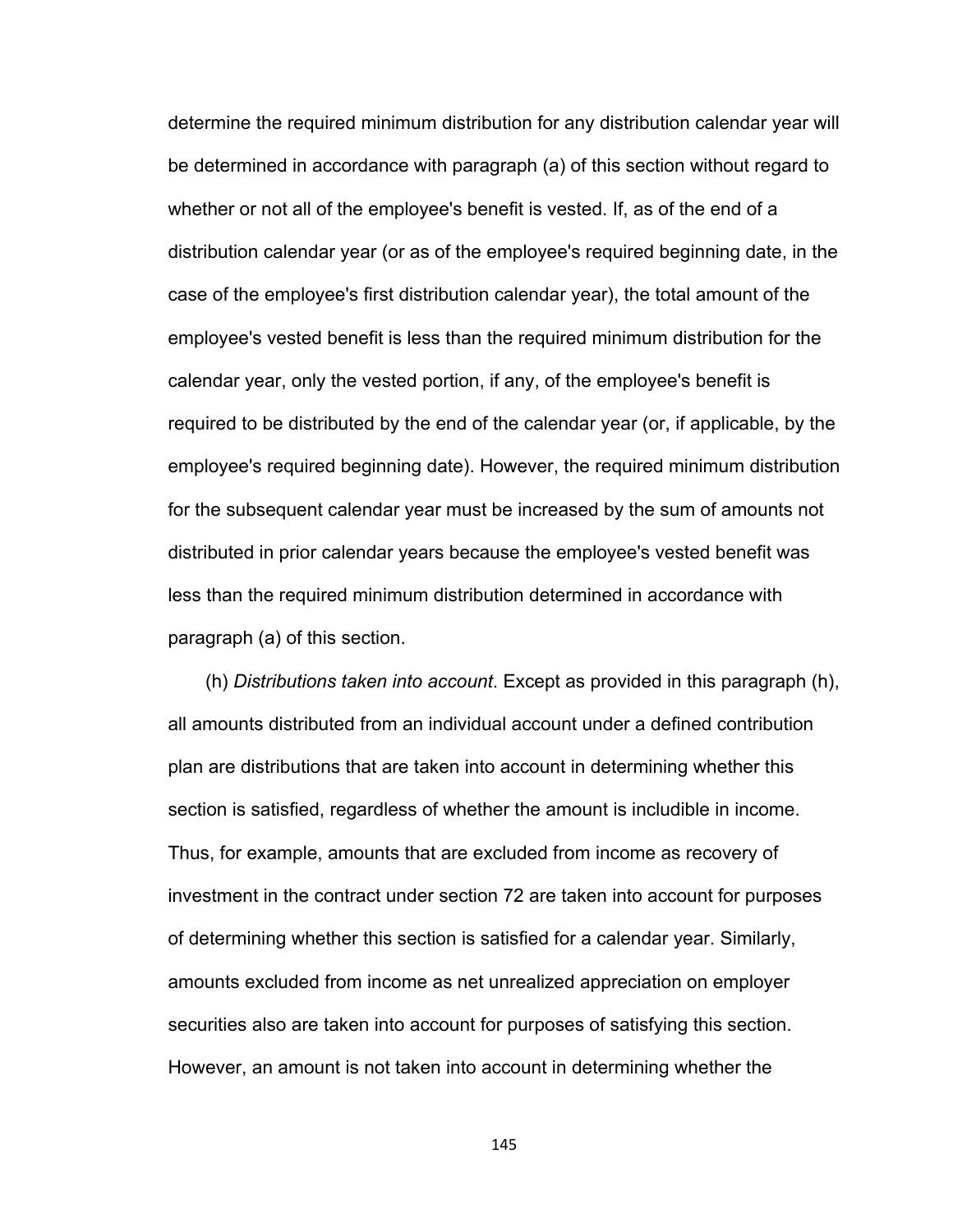required minimum distribution has been made for a distribution calendar year if that amount is described in §1.402(c)-2(c)(3) (relating to amounts that are not treated as eligible rollover distributions).

# **§1.401(a)(9)-6 Required minimum distributions for defined benefit plans and annuity contracts.**

(a) *Defined benefit plans*--(1) *In general.* In order to satisfy section 401(a)(9), except as otherwise provided in this section, distributions of the employee's entire interest under a defined benefit plan must be paid in the form of periodic annuity payments for the employee's life (or the joint lives of the employee and beneficiary) or over a period certain that does not exceed the maximum length of the period certain determined in accordance with paragraph (c) of this section. The interval between payments for the annuity must not exceed one year and, except as provided in paragraph (o)(4)(ii) of this section, must be uniform over the entire distribution period. Once payments have commenced over a period, the period may only be changed in accordance with paragraph (n) of this section. Life (or joint and survivor) annuity payments must satisfy the minimum distribution incidental benefit requirements of paragraph (b) of this section. Except as otherwise provided in this section (for example, permitted increases described in paragraph (o) of this section), all payments (whether paid over an employee's life, joint lives, or a period certain) also must be nonincreasing.

(2) *Definition of life annuity.* An annuity described in this section may be a life annuity (or joint and survivor annuity) with a period certain, provided that the life annuity (or joint and survivor annuity, if applicable) and the period certain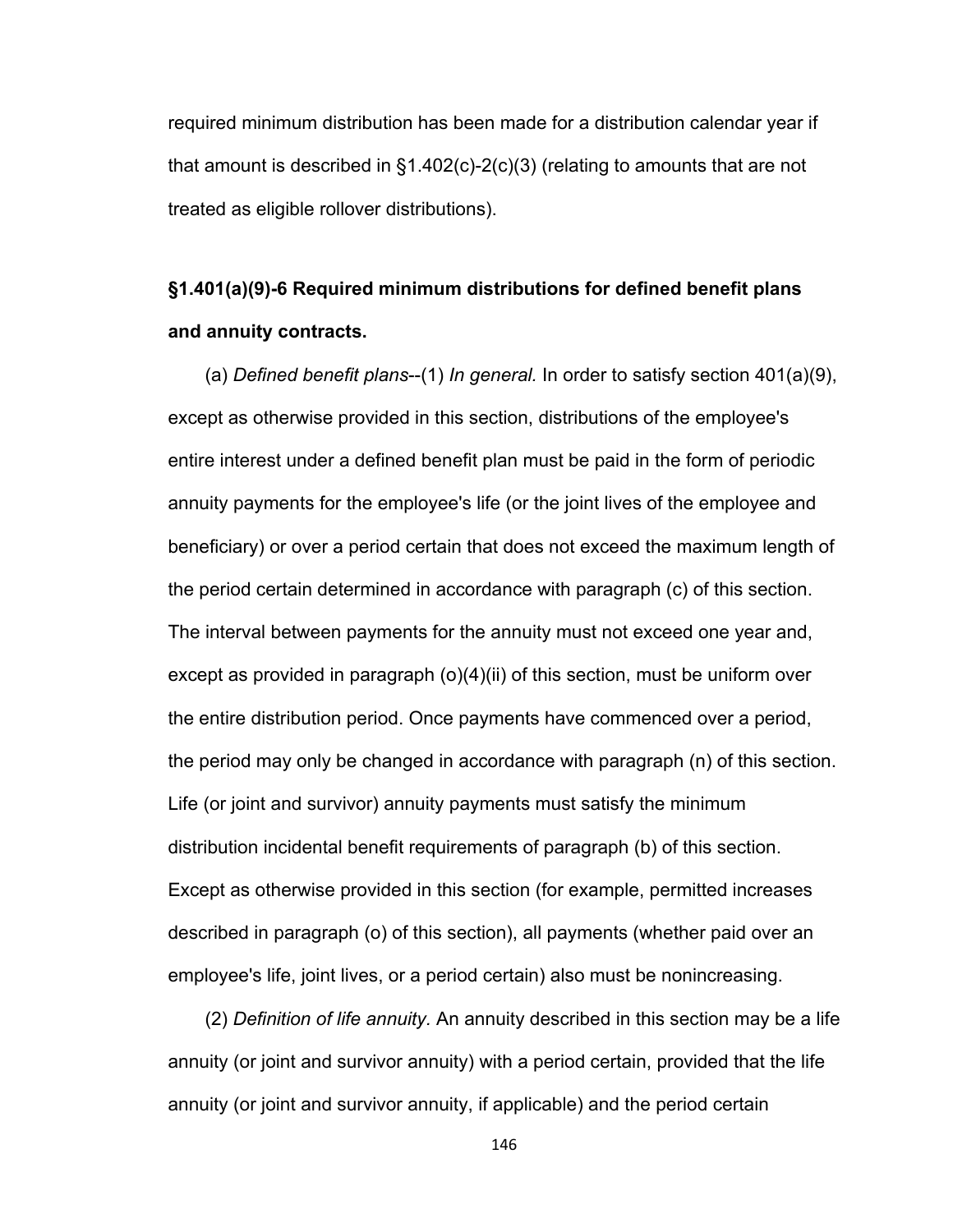payments each meet the requirements of paragraph (a)(1) of this section. For purposes of this section, if distributions are permitted to be made over the lives of the employee and the designated beneficiary, references to a life annuity include a joint and survivor annuity.

(3) *Annuity commencement--*(i) *First payment and frequency*. Annuity payments must commence on or before the employee's required beginning date (within the meaning of §1.401(a)(9)-2(b)). The first payment, which must be made on or before the employee's required beginning date, must be the payment that is required for one payment interval. The second payment need not be made until the end of the next payment interval even if that payment interval ends in the next calendar year. Similarly, if the employee dies before the required beginning date, and distributions are to be made in accordance with section  $401(a)(9)(B)(iii)$ (or, if applicable, section  $401(a)(9)(B)(iv)$ , then the first payment, which must be made on or before the date determined under  $\S1.401(a)(9)-3(b)(3)$  or (d) (whichever is applicable), must be the payment that is required for one payment interval. Payment intervals are the periods for which payments are received, for example*,* bimonthly, monthly, semi-annually, or annually. All benefit accruals as of the last day of the first distribution calendar year must be included in the calculation of the amount of annuity payments for payment intervals ending on or after the employee's required beginning date.

(ii) *Example.* A defined benefit plan (Plan X) provides monthly annuity payments of \$500 for the life of unmarried participants with a 10-year period certain. An unmarried, retired participant (A) in Plan X attains age 72 in 2025. In order to meet the requirements of this paragraph (a)(3), the first monthly payment of \$500 must be made on behalf of A on or before April 1, 2026, and the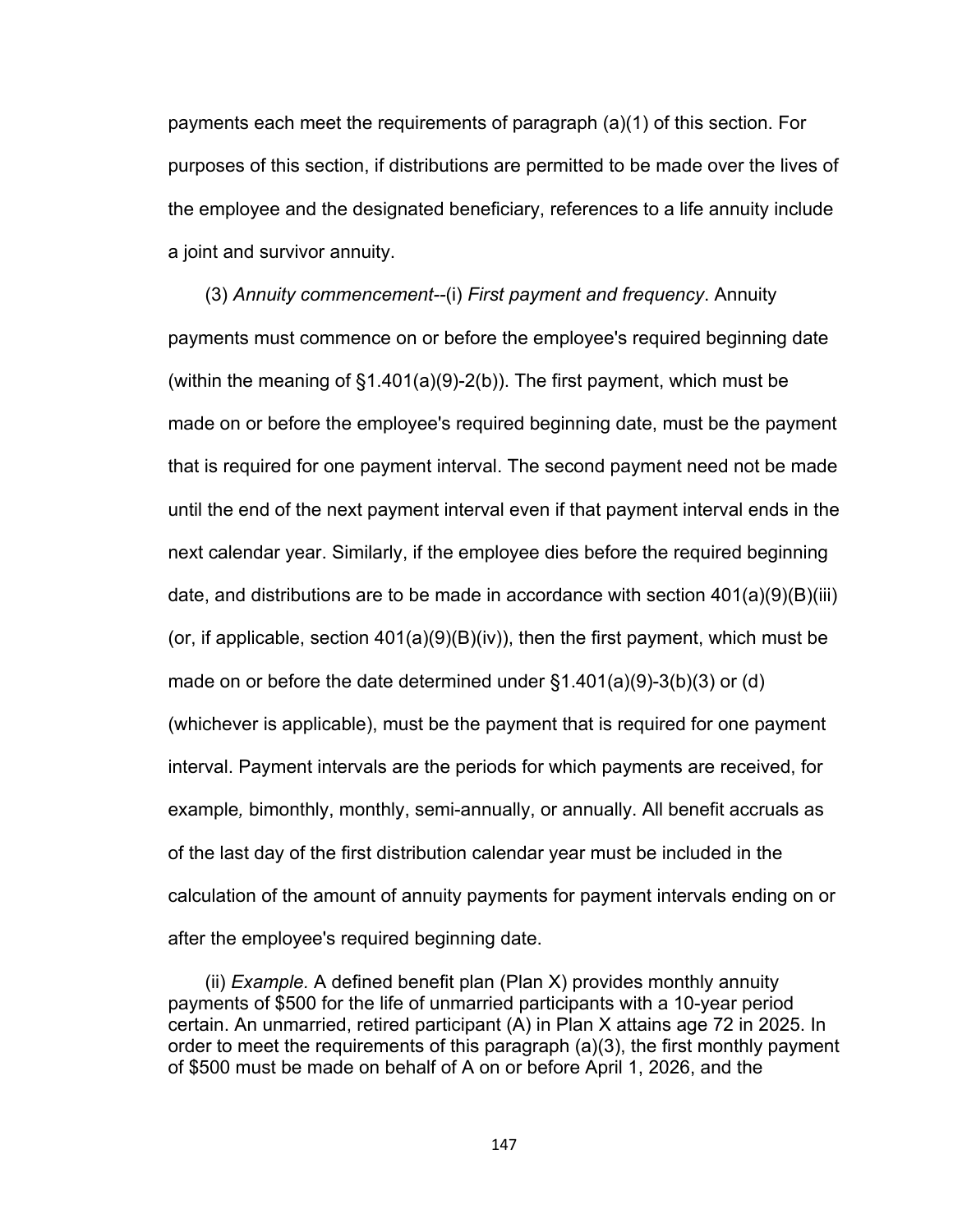payments must continue to be made in monthly payments of \$500 thereafter for the life of A (or over the 10-year period certain, if longer).

(4) *Single-sum distributions*--(i) *In general.* In the case of a single-sum distribution of an employee's entire accrued benefit during a distribution calendar year, the portion of the distribution that is the required minimum distribution for the distribution calendar year (and thus not an eligible rollover distribution pursuant to section 402(c)(4)(B)) is determined using the rule in either paragraph  $(a)(4)(ii)$  or (iii) of this section.

(ii) *Treatment as individual account*. The portion of the single-sum distribution that is a required minimum distribution is determined by treating the single-sum-distribution as a distribution from an individual account plan and treating the amount of the single-sum distribution as the employee's account balance as of the end of the relevant valuation calendar year. If the single-sum distribution is being made in the calendar year that includes the required beginning date and the required minimum distribution for the employee's first distribution calendar year has not been distributed, the portion of the single-sum distribution that represents the required minimum distribution for the employee's first and second distribution calendar years is not eligible for rollover.

(iii) *Treatment as first annuity payment*. The portion of the single-sum distribution that is a required minimum distribution is permitted to be determined by expressing the employee's benefit as an annuity that would satisfy this section with an annuity starting date that is the first day of the distribution calendar year for which the required minimum distribution is being determined, and treating one year of annuity payments as the required minimum distribution for that year (and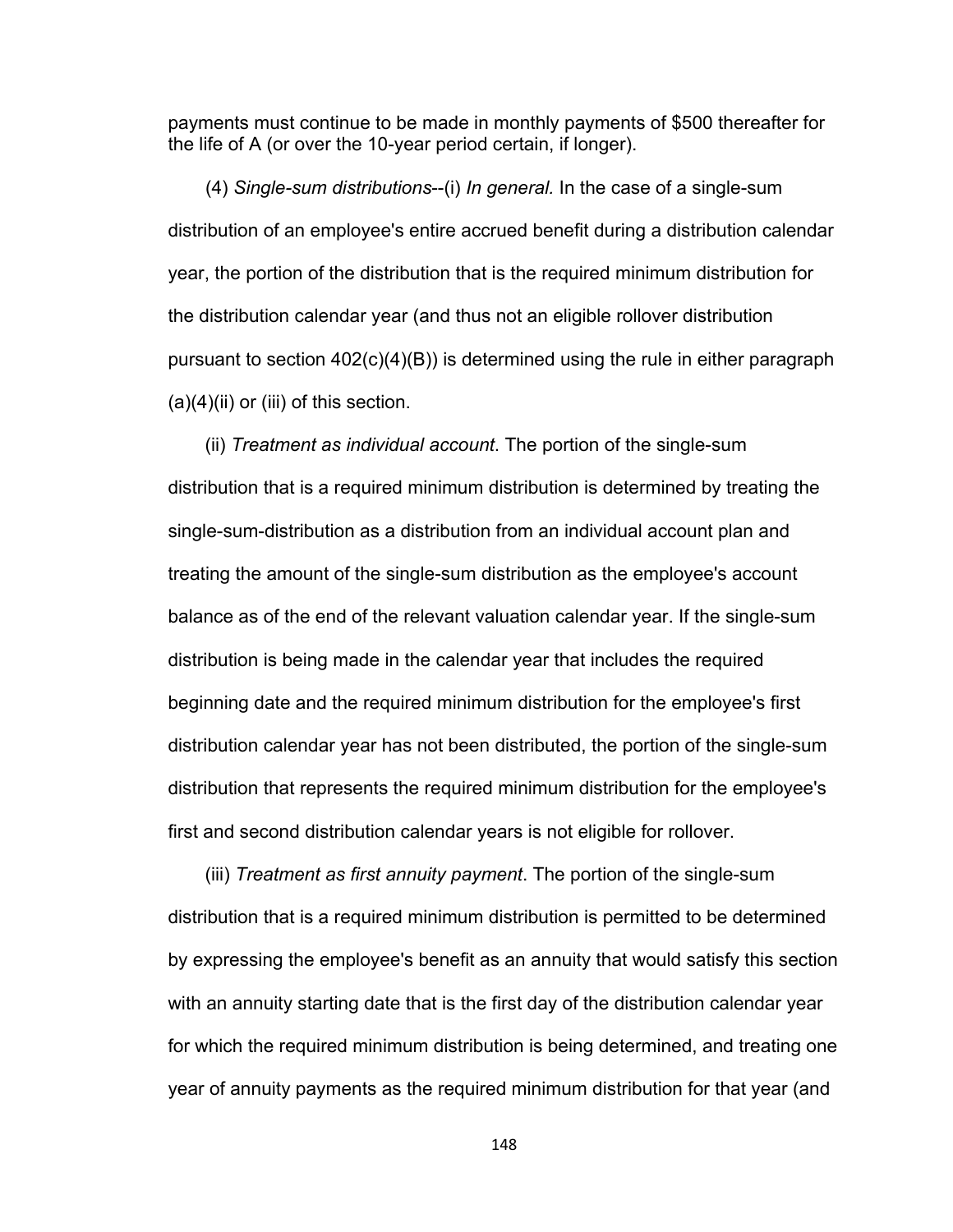therefore, not an eligible rollover distribution). If the single-sum distribution is being made in the calendar year that includes the required beginning date, and the required minimum distribution for the employee's first distribution calendar year has not been made, then the benefit must be expressed as an annuity with an annuity starting date that is the first day of the first distribution calendar year, and the payments for the first two distribution calendar years are treated as required minimum distributions (and therefore not eligible rollover distributions).

(5) *Death benefits.* The rule in paragraph (a)(1) of this section prohibiting increasing payments under an annuity applies to payments made upon the death of an employee. However, the payment of an ancillary death benefit described in this paragraph (a)(5) may be disregarded in determining whether annuity payments are increasing, and it can be excluded in determining an employee's entire interest. A death benefit with respect to an employee's benefit is an ancillary death benefit for purposes of this paragraph (a) if--

(i) It is not paid as part of the employee's accrued benefit or under any optional form of the employee's benefit; and

(ii) The death benefit, together with any other potential payments with respect to the employee's benefit that may be provided to a survivor, satisfies the incidental benefit requirement of §1.401-1(b)(1)(i).

(6) *Separate treatment of separate identifiable components*. If an employee's benefit under a defined benefit plan consists of separate identifiable components that are subject to different distribution elections, then the rules of this section may be applied separately to each of those components.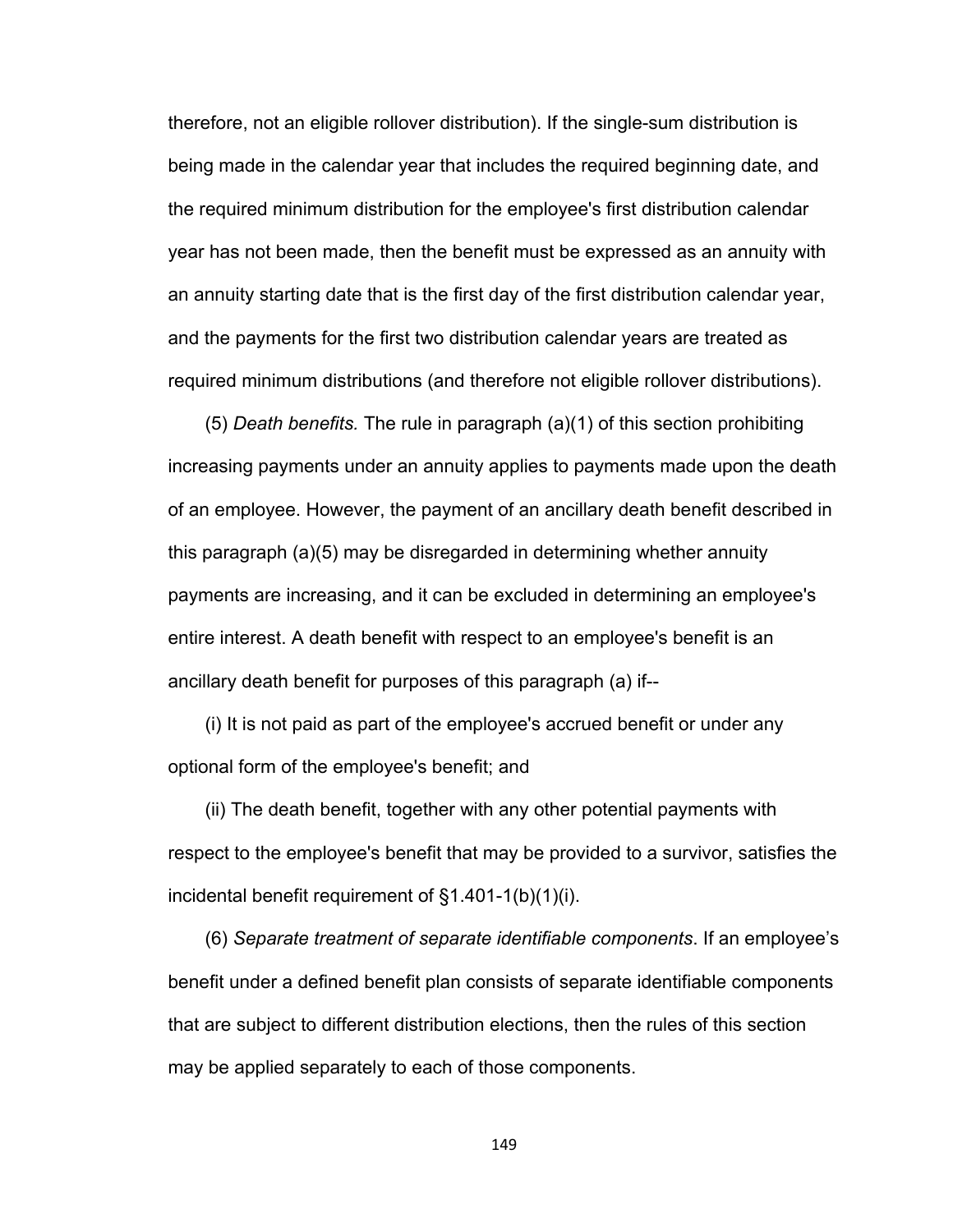(7) *Additional guidance.* Additional guidance regarding how distributions under a defined benefit plan must be paid in order to satisfy section 401(a)(9) may be issued by the Commissioner in revenue rulings, notices, or other guidance published in the Internal Revenue Bulletin. See §601.601(d) of this chapter.

(b) *Application of incidental benefit requirement*--(1) *Life annuity for employee.* If the employee's benefit is paid in the form of a life annuity for the life of the employee satisfying section 401(a)(9) without regard to the minimum distribution incidental benefit requirement under section 401(a)(9)(G) (MDIB requirement), then the MDIB requirement will be satisfied.

(2) *Joint and survivor annuity--*(i) *Determination of designated beneficiary.*  If the employee's benefit is paid in the form of a life annuity for the lives of the employee and a designated beneficiary, then the designated beneficiary is determined as of the annuity starting date.

(ii) *Spouse beneficiary*. If the employee's sole beneficiary is the employee's spouse and the distributions satisfy section 401(a)(9) without regard to the MDIB requirement, the distributions to the employee will be deemed to satisfy the MDIB requirement. For example, if an employee's benefit is being distributed in the form of a joint and survivor annuity for the lives of the employee and the employee's spouse and the spouse is the sole beneficiary of the employee, the amount of the periodic payment payable to the spouse would not violate the MDIB requirement if it were 100 percent of the annuity payment payable to the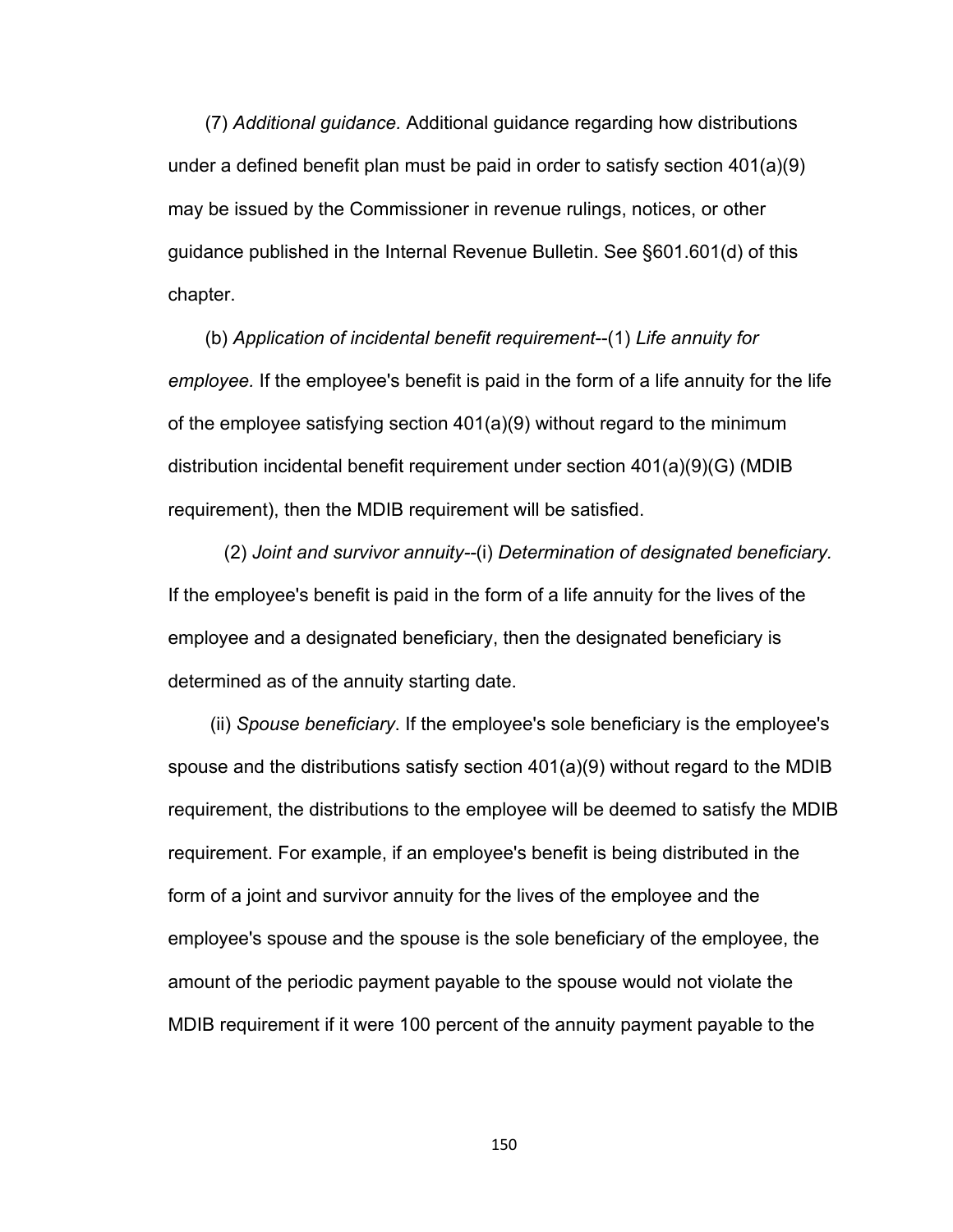employee, regardless of the difference in the ages between the employee and the employee's spouse.

(iii) *Joint and survivor annuity, nonspouse beneficiary*--(A) *Explanation of rule.* If distributions commence in the form of a joint and survivor annuity for the lives of the employee and a beneficiary other than the employee's spouse, and the employee is age 72 or older on the employee's birthday in the calendar year that includes the annuity starting date, then the MDIB requirement will not be satisfied as of the date distributions commence unless, under the distribution option, the annuity payments satisfy the conditions of this paragraph (b)(2)(iii)(A). The periodic annuity payments to the survivor satisfy this paragraph (b)(2)(iii)(A) only if, at any time on or after the employee's required beginning date, those payments do not exceed the applicable percentage of the periodic annuity payment payable to the employee using the table in paragraph (b)(2)(iii)(B) of this section. The applicable percentage is based on the employee/beneficiary age difference, which is equal to the excess of the age of the employee over the age of the beneficiary based on their ages on their birthdays in the calendar year that includes the annuity starting date. In the case of an annuity that provides for increasing payments, the requirement of this paragraph (b)(2)(iii)(A) will not be violated merely because benefit payments to the beneficiary increase, provided the increase is determined in the same manner for the employee and the beneficiary. See paragraph (k) of this section for the rule for annuity payments with an annuity starting date that is before the calendar year in which an employee attains age 72.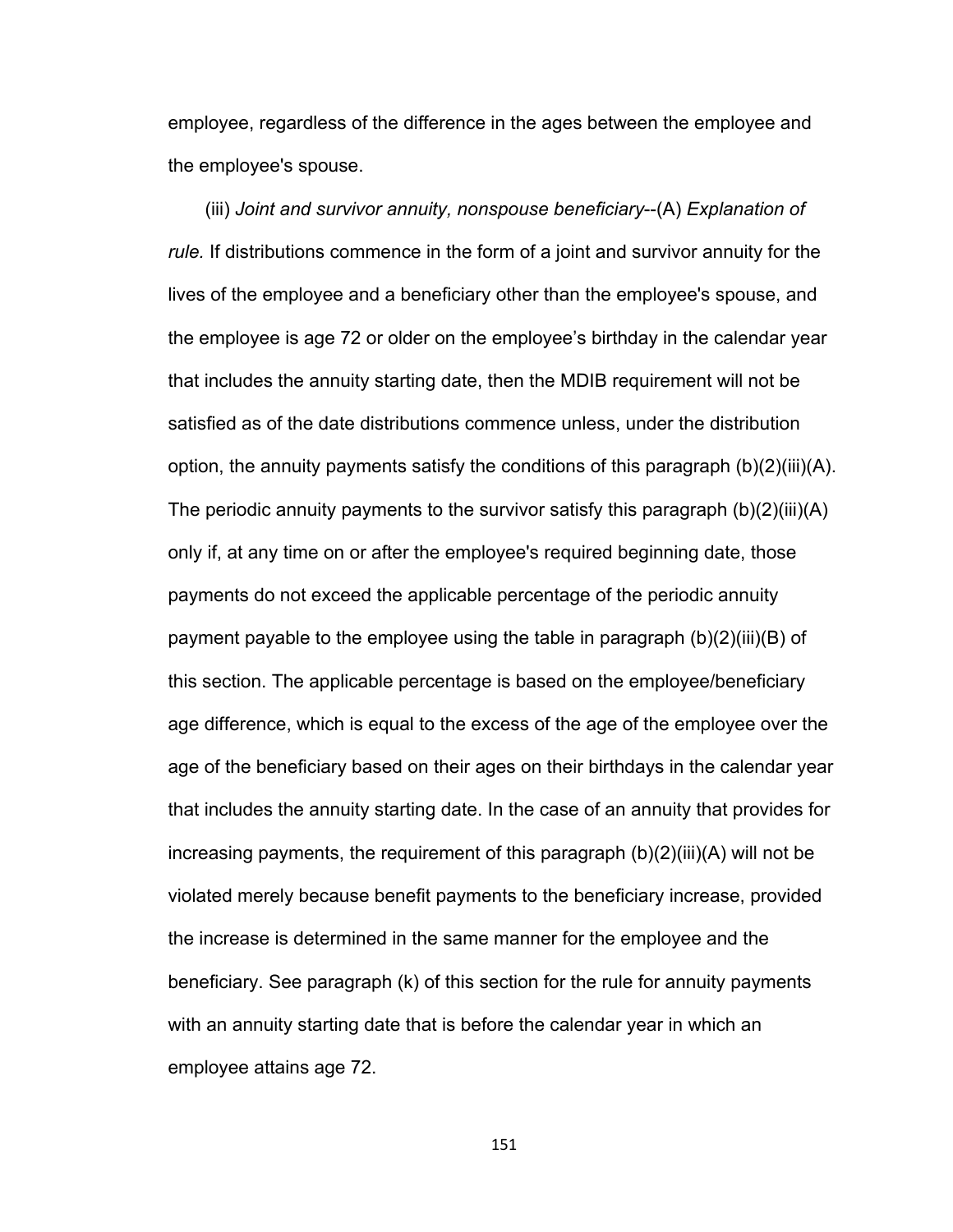(B) *Table applicable to paragraph (b)(2)(iii)(B) of this section.*

|                                     | Applicable |
|-------------------------------------|------------|
| Employee/beneficiary age difference | percentage |
| 10 years or less                    | 100        |
| 11                                  | 96         |
| 12                                  | 93         |
| 13                                  | 90         |
| 14                                  | 87         |
| 15                                  | 84         |
| 16                                  | 82         |
| 17                                  | 79         |
| 18                                  | 77         |
| 19                                  | 75         |
| 20                                  | 73         |
| 21                                  | 72         |
| 22                                  | 70         |
| 23                                  | 68         |
| 24                                  | 67         |

## **Table 1 Applicable to Paragraph (b)(2)(iii)(B) of This Section**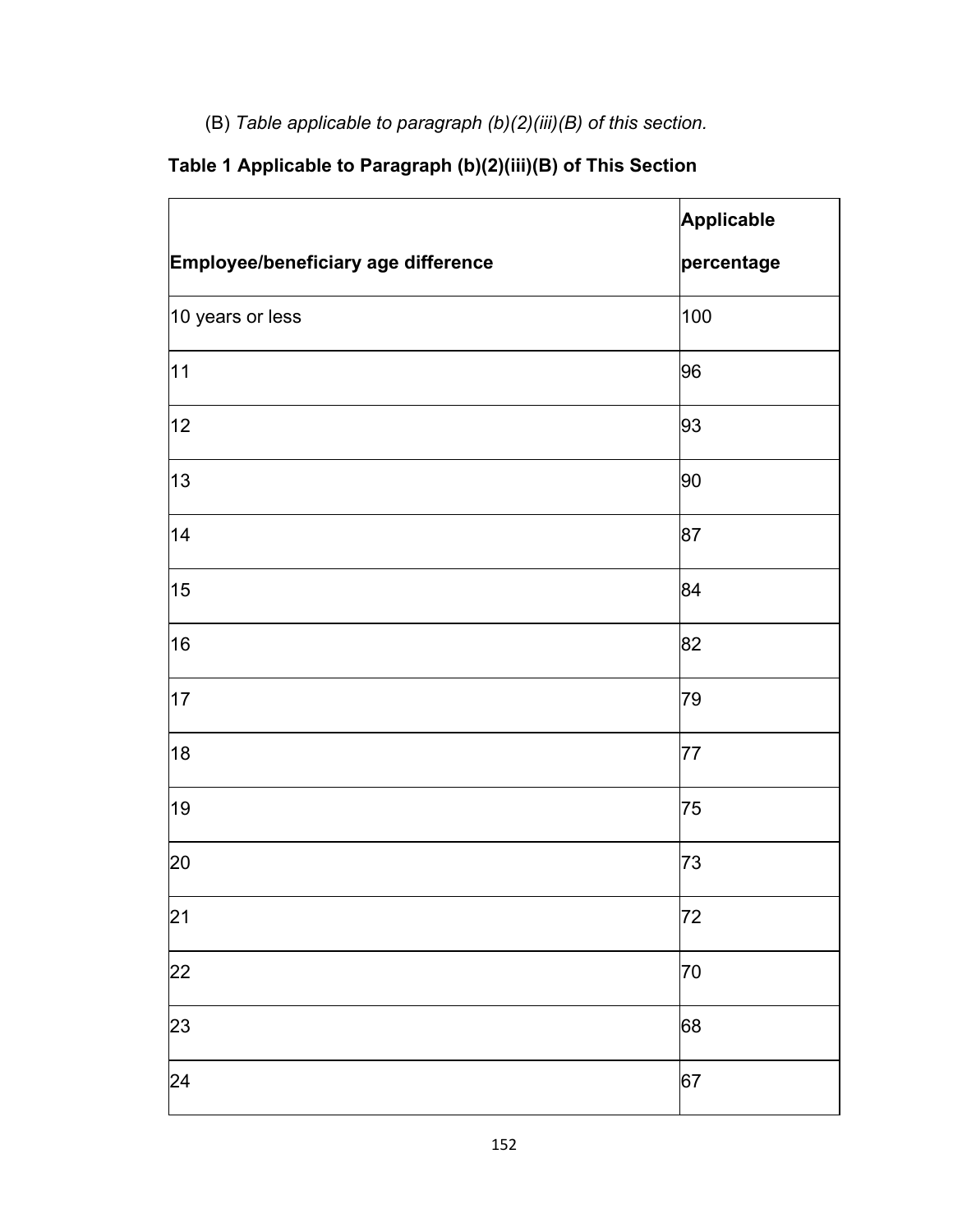| $\overline{\overline{\smash{25}}}$ | 66         |
|------------------------------------|------------|
| 26                                 | 64         |
| $\overline{27}$                    | 63         |
| 28                                 | 62         |
| 29                                 | 61         |
| 30                                 | 60         |
| 31                                 | 59         |
| 32                                 | 59         |
| 33                                 | 58         |
| 34                                 | 57         |
| 35                                 | 56         |
| 36                                 | 56         |
| $\overline{37}$                    | 55         |
| 38                                 | 55         |
| $\overline{39}$                    | $\vert$ 54 |
| $\overline{40}$                    | 54         |
| $\overline{41}$                    | 53         |
| $\overline{42}$                    | 53         |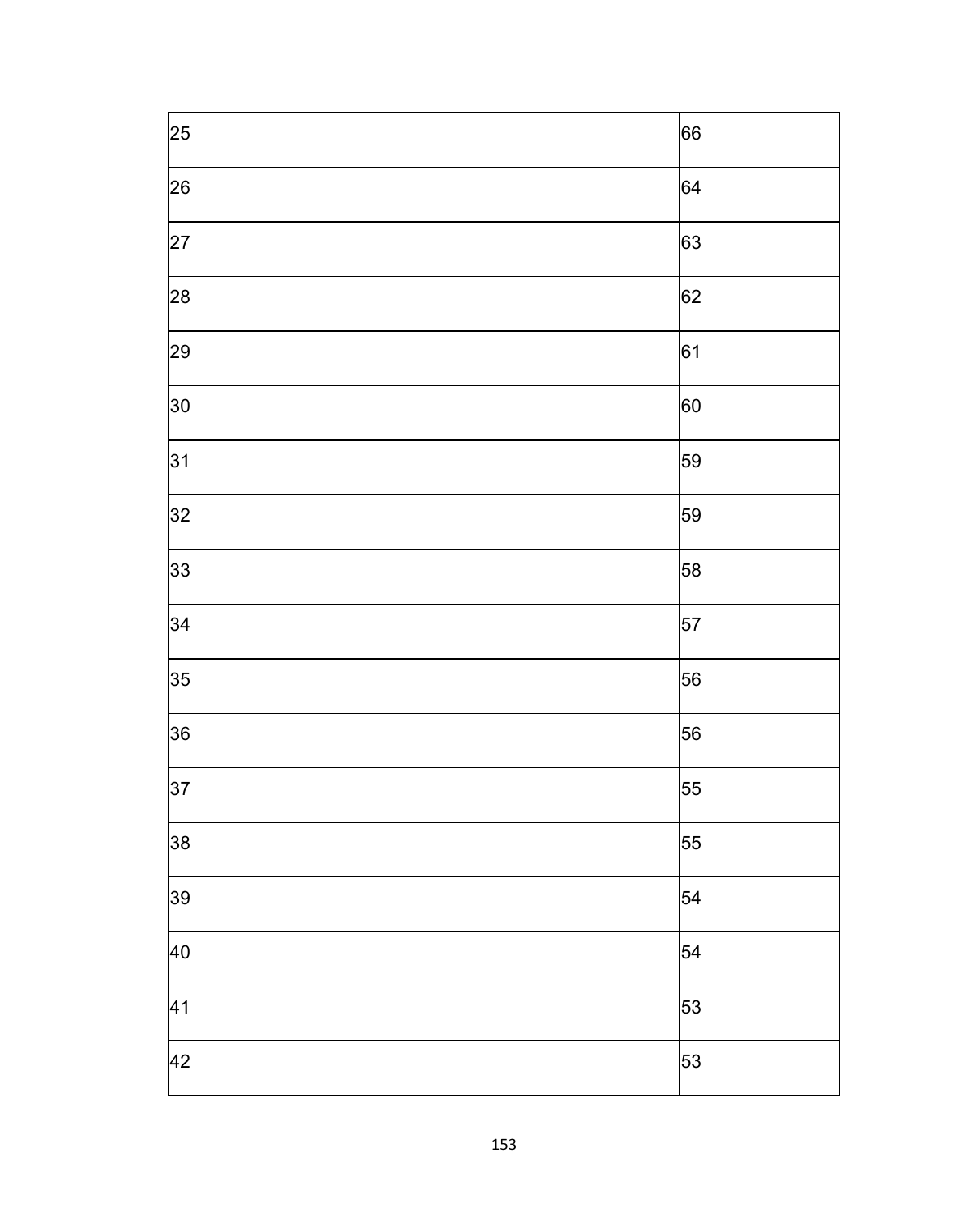| <b>43</b>      | r n<br>υu |
|----------------|-----------|
| 44 and greater | - -       |

 (3) *Period certain and annuity features.* If a distribution form includes a period certain, the amount of the annuity payments payable to the beneficiary need not be reduced during the period certain, but in the case of a joint and survivor annuity with a period certain, the amount of the annuity payments payable to the beneficiary must satisfy paragraph (b)(2)(iii)(A) of this section after the expiration of the period certain.

 (4) *Deemed satisfaction of incidental benefit rule.* Except in the case of distributions with respect to an employee's benefit that include an ancillary death benefit described in paragraph (a)(5) of this section, to the extent the incidental benefit requirement of §1.401-1(b)(1)(i) requires a distribution, that requirement is deemed to be satisfied if distributions satisfy the MDIB requirement of this paragraph (b). If the employee's benefits include an ancillary death benefit described in paragraph (a)(5) of this section, the benefits (including the ancillary death benefit) must be distributed in accordance with the incidental benefit requirement described in §1.401-1(b)(1)(i) and the benefits (excluding the ancillary death benefit) must also satisfy the MDIB requirement of this paragraph (b).

(c) *Period certain annuity*--(1) *Distributions commencing during the employee's life.* If the employee is age 72 or older on the employee's birthday in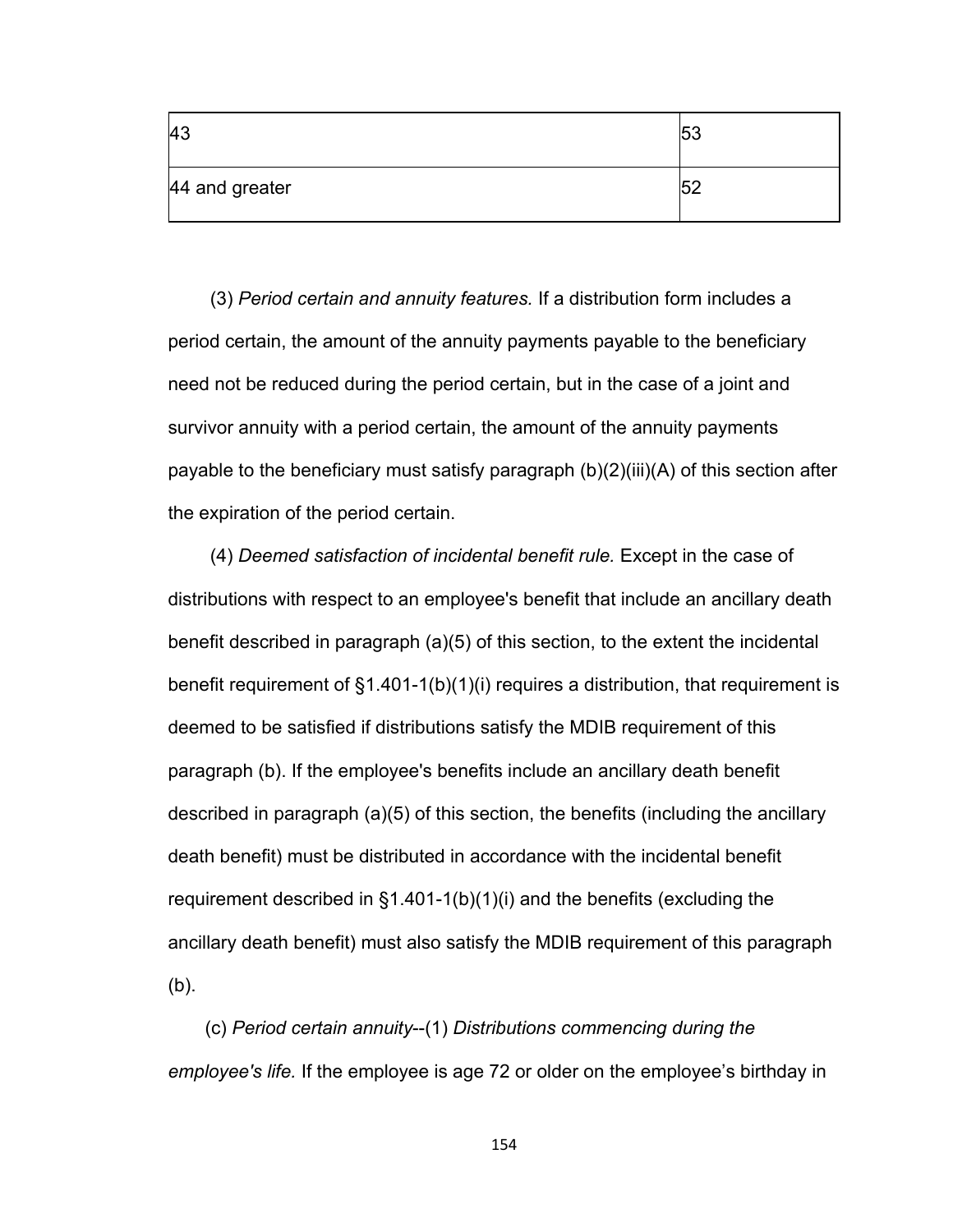the calendar year that includes the annuity starting date, then the period certain is not permitted to exceed the applicable denominator for the calendar year that includes the annuity starting date that would apply pursuant to §1.401(a)(9)-5(c) if the plan were a defined contribution plan. However, that applicable denominator is determined taking into account the rules of §1.401(a)(9)-5(c)(2) (relating to a spouse who is more than 10 years younger than the employee) only if the period certain is not provided in conjunction with a life annuity under paragraph (a)(2) of this section. See paragraph (k) of this section for the rule for annuity payments with an annuity starting date that is before the calendar year in which the employee attains age 72.

(2) *Distributions commencing after the employee's death*. If the employee dies before the required beginning date and annuity distributions commence after the death of the employee under the life expectancy rule (under section 401(a)(9)(B)(iii) or (iv)), the period certain for any distributions commencing after death may not exceed the applicable denominator that would apply pursuant to §1.401(a)(9)-5(d)(2) for the calendar year that includes the annuity starting date if the plan were a defined contribution plan.

 (d) *Use of annuity contract.* A plan will not fail to satisfy section 401(a)(9) merely because distributions are made from an annuity contract purchased with the employee's benefit by the plan from an insurance company that is licensed to do business under the laws of the State in which the contract is sold, provided that the payments satisfy the requirements of this section. Except in the case of a qualified longevity annuity contract (QLAC) described in paragraph (q) of this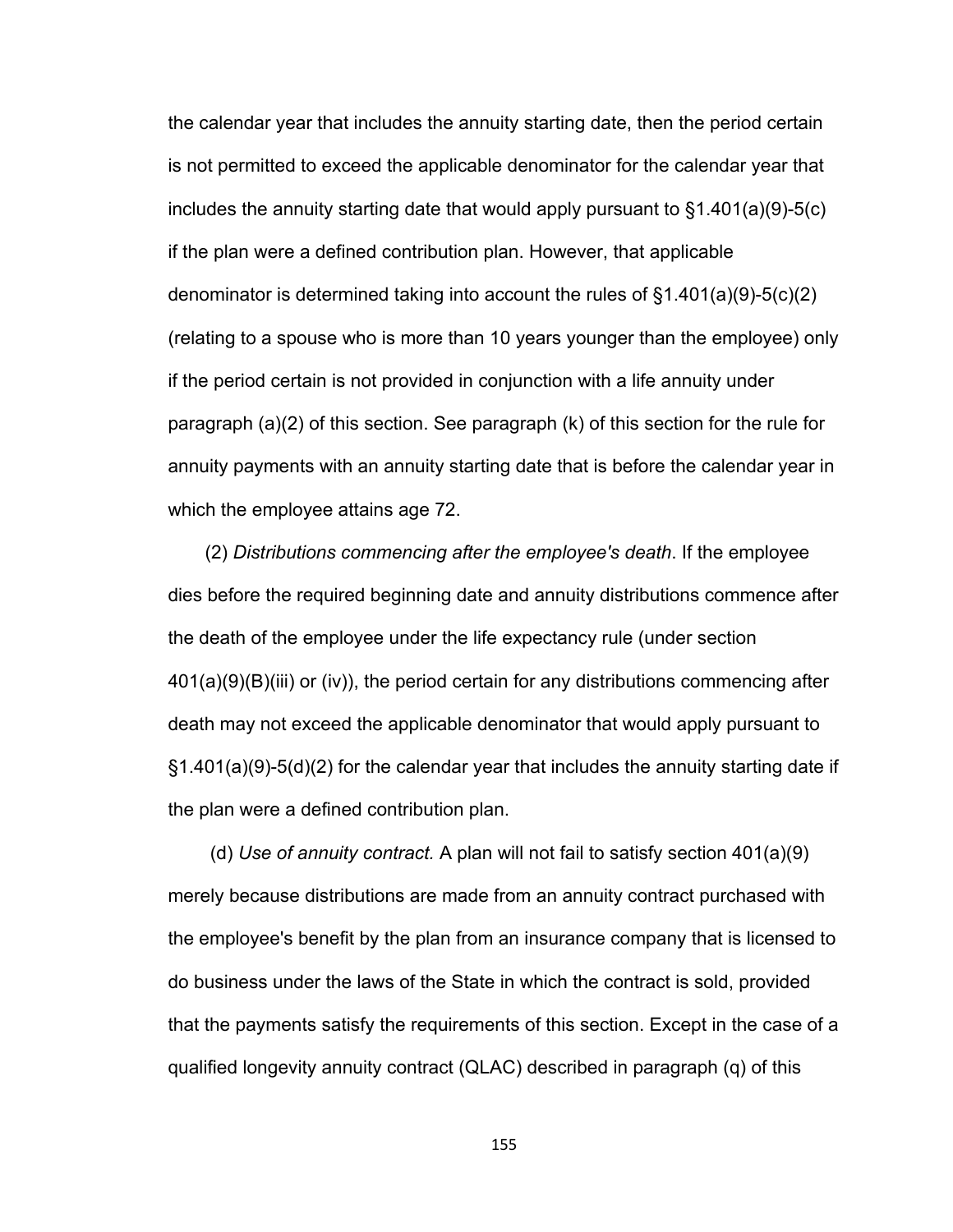section, if the annuity contract is purchased after the required beginning date, then the first payment interval must begin on or before the purchase date and the payment that is made at the end of that payment interval is the amount required for one payment interval. If the payments actually made under the annuity contract do not meet the requirements of this section, the plan fails to satisfy section 401(a)(9). See also paragraph (o) of this section permitting certain increases under annuity contracts.

(e) *Treatment of additional accruals*--(1) *General rule*. If additional benefits accrue in a calendar year after the employee's first distribution calendar year, distribution of the amount that accrues in that later calendar year must commence in accordance with paragraph (a) of this section beginning with the first payment interval ending in the calendar year immediately following the calendar year in which that amount accrues.

(2) *Administrative delay*. A plan will not fail to satisfy this section merely because there is an administrative delay in the commencement of the distribution of the additional benefits accrued in a calendar year, provided that--

(i) The payment commences no later than the end of the first calendar year following the calendar year in which the additional benefit accrues; and

(ii) The total amount paid during that first calendar year with respect to those additional benefits is no less than the total amount that was required to be paid during that year under paragraph (e)(1) of this section.

(f) *Treatment of nonvested benefits.* In the case of annuity distributions under a defined benefit plan, if any portion of the employee's benefit is not vested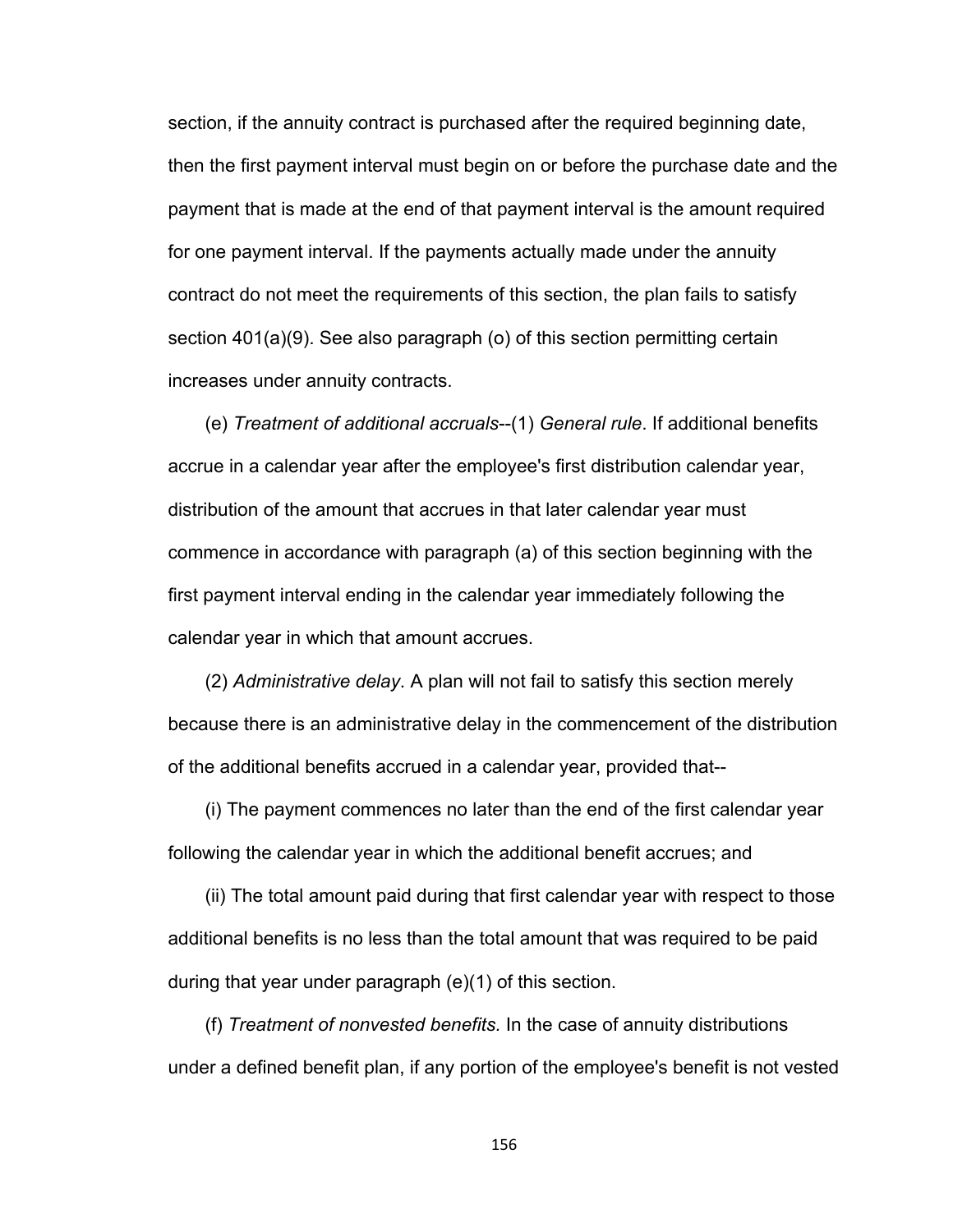as of December 31 of a distribution calendar year, the portion that is not vested as of that date is treated as not having accrued for purposes of determining the required minimum distribution for that distribution calendar year. When an additional portion of the employee's benefit becomes vested, that portion will be treated as an additional accrual. See paragraph (e) of this section for the rules for distributing benefits that accrue under a defined benefit plan after the employee's first distribution calendar year.

(g) *Requirement for actuarial increase*--(1) *General rule*--(i) *Applicability of increase*. Except as otherwise provided in this paragraph (g), if an employee retires after the calendar year in which the employee attains age 70 $\mathcal{V}_2$ , then, in order to satisfy section 401(a)(9)(C)(iii), the employee's accrued benefit under a defined benefit plan must be actuarially increased for the period (if any) from the start date described in paragraph  $(g)(1)(ii)$  of this section to the end date described in paragraph (g)(1)(iii) of this section.

(ii) *Start date for actuarial increase.* The start date for the required actuarial increase is April 1 following the calendar year in which the employee attains age 70 $\frac{1}{2}$  (or January 1, 1997, if the employee attained 70 $\frac{1}{2}$  prior to January 1, 1997).

(iii) *End date for actuarial increase*. The end date for the required actuarial increase is the date on which benefits commence after retirement in a form that satisfies paragraphs (a) and (h) of this section.

(iv) *Determination of when employee attains age 70½.* See §1.401(a)(9)-  $2(b)(2)(ii)$  for the determination of the calendar year in which an employee attains age 70½.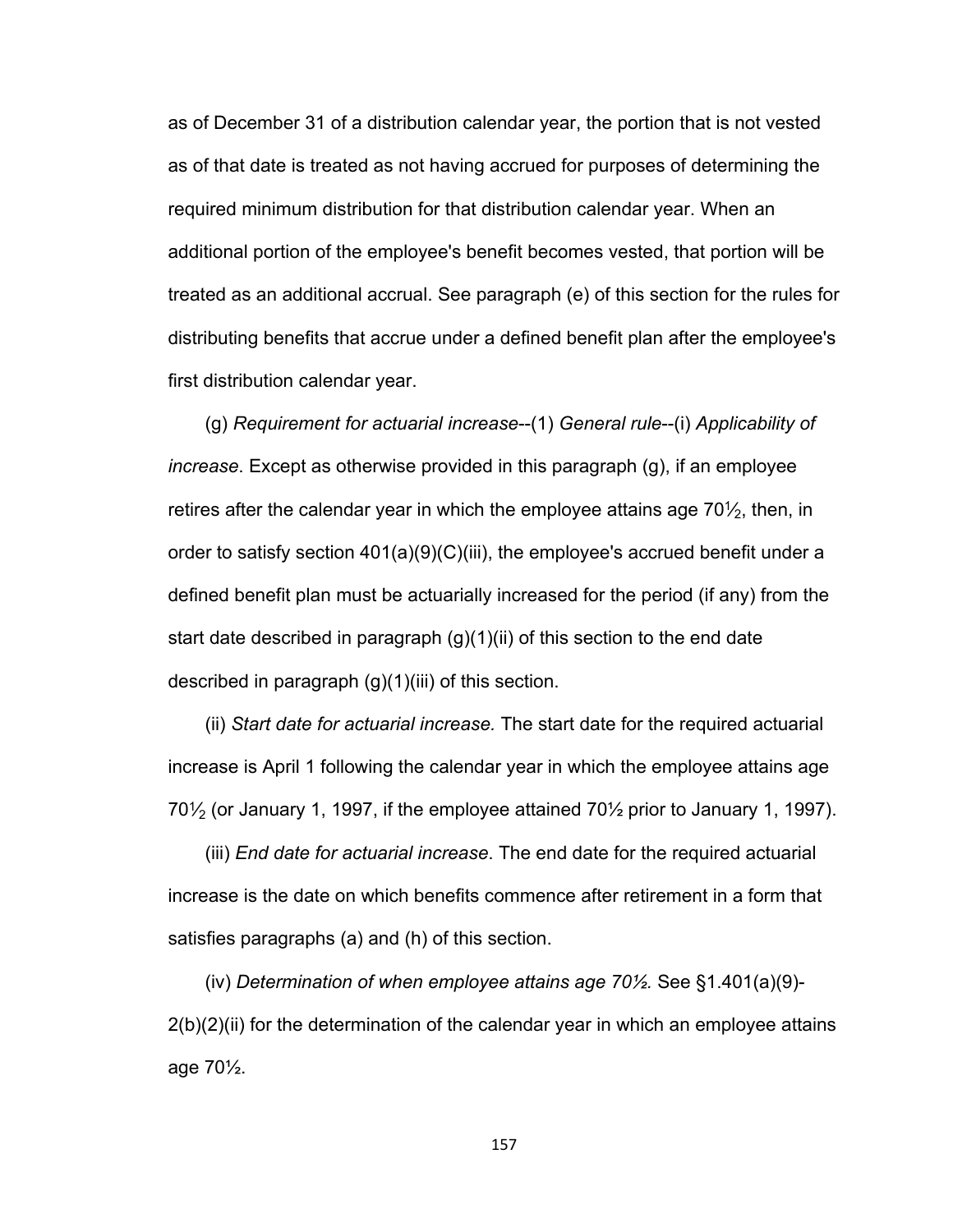(2) *Nonapplication to 5-percent owners*. This paragraph (g) does not apply to an employee if that employee is a 5-percent owner (as defined in section 416) with respect to the plan year ending in the calendar year in which the employee attains age 72.

(3) *Nonapplication to governmental and church plans.* The actuarial increase required under this paragraph (g) does not apply to a governmental plan (within the meaning of section 414(d)) or a church plan. For purposes of this paragraph  $(g)(3)$ --

(i) The term *church plan* means a plan maintained by a church for church employees;

(ii) The term *church* means a church (as defined in section 3121(w)(3)(A)) or a qualified church-controlled organization (as defined in section 3121(w)(3)(B)); and

(iii) The determination of whether an employee is a church employee is made without regard to section 414(e)(3)(B).

(h) *Amount of actuarial increase*--(1) *In general*. In order to satisfy section 401(a)(9)(C)(iii), the retirement benefits payable with respect to an employee as of the end of the period for which actuarial increases must be provided as described in paragraph (g) of this section must be no less than--

(i) The actuarial equivalent of the employee's retirement benefits that would have been payable as of the start date described in paragraph  $(g)(1)(ii)$  of this section if benefits had commenced on that date; plus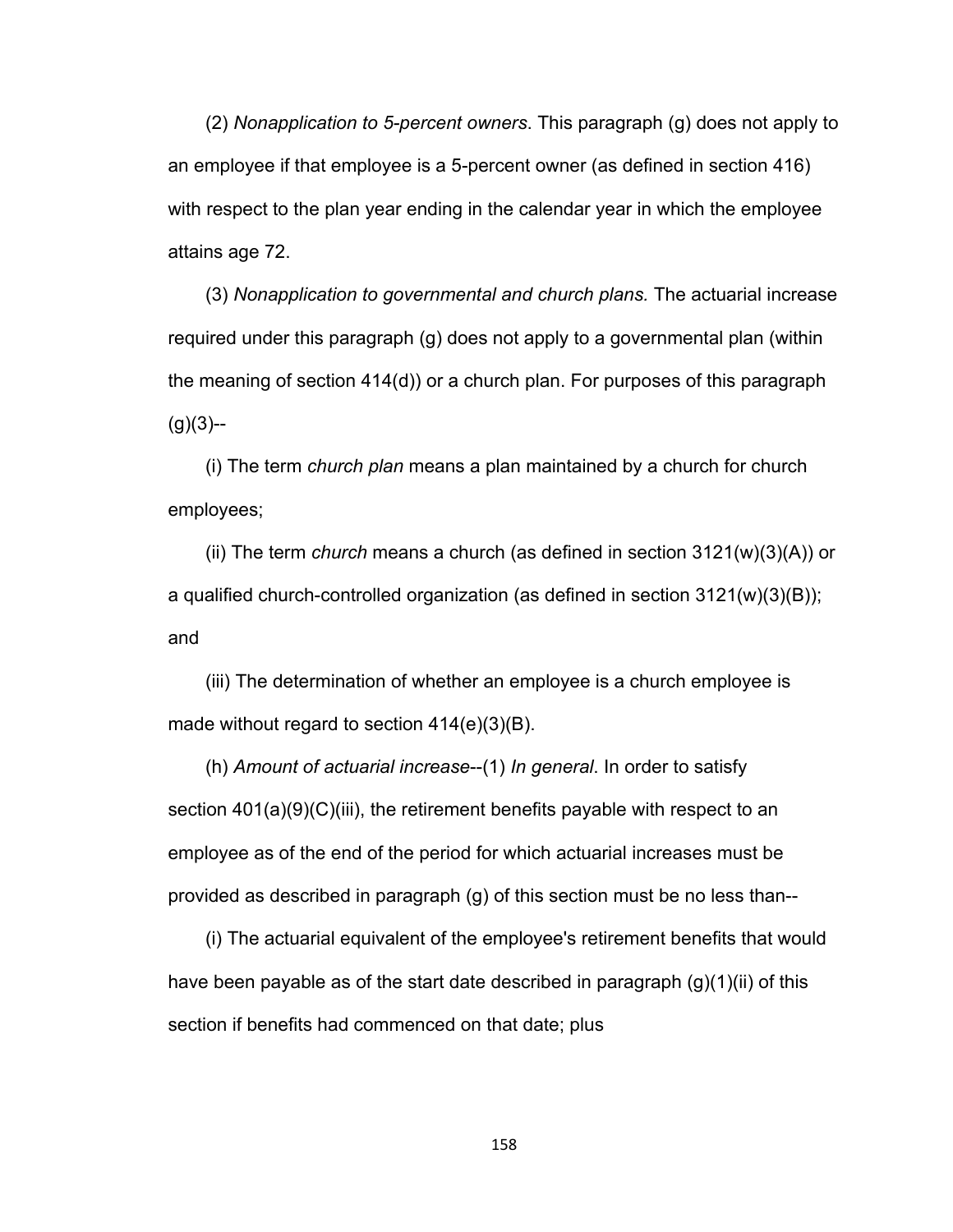(ii) The actuarial equivalent of any additional benefits accrued after that date; reduced by

(iii) The actuarial equivalent of any distributions made with respect to the employee's retirement benefits after that date.

(2) *Actuarial equivalence basis*. For purposes of this paragraph (h), actuarial equivalence is determined using the plan's assumptions for determining actuarial equivalence for purposes of satisfying section 411.

(3) *Coordination with section 411 actuarial increase.* In order for any of an employee's accrued benefit to be nonforfeitable as required under section 411, a defined benefit plan must make an actuarial adjustment to an accrued benefit, the payment of which is deferred past normal retirement age. The only exception to this rule is that, generally, no actuarial adjustment is required to reflect the period during which a benefit is suspended as permitted under section 411(a)(3)(B). The actuarial increase required under section 401(a)(9)(C)(iii) for the period (if any) described in paragraph (g)(1)(i) of this section generally is the same as, and not in addition to, the actuarial increase required for the same period under section 411 to reflect any delay in the payment of retirement benefits after normal retirement age. However, unlike the actuarial increase required under section 411, the actuarial increase required under section 401(a)(9)(C)(iii) must be provided even during any period during which an employee's benefit has been suspended in accordance with section  $411(a)(3)(B)$ .

(i) [Reserved]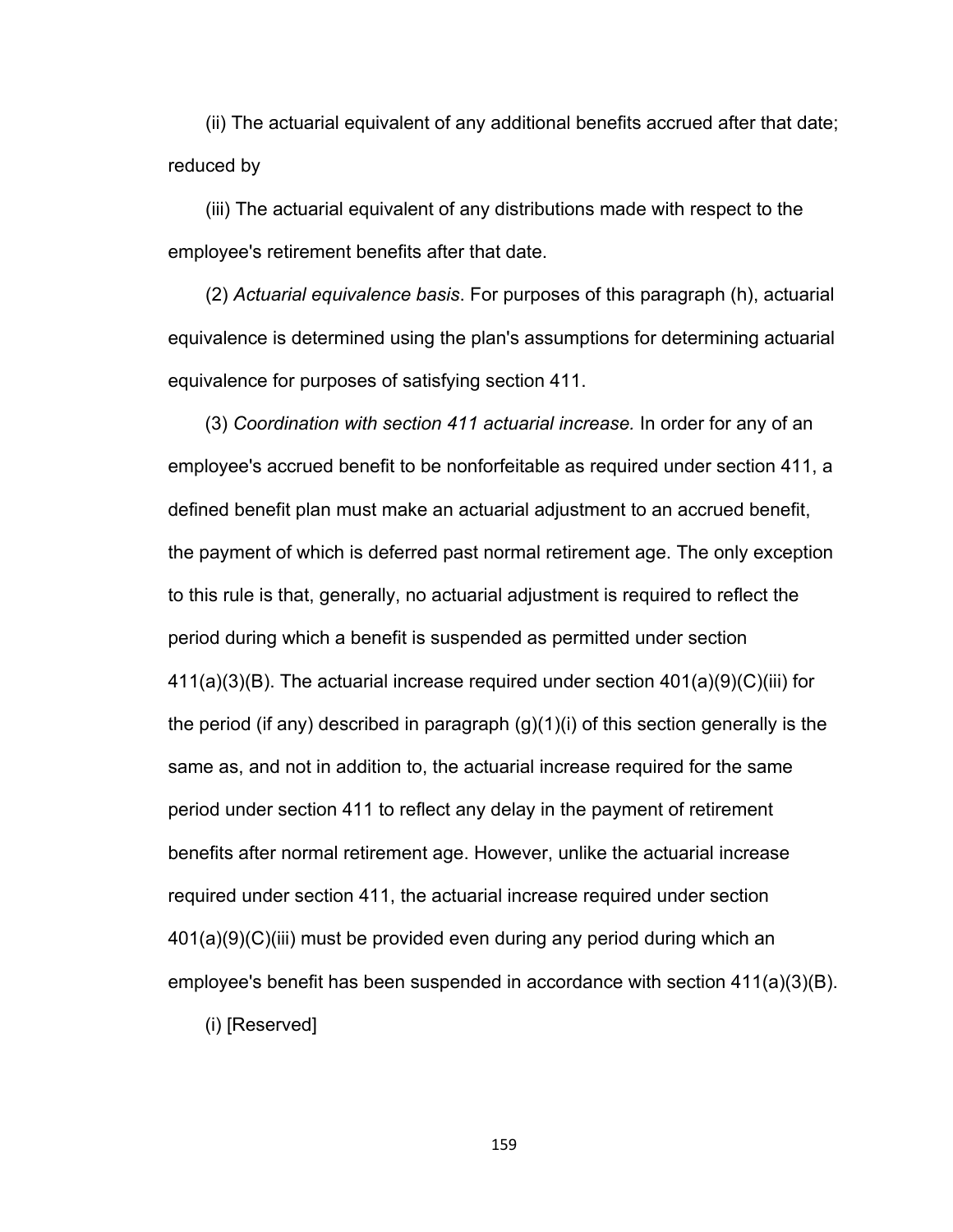(j) *Distributions restricted pursuant to section 436*--(1) *General rule*. If an employee's entire interest is being distributed in accordance with the 5-year rule of section 401(a)(9)(B)(ii), a plan is not treated as failing to satisfy section 401(a)(9) merely because of the application of a payment restriction under section 436(d), provided that distributions of the employee's interest commence by the end of the calendar year that includes the fifth anniversary of the date of the employee's death and, after the annuity starting date, those distributions are paid in a form that is as accelerated as permitted under section 436(d), as described in paragraph  $(i)(2)$  or  $(i)(3)$  of this section.

(2) *Payments restricted under section 436(d)(3)*. If the payment restriction of section 436(d)(3) applies at the time benefits commence under paragraph (j)(1) of this section, then distributions are made in a form that is as accelerated as permitted under section 436(d) if the benefits are paid in a single-sum payment equal to the maximum amount allowed under section 436(d)(3), with the remainder paid as a life annuity to the beneficiary (or over the course of 240 months pursuant to §1.436-1(j)(6)(ii) in the case of a beneficiary that is not an individual), subject to a requirement that the benefit remaining is commuted to a single-sum payment when the section 436(d)(3) payment restriction ceases to apply (to the extent that a single-sum payment is permitted under section 436(d)(1) and 436(d)(2)).

(3) *Payments restricted under section 436(d)(1) or (2)*. If a plan is subject to the payment restriction in section 436(d)(1) or (2) at the time benefits commence under paragraph (j)(1) of this section, then distributions are made in a form that is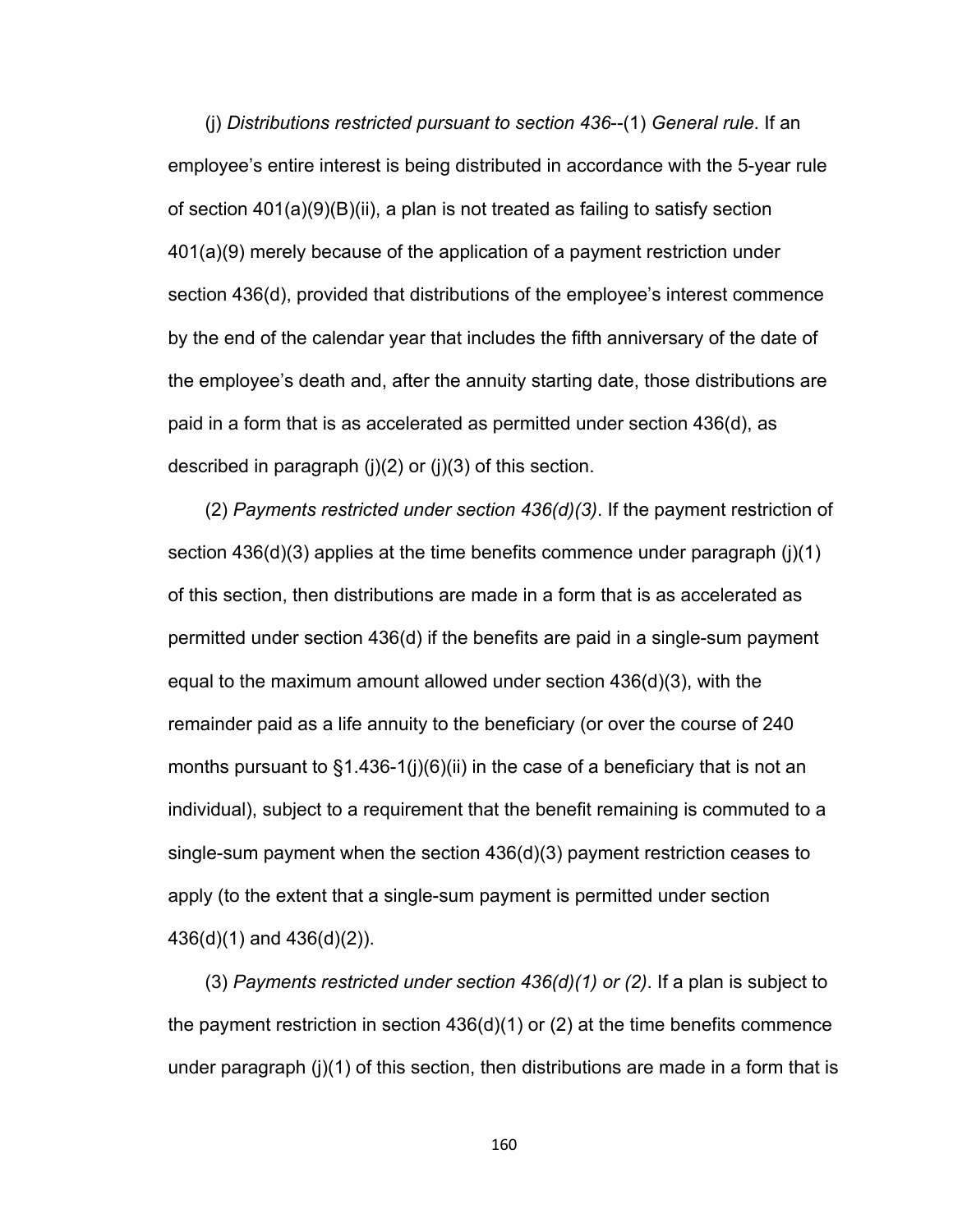as accelerated as permitted under section 436(d) if the benefits are paid in the form of a life annuity to the beneficiary (or over the course of 240 months pursuant to §1.436-1(j)(6)(ii), in the case of a beneficiary that is not an individual), subject to a requirement that the benefit remaining is commuted to a single-sum payment to the extent permitted under section 436(d) (for example, the maximum amount allowed under section 436(d)(3)) when the payment restriction under section 436(d)(1) or (2) ceases to apply.

(k) *Treatment of early commencement*--(1) *General rule.* Generally, the determination of whether a stream of payments satisfies the requirements of this section is made as of the required beginning date. However, if distributions start prior to the required beginning date in a distribution form that is an annuity under which distributions are made in accordance with the provisions of paragraph (a) of this section and are made over a period permitted under section 401(a)(9)(A)(ii), then, except as provided in this paragraph (k), the annuity starting date will be treated as the required beginning date for purposes of applying the rules of this section and §1.401(a)(9)-2. Thus, for example, the determination of the designated beneficiary and the amount of distributions will be made as of the annuity starting date. Similarly, if the employee dies after the annuity starting date but before the required beginning date determined under §1.401(a)(9)-2(b), then after the employee's death--

(i) The remaining portion of the employee's interest must continue to be distributed in accordance with this section over the remaining period over which distributions commenced; and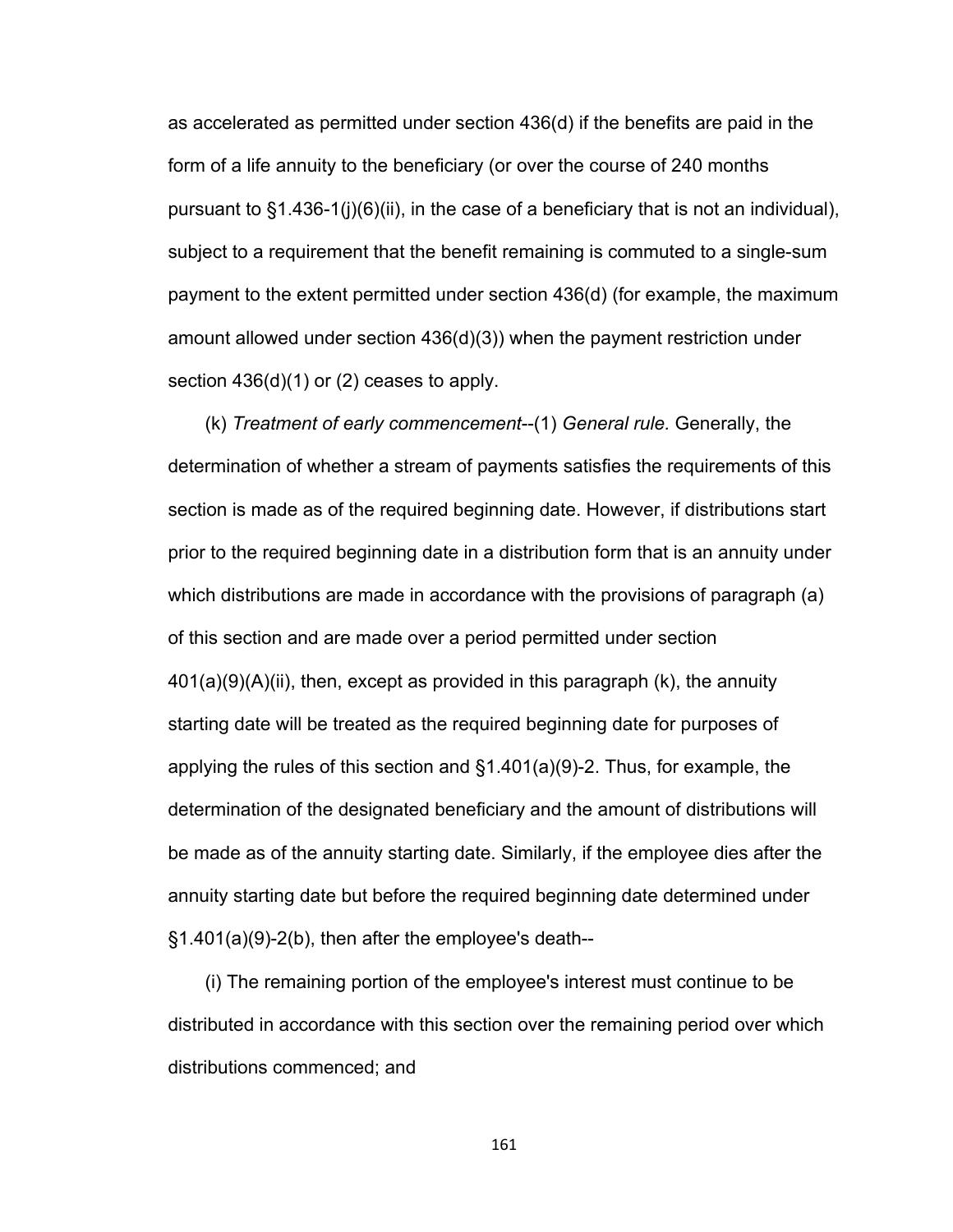(ii) The rules in §1.401(a)(9)-3 relating to death before the required beginning date do not apply.

(2) *Joint and survivor annuity, nonspouse beneficiary*--(i) *Application of MDIB requirement.* If distributions commence in the form of a joint and survivor annuity for the lives of the employee and a beneficiary other than the employee's spouse, and as of the employee's birthday in the calendar year that includes the annuity starting date, the employee is under age 72, then the MDIB requirement will not be satisfied as of the date distributions commence unless, under the distribution option, the annuity payments to be made on and after the employee's required beginning date satisfy the conditions of this paragraph (k)(2). The periodic annuity payments payable to the survivor satisfy this paragraph (k)(2) if, at all times on and after the employee's annuity starting date, those payments do not exceed the applicable percentage of the periodic annuity payment payable to the employee using the table in paragraph (b)(3)(ii) of this section, but based on the adjusted employee/beneficiary age difference. The adjusted employee/beneficiary age difference is determined by first calculating the employee/beneficiary age difference under paragraph (b)(3)(i) of this section and then reducing that age difference by the number of years by which the employee is younger than age 72 on the employee's birthday in the calendar year that includes the annuity starting date. In the case of an annuity that provides for increasing payments, the requirement of this paragraph (k)(2) will not fail to be satisfied merely because benefit payments to the beneficiary increase, provided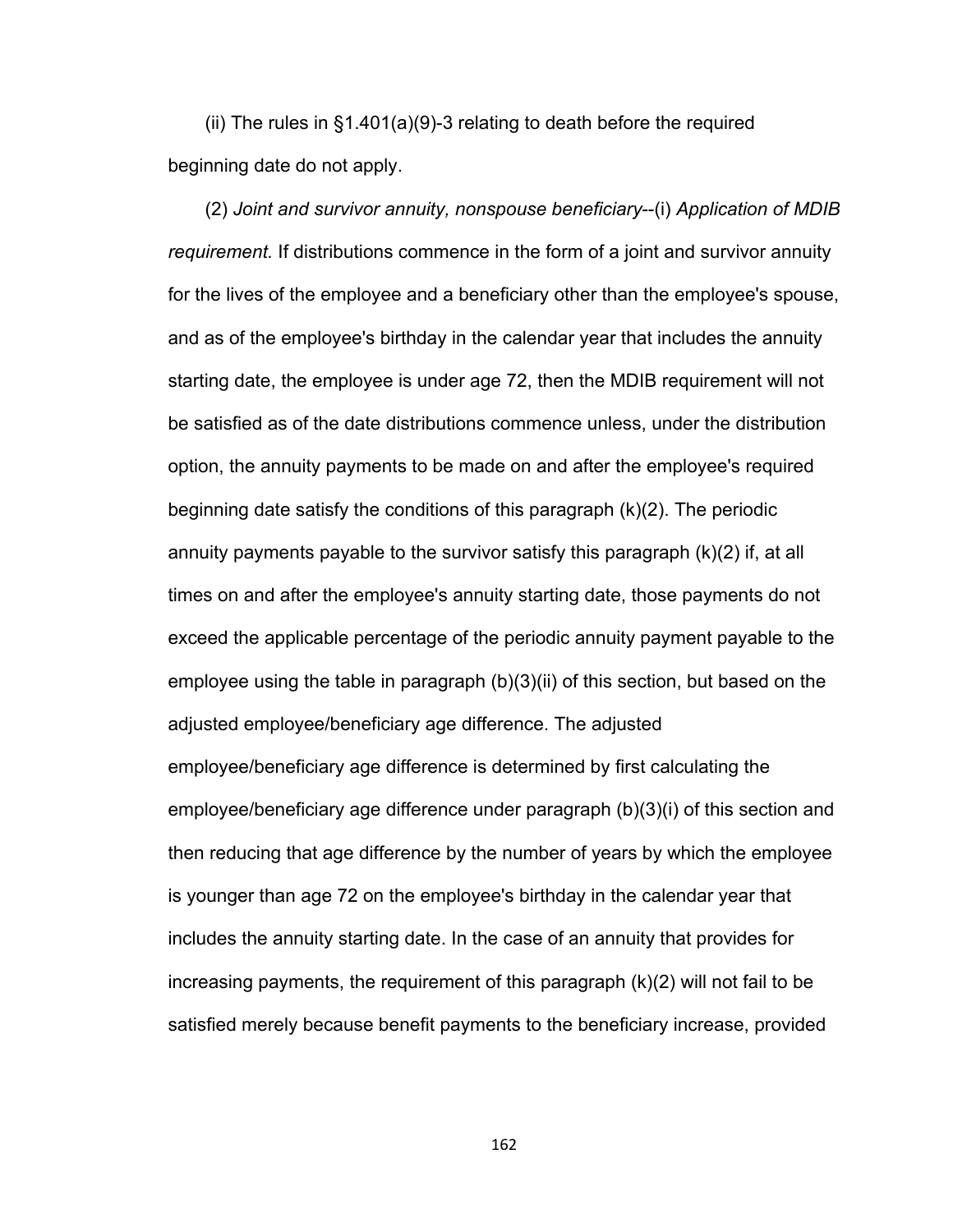the increase is determined in the same manner for the employee and the

beneficiary.

(ii) *Example--*(A) *Facts*. Distributions commence on January 1, 2023 to an employee (Z), born March 1, 1957, after retirement at age 65. Z's daughter (Y), born February 5, 1987, is Z's beneficiary. The distributions are in the form of a joint and survivor annuity for the lives of Z and Y with payments of \$500 a month to Z and upon Z's death of \$500 a month to Y (so that the monthly payment to Y is 100 percent of the monthly amount payable to Z).

(B) *Analysis and conclusion*. Under paragraph (k)(1) of this section, because distributions commence prior to Z's required beginning date and are in the form of a joint and survivor annuity for the lives of Z and Y, compliance with the rules of this section is determined as of the annuity starting date. Under this paragraph (k)(2), the adjusted employee/beneficiary age difference is calculated by taking the excess of the employee's age over the beneficiary's age and subtracting the number of years the employee is younger than age 72. In this case, Z is 30 years older than Y and is commencing benefits 6 years before attaining age 72, so the adjusted employee-beneficiary age difference is 24 years. Under the table in paragraph (b)(3)(ii) of this section, the applicable percentage for a 24-year adjusted employee/beneficiary age difference is 67 percent. The plan does not satisfy the MDIB requirement because, as of January 1, 2023 (the annuity starting date), the distribution option provides that, as of Z's required beginning date, the monthly payment to Y upon Z's death will exceed 67 percent of Z's monthly payment.

(3) *Limitation on period certain.* If, as of the employee's birthday in the

calendar year that includes the annuity starting date, the employee is under age

72, then the period certain may not exceed the limitation on the period certain for

an individual who is age 72 as specified in paragraph (c)(1) of this section,

increased by the excess of 72 over the age of the employee on that birthday.

(l) *Early commencement for surviving spouse.* Generally, the determination

of whether a stream of payments satisfies the requirements of this section is

made as of the date on which distributions are required to commence. However,

if the employee dies prior to the required beginning date, distributions commence

to the surviving spouse of an employee over a period permitted under section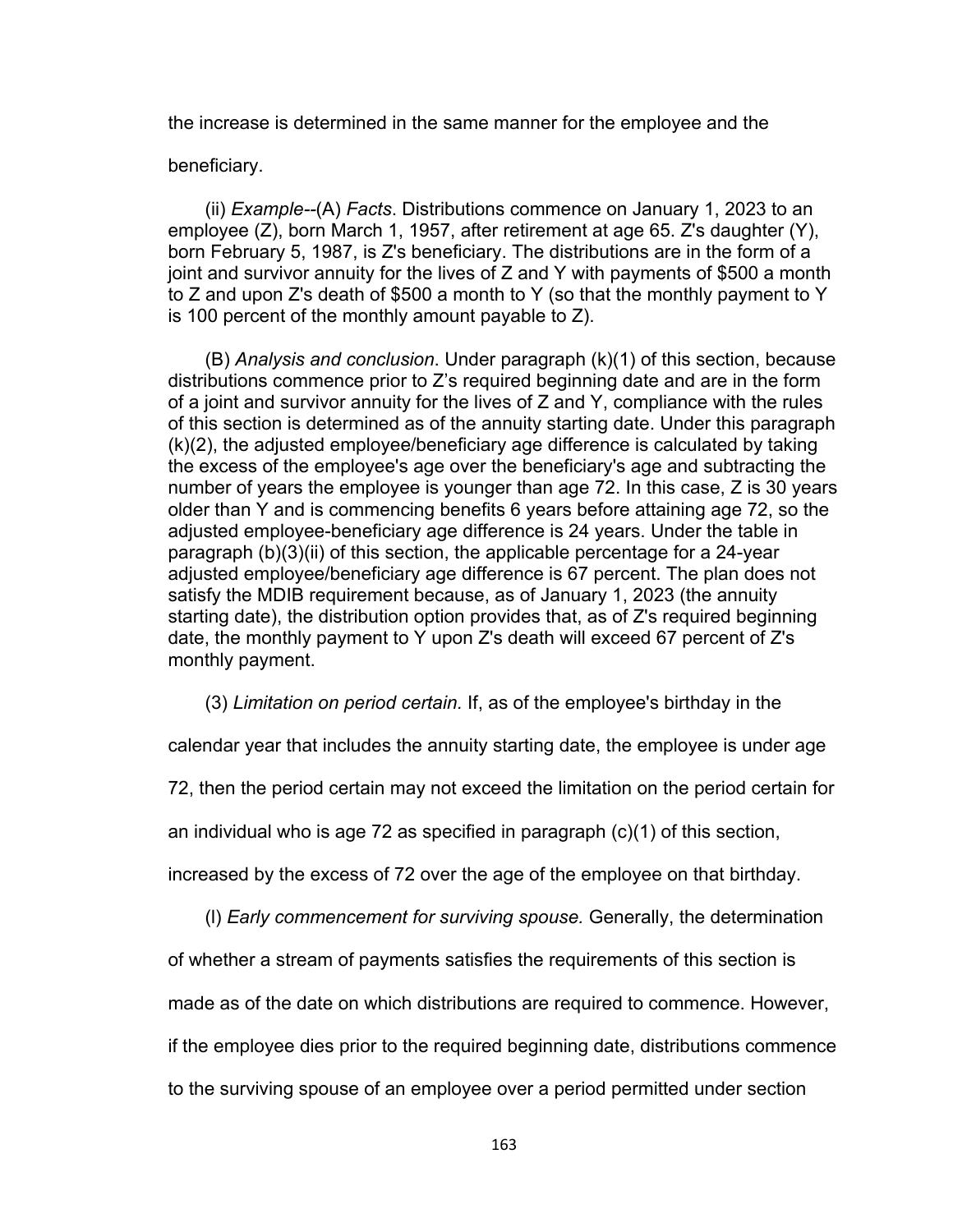401(a)(9)(B)(iii)(II) prior to the date on which distributions are required to commence, and the distribution form is an annuity under which distributions are made in accordance with the provisions of paragraph (a) of this section, then the annuity starting date will be considered the required beginning date for purposes of section 401(a)(9)(B)(iv)(II). Thus, if the surviving spouse dies after commencing benefits and before the date described in  $401(a)(9)(B)(iv)(II)$ , then after the surviving spouse's death--

(1) The annuity distributions must continue to be made in accordance with paragraph (a) of this section over the remaining period over which distributions commenced; and

(2) The rules in  $\S1.401(a)(9)-3(e)(1)$  relating to the death of the surviving spouse before the required beginning date under section  $401(a)(9)(B)(iv)(II)$  will not apply upon the death of the surviving spouse.

(m) *Determination of entire interest under annuity contract*--(1) *General rule.* Prior to the date that an annuity contract under an individual account plan is annuitized, the interest of an employee or beneficiary under that contract is treated as an individual account for purposes of section 401(a)(9). Thus, the required minimum distribution for any year with respect to that interest is determined under §1.401(a)(9)-5 rather than this section. See §1.401(a)(9)- 5(a)(5) for rules relating to the satisfaction of section 401(a)(9) in the year that annuity payments commence, §1.401(a)(9)-5(c)(4) for rules relating to QLACs (as defined in paragraph (q) of this section), and  $\S1.401(a)(9)-5(a)(5)(iii)$  for rules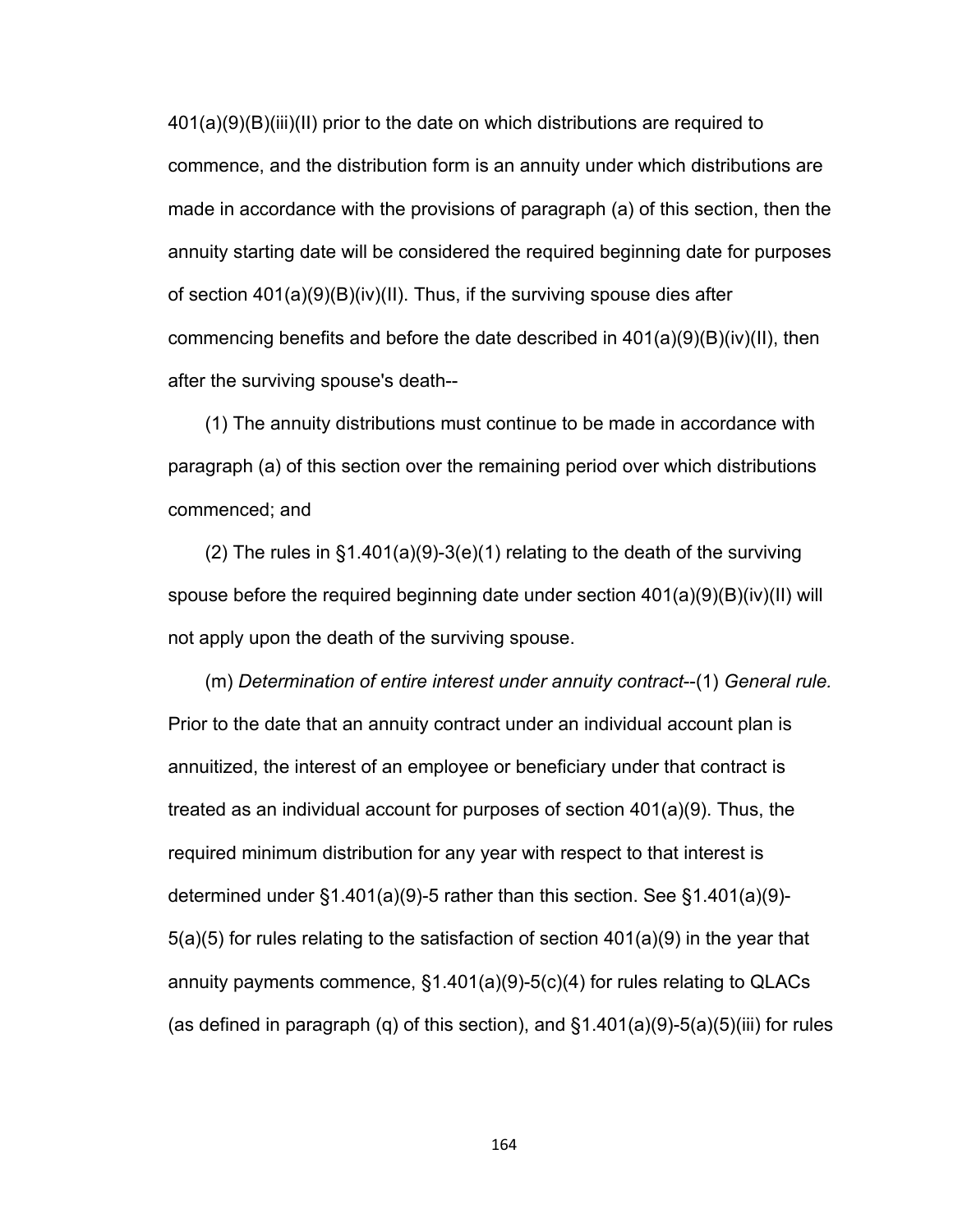relating to the purchase of an annuity contract with a portion of an employee's account balance.

(2) *Entire interest.* For purposes of applying the rules in §1.401(a)(9)-5, the entire interest under the annuity contract as of December 31 of the relevant valuation calendar year is treated as the account balance for the valuation calendar year described in §1.401(a)(9)-5(c). The entire interest under an annuity contract is the dollar amount credited to the employee or beneficiary under the contract plus the actuarial present value of any additional benefits (for example, survivor benefits in excess of the dollar amount credited to the employee or beneficiary) that will be provided under the contract. However, paragraph (m)(3) of this section describes certain additional benefits that may be disregarded in determining the employee's entire interest under the annuity contract. The actuarial present value of any additional benefits described under this paragraph (m) is to be determined using reasonable actuarial assumptions, including reasonable assumptions as to future distributions, and without regard to an individual's health.

(3) *Exclusions--*(i) *Additional value does not exceed 20 percent*. The actuarial present value of any additional benefits provided under an annuity contract described in paragraph (m)(2) of this section may be disregarded if the sum of the dollar amount credited to the employee or beneficiary under the contract and the actuarial present value of the additional benefits is no more than 120 percent of the dollar amount credited to the employee or beneficiary under the contract and the additional benefits are one or both of the following--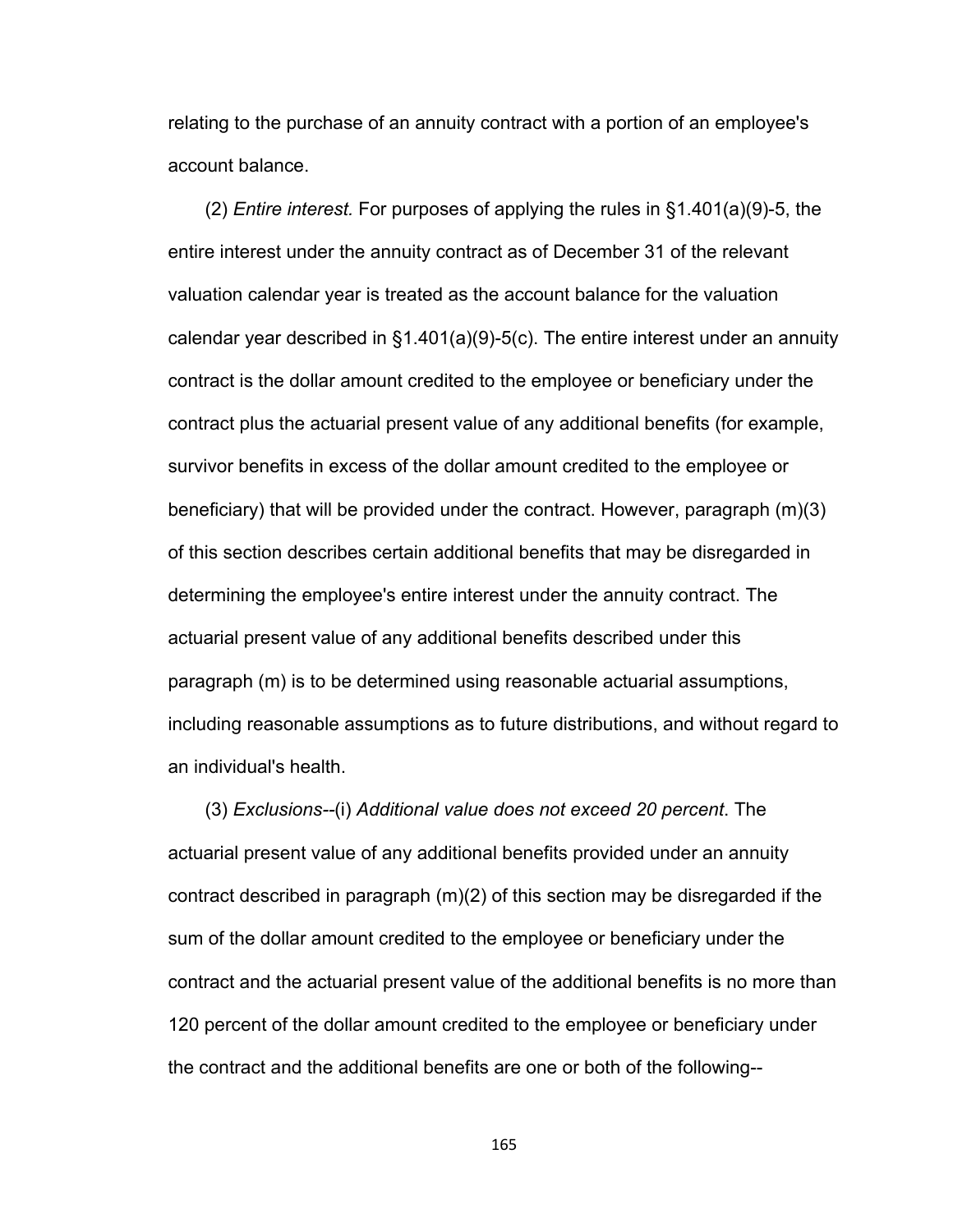(A) Additional benefits that, in the case of a distribution, are reduced by an amount sufficient to ensure that the ratio of the sum to the dollar amount credited does not increase as a result of the distribution, and

(B) An additional benefit that is the right to receive a final payment upon death that does not exceed the excess of the premiums paid less the amount of prior distributions.

(ii) *Return of premium death benefit*. If the only additional benefit provided under the contract is the additional benefit described in paragraph (m)(3)(i)(B) of this section, the additional benefit may be disregarded regardless of its value in relation to the dollar amount credited to the employee or beneficiary under the contract.

(iii) *Additional guidance*. The Commissioner, in revenue rulings, notices, or other guidance published in the Internal Revenue Bulletin (see §601.601(d) of this chapter), may provide additional guidance on additional benefits that may be disregarded.

(4) *Examples.* The examples in this paragraph (m)(4), which use a 5 percent interest rate and the mortality table used for distributions subject to section 417(e)(3) provided in Notice 2019-67, 2019-52 I.R.B. 1510, illustrate the application of the rules in this paragraph (m):

(i) *Example 1--*(A) *Facts*. G is the owner of a variable annuity contract (Contract S) under an individual account plan that has not been annuitized. Contract S provides a death benefit until the end of the calendar year in which the owner attains the age of 84 equal to the greater of the current Contract S notional account value (dollar amount credited to G under the contract) and the largest notional account value at any previous policy anniversary reduced proportionally for subsequent partial distributions (High Water Mark). Contract S provides a death benefit in calendar years after the calendar year in which the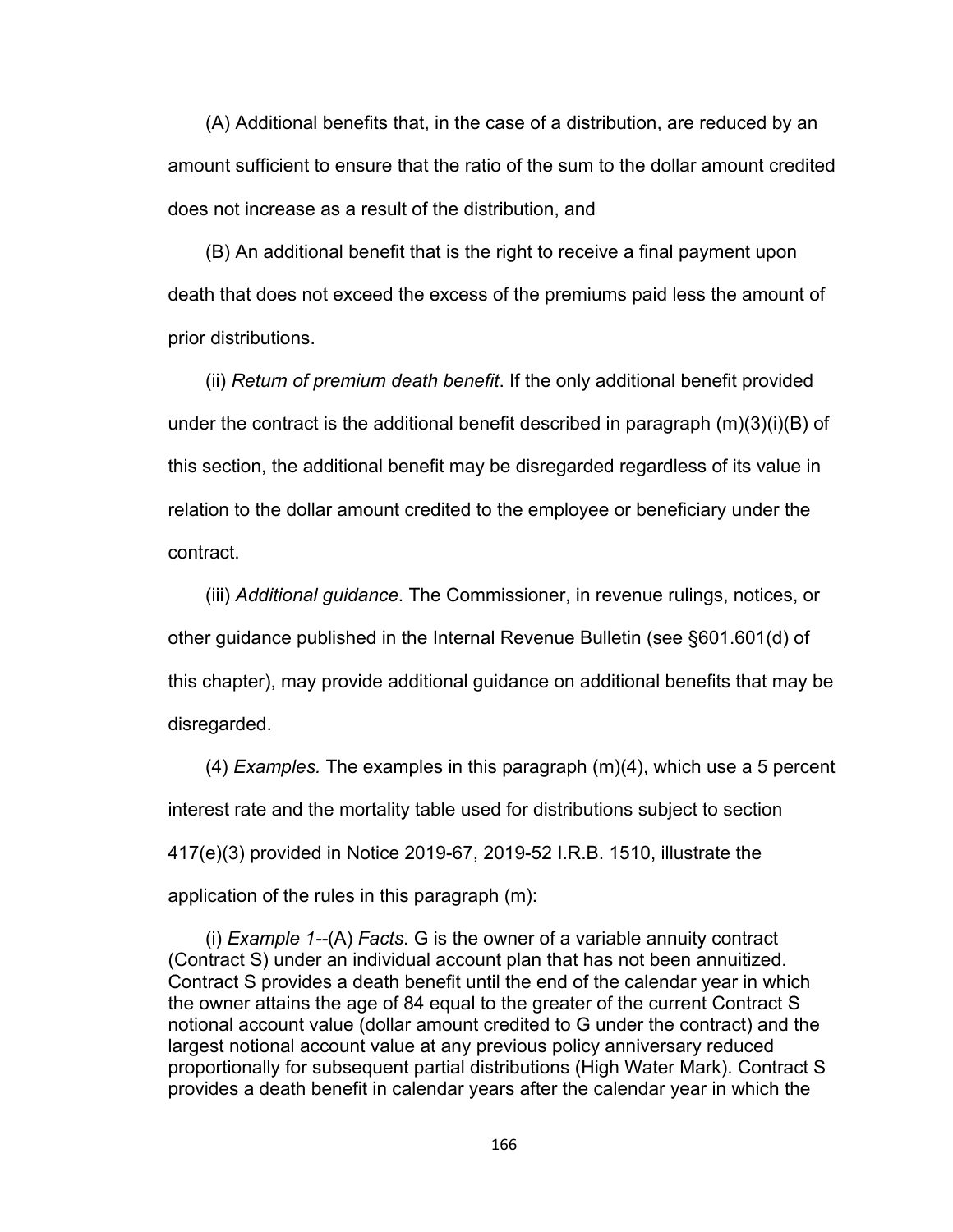owner attains age 84 equal to the current notional account value. Contract S provides that assets within the contract may be invested in a Fixed Account at a guaranteed rate of 2 percent. Contract S provides no other additional benefits.

(B) *Actuarial calculations*. At the end of 2028, when G has an attained age of 78 and 9 months, the notional account value of Contract S (after the distribution for 2028 of 4.55% of the notional account value as of December 31, 2027) is \$550,000, and the High Water Mark, before adjustment for any withdrawals from Contract S in 2028, is \$1,000,000. Thus, Contract S will provide additional benefits (that is, the death benefits in excess of the notional account value) through 2034, the year S turns 84. The actuarial present value of these additional benefits at the end of 2028 is determined to be \$67,978 (12 percent of the notional account value). In making this determination, the following assumptions are made: on average, deaths occur mid-year; the investment return on G's notional account value is 2 percent per annum; and minimum required distributions (determined without regard to additional benefits under the Contract S) are made at the end of each year. The following two tables summarize the actuarial methodology used in determining the actuarial present value of the additional benefit.

| Year | <b>Death</b><br><b>lbenefit</b><br>during<br>lyear | End-of-year<br>Inotional<br><b>account</b><br><b>before</b><br>withdrawal | Average<br>Inotional<br>∣account | <b>Withdrawal</b><br>lat<br>end of year | End-of-year<br>Inotional<br><b>account</b><br>lafter<br> withdrawal |
|------|----------------------------------------------------|---------------------------------------------------------------------------|----------------------------------|-----------------------------------------|---------------------------------------------------------------------|
| 2028 | \$1,000,000                                        |                                                                           |                                  |                                         | \$550,000                                                           |
| 2029 | 954,5451                                           | \$561,000 <sup>2</sup>                                                    | $$555,500^3$                     | \$26,6064                               | 534,934                                                             |
| 2030 | 909,306                                            | 545,633                                                                   | 540,283                          | 26,482                                  | 519,151                                                             |
| 2031 | 864,291                                            | 529,534                                                                   | 524,342                          | 26,760                                  | 502,774                                                             |
| 2032 | 819,740                                            | 512,829                                                                   | 507,801                          | 27,177                                  | 485,652                                                             |
| 2033 | 775,430                                            | 495,365                                                                   | 490,509                          | 27,438                                  | 467,927                                                             |
| 2034 | 731,620                                            | 477,286                                                                   | 472,606                          | 27,853                                  | 449,433                                                             |

#### **Table 2 Applicable to Paragraph (m)(4)(i)(B)**

<sup>1</sup>\$1,000,000 death benefit reduced 4.55 percent for withdrawal during 2028.

<sup>2</sup>Notional account value at end of preceding year (after distribution) increased by 2 percent return for year.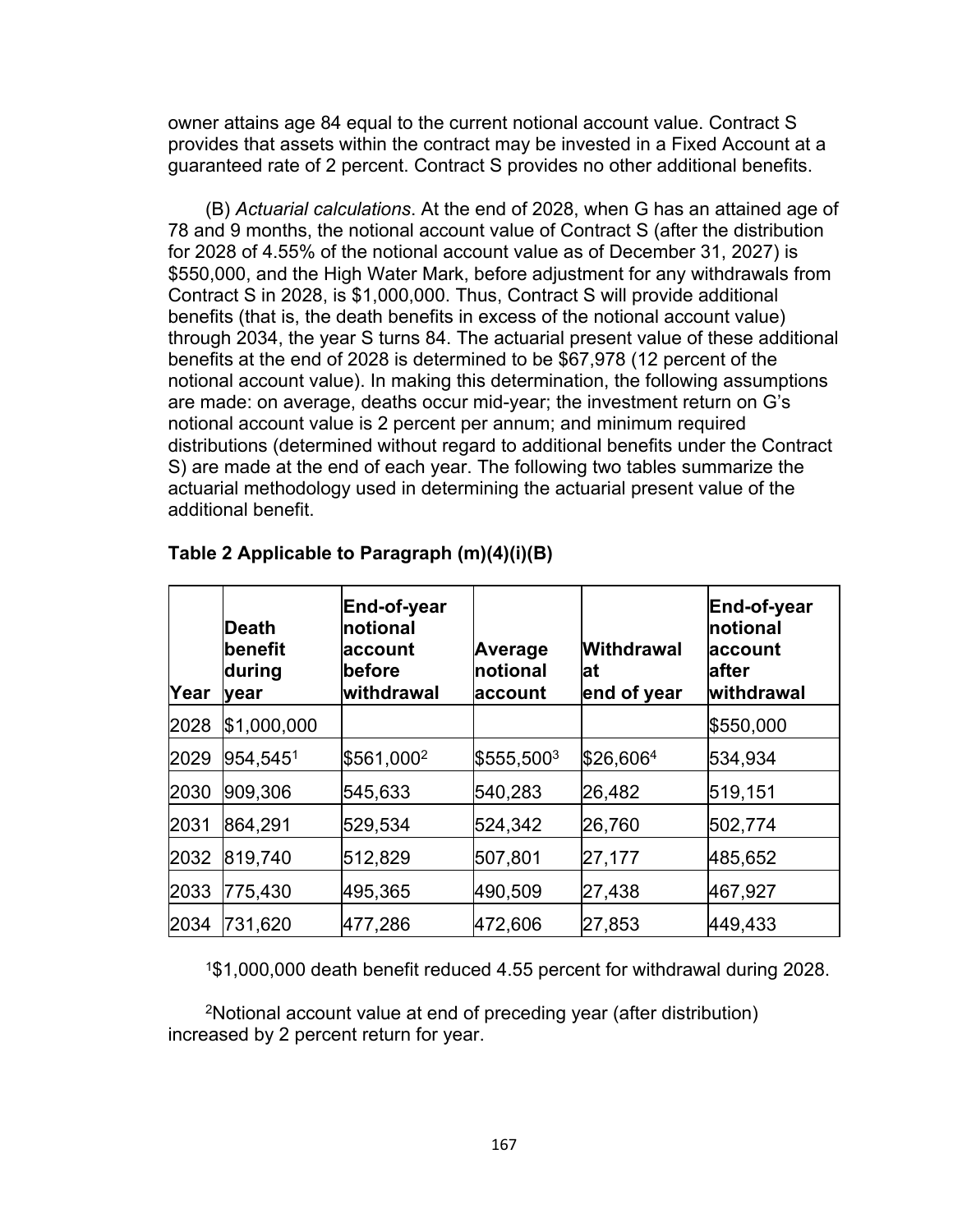<sup>3</sup>Average of \$550,000 notional account value at end of preceding year (after distribution) and \$561,000 notional account value at end of current year (before distribution).

<sup>4</sup>December 31, 2028 notional account (before distribution) divided by uniform lifetime table age 79 factor of 21.1.

| Year | Survivorship<br>lto start<br>of year | <b>Interest</b><br> discount<br>lto<br>lend<br>of 2028 | Mortality<br>rate<br>during<br>year | Discounted<br>additional<br><b>benefits</b><br>within year |
|------|--------------------------------------|--------------------------------------------------------|-------------------------------------|------------------------------------------------------------|
| 2028 |                                      |                                                        |                                     |                                                            |
| 2029 | 1.00000                              | .97590                                                 | 5.03321                             | 12,933                                                     |
| 2030 | .96679                               | 6.92943                                                | .03739                              | 712,398                                                    |
| 2031 | 8.93064                              | .88517                                                 | 04198                               | 11,756                                                     |
| 2032 | .89157                               | .84302                                                 | .04715                              | 11,055                                                     |
| 2033 | 84953                                | 80288                                                  | .05305                              | 10,310                                                     |
| 2034 | 80446                                | .76464                                                 | 05979                               | 9,526                                                      |
|      |                                      |                                                        |                                     | \$67,978                                                   |

#### **Table 3 Applicable to Paragraph (m)(4)(i)(B)**

<sup>5</sup>One-quarter age 78 rate plus three-quarters age 79 rate.

 $6$ Five percent discounted 18 months (1.05<sup> $(-1.5)$ </sup>).

<sup>7</sup>Blended age 79/age 80 mortality rate (.03739) multiplied by the \$369,023 excess of death benefit over the average notional account value (\$909,306 less \$540,283) multiplied by .96679 probability of survivorship to the start of 2030 multiplied by 18-month interest discount of .92943.

<sup>8</sup>Survivorship to start of preceding year (.96679) multiplied by probability of survivorship during prior year (1-.03739).

(C) *Conclusion.* Because Contract S provides that, in the case of a distribution, the value of the additional death benefit (which is the only additional benefit available under the contract) is reduced by an amount that is at least proportional to the reduction in the notional account value and, at age 78 and 9 months, the sum of the notional account value (dollar amount credited to the employee under the contract) and the actuarial present value of the additional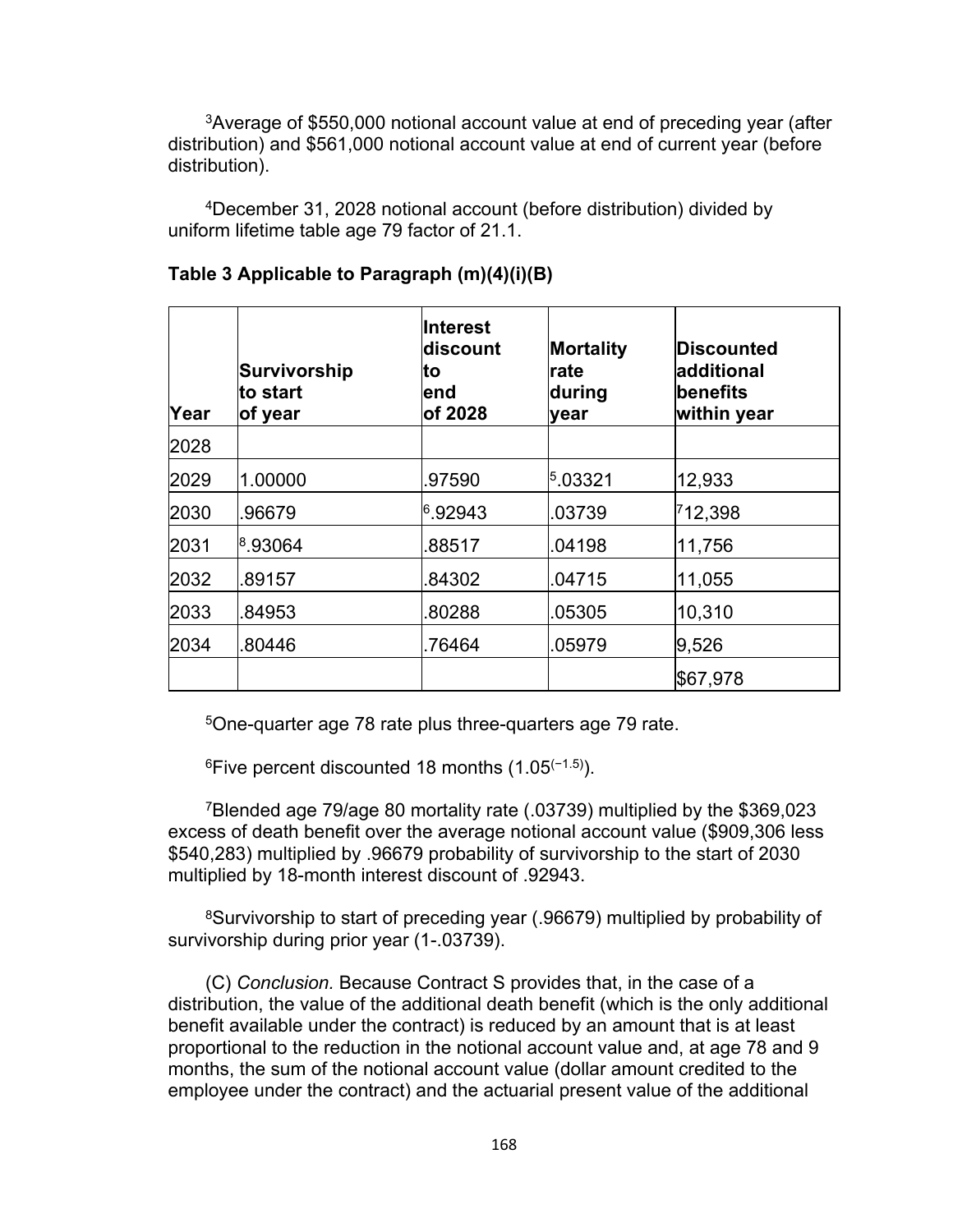death benefit is no more than 120 percent of the notional account value, the exclusion under paragraph (m)(2)(iii)(B) of this section is applicable for 2029. Therefore, for purposes of applying the rules in §1.401(a)(9)-5, the entire interest under Contract S may be determined as the notional account value (that is, without regard to the additional death benefit).

(ii) *Example 2--*(A) *Facts.* The facts are the same as in *Example 1* in paragraph (m)(4)(i) of this section except that the notional account value is \$550,000 at the end of 2028. In this instance, the actuarial present value of the death benefit in excess of the notional account value in 2028 is determined to be \$97,273 (24 percent of the notional account value). The following two tables summarize the actuarial methodology used in determining the actuarial present value of the additional benefit.

| Year | ∣Death<br>∣benefit<br>during<br><b>vear</b> | End-of-year<br>Inotional<br>∣account<br>before<br>withdrawal | Average<br>notional<br><b>laccount</b> | <b>Withdrawal</b><br>lat<br>end of year | End-of-year<br>Inotional<br><b>account</b><br>lafter<br> withdrawal |
|------|---------------------------------------------|--------------------------------------------------------------|----------------------------------------|-----------------------------------------|---------------------------------------------------------------------|
| 2028 | \$1,000,000                                 |                                                              |                                        |                                         | \$400,000                                                           |
| 2029 | 954,545                                     | \$408,000                                                    | \$404,000                              | \$18,957                                | 389,043                                                             |
| 2030 | 909,306                                     | 396,824                                                      | 392,933                                | 19,260                                  | 377,564                                                             |
| 2031 | 864,291                                     | 385,115                                                      | 381,339                                | 19,462                                  | 365,653                                                             |
| 2032 | 819,740                                     | 372,966                                                      | 369,310                                | 19,765                                  | 353,201                                                             |
| 2033 | 775,430                                     | 360,265                                                      | 356,733                                | 19,955                                  | 340,310                                                             |
| 2034 | 731,620                                     | 347,116                                                      | 343,713                                | 20,257                                  | 326,859                                                             |

### **Table 4 Applicable to Paragraph (m)(4)(ii)(A)**

#### **Table 5 Applicable to Paragraph (m)(4)(ii)(A)**

| Year | Survivorship<br>to start<br>of year | Interest<br>discount<br>lto<br>lend<br>of 2028 | Mortality<br><b>rate</b><br>during<br>lyear | Discounted<br>ladditional<br>benefits<br>within year |
|------|-------------------------------------|------------------------------------------------|---------------------------------------------|------------------------------------------------------|
| 2028 |                                     |                                                |                                             |                                                      |
| 2029 | 1.00000                             | .97590                                         | .03321                                      | \$17,843                                             |
| 2030 | .96679                              | .92943                                         | .03739                                      | 17,349                                               |
| 2031 | 93064                               | 88517                                          | .04198                                      | 16,701                                               |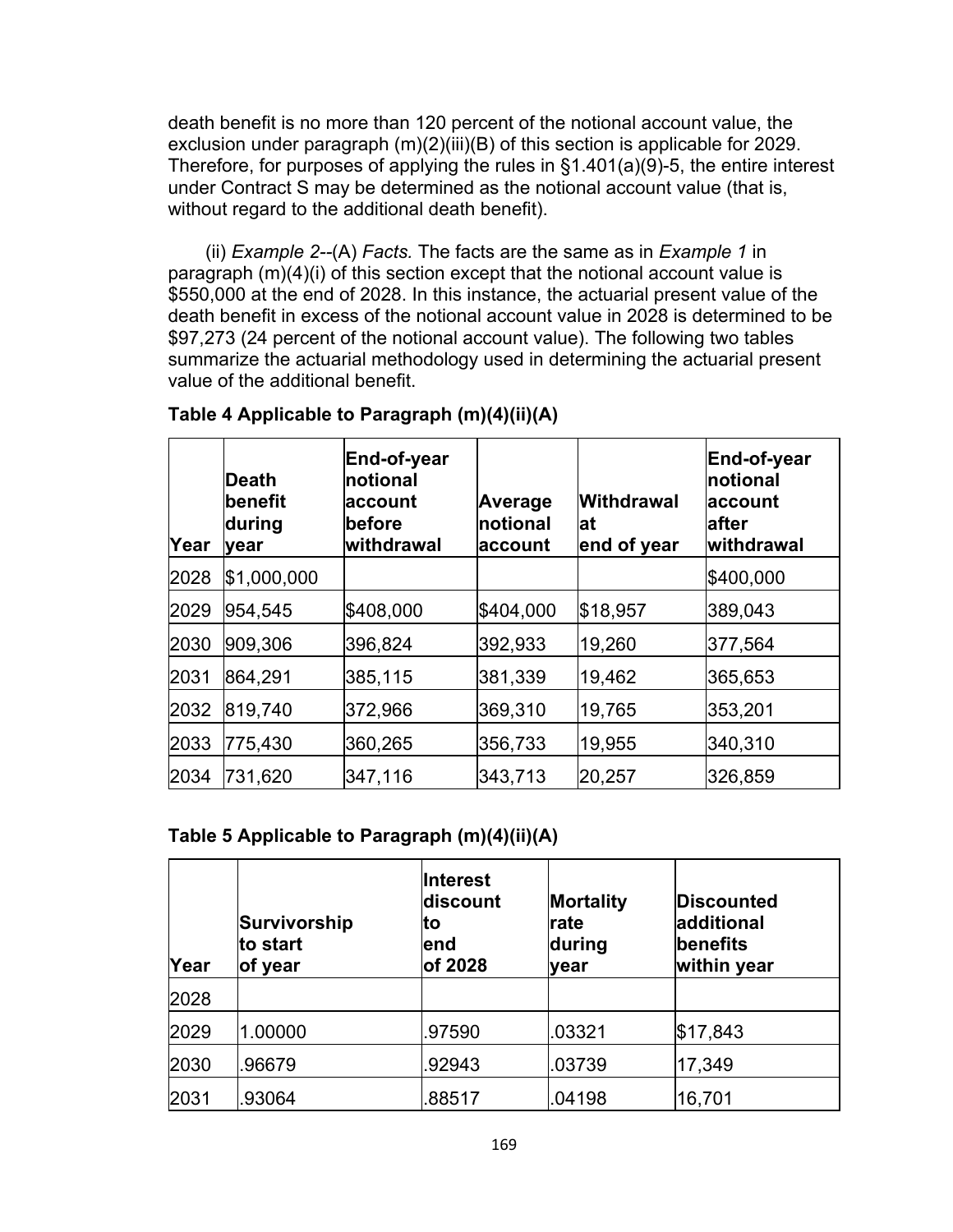| 2032 | .89157 | .84302 | .04715 | 15,963   |
|------|--------|--------|--------|----------|
| 2033 | .84953 | .80288 | .05305 | 15,150   |
| 2034 | .80446 | 76464  | .05979 | 14,267   |
|      |        |        |        | \$97,273 |

(B) *Conclusion*. Because the sum of the notional account balance and the actuarial present value of the additional death benefit is more than 120 percent of the notional account value, the exclusion under paragraph (m)(3)(i) of this section does not apply for 2029. Therefore, for purposes of applying the rules in §1.401(a)(9)-5, the entire interest under Contract S must include the actuarial present value of the additional death benefit.

(n) *Change in annuity payment period*--(1) *In general.* An annuity payment period may be changed in accordance with the reannuitization provisions set forth in paragraph (n)(2) of this section or in association with an annuity payment increase described in paragraph (o) of this section.

(2) *Reannuitization.* If, in a stream of annuity payments that otherwise satisfies section 401(a)(9), the annuity payment period is changed and the annuity payments are modified in association with that change, this modification will not cause the distributions to fail to satisfy section 401(a)(9) provided the conditions set forth in paragraph (n)(3) of this section are satisfied, and--

(i) The modification occurs at the time that the employee retires or in connection with a plan termination;

(ii) The annuity payments prior to modification are annuity payments paid over a period certain without life contingencies; or

(iii) The annuity payments after modification are paid under a qualified joint and survivor annuity over the joint lives of the employee and a designated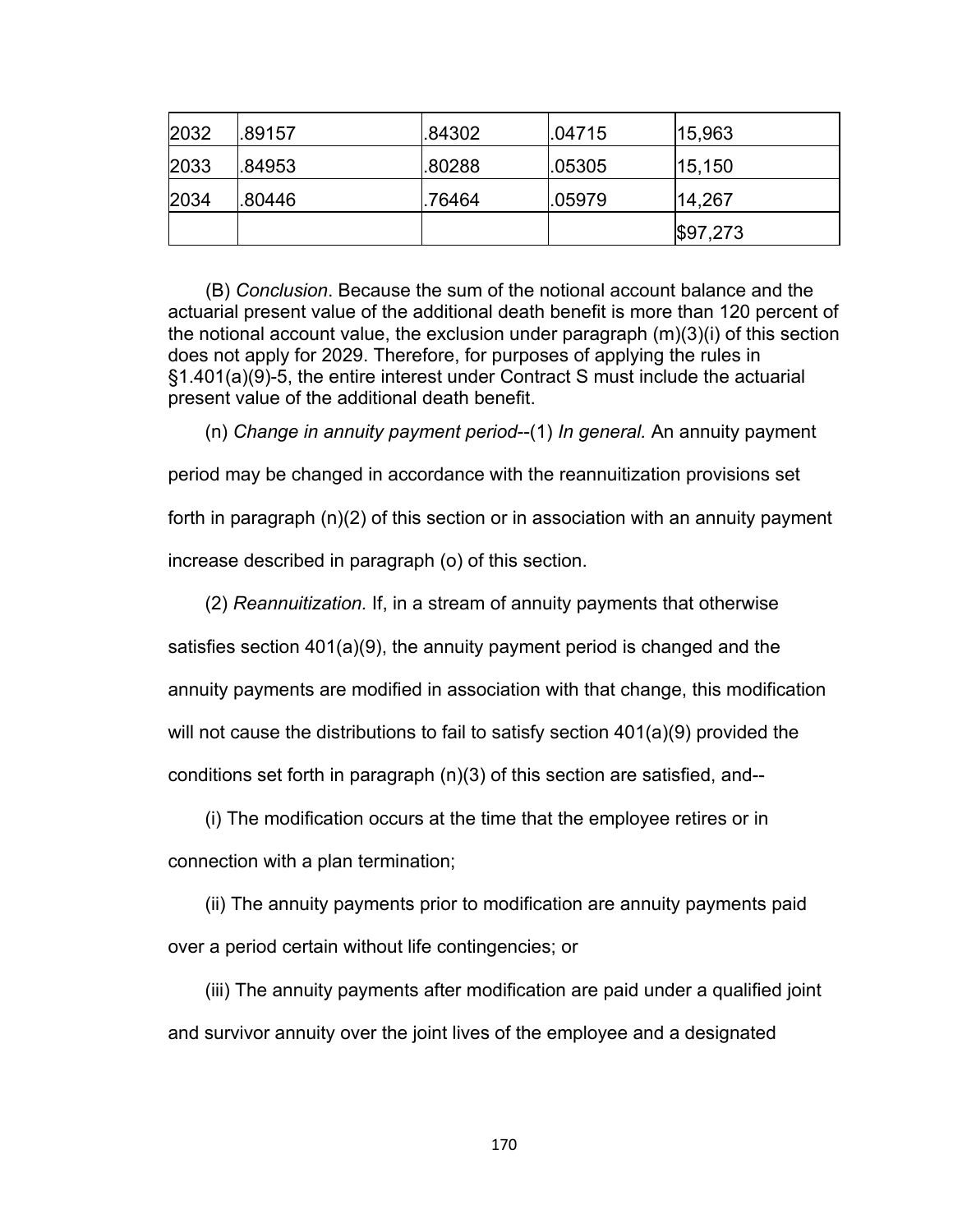beneficiary, the employee's spouse is the sole beneficiary, and the modification occurs in connection with the employee becoming married to that spouse.

(3) *Conditions.* In order to modify a stream of annuity payments in accordance with paragraph (n)(2) of this section, the following conditions must be satisfied--

(i) The future payments under the modified stream satisfy section 401(a)(9) and this section (determined by treating the date of the change as a new annuity starting date and the actuarial present value of the remaining payments prior to modification as the entire interest of the participant);

(ii) For purposes of sections 415 and 417, the modification is treated as a new annuity starting date;

(iii) After taking into account the modification, the annuity stream satisfies section 415 (determined at the original annuity starting date, using the interest rates and mortality tables applicable to that date); and

(iv) The end point of the period certain, if any, for any modified payment period is not later than the end point available under section 401(a)(9) to the employee at the original annuity starting date.

(4) *Examples.* For the purposes of the examples in this paragraph (n)(4), assume that the applicable segment rates under section  $417(e)(3)$  are 1.00%, 3.00%, and 4.00%, and the Applicable Mortality Table under section 417(e)(3) is the mortality table provided in Notice 2020-85, 2020-51 I.R.B. 1645. In addition, assume that the section 415 limit at age 72 for a straight life annuity is \$280,000 (which is the lesser of the annual benefit under section 415(b)(1)(A), as adjusted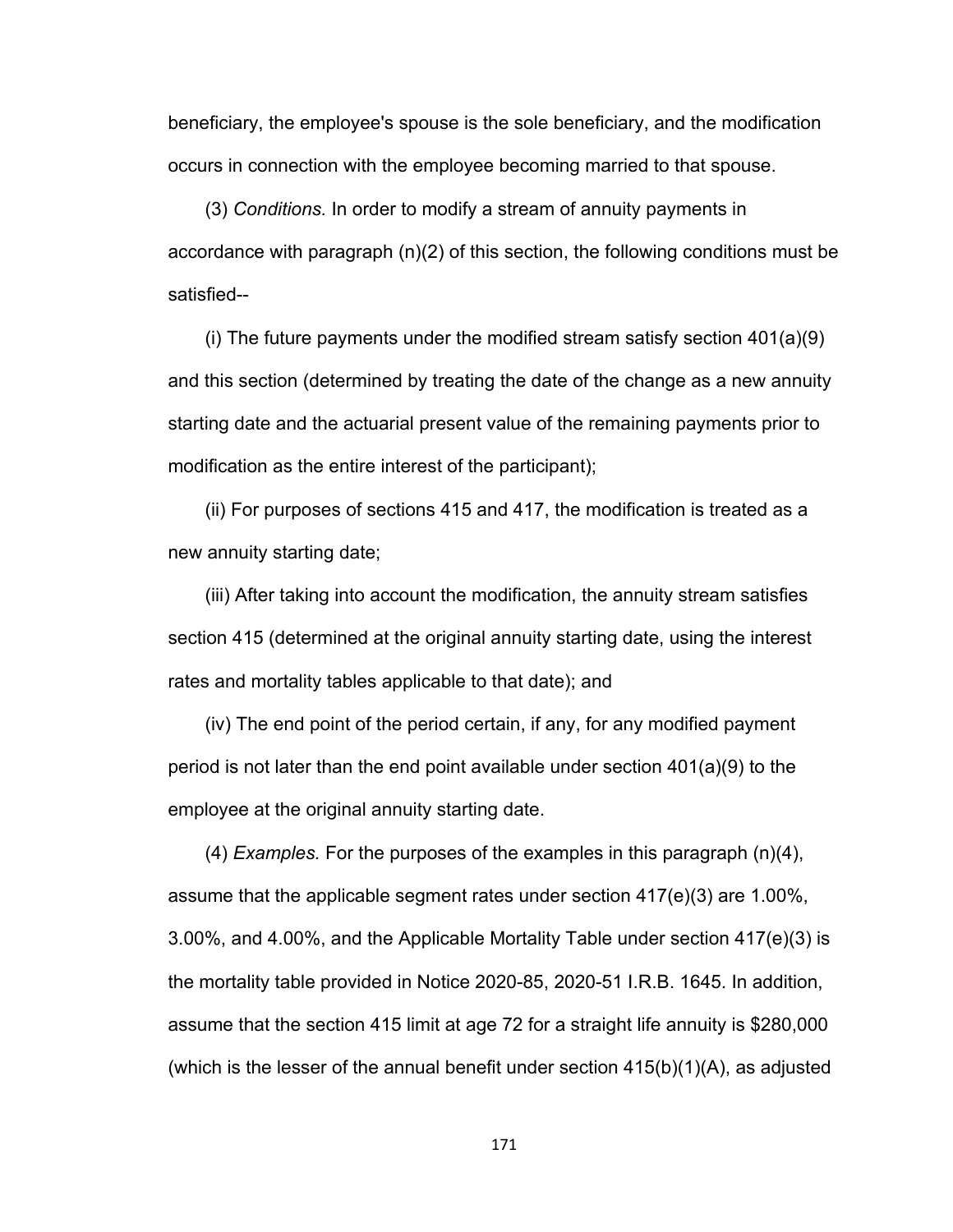pursuant to section 415(d) and further adjusted for age 72 in accordance with

§1.415(b)-1(e)(1)(i), and 100% of the participant's average compensation for the

participant's high 3 years):

(i) *Example 1--*(A) *Facts*--(*1*) *Background*. Participant D has 10 years of participation in a frozen defined benefit plan (Plan W). D is not retired and elects to receive distributions from Plan W in the form of a straight life (that is level payment) annuity with annual payments of \$215,000 per year beginning in 2025 at a date when D has an attained age of 72. Plan W offers non-retired employees in pay status the opportunity to modify their annuity payments due to an associated change in the payment period at retirement. Plan W treats the date of the change in payment period as a new annuity starting date for purposes of sections 415 and 417. Thus, for example, the plan provides a new qualified and joint survivor annuity election and obtains spousal consent. Plan W determines modifications of annuity payment amounts at retirement so that the present value of future new annuity payment amounts (taking into account the new associated payment period) is actuarially equivalent to the present value of future premodification annuity payments (taking into account the pre-modification annuity payment period). Actuarial equivalency for this purpose is determined using the applicable segment rates under section 417(e)(3)(C) and the Applicable Mortality Table as of the date of modification.

(*2*) *Payment of retirement benefits to Participant D*. D retires in 2029 at the age of 76 and, after receiving four annual payments of \$215,000, elects to receive the remaining distributions from Plan W in the form of an immediate final lump sum payment of \$2,316,180. Because payment of retirement benefits in the form of an immediate final lump sum payment satisfies (in terms of form) section 401(a)(9), the condition under paragraph (n)(3)(i) of this section is met.

(B) *Analysis*. Because Plan W treats a modification of an annuity payment stream at retirement as a new annuity starting date for purposes of sections 415 and 417, the condition under paragraph (n)(3)(ii) of this section is met. After taking into account the modification, the annuity stream determined as of the original annuity starting date consists of annual payments beginning at age 72 of \$215,000, \$215,000, \$215,000, \$215,000, and \$2,316,180. This benefit stream is actuarially equivalent to a straight life annuity at age 72 of \$276,768, calculated in accordance with section  $415(b)(2)(E)(ii)$ , which is an amount less than the section 415 limit determined at the original annuity starting date. Thus, the condition under paragraph (n)(3)(iii) of this section is met.

(C) *Conclusion*. Because a stream of annuity payments in the form of a straight life annuity satisfies section 401(a)(9), and because each of the conditions under paragraph (n)(3) of this section are satisfied, the modification of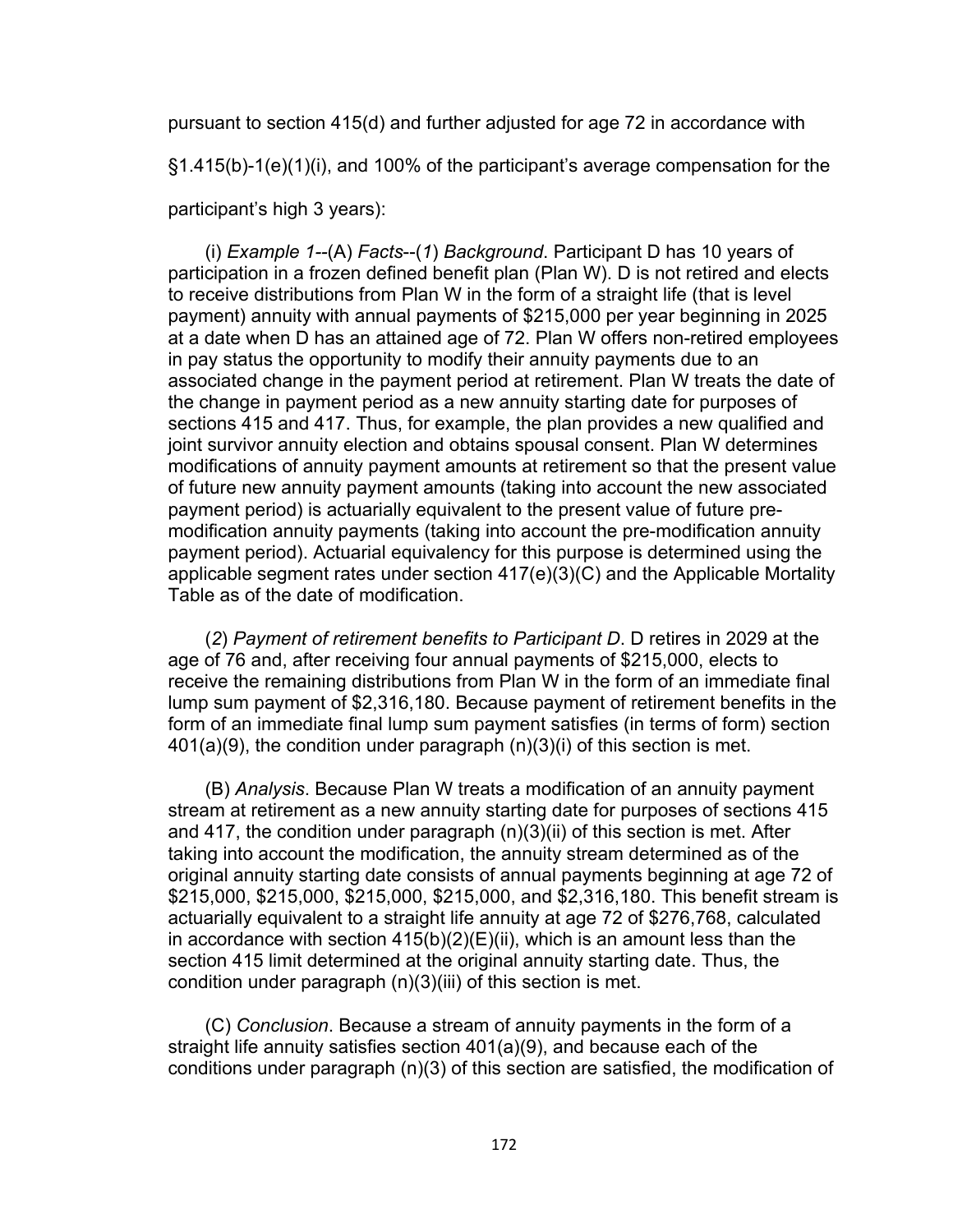annuity payments to D described in this example meets the requirements of this paragraph (n).

(ii) *Example 2*--(A) *Facts*. The facts are the same as in *Example 1* in paragraph (n)(4)(i) of this section except that the straight life annuity payments are paid at a rate of \$230,000 per year and after D retires the lump sum payment at age 76 is \$2,477,774. Thus, after taking into account the modification, the annuity stream determined as of the original annuity starting date consists of annual payments beginning at age 72 of \$230,000, \$230,000, \$230,000, \$230,000, and \$2,477,774.

(B) *Conclusion*. The benefit stream described in paragraph (n)(4)(ii)(A) of this section is actuarially equivalent to a straight life annuity at age 72 of \$296,078, calculated in accordance with section 415(b)(2)(E)(ii), which exceeds the section 415 limit determined at the original annuity starting date. Thus, the lump sum payment to D fails to satisfy the condition under paragraph (n)(3)(iii) of this section. Therefore, the lump sum payment to D fails to meet the requirements of this paragraph (n) and fails to satisfy the requirements of section 401(a)(9).

(iii) *Example 3*--(A) *Facts*--(*1*) *Background*. Participant E has 10 years of participation in Plan X, a frozen defined benefit plan. E retires in 2025 at a date when E's attained age is 72. E elects to receive annual distributions from Plan X in the form of a 27-year period certain annuity (that is, a 27-year annuity payment period without a life contingency) paid at a rate of \$37,000 per year beginning in 2025 with future payments increasing at a rate of 4.00% per year (that is, the 2026 payment will be \$38,480, the 2027 payment will be \$40,019 and so on). Plan X offers participants in pay status whose annuity payments are in the form of a term-certain annuity the opportunity to modify their payment period at any time and treats the modifications as a new annuity starting date for the purposes of sections 415 and 417. Thus, for example, the plan provides a new qualified and joint survivor annuity election and obtains spousal consent.

(*2*) *Plan provisions for determination of actuarial equivalence*. Plan X determines modifications of annuity payment amounts so that the present value of future new annuity payment amounts (taking into account the new associated payment period) is actuarially equivalent to the present value of future premodification annuity payments (taking into account the pre-modification annuity payment period). Actuarial equivalency for this purpose is determined using 5.00% and the Applicable Mortality Table as of the date of modification.

(*3*) *Modification of retirement benefits paid to Participant E*. In 2028, E, after receiving annual payments of \$37,000, \$38,480, and \$40,019, elects to receive the remaining distributions from Plan W in the form of a straight life annuity paid with annual payments of \$92,133 per year.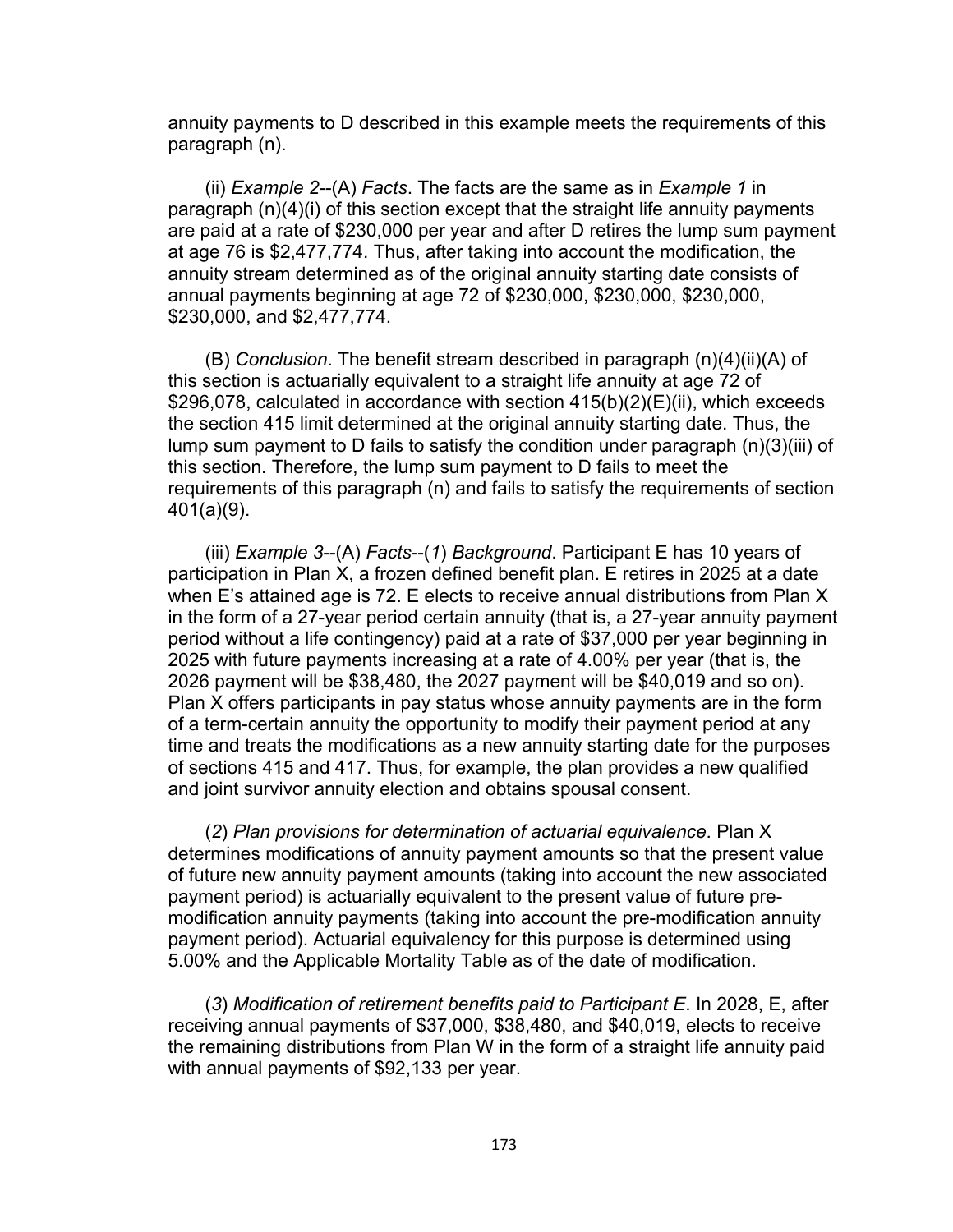(B) *Analysis*. Because payment of retirement benefits in the form of a straight life annuity satisfies (in terms of form) section 401(a)(9), the condition under paragraph (n)(3)(i) of this section is met. Because Plan X treats a modification of an annuity payment stream at retirement as a new annuity starting date for purposes of sections 415 and 417, the condition under paragraph (n)(3)(ii) of this section is met. After taking into account the modification, the annuity stream determined as of the original annuity starting date consists of annual payments beginning at age 72 of \$37,000, \$38,480, and \$40,019, and a straight life annuity beginning at age 75 of \$92,133. This benefit stream is actuarially equivalent to a straight life annuity at age 72 of \$81,940, calculated in accordance with section  $415(b)(2)(E)(i)$ , which is an amount less than the section 415 limit determined at the original annuity starting date. Thus, the condition under paragraph (n)(3)(iii) of this section is met.

(C) *Conclusion*. Because a stream of annuity payments in the form of a straight life annuity satisfies section 401(a)(9), and each of the conditions under paragraph (n)(3) of this section are satisfied, the modification of annuity payments to E meets the requirements of this paragraph (n).

(o) *Increase in annuity payments*--(1) *General rules.* Notwithstanding the

general rule under paragraph (a)(1) of this section prohibiting increases in

annuity payments, the following increases in annuity payments are permitted--

(i) An annual percentage increase that does not exceed the percentage

increase in an eligible cost-of-living index (as defined in paragraph (o)(2) of this

section) for a 12-month period ending in the year during which the increase

occurs or the prior year;

(ii) A percentage increase that occurs at specified times (for example*,* at specified ages) and does not exceed the cumulative total of annual percentage increases in an eligible cost-of-living index (as defined in paragraph (o)(2) of this section) after the annuity starting date, or if later, the date of the most recent percentage increase;

(iii) An increase eliminating some or all of the reduction in the amount of the employee's payments to provide for a survivor benefit, but only if there is no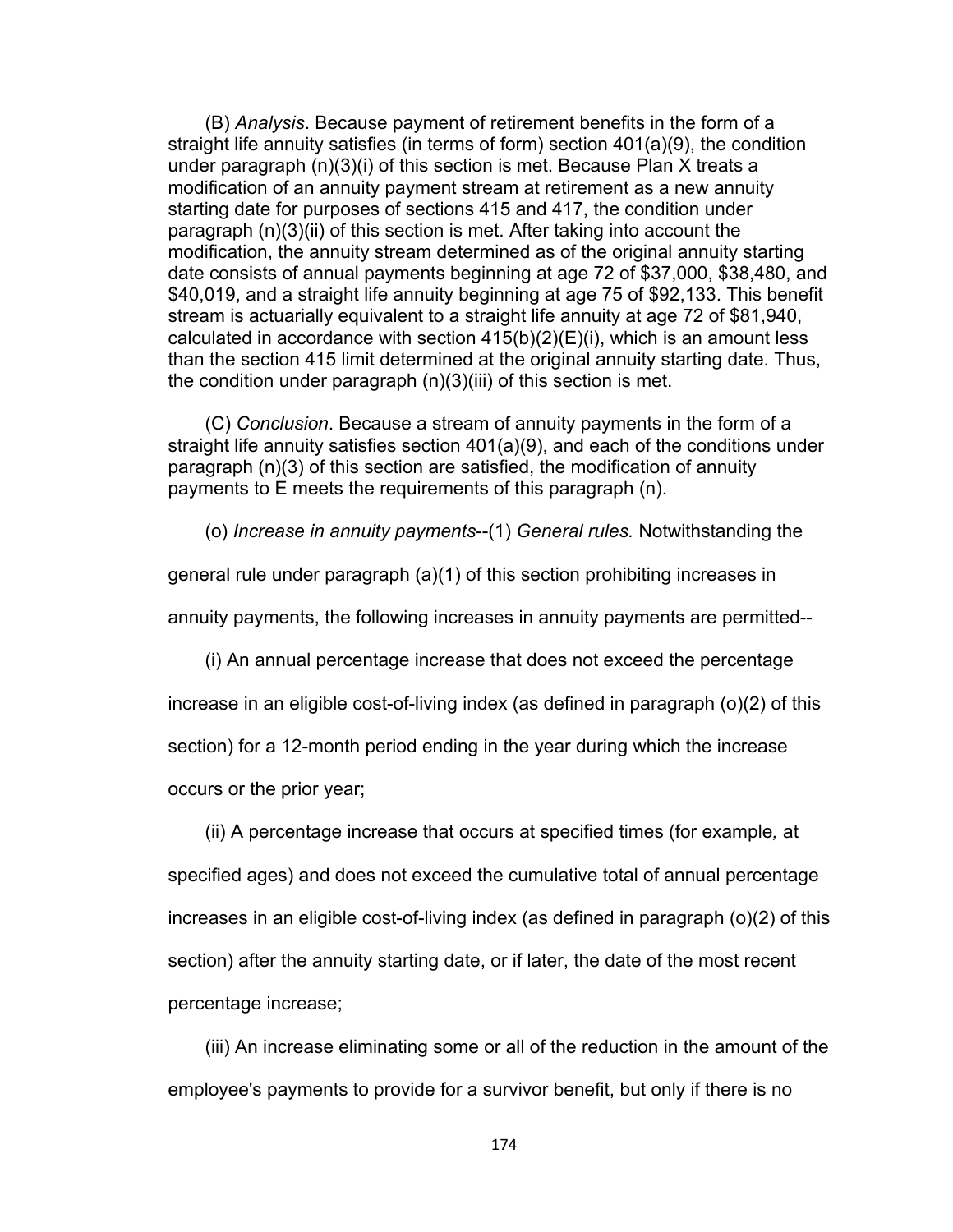longer a survivor benefit because the beneficiary whose life was being used to determine the period described in section 401(a)(9)(A)(ii) over which payments were being made dies or is no longer the employee's beneficiary pursuant to a qualified domestic relations order within the meaning of section 414(p);

(iv) An increase to pay increased benefits that result from a plan amendment;

(v) An increase to allow a beneficiary to convert the survivor portion of a joint and survivor annuity into a single-sum distribution upon the employee's death;

(vi) An increase to the extent permitted in accordance with paragraph (o)(3), (4), or (5) of this section; or

(vii) An increase resulting from the resumption of benefits that were suspended pursuant to section 411(a)(3)(B), section 418E, or section 432(e)(9).

(2) *Eligible cost of living index*--(i) *In general*. For purposes of this paragraph (o), an eligible cost-of-living index means an index described in paragraph  $(o)(2)(ii)$ , (iii), or (iv) of this section.

(ii) *Consumer Price Index*. An index is described in this paragraph (o)(2)(ii) if it is a consumer price index that is based on prices of all items (or all items excluding food and energy) and issued by the Bureau of Labor Statistics, including an index for a specific population (for example, urban consumers or urban wage earners and clerical workers) and an index for a geographic area or areas (for example, a metropolitan area or State).

(iii) *Consumer price index with banking*. An index is described in this paragraph (o)(2)(iii) if it is a percentage adjustment based on a cost-of-living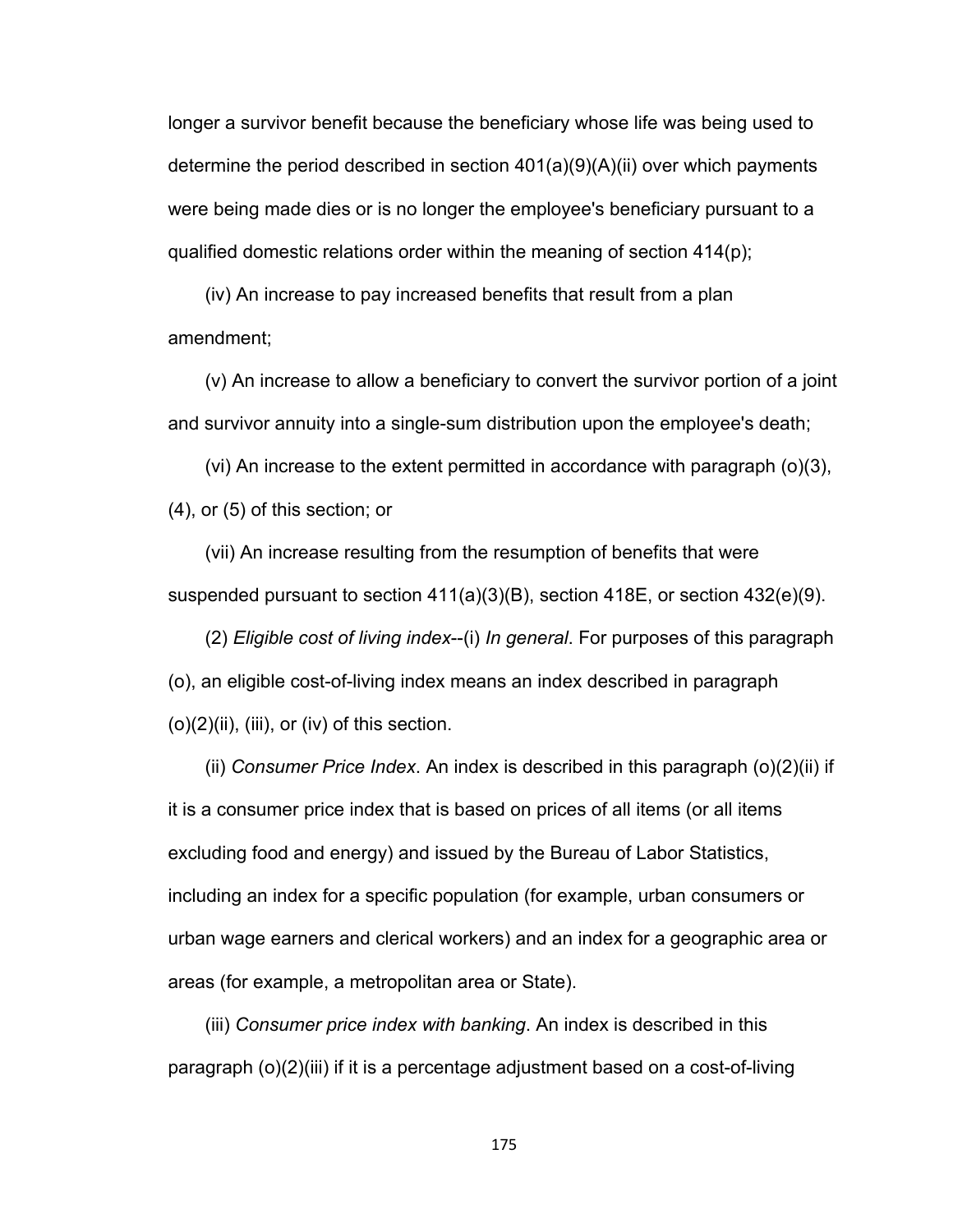index described in paragraph (o)(2)(ii) of this section, or a fixed percentage if less. In any year when the cost-of-living index is lower than the fixed percentage, the fixed percentage may be treated as an increase in an eligible cost-of-living index, provided it does not exceed the sum of--

(A) The cost-of-living index for that year, and

(B) The accumulated excess of the annual cost-of-living index from each prior year over the fixed annual percentage used in that year (reduced by any amount previously utilized under this paragraph (o)(2)(iii)(B)).

(iv) *Adjustment based on compensation for position*. An index is described in this paragraph (o)(2)(iv) if it is a percentage adjustment based on the increase in compensation for the position held by the employee at the time of retirement, and provided under either--

- (A) The terms of a governmental plan (within the meaning of section 414(d)), or
- (B) The terms of a nongovernmental plan, as in effect on April 17, 2002.

(3) *Additional permitted increases for certain annuity contracts purchased from insurance companies.* In the case of payments paid from an annuity contract purchased from an insurance company, if the total future expected payments (determined in accordance with paragraph (o)(6)(iii) of this section) exceed the total value being annuitized (within the meaning of paragraph (o)(6)(i) of this section), the payments under the contract will not fail to satisfy the nonincreasing payment requirement in paragraph (a)(1) of this section merely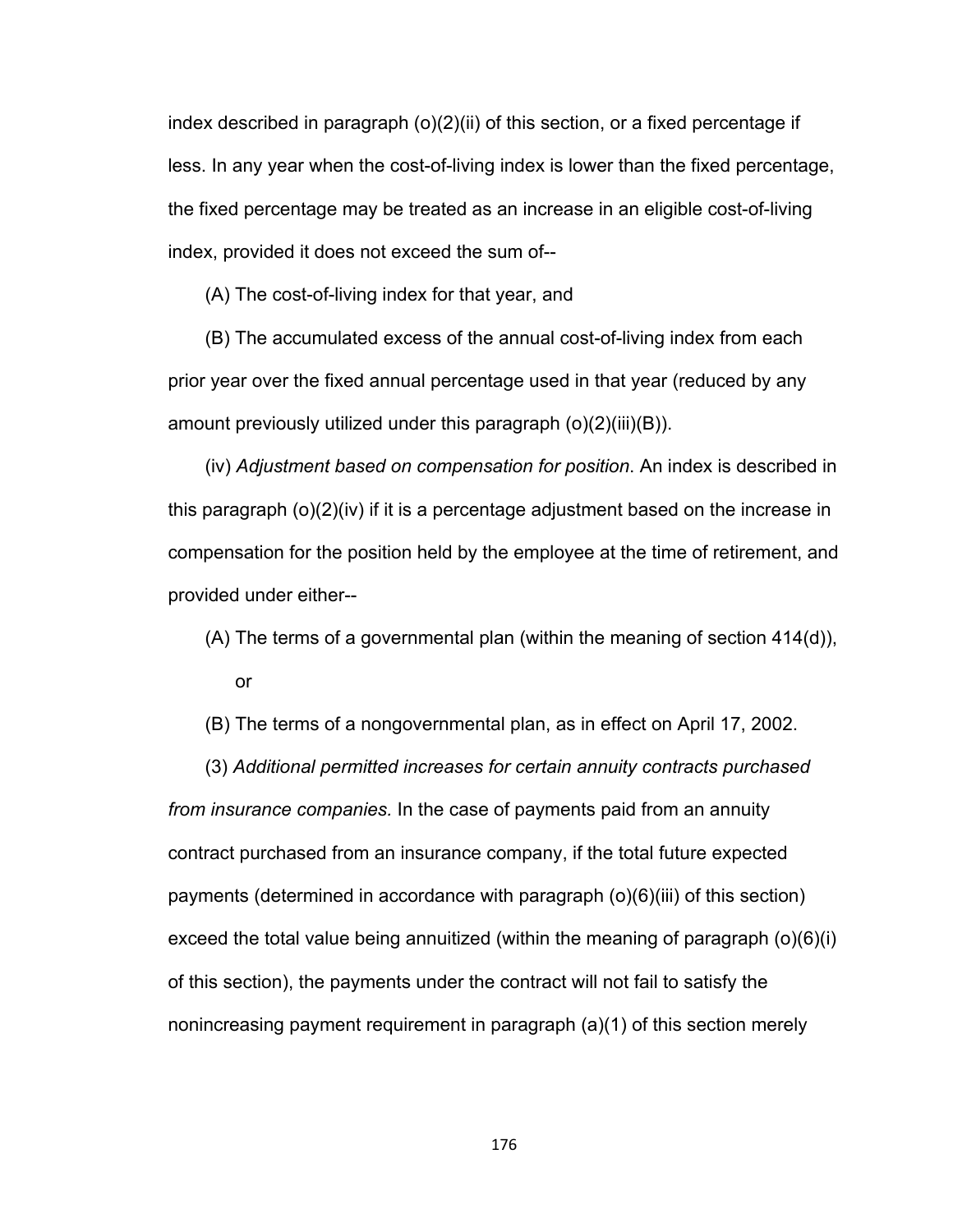because the payments are increased in accordance with one or more of the following--

(i) By a constant percentage, applied not less frequently than annually;

(ii) As a result of dividend payments or other payments that result from actuarial gains (within the meaning of paragraph (o)(6)(ii) of this section), but only if actuarial gain is measured no less frequently than annually and the resulting dividend payments or other payments are either paid no later than the year following the year for which the actuarial experience is measured or paid in the same form as the payment of the annuity over the remaining period of the annuity (beginning no later than the year following the year for which the actuarial experience is measured); and

(iii) An acceleration of payments under the annuity (within the meaning of paragraph (o)(6)(iv) of this section).

(4) *Additional permitted increases for all annuity contracts purchased from insurance companies.* Payments made from an annuity contract purchased from an insurance company will not fail to satisfy the nonincreasing payment requirement in paragraph (a)(1) of this section merely because the payments are increased in accordance with one or more of the following--

(i) To provide a final payment upon the death of the employee that does not exceed the excess of total value being annuitized (within the meaning of paragraph (a)(5)(i) of this section) over the total of payments before the death of the employee;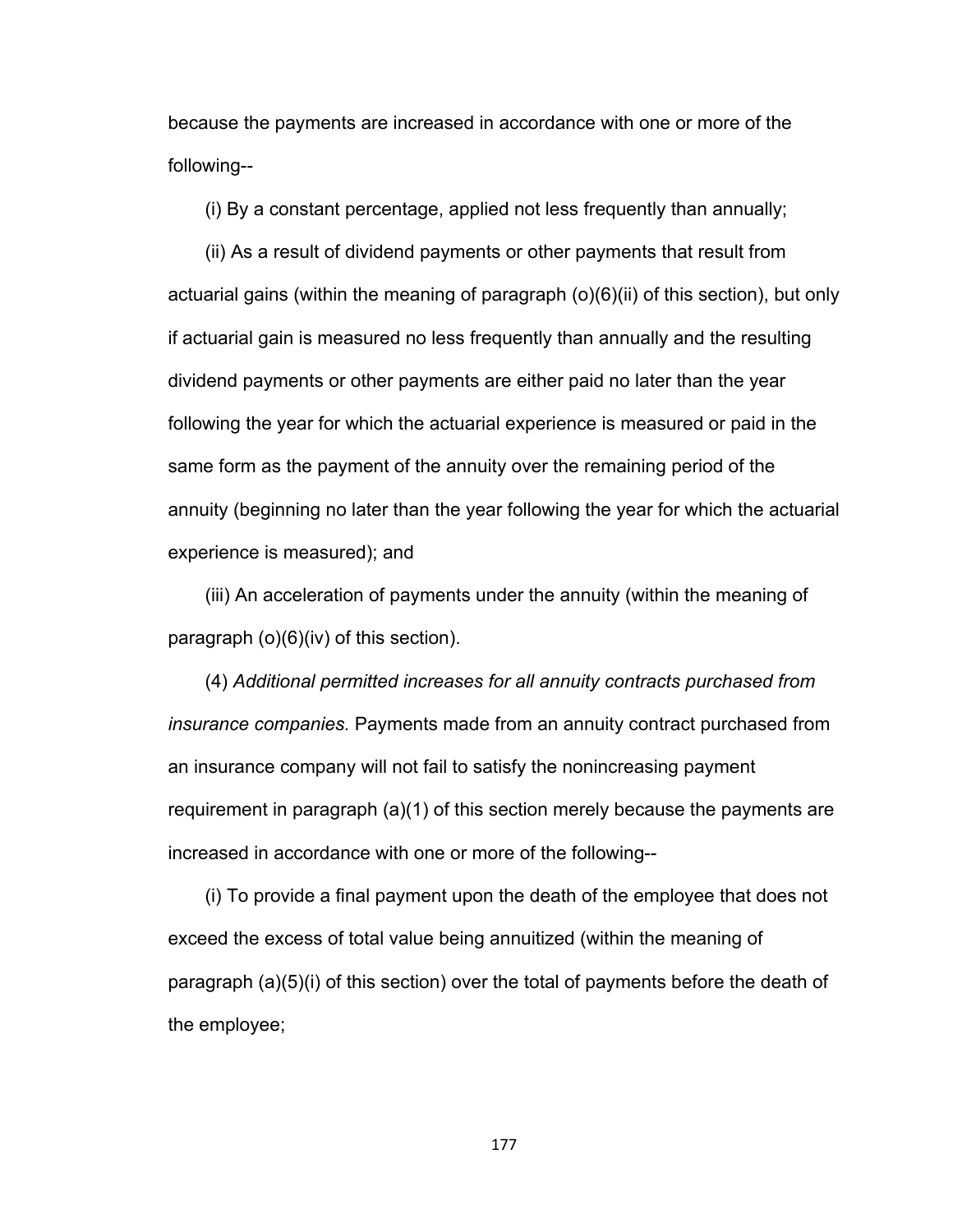(ii) To provide an acceleration of payments (within the meaning of paragraph  $(o)(6)(iv)$  of this section) that is required to comply with  $§1.401(a)(9)-$ 5(e); or

(iii) To provide a short-term acceleration of payments under the annuity, under which up to one year of annuity payments that would otherwise satisfy the requirements of this section are paid in advance of when the payments were scheduled to be made.

(5) *Additional permitted increases for annuity payments from a qualified trust.* Annuity payments made under a defined benefit plan qualified under section 401(a) (other than annuity payments under an annuity contract purchased from an insurance company that satisfy paragraph (a)(3) of this section) will not fail to satisfy the nonincreasing payment requirement in paragraph (a)(1) of this section merely because the payments are increased in accordance with one of the following--

(i) By a constant percentage, applied not less frequently than annually, at a rate that is less than 5 percent per year;

(ii) To provide a final payment upon the death of the employee that does not exceed the excess of the actuarial present value of the employee's accrued benefit (within the meaning of section 411(a)(7)) calculated as of the annuity starting date using the applicable interest rate and the applicable mortality table under section 417(e) (or, if greater, the total amount of employee contributions plus interest) over the total of payments before the death of the employee; or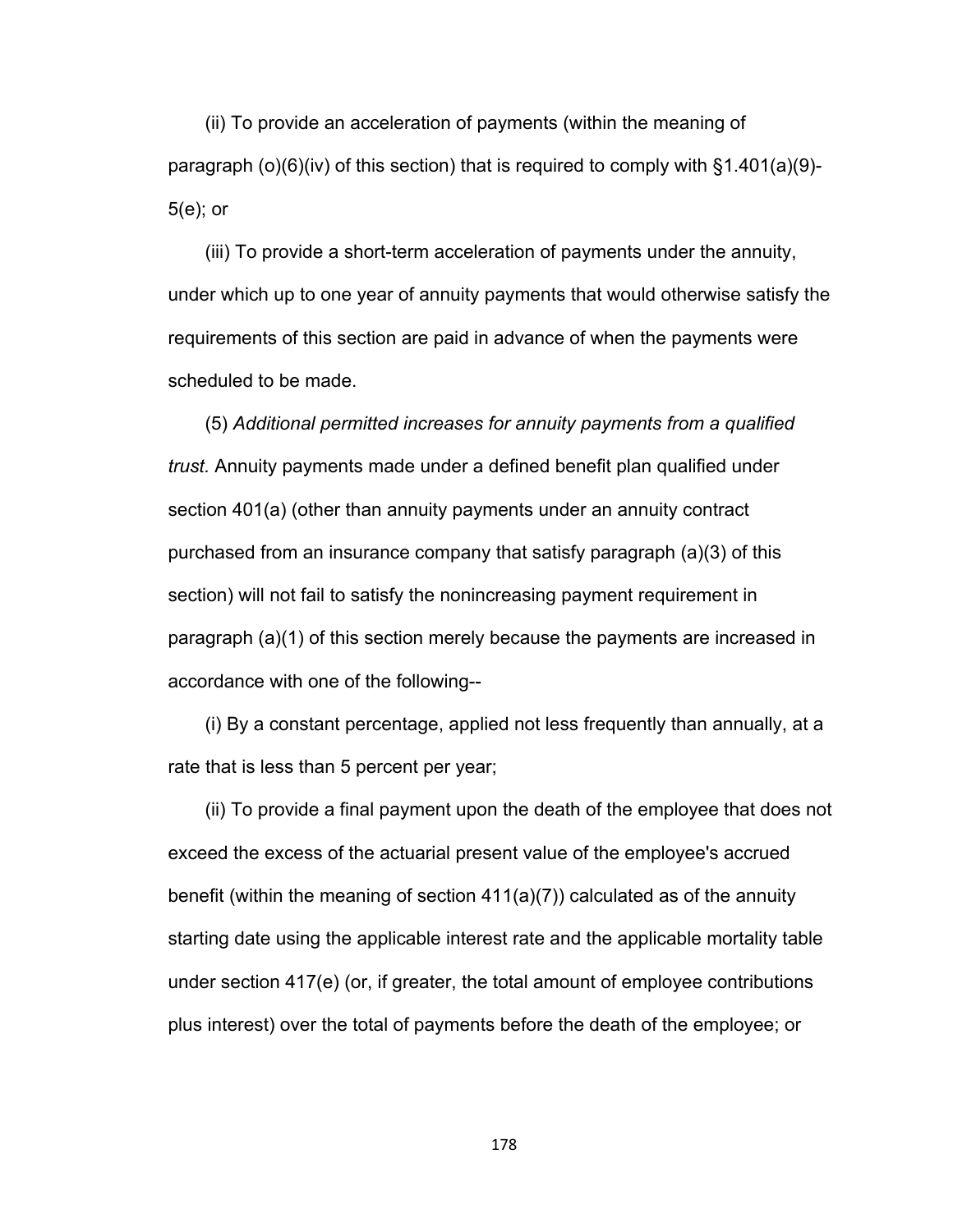(iii) As a result of dividend payments or other payments that result from actuarial gains (within the meaning of paragraph  $(o)(6)(ii)$  of this section), but only if--

(A) Actuarial gain is measured no less frequently than annually;

(B) The resulting dividend payments or other payments are either paid no later than the year following the year for which the actuarial experience is measured or paid in the same form as the payment of the annuity over the remaining period of the annuity (beginning no later than the year following the year for which the actuarial experience is measured);

(C) The actuarial gain taken into account is limited to the actuarial gain from investment experience;

(D) The assumed interest used to calculate actuarial gains is not less than 3 percent; and

(E) The payments are not increasing by a constant percentage as described in paragraph (o)(5)(i) of this section.

(6) *Definitions.* For purposes of this paragraph (o), the following definitions apply--

(i) *Total value being annuitized*. Total value being annuitized means:

(A) In the case of annuity payments under a section 403(a) annuity plan or under a deferred annuity purchased by a section 401(a) trust, the value of the employee's entire interest (within the meaning of paragraph (m) of this section) being annuitized (valued as of the date the contract is annuitized);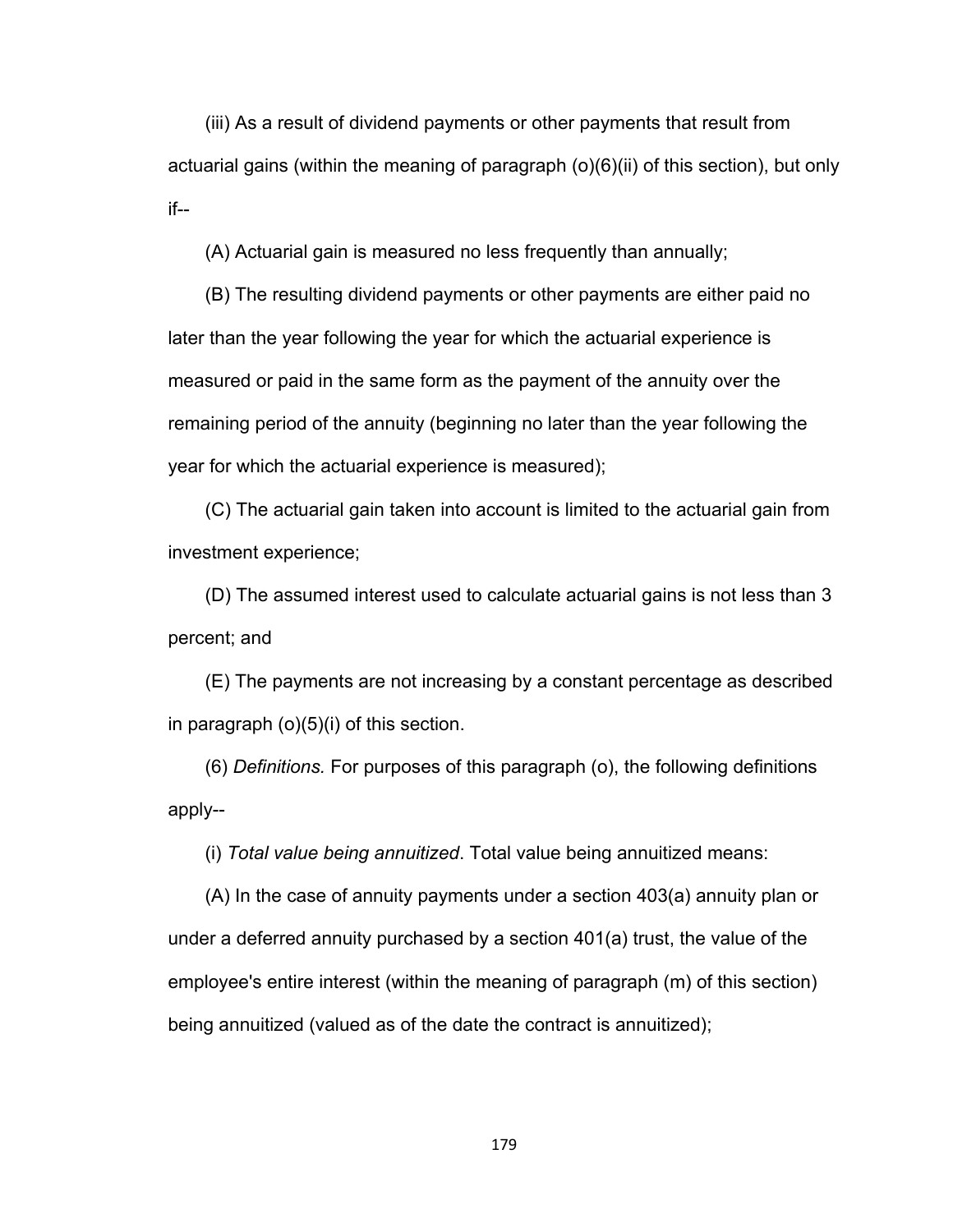(B) In the case of annuity payments under an immediate annuity contract purchased by a trust for a defined benefit plan qualified under section 401(a), the amount of the premium used to purchase the contract; and

(C) In the case of a defined contribution plan, the value of the employee's account balance used to purchase an immediate annuity under the contract.

(ii) *Actuarial gain*. Actuarial gain means the difference between an amount determined using the actuarial assumptions (that is, investment return, mortality, expense, and other similar assumptions) used to calculate the initial payments before adjustment for any increases and the amount determined under the actual experience with respect to those factors. Actuarial gain also includes differences between the amount determined using actuarial assumptions when an annuity was purchased or commenced, and the amount determined using actuarial assumptions used in calculating payments at the time the actuarial gain is determined.

(iii) *Total future expected payments*. Total future expected payments means the total future payments expected to be made under the annuity contract as of the date the contract is annuitized, based on the mortality rates contained in §1.401(a)(9)-9(e).

(iv) *Acceleration of payments*. Acceleration of payments means a shortening of the payment period with respect to an annuity or a full or partial commutation of the future annuity payments. An increase in the payment amount will be treated as an acceleration of payments in the annuity only if the total future expected payments under the annuity (including the amount of any payment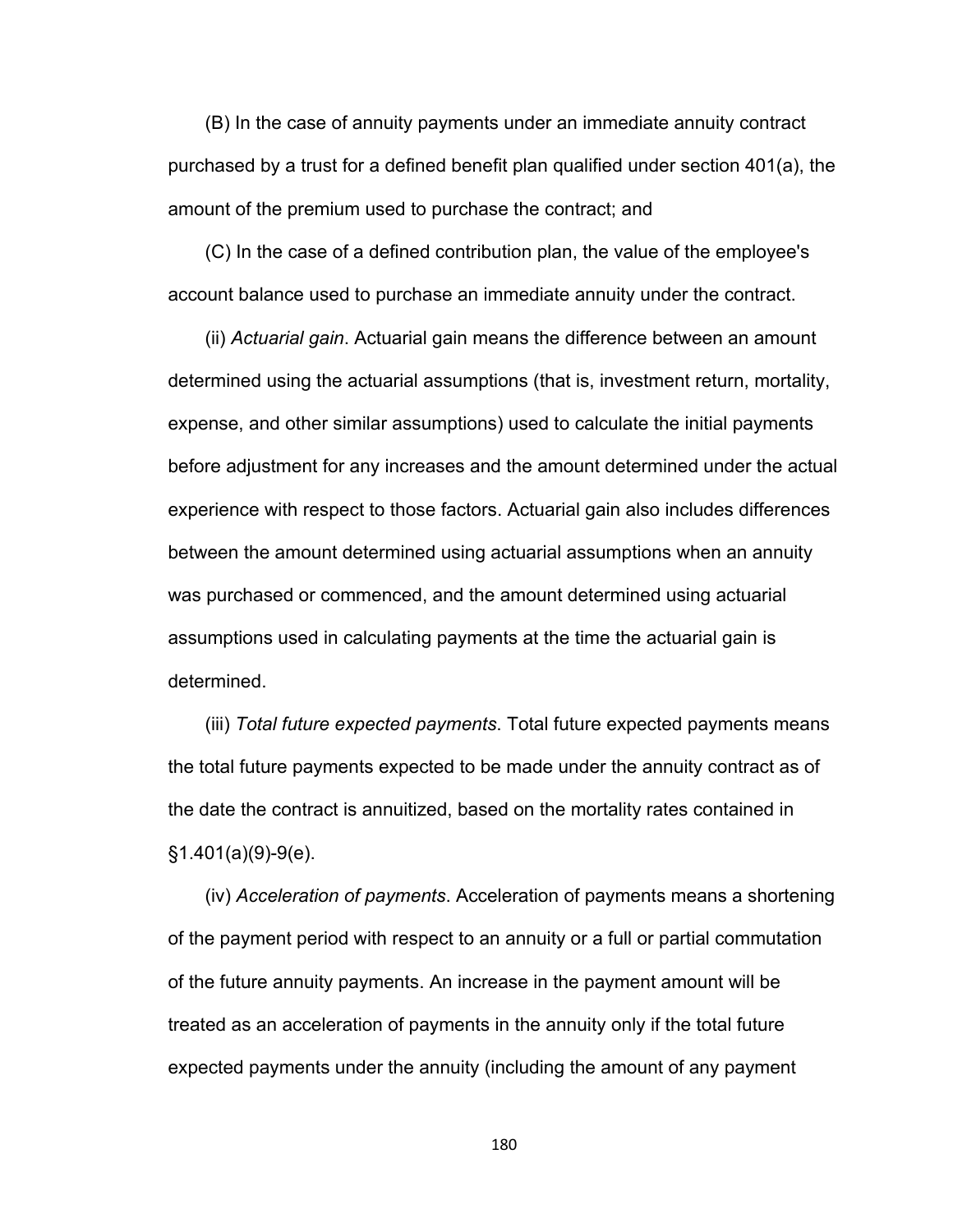made as a result of the acceleration) is decreased as a result of the change in

payment period.

(7) *Examples*. This paragraph (o) is illustrated by the following examples.

(i) *Example 1*. *Variable annuity*--(A) *Facts*. A retired participant (Z1) in Plan X, a defined contribution plan, attains age 72 in 2021. Z1 elects to purchase Contract Y1 from Insurance Company W in 2021. Contract Y1 is a single life annuity contract with a 10-year period certain. Contract Y1 provides for an initial annual payment calculated with an assumed interest rate (AIR) of 3 percent. Subsequent payments are determined by multiplying the prior year's payment by a fraction, the numerator of which is 1 plus the actual return on the separate account assets underlying Contract Y1 since the preceding payment and the denominator of which is 1 plus the AIR during that period. The value of Z1's account balance in Plan X at the time of purchase is \$105,000, and the purchase price of Contract Y1 is \$105,000. Contract Y1 provides Z1 with an initial payment of \$7,200 at the time of purchase in 2021.

(B) *Conclusion*. Based on the mortality rates in §1.401(a)(9)-9(e), the total future expected payments to Z1 under Contract Y1 are \$128,880. Because the total future expected payments on the date the contract is annuitized exceed the total value being annuitized and payments increase only as a result of actuarial gain, with increases from actuarial gain, beginning no later than the next year, paid in the same form as the payment of the annuity over the remaining period of the annuity, distributions received by Z1 from Contract Y1 meet the requirements of paragraph (o)(3)(ii) of this section.

(ii) *Example 2. Participating annuity*--(A) *Facts*. A retired participant (Z2) in Plan X, a defined contribution plan, attains age 72 in 2021. Z2 elects to purchase Contract Y2 from Insurance Company W in 2021. Contract Y2 is a participating single life annuity contract with a 10-year period certain. Contract Y2 provides for level annual payments with dividends paid in a lump sum in the year after the year for which the actuarial experience is measured or paid out levelly beginning in the year after the year for which the actuarial gain is measured over the remaining lifetime and period certain, that is, the period certain ends at the same time as the original period certain. Dividends are determined annually by the Board of Directors of Company W based upon a comparison of actual actuarial experience to expected actuarial experience in the past year. The value of Z2's account balance in Plan X at the time of purchase is \$265,000, and the purchase price of Contract Y2 is \$265,000. Contract Y2 provides Z2 with an initial payment of \$16,000 in 2021. Based on the mortality rates in §1.401(a)(9)-9(e), the total future expected payments to Z2 under Contract Y2 are \$286,400.

(B) *Conclusion*. Because the total future expected payments on the date the contract is annuitized exceed the total value being annuitized and payments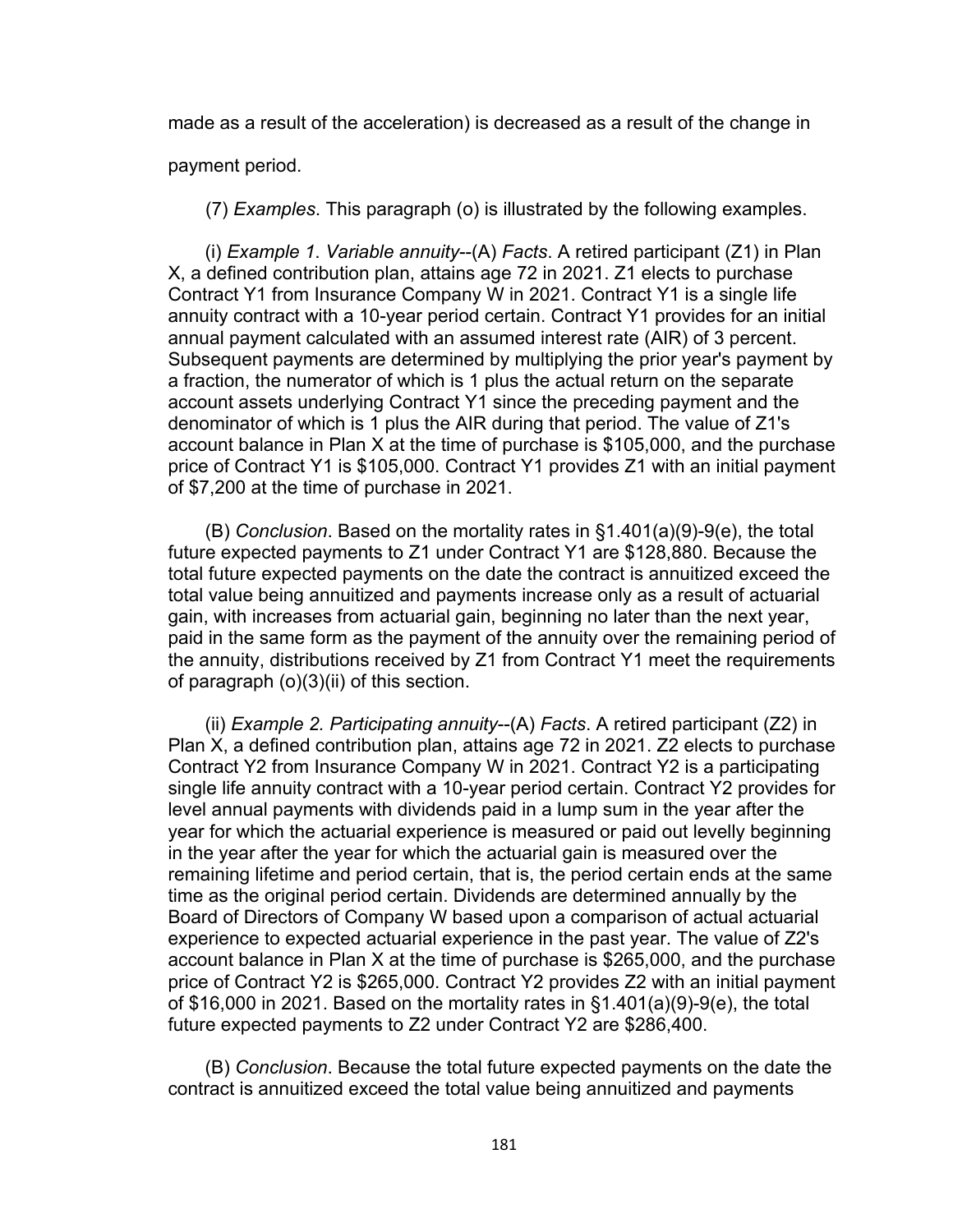increase only as a result of actuarial gain, with those increases, beginning no later than the next year, paid in the same form as the payment of the annuity over the remaining period of the annuity, distributions received by Z2 from Contract Y2 meet the requirements of paragraph (o)(3)(ii) of this section.

(iii) *Example 3. Participating annuity with dividend accumulation*--(A) *Facts*. The facts are the same as in *Example 2* in paragraph (o)(7)(ii) of this section except that the annuity provides a dividend accumulation option under which Z2 may defer receipt of the dividends to a time selected by Z2.

(B) *Conclusion*. Because the dividend accumulation option permits dividends to be paid later than the end of the year following the year for which the actuarial experience is measured or as a stream of payments that increase only as a result of actuarial gain, with those increases beginning no later than the next year, paid in the same form as the payment of the annuity in *Example 2* in paragraph (o)(7)(ii) of this section over the remaining period of the annuity, the dividend accumulation option does not meet the requirements of paragraph (o)(3)(ii) of this section. Neither does the dividend accumulation option fit within any of the other permissible increases described in paragraph (o)(3) of this section. Accordingly, the dividend accumulation option causes the contract, and consequently any distributions from the contract, to fail to meet the requirements of this paragraph (o) and thus to fail to satisfy the requirements of section 401(a)(9).

(iv) *Example 4. Participating annuity with dividends used to purchase additional death benefits*--(A) *Facts*. The facts are the same as in *Example 2* in paragraph (o)(7)(ii) of this section, except that the annuity provides an option under which actuarial gain under the contract is used to provide additional death benefit protection for Z2.

(B) *Conclusion*. Because this option permits payments as a result of actuarial gain to be paid later than the end of the year following the year for which the actuarial experience is measured or as a stream of payments that only increase as a result of actuarial gain, with increases as a result of actuarial gain beginning no later than the next year, paid in the same form as the payment of the annuity described in *Example 2* in paragraph (o)(7)(ii) of this section over the remaining period of the annuity, the option does not meet the requirements of paragraph (o)(3)(ii) of this section. Neither does the option fit within any of the other permissible increases described in paragraph (o)(3) of this section. Accordingly, the addition of the option causes the contract, and consequently any distributions from the contract, to fail to meet the requirements of this paragraph (o) and thus to fail to satisfy the requirements of section 401(a)(9).

(v) *Example 5. Annuity with a fixed percentage increase*--(A) *Facts*. A retired participant (Z3) in Plan X, a defined contribution plan, attains age 72 in 2021. Z3 elects to purchase Contract Y3 from Insurance Company W. Contract Y3 is a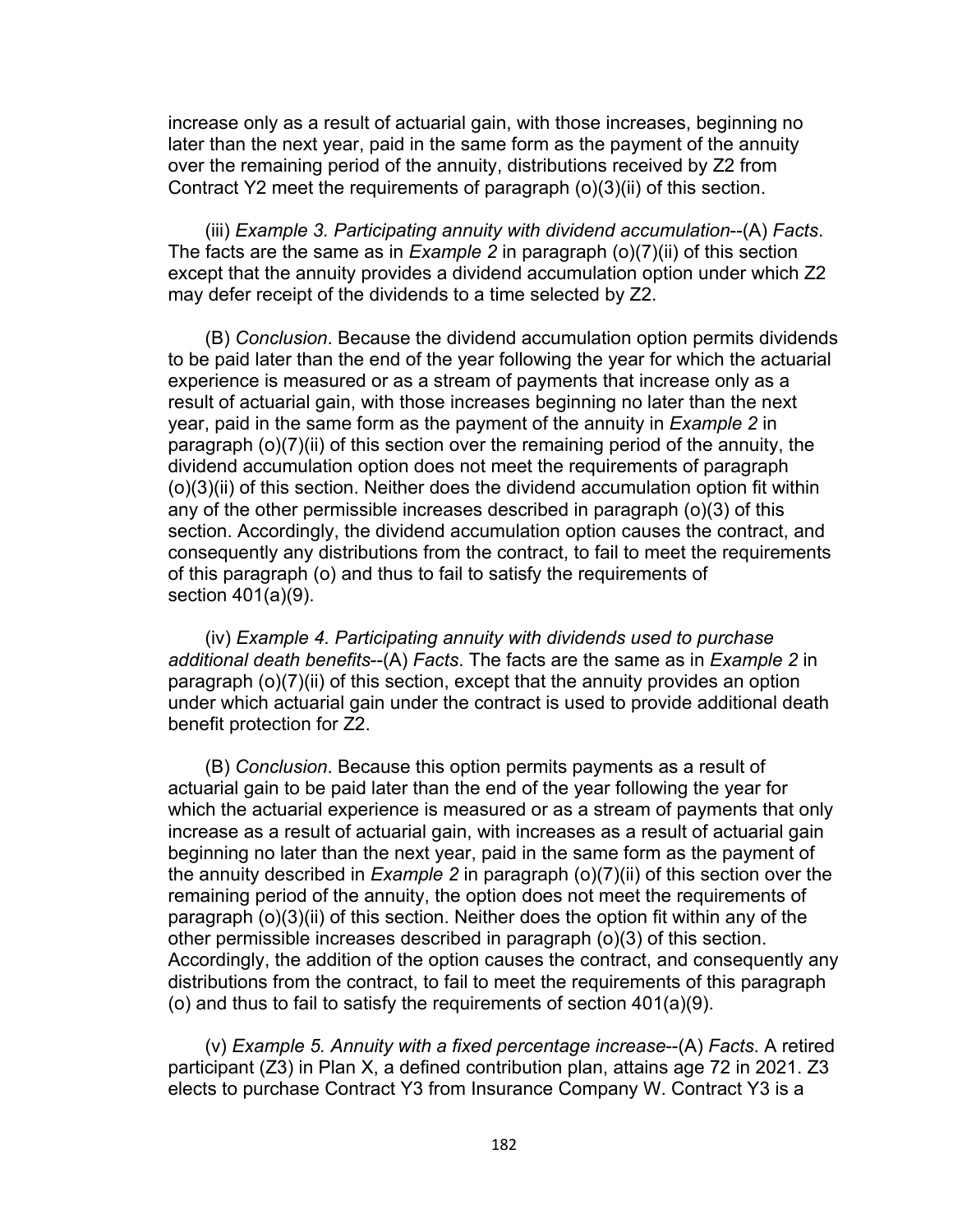single life annuity contract with a 20-year period certain (which does not exceed the maximum period certain permitted under paragraph (c)(1) of this section) with fixed annual payments increasing 3 percent each year. The value of Z3's account balance in Plan X at the time of purchase is \$110,000, and the purchase price of Contract Y3 is \$110,000. Contract Y3 provides Z3 with an initial payment of \$6,000 at the time of purchase in 2021. Based on the mortality rates in §1.401(a)(9)-9(e), the total future expected payments to Z3 under Contract Y3 are \$129,600.

(B) *Conclusion*. Because the total future expected payments on the date the contract is annuitized exceed the total value being annuitized and payments increase only as a constant percentage applied not less frequently than annually, distributions received by Z3 from Contract Y3 meet the requirements of paragraph (o)(3)(i) of this section.

(vi) *Example 6. Annuity with excessive percentage increase*--(A) *Facts*. The facts are the same as in *Example 5* in paragraph (o)(7)(v) of this section except that the initial payment is \$5,000 and the annual rate of increase is 4 percent. In this example, based on the mortality rates in §1.401(a)(9)-9(e), the total future expected payments are \$108,000.

(B) *Conclusion*. Because the total future expected payments are less than the total value being annuitized (the \$110,000 used to purchase Contract Y3), distributions received by Z3 do not meet the requirements of paragraph (o)(3) of this section, and thus fail to meet the requirements of section 401(a)(9).

(vii) *Example 7. Annuity with full commutation feature*--(A) *Facts*. A retired participant (Z4) in Plan X, a defined contribution plan, attains age 78 in 2021. Z4 elects to purchase Contract Y4 from Insurance Company W. Contract Y4 provides for a single life annuity with a 10-year period certain (which does not exceed the maximum period certain permitted under paragraph (c) of this section) with annual payments. Contract Y4 provides that Z4 may cancel Contract Y4 at any time before Z4 attains age 84, and receive, on the next payment due date, a final payment in an amount determined by multiplying the initial payment amount by a factor obtained from Table M of Contract Y4 using Z4's age as of Z4's birthday in the calendar year of the final payment. The value of Z4's account balance in Plan X at the time of purchase is \$450,000, and the purchase price of Contract Y4 is \$450,000. Contract Y4 provides Z4 with an initial payment in 2021 of \$40,000. The factors in Table M are as follows:

# **Table 6 Applicable to Paragraph (o)(7)(vii)(A)**

| $^\shortparallel$ Age at final payment | Factor |
|----------------------------------------|--------|
| 70                                     | 10.5   |
| 80                                     | 10.0   |
| R <sub>1</sub>                         | 9.5    |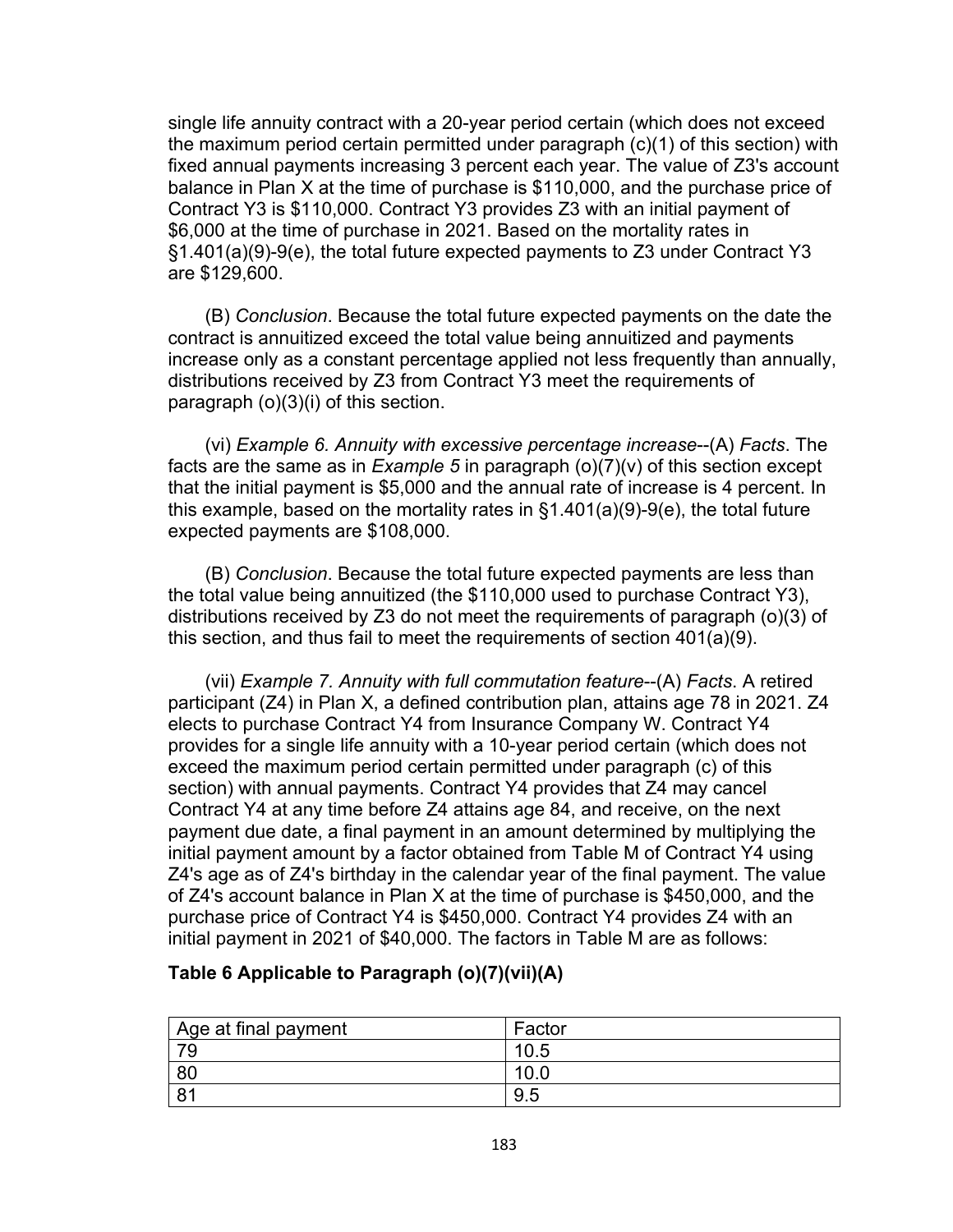| 82 | $\sim$ $\sim$<br>Y.U   |
|----|------------------------|
| 83 | 8.5                    |
| 84 | $\circ$ $\circ$<br>o.u |

(B) *Determination of acceleration of payments*. Based on the mortality rates in §1.401(a)(9)-9(e), the total future expected payments to Z4 under Contract Y4 are \$560,000. Because the total future expected payments on the purchase date exceed the total value being annuitized (that is, the \$450,000 used to purchase Contract Y4), the permitted increases set forth in paragraph (o)(3) of this section are available. Furthermore, because the factors in Table M are less than the present value factors at each of the ages based on the mortality rates in §1.401(a)(9)-9(e), the final payment is always less than the total future expected payments. Thus, the final payment is an acceleration of payments within the meaning of paragraph (o)(3)(iii) of this section.

(C) *Application to cancellation immediately before attainment of age 84*. As an illustration of paragraph (o)(7)(vii)(B) of this section, if Participant Z4 were to elect to cancel Contract Y4 on the day before Z4 was to attain age 84, the contractual final payment would be \$320,000. This amount is determined as \$40,000 (the annual payment amount due under Contract Y4) multiplied by 8.0 (the factor in Table M for the next payment due date, age 84). Based on the mortality rates in §1.401(a)(9)-9(e), the total future expected payments under Contract Y4 at age 84 before the final payment is \$360,000. Because \$320,000 (the contractual final payment) is less than \$360,000 (the total future expected payments under the annuity contract, determined before the election), the final payment is an acceleration of payments within the meaning of paragraph (o)(3)(iii) of this section.

(viii) *Example 8. Annuity with partial commutation feature*--(A) *Facts*. The facts are the same as in *Example 7* in paragraph (o)(7)(vii) of this section except that the annuity provides that Z4 may request, at any time before Z4 attains age 84, an ad hoc payment on his next payment due date with future payments reduced by an amount equal to the ad hoc payment divided by the factor obtained from Table M (from paragraph (o)(7)(vii) of this section) corresponding to Z4's age at the time of the ad hoc payment.

(B) *Analysis and conclusion*. Because, at each age, the factors in Table M are less than the corresponding present value factors based on the mortality rates in §1.401(a)(9)-9(e), total future expected payments under Contract Y4 will decrease after an ad hoc payment. Thus, ad hoc distributions received by Z4 from Contract Y4 will satisfy the requirements of paragraph (o)(3)(iii) of this section.

(C) *Application to ad hoc payment received immediately before attainment of age 84*. As an illustration of paragraph (o)(7)(viii)(A) of this section, if Z4 were to request, on the day before Z4 was to attain age 84, an ad hoc payment of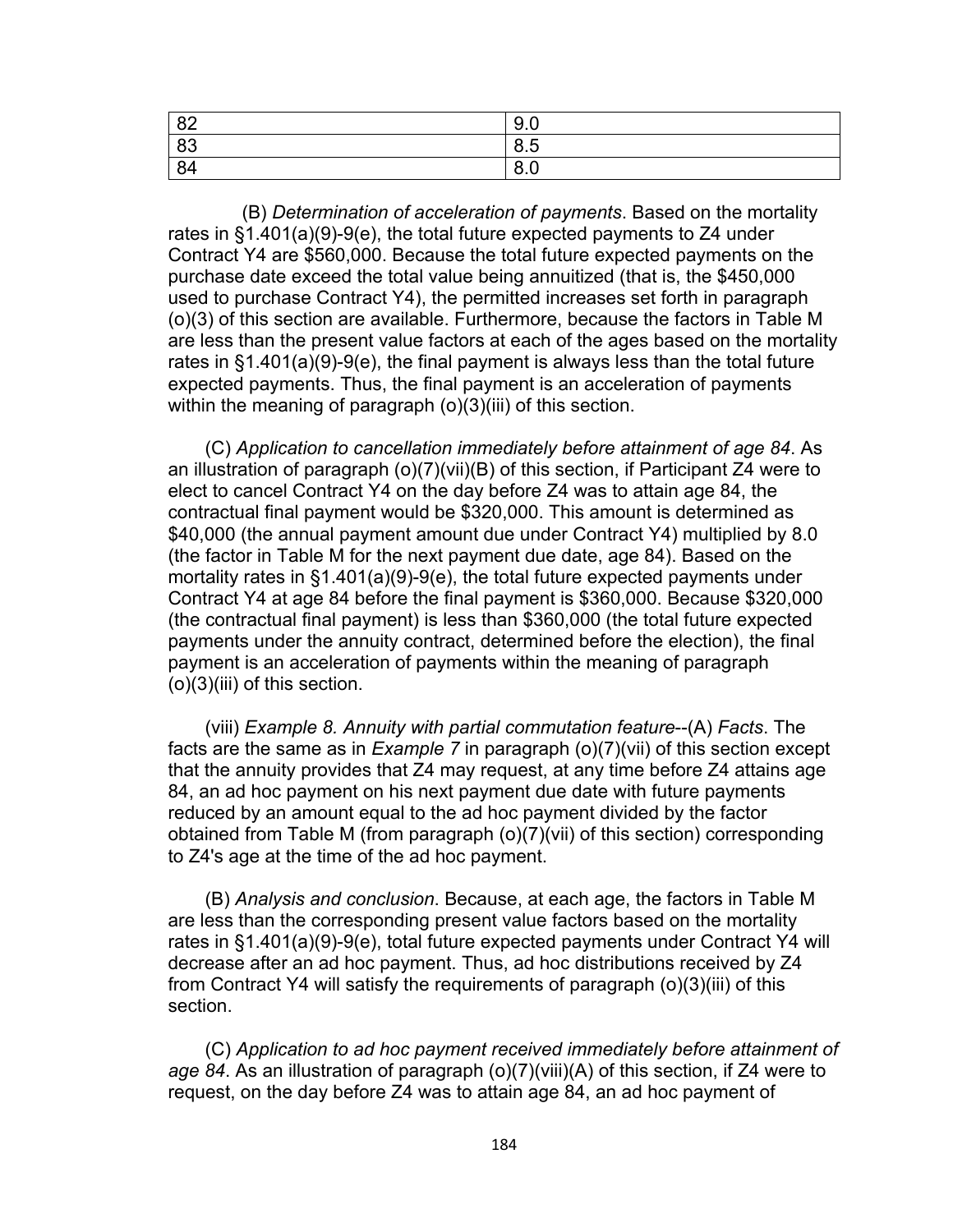\$100,000 on the next payment due date, the recalculated annual payment amount would be reduced to \$27,500. This amount is determined as \$40,000 (the amount of Z4's next annual payment) reduced by \$12,500 (the \$100,000 ad hoc payment divided by the Table M factor at age 84 of 8.0). Thus, Z4's total future expected payments after the ad hoc payment (and including the \$100,000 ad hoc payment), based on the mortality rates in §1.401(a)(9)-9(e), are equal to \$347,500. Note that this \$347,500 amount is less than the amount of Z4's total future expected payments before the ad hoc payment, based on the mortality rates in §1.401(a)(9)-9(e), of \$360,000, and the requirements of paragraph (o)(3)(iii) of this section are satisfied.

(ix) *Example 9. Annuity with backloaded increases*--(A) *Facts*. A retired participant (Z5) in Plan X, a defined contribution plan, attains age 72 in 2021. Z5 elects to purchase annuity Contract Y5 from Insurance Company W in 2021 with a premium of \$1,000,000. Contract Y5 is a single life annuity contract with a 20 year period certain. Contract Y5 provides for an initial payment of \$200,000, a second payment one year from the time of purchase of \$38,000, and 18 succeeding annual payments, each increasing at a constant percentage rate of 4.5 percent from the preceding payment.

(B) *Conclusion*. Contract Y5 fails to meet the requirements of section 401(a)(9) because the total future expected payments without regard to any increases in the annuity payment, based on the mortality rates in §1.401(a)(9)- 9(e), are only \$982,800 (that is, an amount that does not exceed the total value used to purchase the annuity).

(p) *Payments to children*--(1) *In general*. Payments under a defined benefit

plan or annuity contract that are made to an employee's child until the child

reaches the age of majority as provided in paragraph (p)(2) of this section (or

dies, if earlier) may be treated, for purposes of section 401(a)(9), as if the

payments under the defined benefit plan or annuity contract were made to the

surviving spouse to the extent they become payable to the surviving spouse

upon cessation of the payments to the child. Thus, when payments described in

this paragraph (p)(1) become payable to the surviving spouse because the child

attains the age of majority, there is not an increase in benefits under paragraph

(a) of this section. Likewise, the age of the child receiving the payments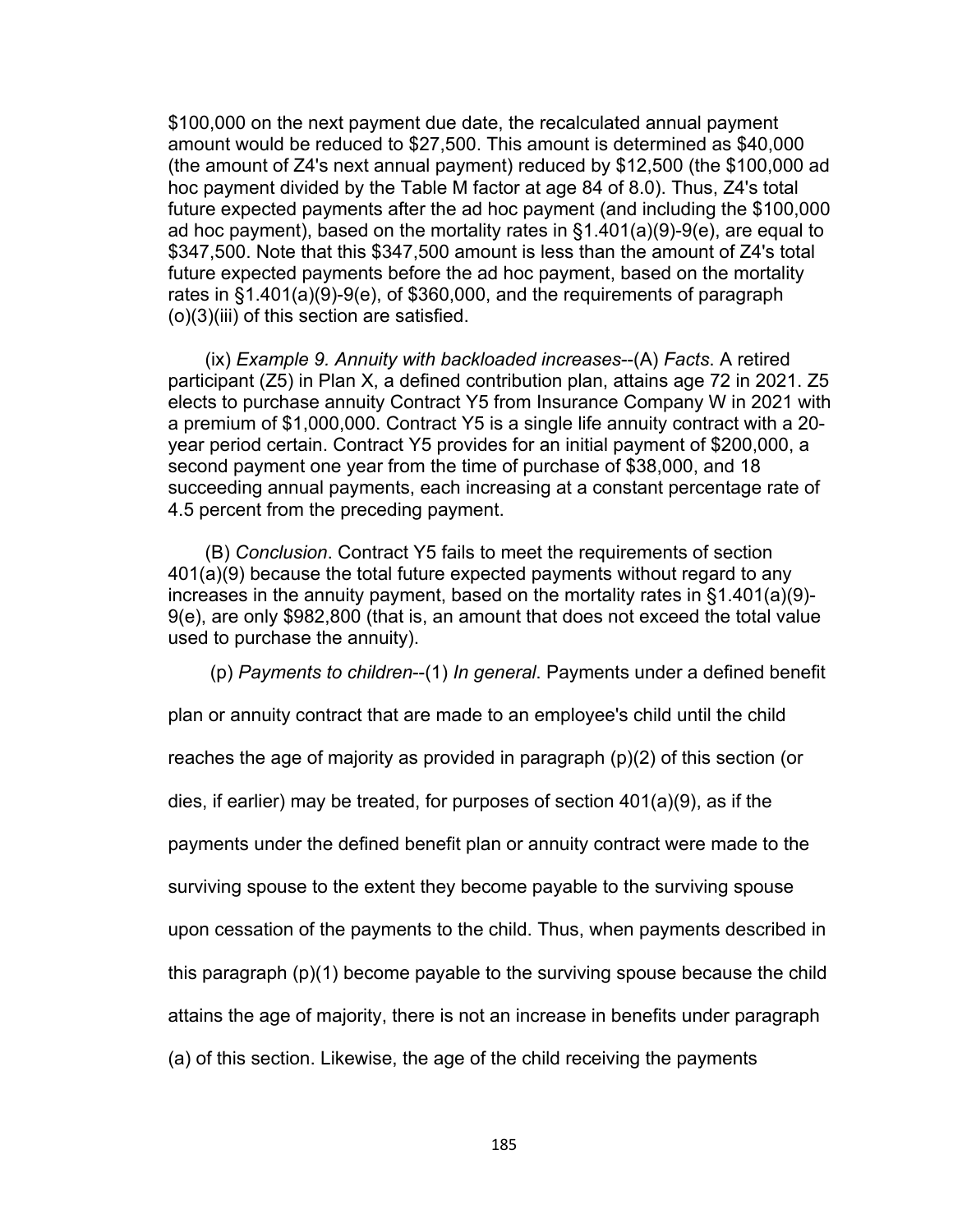described in this paragraph (p)(1) is not taken into consideration for purposes of the MDIB requirement of paragraph (b) of this section.

(2) *Age of majority*--(i) *General rule*. Except as provided in paragraph  $(p)(2)(ii)$  of this section, the determination of when an employee's child attains the age of majority is made under the rules of §1.401(a)(9)-4(e)(3).

(ii) *Exception for preexisting plan terms*. A defined benefit plan may apply a definition of the age of majority other than the definition in paragraph (p)(2)(i) of this section, but only if the plan terms regarding the age of majority--

# (A) Were adopted on or before **[DATE OF PUBLICATION IN THE FEDERAL REGISTER]**; and

(B) Met the requirements of A-15 of 26 CFR 1.401(a)(9)-6, revised April 1, 2021.

(q) *Qualifying longevity annuity contract*--(1) *Definition of qualifying longevity annuity contract.* A qualifying longevity annuity contract (QLAC) is an annuity contract described in paragraph (d) of this section that is purchased from an insurance company for an employee and that, in accordance with the rules of application of paragraph (q)(4) of this section, satisfies each of the following requirements--

(i) Premiums for the contract satisfy the limitations of paragraph  $(q)(2)$  of this section;

(ii) The contract provides that distributions under the contract must commence not later than a specified annuity starting date that is no later than the first day of the month next following the 85th anniversary of the employee's birth;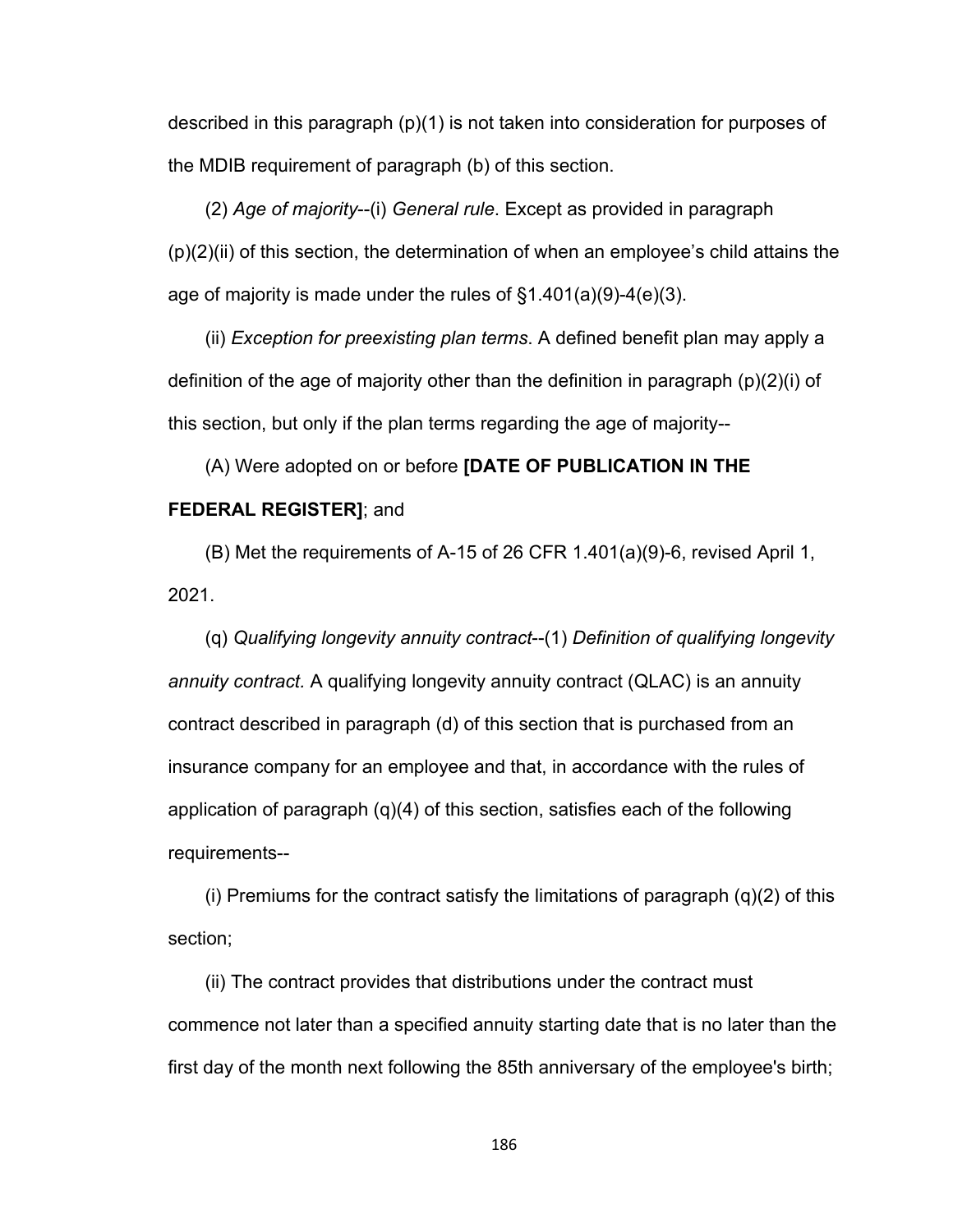(iii) The contract provides that, after distributions under the contract commence, those distributions must satisfy the requirements of this section (other than the requirement in paragraph (a)(3) of this section that annuity payments commence on or before the required beginning date);

(iv) After the required beginning date, the contract does not make available any commutation benefit, cash surrender right, or other similar feature;

(v) No benefits are provided under the contract after the death of the employee other than the benefits described in paragraph (q)(3) of this section;

(vi) When the contract is issued (or December 31, 2016, if later), the contract (or a rider or endorsement with respect to that contract) states that the contract is intended to be a QLAC; and

(vii) The contract is not a variable contract under section 817, an indexed contract, or a similar contract, except to the extent provided by the Commissioner in revenue rulings, notices, or other guidance published in the Internal Revenue Bulletin (see §601.601(d) of this chapter)*.*

(2) *Limitations on premiums--*(i) *In general.* The premiums paid with respect to the contract on a date (premium payment date) satisfy the limitations of this paragraph (q)(2) if they do not exceed the lesser of the dollar limitation in paragraph (q)(2)(ii) of this section or the percentage limitation in paragraph  $(q)(2)(iii)$  of this section. For purposes of this paragraph  $(q)(2)(i)$ , if an insurance contract is exchanged for a contract intended to be a QLAC, the fair market value of the exchanged contract will be treated as a premium paid for the QLAC.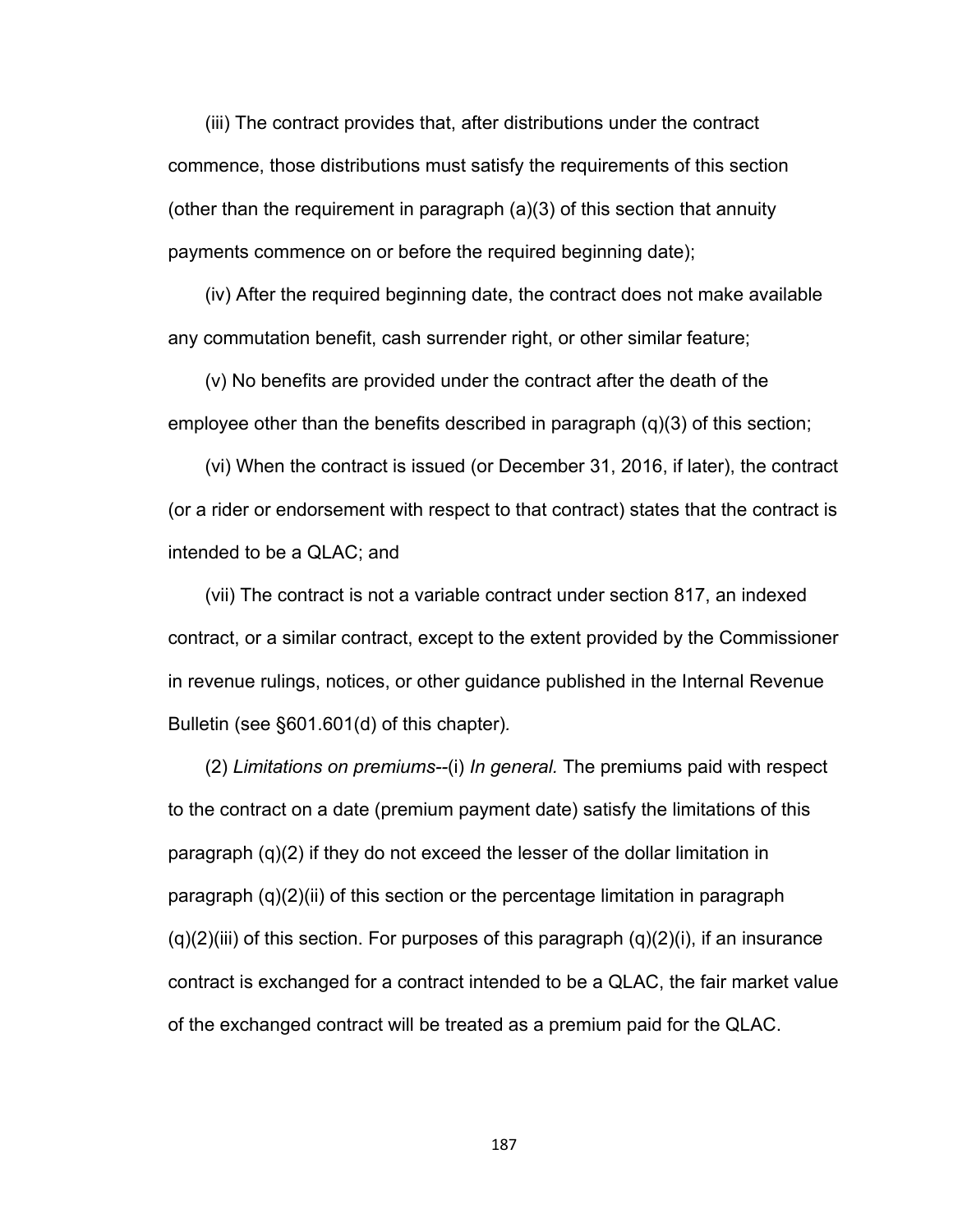(ii) *Dollar limitation.* The dollar limitation as of a premium payment date is an amount by which  $$125,000$  (as adjusted under paragraph  $(q)(4)(ii)(A)$  of this section), exceeds the sum of--

(A) The premiums paid before that date with respect to the contract, and

(B) The premiums paid on or before that date with respect to any other contract that is intended to be a QLAC and that is purchased for the employee under the plan, or any other plan, annuity, or account described in section 401(a), 403(a), 403(b), or 408 or eligible governmental plan under section 457(b).

(iii) *Percentage limitation.* The percentage limitation as of a premium payment date is an amount by which 25 percent of the employee's account balance under the plan (including the value of any QLAC held under the plan for the employee) as of that date, determined in accordance with paragraph  $(q)(4)(iii)$ of this section, exceeds the sum of--

(A) The premiums paid before that date with respect to the contract, and

(B) The premiums paid on or before that date with respect to any other contract that is intended to be a QLAC and that is held or was purchased for the employee under the plan.

(3) *Payments after death of the employee*--(i) *Surviving spouse is sole beneficiary*--(A) *Death on or after annuity starting date.* If the employee dies on or after the annuity starting date for the contract and the employee's surviving spouse is the sole beneficiary under the contract then, except as provided in paragraph (q)(3)(iv) of this section, the only benefit permitted to be paid after the employee's death is a life annuity payable to the surviving spouse under which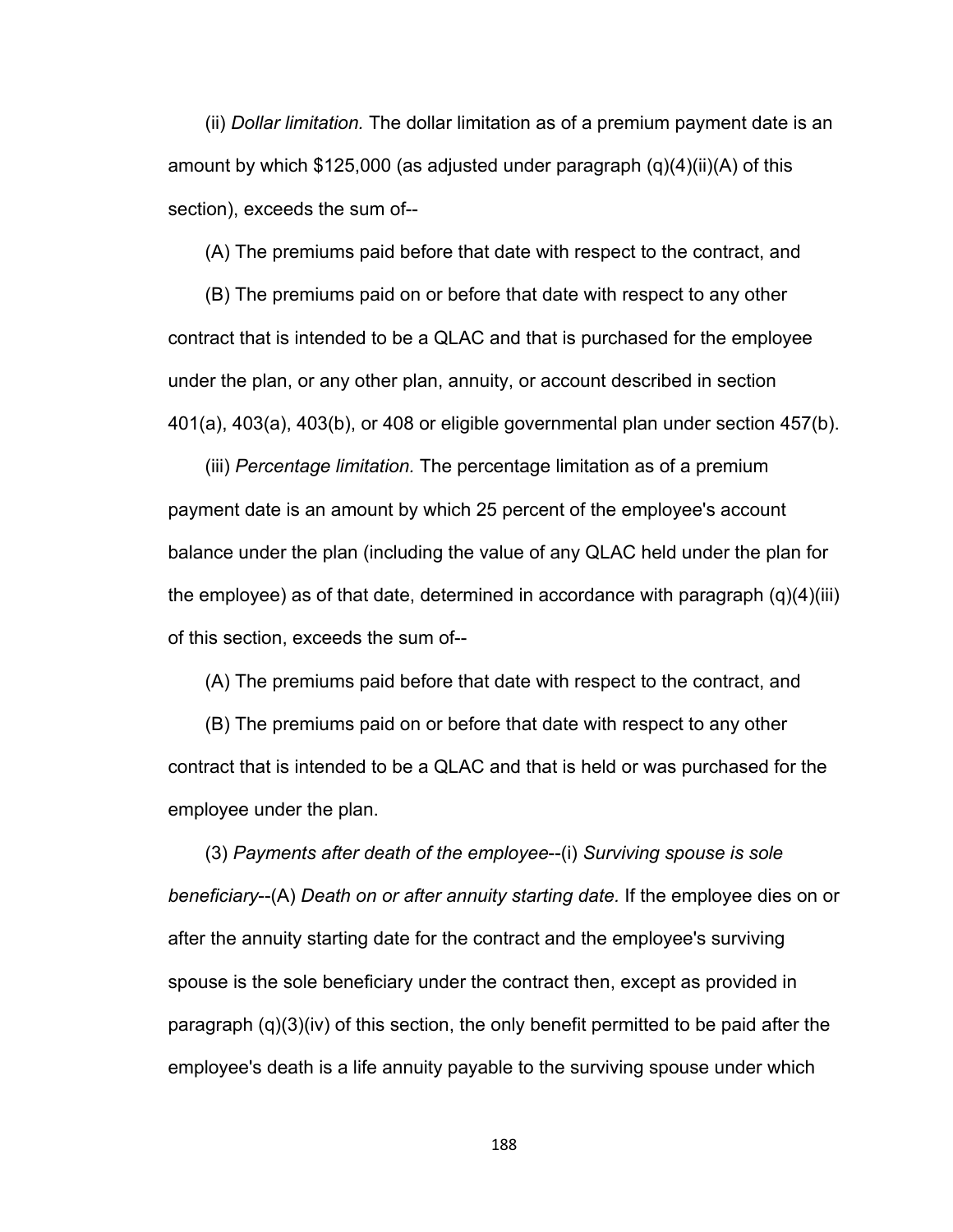the periodic annuity payment does not exceed 100 percent of the periodic annuity payment that is payable to the employee.

(B) *Death before annuity starting date.* If the employee dies before the annuity starting date and the employee's surviving spouse is the sole beneficiary under the contract then, except as provided in paragraph (q)(3)(iv) of this section, the only benefit permitted to be paid after the employee's death is a life annuity payable to the surviving spouse under which the periodic annuity payment does not exceed 100 percent of the periodic annuity payment that would have been payable to the employee as of the date that benefits to the surviving spouse commence. However, the annuity is permitted to exceed 100 percent of the periodic annuity payment that would have been payable to the employee to the extent necessary to satisfy the requirement to provide a qualified preretirement survivor annuity (as defined under section  $417(c)(2)$  of the Code or section 205(e)(2) of the Employee Retirement Income Security Act of 1974, Public Law 93-406 (ERISA), pursuant to section 401(a)(11)(A)(ii) of the Code or section 205(a)(2) of ERISA). Any life annuity payable to the surviving spouse under this paragraph  $(q)(3)(i)(B)$  must commence no later than the date on which the annuity payable to the employee would have commenced under the contract if the employee had not died.

(ii) *Surviving spouse is not sole beneficiary*--(A) *Death on or after annuity starting date.* If the employee dies on or after the annuity starting date for the contract and the employee's surviving spouse is not the sole beneficiary under the contract then, except as provided in paragraph (q)(3)(iv) of this section, the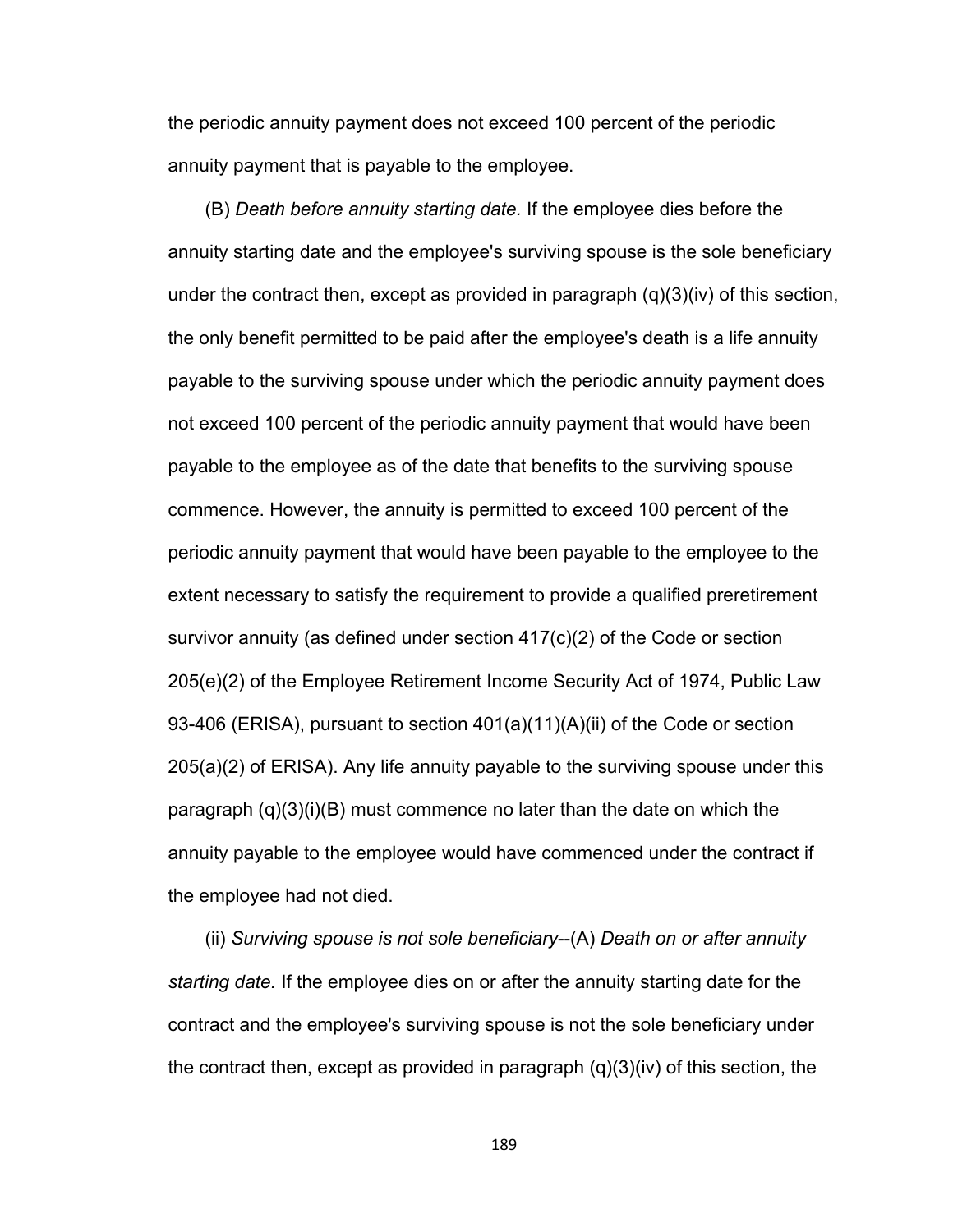only benefit permitted to be paid after the employee's death is a life annuity payable to the designated beneficiary under which the periodic annuity payment does not exceed the applicable percentage (determined under paragraph (q)(3)(iii) of this section) of the periodic annuity payment that is payable to the employee.

(B) *Death before annuity starting date.* If the employee dies before the annuity starting date and the employee's surviving spouse is not the sole beneficiary under the contract then, except as provided in paragraph (q)(3)(iv) of this section, the only benefit permitted to be paid after the employee's death is a life annuity payable to the designated beneficiary under which the periodic annuity payment is not in excess of the applicable percentage (determined under paragraph (q)(3)(iii) of this section) of the periodic annuity payment that would have been payable to the employee as of the date that benefits to the designated beneficiary commence under this paragraph (q)(3)(ii)(B). In any case in which the employee dies before the annuity starting date, any life annuity payable to a designated beneficiary under this paragraph (q)(3)(ii)(B) must commence by the last day of the calendar year following the calendar year of the employee's death.

(A) *Designated beneficiary who is not an eligible designated beneficiary*. Benefits paid to a designated beneficiary under this paragraph (q)(3)(ii) must satisfy the rules of section  $401(a)(9)(H)$  and  $§1.401(a)(9)-5(e)$ .

(iii) *Applicable percentage*--(A) *Contracts without pre-annuity starting date death benefits.* If, as described in paragraph (q)(3)(iii)(E) of this section, the contract does not provide for a pre-annuity starting date non-spousal death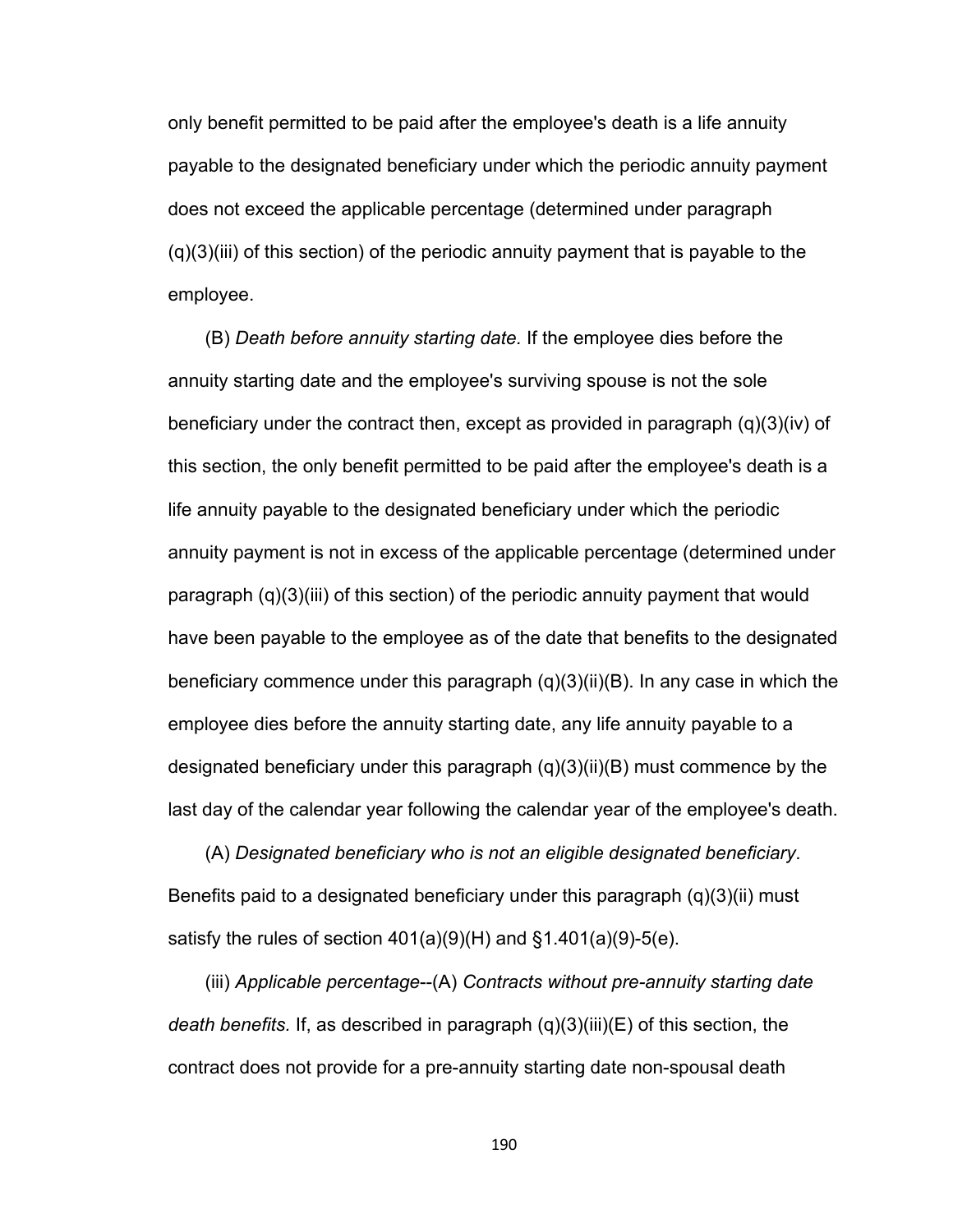benefit, the applicable percentage is the percentage described in the table in paragraph (b)(3) of this section.

(B) *Contracts with set beneficiary designation.* If the contract provides for a set non-spousal beneficiary designation as described in paragraph (q)(3)(iii)(F) of this section (and is not a contract described in paragraph  $(q)(3)(iii)(E)$  of this section), the applicable percentage is the percentage described in the table set forth in paragraph  $(q)(3)(iii)(D)$  of this section.

(C) *Contracts providing for return of premium.* If the contract provides for a return of premium as described in paragraph  $(q)(3)(v)$  of this section, the applicable percentage is 0.

(D) *Applicable percentage table.* The applicable percentage is the percentage specified in following table for the adjusted employee/beneficiary age difference, determined in the same manner as in paragraph (b)(2)(iii)(A) of this section.

| Adjusted employee/beneficiary age difference | Applicable percentage |
|----------------------------------------------|-----------------------|
| 2 years or less                              | 100                   |
| 3                                            | 88                    |
| 14                                           | 78                    |
| 5                                            | 70                    |
| 6                                            | 63                    |

**Table 7 Applicable to Paragraph (q)(3)(iii)(D)**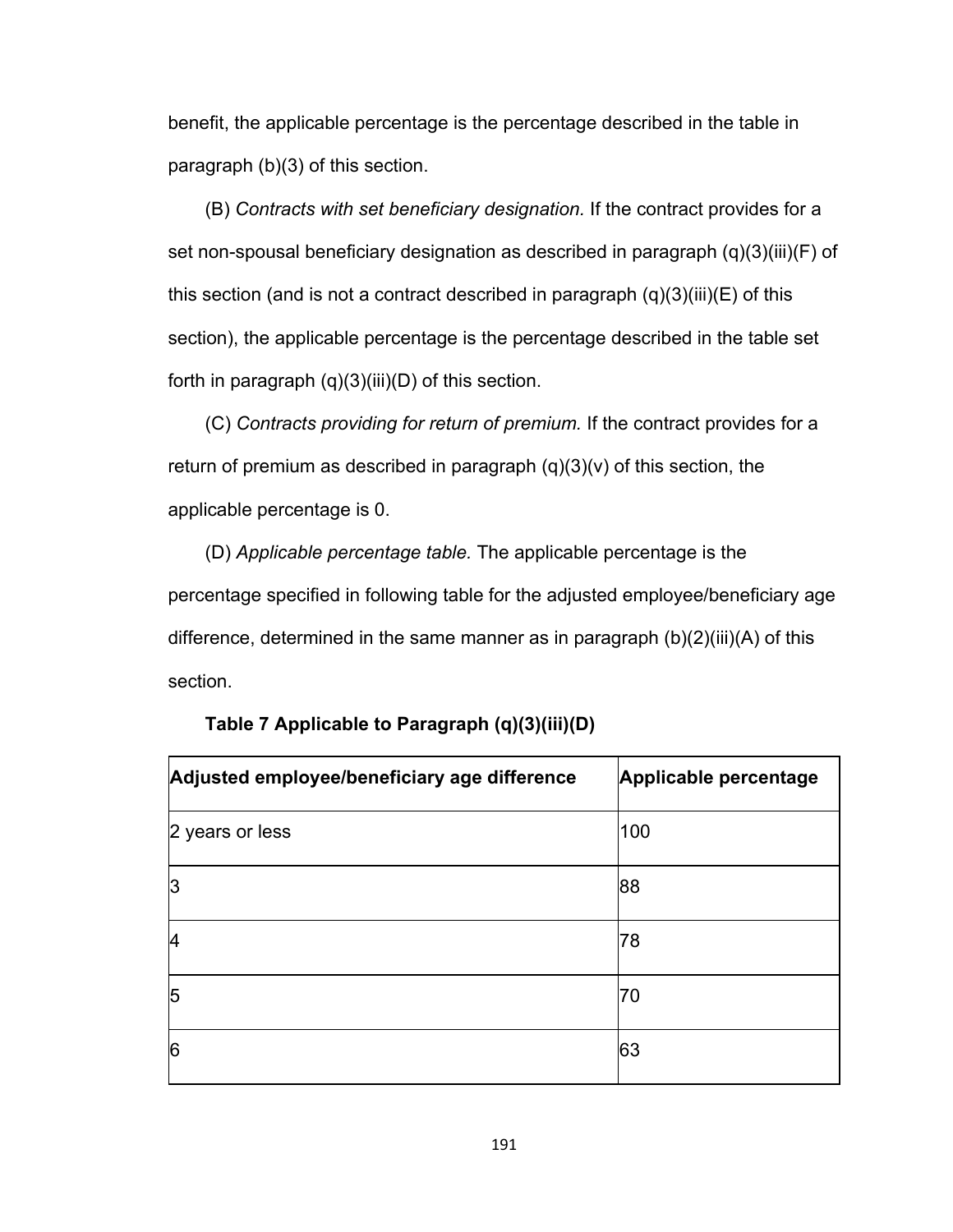| $\vert$ 7 | 57 |
|-----------|----|
| 8         | 52 |
| 9         | 48 |
| 10        | 44 |
| 11        | 41 |
| 12        | 38 |
| 13        | 36 |
| 14        | 34 |
| 15        | 32 |
| 16        | 30 |
| 17        | 28 |
| 18        | 27 |
| 19        | 26 |
| 20        | 25 |
| 21        | 24 |
| 22        | 23 |
| 23        | 22 |
| 24        | 21 |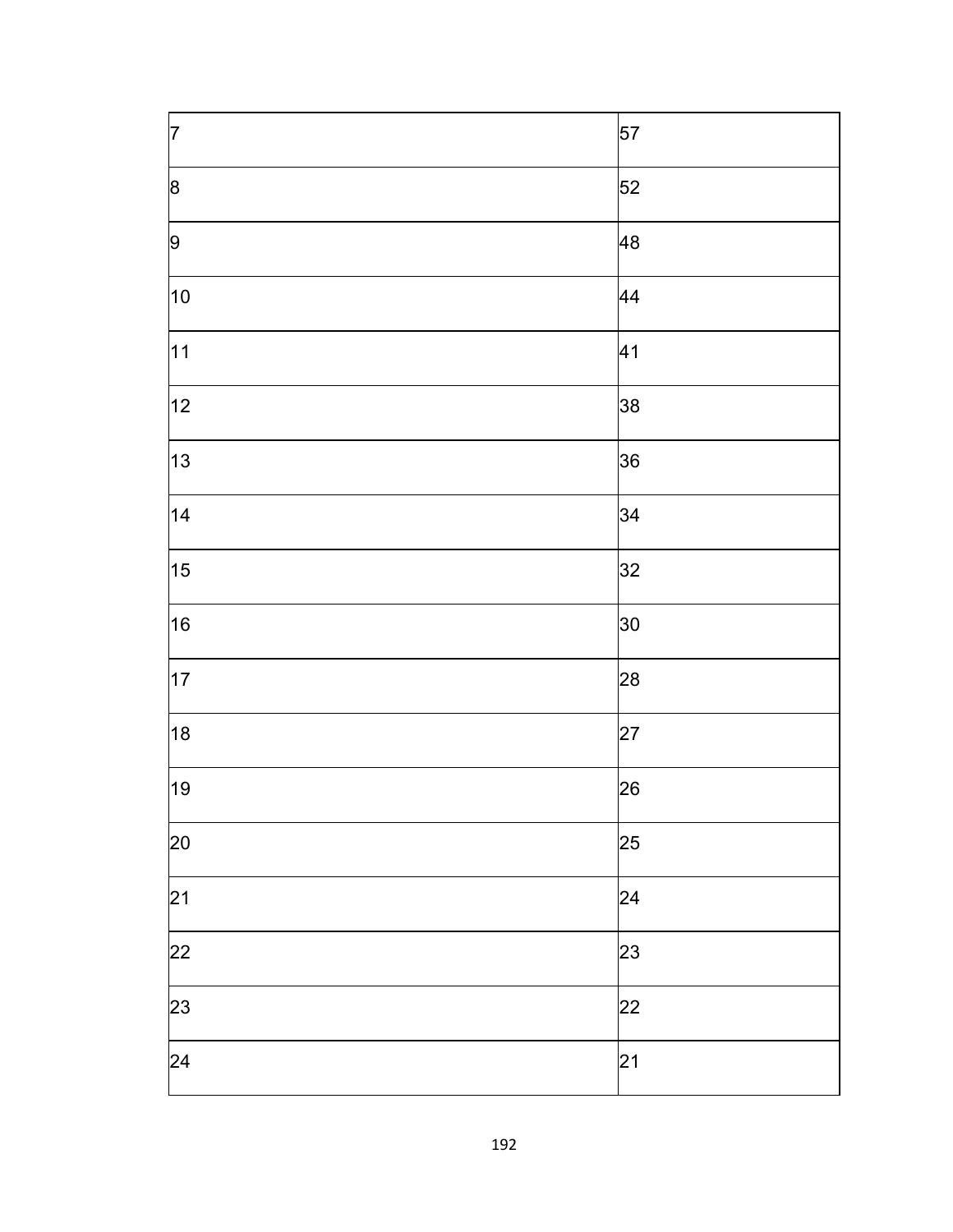(E) *No pre-annuity starting date non-spousal death benefit.* A contract is described in this paragraph  $(q)(3)(iii)(E)$  if the contract provides that no benefit may be paid to a beneficiary other than the employee's surviving spouse after the employee's death--

(*1*) In any case in which the employee dies before the annuity starting date under the contract; and

(*2*) In any case in which the employee selects an annuity starting date that is earlier than the specified annuity starting date under the contract and the employee dies less than 90 days after making that election.

(F) *Contracts permitting set non-spousal beneficiary designation.* A contract provides for a set non-spousal beneficiary designation as described in this paragraph (q)(3)(iii)(F) if the contract provides that, if the beneficiary under the contract is not the employee's surviving spouse, then benefits are payable to the beneficiary only if the beneficiary was irrevocably designated on or before the later of the date of purchase or the employee's required beginning date. A contract does not fail to be described in the preceding sentence merely because the surviving spouse becomes the sole beneficiary before the annuity starting date. In those circumstances, the requirements of paragraph (q)(3)(i) of this section apply and not the requirements of this paragraph (q)(3)(iii).

(iv) *Calculation of early annuity payments.* For purposes of paragraphs  $(q)(3)(i)(B)$  and  $(q)(3)(ii)(B)$  of this section, to the extent the contract does not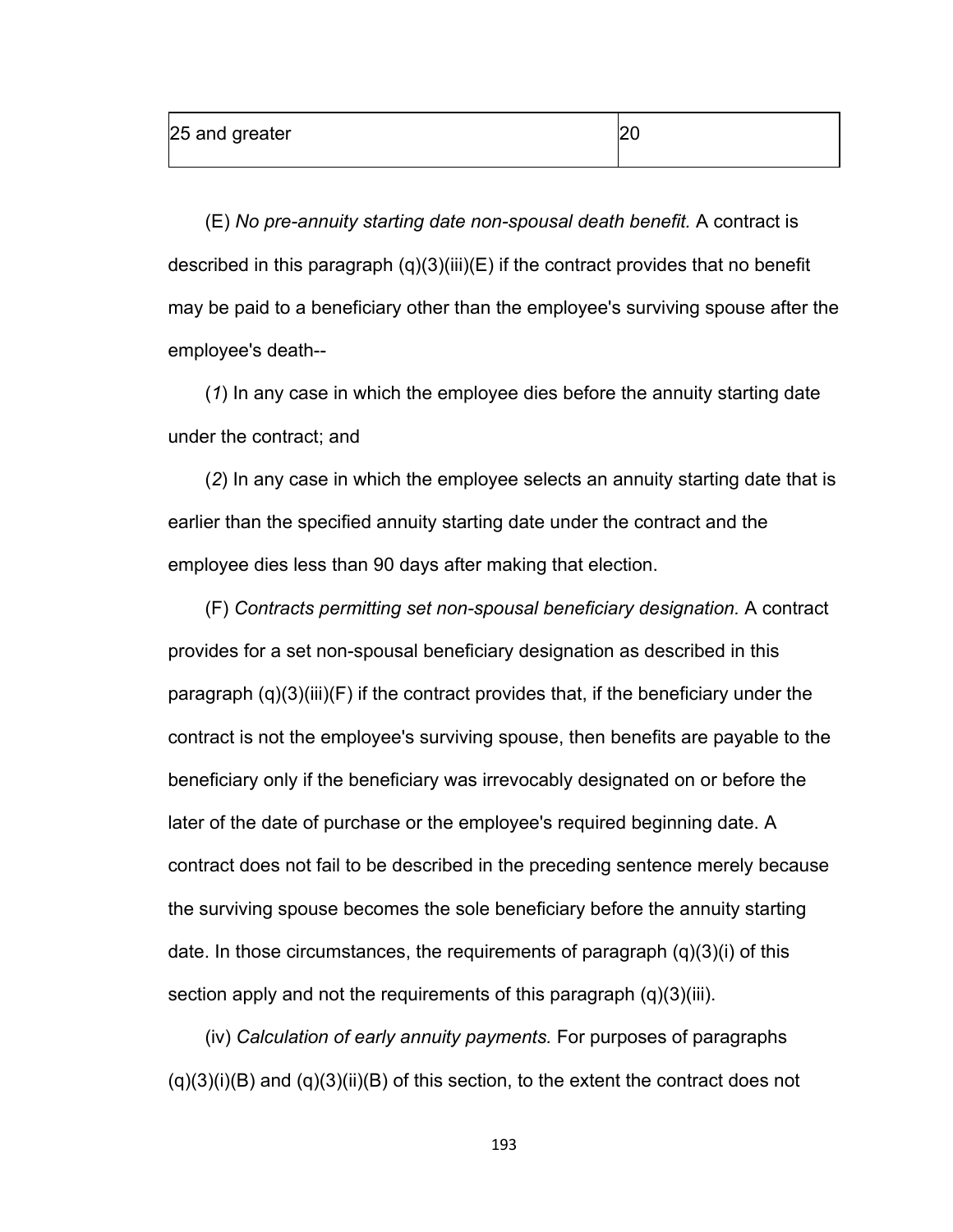provide an option for the employee to select an annuity starting date that is earlier than the date on which the annuity payable to the employee would have commenced under the contract if the employee had not died, the contract must provide a way to determine the periodic annuity payment that would have been payable if the employee were to have an option to accelerate the payments and the payments had commenced to the employee immediately prior to the date that benefit payments to the surviving spouse or designated beneficiary commence.

(v) *Return of premiums*--(A) *In general.* In lieu of a life annuity payable to a designated beneficiary under paragraph (q)(3)(i) or (ii) of this section, a QLAC may provide for a benefit to be paid to a beneficiary after the death of the employee up to the amount by which the premium payments made with respect to the QLAC exceed the payments already made under the QLAC.

(B) *Payments after death of surviving spouse.* If a QLAC is providing a life annuity to a surviving spouse (or will provide a life annuity to a surviving spouse) under paragraph (q)(3)(i) of this section, it may also provide for a benefit payable to a beneficiary after the death of both the employee and the spouse up to the amount by which the premium payments made with respect to the QLAC exceed the payments already made under the QLAC.

(C) *Timing of return of premium payment and other rules.* A return of premium payment under this paragraph (q)(3)(v) must be paid no later than the end of the calendar year following the calendar year in which the employee dies. If the employee's death is after the required beginning date, the return of premium payment is treated as a required minimum distribution for the year in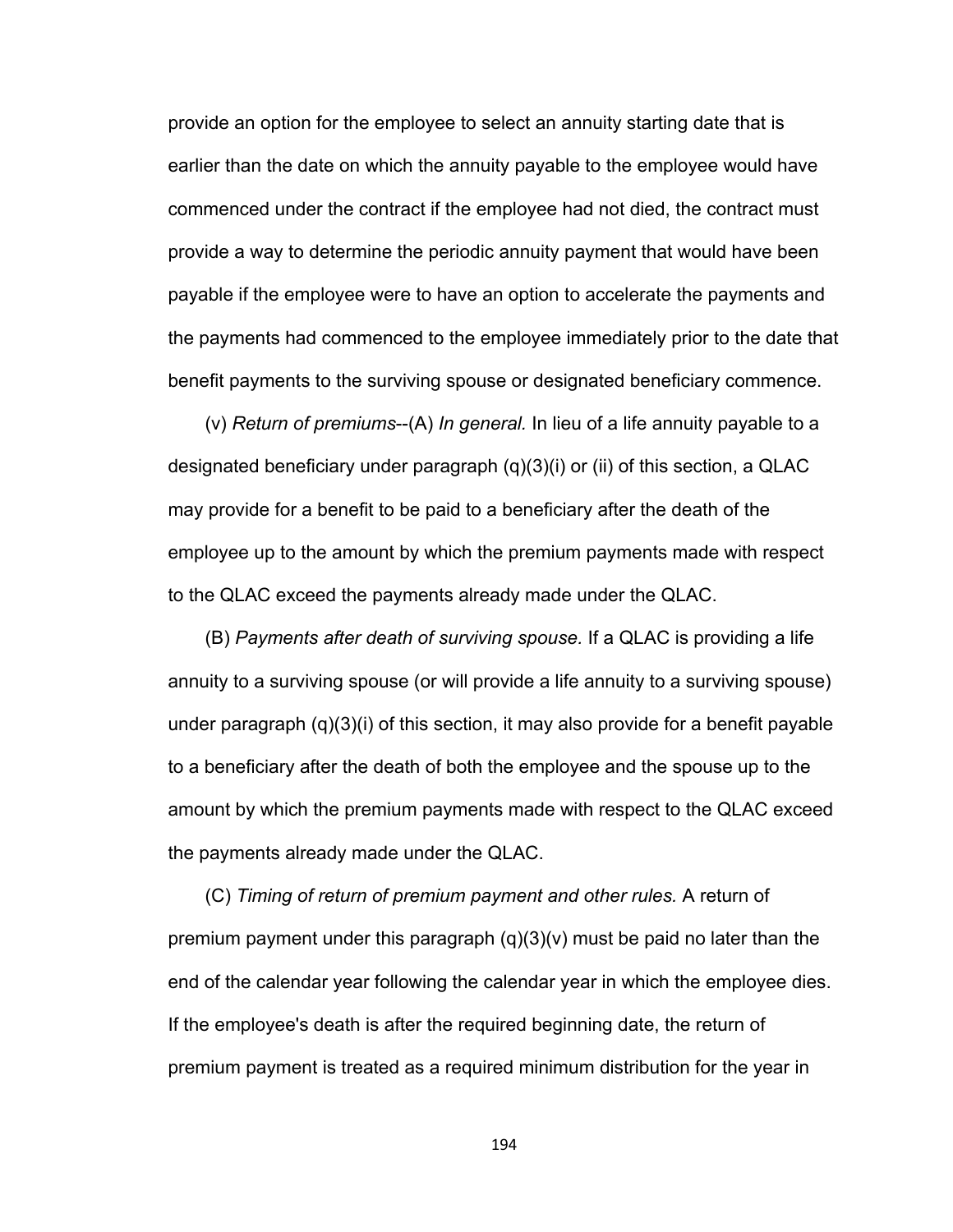which it is paid and is not eligible for rollover*.* If the return of premium payment is paid after the death of a surviving spouse who is receiving a life annuity (or after the death of a surviving spouse who has not yet commenced receiving a life annuity after the death of the employee), the return of premium payment under this paragraph (q)(3)(v) must be made no later than the end of the calendar year following the calendar year in which the surviving spouse dies. If the surviving spouse's death is after the required beginning date for the surviving spouse, then the return of premium payment is treated as a required minimum distribution for the year in which it is paid and is not eligible for rollover.

(vi) *Multiple beneficiaries.* If an employee has more than one designated beneficiary under a QLAC, the rules in §1.401(a)(9)-8(a) apply for purposes of paragraphs (q)(3)(i) and (ii) of this section.

(4) *Rules of application*--(i) *Rules relating to premiums*--(A) *Reliance on representations.* For purposes of the limitation on premiums described in paragraphs (q)(2)(ii) and (iii) of this section, unless the plan administrator has actual knowledge to the contrary, the plan administrator may rely on an employee's representation (made in writing or such other form as may be prescribed by the Commissioner) of the amount of the premiums described in paragraphs (q)(2)(ii)(B) and (q)(2)(iii)(B) of this section, but only with respect to premiums that are not paid under a plan, annuity, or contract that is maintained by the employer or an entity that is treated as a single employer with the employer under section 414(b), (c), (m), or (o).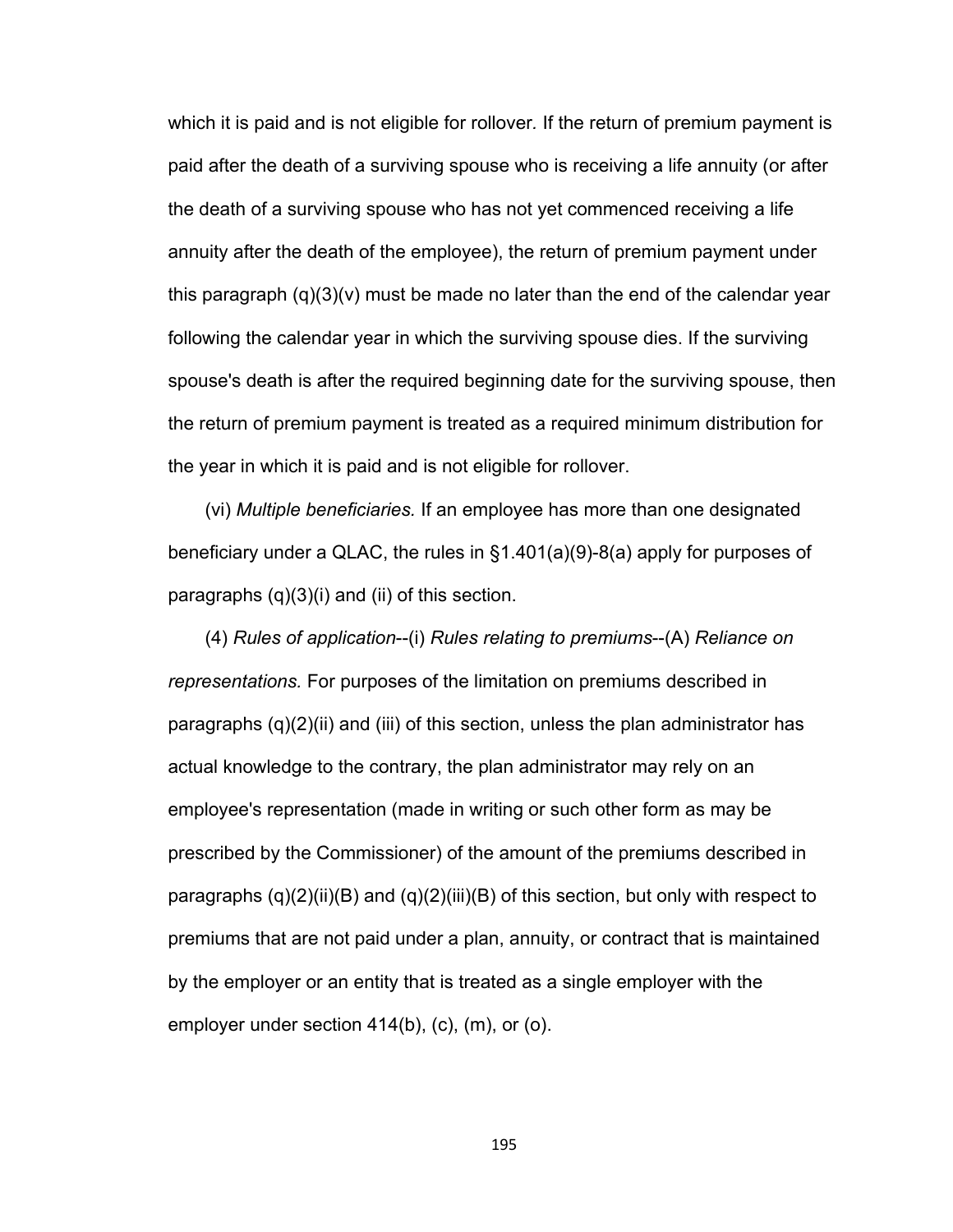(B) *Consequences of excess premiums and correction.* If an annuity contract fails to be a QLAC solely because a premium for the contract exceeds the limits under paragraph (q)(2) of this section, then the contract is not a QLAC beginning on the date on which the premium is paid and the value of the contract may not be disregarded under §1.401(a)(9)-5(b)(4) as of the date on which the contract ceases to be a QLAC (unless the excess premium is returned to the non-QLAC portion of the employee's account in accordance with the next sentence)*.* However, if the excess premium is returned (either in cash or in the form of a contract that is not intended to be a QLAC) to the non-QLAC portion of the employee's account by the end of the calendar year following the calendar year in which the excess premium was originally paid, then the contract will not be treated as exceeding the limits under paragraph  $(q)(2)$  of this section at any time, and the value of the contract will not be included in the employee's account balance under §1.401(a)(9)-5(b)(4). If the excess premium (including the fair market value of an annuity contract that is not intended to be a QLAC, if applicable) is returned to the non-QLAC portion of the employee's account after the last valuation date for the calendar year in which the excess premium was originally paid, then the employee's account balance for that calendar year must be increased to reflect that excess premium in the same manner as an employee's account balance is increased under §1.401(a)(9)-7(b) to reflect a rollover received after the last valuation date. If the excess premium is returned to the non-QLAC portion of the employee's account as described in paragraph  $(q)(4)(ii)(B)$  of this section, it will not be treated as a violation of the requirement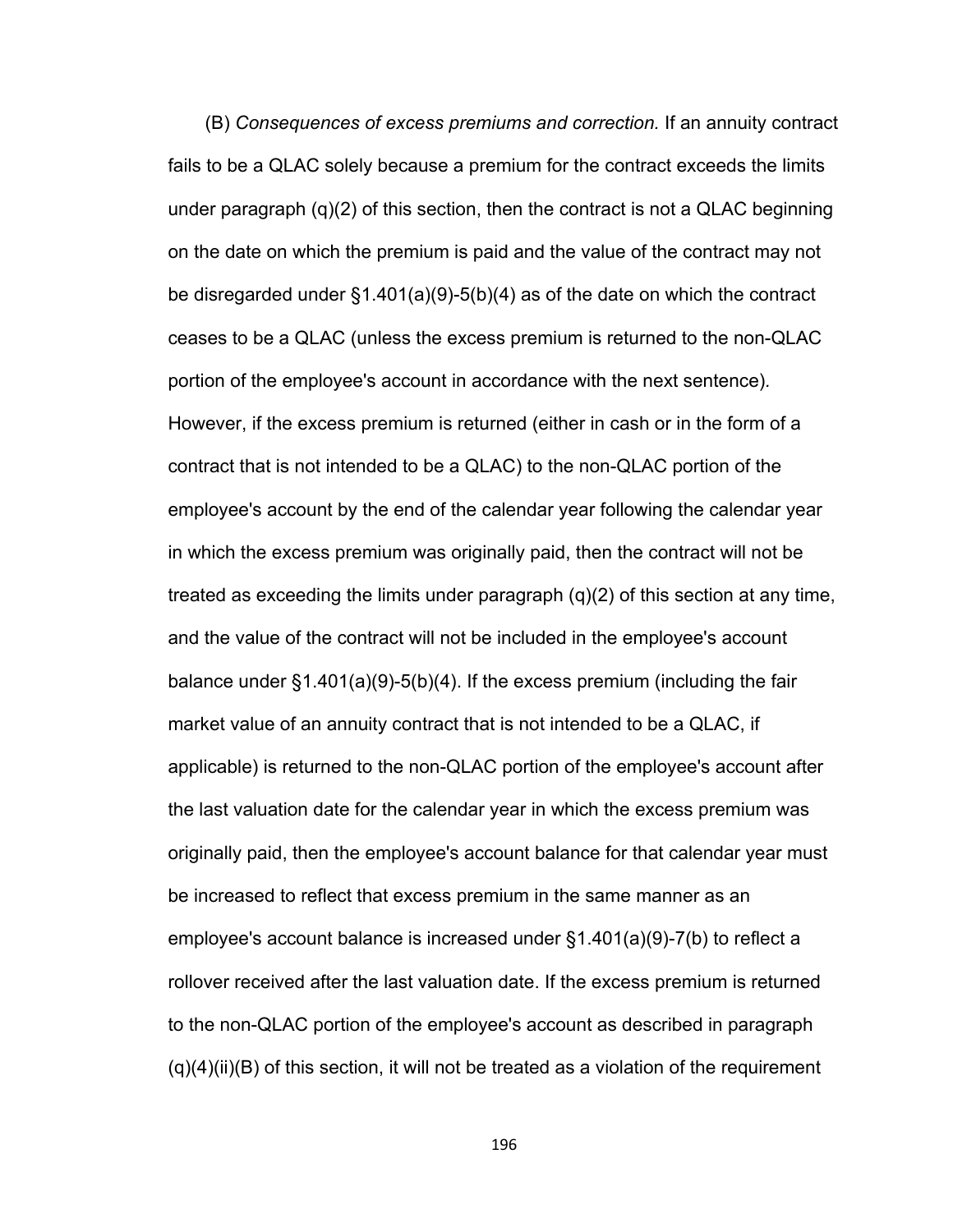in paragraph  $(q)(1)(iv)$  of this section that the contract not provide a commutation benefit.

(C) *Application of 25-percent limit.* For purposes of the 25-percent limit under paragraph (q)(2)(iii) of this section, an employee's account balance on the date on which premiums for a contract are paid is the account balance as of the last valuation date preceding the date of the premium payment, adjusted by--

(*1*) Increasing the account balance for contributions allocated to the account during the period that begins after the valuation date and ends before the date the premium is paid; and

(*2*) Decreasing the account balance for distributions made from the account during that period.

(ii) *Dollar and age limitations subject to adjustments*--(A) *Dollar limitation.* The \$125,000 amount under paragraph (q)(2)(ii) of this section will be adjusted at the same time and in the same manner as the limits are adjusted under section 415(d), except that--

(*1*) The base period is the calendar quarter beginning July 1, 2013; and

(*2*) The amount of any increment to the limit that is not a multiple of \$10,000 will be rounded to the next lowest multiple of \$10,000.

(B) *Age limitation.* The maximum age set forth in paragraph (q)(1)(ii) of this section may be adjusted to reflect changes in mortality, with any adjusted age to be prescribed by the Commissioner in revenue rulings, notices, or other guidance published in the Internal Revenue Bulletin. See §601.601(d) of this chapter.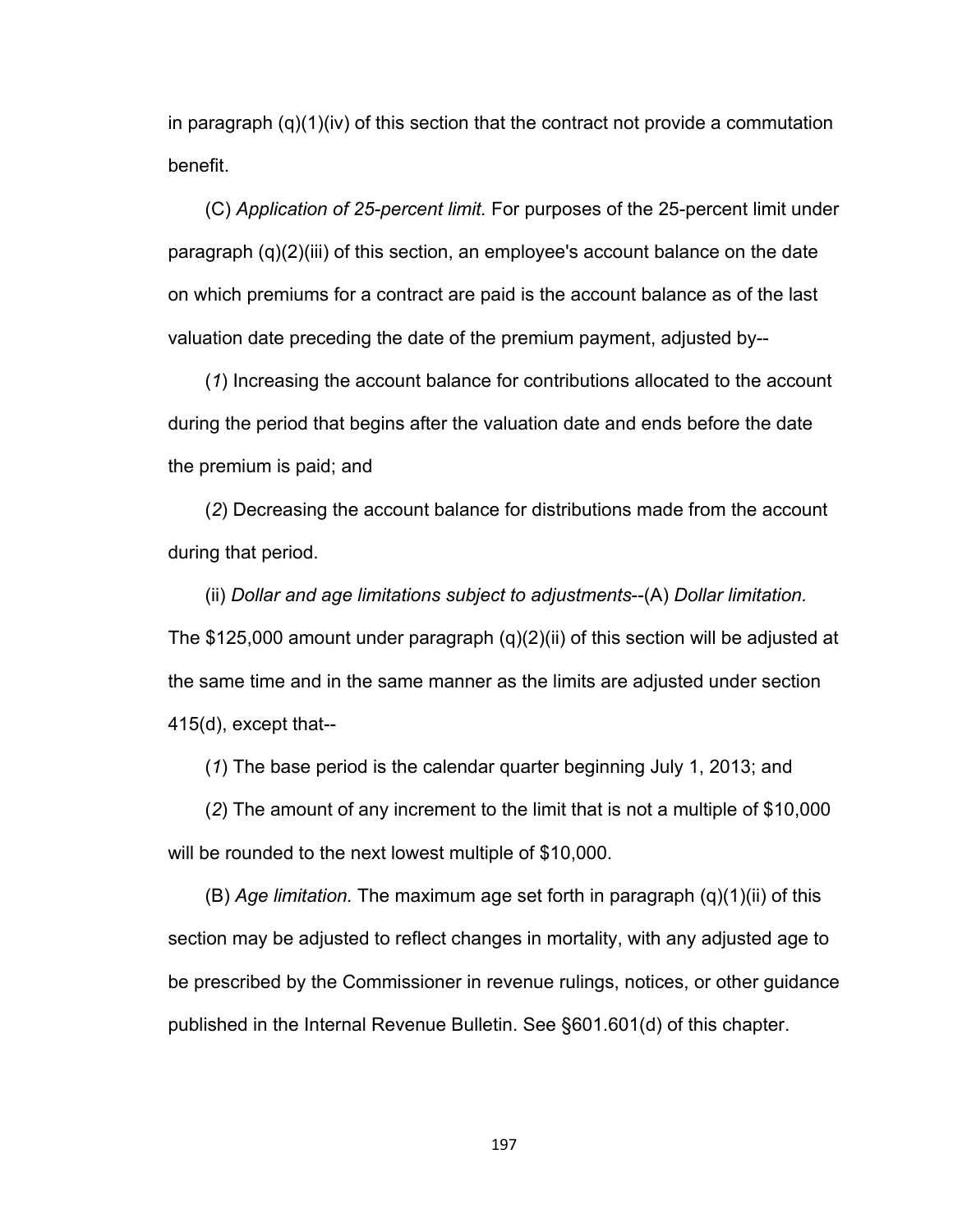(C) *Prospective application of adjustments.* If a contract fails to be a QLAC because it does not satisfy the dollar limitation in paragraph  $(q)(2)(ii)$  of this section or the age limitation in paragraph  $(q)(1)(ii)$  of this section, any subsequent adjustment that is made pursuant to this paragraph (q)(4)(ii) will not cause the contract to become a QLAC.

(iii) *Determination of whether contract is intended to be a QLAC*--(A) *Structural deficiency.* If a contract fails to be a QLAC at any time for a reason other than an excess premium described in paragraph  $(q)(4)(i)(B)$  of this section, then, as of the date of purchase, the contract will not be treated as a QLAC (for purposes of  $\S1.401(a)(9)-5(c)(4)$  or as a contract that is intended to be a QLAC (for purposes of paragraph (q)(2) of this section).

(B) *Roth IRAs.* A contract that is purchased under a Roth IRA is not treated as a contract that is intended to be a QLAC for purposes of applying the dollar and percentage limitation rules in paragraphs  $(q)(2)(ii)$  and  $(q)(2)(iii)$  of this section. See A-14(d) of §1.408A-6. If a QLAC is purchased or held under a plan, annuity, account, or traditional IRA, and that contract is later rolled over or converted to a Roth IRA, the contract is not treated as a contract that is intended to be a QLAC after the date of the rollover or conversion. Thus, premiums paid with respect to the contract will not be taken into account under paragraphs  $(q)(2)(ii)$  and  $(q)(2)(iii)$  of this section after the date of the rollover or conversion.

(iv) *Certain contract features permitted for QLACs*--(A) *Participating annuity contract.* An annuity contract does not fail to satisfy the requirement of paragraph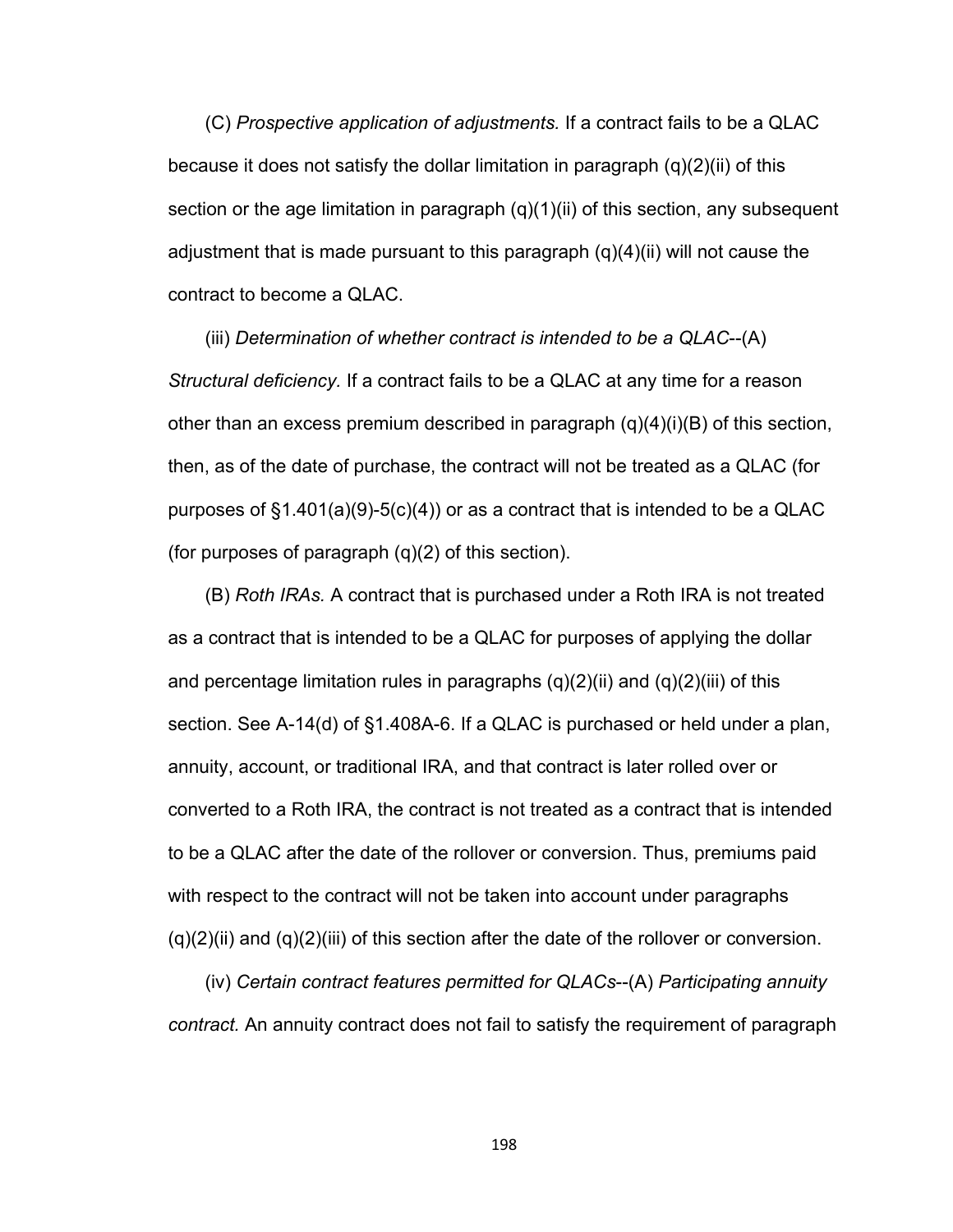(q)(1)(vii) of this section merely because it provides for the payment of dividends described in paragraph (n)(3)(iii) of this section.

(B) *Contracts with cost-of-living adjustments.* An annuity contract does not fail to satisfy the requirement of paragraph (q)(1)(vii) of this section merely because it provides for a cost-of-living adjustment as described in paragraph (o)(2) of this section.

(v) *Group annuity contract certificates.* The requirement under paragraph  $(q)(1)(vi)$  of this section that the contract state that it is intended to be a QLAC when issued is satisfied if a certificate is issued under a group annuity contract and the certificate, when issued, states that the employee's interest under the group annuity contract is intended to be a QLAC.

#### **§1.401(a)(9)-7 Rollovers and transfers.**

(a) *Treatment of rollover from distributing plan.* If an amount is distributed by a plan, then the amount distributed is still taken into account by the distributing plan for purposes of satisfying the requirements of section 401(a)(9), even if part of the distribution is rolled over into another eligible retirement plan described in section 402(c)(8). However, an amount that is a required minimum distribution under section 401(a)(9) is not eligible to be rolled over (and is therefore includible in the taxpayer's gross income under section 402). For this purpose, the amount that constitutes a required minimum distribution for a calendar year is determined in accordance with §1.402(c)-2(f) for a distribution to an employee and §1.402(c)- 2(j)(3) for a distribution to a beneficiary.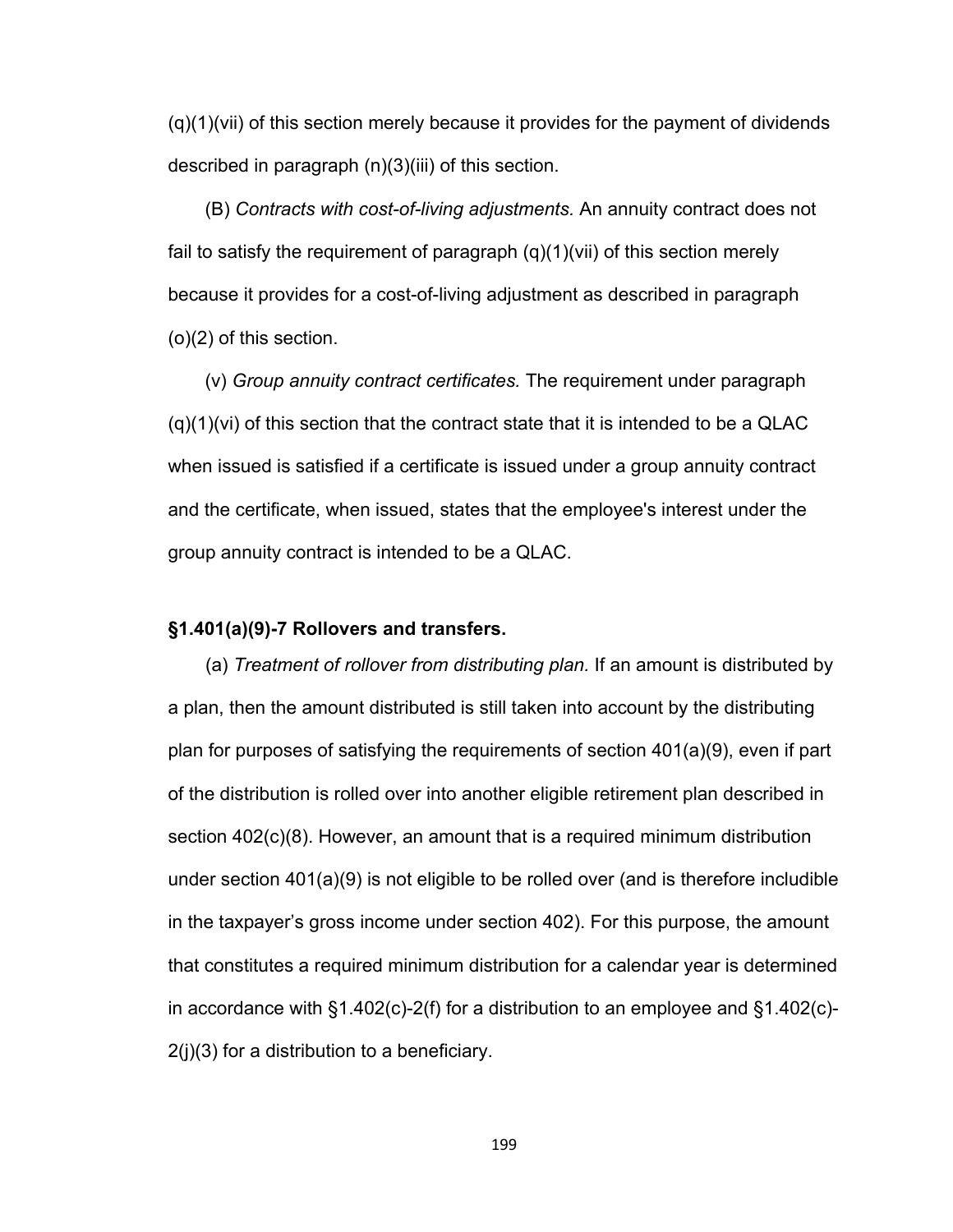(b) *Treatment of rollover by receiving plan.* If an amount is distributed by one plan (distributing plan) and is rolled over to another plan (receiving plan), the benefit of the employee under the receiving plan is increased by the amount rolled over for purposes of determining the required minimum distribution for the calendar year following the calendar year in which the amount rolled over was distributed. If the amount rolled over is received after the last valuation date in the calendar year under the receiving plan, the benefit of the employee as of that valuation date, adjusted in accordance with  $\S1.401(a)(9)-5(b)$ , is increased by the rollover amount valued as of the date of receipt. In addition, if the amount rolled over is received in a different calendar year from the calendar year in which it is distributed, the amount rolled over is deemed to have been received by the receiving plan on the last day of the calendar year in which it was distributed.

(c) *Treatment of transfer under transferor plan*--(1) *Generally not treated as distribution*. In the case of a transfer of an amount of an employee's benefit from one plan (transferor plan) to another plan (transferee plan), the transfer is not treated as a distribution by the transferor plan for purposes of section 401(a)(9). Instead, the benefit of the employee under the transferor plan is decreased by the amount transferred. However, if any portion of an employee's benefit is transferred in a distribution calendar year with respect to that employee, in order to satisfy the requirements of section 401(a)(9), the transferor plan must determine the amount of the required minimum distribution with respect to that employee for the calendar year of the transfer using the employee's benefit under the transferor plan before the transfer. Additionally, if any portion of an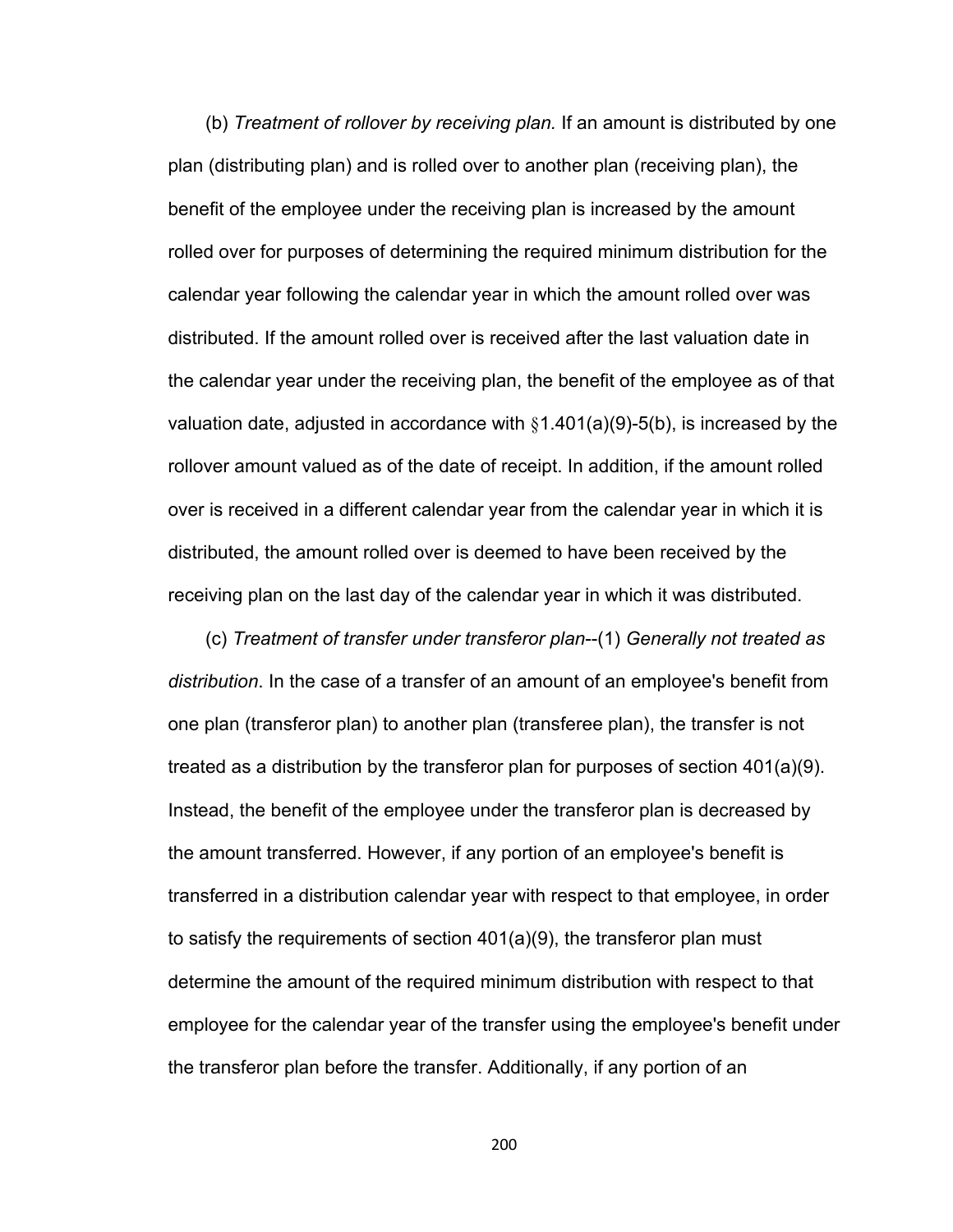employee's benefit is transferred in the employee's second distribution calendar year, but on or before the employee's required beginning date, in order to satisfy section 401(a)(9), the transferor plan must determine the amount of the required minimum distribution for the employee's first distribution calendar year based on the employee's benefit under the transferor plan before the transfer. The transferor plan may satisfy the minimum distribution requirement for the calendar year of the transfer (and the prior year if applicable) by segregating the amount that must be distributed from the employee's benefit and not transferring that amount. That amount may be retained by the transferor plan and must be distributed on or before the date required under section 401(a)(9).

(2) *Account balance decreased after transfer*. For purposes of determining any required minimum distribution for the calendar year following the calendar year in which the transfer occurs, in the case of a transfer after the last valuation date for the calendar year of the transfer under the transferor plan, the benefit of the employee as of that valuation date, adjusted in accordance with  $§1.401(a)(9)$ -5(b), is decreased by the amount transferred, valued as of the date of the transfer.

(d) *Treatment of transfer under transferee plan.* In the case of a transfer from one plan (transferor plan) to another plan (transferee plan), the benefit of the employee under the transferee plan is increased by the amount transferred in the same manner as if it were a plan receiving a rollover contribution under paragraph (b) of this section.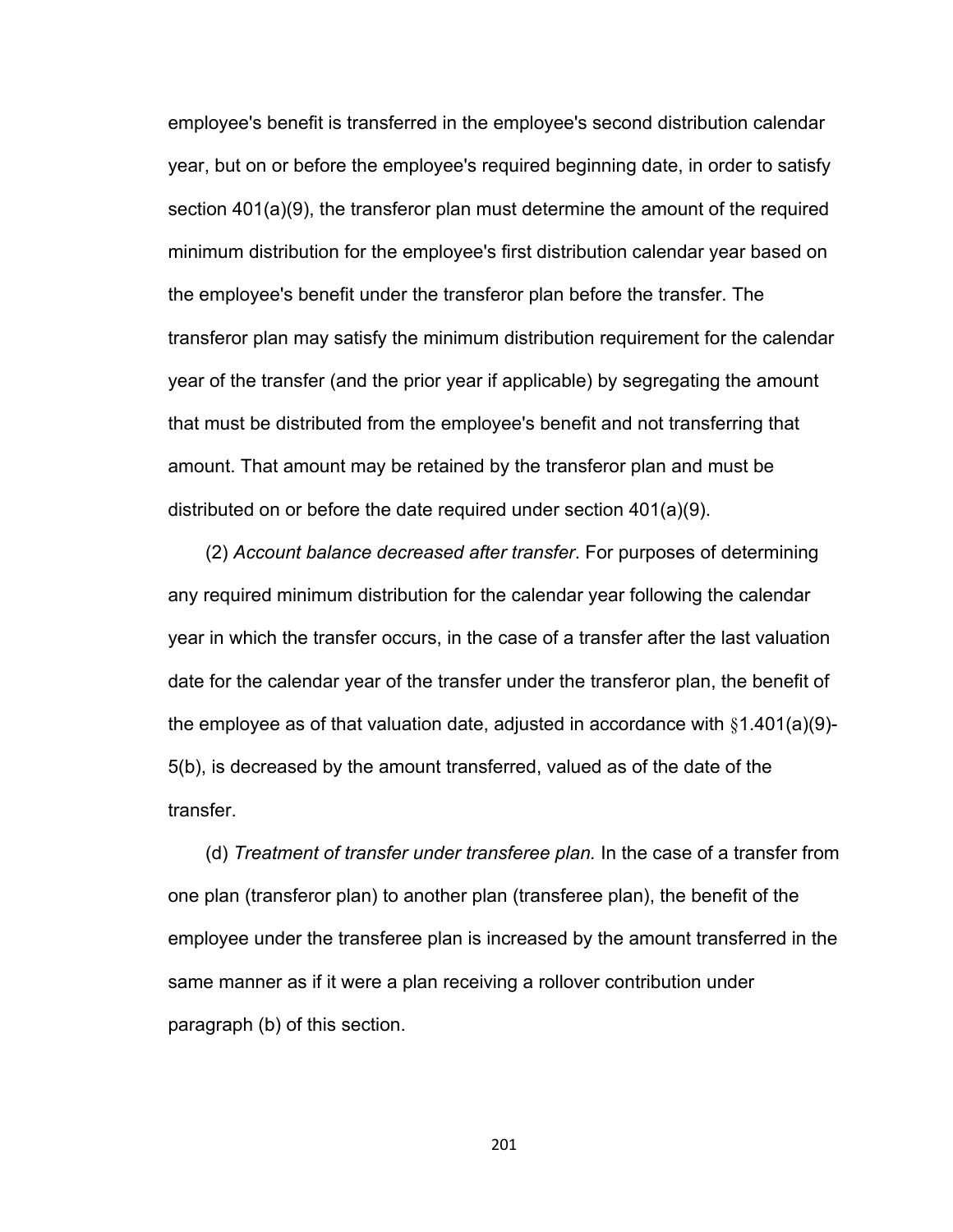(e) *Treatment of spinoff or merger*. For purposes of determining an employee's benefit and required minimum distribution under section 401(a)(9), a spinoff, a merger, or a consolidation (as defined in  $§1.414(I)-1(b)$ ) is treated as a transfer of the benefits of the employees involved. Consequently, the benefit and required minimum distribution with respect to each employee whose benefits are transferred will be determined in accordance with paragraphs (c) and (d) of this section.

## **§1.401(a)(9)-8 Special rules.**

 (a) *Use of separate accounts*--(1) *Separate application of section 401(a)(9) for beneficiaries*--(i) *In general.* Notwithstanding §1.401(a)(9)-5(b) and except as otherwise provided in this paragraph (a)(1), after the death of the employee, section 401(a)(9) is applied separately with respect to the separate interests of each of the employee's beneficiaries under the plan provided that the separate accounting requirements of paragraph (a)(2) of this section are satisfied.

(ii) *Separate accounting requirements not timely satisfied.* If the separate accounting requirements of paragraph (a)(2) of this section are not satisfied until after the end of the calendar year following the calendar year of the employee's death, then for distribution calendar years after those requirements are satisfied--

(A) The aggregate required distribution for a distribution calendar year is determined without regard to the separate account rule in paragraph (a)(1)(i) of this section;

(B) The amount of the aggregate required distribution determined in accordance with paragraph (a)(1)(ii)(A) of this section is allocated among the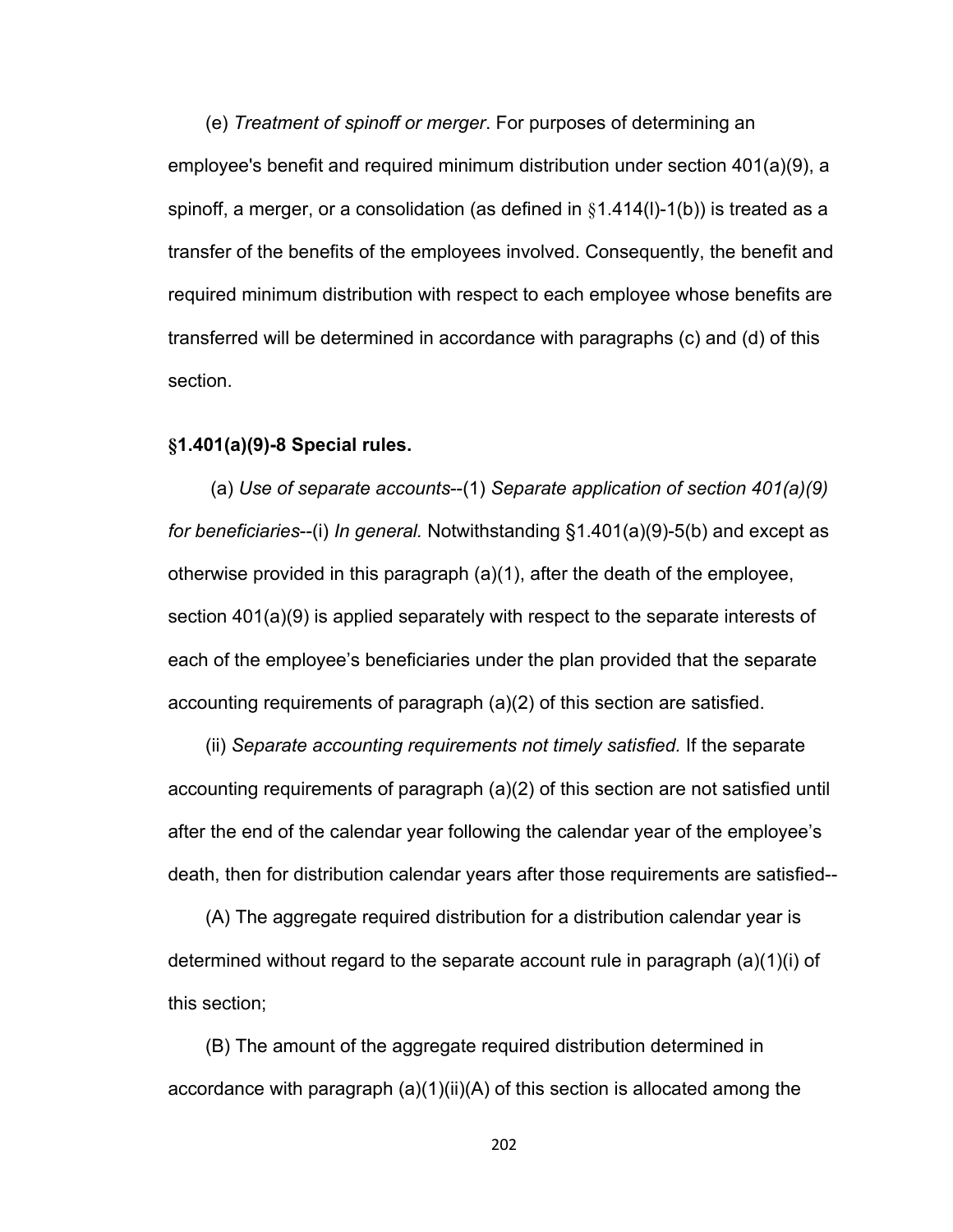beneficiaries based on each respective beneficiary's share of the total remaining balance of the employee's interest in the plan; and

(C) The allocated share for each beneficiary determined under paragraph (a)(2)(ii)(B) of this section is required to be distributed to that beneficiary.

(iii) *Separate application of section 401(a)(9) for trust beneficiaries*--(A) *General prohibition*. Except as provided in paragraph (a)(1)(iii)(B) of this section, section 401(a)(9) may not be applied separately to the separate interests of each of the beneficiaries of a trust that satisfies the requirements of §1.401(a)(9)- 4(f)(2). Thus, section 401(a)(9) may not be applied separately to each of the beneficiaries of the trust who are taken into account under §1.401(a)(9)-4(f)(3). In this case, for purposes of the excise tax under section 4974, the trust is the payee with respect to the required distribution of the employee's interest in the plan.

(B) *Special rule for type I applicable multi-beneficiary trust*. Section 401(a)(9) may be applied separately with respect to the separate interests of the beneficiaries reflected in the separate trusts of each beneficiary of a type I applicable multi-beneficiary trust described in §1.401(a)(9)-4(g)(2), provided that the separate accounting rules of paragraph (a)(2) of this section are satisfied.

(2) *Separate accounting requirements*--(i) *Allocation of post-death distributions required*. A separate accounting must allocate any post-death distribution with respect to a beneficiary's interest to the separate account of the beneficiary receiving that distribution.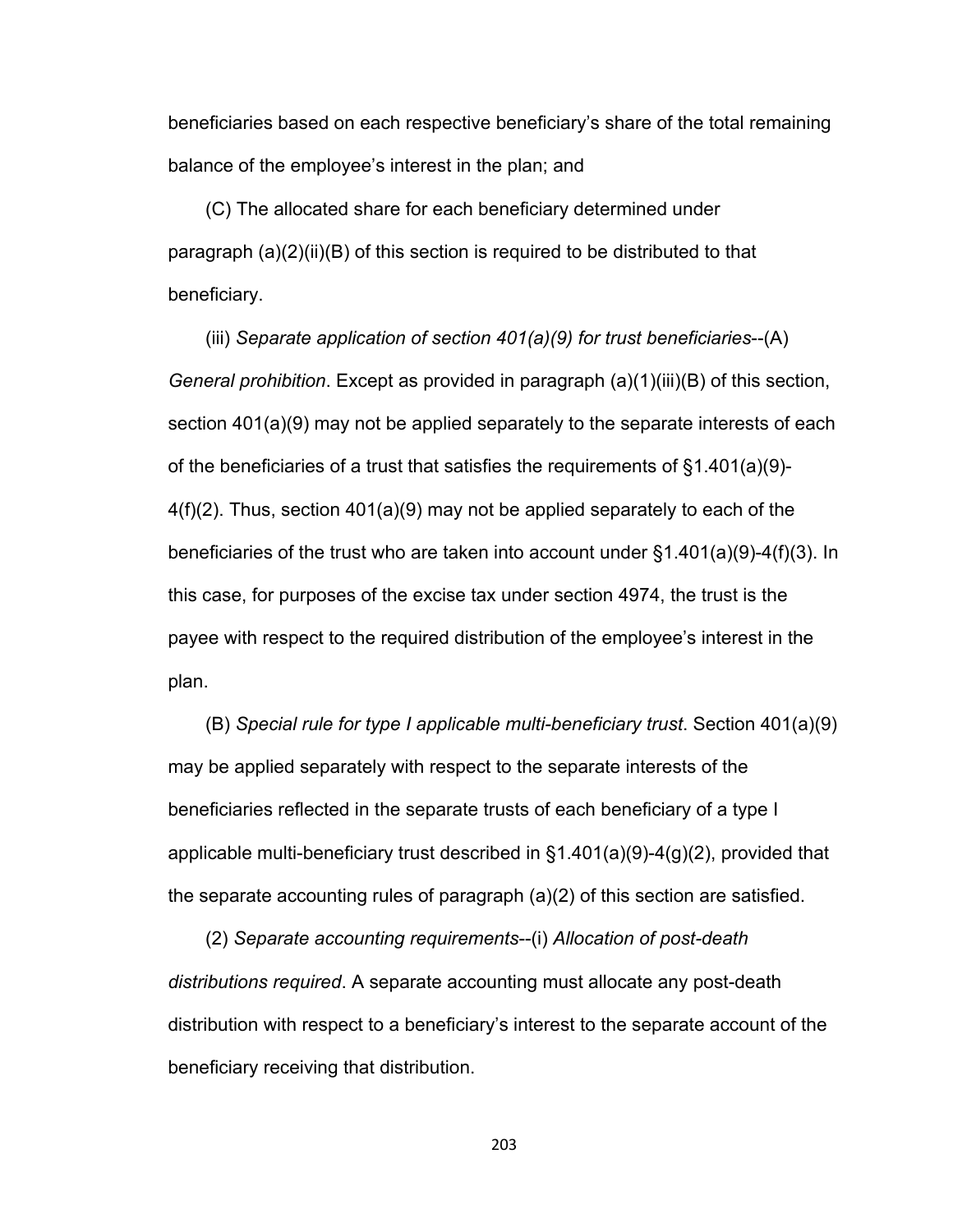(ii) *Allocation of other items.* A separate accounting must allocate all postdeath investment gains and losses, contributions, and forfeitures, for the period prior to the establishment of the separate accounts on a pro rata basis in a reasonable and consistent manner among the separate accounts. In lieu of a pro rata allocation of investment gains and losses, a separate accounting may provide for the establishment of separate accounts that have separate investments under which the investment gains and losses attributable to assets held in a separate account are allocated only to that separate account.

(b) *Application of consent requirements.* Section 411(a)(11) and section 417(e) require employee and spousal consent to certain distributions of plan benefits while those benefits are immediately distributable. If an employee's normal retirement age is later than the employee's required beginning date and, therefore, benefits are still immediately distributable (within the meaning of §1.411(a)-11(c)(4)), distributions must be made to the employee (or, if applicable, to the employee's spouse) in a manner that satisfies the requirements of section 401(a)(9) even though the employee (or, if applicable, the employee's spouse) fails to consent to the distribution. In that case, the benefit may be distributed in the form of a qualified joint and survivor annuity (QJSA) or in the form of a qualified preretirement survivor annuity (QPSA), as applicable, and the consent requirements of sections 411(a)(11) and 417(e) are deemed to be satisfied if the plan has made reasonable efforts to obtain consent from the employee (or, if applicable, the employee's spouse) and if the distribution otherwise meets the requirements of section 417. If the distribution is not required to be in the form of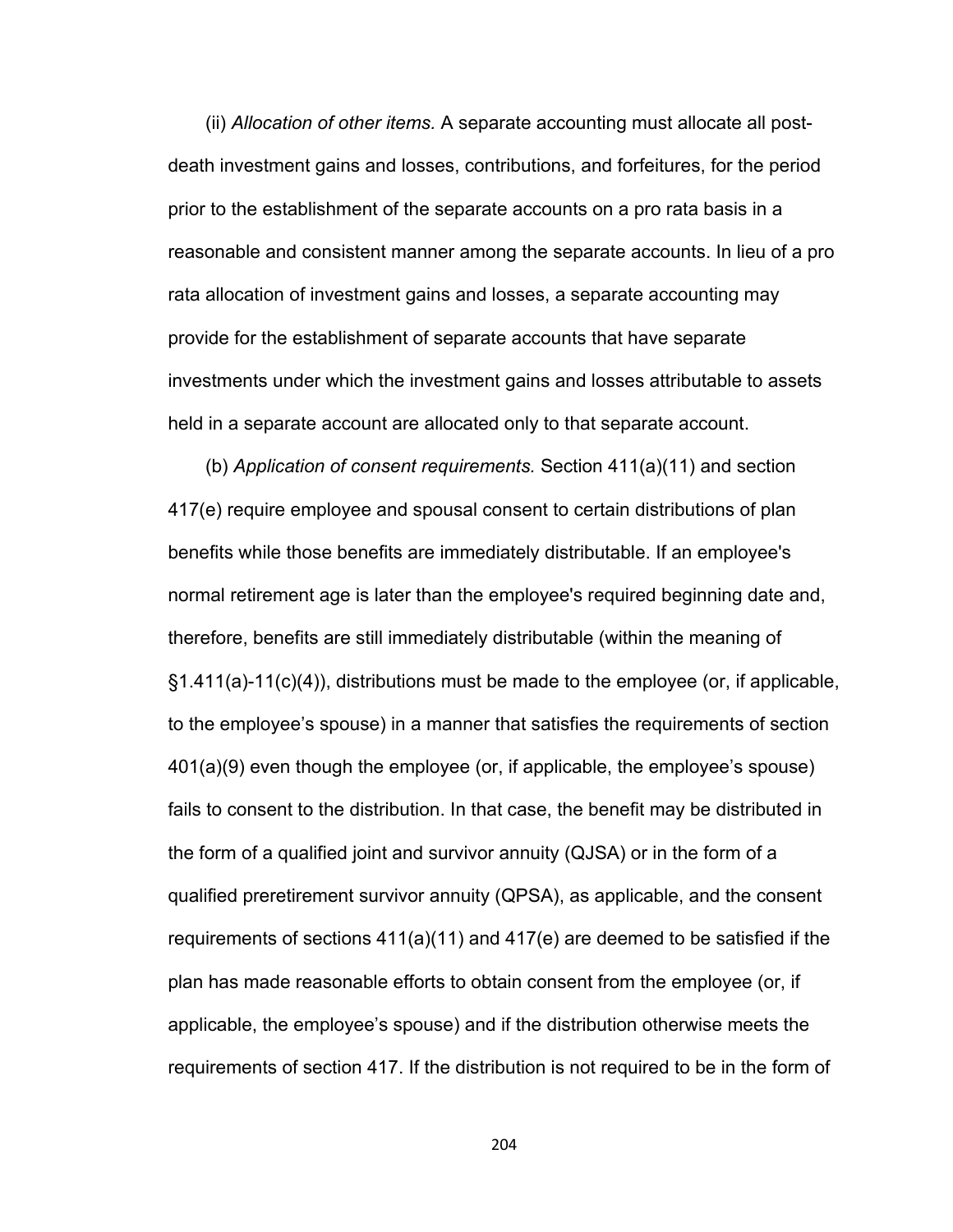a QJSA to an employee or a QPSA to a surviving spouse, the required minimum distribution amount may be paid to satisfy section 401(a)(9), and the consent requirements of sections 411(a)(11) and 417(e) are deemed to be satisfied if the plan has made reasonable efforts to obtain consent from the employee (or, if applicable, the employee's spouse) and the distribution otherwise meets the requirements of section 417.

(c) *Definition of spouse.* Except as otherwise provided in paragraph (d)(1) of this section (in the case of distributions of a portion of an employee's benefit payable to a former spouse of an employee pursuant to a qualified domestic relations order), for purposes of satisfying the requirements of section 401(a)(9), an individual is the spouse or surviving spouse of an employee if the marriage of the employee and individual is recognized for federal tax purposes under the rules of §301.7701-18. In the case of distributions after the death of an employee, for purposes of section 401(a)(9), the spouse of the employee is determined as of the date of death of the employee.

(d) *Treatment of QDROs*--(1) *Continued treatment of spouse*. A former spouse to whom all or a portion of the employee's benefit is payable pursuant to a qualified domestic relations order described in section 414(p) (QDRO) is treated as a spouse (including a surviving spouse) of the employee for purposes of satisfying the requirements of section 401(a)(9), including the minimum distribution incidental benefit requirement under section 401(a)(9)(G), regardless of whether the QDRO specifically provides that the former spouse is treated as the spouse for purposes of sections 401(a)(11) and 417.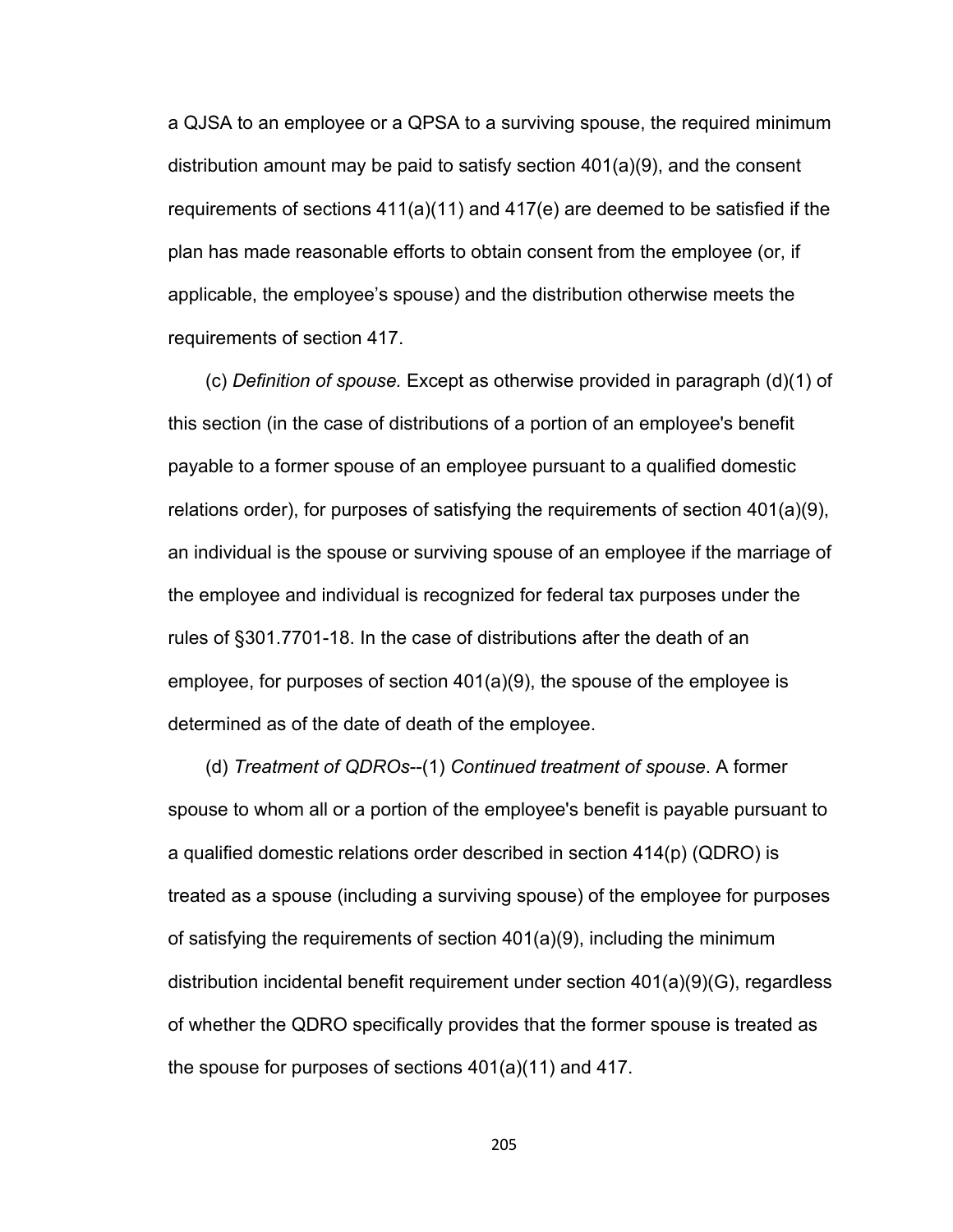(2) *Separate accounts*--(i) *In general*--(A) *Separate accounts while the employee is alive*. If a QDRO provides that an employee's benefit is to be divided and a portion is to be allocated to an alternate payee, that portion will be treated as a separate account (or segregated share) which separately must satisfy the requirements of section 401(a)(9) and may not be aggregated with other separate accounts (or segregated shares) of the employee for purposes of satisfying section  $401(a)(9)$ . Except as otherwise provided in paragraph  $(f)(2)(ii)$ of this section, distribution of a separate account allocated to an alternate payee pursuant to a QDRO must be made in accordance with section 401(a)(9). For example, distributions of the separate account will satisfy section 401(a)(9)(A) if required minimum distributions from the separate account during the employee's lifetime begin no later than the employee's required beginning date and the required minimum distribution is determined in accordance with §1.401(a)(9)-5 for each distribution calendar year using an applicable denominator determined under §1.401(a)(9)-5(c) (determined by treating the spousal alternate payee as the employee's spouse).

(B) *Separate accounts after the death of the employee*. The determination of whether distributions from the separate account after the death of the employee to the alternate payee will be made in accordance with section 401(a)(9)(B)(i) or in accordance with section  $401(a)(9)(B)(ii)$  or (iii) and (iv) will depend on whether distributions have begun as determined under  $\S1.401(a)(9)-2(a)$  (which provides, in general, that distributions are not treated as having begun until the employee's required beginning date even though payments may actually have begun before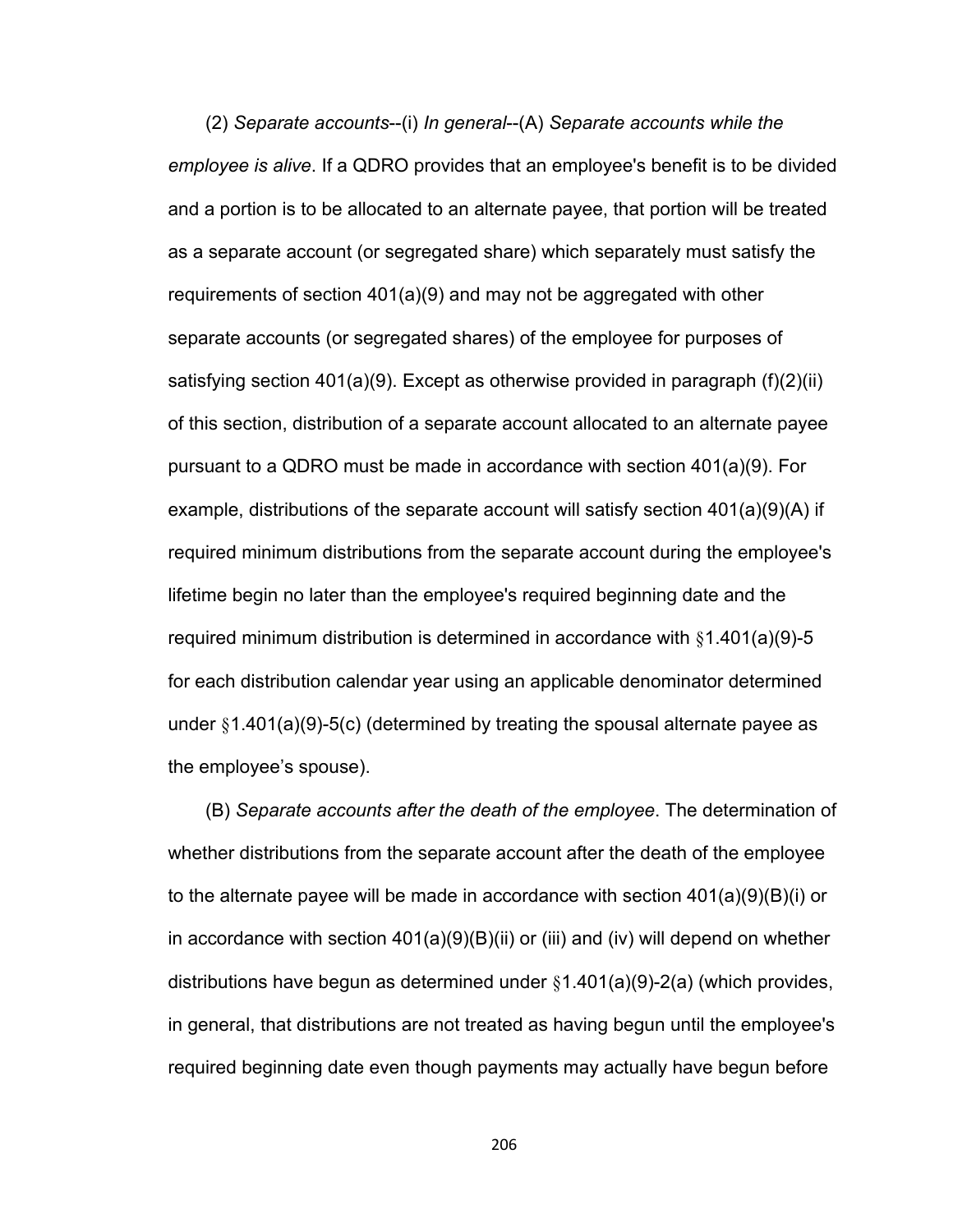that date). For example, if the alternate payee dies before the employee, and if distributions of the separate account allocated to the alternate payee pursuant to the QDRO are to be made to the alternate payee's beneficiary, then that beneficiary may be treated as a designated beneficiary for purposes of determining the required minimum distribution from the separate account after the death of the employee provided that the beneficiary of the alternate payee is an individual who is a beneficiary under the plan or specified to or in the plan. Specification in or pursuant to the QDRO is treated as specification to the plan.

(ii) *Satisfaction of section 401(a)(9) requirements.* Distribution of the separate account allocated to an alternate payee pursuant to a QDRO satisfies the requirements of section  $401(a)(9)(A)(ii)$  if the separate account is distributed, beginning no later than the employee's required beginning date, over the life of the alternate payee (or over a period not extending beyond the life expectancy of the alternate payee). Also if, pursuant to  $\S1.401(a)(9)-3(b)(4)(iii)$  or (c)(5)(iii), the plan permits the employee to elect the distribution method that will apply upon the death of the employee, that election is to be made only by the alternate payee for purposes of distributing the alternate payee's separate account. If the alternate payee dies after distribution of the alternate payee's separate account has begun (determined under §1.401(a)(9)-2(a)(3)) but before the employee dies, distribution of the remaining portion of that portion of the benefit allocated to the alternate payee must be made in accordance with the rules in §1.401(a)(9)-5(c) or §1.401(a)(9)-6(a) for distributions during the life of the employee. Only after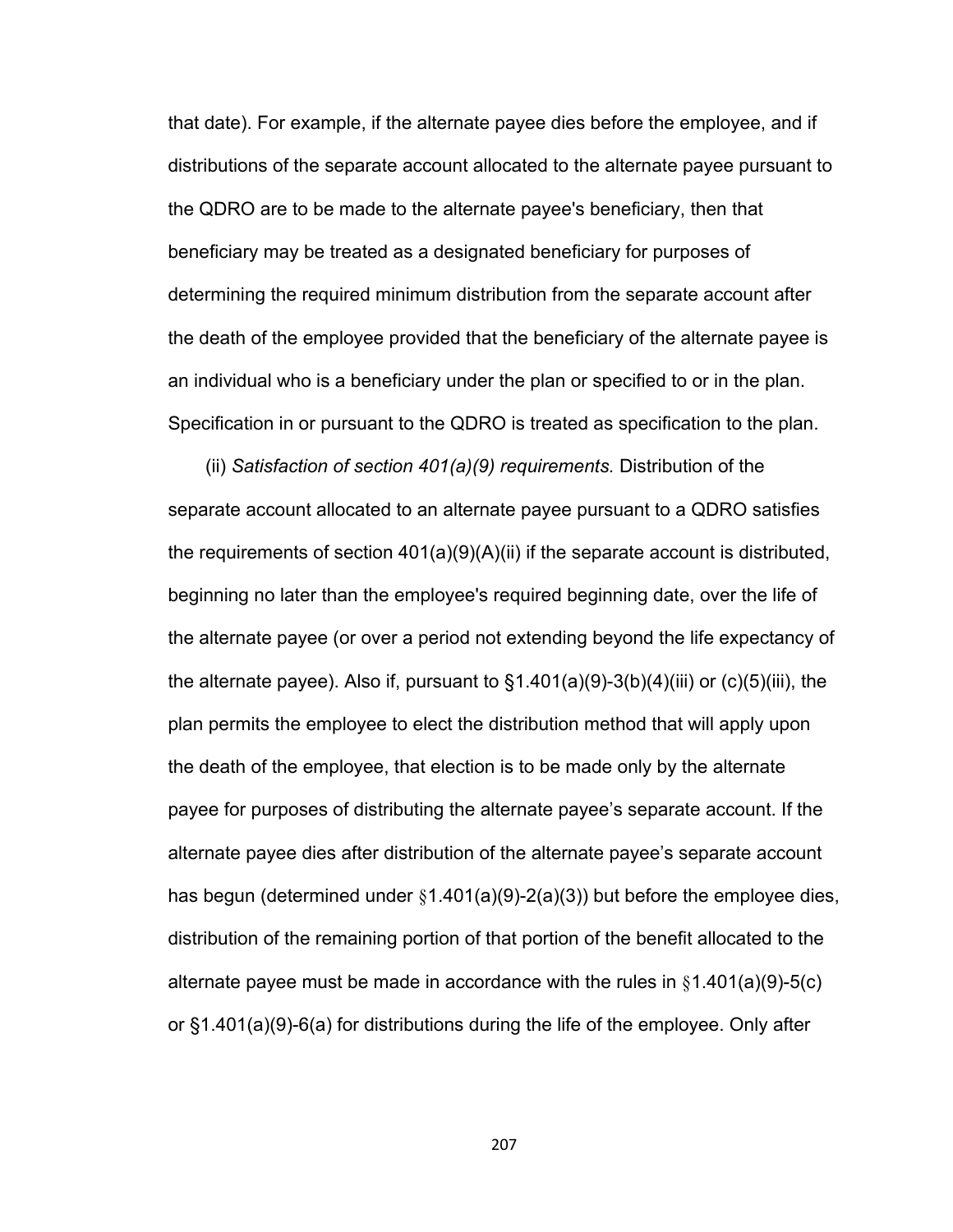the death of the employee is the amount of the required minimum distribution determined in accordance with the rules in  $§1.401(a)(9)-5(d)$  or  $§1.401(a)(9)-6(b)$ .

(3) *Other situations*. If a QDRO does not provide that an employee's benefit is to be divided but provides that a portion of an employee's benefit (otherwise payable to the employee) is to be paid to an alternate payee, that portion is not treated as a separate account (or segregated share) of the employee. Instead, that portion is aggregated with any amount distributed to the employee and treated as having been distributed to the employee for purposes of determining whether section 401(a)(9) has been satisfied with respect to that employee.

(e) *Application of section 401(a)(9) pending determination of whether a domestic relations order is a QDRO is being made.* A plan does not fail to satisfy the requirements of section 401(a)(9) merely because it fails to distribute an amount otherwise required to be distributed by section 401(a)(9) during the period in which the issue of whether a domestic relations order is a QDRO is being determined pursuant to section 414(p)(7), provided that the period does not extend beyond the 18-month period described in section  $414(p)(7)(E)$ . To the extent that a distribution otherwise required under section 401(a)(9) is not made during this period, any segregated amounts, as defined in section  $414(p)(7)(A)$ , are treated as though the amounts are not vested during the period and any distributions with respect to those amounts must be made under the relevant rules for nonvested benefits described in either  $§1.401(a)(9)-5(g)$  or  $§1.401(a)(9)-$ 6(f), as applicable.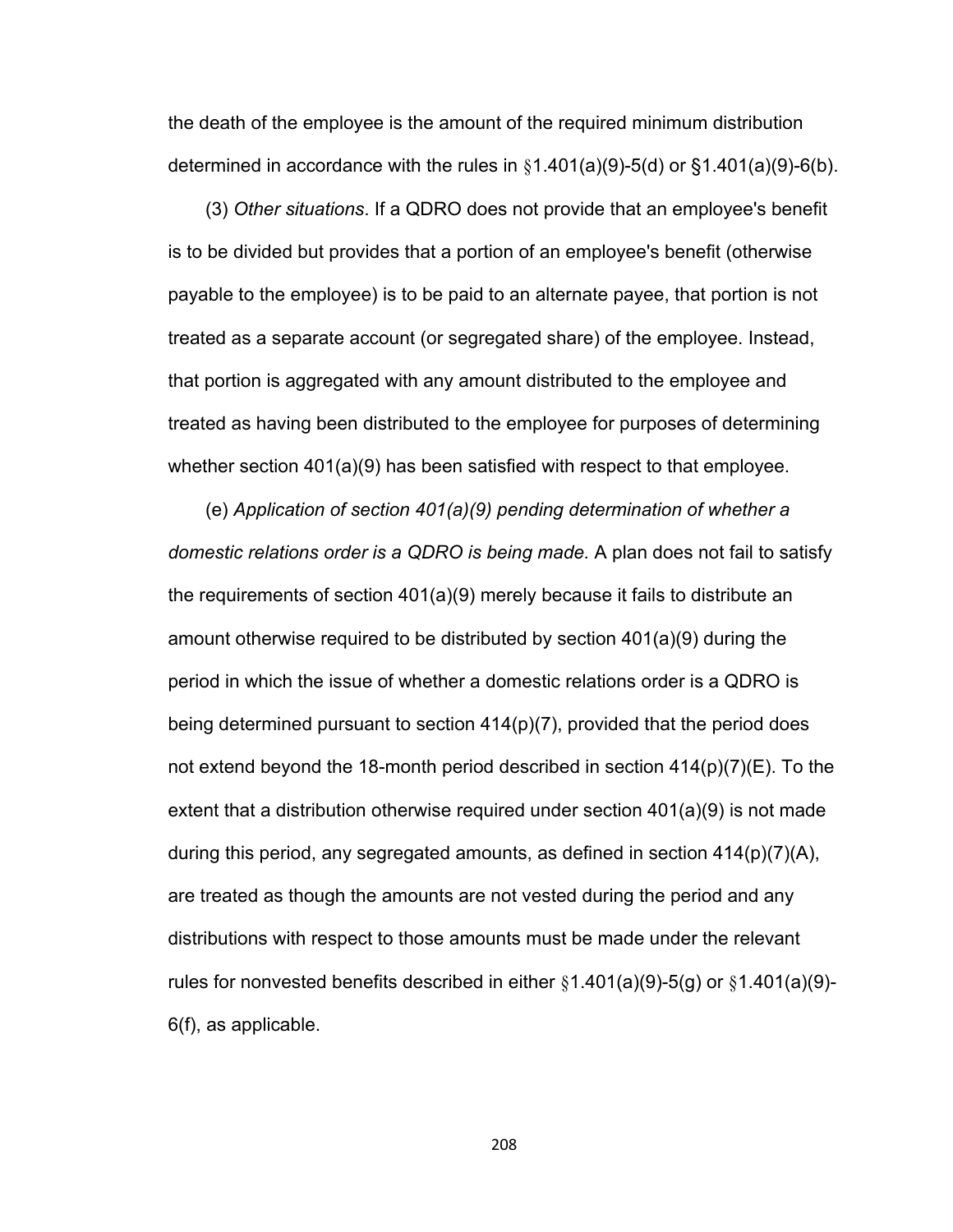(f) *Application of section 401(a)(9) when insurer is in state delinquency proceedings.* A plan does not fail to satisfy the requirements of section 401(a)(9) merely because an individual's distribution from the plan is less than the amount otherwise required to satisfy section 401(a)(9) because distributions were being paid under an annuity contract issued by a life insurance company in state insurer delinquency proceedings and have been reduced or suspended by reason of those state proceedings. To the extent that a distribution otherwise required under section 401(a)(9) is not made during the state insurer delinquency proceedings, that amount and any additional amount accrued during that period are treated as though those amounts are not vested during that period and any distributions with respect to those amounts must be made under the relevant rules for nonvested benefits described in either  $§1.401(a)(9)-5(g)$  or  $§1.401(a)(9)-$ 6(f), as applicable.

(g) *In-service distributions required to satisfy section 401(a)(9)*. A plan does not fail to qualify as a pension plan within the meaning of section 401(a) solely because the plan permits distributions to commence to an employee on or after the employee's required beginning date (as determined in accordance with §1.401(a)(9)-2(b)) even though the employee has not retired or attained the normal retirement age under the plan as of the date on which the distributions commence. This rule applies without regard to whether the employee is a 5 percent owner with respect to the plan year ending in the calendar year in which distributions commence.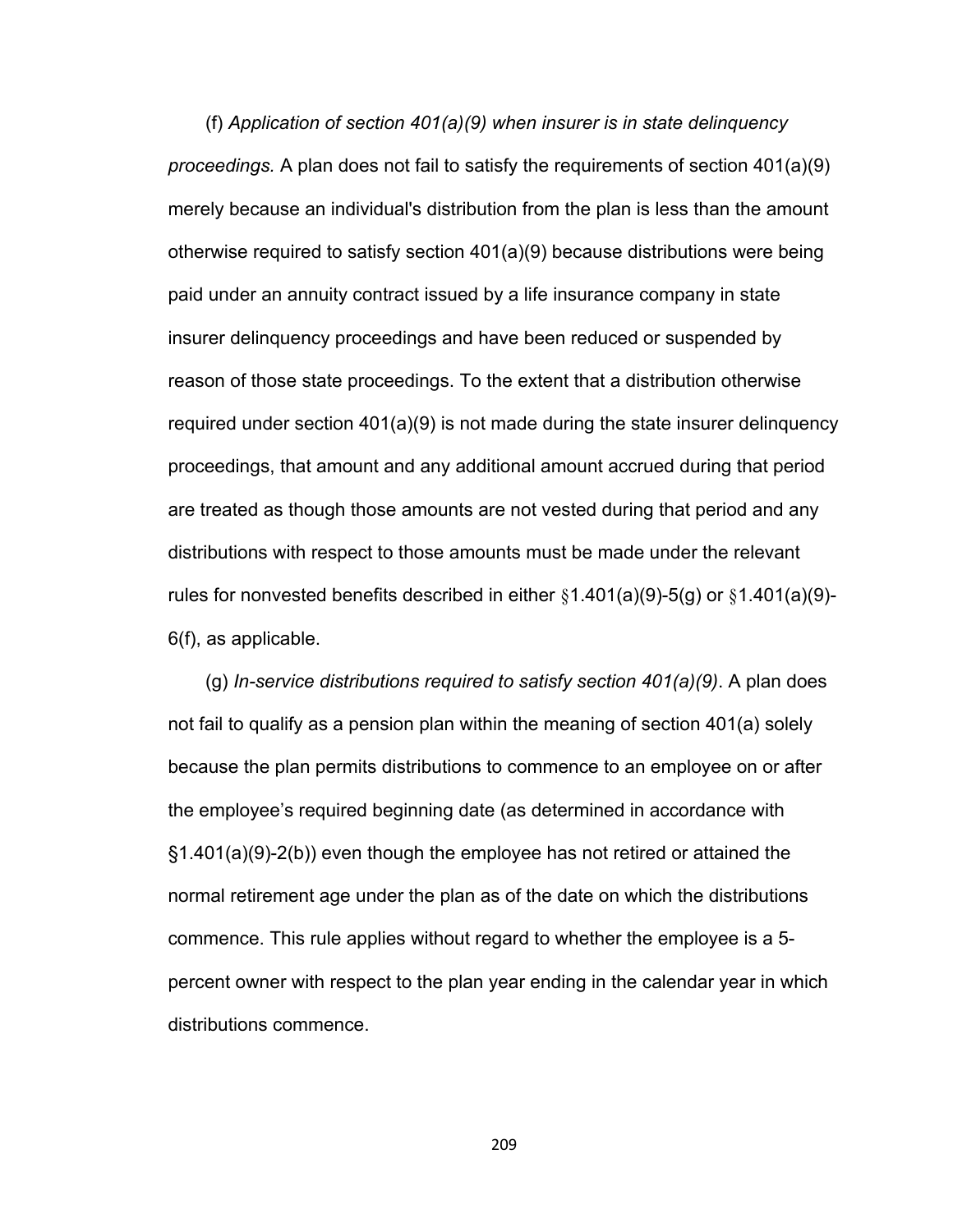(h) *TEFRA section 242(b) elections*--(1) *In general.* Even though the distribution requirements added by the Tax Equity and Fiscal Responsibility Act of 1982, Public Law 97-248, 96 Stat. 324 (1982) (TEFRA), were retroactively repealed in 1984, the transitional election rule in section 242(b) of TEFRA (referred to as a section  $242(b)(2)$  election in this paragraph (h)) was preserved. While sections 401(a)(11) and 417 must be satisfied with respect to any distribution subject to those requirements, satisfaction of those requirements is not considered a revocation of the section 242(b) election.

(2) *Application of section 242(b) election after transfer*--(i) *Section 242(b)(2) election made under transferor plan.* If an amount is transferred from one plan (transferor plan) to another plan (transferee plan), the amount transferred may be distributed in accordance with a section 242(b)(2) election made under the transferor plan if the employee did not elect to have the amount transferred and if the transferee plan separately accounts for the amount transferred. However, only the benefit attributable to the amount transferred, plus earnings thereon, may be distributed in accordance with the section 242(b)(2) election made under the transferor plan. If the employee elected to have the amount transferred or the transferee plan does not separately account for the amount transferred, the transfer is treated as a distribution and rollover of the amount transferred for purposes of this section.

(ii) *Section 242(b)(2) election made under transferee plan*. If an amount is transferred from one plan to another plan, the amount transferred may not be distributed in accordance with a section 242(b)(2) election made under the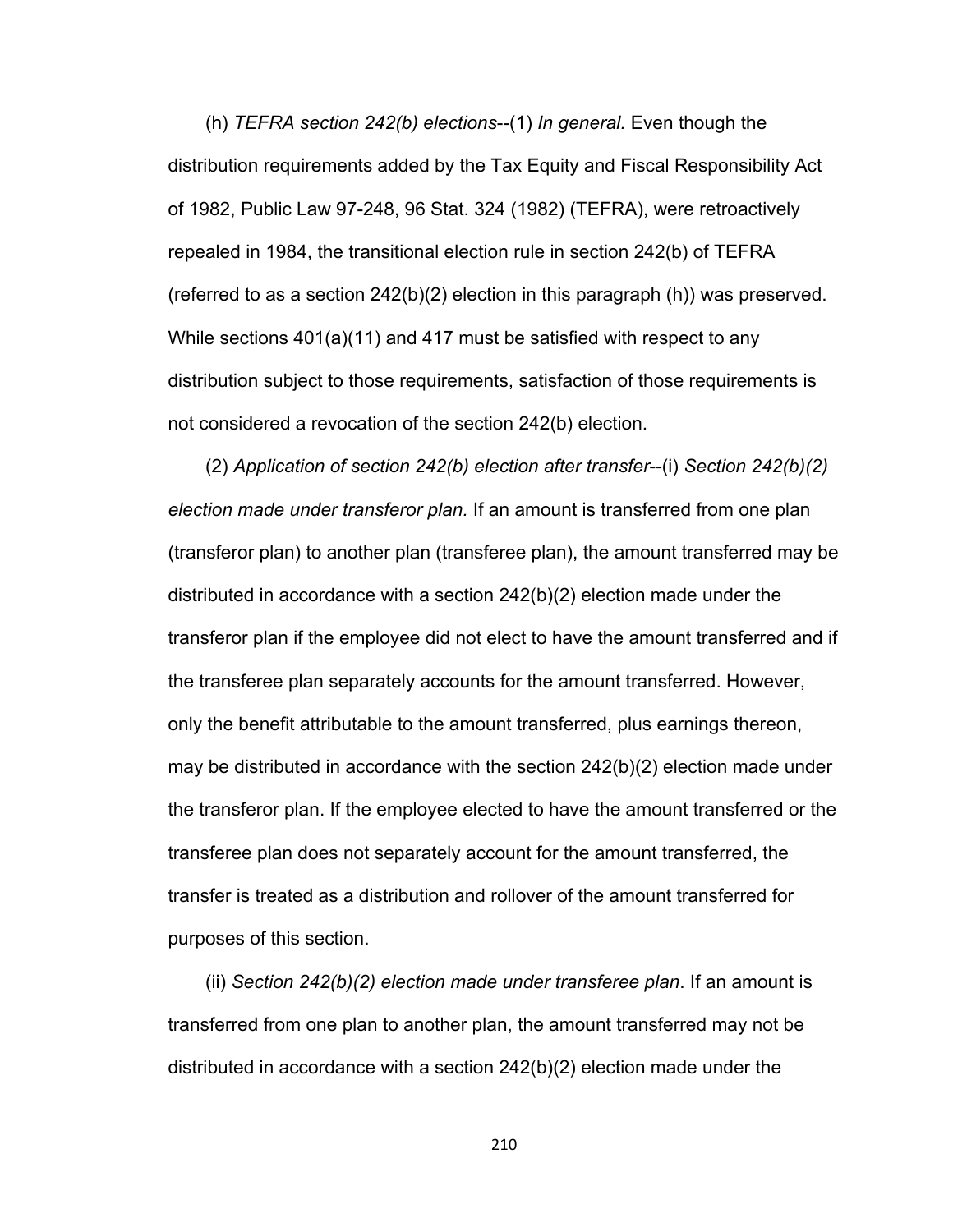transferee plan. If a section 242(b)(2) election was made under the transferee plan, the transferee plan must separately account for the amount transferred. If the transferee plan does not separately account for the amount transferred, the section 242(b)(2) election under the transferee plan is revoked, and subsequent distributions by the transferee plan must satisfy section 401(a)(9).

(iii) *Spinoff, merger, or consolidation treated as transfer*. A spinoff, merger, or consolidation, as defined in  $\S1.414(1)-1(b)$ , is treated as a transfer for purposes of the section 242(b)(2) election.

(3) *Application of section 242(b) election after rollover.* If an amount is distributed from one plan (distributing plan) and rolled over into another plan (receiving plan), the amount rolled over must be distributed from the receiving plan in accordance with section 401(a)(9) whether or not the employee made a section 242(b)(2) election under the distributing plan. Further, if the amount rolled over was not distributed in accordance with the election, the election under the distributing plan is revoked and all subsequent distributions by the distributing plan must satisfy section 401(a)(9). Finally, if the employee made a section 242(b)(2) election under the receiving plan and the election is still in effect, the receiving plan must separately account for the amount rolled over and distribute that amount in accordance with section 401(a)(9). If the receiving plan does not separately account for the amounts rolled over, any section 242(b)(2) election under the receiving plan is revoked and subsequent distributions under the receiving plan must satisfy section 401(a)(9).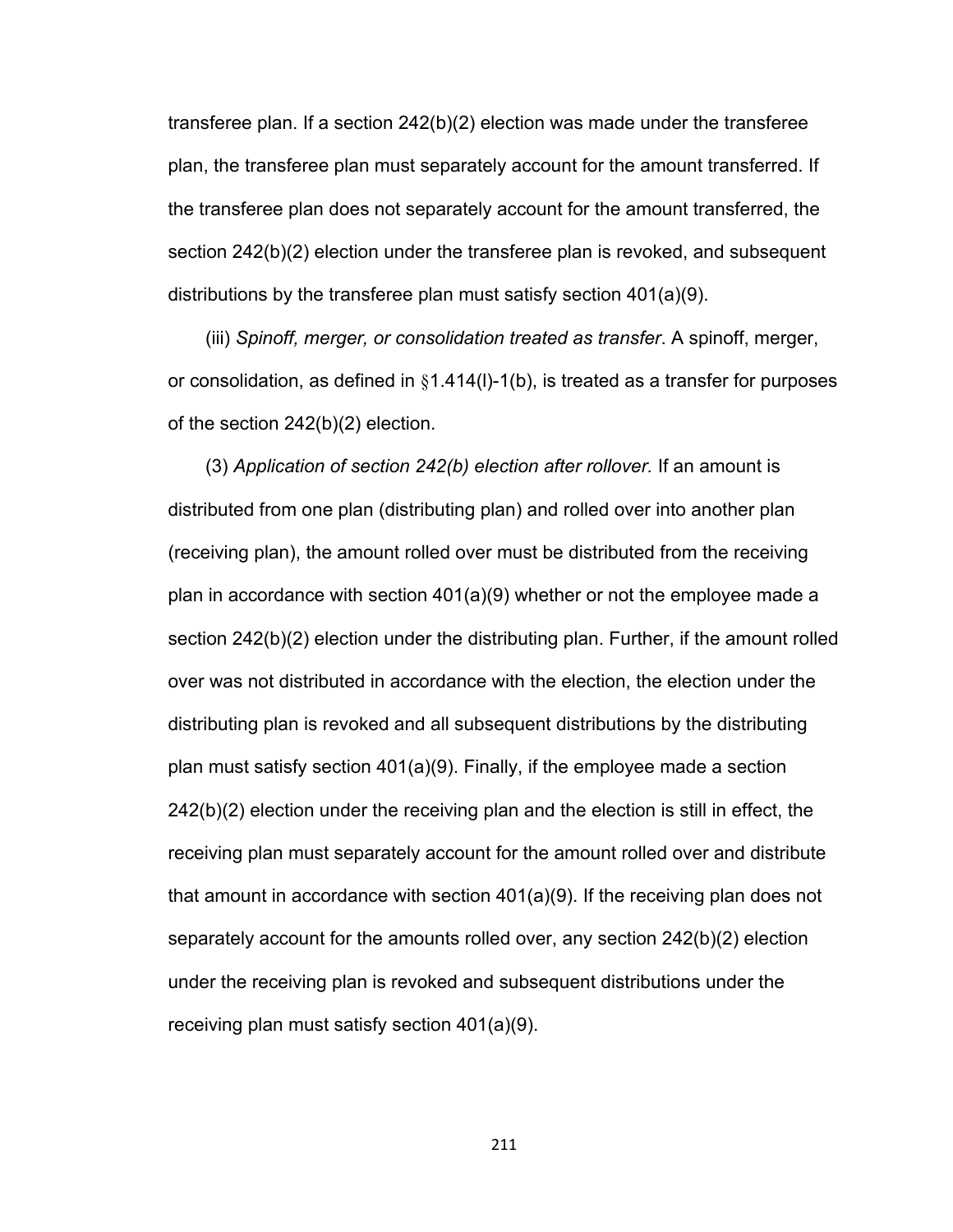(4) *Revocation of section 242(b) election*--(i) *In general.* A section 242(b)(2) election may be revoked after the required beginning date under section 401(a)(9)(C). However, if the section 242(b)(2) election is revoked after the required beginning date, and the total amount of the distributions that would have been required prior to the date of the revocation in order to satisfy section 401(a)(9), but for the section 242(b)(2) election, have not been made, then--

(A) The catch-up distribution described in paragraph (h)(4)(ii) of this section must be made by the end of the calendar year following the calendar year in which the revocation occurs; and

(B) Distributions must continue in accordance with section 401(a)(9).

(ii) *Catch-up distribution.* The catch-up distribution must be equal to the total amount not yet distributed that would have been required to be distributed to satisfy the requirements of section 401(a)(9).

Par. 3. Section 1.401(a)(9)-9 is amended as follows:

1. In the title, remove the phrase "distribution period" and add in its place the phrase "uniform lifetime".

2. In paragraph (a), remove the phrase "applicable distribution period" and add in its place the phrase "uniform lifetime".

3. In paragraph (c), remove the phrase "distribution period" and add in its place the phrase "applicable denominator".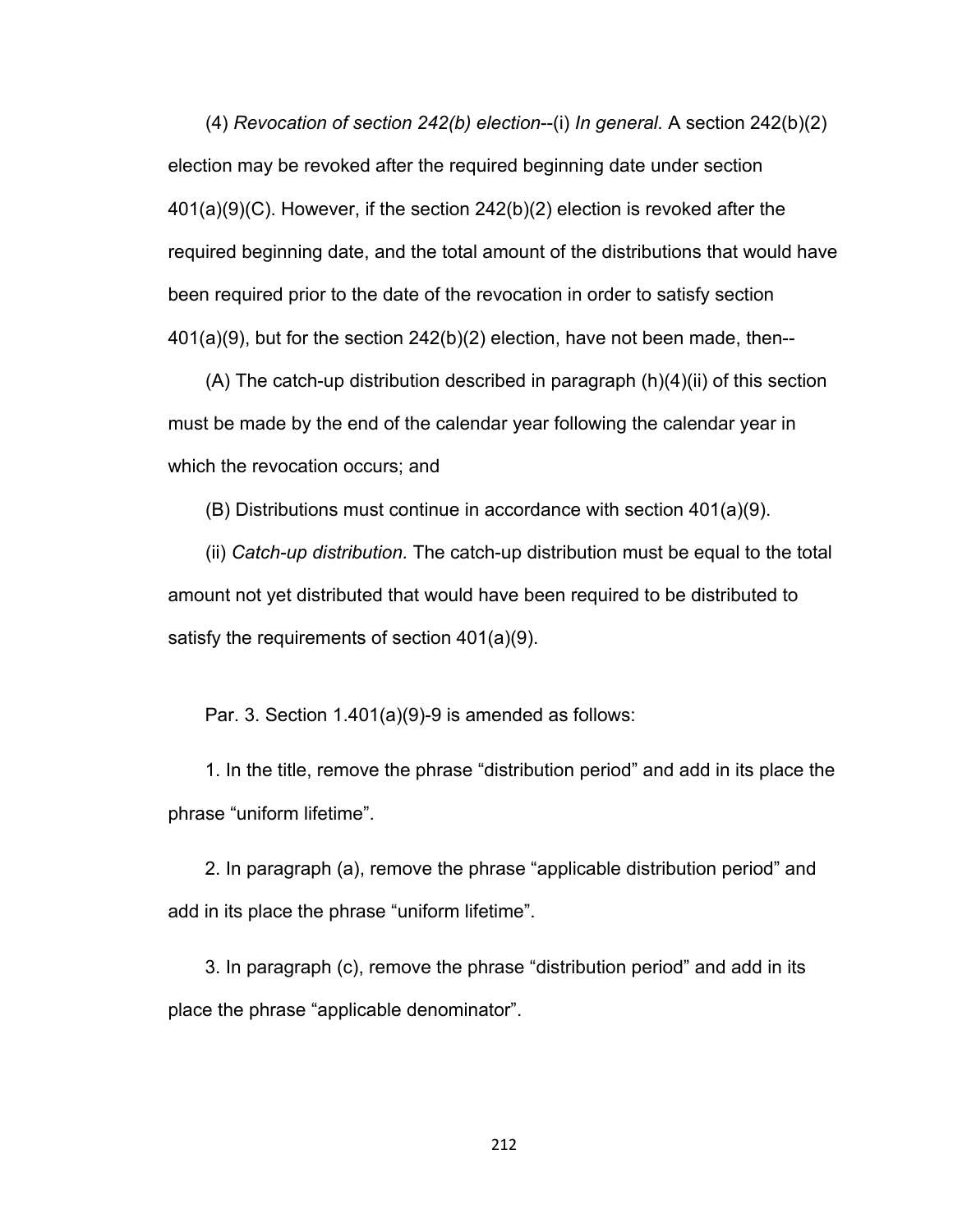4. In the heading of the second column of Table 2 to paragraph (c), remove the phrase "Distribution period" and add in its place the phrase "Applicable denominator".

5. In paragraph (f)(2)(i), remove the phrase "distribution period that applies" and add in its place the phrase "applicable denominator".

6. In paragraph (f)(2)(i), remove the phrase "applicable distribution period" and add in its place the phrase "applicable denominator".

7. In the heading of paragraph (f)(2)(ii), remove the phrase "distribution period" and add in its place the word "denominator".

8. In the heading of paragraph (f)(2)(ii)(A), remove the phrase "Distribution period" and add in its place the phrase "Applicable denominator".

9. In paragraph (f)(2)(ii)(A), remove the phrase "distribution period that applies" and add in its place the phrase "applicable denominator".

10. In paragraph (f)(2)(ii)(A), remove the phrase "resulting distribution period" and add in its place the phrase "resulting applicable denominator".

11. In paragraph (f)(2)(ii)(A), remove the last sentence.

12. In paragraph (f)(2)(ii)(B), remove the phrase "distribution period that would have applied" and add in its place the phrase "denominator that would have applied".

13. In paragraph (f)(2)(ii)(B), remove the phrase "period applicable" and add in its place the phrase "life expectancy".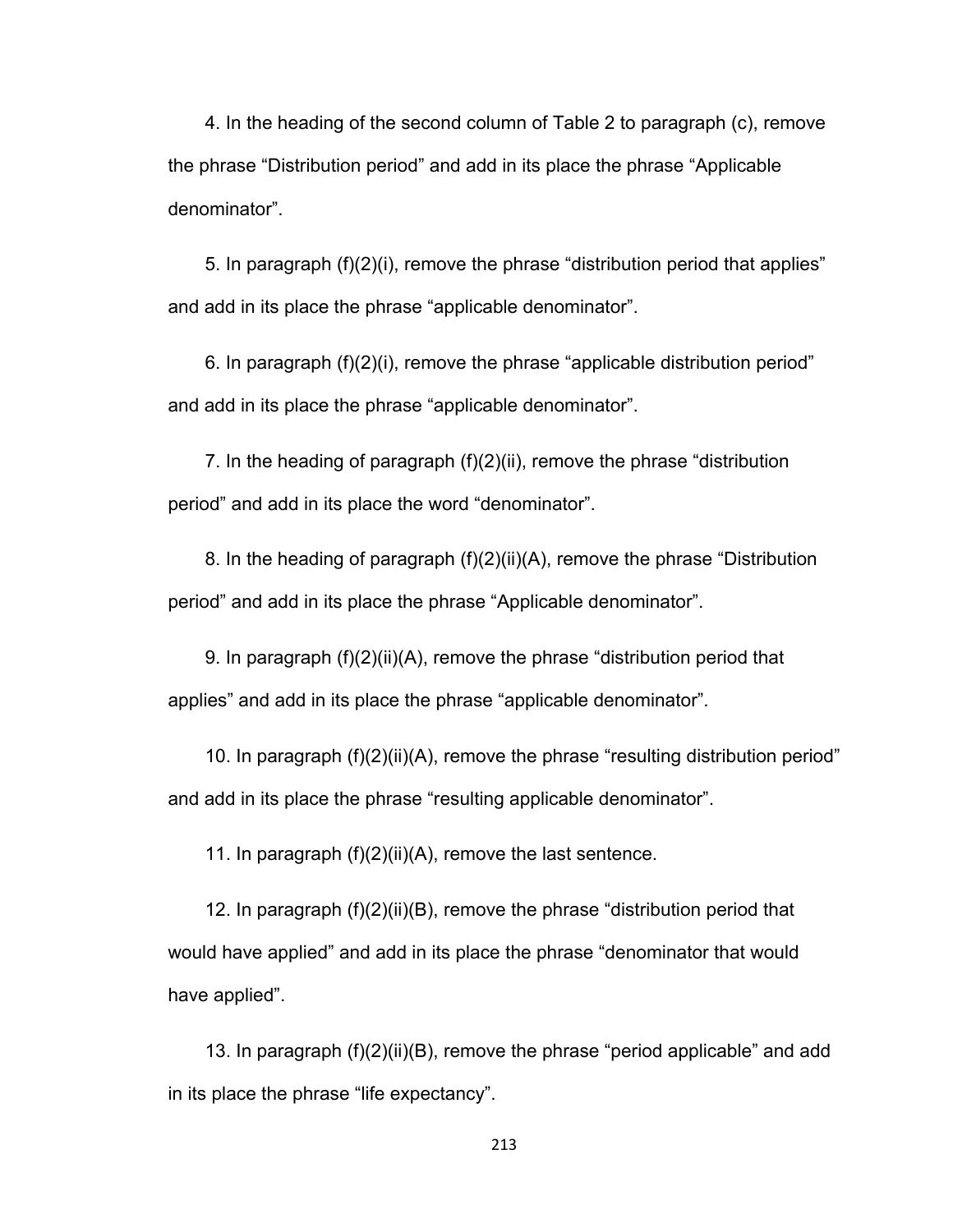14. In paragraph (f)(2)(ii)(B), remove the phrase "(the original distribution period, reduced by 1 year)" and add in its place the phrase "(the original life expectancy, reduced by 1 year)".

15. In paragraph (f)(2)(ii)(B), remove the phrase "applicable distribution period" and add in its place the phrase "applicable denominator".

16. In paragraph (f)(2)(ii)(B), remove the last sentence.

Par. 4. Revise §1.402(c)-2 to read as follows:

### **§1.402(c)-2 Eligible rollover distributions**

 (a) *Overview of rollover and related statutory provisions--*(1) *General rule--*(i) *Rollover of distribution paid to employee.* Under section 402(c), any portion of a distribution paid to an employee from a qualified plan that is an eligible rollover distribution described in section 402(c)(4) may be rolled over to an eligible retirement plan described in section 402(c)(8)(B). See paragraph (j) of this section for rules relating to distributions paid to a surviving spouse or a nonspousal beneficiary.

 (ii) *Exclusion from income*. Except as otherwise provided in this section, if an eligible rollover distribution is paid to an employee, then the amount distributed is not currently includible in gross income, provided that it is contributed to an eligible retirement plan no later than the 60th day following the day on which the employee received the distribution. However, if all or any portion of an amount equal to the amount withheld is not contributed as a rollover, it is included in the employee's gross income to the extent required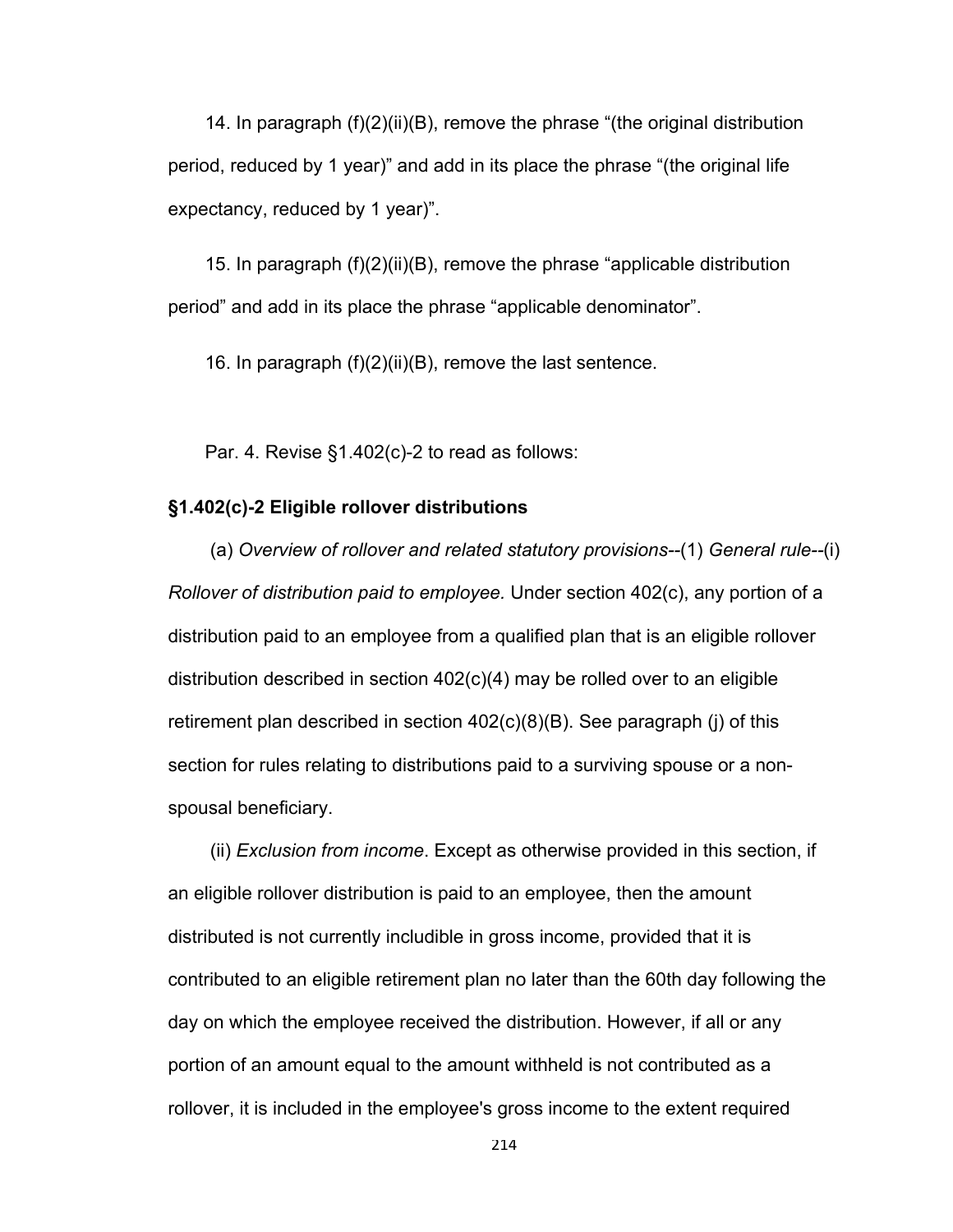under section 402(a), and also may be subject to the 10-percent additional income tax under section 72(t).

(iii) *Definition of eligible retirement plan--*(A) *In general*. An eligible retirement plan means an IRA described in paragraph (a)(1)(iii)(B)(*1*) of this section or a qualified plan described in paragraph (a)(1)(iii)(B)(*2*) of this section. In addition, an eligible deferred compensation plan described in section 457(b) that is maintained by an employer described in section  $457(e)(1)(A)$  is treated as an eligible retirement plan, but only if the plan separately accounts for the amount of the rollover.

(B) *Definitions of IRA and qualified plan*. For purposes of section 402(c) and this section--

(*1*) An IRA is an individual retirement account described in section 408(a) or an individual retirement annuity (other than an endowment contract) described in section 408(b); and

(*2*) A qualified plan is an employees' trust described in section 401(a) that is exempt from tax under section 501(a), an annuity plan described in section 403(a), or an annuity contract described in section 403(b).

 (iv) *Multiple distributions*. If more than one distribution is received by an employee from a qualified plan during a taxable year, the 60-day deadline applies separately to each distribution. Because the amount withheld as income tax under section 3405(c) is considered an amount distributed under section 402(c), an amount equal to all or any portion of the amount withheld may be contributed as a rollover to an eligible retirement plan within the 60-day period in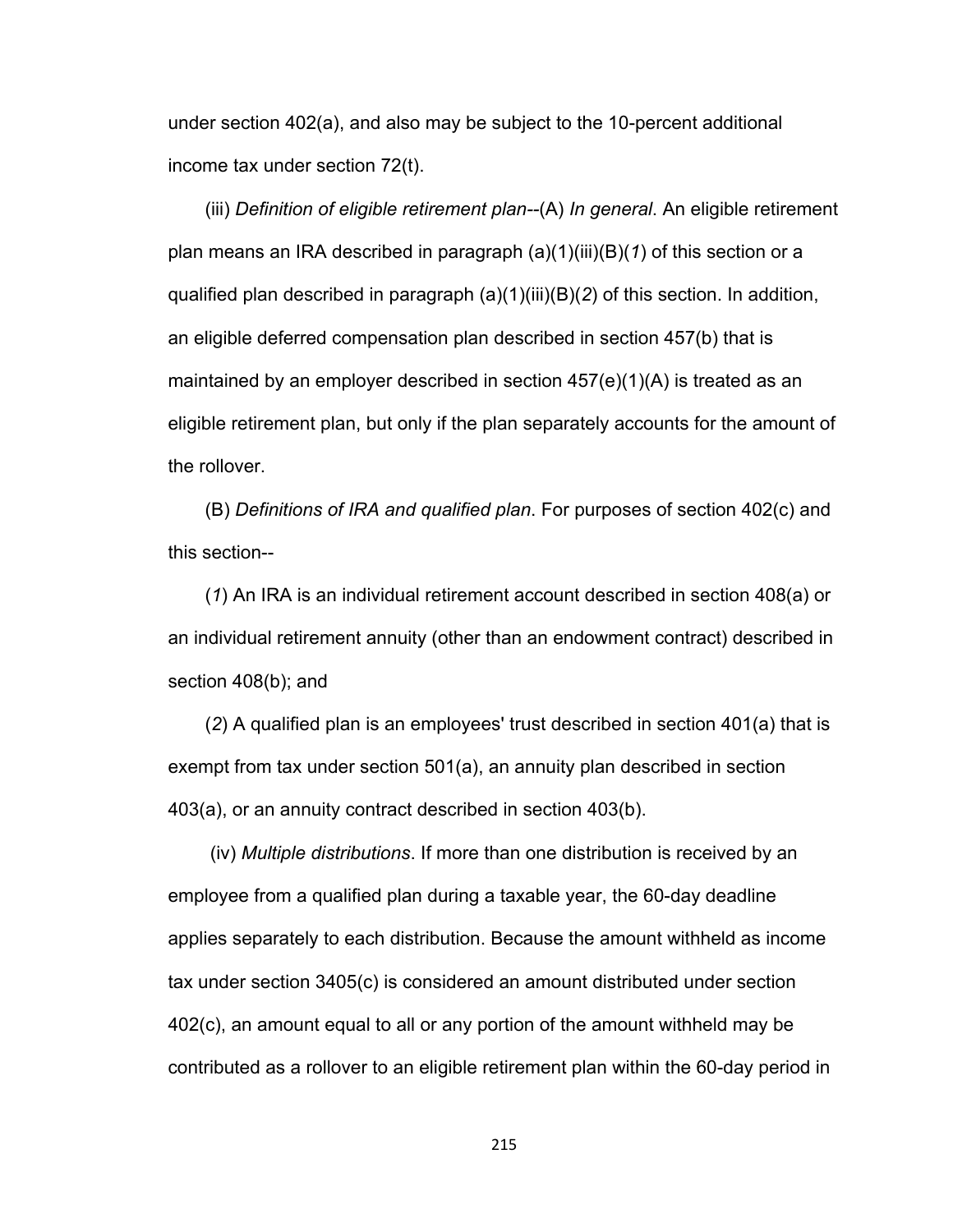addition to the net amount of the eligible rollover distribution actually received by the employee.

 (v) *Definition of rollover*. For purposes of section 402(c) and this section, a rollover is--

(A) A direct rollover as described in §1.401(a)(31)-1, Q&A-3;

(B) A contribution of an eligible rollover distribution to an eligible retirement plan that, except as provided in paragraph (b)(2) of this section, satisfies the time period requirement in paragraph (a)(1)(ii) of this section and the designation requirement described in paragraph (k)(1) of this section; or

(C) A repayment of a distribution that is treated as a rollover, as described in paragraph (a)(1)(vi) of this section.

(vi) *Certain repayments treated as rollovers*. The repayment of a distribution is treated as a rollover if that treatment is prescribed under another statutory provision. For example, the repayment of a qualified disaster distribution under section 302 of Division EE of the Consolidated Appropriations Act, 2021, Public Law 116-260, 134 Stat. 1182 (2020) is treated as a rollover for purposes of this section.

(2) *Related Internal Revenue Code provisions*--(i) *Direct rollover option.* Section 401(a)(31) requires qualified plans to provide a distributee of an eligible rollover distribution the option to elect to have the distribution paid directly to an eligible retirement plan in a direct rollover. See §1.401(a)(31)-1 for further guidance concerning this direct rollover option.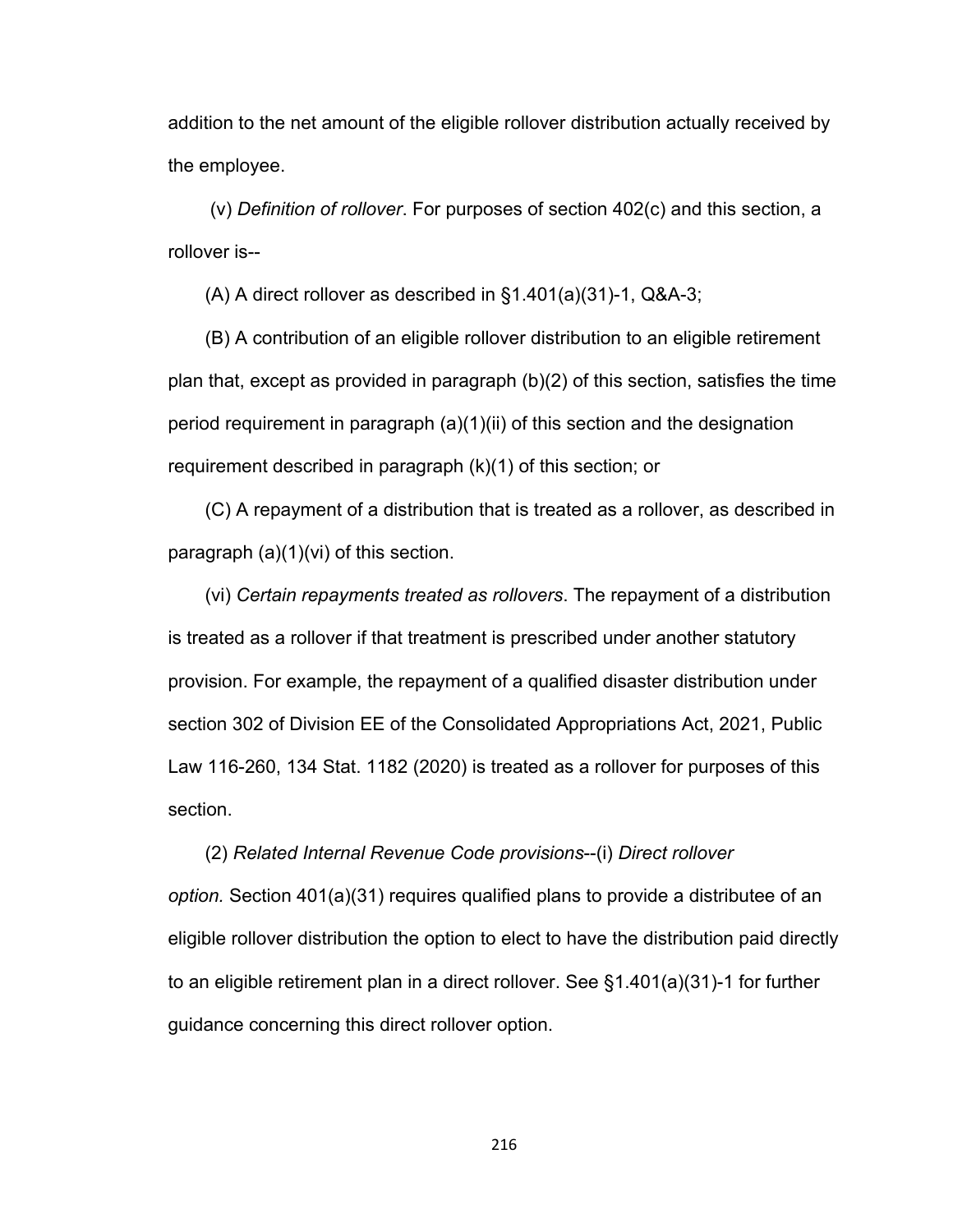(ii) *Notice requirement.* Section 402(f) requires the plan administrator of a qualified plan to provide, within a reasonable time before making an eligible rollover distribution, a written explanation to the distributee of the distributee's right to elect a direct rollover and the withholding consequences of not making that election. The explanation also is required to provide certain other relevant information relating to the taxation of distributions. See §1.402(f)-1 for guidance concerning the written explanation required under section 402(f).

(iii) *Mandatory income tax withholding.* If a distributee of an eligible rollover distribution does not elect to have the eligible rollover distribution paid directly from the plan to an eligible retirement plan in a direct rollover under section 401(a)(31), the eligible rollover distribution is subject to mandatory income tax withholding under section 3405(c). See §31.3405(c)-1 of this chapter for provisions relating to the withholding requirements applicable to eligible rollover distributions.

(iv) *Section 403(b) annuities.* See §1.403(b)-7(b) for guidance concerning the direct rollover requirements for distributions from annuities described in section 403(b).

(3) *Applicability date*--(i) *In general*. The rules provided in this section apply to any distribution made on or after January 1, 2022.

(ii) *Distributions prior to January 1, 2022*. For any distribution made before January 1, 2022, the rules of 26 CFR 1.402(c)-2 and 26 CFR 1.402(c)-3 (as they appeared in the April 1, 2021 edition of 26 CFR part 1) apply. Alternatively, the rules provided in this section may be applied to those distributions.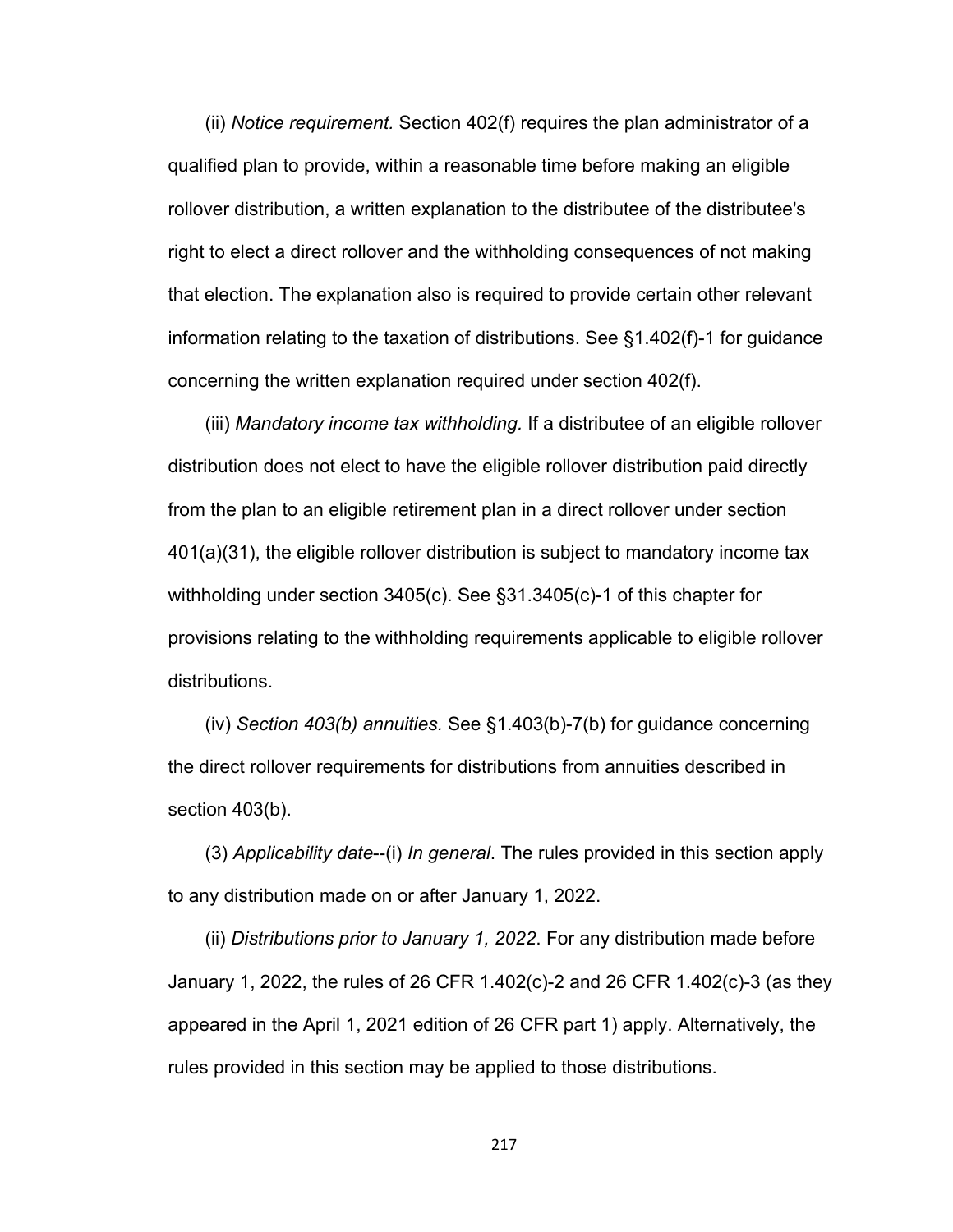(b) *Special rules*--(1) *Rules related to Roth accounts*--(i) *Treatment of Roth conversions*. If all or any portion of an eligible rollover distribution that is rolled over to a Roth IRA is not from a designated Roth account described in section 402A, then the amount rolled over to the Roth IRA is included in the employee's gross income to the extent required under section 402(a) (but generally is not subject to the 10-percent additional income tax under section 72(t)).

(ii) *Treatment of distributions from designated Roth accounts*. A distribution from a designated Roth account may be rolled over only to another designated Roth account or to a Roth IRA. See §1.402A-1, Q&A-5 for rules that apply to such a rollover.

(2) *Extensions of and exceptions to 60-day deadline*--(i) *Waiver of 60-day deadline.* The Commissioner may waive the 60-day deadline described in paragraph (a)(1)(ii) of this section if the failure to waive that requirement would be against equity or good conscience, including casualty, disaster, or other events beyond the reasonable control of the individual with respect to such requirement. See section 402(c)(3)(B).

(ii) *Frozen deposits*. The 60-day period described in paragraph (a)(1)(ii) of this section does not include any period during which the amount transferred to the employee is a frozen deposit described in section 402(c)(7)(B). The 60-day period also does not end earlier than 10 days after that amount ceases to be a frozen deposit.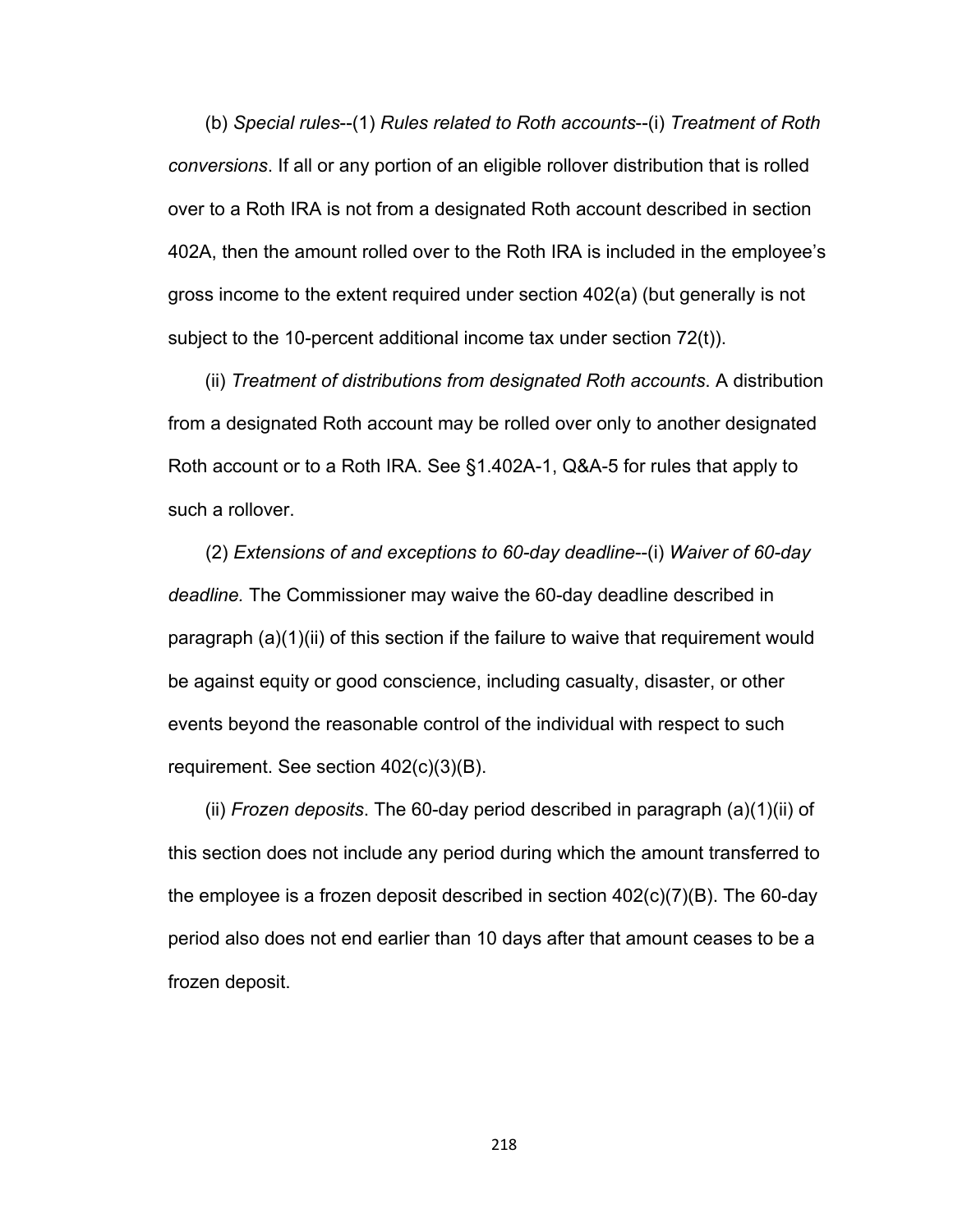(iii) *Exception for qualified plan loan offsets*. See paragraph (g) of this section for the timing requirements related to the rollover of a qualified plan loan offset amount.

(iv) *Other distributions treated as rollovers*. In the case of a repayment of a distribution treated as a rollover as described in paragraph (a)(1)(vi) of this section, see the applicable statutory provision and accompanying regulations, if any, for the timing requirements relating to the repayment.

(3) *Special rules for distribution that includes basis-*-(i) *Rollover of basis to IRA*. If an eligible rollover distribution includes some or all of an employee's basis (that is, the employee's investment in the contract), then the portion of the distribution that is allocable to the employee's basis may be rolled over to an IRA.

(ii) *Rollover of basis to qualified trust must be done through direct trustee-totrustee transfer*. If an eligible rollover distribution includes some or all of an employee's basis, then the portion of an eligible rollover distribution that is allocable to the employee's basis may be rolled over to a qualified plan only through a direct trustee-to-trustee transfer. In that case, the qualified trust or annuity contract must provide for separate accounting of the amount transferred (and earnings on that amount) including separately accounting for the portion of the distribution that includes an employee's basis and the portion of the distribution that does not include basis.

(iii) *Rollover of basis to section 457(b) plans not permitted*. The portion of an eligible rollover distribution that is allocable to an employee's basis may not be rolled over to an eligible deferred compensation plan described in section 457(b).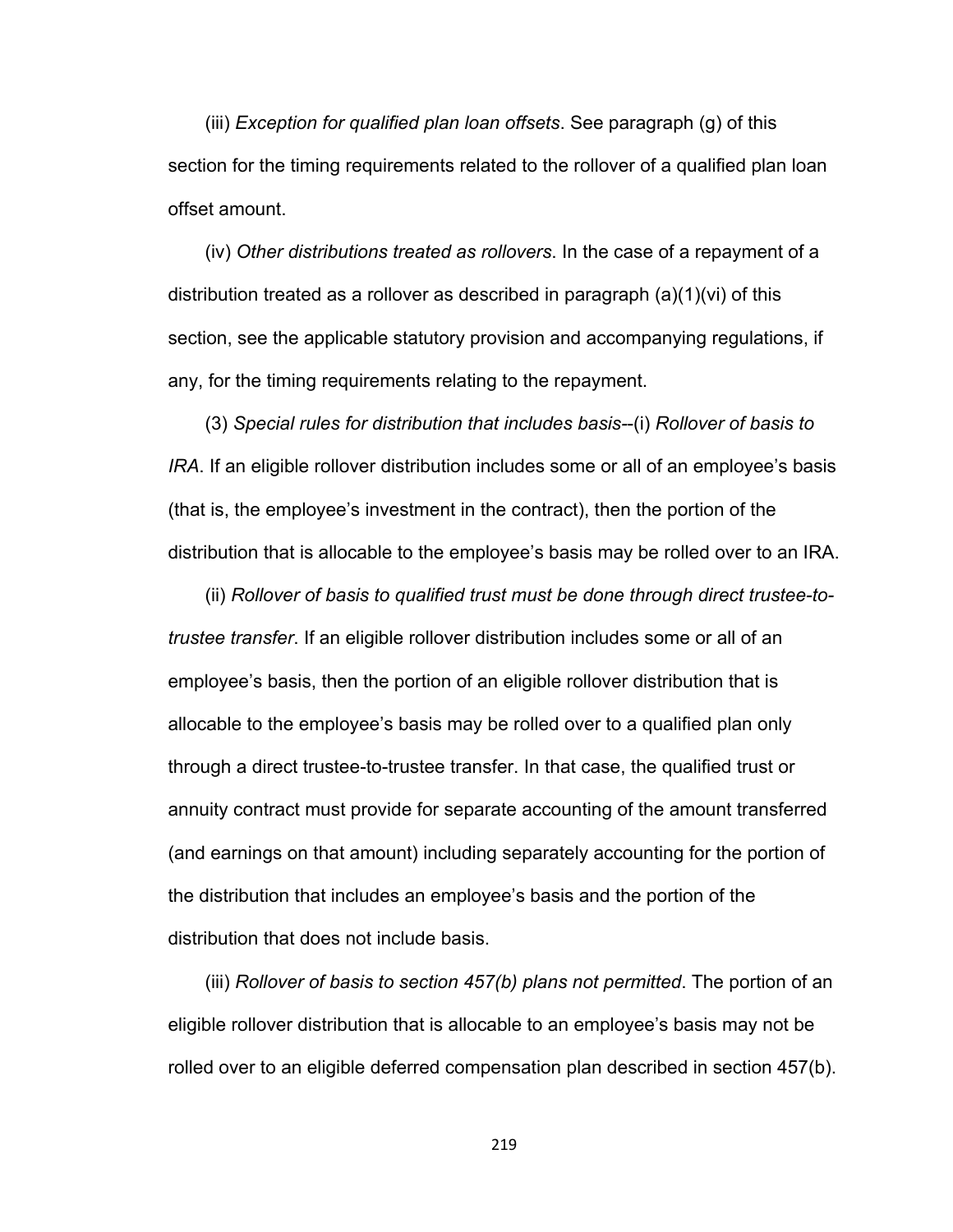(iv) *Rollover of portion of distribution*. If an eligible rollover distribution includes some or all of an employee's basis and less than the entire distribution is being rolled over, then the amount rolled over is treated as consisting first of the portion of the distribution that is not allocable to the employee's basis.

(4) *Special rules for distributions that include property*--(i) *In general*. Except as provided in paragraph (b)(4)(ii) of this section, if an eligible rollover distribution consists of property other than money, then, only that property may be rolled over to an eligible retirement plan.

(ii) *Rollover of proceeds permitted*. In the case of an eligible rollover distribution that consists of property other than money, the proceeds of the sale of that property may be rolled over to an eligible retirement plan. However, to the extent those proceeds exceed the property's fair market value at the time of the sale, that excess may not be rolled over. See section  $402(c)(6)(C)$  and (D) for other rules relating to the sale of distributed property.

 (c) *Definition of eligible rollover distribution--*(1) *General rule.* Unless specifically excluded, an eligible rollover distribution means any distribution to an employee of all or any portion of the balance to the credit of the employee in a qualified plan. Thus, except as specifically provided in paragraph (c)(2) or (3) of this section, any amount distributed to an employee from a qualified plan is an eligible rollover distribution, regardless of whether it is a distribution of a benefit that is protected under section 411(d)(6).

(2) *Exceptions.* An eligible rollover distribution does not include the following: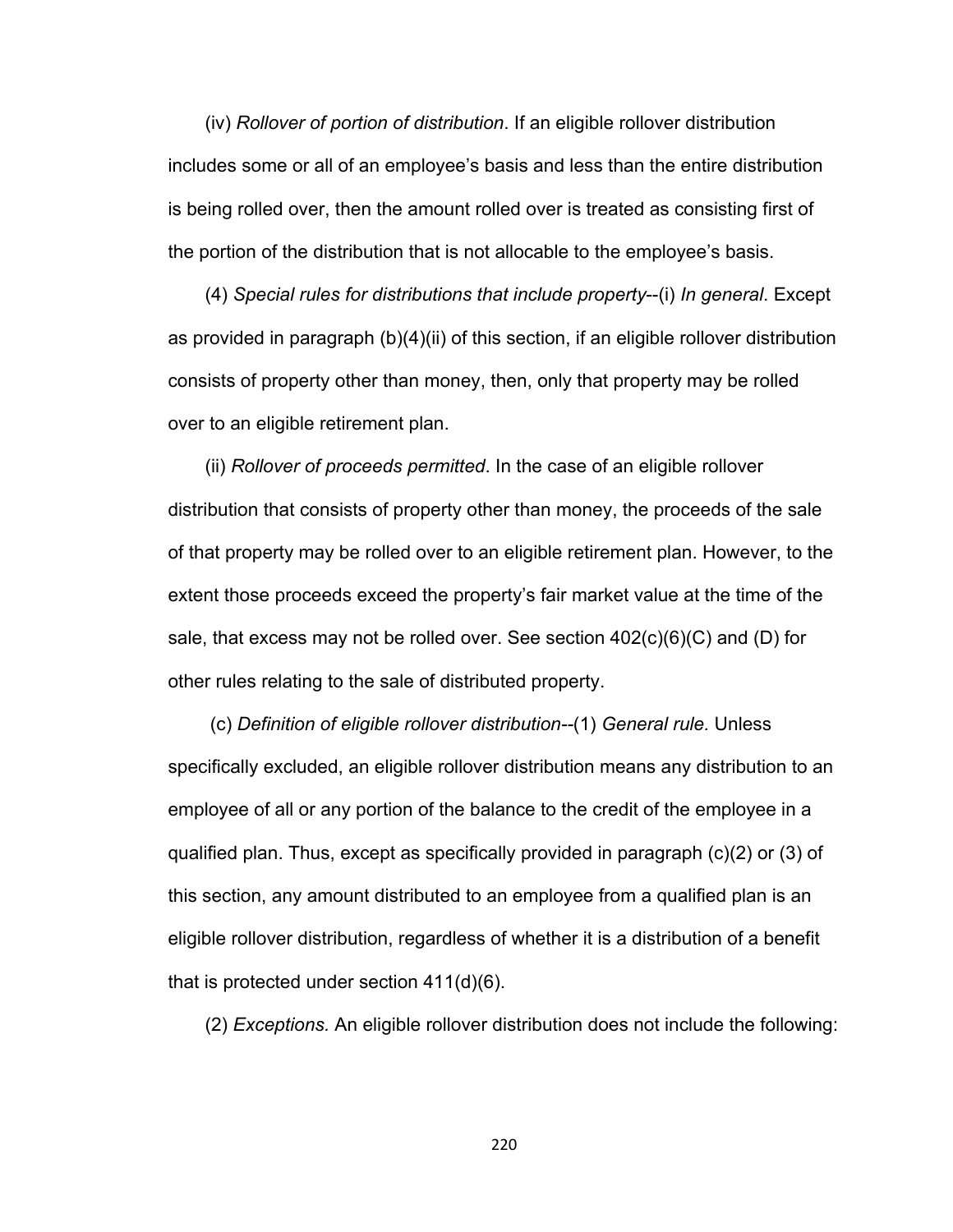(i) Any distribution that is one of a series of substantially equal periodic payments made (not less frequently than annually) over any one of the following periods--

(A) The life of the employee (or the joint lives of the employee and the employee's designated beneficiary);

(B) The life expectancy of the employee (or the joint life and last survivor expectancy of the employee and the employee's designated beneficiary); or

(C) A specified period of ten years or more;

(ii) Any distribution to the extent the distribution is a required minimum distribution under section 401(a)(9); or

(iii) Any distribution which is made on account of hardship.

(3) *Other amounts not treated as eligible rollover distributions*. The following amounts are not treated as eligible rollover distributions:

(i) Elective deferrals (as defined in section  $402(g)(3)$ ) and employee contributions that, pursuant to rules prescribed by the Commissioner in revenue rulings, notices, or other guidance published in the Internal Revenue Bulletin (see §601.601(d) of this chapter), are returned to the employee (together with the income allocable thereto) in order to comply with the section 415 limitations;

(ii) Corrective distributions of excess deferrals as described in §1.402(g)- 1(e)(3), together with the income allocable to these corrective distributions;

(iii) Corrective distributions of excess contributions under a qualified cash or deferred arrangement described in §1.401(k)-2(b)(2) and excess aggregate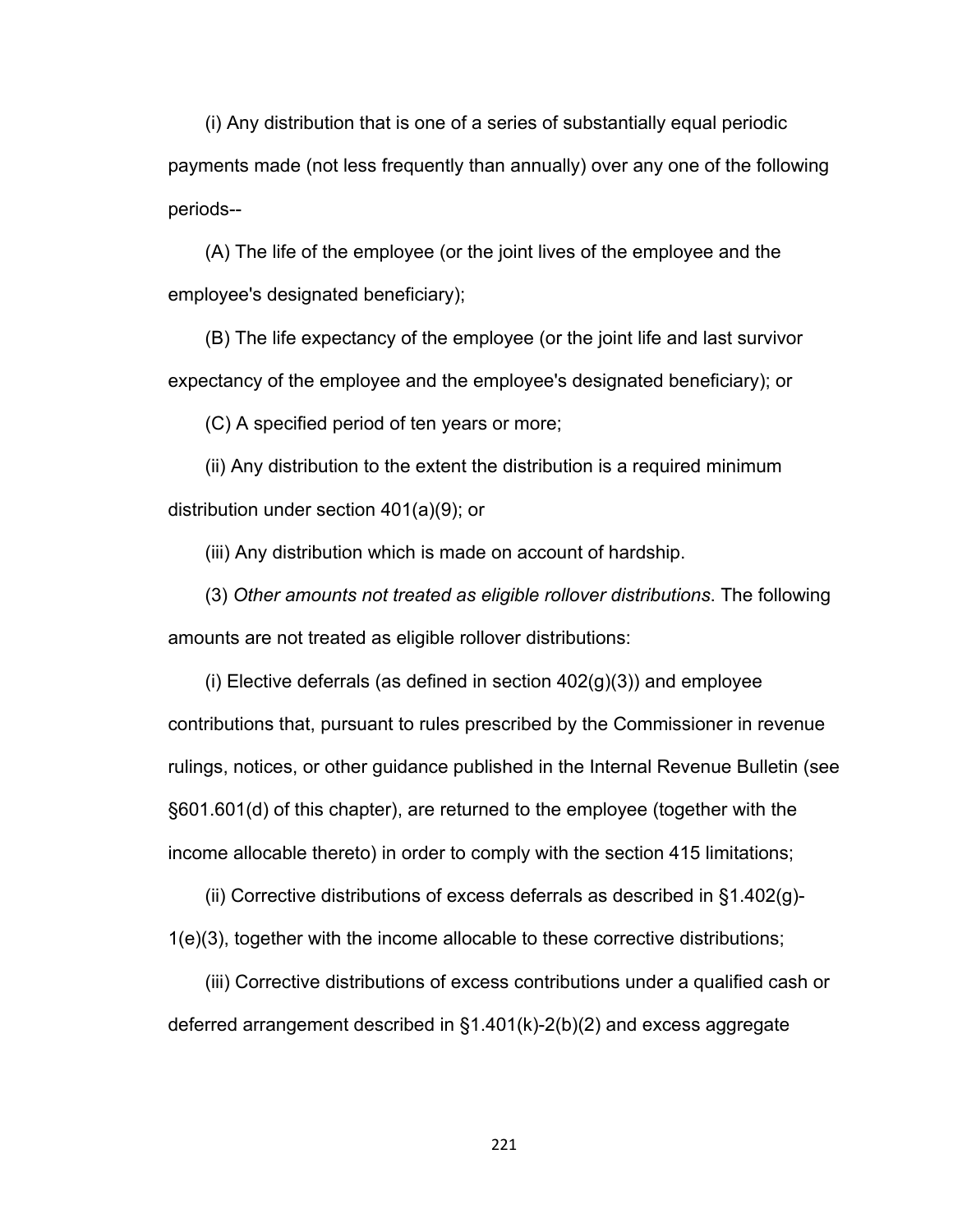contributions described in §1.401(m)-2(b)(2), together with the income allocable to these distributions;

(iv) Loans that are treated as deemed distributions pursuant to section  $72(p)$ ;

(v) Subject to the rules of paragraph (c)(4) of this section, dividends paid on employer securities as described in section 404(k);

(vi) The costs of life insurance coverage includible in the employee's income under section 72(m)(3)(B);

(vii) Prohibited allocations that are treated as deemed distributions pursuant to section 409(p);

(viii) Distributions that are permissible withdrawals from an eligible automatic contribution arrangement within the meaning of section 414(w);

 (ix) Distributions of premiums for accident or health insurance under §1.402(a)-1(e)(1)(i);

(x) Deemed distributions with respect to collectibles pursuant to section 408(m); and

(xi) Similar items designated by the Commissioner in revenue rulings, notices, and other guidance published in the Internal Revenue Bulletin. See §601.601(d) of this chapter.

(4) *Dividends reinvested in employer securities*. Dividends paid to an employee stock ownership plan (as defined in section 4975(e)(7)) that are reinvested in employer securities pursuant to a participant election under section 404(k)(2)(A)(iii)(II) are included in the participant's account balance and lose their character as dividends when subsequently distributed from the account. As a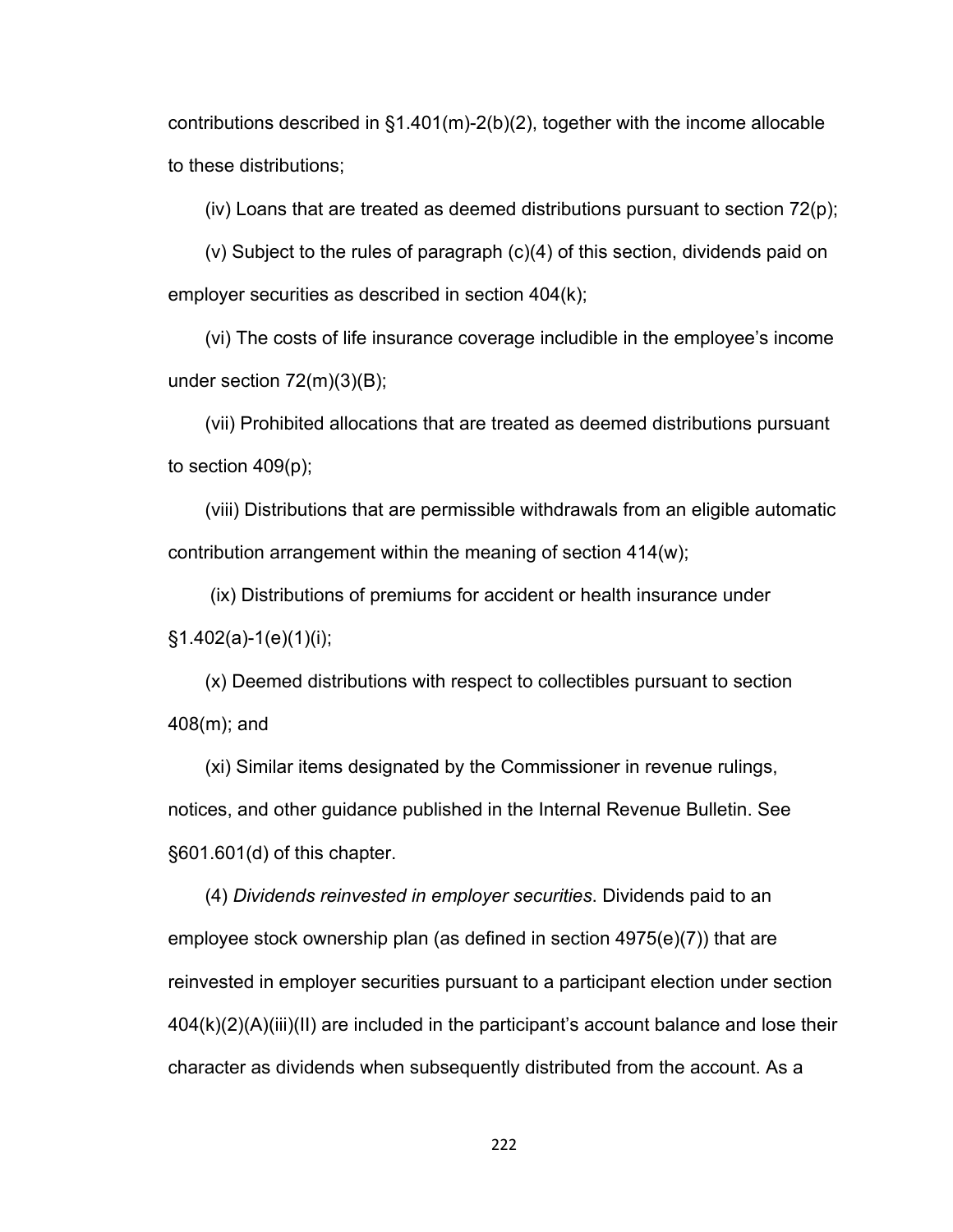result, these amounts are eligible rollover distributions if they otherwise meet the requirements of this paragraph (c).

(d) *Determination of substantially equal periodic payments*--(1) *General rule.* For purposes of paragraph (c)(2)(i) of this section, and except as provided in this paragraph (d) or paragraph (e) of this section, whether a series of payments is a series of substantially equal periodic payments over a specified period is determined at the time payments begin, and by following the principles of section 72(t)(2)(A)(iv), without regard to contingencies or modifications that have not yet occurred. Thus, for example, a joint and 50-percent survivor annuity will be treated as a series of substantially equal payments at the time payments commence, as will a joint and survivor annuity that provides for increased payments to the employee if the employee's beneficiary dies before the employee. Similarly, for purposes of determining if a disability benefit payment is part of a series of substantially equal payments for a period described in section 402(c)(4)(A), any contingency under which payments cease upon recovery from the disability may be disregarded.

(2) *Certain supplements disregarded.* For purposes of determining whether a distribution is one of a series of payments that are substantially equal, social security supplements described in section 411(a)(9) are disregarded. For example, if a distributee receives a life annuity of \$500 per month, plus a social security supplement consisting of payments of \$200 per month until the distributee reaches the age at which social security benefits of not less than \$200 a month begin, the \$200 supplemental payments are disregarded and, therefore,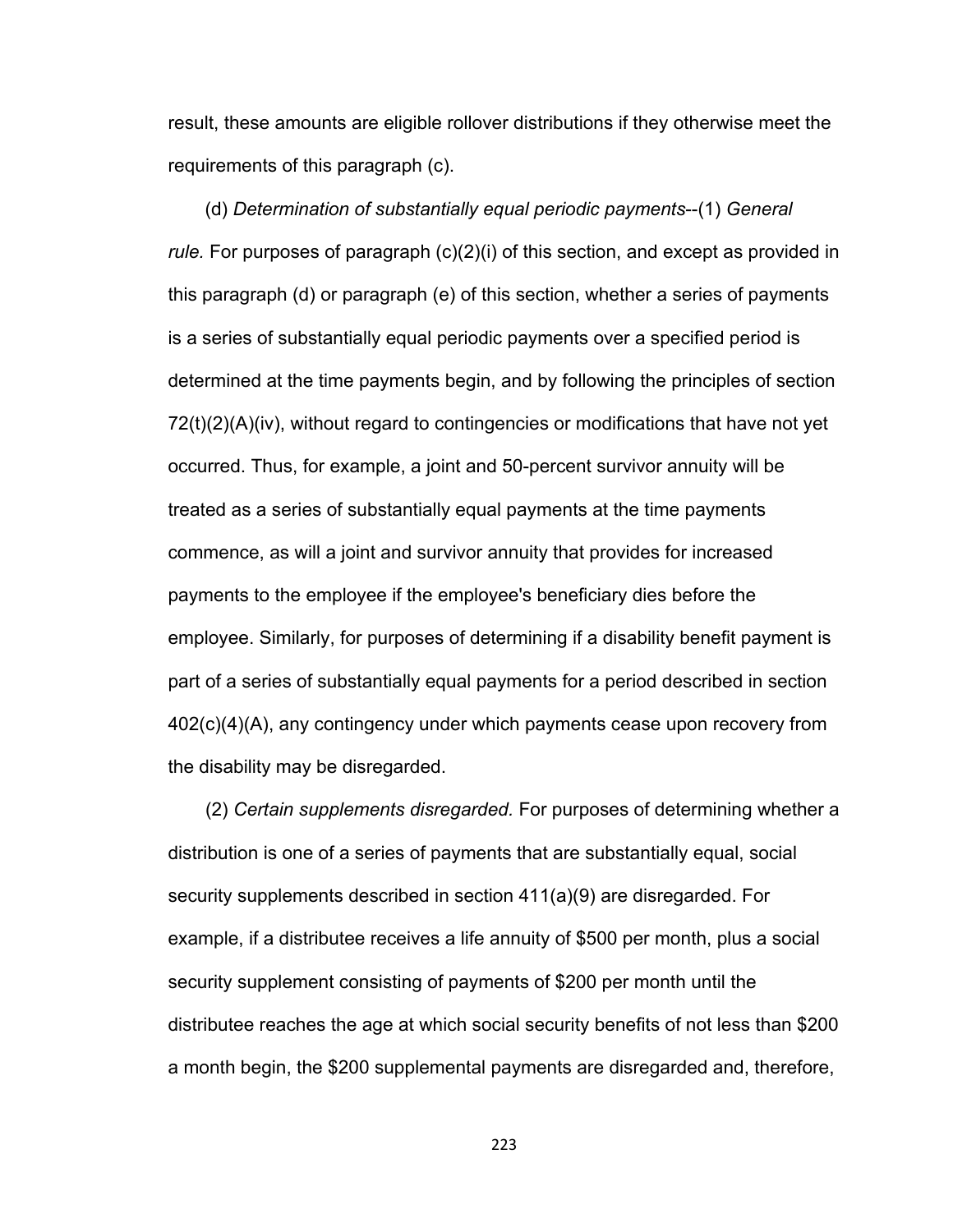each monthly payment of \$700 made before the social security age and each monthly payment of \$500 made after the social security age is treated as one of a series of substantially equal periodic payments for life. A series of payments that are not substantially equal solely because the amount of each payment is reduced upon attainment of social security retirement age (or, alternatively, upon commencement of social security early retirement, survivor, or disability benefits) is also treated as substantially equal as long as the reduction in the actual payments is level and does not exceed the applicable social security benefit.

(3) *Changes in the amount of payments or the distributee.* If the amount (or, if applicable, the method of calculating the amount) of the payments changes so that subsequent payments are not substantially equal to prior payments, then a new determination must be made as to whether the remaining payments are a series of substantially equal periodic payments over a period specified in paragraph (c)(2)(i) of this section. This determination is made without taking into account payments made or the years of payment that elapsed prior to the change. However, a new determination is not made merely because, upon the death of the employee, the employee's beneficiary becomes the distributee. Thus, if distributions commence over a period that is at least as long as either the first annuitant's life or 10 years, then substantially equal payments to the survivor are not eligible rollover distributions even though the payment period remaining after the death of the employee is or may be less than the period described in section 402(c)(4)(A). For example, substantially equal periodic payments made under a life annuity with a five-year term certain would not be an eligible rollover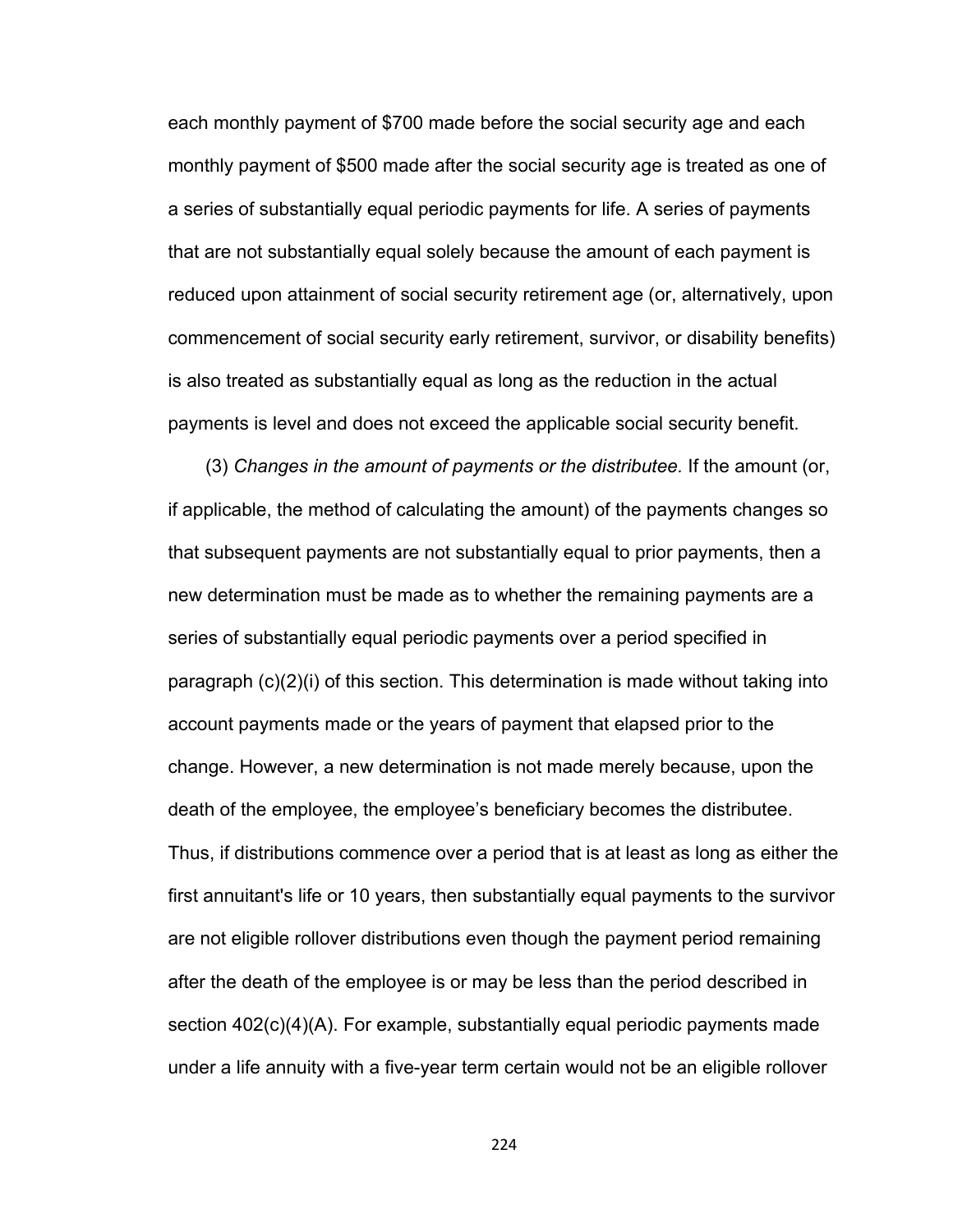distribution even when paid after the death of the employee with three years remaining under the term certain.

(4) *Defined contribution plans.* The following rules apply in determining whether a series of payments from a defined contribution plan constitutes a series of substantially equal periodic payments for a period described in section 402(c)(4)(A)--

(i) *Declining balance of years.* A series of payments from an account balance under a defined contribution plan over a period is considered a series of substantially equal periodic payments over that period if, for each year, the amount of the distribution is calculated by dividing the account balance by the number of years remaining in the period. For example, a series of payments is considered substantially equal payments over 10 years if the series is determined as follows. In year 1, the annual payment is the account balance divided by 10; in year 2, the annual payment is the remaining account balance divided by 9; and so on until year 10 when the entire remaining balance is distributed.

(ii) *Reasonable actuarial assumptions.* If an employee's account balance under a defined contribution plan is to be distributed in annual installments of a specified amount until the account balance is exhausted, then, for purposes of determining if the period of distribution is a period described in section 402(c)(4)(A), the period of years over which the installments will be distributed must be determined using reasonable actuarial assumptions. For example, if an employee has an account balance of \$100,000, the employee elects distributions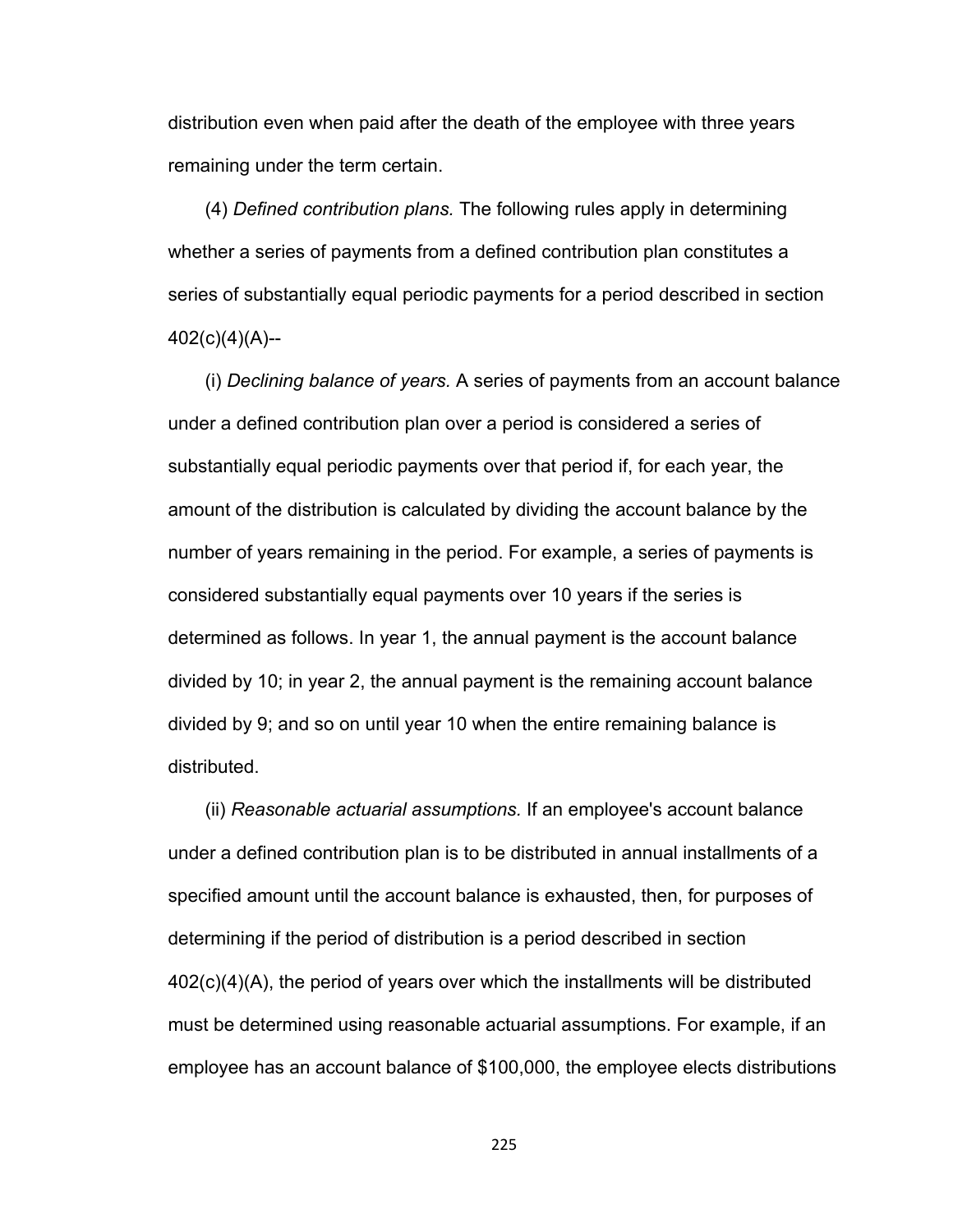of \$12,000 per year until the account balance is exhausted, and the future rate of return is assumed to be 5% per year, the account balance will be exhausted in approximately 12 years. Similarly, if the same employee elects a fixed annual distribution amount and the fixed annual amount is less than or equal to \$10,000, it is reasonable to assume that the future rate of return will be greater than 0% and, thus, the account will not be exhausted in less than 10 years.

 (e) *Determination of whether a payment is an independent payment*-- (1) *Definition of independent payments.* Except as provided in paragraph (e)(2) and (3) of this section, a payment is treated as independent of the payments in a series of substantially equal payments, and thus not part of the series described in paragraph (c)(2)(i) of this section, if the payment is substantially larger or smaller than the other payments in the series. An independent payment is an eligible rollover distribution if it is not otherwise excepted from the definition of eligible rollover distribution. This rule applies regardless of whether the payment is made before, with, or after payments in the series. For example, if an employee elects a single payment of half of the account balance with the remainder of the account balance paid over the life expectancy of the distributee, the single payment is treated as independent of the payments in the series and is an eligible rollover distribution unless otherwise excepted. Similarly, if an employee's surviving spouse receives a survivor life annuity of \$1,000 per month plus a single payment on account of death of \$7,500, the single payment is treated as independent of the payments in the annuity and is an eligible rollover distribution unless otherwise excepted.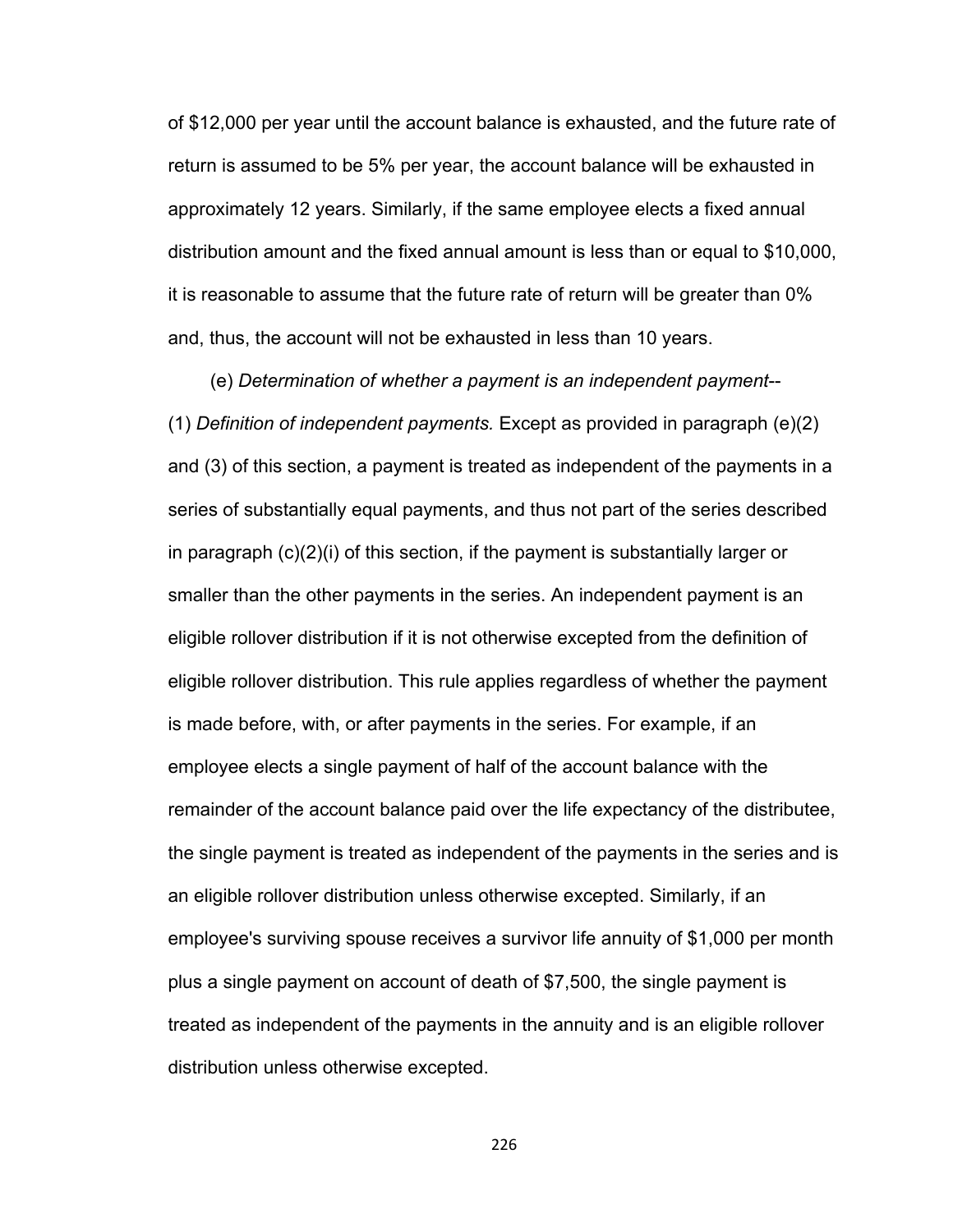(2) *Special rules*--(i) *Administrative error or delay.* If, due solely to reasonable administrative error or delay in payment, there is an adjustment after the annuity starting date to the amount of any payment in a series of payments that otherwise would constitute a series of substantially equal payments described in section 402(c)(4)(A) and this section, the adjusted payment or payments are treated as part of the series of substantially equal periodic payments and are not treated as independent of the payments in the series. For example, if, due solely to reasonable administrative delay, the first payment of a life annuity is delayed by two months and reflects an additional two months' worth of benefits, that payment is treated as a substantially equal payment in the series rather than as an independent payment. The result does not change merely because the amount of the adjustment is paid in a separate supplemental payment.

(ii) *Supplemental payments for annuitants.* A supplemental payment from a defined benefit plan to an annuitant (that is, a retiree or beneficiary) is treated as part of a series of substantially equal payments, rather than as an independent payment, provided that the following conditions are met--

(A) The supplement is a benefit increase for annuitants;

(B) The amount of the supplement is determined in a consistent manner for all similarly situated annuitants;

(C) The supplement is paid to annuitants who are otherwise receiving payments that would constitute substantially equal periodic payments; and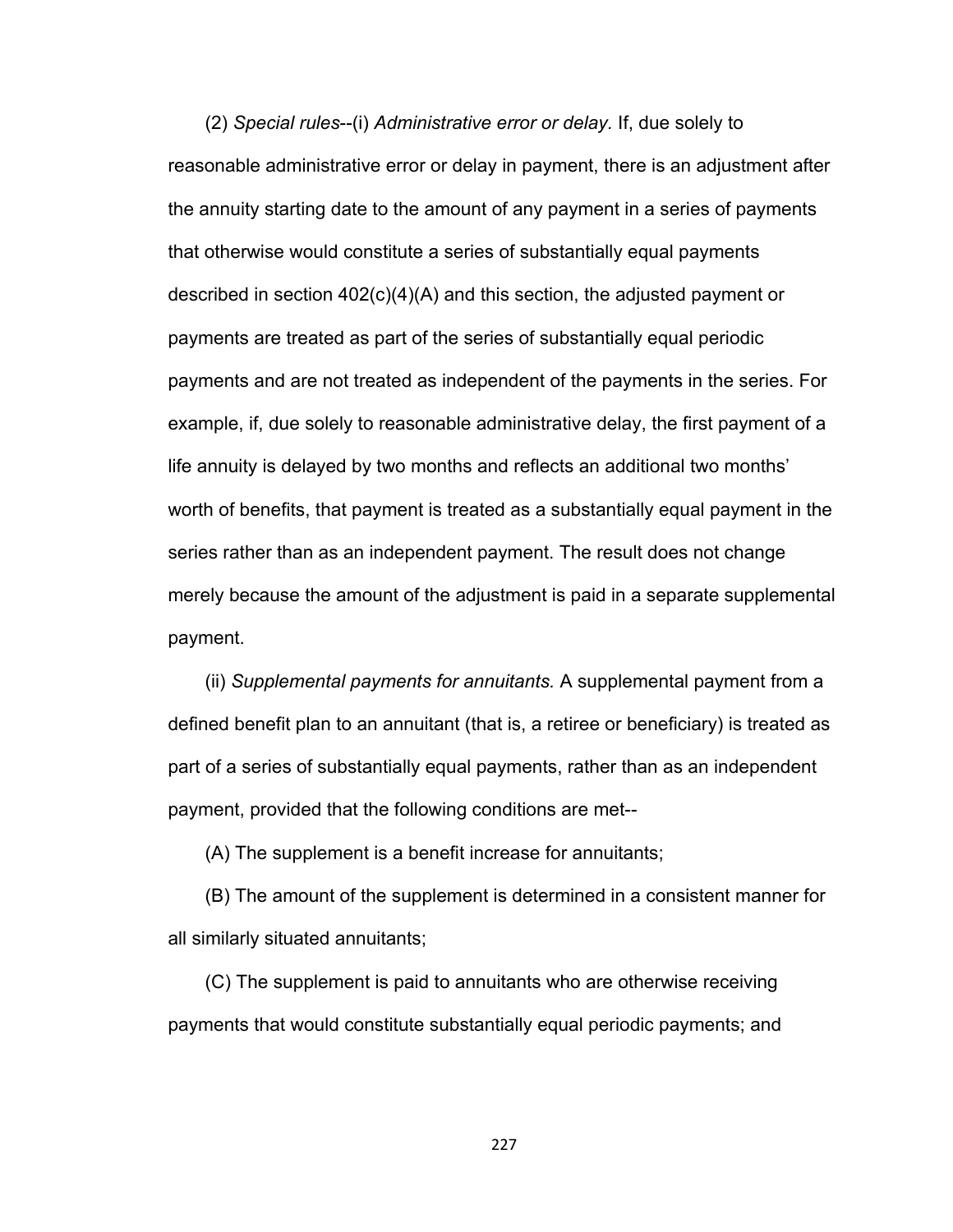(D) The aggregate supplement is less than or equal to the greater of 10% of the annual rate of payment for the annuity, or \$750.

(iii) *Final payment in a series.* If a payment in a series of payments from an account balance under a defined contribution plan represents the remaining balance in the account and is substantially less than the other payments in the series, the final payment must nevertheless be treated as a payment in the series of substantially equal payments and may not be treated as an independent payment if the other payments in the series are substantially equal and the payments are for a period described in section 402(c)(4)(A) based on the rules provided in paragraph (d)(4)(ii) of this section. Thus, the final payment will not be an eligible rollover distribution.

(3) *Additional guidance.* The Commissioner, in revenue rulings, notices, and other guidance published in the Internal Revenue Bulletin, may provide additional rules for determining what is an independent payment under paragraph (e)(1) of this section and may prescribe a higher amount than the \$750 amount in paragraph (e)(2)(ii)(D) of this section. See §601.601(d) of this chapter.

(f) *Determination of whether a distribution is a required minimum distribution*- -(1) *Determination for calendar year of distribution.* Except as provided in paragraphs (f)(2) and (3) of this section, if a minimum distribution is required for a calendar year, then the amounts distributed during that calendar year are treated as required minimum distributions under section 401(a)(9) to the extent that the total minimum distribution required under section 401(a)(9) for the calendar year has not been satisfied (and accordingly, those amounts are not eligible rollover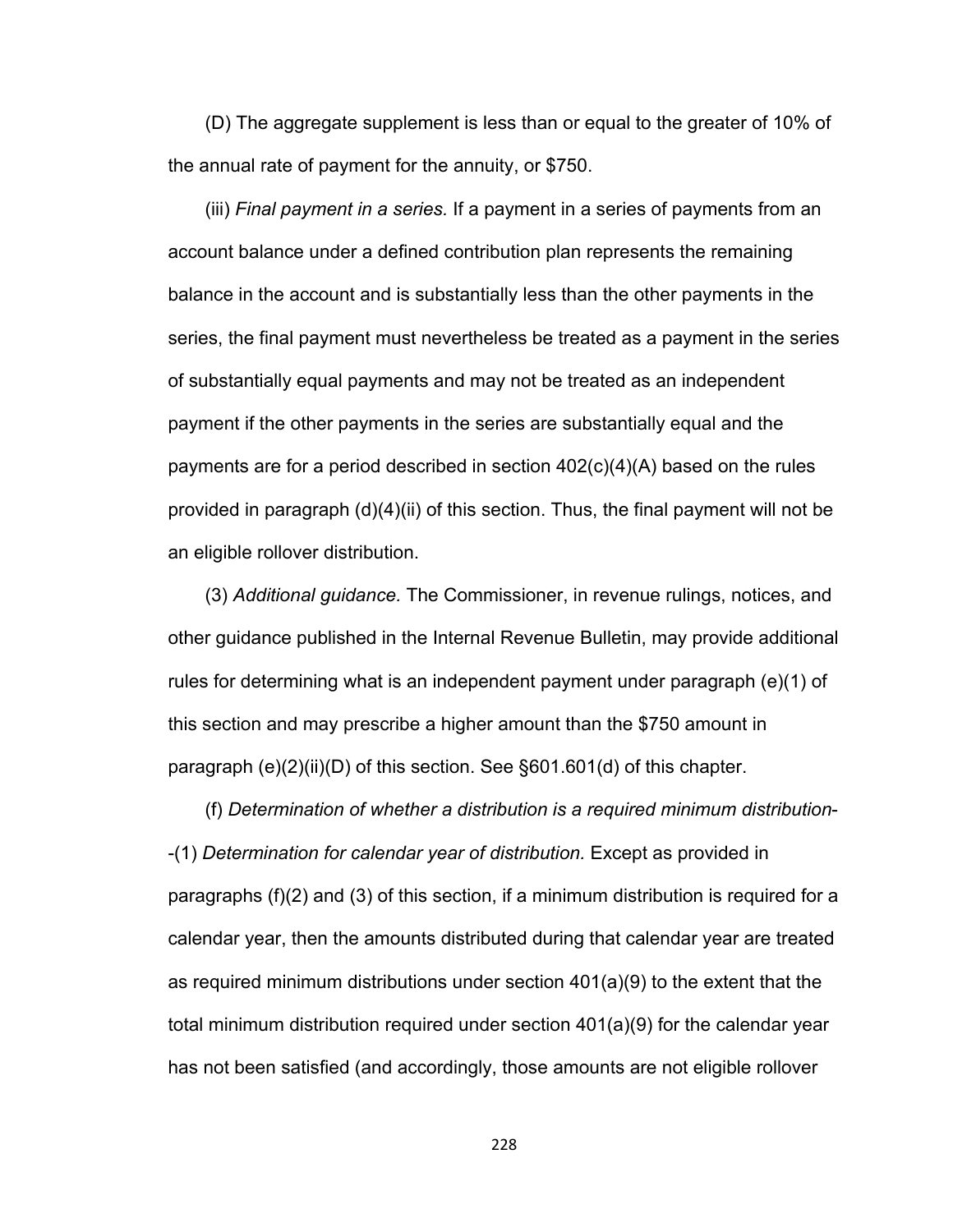distributions). For example, if an employee is required under section 401(a)(9) to receive a minimum distribution for a calendar year of \$5,000 and the employee receives a total of \$7,200 in that year, the first \$5,000 distributed will be treated as the required minimum distribution and will not be an eligible rollover distribution, and the remaining \$2,200 will be an eligible rollover distribution if it otherwise qualifies. If the total section 401(a)(9) required minimum distribution for a calendar year prior to the calendar year of the distribution is not distributed in that calendar year (for example, when the distribution for the calendar year in which the employee reaches age 72 is made on April 1 of the following calendar year), then, the amount that was required to be distributed, but not distributed, is added to the amount required to be distributed for the next calendar year in determining the portion of any distribution in the next calendar year that is a required minimum distribution.

(2) *Distribution before first distribution calendar year.* Any amount that is paid to an employee before January 1 of the first distribution calendar year (as described in §1.401(a)(9)-5(a)(2)(ii)) is not treated as required under section 401(a)(9) and, thus, is an eligible rollover distribution if it otherwise qualifies.

(3) *Special rule for annuities.* In the case of annuity payments from a defined benefit plan, or under an annuity contract purchased from an insurance company (including a qualified plan distributed annuity contract (as defined in paragraph (h) of this section)), the entire amount of any annuity payment made on or after January 1 of the first distribution calendar year (as described in §1.401(a)(9)-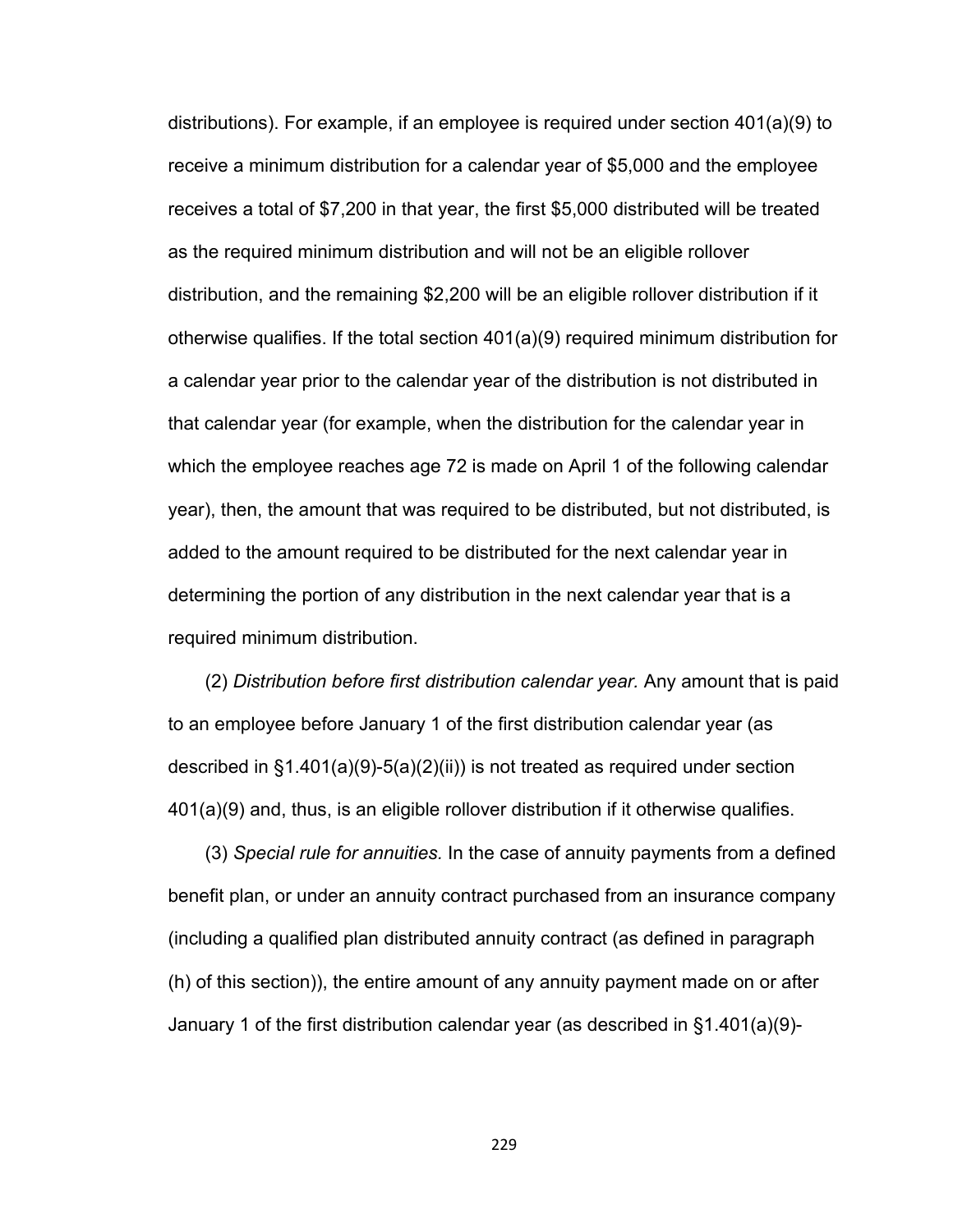$5(a)(2)(ii)$  is treated as an amount required under section  $401(a)(9)$  and, thus, is not an eligible rollover distribution.

(g) *Treatment of plan loan offset amounts*--(1) *General rule.* A distribution of a plan loan offset amount, as defined in paragraph (g)(3)(i) of this section (including a qualified plan loan offset amount, a type of plan loan offset amount defined in paragraph (g)(3)(ii) of this section), is an eligible rollover distribution if it is described in paragraph (c) of this section. See §1.401(a)(31)-1, Q&A-16, for guidance concerning the offering of a direct rollover of a plan loan offset amount. See also §31.3405(c)-1, Q&A-11, of this chapter for guidance concerning special withholding rules with respect to plan loan offset amounts.

(2) *Rollover period for a plan loan offset amount*--(i) *Plan loan offset amount that is not a qualified plan loan offset amount.* A distribution of a plan loan offset amount that is an eligible rollover distribution and that is not a qualified plan loan offset amount may be rolled over by the employee to an eligible retirement plan within the 60-day period set forth in section 402(c)(3)(A).

(ii) *Plan loan offset amount that is a qualified plan loan offset amount*. A distribution of a plan loan offset amount that is an eligible rollover distribution and that is a qualified plan loan offset amount may be rolled over by the employee to an eligible retirement plan within the period set forth in section  $402(c)(3)(C)$ , which is the individual's tax filing due date (including extensions) for the taxable year in which the offset is treated as distributed from a qualified employer plan.

(3) *Definitions-*-(i) *Plan loan offset amount*. For purposes of section 402(c), a plan loan offset amount is the amount by which, under the plan terms governing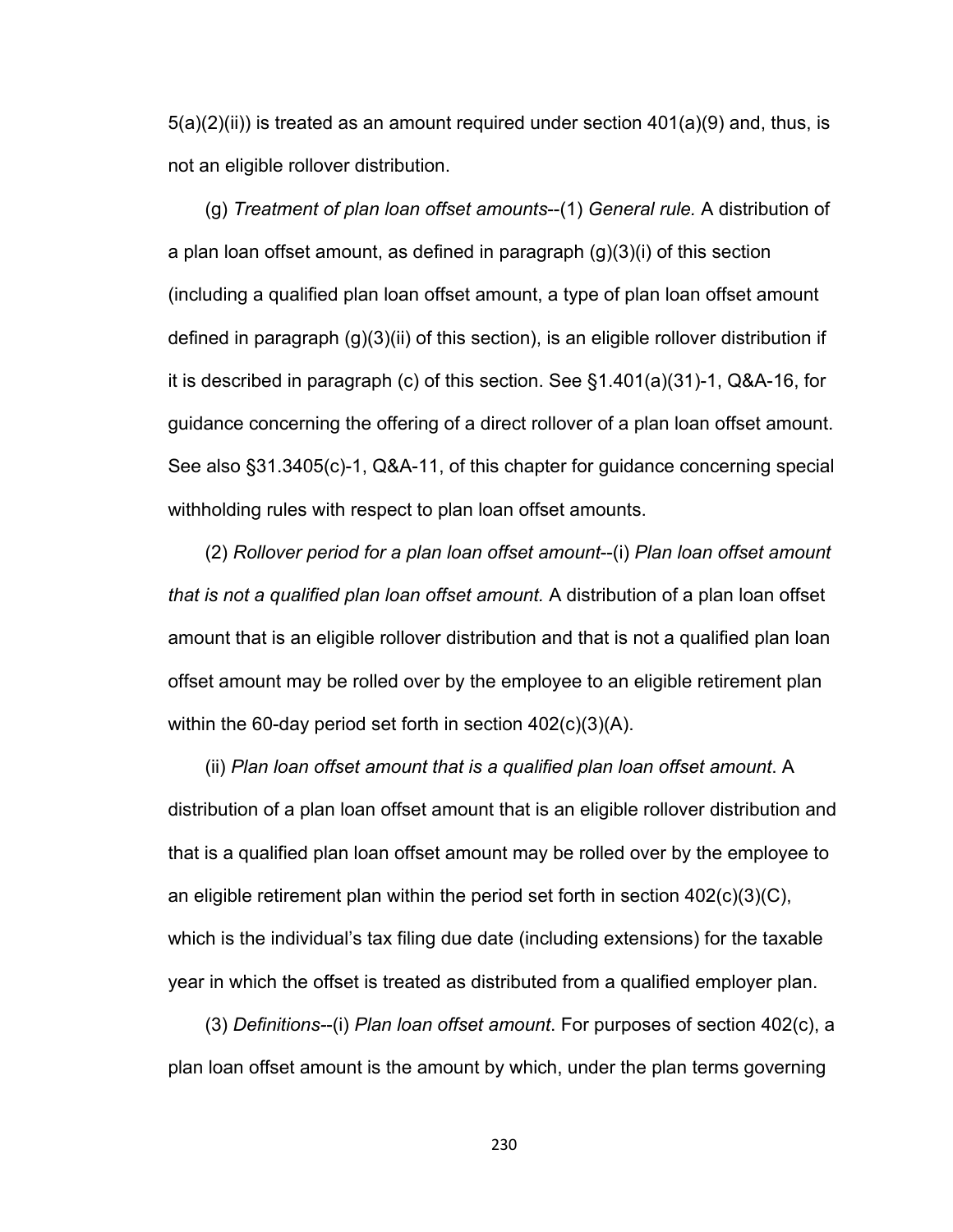a plan loan, an employee's accrued benefit is reduced (offset) in order to repay the loan (including the enforcement of the plan's security interest in an employee's accrued benefit). A distribution of a plan loan offset amount can occur in a variety of circumstances, for example, when the terms governing a plan loan require that, in the event of the employee's termination of employment or request for a distribution, the loan be repaid immediately or treated as in default. A distribution of a plan loan offset amount also occurs when, under the terms governing the plan loan, the loan is cancelled, accelerated, or treated as if it were in default (for example, when the plan treats a loan as in default upon an employee's termination of employment or within a specified period thereafter). A distribution of a plan loan offset amount is an actual distribution, not a deemed distribution under section 72(p).

(ii) *Qualified plan loan offset amount*. For purposes of section 402(c), a qualified plan loan offset amount is a plan loan offset amount that satisfies the following requirements:

(A) The plan loan offset amount is treated as distributed from a qualified employer plan to an employee or beneficiary solely by reason of the termination of the qualified employer plan, or the failure to meet the repayment terms of the loan because of the severance from employment of the employee; and

(B) The plan loan offset amount relates to a plan loan that met the requirements of section  $72(p)(2)$  immediately prior to the termination of the qualified employer plan or the severance from employment of the employee, as applicable.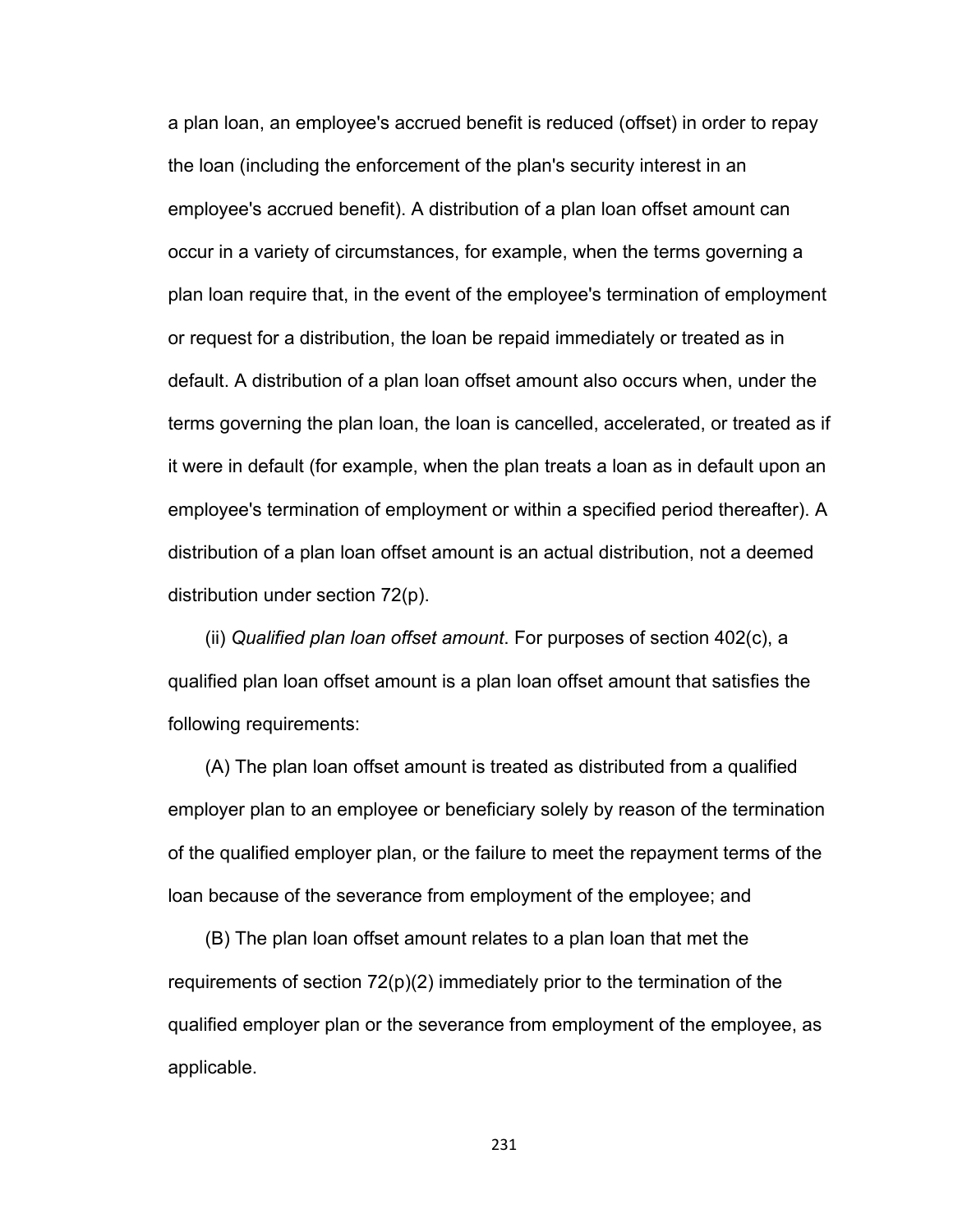(iii) *Qualified employer plan*. For purposes of section 402(c) and this section, a qualified employer plan is a qualified employer plan as defined in section 72(p)(4).

(4) *Special rules for qualified plan loan offset amounts*--(i) *Definition of severance from employment*. For purposes of paragraph (g)(3)(ii)(A) of this section, whether an employee has a severance from employment with the employer that maintains the qualified employer plan is determined in the same manner as under  $\S1.401(k)-1(d)(2)$ . Thus, an employee has a severance from employment when the employee ceases to be an employee of the employer maintaining the plan.

 (ii) *Offset because of severance from employment*. A plan loan offset amount is treated as distributed from a qualified employer plan to an employee or beneficiary solely by reason of the failure to meet the repayment terms of a plan loan because of severance from employment of the employee if the plan loan offset:

(A) Relates to a failure to meet the repayment terms of the plan loan, and

(B) Occurs within the period beginning on the date of the employee's severance from employment and ending on the first anniversary of that date.

(5) *Examples*. The following examples illustrate the rules with respect to plan loan offset amounts, including qualified plan loan offset amounts, in this paragraph (g) and in §§1.401(a)(31)-1, Q&A-16, and 31.3405(c)-1, Q&A-11, of this chapter. For purposes of these examples, each reference to a plan refers to a qualified employer plan as described in section 72(p)(4).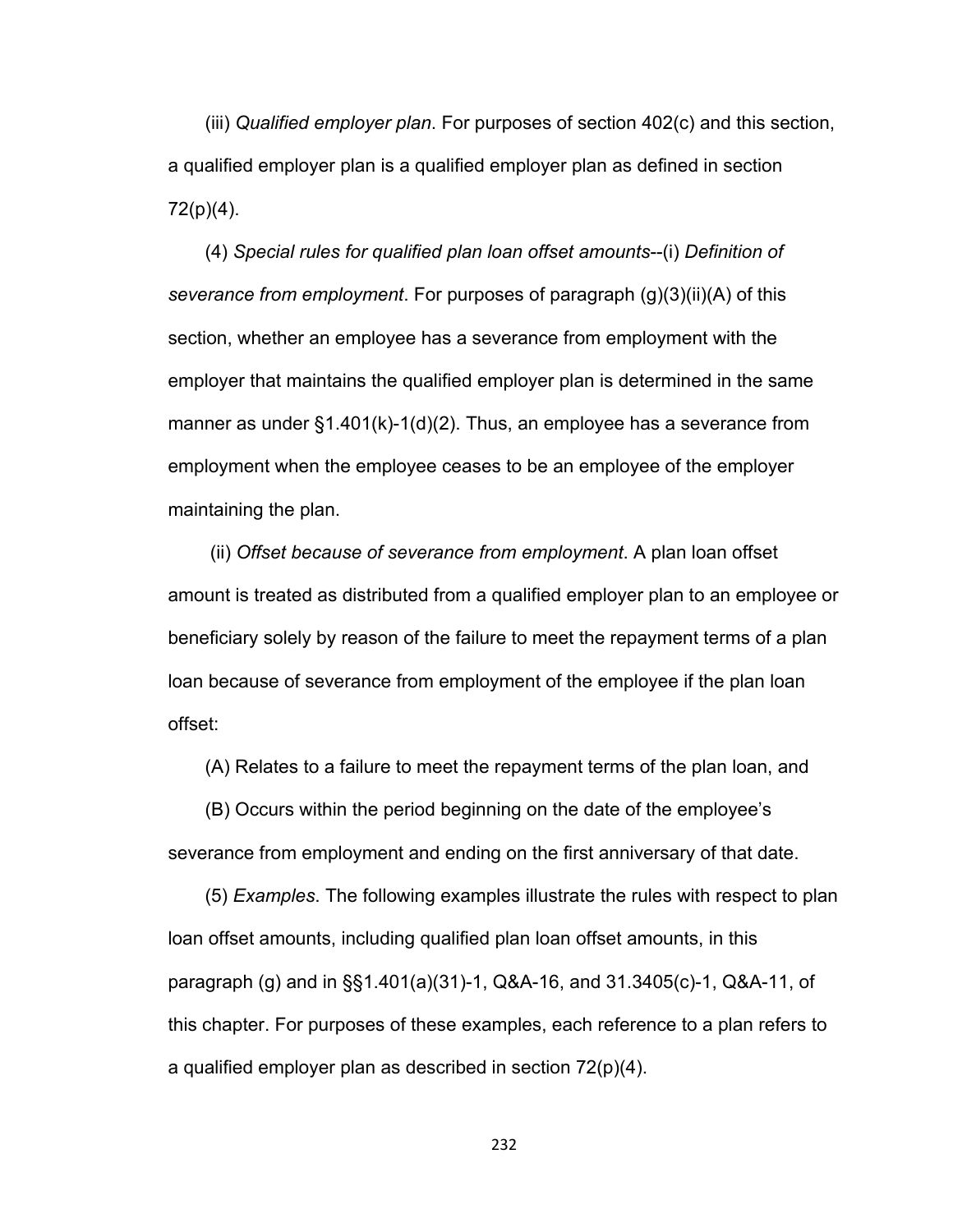(i) *Example 1*--(A) In 2020, Employee A has an account balance of \$10,000 in Plan Y, of which \$3,000 is invested in a plan loan to Employee A that is secured by Employee A's account balance in Plan Y. Employee A has made no after-tax employee contributions to Plan Y. The plan loan meets the requirements of section 72(p)(2). Plan Y does not provide any direct rollover option with respect to plan loans. Employee A severs from employment on June 15, 2020. After severance from employment, Plan Y accelerates the plan loan and provides Employee A 90 days to repay the remaining balance of the plan loan. Employee A, who is under the age set forth in section  $401(a)(9)(C)(i)(l)$ , does not repay the loan within the 90 days and instead elects a direct rollover of Employee A's entire account balance in Plan Y. On September 18, 2020 (within the 12-month period beginning on the date that Employee A severed from employment), Employee A's outstanding loan is offset against the account balance.

(B) In order to satisfy section 401(a)(31), Plan Y must make a direct rollover by paying \$7,000 directly to the eligible retirement plan chosen by Employee A. When Employee A's account balance was offset by the amount of the \$3,000 unpaid loan balance, Employee A received a plan loan offset amount (equivalent to \$3,000) that is an eligible rollover distribution. However, under §1.401(a)(31)- 1, Q&A-16, Plan Y satisfies section 401(a)(31), even though a direct rollover option was not provided with respect to the \$3,000 plan loan offset amount.

(C) No withholding is required under section 3405(c) on account of the distribution of the \$3,000 plan loan offset amount because no cash or other property (other than the plan loan offset amount) is received by Employee A from which to satisfy the withholding.

(D) The \$3,000 plan loan offset amount is a qualified plan loan offset amount within the meaning of paragraph (g)(3)(ii) of this section. Accordingly, Employee A may roll over up to the \$3,000 qualified plan loan offset amount to an eligible retirement plan within the period that ends on the employee's tax filing due date (including extensions) for the taxable year in which the offset occurs.

(ii) *Example 2*--(A) The facts are the same as in *Example 1* in paragraph (g)(5)(i) of this section, except that, rather than accelerating the plan loan, Plan Y permits Employee A to continue making loan installment payments after severance from employment. Employee A continues making loan installment payments until January 1, 2021, at which time Employee A does not make the loan installment payment due on January 1, 2021. In accordance with §1.72(p)-1, Q&A-10, Plan Y allows a cure period that continues until the last day of the calendar quarter following the quarter in which the required installment payment was due. Employee A does not make a plan loan installment payment during the cure period. Plan Y offsets the unpaid \$3,000 loan balance against Employee A's account balance on July 1, 2021 (which is after the 12-month period beginning on the date that Employee A severed from employment).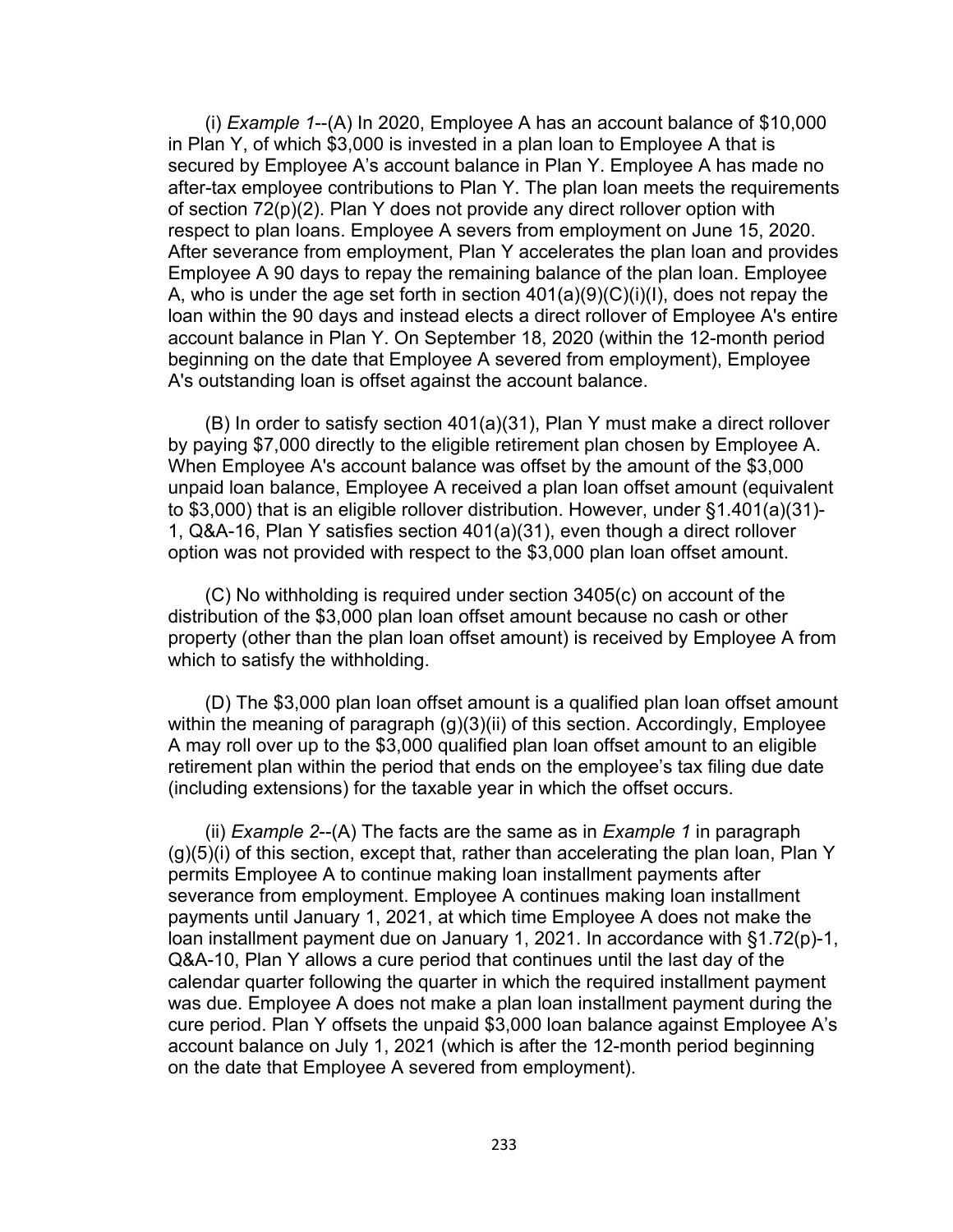$(B)$  The conclusion is the same as in paragraph  $(g)(5)(i)$  of this section (*Example 1*), except that the \$3,000 plan loan offset amount is not a qualified plan loan offset amount (because the offset did not occur within the 12-month period beginning on the date that Employee A severed from employment). Accordingly, Employee A may roll over up to the \$3,000 plan loan offset amount to an eligible retirement plan within the 60-day period provided in section 402(c)(3)(A) (rather than within the period that ends on Employee A's tax filing due date (including extensions) for the taxable year in which the offset occurs).

(iii) *Example 3*--(A) The facts are the same as in *Example 1* in paragraph  $(q)(5)(i)$  of this section, except that the terms governing the plan loan to Employee A provide that, upon severance from employment, Employee A's account balance is automatically offset by the amount of any unpaid loan balance to repay the loan. Employee A severs from employment but does not request a distribution from Plan Y. Nevertheless, pursuant to the terms governing the plan loan, Employee A's account balance is automatically offset on June 15, 2020, by the amount of the \$3,000 unpaid loan balance.

(B) The \$3,000 plan loan offset amount is a qualified plan loan offset amount within the meaning of paragraph (g)(3)(ii) of this section. Accordingly, Employee A may roll over up to the \$3,000 qualified plan loan offset amount to an eligible retirement plan within the period that ends on Employee A's tax filing due date (including extensions) for the taxable year in which the offset occurs.

(iv) *Example 4*--(A) The facts are the same as in *Example 1* in paragraph  $(q)(5)(i)$  of this section, except that Employee A elects to receive a cash distribution of the account balance that remains after the \$3,000 plan loan offset amount, instead of electing a direct rollover of the remaining account balance.

(B) The amount of the distribution received by Employee A is \$10,000 (\$3,000 relating to the plan loan offset and \$7,000 relating to the cash distribution). Because the amount of the \$3,000 plan loan offset amount attributable to the loan is included in determining the amount of the eligible rollover distribution to which withholding applies, withholding in the amount of \$2,000 (20 percent of \$10,000) is required under section 3405(c). The \$2,000 is required to be withheld from the \$7,000 to be distributed to Employee A in cash, so that Employee A actually receives a cash amount of \$5,000.

(C) The \$3,000 plan loan offset amount is a qualified plan loan offset amount within the meaning of paragraph (g)(3)(ii) of this section. Accordingly, Employee A may roll over up to the \$3,000 qualified plan loan offset to an eligible retirement plan within the period that ends on Employee A's tax filing due date (including extensions) for the taxable year in which the offset occurs. In addition, Employee A may roll over up to \$7,000 (the portion of the distribution that is not related to the offset) within the 60-day period provided in section 402(c)(3).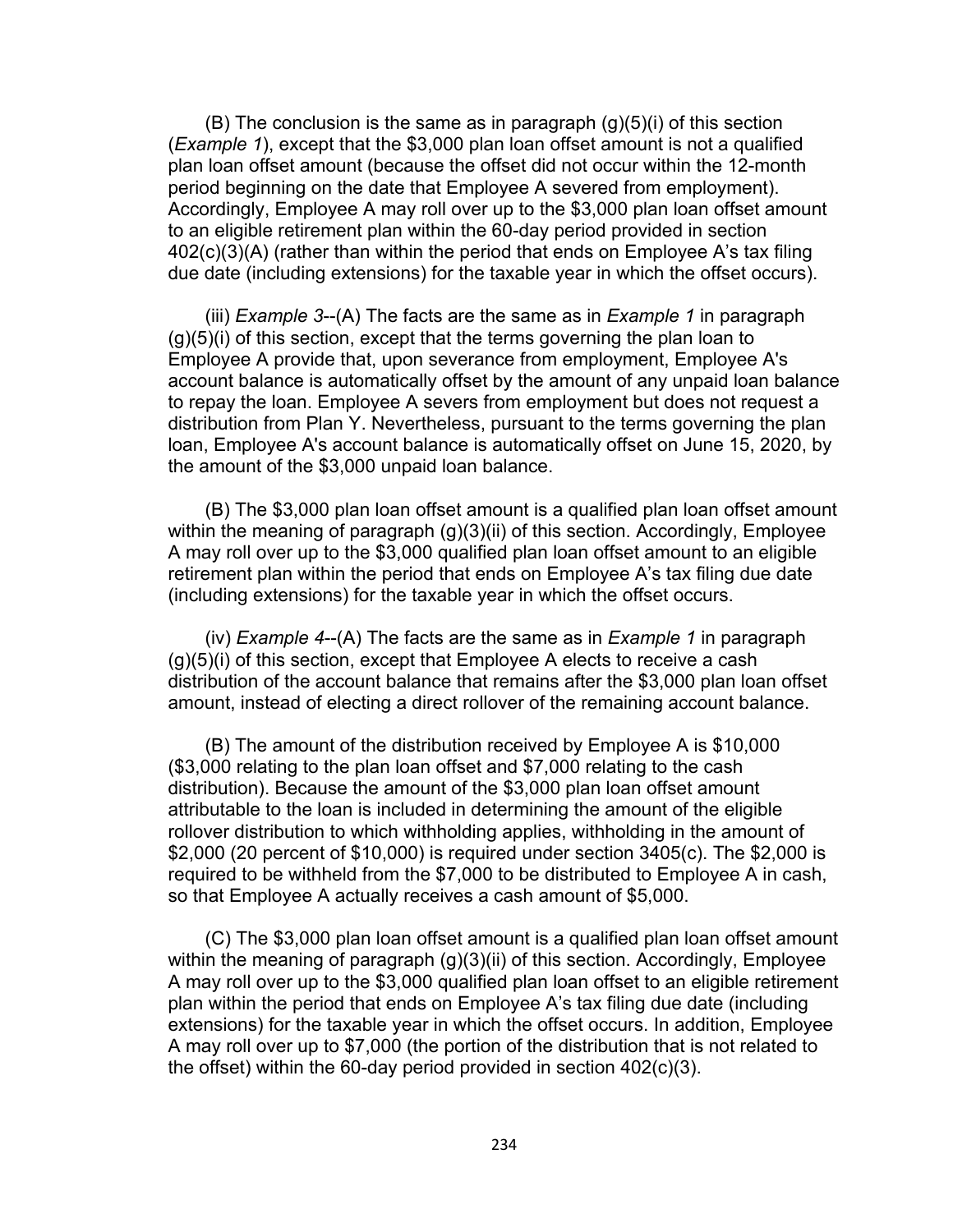(v) *Example 5*--(A) The facts are the same as in *Example 4 in* paragraph  $(g)(5)(iv)$  of this section, except that the \$7,000 distribution to Employee A after the offset consists solely of employer securities within the meaning of section 402(e)(4)(E).

(B) No withholding is required under section 3405(c) because the distribution consists solely of the \$3,000 plan loan offset amount and the \$7,000 distribution of employer securities. This is the result because the total amount required to be withheld does not exceed the sum of the cash and the fair market value of other property distributed, excluding plan loan offset amounts and employer securities.

(C) Employee A may roll over up to the \$7,000 of employer securities to an eligible retirement plan within the 60-day period provided in section 402(c)(3). The \$3,000 plan loan offset amount is a qualified plan loan offset amount within the meaning of paragraph (g)(3)(ii) of this section. Accordingly, Employee A may roll over up to the \$3,000 qualified plan loan offset amount to an eligible retirement plan within the period that ends on Employee A's tax filing due date (including extensions) for the taxable year in which the offset occurs.

(vi) *Example 6*--(A) Employee B, who is age 40, has an account balance in Plan Z. Plan Z does not provide for after-tax employee contributions. In 2022, Employee B receives a loan from Plan Z, the terms of which satisfy section 72(p)(2). The loan is secured by elective contributions subject to the distribution restrictions in section 401(k)(2)(B).

(B) Employee B fails to make an installment payment due on April 1, 2023, or any other monthly payments thereafter. In accordance with §1.72(p)-1, Q&A-10, Plan Z allows a cure period that continues until the last day of the calendar quarter following the quarter in which the required installment payment was due (September 30, 2023). Employee B does not make a plan loan installment payment during the cure period. On September 30, 2023, pursuant to section 72(p)(1), Employee B is taxed on a deemed distribution equal to the amount of the unpaid loan balance. Pursuant to paragraph (c)(3)(iv) of this section, the deemed distribution is not an eligible rollover distribution.

(C) Because Employee B has not severed from employment or experienced any other event that permits the distribution under section 401(k)(2)(B) of the elective contributions that secure the loan, Plan Z is prohibited from executing on the loan. Accordingly, Employee B's account balance is not offset by the amount of the unpaid loan balance at the time of the deemed distribution. Thus, there is no distribution of an offset amount that is an eligible rollover distribution on September 30, 2023.

(vii) *Example 7*--(A) The facts are the same as in *Example 6* in paragraph (g)(5)(vi) of this section, except that Employee B has a severance from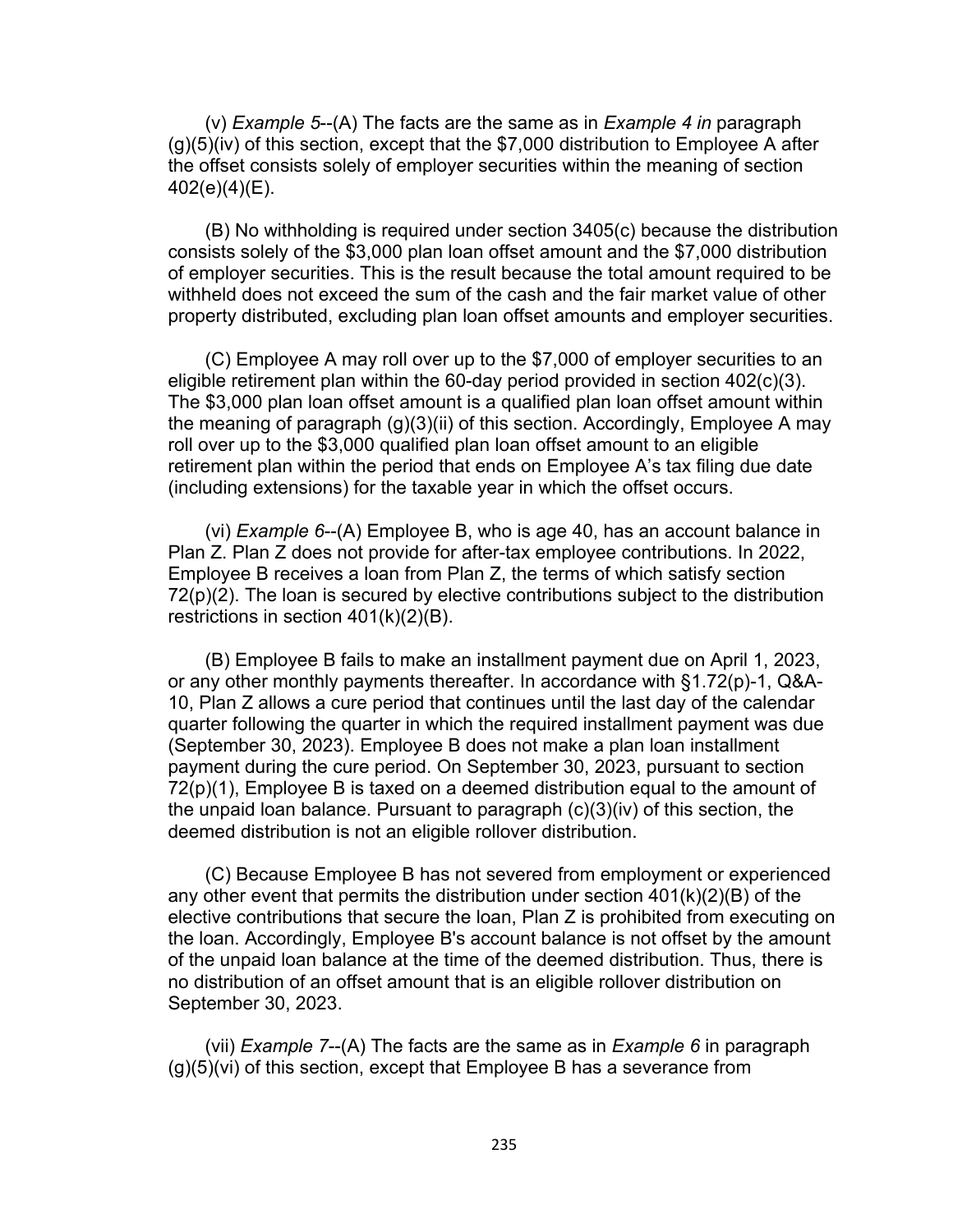employment on November 1, 2023. On that date, Employee B's unpaid loan balance is offset against the account balance on distribution.

(B) The plan loan offset amount is not a qualified plan loan offset amount. Although the offset occurred within 12 months after Employee B severed from employment, the plan loan does not meet the requirement in paragraph  $(g)(3)(ii)(B)$  of this section (that the plan loan meet the requirements of section 72(p)(2) immediately prior to Employee B's severance from employment). Instead, the loan was taxable on September 30, 2023 (prior to Employee B's severance from employment on November 1, 2023), because of the failure to meet the level amortization requirement in section  $72(p)(2)(C)$ . Accordingly, Employee B may roll over the plan loan offset amount to an eligible retirement plan within the 60-day period provided in section 402(c)(3)(A) (rather than within the period that ends on Employee B's tax filing due date (including extensions) for the taxable year in which the offset occurs).

(h) *Qualified plan distributed annuity contract*--(1) *Definition of a qualified plan distributed annuity contract.* A qualified plan distributed annuity contract is an annuity contract purchased for a participant, and distributed to the participant, by a qualified plan.

(2) *Treatment of amounts paid as eligible rollover distributions.* Amounts

paid under a qualified plan distributed annuity contract are payments of the balance to the credit of the employee for purposes of section 402(c) and are eligible rollover distributions if they otherwise qualify. Thus, for example, if the employee surrenders the contract for a single sum payment of its cash surrender value, the payment would be an eligible rollover distribution to the extent it is not a required minimum distribution under section 401(a)(9). This rule applies even if the annuity contract is distributed in connection with a plan termination. See §1.401(a)(31)-1, Q&A-17 and §31.3405(c)-1, Q&A-13 of this chapter concerning the direct rollover requirements and 20-percent withholding requirements,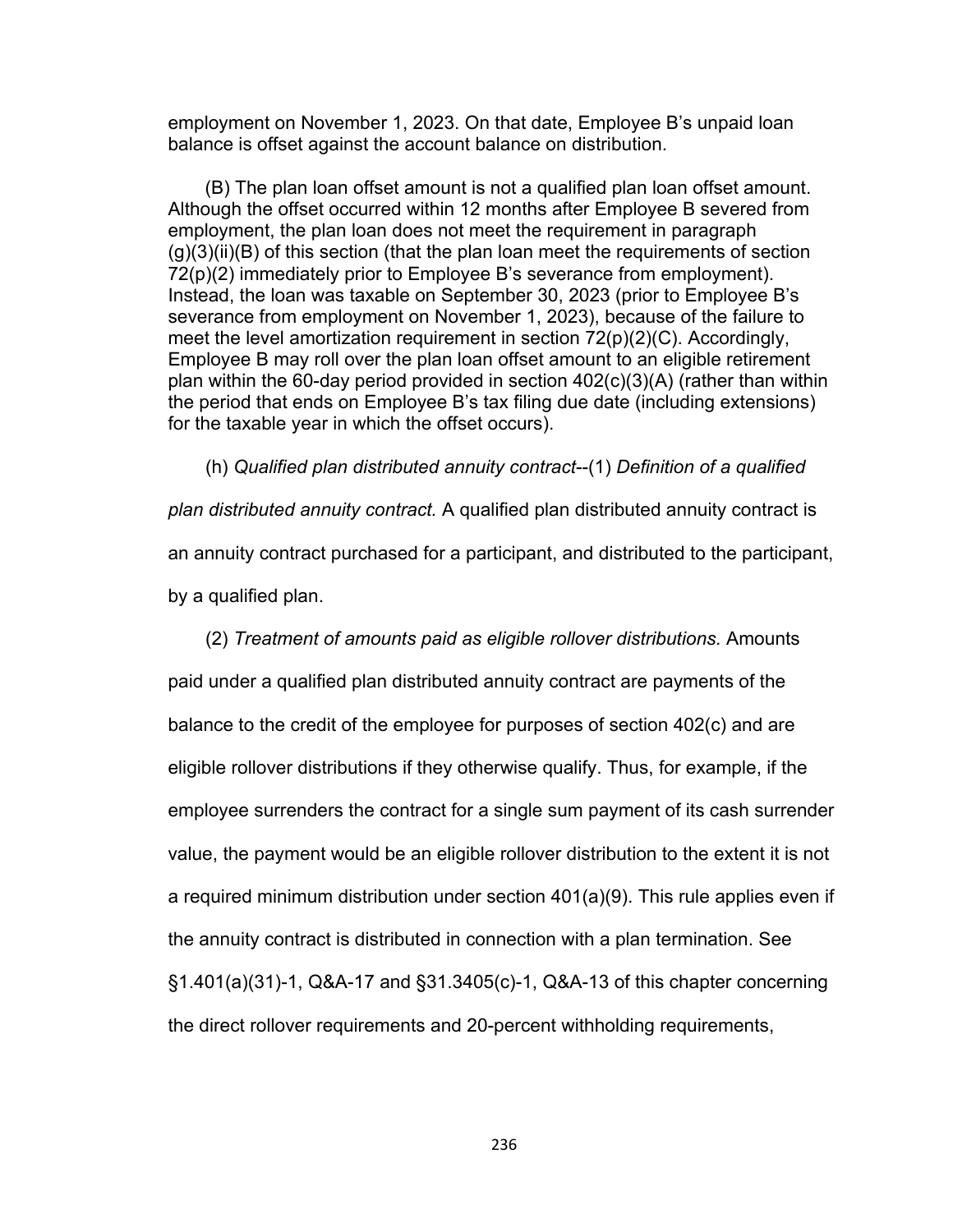respectively, that apply to eligible rollover distributions from such an annuity contract.

## (i) [Reserved]

(j) *Treatment of distributions to beneficiary*--(1) *Spousal distributee*--(i) *In general.* Pursuant to section 402(c)(9), if any distribution attributable to an employee is paid to the employee's surviving spouse, section 402(c) applies to the distribution in the same manner as if the spouse were the employee. The same rule applies if any distribution attributable to an employee is paid in accordance with a qualified domestic relations order (as defined in section 414(p)) (QDRO) to the employee's spouse or former spouse who is an alternate payee. Therefore, a distribution to the surviving spouse of an employee (or to a spouse or former spouse who is an alternate payee under a QDRO), including a distribution of ancillary death benefits attributable to the employee, is an eligible rollover distribution if it would be described in paragraph (c) of this section had it been paid to the employee.

(ii) *Rollovers to qualified plans must be in capacity of employee*. If a surviving spouse rolls over a distribution to a qualified plan described in paragraph (a)(1)(iii)(B)(*2*) of this section or to an eligible deferred compensation plan described in section 457(b) that is maintained by an employer described in section 457(e)(1)(A), then, with respect to the amount rolled over, that amount is treated as the spouse's own interest under the receiving plan and not the interest of the decedent under the distributing plan. Thus, for example, in determining the required minimum distribution from the receiving plan with respect to the amount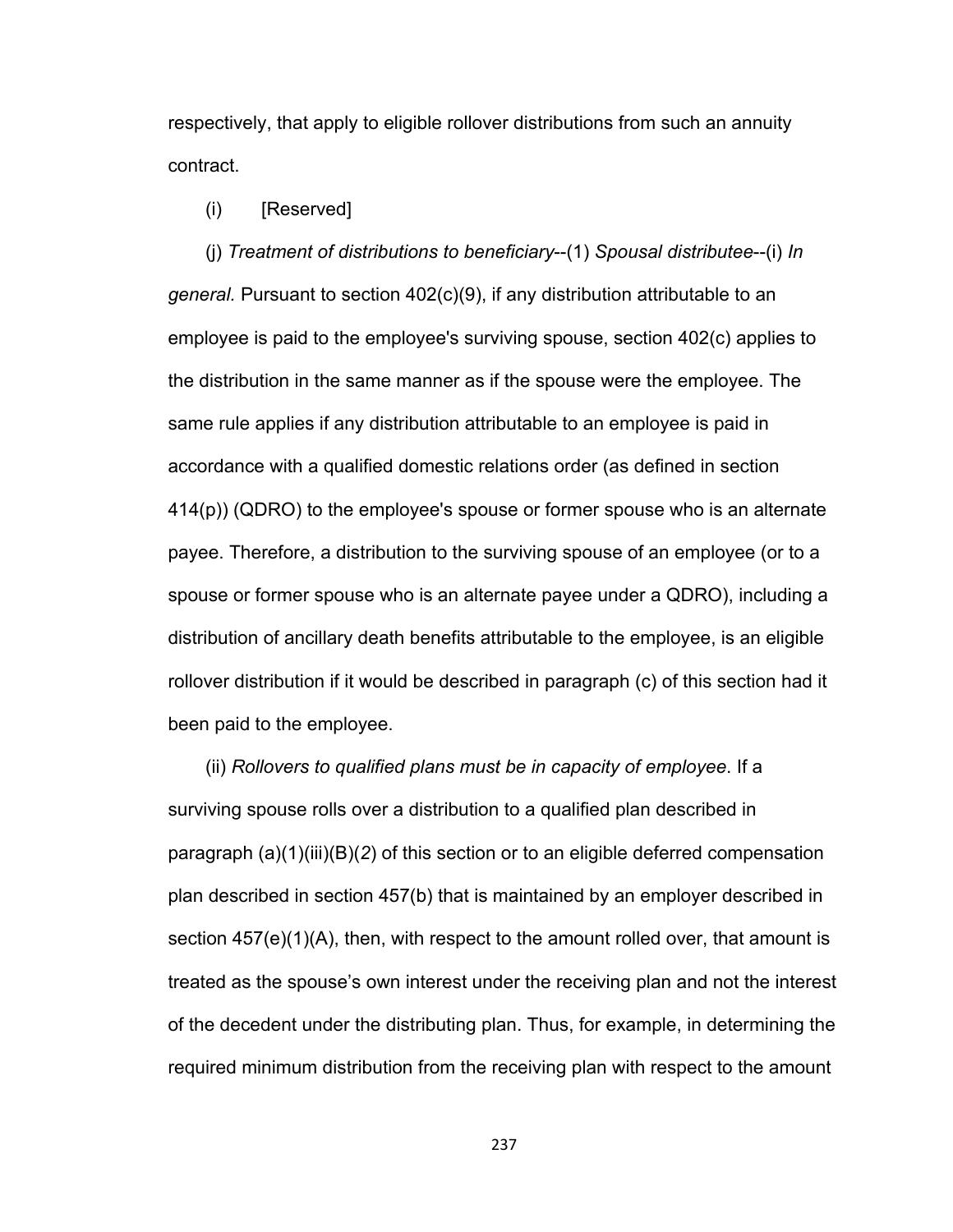rolled over, distributions must satisfy section  $401(a)(9)(A)$  and not section 401(a)(9)(B).

(2) *Non-spousal distributee.* A distributee other than the employee or the employee's surviving spouse (or a spouse or former spouse who is an alternate payee under a QDRO) is not permitted to roll over a distribution from a qualified plan. Therefore, a distribution to a non-spousal distributee does not constitute an eligible rollover distribution under section 402(c)(4) and is not subject to the 20 percent income tax withholding under section 3405(c). However, under section 402(c)(11), if the distributee is a designated beneficiary (as determined under §1.401(a)(9)-4) who is not described in paragraph (j)(1) of this section and the distribution would be an eligible rollover distribution had it been paid to the employee, then the distributee may elect that the distribution be made in the form of a direct trustee-to-trustee transfer to an IRA established for the purpose of receiving that distribution. If a direct trustee-to-trustee transfer is made pursuant to section  $402(c)(11)$  then--

(i) The transfer is treated as an eligible rollover distribution;

(ii) The IRA is an inherited IRA described in section  $408(d)(3)(ii)$ ; and

(iii) Section 401(a)(9)(B) (other than section 401(a)(9)(B)(iv)) will apply to the IRA.

(3) *Determination of amounts that constitute required minimum distributions for distributions to beneficiaries*--(i) *In general*--(A) *First portion of a distribution is treated as a required minimum distribution*. If a minimum distribution is required to be made to a beneficiary in a calendar year, then the amounts distributed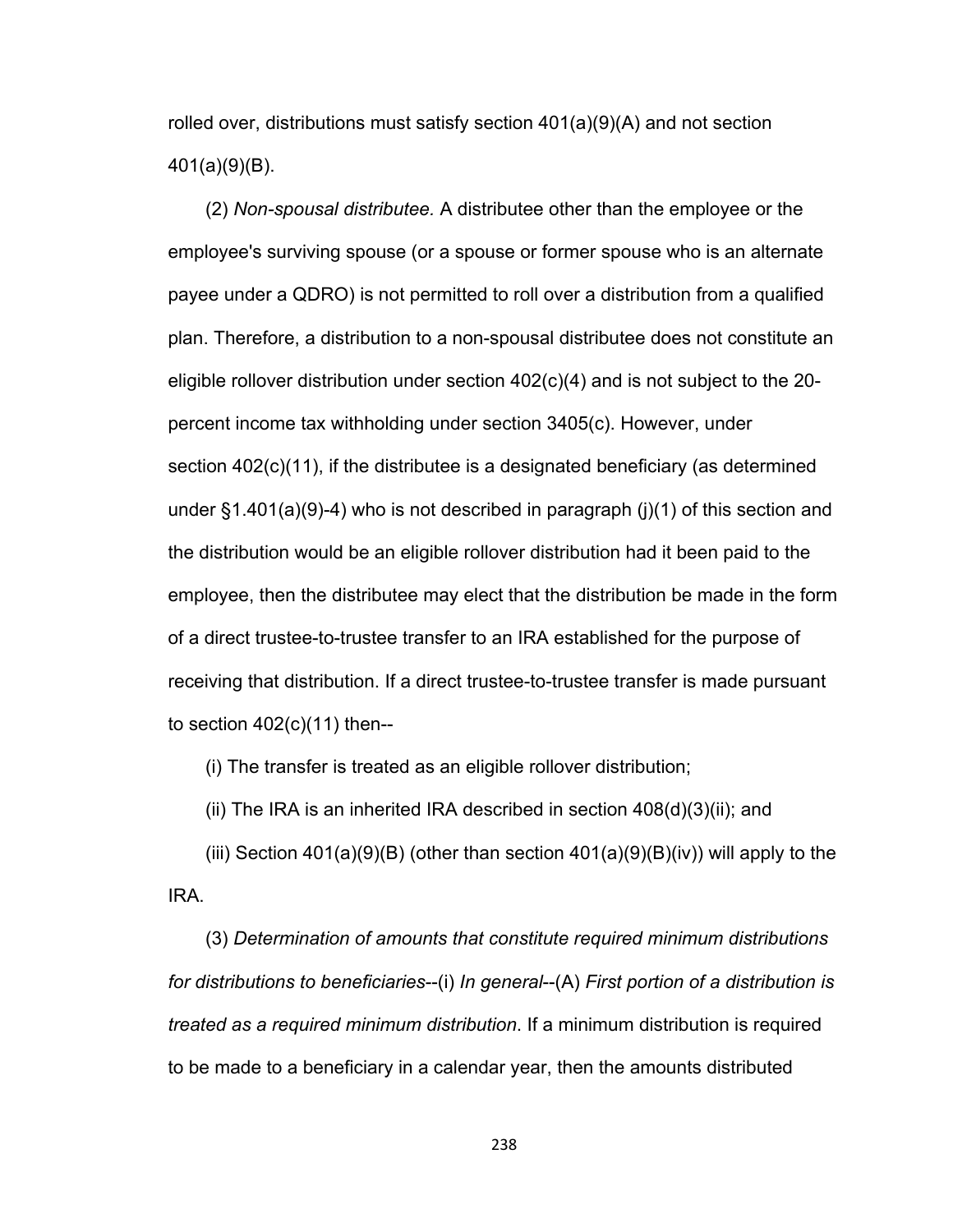during that calendar year are treated as required minimum distributions under section 401(a)(9), to the extent that the total required minimum distribution under section 401(a)(9) for the calendar year has not been satisfied. Accordingly, those amounts are not eligible rollover distributions. If the employee dies before the employee's required beginning date (within the meaning of §1.401(a)(9)-2(b)), then no amount is a required minimum distribution for the year in which the employee dies.

(B) *Determination of required minimum distribution based on distribution method*. Except as otherwise provided in paragraphs (j)(3)(ii) and (iii) of this section, if an employee dies before the employee's required beginning date, then the amount that is not an eligible rollover distribution because it is a required minimum distribution for the calendar year is determined under paragraph  $(i)(3)(i)(C)$ ,  $(D)$ , or  $(E)$  of this section, whichever applies to the beneficiary. See  $\S1.401(a)(9)-3(b)(4)$  and (c)(5) to determine which rule applies. If an employee dies on or after the employee's required beginning date, then the amount that is not an eligible rollover distribution because it is a required minimum distribution for a calendar year is determined under paragraph  $(i)(3)(i)(F)$  of this section.

(C) *Five-year rule*. If the 5-year rule described in §1.401(a)(9)-3(b)(2) or (c)(2) applies to the beneficiary, then no amount is required to be distributed until the end of the fifth calendar year following the calendar year of the employee's death. In that year, the entire amount to which the beneficiary is entitled under the plan must be distributed, and because it is a required minimum distribution, it is not an eligible rollover distribution. Thus, if the 5-year rule applies with respect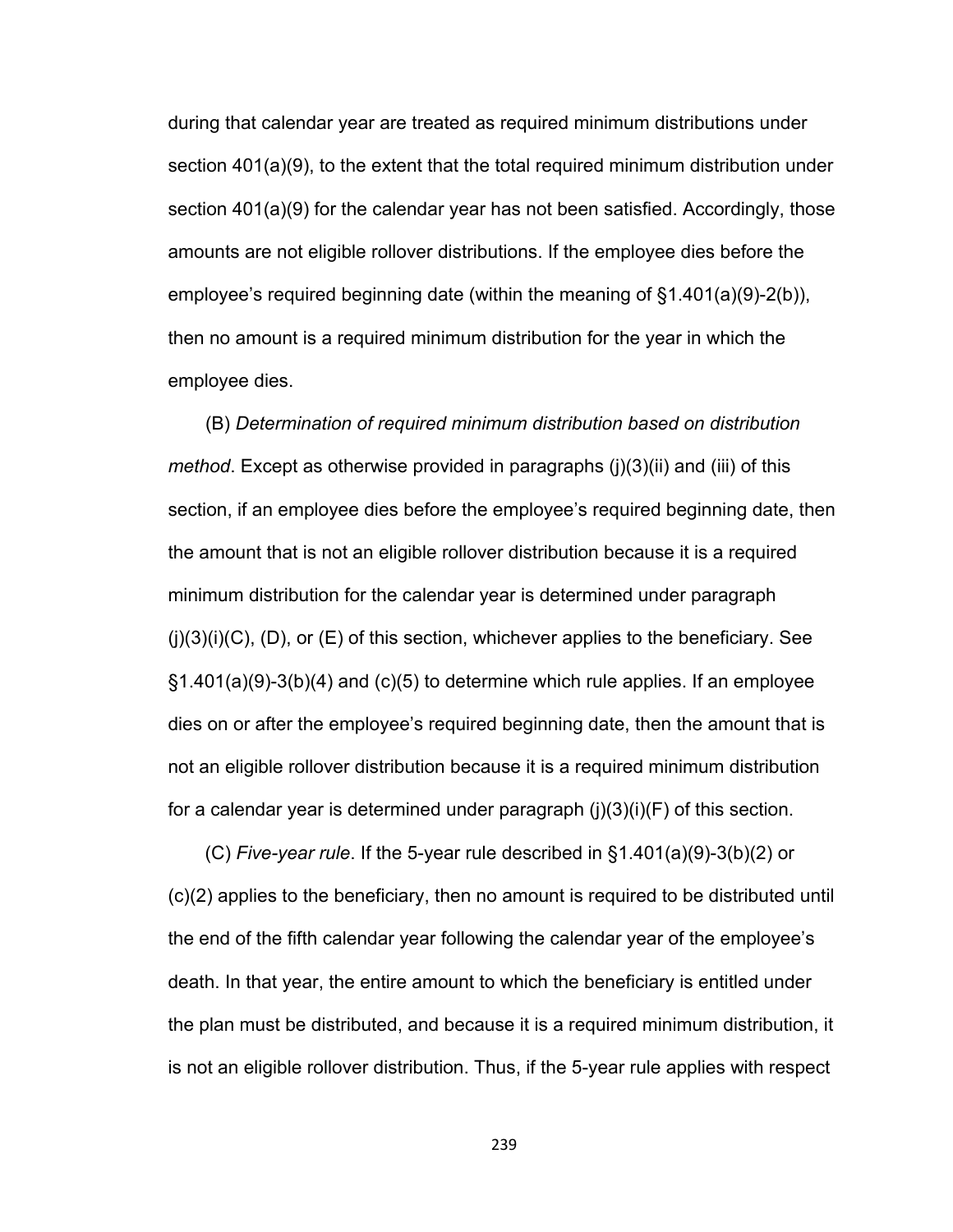to a designated beneficiary, then any distribution made before the fifth calendar year following the calendar year of the employee's death is eligible for rollover if it otherwise meets the requirements of this section.

(D) *Ten-year rule*. If the 10-year rule described in §1.401(a)(9)-3(c)(3) applies to the beneficiary, then no amount is required to be distributed until the end of the tenth calendar year following the calendar year of the employee's death. In that year, the entire amount to which the beneficiary is entitled under the plan must be distributed, and because it is treated as a required minimum distribution, it is not an eligible rollover distribution. Thus, if the 10-year rule applies with respect to a designated beneficiary, then any distribution made before the tenth calendar year following the calendar year of the employee's death is eligible for rollover if it otherwise meets the requirements of this section.

(E) *Life expectancy rule*. If the life expectancy rule described in §1.401(a)(9)- 3(c)(4) (or, in the case of a defined benefit plan, the annuity payment rule described in §1.401(a)(9)-3(b)(3)) applies to the designated beneficiary, then, in the first distribution calendar year for the beneficiary (as defined in §1.401(a)(9)-  $5(a)(2)(ii)$  and in each subsequent calendar year, the amount treated as a required minimum distribution and not eligible to be rolled over is determined in accordance in with §1.401(a)(9)-5(d) and (e) (or, in the case of a defined benefit plan, §1.401(a)(9)-6).

(F) *Employee dies on or after required beginning date*. If the employee dies on or after the employee's required beginning date, then, in the calendar year of the employee's death, the amount treated as a required minimum distribution and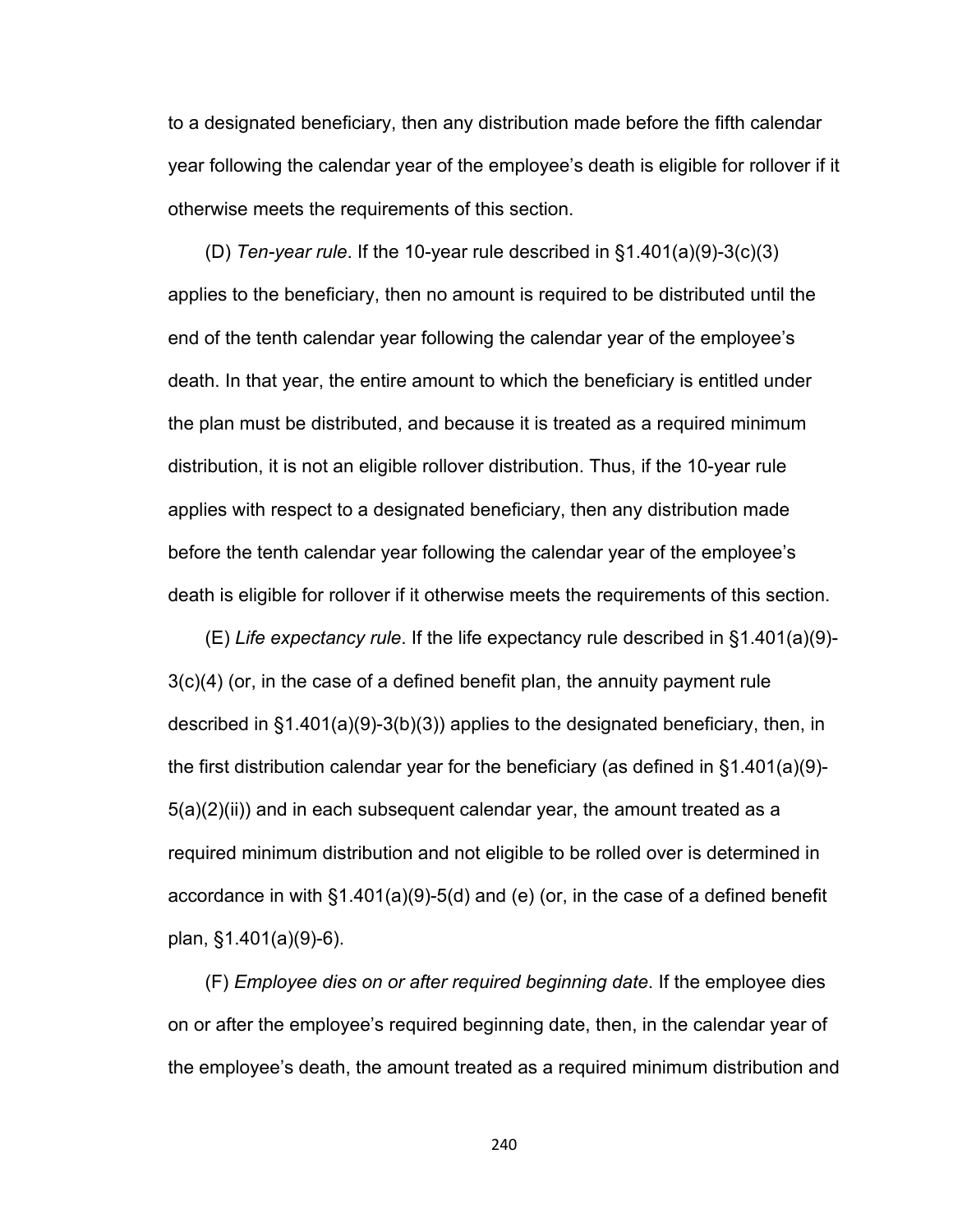not eligible to be rolled over is determined in accordance with §1.401(a)(9)-5(c) (or, in the case of a defined benefit plan, §1.401(a)(9)-6). For each subsequent calendar year, the amount treated as a required minimum distribution and not eligible to be rolled over is determined in accordance with §1.401(a)(9)-5(d) and (e) (or, in the case of a defined benefit plan, §1.401(a)(9)-6).

(ii) *Exception allowing beneficiary to change distribution method*. If the 5 year rule or 10-year rule described in  $\S1.401(a)(9)-3(b)(2)$ , (c)(2) or (c)(3) applies to a designated beneficiary under the plan, and the eligible designated beneficiary is using the exception under §1.408-8(d)(2)(ii) to switch to the use of the life expectancy rule under the IRA to which the distribution is rolled over or transferred, then the designated beneficiary must determine the portion of the distribution that is a required minimum distribution that is not eligible for rollover using the life expectancy rule described in  $\S 1.401(a)(9)-3(c)(4)$  (or, in the case of a defined benefit plan, the annuity payment rule described in §1.401(a)(9)-  $3(b)(3)$ ).

(iii) *Special rule applicable to a spouse beneficiary*--(A) *In general*. This paragraph (j)(3)(iii) provides a special rule relating to the determination of amounts treated as a required minimum distribution for distributions to an employee's surviving spouse to whom the 5-year rule or 10-year rule described in  $\S1.401(a)(9)-3(b)(2)$ , (c)(2), or (c)(3) applies. This rule, which treats a portion of the distribution made before the last year of the 5-year or 10-year period (whichever applies to the spouse) as a required minimum distribution, applies if--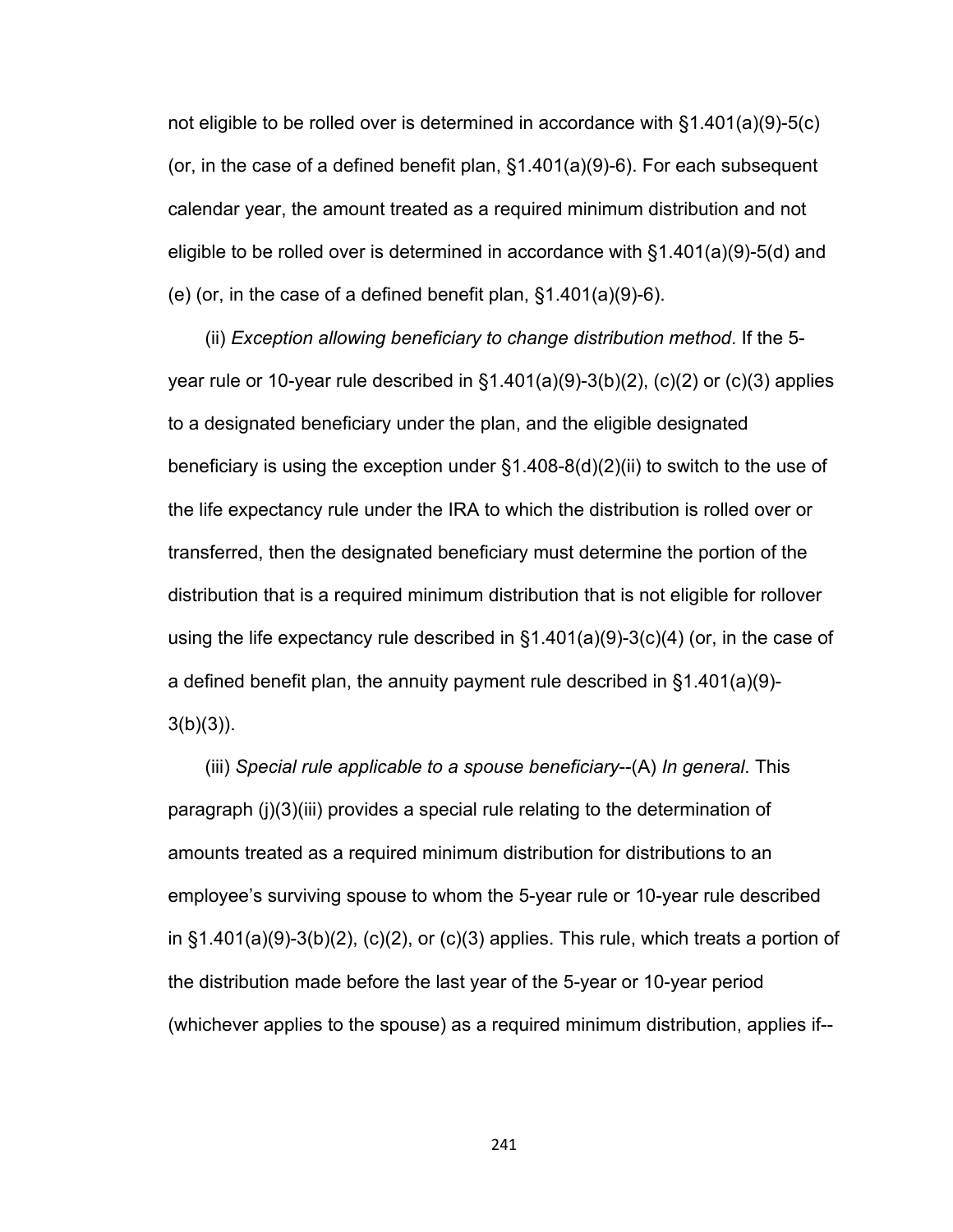(*1*) The distribution is made in or after the calendar year the surviving spouse attains age 72; and

*(2)* The surviving spouse rolls over a portion of that distribution to an eligible retirement plan under which the surviving spouse is not treated as the beneficiary of the employee.

(B) *Catch-up of missed required minimum distributions*. If this paragraph  $(i)(3)(iii)$  applies to a distribution then, notwithstanding paragraph  $(i)(3)(i)(C)$  and (D) of this section, the portion of the distribution that is not an eligible rollover distribution because it is treated as a required minimum distribution is the excess (if any) of--

*(1)* The sum of the hypothetical required minimum distributions determined under paragraph (j)(3)(iii)(C) of this section for each year beginning with the first applicable calendar year (determined under paragraph (j)(3)(iii)(D) of this section) and ending with the calendar year in which the distribution is made, over

*(2)* The distributions made to the surviving spouse during those calendar years.

(C) *Calculation of required minimum distribution for calendar years prior to calendar year of distribution*. The hypothetical required minimum distribution for a calendar year described in this paragraph (j)(3)(iii)(C) is the amount that would have been the required minimum distribution for that year had the life expectancy rule applied to the surviving spouse. Thus, in the case of a defined contribution plan, the amount is calculated under §1.401(a)(9)-5, using the applicable denominator under §1.401(a)(9)-5(d) (or, in the case of a defined benefit plan,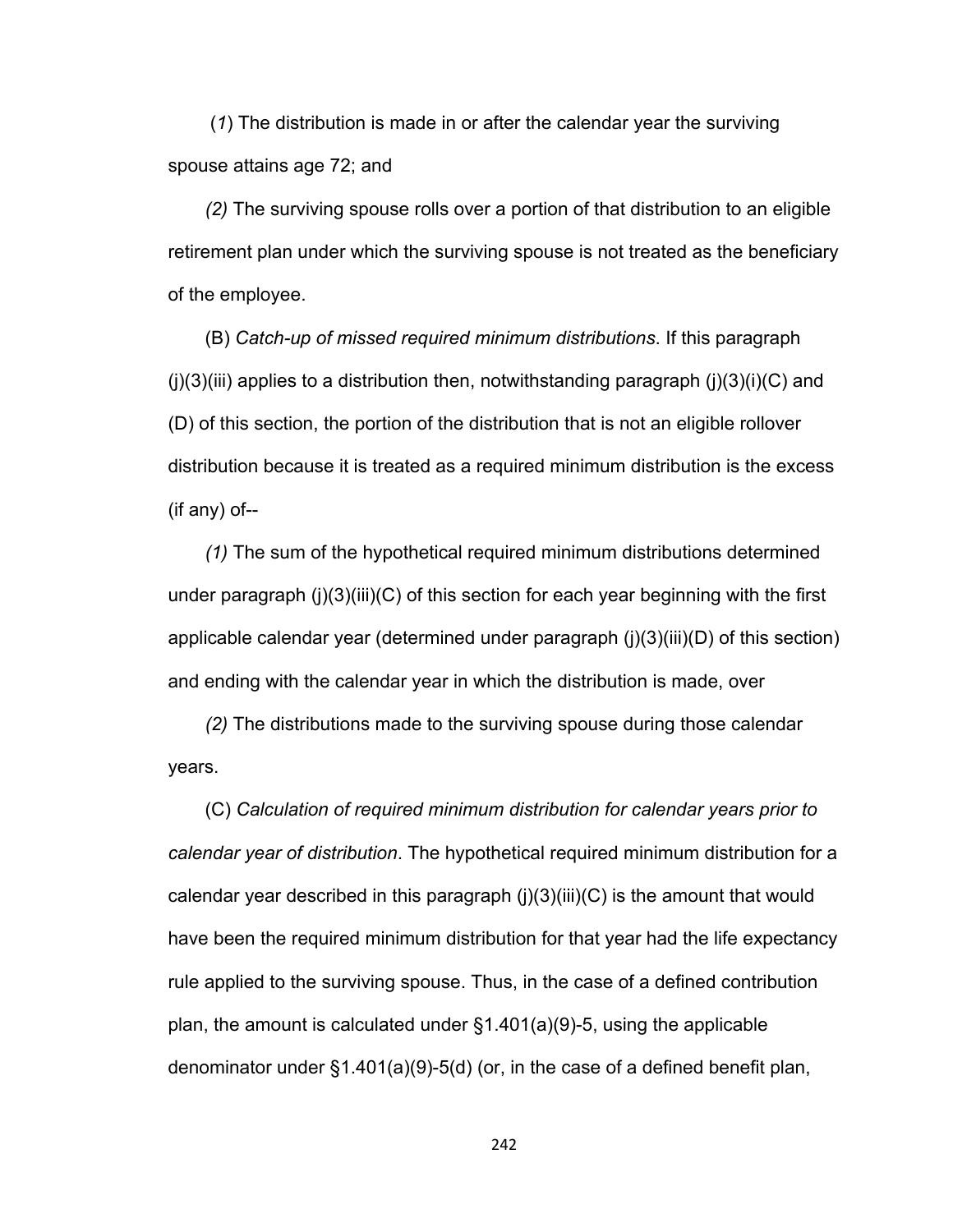calculated under §1.401(a)(9)-6). However, an adjusted account balance is used to determine the required minimum distribution for a year under this paragraph  $(i)(3)(iii)(C)$ . The adjusted account balance is determined by reducing the account balance that would otherwise be used by the excess (if any) of--

(*1*) The sum of the hypothetical required minimum distributions determined under this paragraph (j)(3)(iii)(C) beginning with the first applicable year and ending with the calendar year preceding the calendar year of the determination,

over

(*2*) The distributions made to the surviving spouse during those calendar

years.

(D) *Definition of first applicable year*. The first applicable year is the later of--

(*1*) The calendar year in which the surviving spouse attains age 72, and

(*2)* The calendar year in which the employee would have attained age 72.

(E) *Example*--(*1*) *Facts*. Employee A is a participant in Plan X, sponsored by Employer M. A died before A's required beginning date having named A's surviving spouse, B, as the sole beneficiary. Pursuant to the terms of Plan X, B is subject to the 10-year rule. B does not take a distribution of A's entire interest in Plan X until the ninth calendar year following the year of A's death, at which time B takes a distribution of A's entire interest (valued at \$100,000 as of December 31 in the calendar year preceding the calendar year of distribution) when B is age 74 (and when A would have reached age 75). B would like to roll over the distribution to B's own IRA to the extent the distribution does not constitute a required minimum distribution.

(*2*) *Catch-up of required minimum distributions required*. Because the distribution is made in a calendar year after B attained age 72, this paragraph (j)(3)(iii) applies. The first applicable year (determined in accordance with paragraph (j)(3)(iii)(D) of this section) is the calendar year in which B reached age 72 (the seventh year after the year of A's death). Pursuant to paragraph  $(i)(3)(iii)(B)$  of this section, the amount that is not an eligible rollover distribution because it is treated as a required minimum distribution under section 401(a)(9), is the sum of the hypothetical required minimum distributions, determined in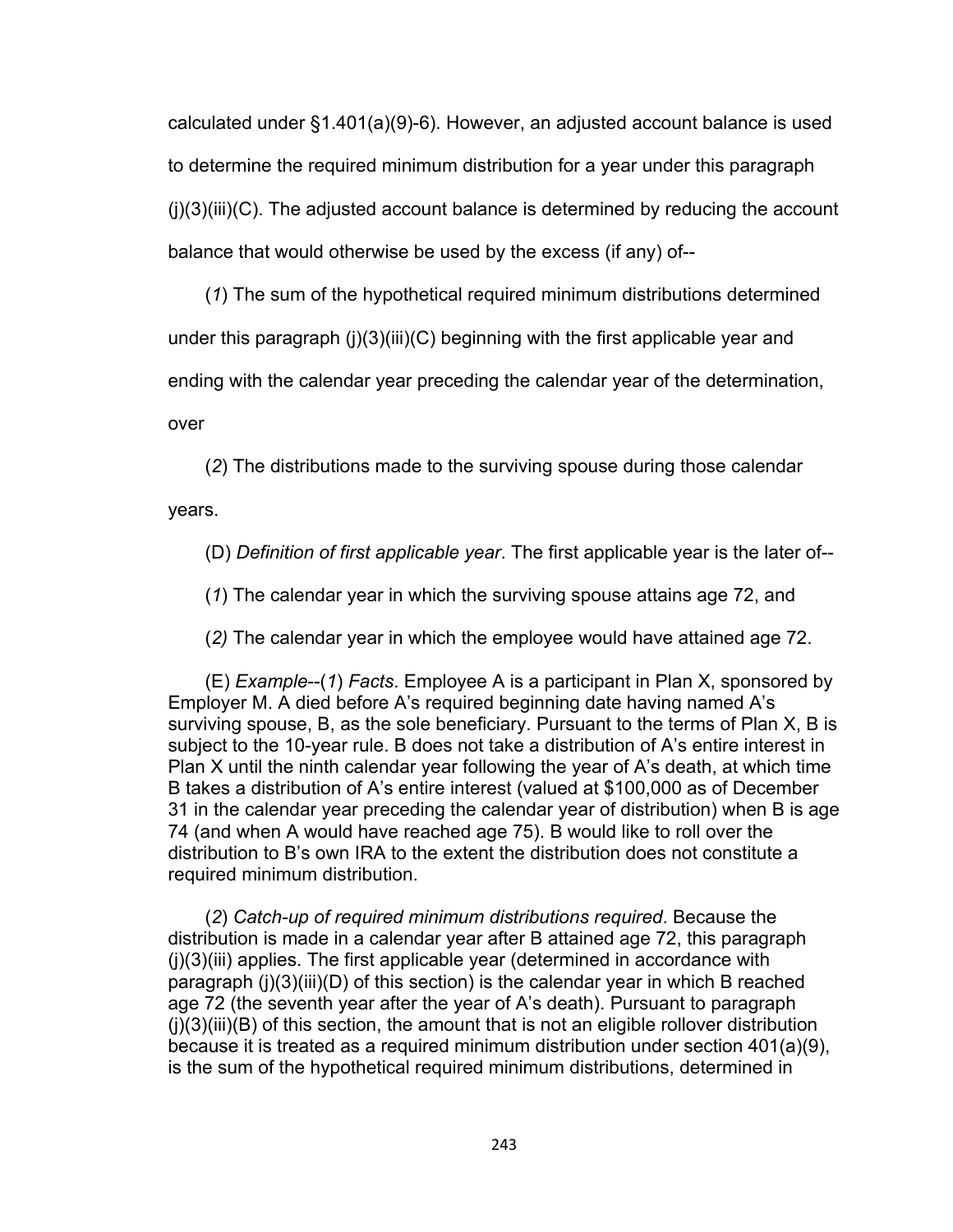accordance with paragraph (j)(3)(iii)(C) of this section for each calendar year beginning with the first applicable year and ending in the year of distribution.

(*3*) *Calculation of hypothetical required minimum distribution*. Pursuant to paragraph (j)(3)(iii)(C) of this section, the amount treated as a required minimum distribution for the first applicable year is \$5,813.95 (\$100,000/17.2). For the next calendar year, the account balance as of the preceding calendar year is reduced by the required minimum distribution for that calendar year, in this case, \$5,813.95. This calculation will be made for each calendar year until the calendar year of the distribution and the cumulative amount of those hypothetical required minimum distributions will be treated as a required minimum distribution under section 401(a)(9) and thus, not an eligible rollover distribution.

(k) *Other rules*--(1) *Designation must be irrevocable--*(i) *Indirect rollover.* In

order for a contribution of an eligible rollover distribution to an individual retirement plan to constitute a rollover and, thus, to qualify for exclusion from gross income under section 402(c), a distributee must elect, at the time the contribution is made, to treat the contribution as a rollover contribution. An election is made by designating to the trustee, issuer, or custodian of the eligible retirement plan that the contribution is a rollover contribution. This election is irrevocable. Once any portion of an eligible rollover distribution has been contributed to an individual retirement plan and designated as a rollover distribution, taxation of the withdrawal of the contribution from the individual retirement plan is determined under section 408(d) rather than under section 402 or 403. Therefore, the eligible rollover distribution is not eligible for capital gains treatment, five-year or ten-year averaging, or the exclusion from gross income for net unrealized appreciation on employer stock.

(ii) *Direct rollover*. If an eligible rollover distribution is paid to an eligible retirement plan in a direct rollover at the election of the distributee, the distributee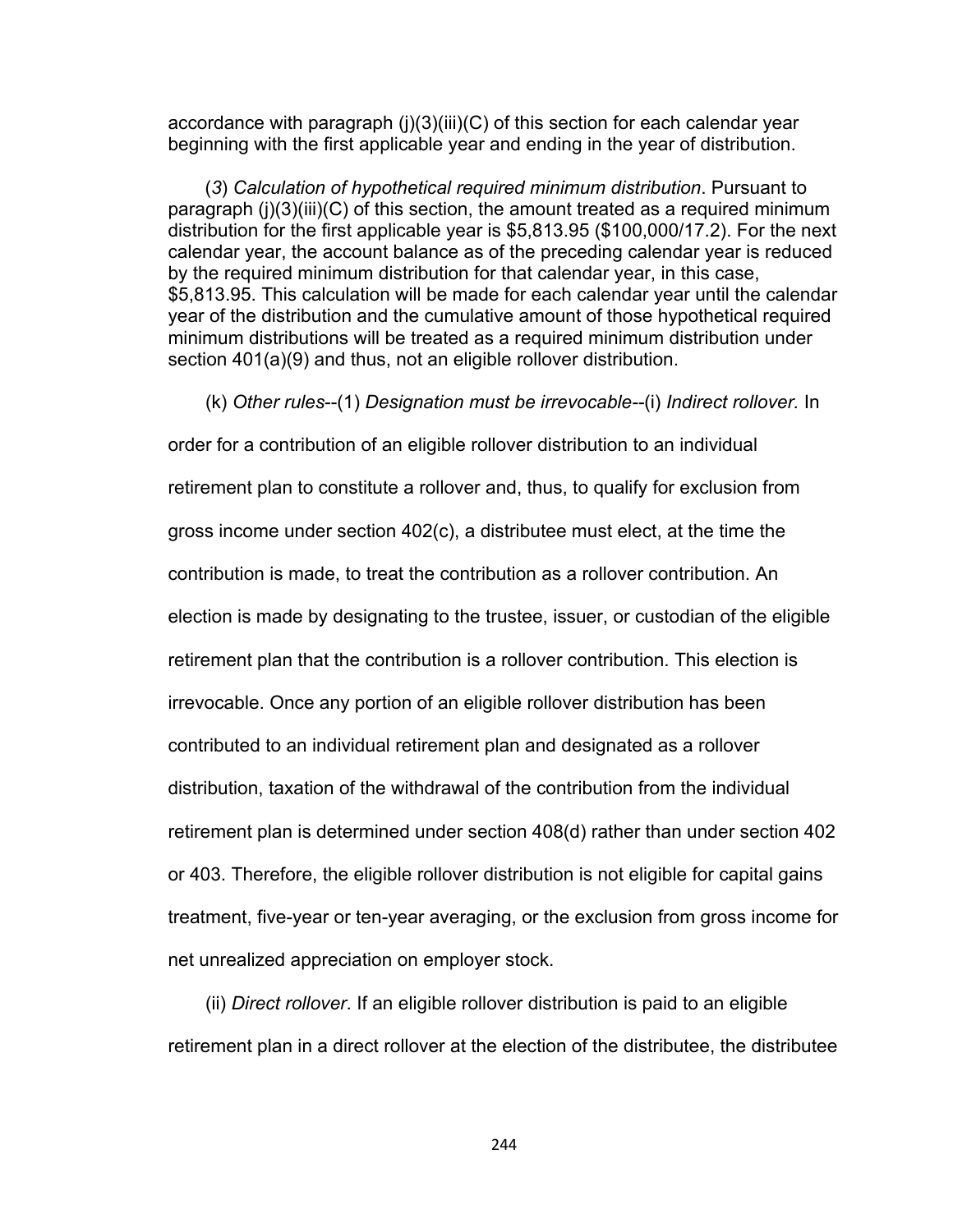is deemed to have irrevocably designated that the direct rollover is a rollover contribution.

(2) *Use of actual minimum required distribution calculation*. The portion of any distribution that an employee (or spousal distributee) may roll over as an eligible rollover distribution under section 402(c) is determined based on the actual application of section 402 and other relevant provisions of the Internal Revenue Code. The actual application of these provisions may produce different results than any assumption described in §1.401(a)(31)-1, Q&A-18 that is used by the plan administrator. Thus, for example, if the plan administrator assumes there is no designated beneficiary and calculates the portion of a distribution that is a required minimum distribution using the Uniform Life Table under §1.401(a)(9)-9(c)(2), but the portion of the distribution that is actually a required minimum distribution and thus not an eligible rollover distribution is determined by taking into account a spousal designated beneficiary who is more than 10 years younger than the employee, then a greater portion of the distribution is actually an eligible rollover distribution and the distributee may roll over the additional amount.

(3*) Plan rollover not counted towards one rollover per year limitation*. A distribution from a qualified plan that is rolled over to an individual retirement account or individual retirement annuity is not treated for purposes of section 408(d)(3)(B) as an amount received by an individual from an individual retirement account or individual retirement annuity that is not includible in gross income because of the application of section 408(d)(3).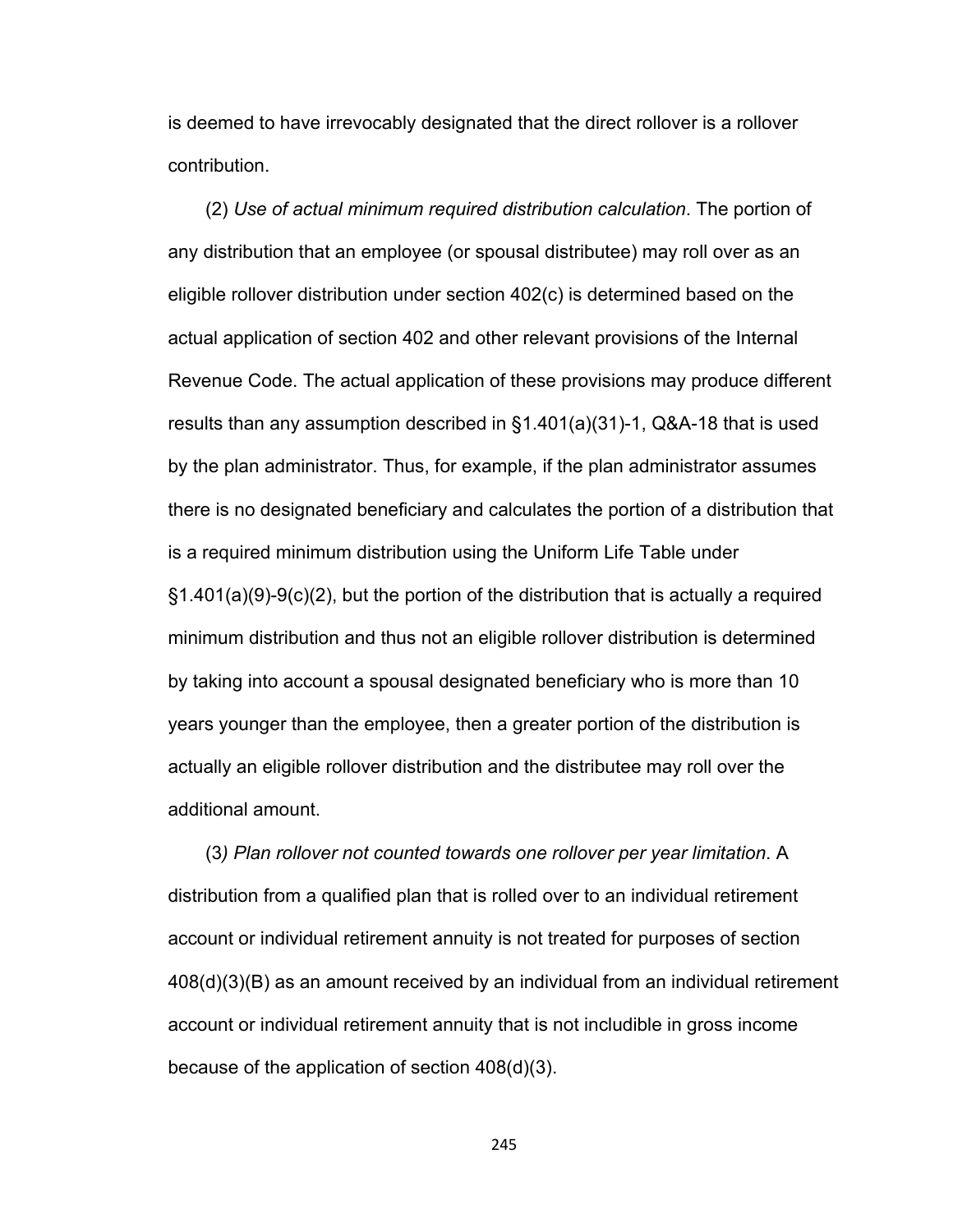Par. 5. Remove Section 1.402(c)-3.

## **§1.402(c)-3. [REMOVED].**

Par. 6. Amend §1.403(b)-6 by revising paragraph (e) to read as follows: \* \* \* \* \*

 (e) *Minimum required distributions for eligible plans*--(1) *In general*. Under section 403(b)(10), a section 403(b) contract must meet the minimum distribution requirements of section 401(a)(9) (in both form and operation). See section 401(a)(9) for these requirements.

(2) *Generally treated as IRAs*. For purposes of applying the minimum distribution requirements of section 401(a)(9) to section 403(b) contracts, the minimum distribution requirements applicable to individual retirement annuities described in section 408(b) and individual retirement accounts described in section 408(a) apply to section 403(b) contracts. Consequently, except as otherwise provided in this paragraph (e), the minimum distribution requirements of section 401(a)(9) are applied to section 403(b) contracts in accordance with the provisions in §1.408-8.

(3) *Exceptions under which qualified plan rules will apply*--(i) *Required beginning date.* The required beginning date for purposes of section 403(b)(10) is determined in accordance with  $\S1.401(a)(9)-2(b)$  (rather than  $\S1.408-8(b)(1)$ ).

(ii) *Amounts not taken into account*. The amounts not taken into account in determining whether the minimum distribution requirement of section 401(a)(9)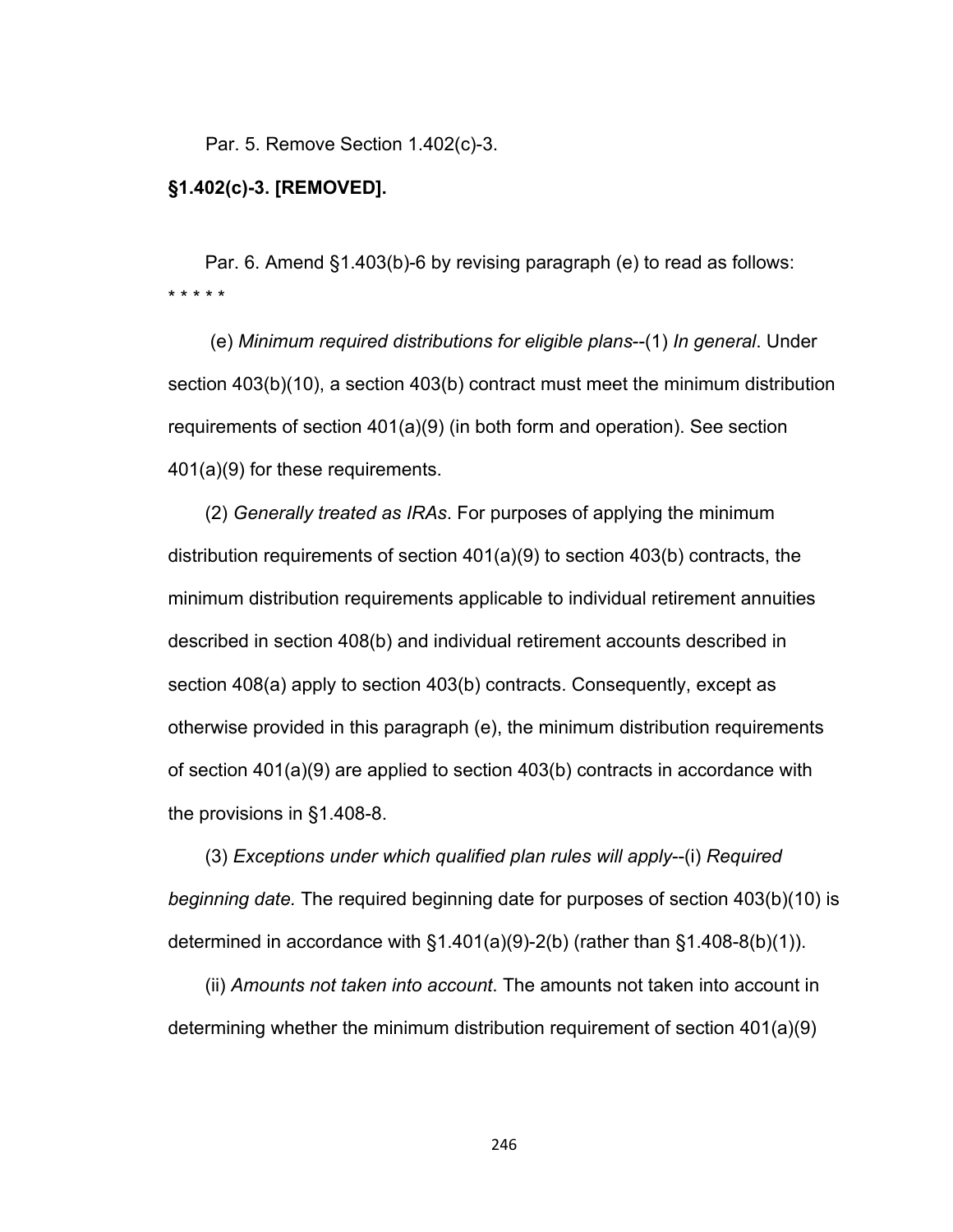has been satisfied for a calendar year are the amounts described in §1.402(c)-  $2(c)(3)$  (rather than the amounts described in  $\S 1.408 - 8(q)(2)$ ).

(iii) *Qualifying longevity annuity contracts*. The rules in §1.401(a)(9)-6(q)(2)(i) (relating to limitations on premiums for a qualifying longevity annuity contract  $(QLAC)$ , as defined in §1.401(a)(9)-6(q)(1)) and §1.401(a)(9)-6(q)(4)(i)(A) (relating to reliance on representations with respect to a QLAC) apply to the purchase of a QLAC under a section 403(b) plan (rather than the rules in §1.408- 8(h)(2) and (3)).

(4) *Surviving spouse rule does not apply*. The special rule in §1.408-8(c) (relating to spousal beneficiaries permitting a surviving spouse to treat an IRA of the decedent as the spouse's own IRA) does not apply to a section 403(b) contract. Thus, the surviving spouse of a participant is not permitted to treat a section 403(b) contract as the spouse's own section 403(b) contract, even if the spouse is the sole beneficiary.

(5) *Retirement income accounts*. For purposes of §1.401(a)(9)-6(d) (relating to annuity contracts purchased under a defined contribution plan), annuity payments provided with respect to retirement income accounts do not fail to satisfy the requirements of section 401(a)(9) merely because the payments are not made under an annuity contract purchased from an insurance company which is licensed to do business under the laws of the State, provided that the relationship between the annuity payments and the retirement income accounts is not inconsistent with any rules prescribed by the Commissioner in revenue rulings, notices, or other guidance published in the Internal Revenue Bulletin (see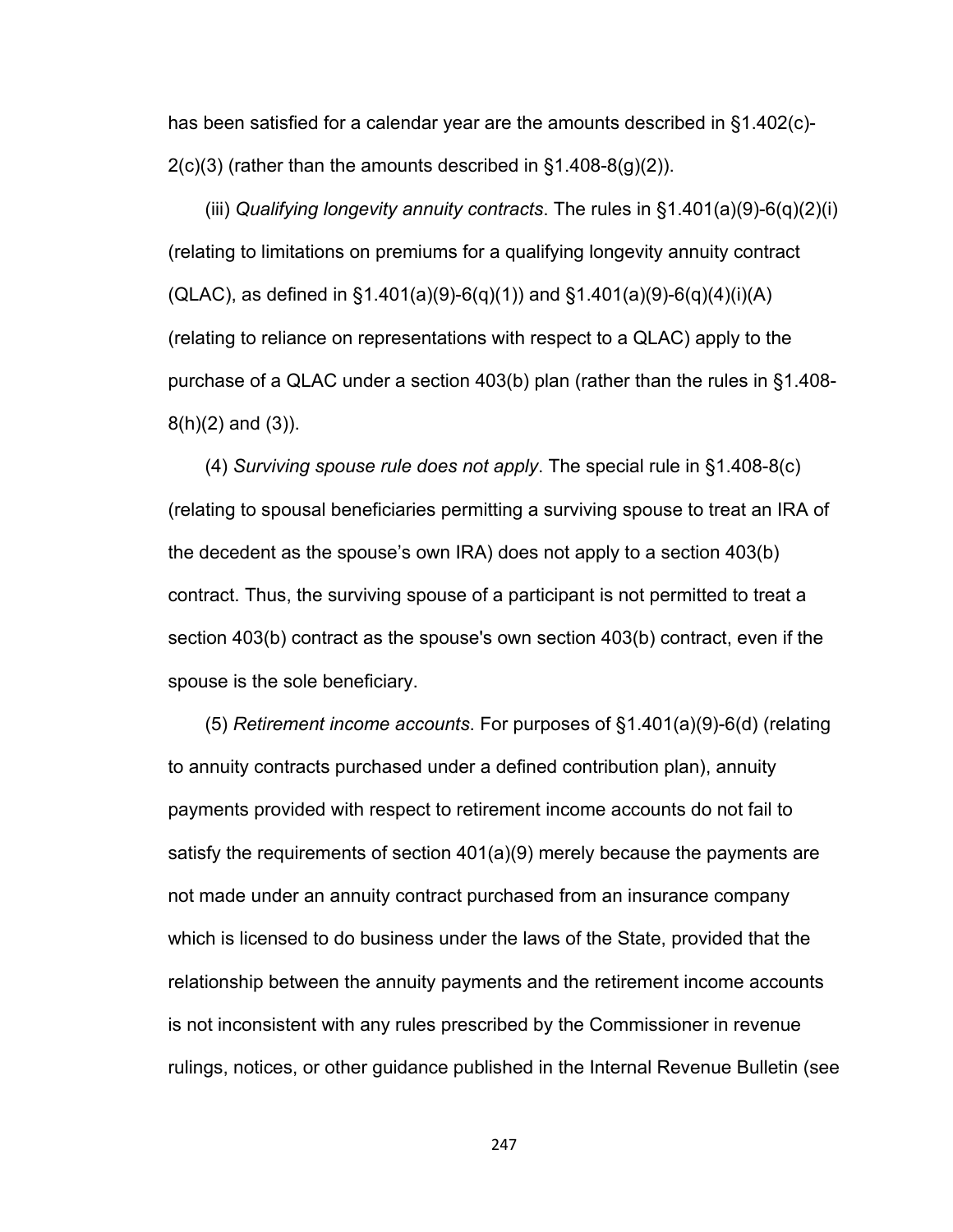§601.601(d) of this chapter). See also §1.403(b)-9(a)(5) for additional rules relating to annuities payable from a retirement income account.

(6) *Special rules for benefits accruing before December 31, 1986*--(i) *Non-applicability of section 401(a)(9) to pre-'87 account balance*. The minimum distribution requirements of section 401(a)(9) do not apply to the undistributed portion of the account balance under a section 403(b) contract valued as of December 31, 1986, exclusive of subsequent earnings (pre-'87 account balance). The minimum distribution requirements of section 401(a)(9) apply to all benefits under any section 403(b) contract accruing after December 31, 1986 (post-'86 account balance), including earnings after December 31, 1986. Consequently, the post-'86 account balance includes earnings after December 31, 1986, on contributions made before January 1, 1987, in addition to the contributions made after December 31, 1986, and earnings thereon.

(ii) *Recordkeeping required*. The issuer or custodian of the section 403(b) contract must keep records that enable it to identify the pre-'87 account balance and subsequent changes as set forth in paragraph (d)(6)(iii) of this section and provide that information upon request to the relevant employee or beneficiaries with respect to the contract. If the issuer or custodian does not keep those records, the entire account balance is treated as subject to section 401(a)(9).

(iii) *Applicability of section 401(a)(9) to post-'86 account balance*. In applying the minimum distribution requirements of section 401(a)(9), only the post-'86 account balance is used to calculate the required minimum distribution for a calendar year. The amount of any distribution from a contract is treated as being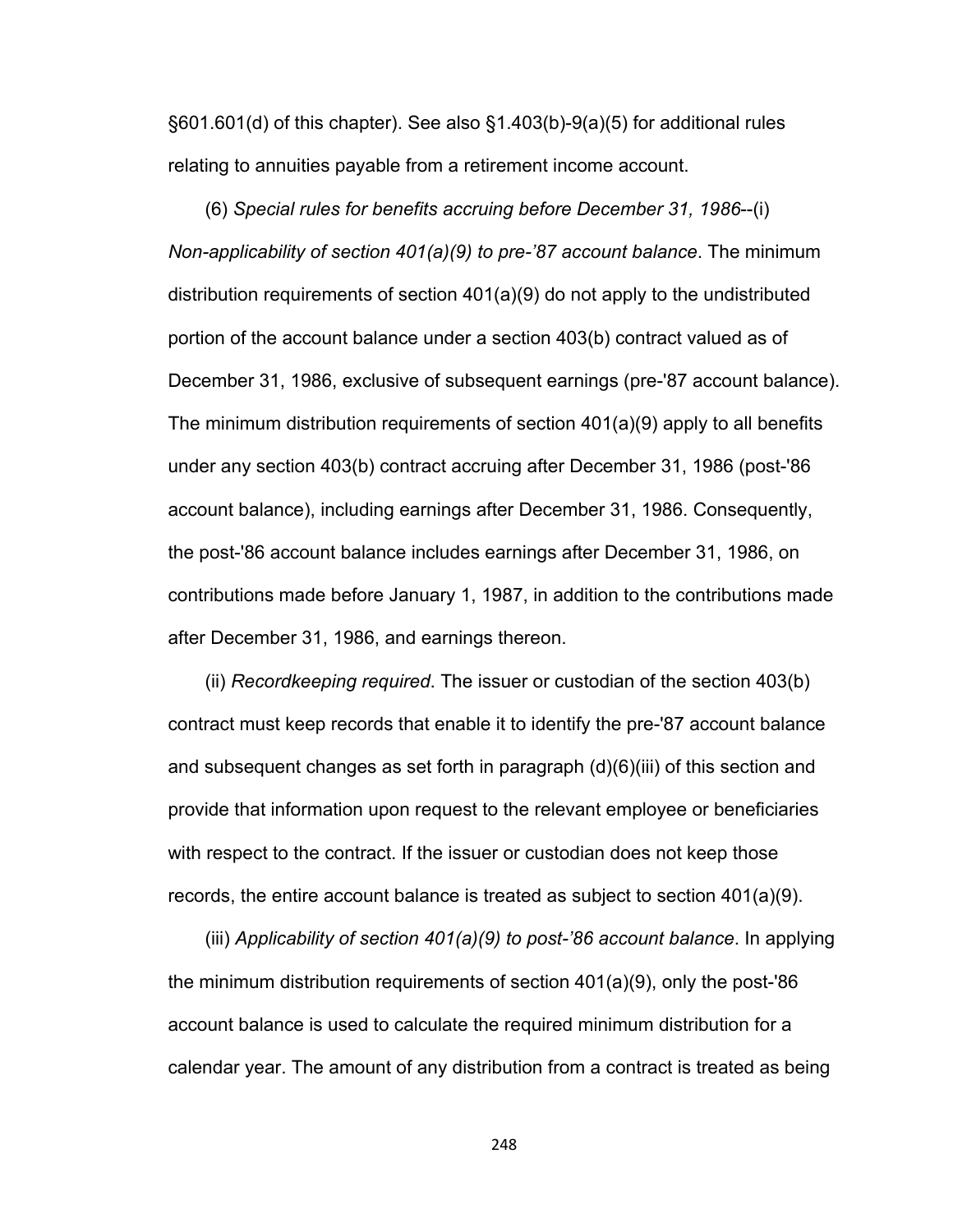paid from the post-'86 account balance to the extent the distribution is required to satisfy the minimum distribution requirement with respect to that contract for a calendar year. Any amount distributed in a calendar year from a contract in excess of the required minimum distribution for a calendar year with respect to that contract is treated as paid from the pre-'87 account balance, if any, of that contract.

(iv) *Rollover of amounts from pre-'87 account balance*. If an amount is distributed from the pre-'87 account balance and rolled over to another section 403(b) contract, the amount is treated as part of the post-'86 account balance in that second contract. However, if the pre-'87 account balance under a section 403(b) contract is directly transferred to another section 403(b) contract (as permitted under §1.403(b)-10(b)), the amount transferred retains its character as a pre-'87 account balance, provided the issuer of the transferee contract satisfies the recordkeeping requirements of paragraph (e)(6)(ii) of this section.

(v) *Relevance of distinction between pre-'87 and post-'86 account balance for purposes of section 72*. The distinction between the pre-'87 account balance and the post-'86 account balance provided for under this paragraph (e)(6) of this section has no relevance for purposes of determining the portion of a distribution that is includible in income under section 72.

(vi) *Pre-'87 account balance distributions must satisfy incidental benefit requirement*. The pre-'87 account balance must be distributed in accordance with the incidental benefit requirement of §1.401-1(b)(1)(i). Distributions attributable to the pre-'87 account balance are treated as satisfying this requirement if all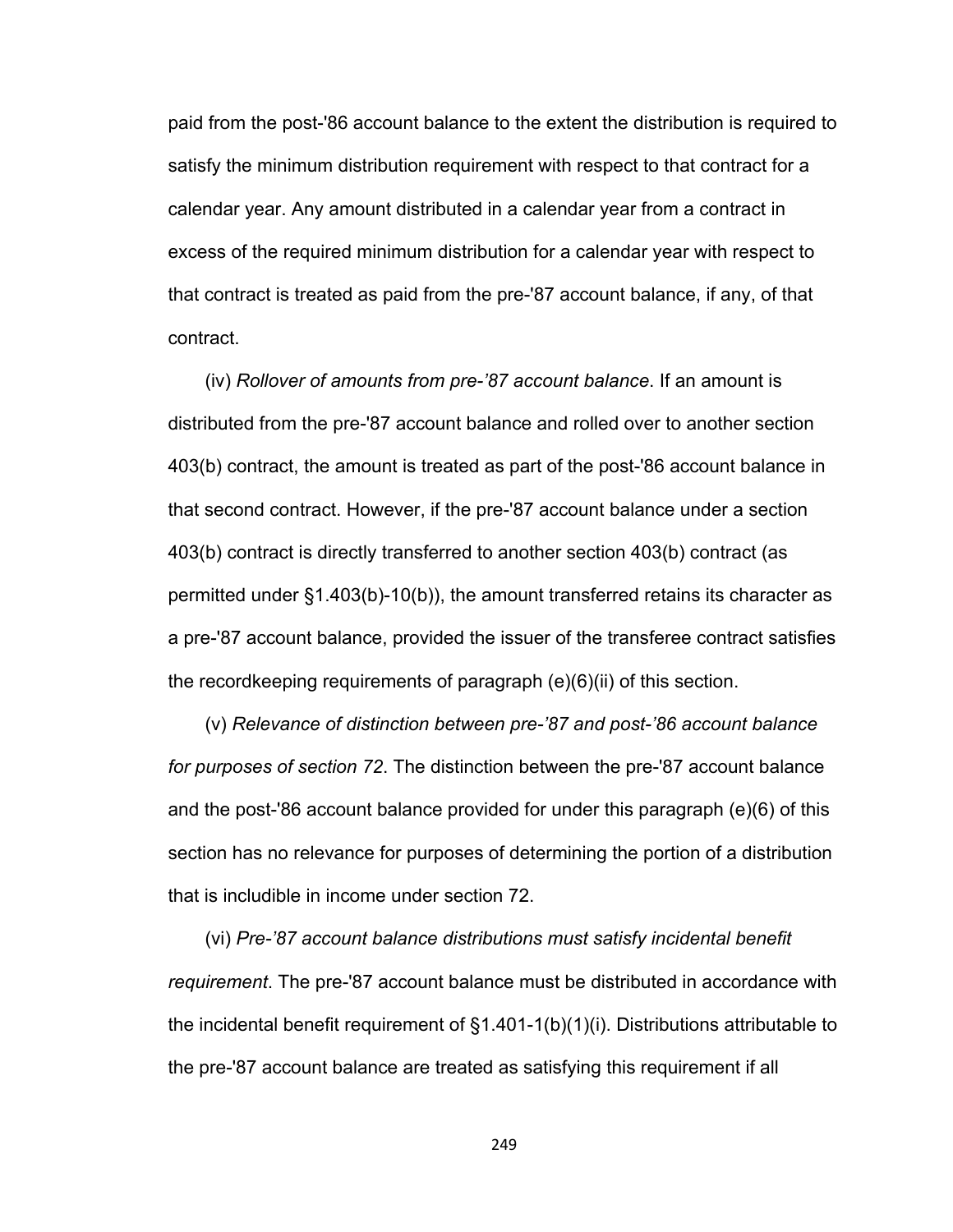distributions from the section 403(b) contract (including distributions attributable to the post-'86 account balance) satisfy the requirements of §1.401-1(b)(1)(i) without regard to this section, and distributions attributable to the post-'86 account balance satisfy the rules of this paragraph (e) (without regard to this paragraph (e)(6)). Distributions attributable to the pre-'87 account balance are treated as satisfying the incidental benefit requirement if all distributions from the section 403(b) contract (including distributions attributable to both the pre-'87 account balance and the post-'86 account balance) satisfy the rules of this paragraph (e) (without regard to this paragraph (e)(6)).

(7) *Application to multiple contracts for an employee*. The required minimum distribution must be determined separately for each section 403(b) contract of an employee. However, because, as provided in paragraph (e)(2) of this section, the minimum distribution requirements of section 401(a)(9) apply to section 403(b) contracts in accordance with the provisions in §1.408-8, the required minimum distribution from one section 403(b) contract of an employee is permitted to be distributed from another section 403(b) contract in order to satisfy the minimum distribution requirements of section 401(a)(9). Thus, as provided in §1.408-8(e), with respect to IRAs, the required minimum distribution amount from each contract is then totaled and the total minimum distribution taken from any one or more of the individual section 403(b) contracts. However, consistent with the rules in §1.408-8(e), only amounts in section 403(b) contracts that an individual holds as an employee may be aggregated. In addition, amounts in section 403(b) contracts that a person holds as a beneficiary of a decedent may be aggregated,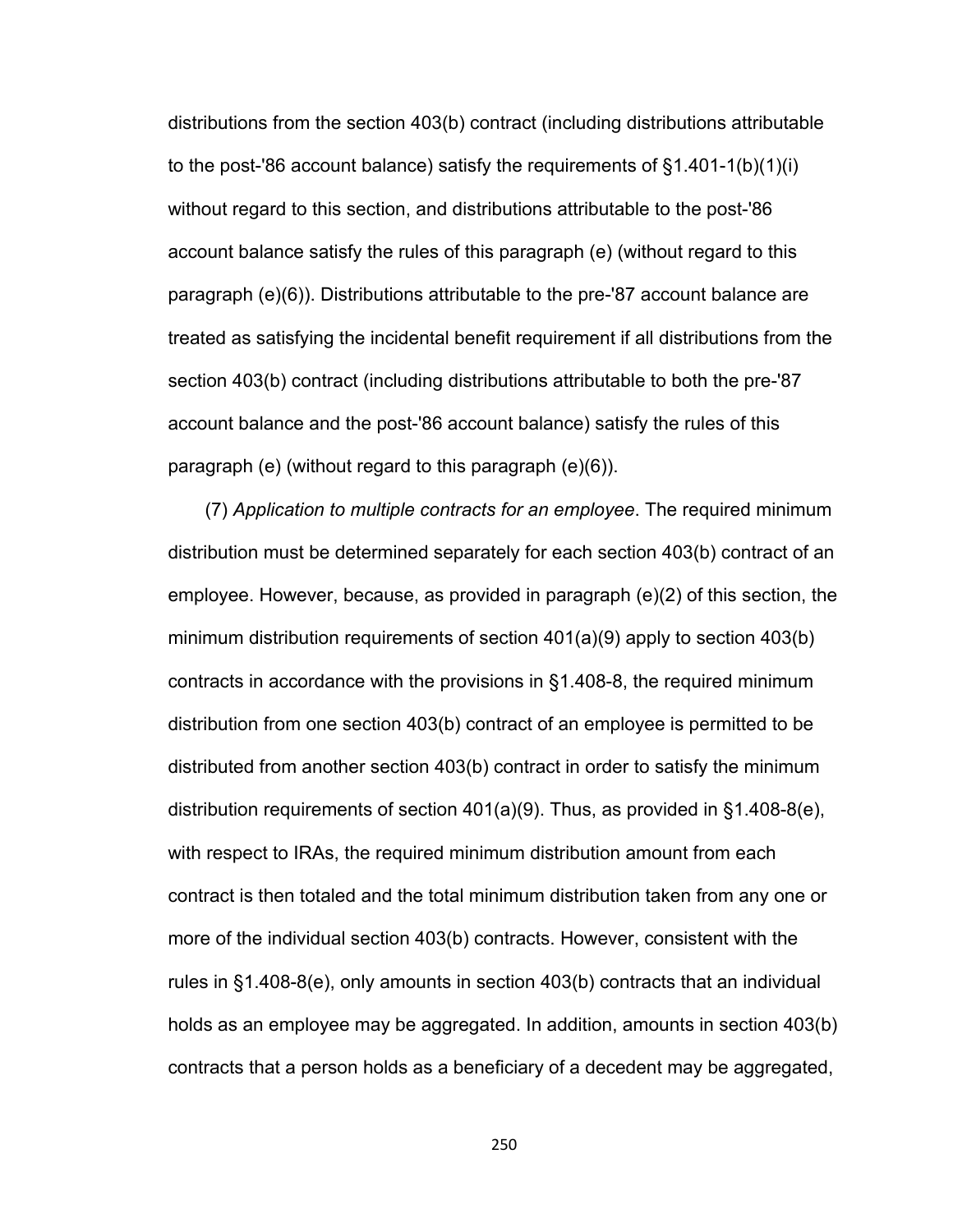but those amounts may not be aggregated with amounts held in section 403(b) contracts that the person holds as the employee or as the beneficiary of another decedent. Distributions from section 403(b) contracts do not satisfy the minimum distribution requirements for IRAs, nor do distributions from IRAs satisfy the minimum distribution requirements for section 403(b) contracts.

(8) *Governmental plans*. A section 403(b) contract that is part of a governmental plan (within the meaning of section 414(d)) is treated as having complied with section 401(a)(9) for all years to which section 401(a)(9) applies to the contract, if the terms of the contract reflect a reasonable, good faith interpretation of section 401(a)(9).

(9) *Effective date*. This paragraph (e) applies for purposes of determining required minimum distributions for calendar years beginning on or after January 1, 2022. For earlier calendar years, the rules of 26 CFR 1.403(b)-6(e) (revised as of April 1, 2021) apply.

\* \* \* \* \*

Par. 7. Revise §1.408-8 to read as follows:

## **§1.408-8 Distribution requirements for individual retirement plans.**

 (a) *Applicability of section 401(a)(9)*--(1) *In general*. An IRA is subject to the required minimum distribution requirements of section 401(a)(9). In order to satisfy section  $401(a)(9)$ , the rules of  $\S$  $1.401(a)(9)$ -1 through 1.401(a)(9)-9 must be applied, except as otherwise provided in this section. For example, if the owner of an individual retirement account dies before the IRA owner's required beginning date, whether the 10-year rule or the life expectancy rule applies to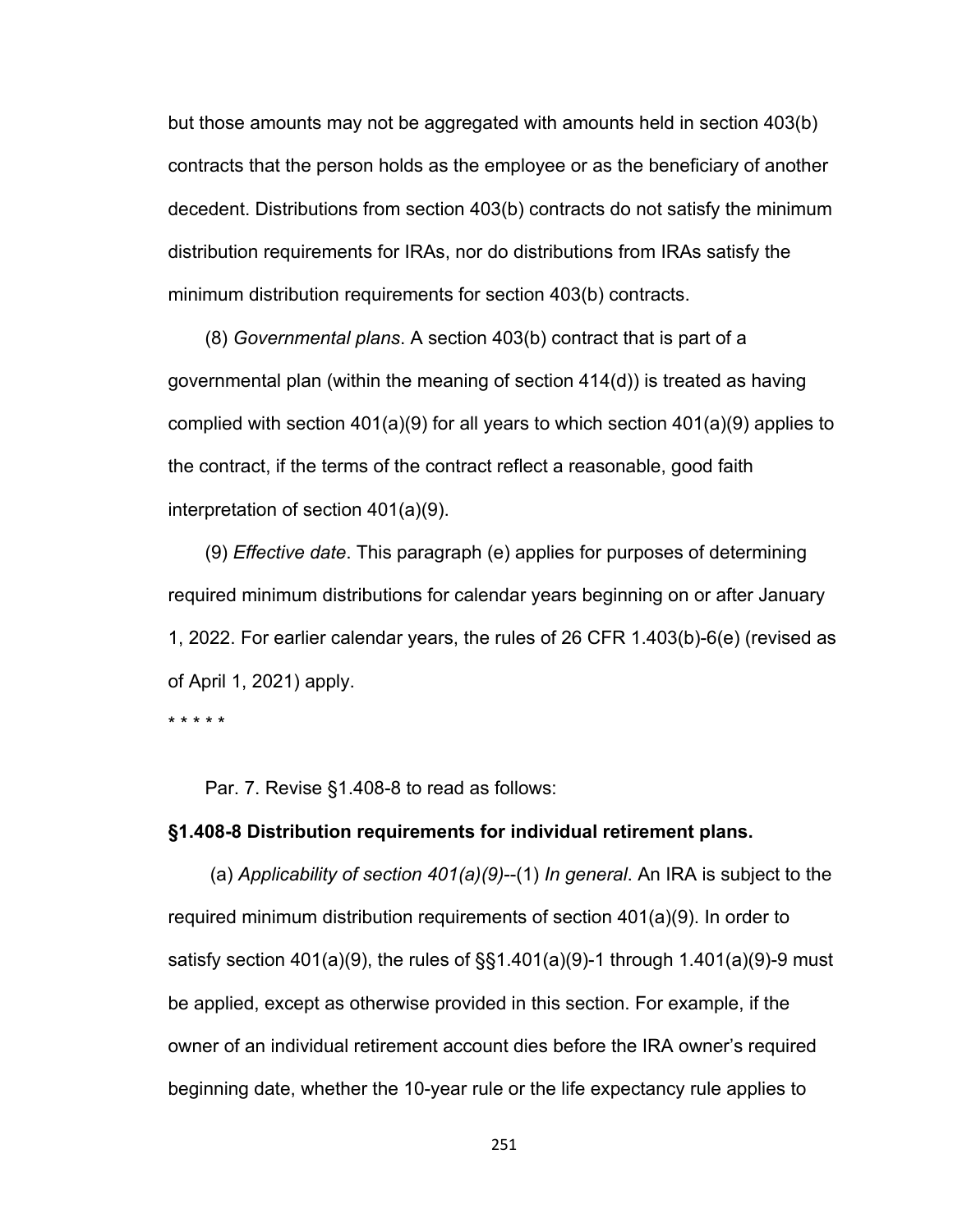distributions after the IRA owner's death is determined in accordance with  $\S1.401(a)(9)-3(c)$ , and the rules of  $\S1.401(a)(9)-4$  apply for purposes of determining an IRA owner's designated beneficiary. Similarly, the amount of the minimum distribution required for each calendar year from an individual account is determined in accordance with §1.401(a)(9)-5.

(2) *Definition of IRA and IRA owner*. For purposes of this section, an IRA is an individual retirement account or annuity described in section 408(a) or (b), and the IRA owner is the individual for whom an IRA is originally established by contributions for the benefit of that individual and that individual's beneficiaries.

(3) *Substitution of specific terms*. For purposes of applying the required minimum distribution rules of §§1.401(a)(9)-1 through 1.401(a)(9)-9, the IRA trustee, custodian, or issuer is treated as the plan administrator, and the IRA owner is substituted for the employee.

(4) *Treatment of SEPs and SIMPLE IRA Plans.* IRAs that receive employer contributions under a SEP arrangement (within the meaning of section 408(k)) or a SIMPLE IRA plan (within the meaning of section 408(p)) are treated as IRAs, rather than employer plans, for purposes of section 401(a)(9) and are, therefore, subject to the distribution rules in this section.

(b) *Different rules for IRAs and qualified plans*--(1) *Determination of required beginning date*--(i) *In general.* An IRA owner's required beginning date is determined using the rules for employees who are 5% owners under §1.401(a)(9)-2(b)(3). Thus, the IRA owner's required beginning date is April 1 of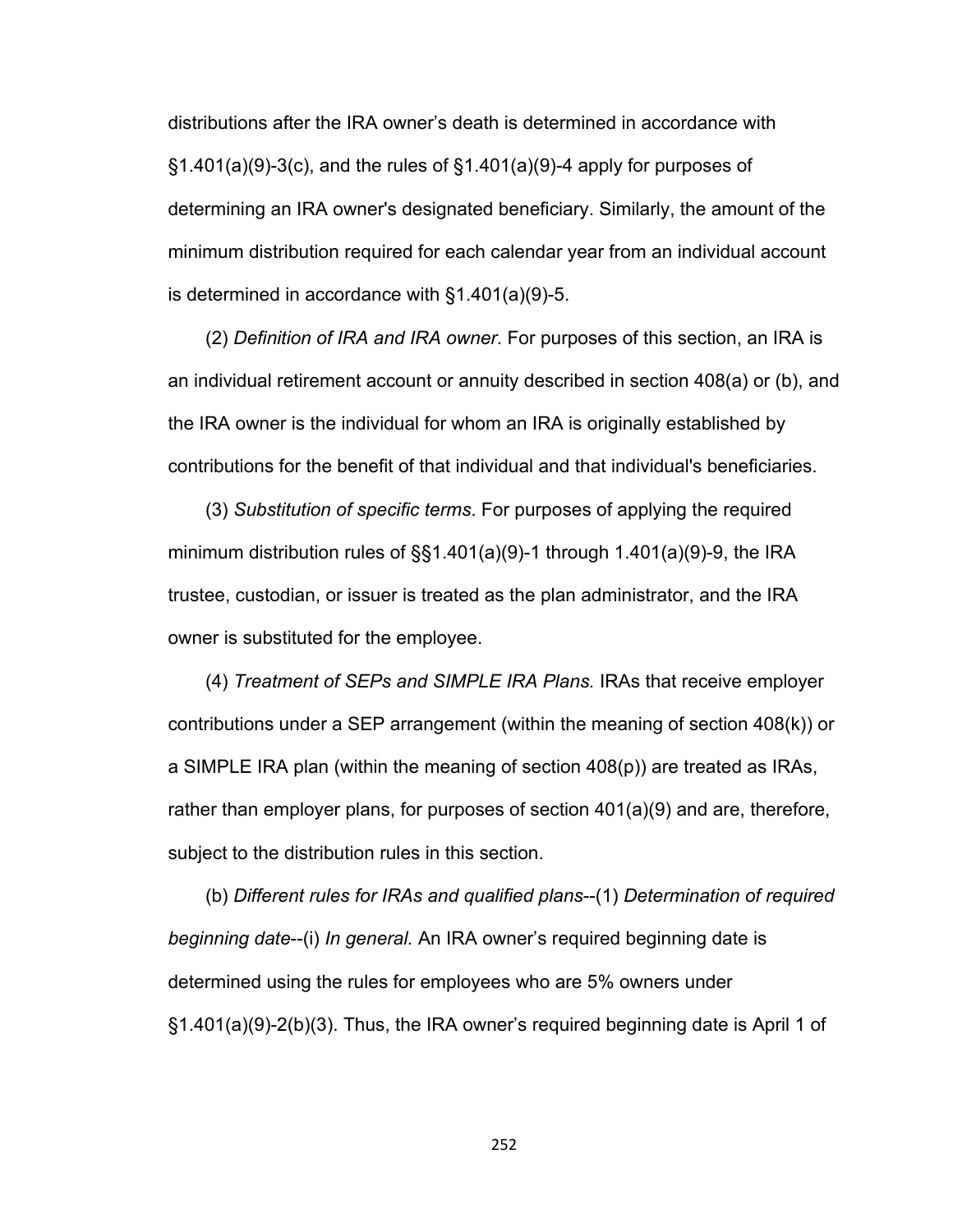the calendar year following the calendar year in which the individual attains age 72 (or 70½ in the case of an IRA owner born before July 1, 1949).

(ii) *Special rules for Roth IRAs*. No minimum distributions are required to be made from a Roth IRA while the owner is alive. After the Roth IRA owner dies, the required minimum distribution rules apply to the Roth IRA as though the Roth IRA owner died before his or her required beginning date. If the sole beneficiary is the Roth IRA owner's surviving spouse, then the surviving spouse may delay distributions until the Roth IRA owner would have attained age 72 (or 70½ in the case of a Roth IRA owner born before July 1, 1949).

(2) *Account balance determination.* For purposes of determining the required minimum distribution from an IRA for any calendar year, the account balance of the IRA as of December 31 of the calendar year preceding the calendar year for which distributions are required to be made is substituted for the account balance of the employee under §1.401(a)(9)-5(b). Except as provided in paragraph (d) of this section, no adjustments are made for contributions or distributions after that date.

(3) *Determination of portion of distribution that is a required minimum distribution.* The portion of a distribution from an IRA that is a required minimum distribution and thus not eligible for rollover is determined in the same manner as provided in §§1.402(c)-2(f) and (j)(3) for a distribution from a qualified plan. For example, if a minimum distribution to an IRA owner is required under section 401(a)(9)(A)(ii) for a calendar year, any amount distributed during a calendar year from an IRA of that IRA owner is treated as a required minimum distribution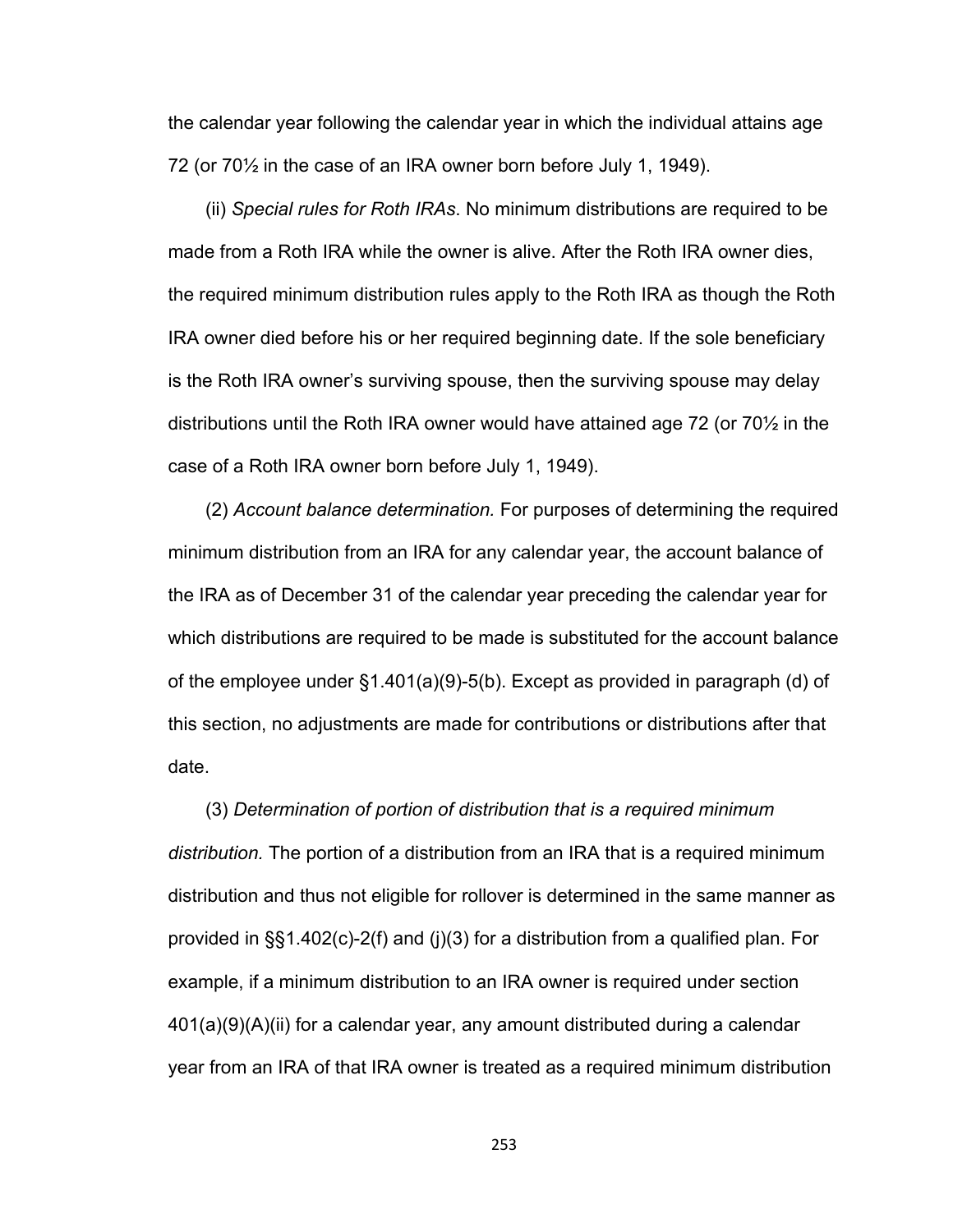under section 401(a)(9) to the extent that the total required minimum distribution for the year under section 401(a)(9) from all of that IRA owner's IRAs has not been satisfied (either by a distribution from the IRA or, as permitted under paragraph (e) of this section, from another IRA).

(c) *Surviving spouse treating IRA as own*--(1) *Election generally permitted*-- (i) *In general*. The surviving spouse of an individual may elect, in the manner described in paragraph (c)(2) of this section, to treat the surviving spouse's entire interest as a beneficiary in the individual's IRA (or the remaining part of that interest if distributions have begun) as the surviving spouse's own IRA.

(ii) *Timing of election.* The election described in this paragraph (c)(1) may not be made after the later of--

(A) The calendar year in which the surviving spouse reaches age 72; and

(B) The calendar year following the calendar year of the individual's death.

(iii) *Eligibility to make election.* In order to make the election described in this paragraph (c)(1), the surviving spouse must be the sole beneficiary of the IRA and have an unlimited right to withdraw amounts from the IRA. If a trust is named as beneficiary of the IRA, this requirement is not satisfied even if the surviving spouse is the sole beneficiary of the trust.

(2) *Election procedures*. The election described in paragraph (c)(1) of this section is made by the surviving spouse redesignating the account as an account in the name of the surviving spouse as IRA owner rather than as beneficiary. Alternatively, a surviving spouse eligible to make the election is deemed to have made the election if, at any time, either of the following occurs--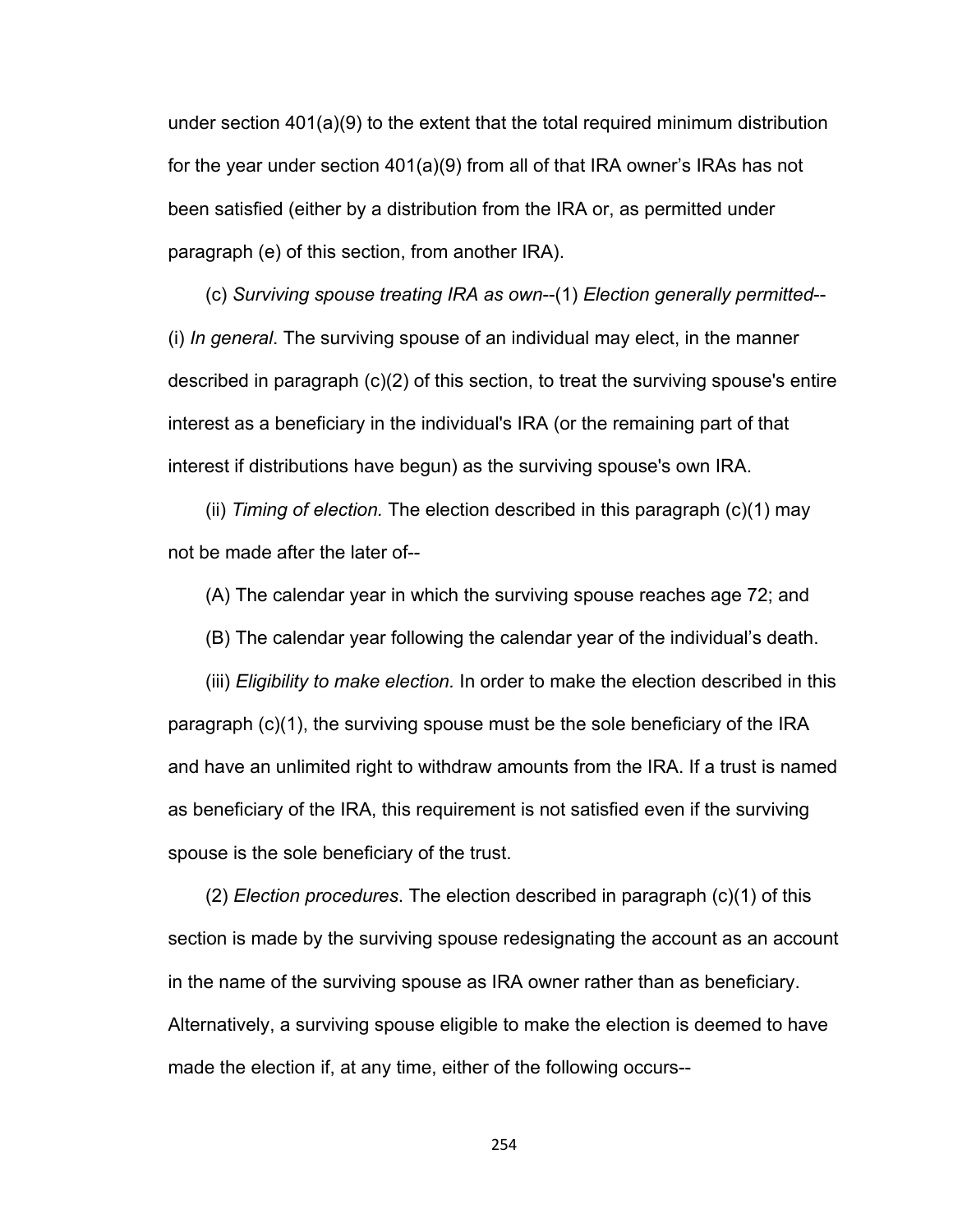(i) Any amount in the IRA that would be required to be distributed to the surviving spouse as beneficiary under section 401(a)(9)(B) is not distributed within the time period required under section 401(a)(9)(B); or

(ii) A contribution (other than a rollover of a distribution from an eligible retirement plan of the decedent) is made to the IRA.

(3) *Effect of election*. Following an election described in paragraph (c)(1) of this section, the surviving spouse is considered the IRA owner for whose benefit the trust is maintained for all purposes under the Internal Revenue Code (including section 72(t)). Thus, for example, the required minimum distribution for the calendar year of the election and each subsequent calendar year is determined under section 401(a)(9)(A) with the spouse as IRA owner and not section 401(a)(9)(B) with the surviving spouse as the deceased IRA owner's beneficiary. However, if the election is made in the calendar year during which the IRA owner's death occurs, the spouse is not required to take a required minimum distribution as the IRA owner for that calendar year. Instead, the spouse is required to take a required minimum distribution for that year, determined with respect to the deceased IRA owner under the rules of §1.401(a)(9)-5(c), to the extent the distribution was not made to the IRA owner before death.

(d) *Treatment of rollovers and transfers*--(1) *Treatment of rollovers*--(i) *In general*. If a distribution is rolled over to an IRA, then the rules in §1.401(a)(9)-7 apply for purposes of determining the account balance and the required minimum distribution for that IRA. However, because the value of the account balance is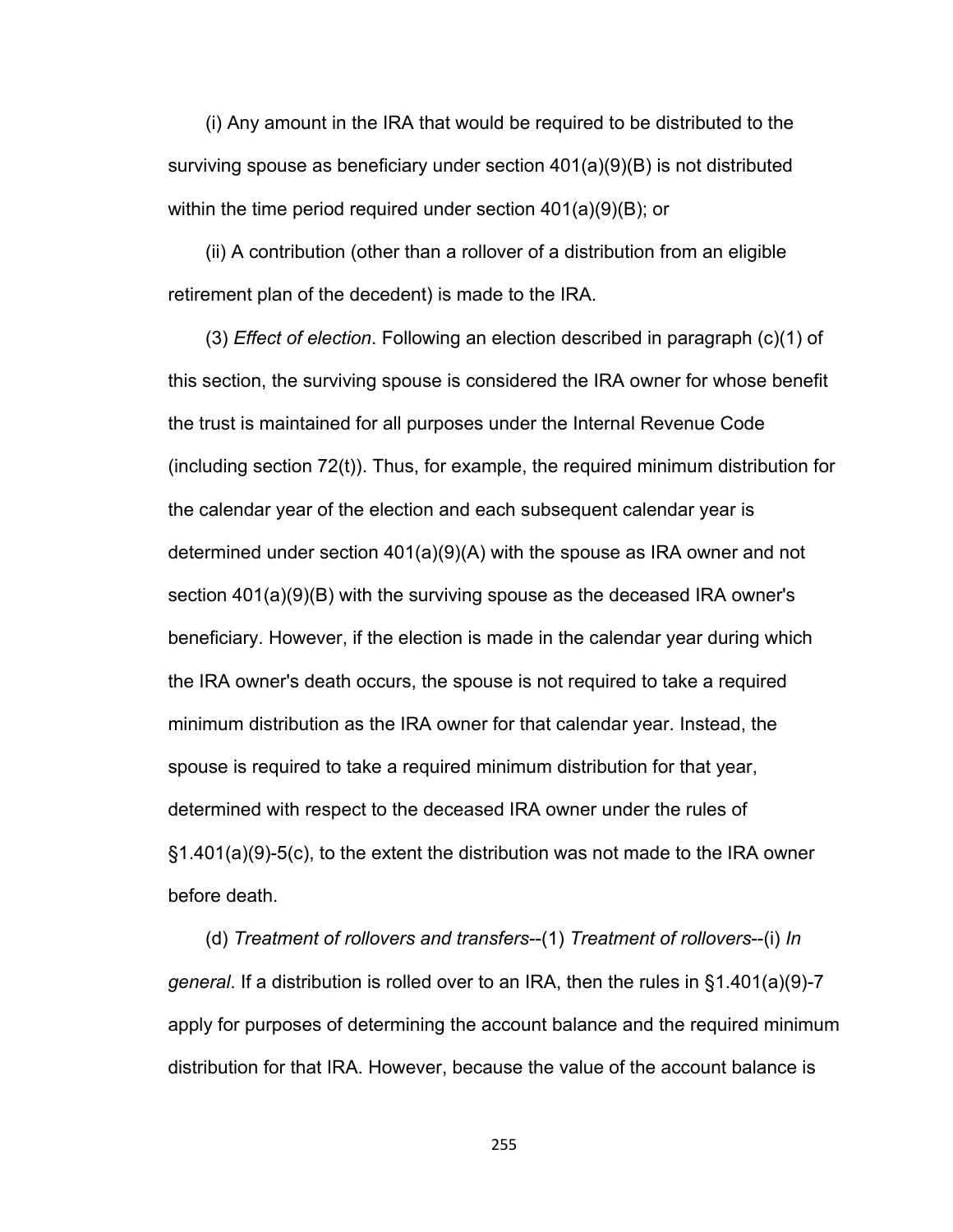determined as of December 31 of the year preceding the year for which the required minimum distribution is being determined, and not as of a valuation date in the preceding year, the account balance of the IRA is adjusted only if the amount rolled over is not received in the calendar year in which the amount was distributed. If the amount rolled over is received in the calendar year following the calendar year in which the amount was distributed, then, for purposes of determining the required minimum distribution for that following calendar year, the account balance of the IRA as of December 31 of the calendar year in which the distribution was made must be adjusted by the amount received in accordance with  $§1.401(a)(9)-7(b)$ .

(ii) *Spousal rollovers*. A surviving spouse is permitted to roll over a distribution to an IRA as the beneficiary of the deceased employee or IRA owner, and the rules of paragraph  $(d)(1)(i)$  of this section apply to that IRA. A surviving spouse may also elect to treat that IRA as the spouse's own IRA in accordance with paragraph (c) of this section.

(2) *Special rules for death before required beginning date*--(i) *Carryover of election under qualified plan or IRA*. If an employee or IRA owner dies before the required beginning date and the surviving spouse rolls over a distribution of the employee's or IRA owner's interest to an IRA in the spouse's capacity as a beneficiary of the deceased employee or IRA owner, then, except as provided in paragraph (d)(2)(ii) of this section, the method for determining required minimum distributions that applied to that surviving spouse under the distributing plan or IRA (such as when a beneficiary makes an election described in §1.401(a)(9)-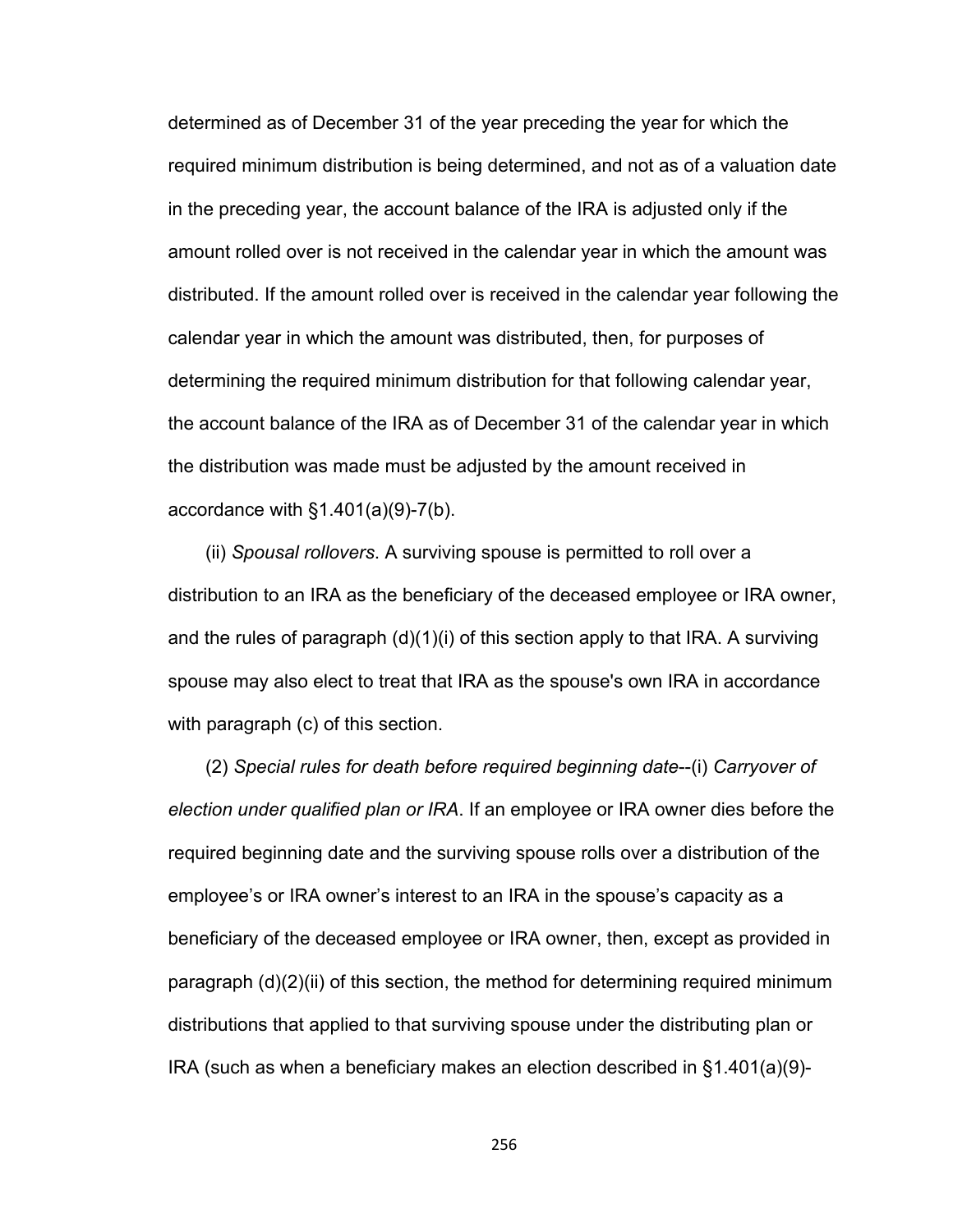3(c)(5)(iii)) also applies to the receiving IRA. Thus, for example, if an employee who died before the required beginning date designated the employee's surviving spouse as a beneficiary of the employee's interest in the plan and the plan provides that the surviving spouse is subject to the 10-year rule described in §1.401(a)(9)-3(c)(4), then the 10-year rule also applies to any IRA in the name of the decedent that receives a rollover of the employee's interest.

(ii) *Change from 5-year rule or 10-year rule to life expectancy payments*. If the 5-year rule or 10-year rule described in  $\S 1.401(a)(9)-3(b)(2)$ , (c)(2), or (c)(3), respectively, applies to a distributing plan or IRA and a distribution is made to the employee's surviving spouse before the deadline described in §1.401(a)(9)- 3(b)(4)(iii) or (c)(5)(iii) that would have applied had the distributing plan or IRA permitted the surviving spouse to make an election between the 5-year rule or 10-year rule and the life expectancy rule (or, in the case of a defined benefit plan, the annuity payment rule), then the surviving spouse may elect to have the life expectancy rule described in  $\S1.401(a)(9)-3(c)(4)$  or the annuity payment rule described in §1.401(a)(9)-3(b)(3) apply to any IRA to which any portion of that distribution is rolled over. However, see §1.402(c)-2(j)(3)(ii) to determine the portion of that distribution that is treated as a required minimum distribution in the calendar year of the distribution and thus is not eligible for rollover.

(iii) *Spousal rollover to spouse's own IRA*. If an employee or IRA owner dies before the required beginning date and the surviving spouse rolls over a distribution described in paragraph (d)(2)(i) of this section from the surviving spouse's IRA in the capacity as the beneficiary of the decedent to the surviving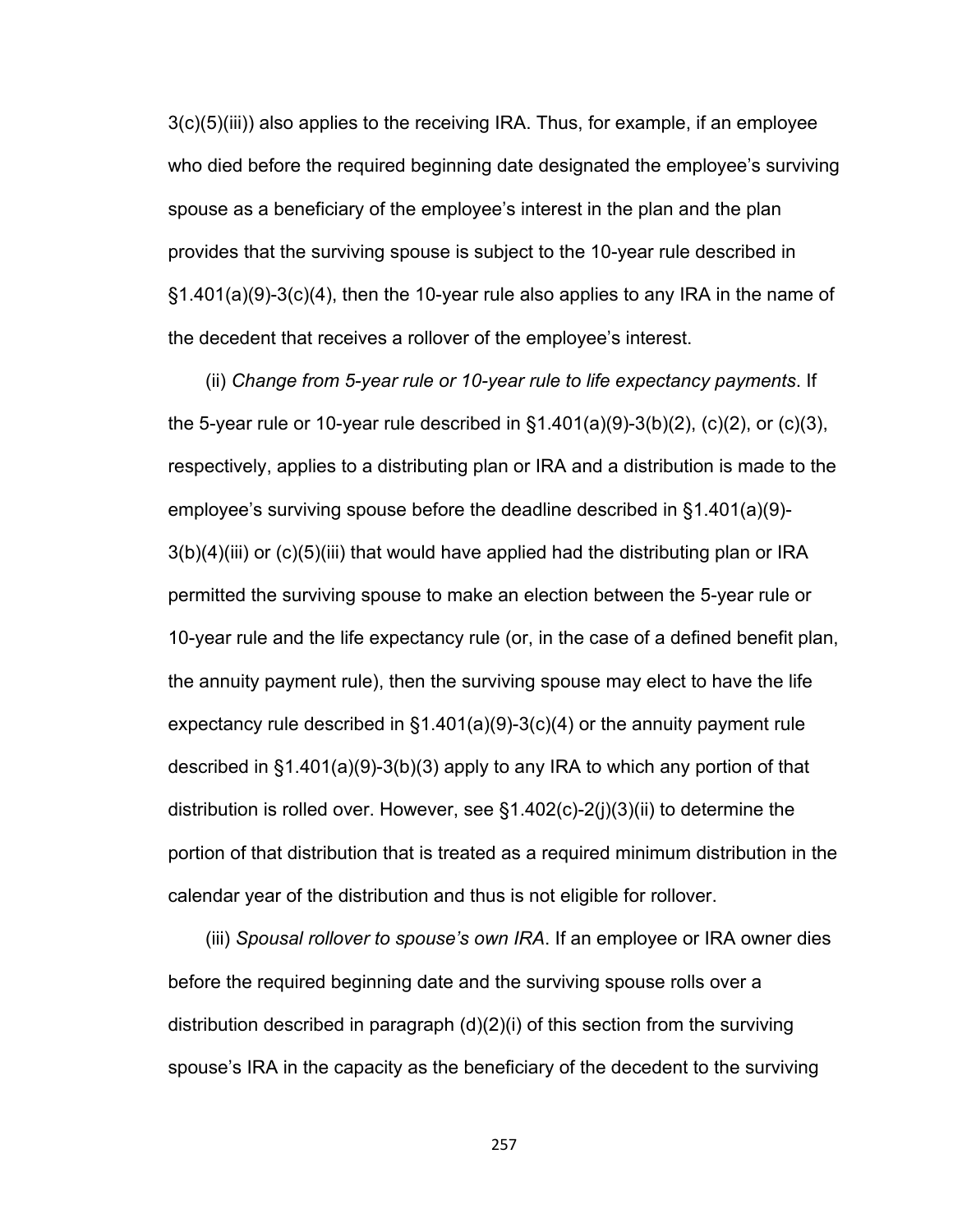spouse's own IRA, then, in determining the amount that is treated as a required minimum distribution under section 401(a)(9) and thus is not eligible for rollover, the rules of  $\S1.402(c)$ -2(j)(3)(iii) are applied as if the distribution was made directly from the decedent's interest in the plan or IRA to the surviving spouse's own IRA.

(3) *Applicability of rollover rules to non-spouse beneficiary*. The rules of paragraphs  $(d)(1)$ ,  $(d)(2)(i)$  and  $(d)(2)(ii)$  of this section apply to a non-spouse beneficiary who makes an election to have a distribution made in the form of a direct trustee-to-trustee transfer as described in section 402(c)(11) in the same manner as a rollover of a distribution made by a surviving spouse.

(4) *Treatment of transfers.* In the case of a trustee-to-trustee transfer from one IRA to another IRA that is not a distribution and rollover, the transfer is not treated as a distribution by the transferor IRA for purposes of section 401(a)(9). Accordingly, the minimum distribution requirement with respect to the transferor IRA must still be satisfied. After the transfer, the employee's account balance and the required minimum distribution under the transferee IRA are determined in the same manner that an account balance and required minimum distribution are determined under an IRA receiving a rollover contribution under paragraph (d)(1) of this section.

(e) *Owners of multiple IRAs*--(1) *In general*. The required minimum distribution from one IRA is permitted to be distributed from another IRA in order to satisfy section 401(a)(9), subject to the limitations of paragraph (e)(2) and (3) of this section. The required minimum distribution must be calculated separately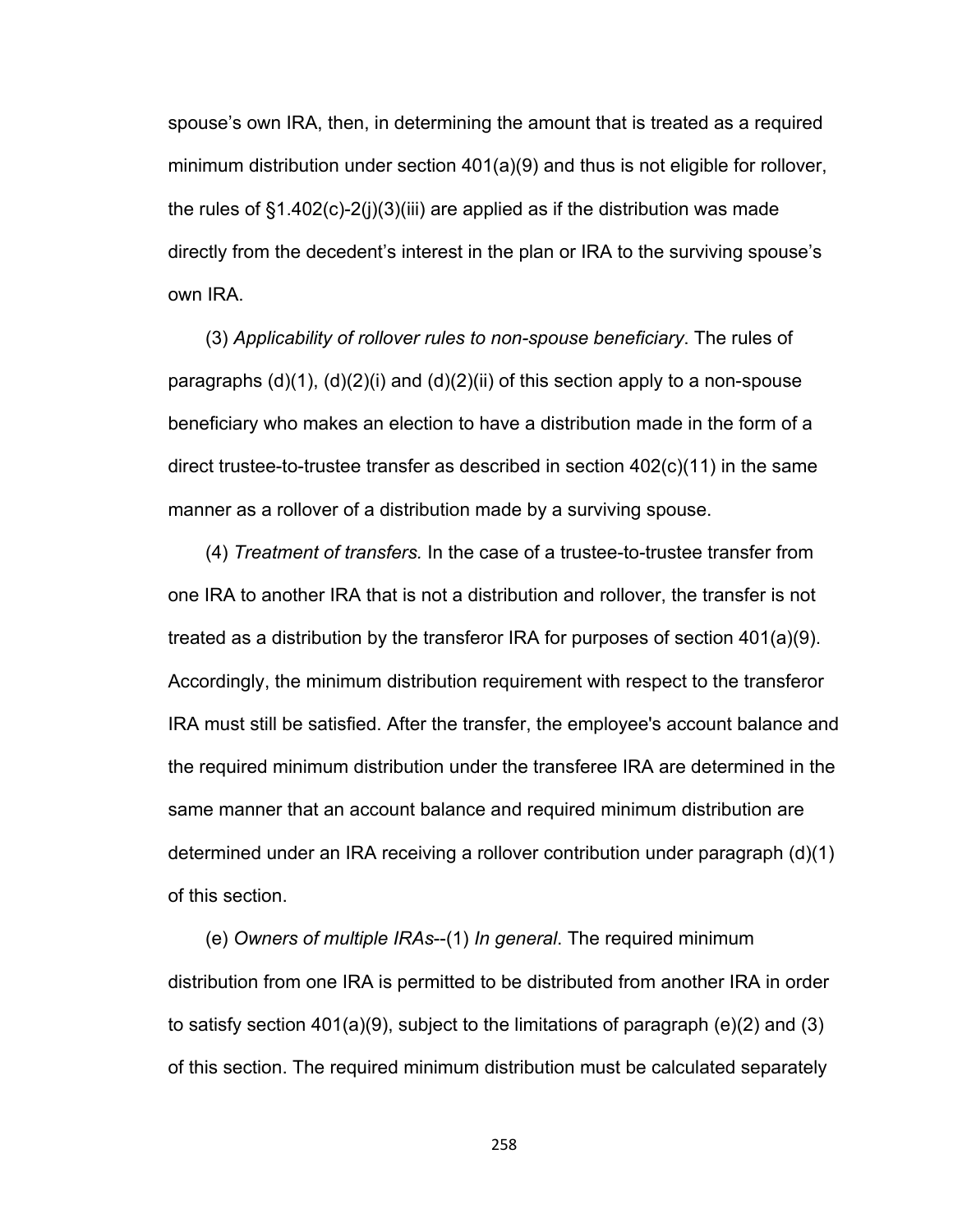for each IRA and the separately calculated amounts may then be totaled and the total distribution taken from any one or more of the IRAs under the rules set forth in this paragraph (e).

(2) *IRAs must be of the same owner*. Generally, only amounts in IRAs that an individual holds as the IRA owner may be aggregated. Except in the case of a surviving spouse electing to treat a decedent's IRA as the spouse's own IRA, an IRA that a beneficiary acquires as a result of the death of an individual is not treated as an IRA of the beneficiary but rather as an IRA of the decedent for purposes of this paragraph (e). Thus, for example, for purposes of satisfying the minimum distribution requirements with respect to one IRA by making distributions from another IRA, IRAs for which the individual is the IRA owner are not aggregated with IRAs for which the individual is a beneficiary. In addition, IRAs that a person holds as a beneficiary of a decedent may be aggregated, but those amounts may not be aggregated with IRAs that the person holds as the owner or as the beneficiary of another decedent.

(3) *Non-Roth IRAs are treated separately from section 403(b) contracts and Roth IRAs*. Distributions from an IRA that is not a Roth IRA may not be used to satisfy the required minimum distribution requirements with respect to a Roth IRA, or a section 403(b) contract (as defined in  $\S$ 1.403(b)-2(b)(16)(i)). Similarly, distributions from a Roth IRA do not satisfy the required minimum distribution requirements with respect to a section 403(b) contract or an IRA that is not a Roth IRA. In addition, distributions from a section 403(b) contract do not satisfy the required minimum distribution requirements with respect to an IRA.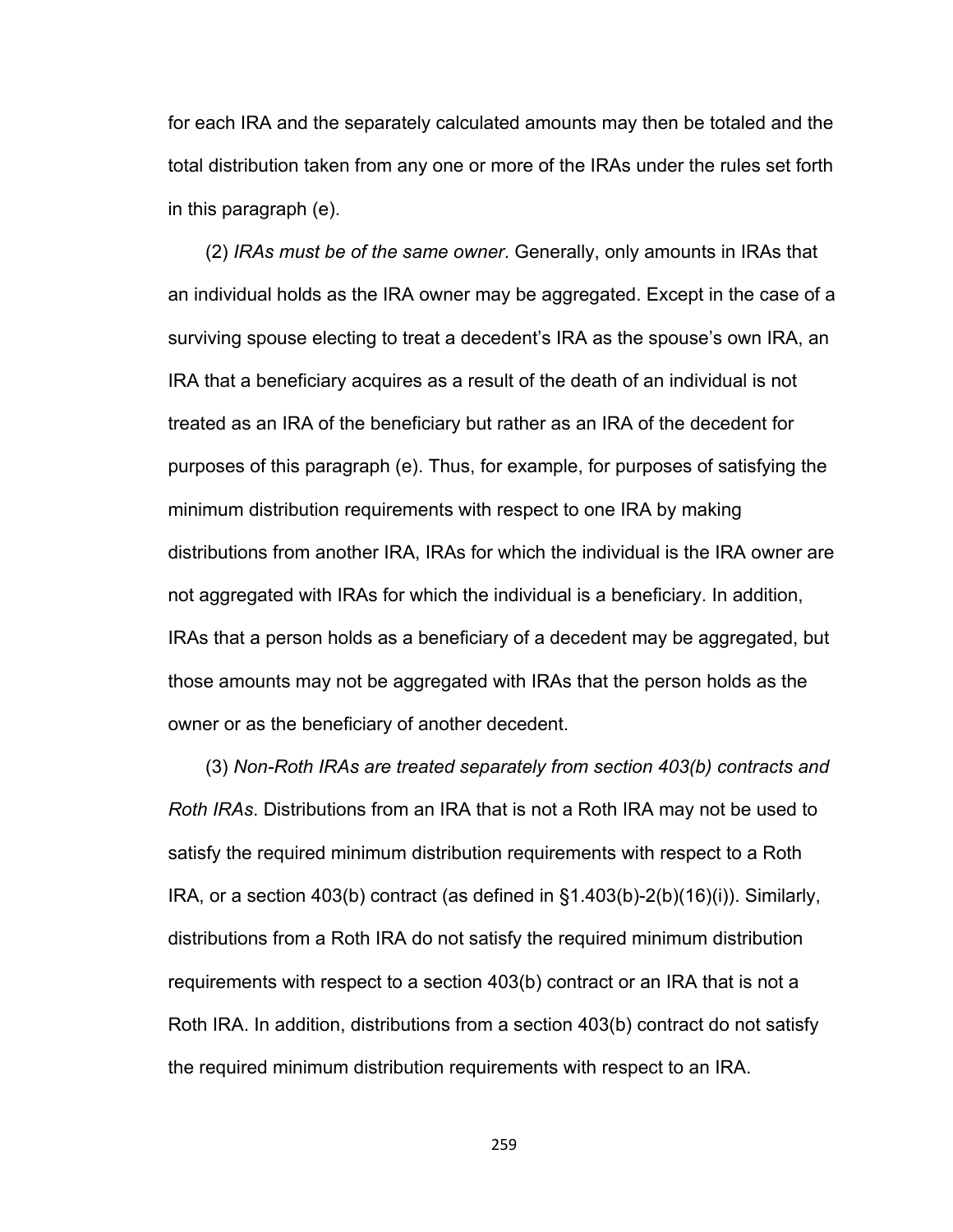(f) *Reporting requirements.* The trustee, custodian, or issuer of an IRA is required to report information with respect to the minimum amount required to be distributed from the IRA for each calendar year to individuals or entities, at the time, and in the manner, prescribed by the Commissioner in revenue rulings, notices, and other guidance published in the Internal Revenue Bulletin (see §601.601(d) of this chapter), as well as the applicable Federal tax forms and accompanying instructions.

(g) *Distributions taken into account*--(1) *General rule.* Except as provided in paragraph (g)(2) of this section, all amounts distributed from an IRA are taken into account in determining whether section 401(a)(9) is satisfied, regardless of whether the amount is includible in income.

(2) *Amounts not taken into account*. The following amounts are not taken into account in determining whether the required minimum distribution with respect to an IRA for a calendar year has been made--

(i) Contributions returned pursuant to section 408(d)(4), together with the income allocable to these contributions;

(ii) Contributions returned pursuant to section 408(d)(5);

(iii) Corrective distributions of excess simplified employee pension contributions under section  $408(k)(6)(C)$ , together with the income allocable to these distributions;

(iv) Amounts that are treated as distributed pursuant to section 408(e);

(v) Amounts that are deemed to be distributed with respect to collectibles pursuant to section 408(m);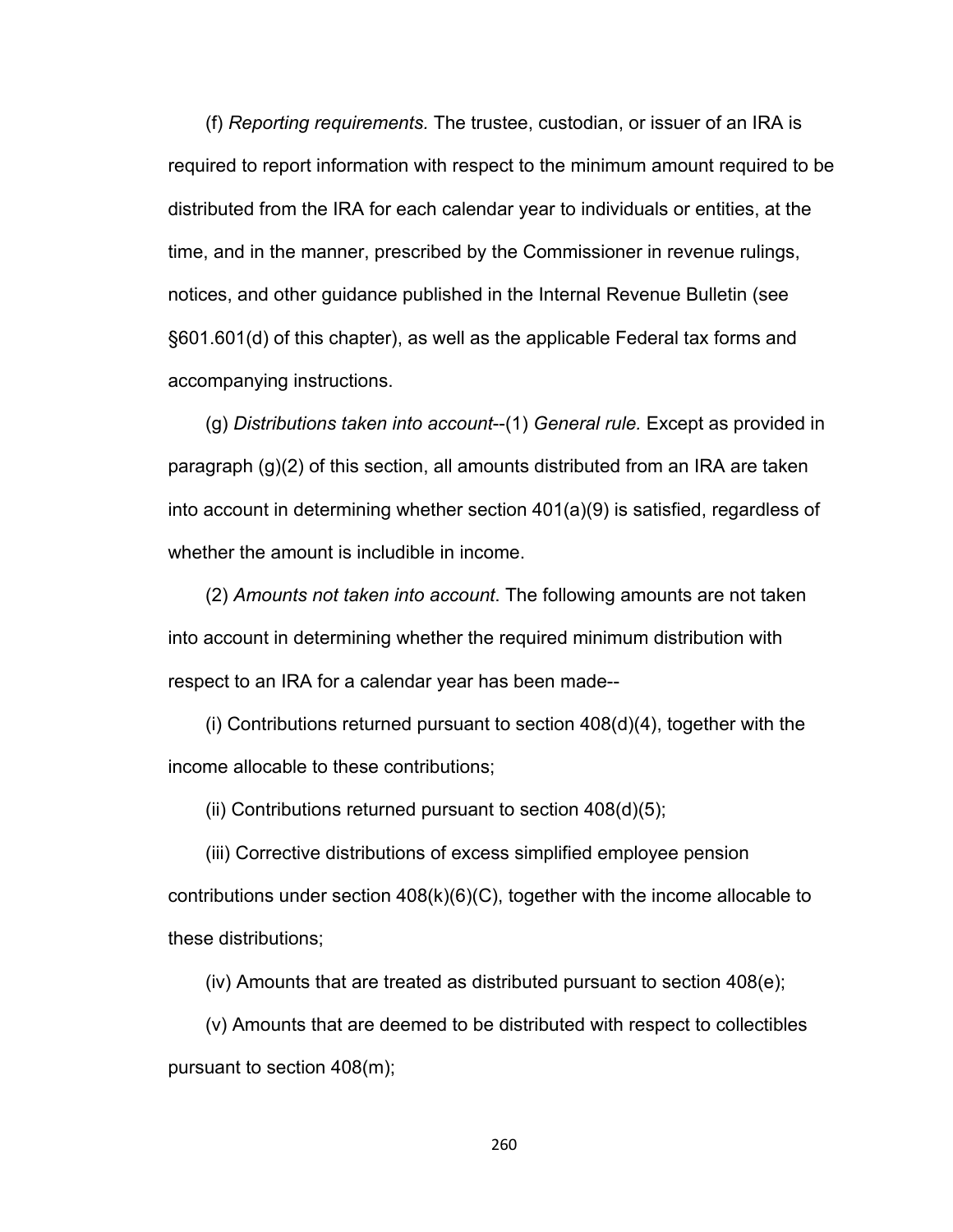(vi) Corrective distributions of excess deferrals as described in §1.402(g)- 1(e)(3), together with the income allocable to these corrective distributions; and

(vii) Similar items designated by the Commissioner in revenue rulings, notices, and other guidance published in the Internal Revenue Bulletin. See §601.601(d) of this chapter.

(h) *Qualifying longevity annuity contracts*--(1) *General rule.* The special rule in §1.401(a)(9)-5(b)(4) for a QLAC, defined in §1.401(a)(9)-6(q), applies to an IRA, subject to the modifications set forth in this paragraph (h).

(2) *Limitations on premiums*--(i) *In general.* In lieu of the limitations on premiums described in §1.401(a)(9)-6(q)(2)(i), the limitation on premiums paid with respect to the contract on a date is the lesser of--

(A) The dollar limitation in paragraph (h)(2)(ii) of this section; and

(B) The percentage limitation in paragraph (h)(2)(iii) of this section.

(ii) *Dollar limitation.* The dollar limitation is the amount by which \$125,000 (as adjusted under  $\S1.401(a)(9)-6(q)(4)(ii)(A)$  exceeds the sum of-

(A) The premiums paid before that date with respect to the contract, and

(B) The premiums paid on or before that date with respect to any other contract that is intended to be a QLAC and that is purchased for the IRA owner under the IRA, or any other plan, annuity, or account described in section 401(a), 403(a), 403(b), or 408 or eligible governmental plan under section 457(b).

(iii) *Percentage limitation.* The percentage limitation is the amount by which 25 percent of the total account balances of the IRAs (other than Roth IRAs) that an individual holds as the IRA owner (including the value of any QLAC held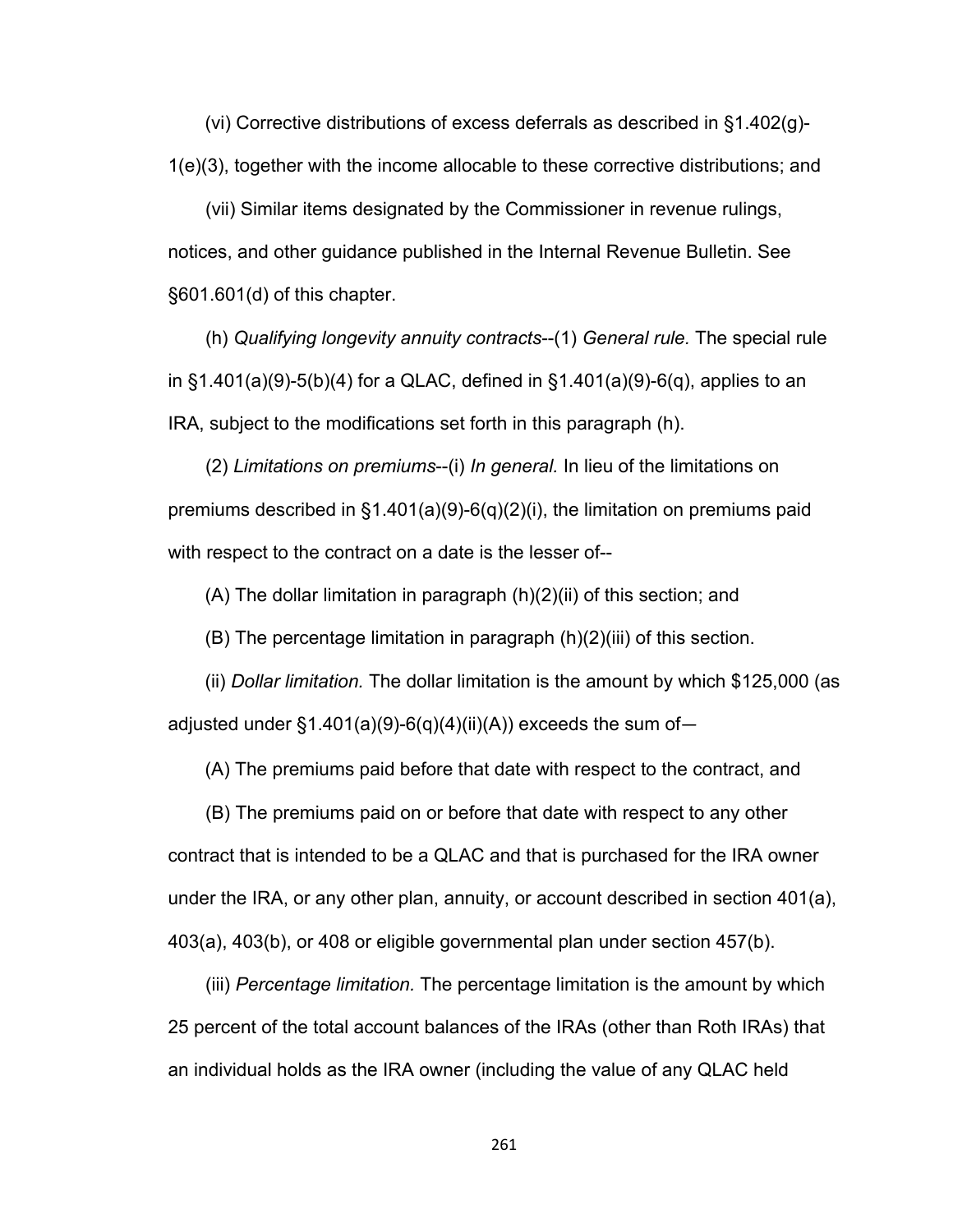under those IRAs) as of December 31 of the calendar year preceding the calendar year in which a premium is paid, exceeds the sum of--

(A) The premiums paid before that date with respect to the contract, and

(B) The premiums paid on or before that date with respect to any other contract that is intended to be a QLAC and that is held or was purchased for the individual under those IRAs.

(3) *Reliance on representations.* For purposes of the limitations described in paragraphs (h)(2)(ii) and (iii) of this section, unless the trustee, custodian, or issuer of an IRA has actual knowledge to the contrary, the trustee, custodian, or issuer may rely on the IRA owner's representation (made in writing or other form as may be prescribed by the Commissioner) of--

(i) The amount of the premiums described in paragraphs  $(h)(2)(ii)$  and  $(iii)$  of this section that are not paid under the IRA, and

(ii) The amount of the account balances described in paragraph (h)(2)(iii) of this section (other than the account balance under the IRA).

(4) *Permitted delay in setting beneficiary designation.* In the case of a contract that is rolled over from a plan to an IRA before the required beginning date under the plan, the contract will not violate the rule in §1.401(a)(9)- 6(q)(3)(iii)(F) that a non-spouse beneficiary must be irrevocably selected on or before the later of the date of purchase or the required beginning date under the IRA, provided that the contract requires a beneficiary to be irrevocably selected by the end of the year following the year of the rollover.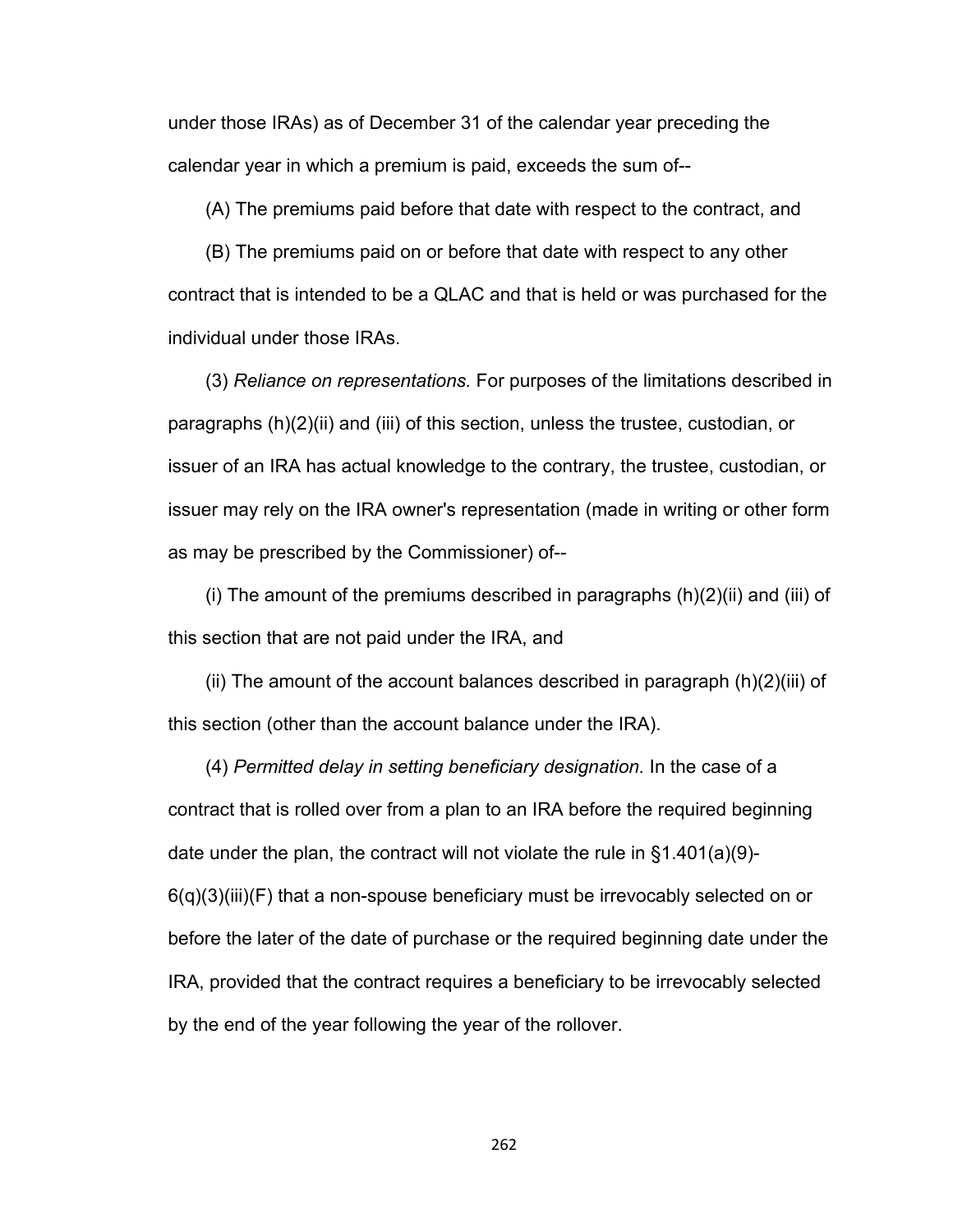(5) *Roth IRAs.* The rule in §1.401(a)(9)-5(b)(4) does not apply to a Roth IRA. Accordingly, a contract that is purchased under a Roth IRA is not treated as a contract that is intended to be a QLAC for purposes of applying the dollar and percentage limitation rules in paragraphs (h)(2)(ii) and (iii) of this section. If a QLAC is purchased or held under a plan, annuity, account, or traditional IRA, and that contract is later rolled over or converted to a Roth IRA, the contract is not treated as a contract that is intended to be a QLAC after the date of the rollover or conversion. Thus, premiums paid with respect to the contract will not be taken into account under paragraph (h)(2)(ii) and (iii) of this section after the date of the rollover or conversion.

(i) [Reserved].

(j) *Applicability date*. This section applies for purposes of determining required minimum distributions for calendar years beginning on or after January 1, 2022. For earlier calendar years, the rules of 26 CFR 1.408-8 (revised as of April 1, 2021) apply.

Par. 8. Amend §1.457-6 by revising paragraph (d) to remove the last sentence.

## **PART 54- PENSION EXCISE TAXES**

Paragraph 9. The authority citation for part 54 continues to read in part as follows: Authority: 26 U.S.C. 7805.

Par. 10. Revise §54.4974-1 to read as follows: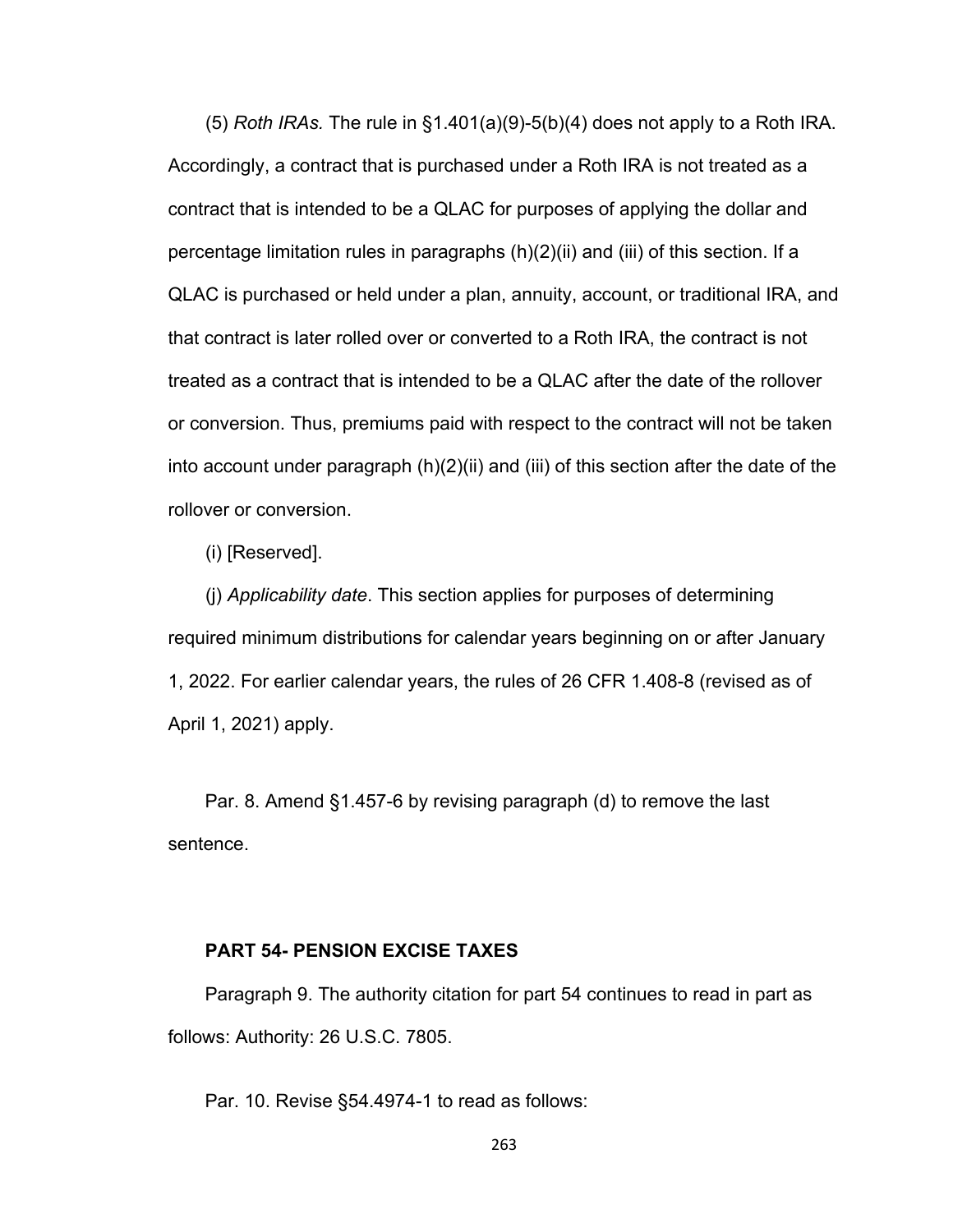## **§54.4974-1 Excise tax on accumulations in qualified retirement plans.**

(a) *Imposition of excise tax*. If the amount distributed to a payee under any qualified retirement plan or any eligible deferred compensation plan (as defined in section 457(b)) for a calendar year is less than the required minimum distribution for that year, section 4974 imposes an excise tax on the payee for the taxable year beginning with or within the calendar year during which the amount is required to be distributed. The tax is equal to 50 percent of the amount by which the required minimum distribution exceeds the actual amount distributed during the calendar year. Section 4974 provides that this tax shall be paid by the payee. For purposes of section 4974, the term required minimum distribution means the minimum amount required to be distributed pursuant to section 401(a)(9), 403(b)(10), 408(a)(6), 408(b)(3), or 457(d)(2), as the case may be. Except as otherwise provided in paragraph (f) of this section (which provides a special rule for amounts required to be distributed by an employee's, or an individual's, required beginning date), the required minimum distribution for a calendar year is the required minimum distribution amount required to be distributed during the calendar year.

(b) *Definition of qualified retirement plan*. For purposes of section 4974, each of the following is a qualified retirement plan--

(1) A plan described in section 401(a) that includes a trust exempt from tax under section 501(a);

(2) An annuity plan described in section 403(a);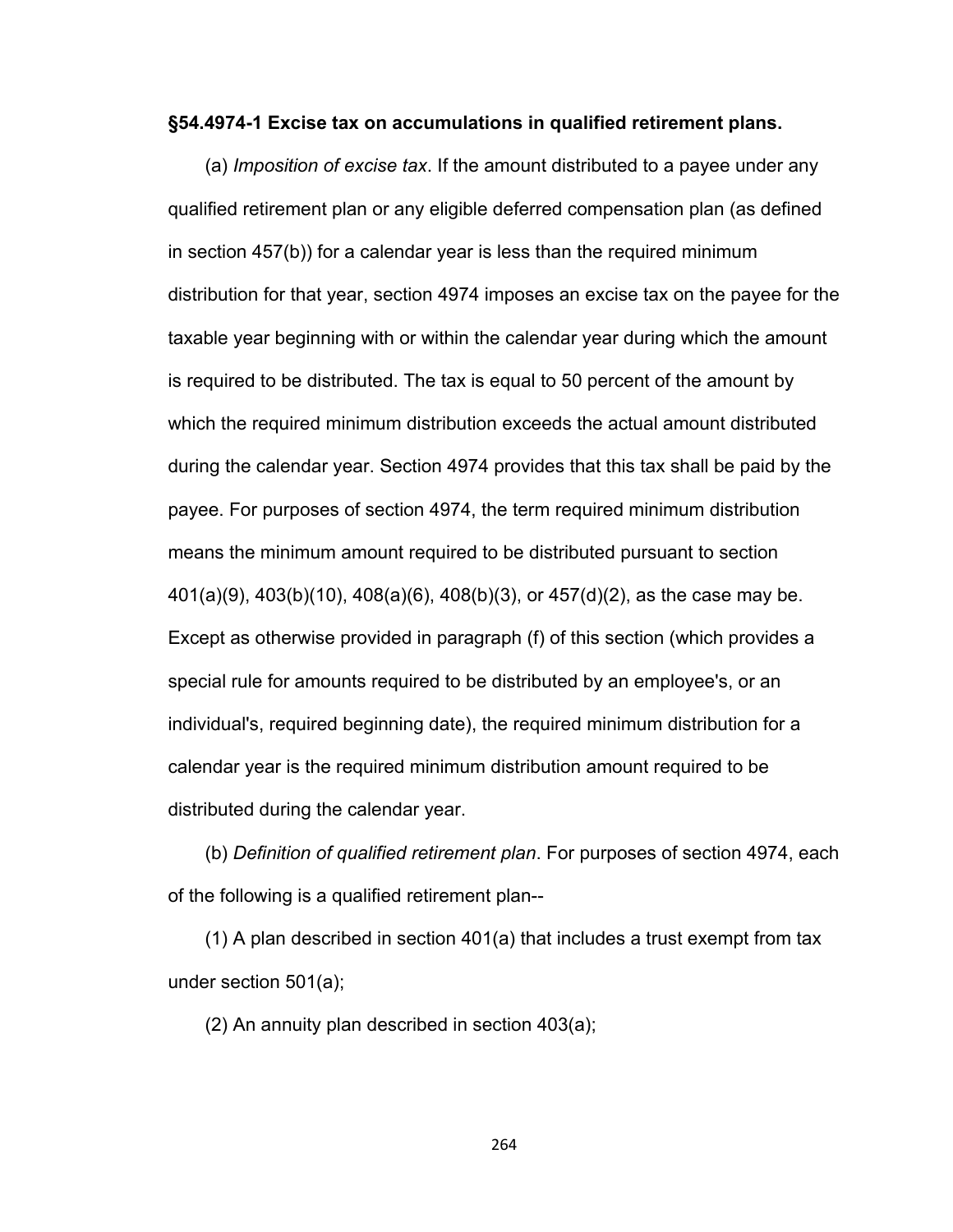(3) An annuity contract, custodial account, or retirement income account described in section 403(b);

(4) An individual retirement account described in section 408(a) (including a Roth IRA described in section 408A);

(5) An individual retirement annuity described in section 408(b) (including a Roth IRA described in section 408A); or

(6) Any other plan, contract, account, or annuity that, at any time, has been treated as a plan, account, or annuity described in paragraphs (b)(1) through (5) of this section but that no longer satisfies the applicable requirements for that treatment.

(c) *Determination of required minimum distribution for individual accounts--* (1) *General rule*. Except as otherwise provided in this paragraph (c), if a payee's interest under a qualified retirement plan or any eligible deferred compensation plan is in the form of an individual account (and distribution of that account is not being made under an annuity contract purchased in accordance with  $\S1.401(a)(9)-5(a)(5)$  and  $\S1.401(a)(9)-6(d)$ , the amount of the required minimum distribution for any calendar year for purposes of section 4974 is the amount required to be distributed to that payee for that calendar year determined in accordance with §1.401(a)(9)-5 as provided in the following (whichever is applicable)--

(i) Section 401(a)(9), §§1.401(a)(9)-1 through 1.401(a)(9)-5, and 1.401(a)(9)- 7 through 1.401(a)(9)-9, in the case of a plan described in section 401(a) that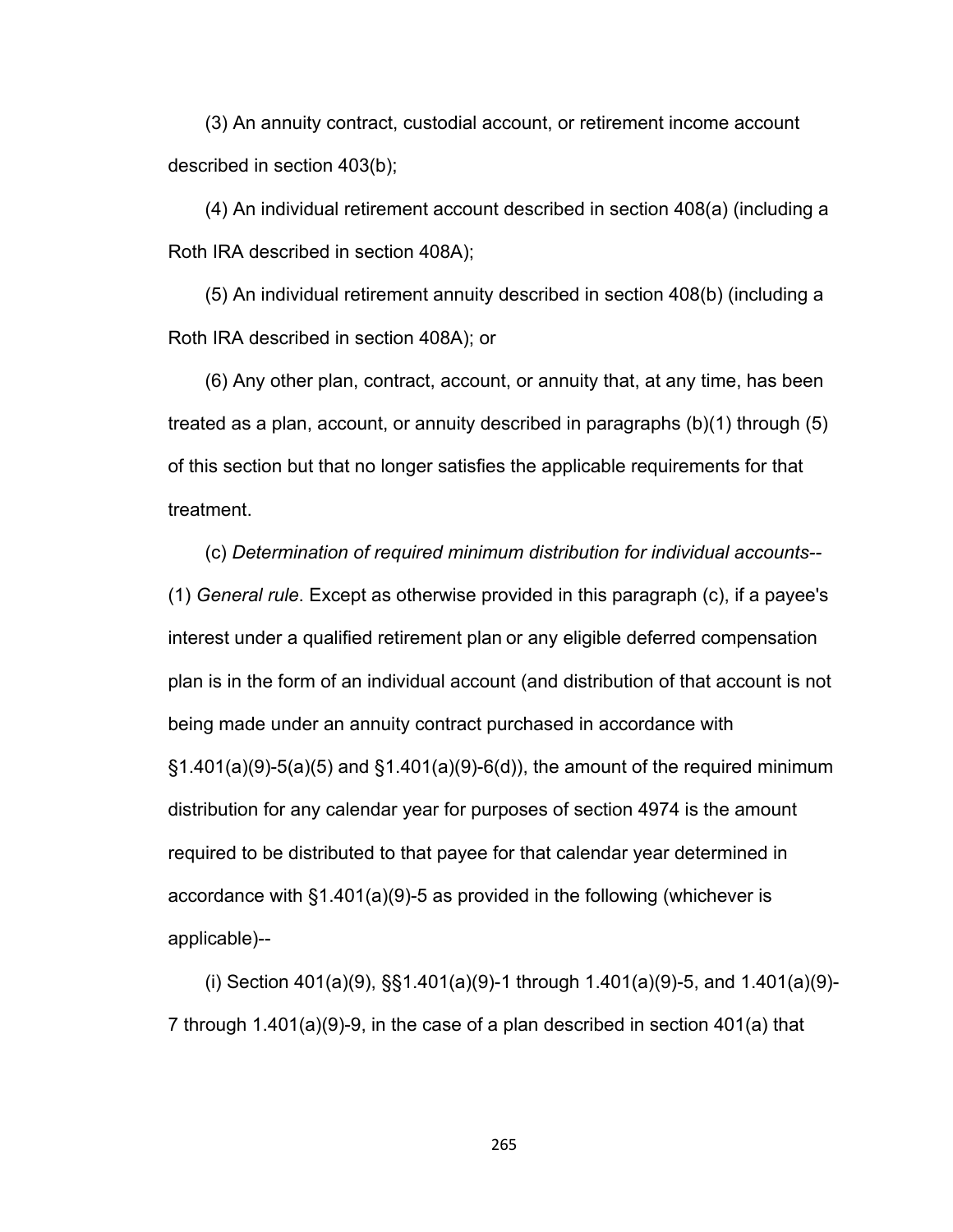includes a trust exempt under section 501(a) or an annuity plan described in section 403(a);

(ii) Section  $403(b)(10)$  and  $§1.403(b)-6(e)$  in the case of an annuity contract, custodial account, or retirement income account described in section 403(b);

(iii) Section  $408(a)(6)$  or (b)(3) and  $§1.408-8$  in the case of an individual retirement account or annuity described in section 408(a) or (b); or

(iv) Section 457(d) and §1.457-6(d) in the case of an eligible deferred compensation plan.

 (2) *Distributions under 5-year rule or 10-year rule*. If an employee dies before the required beginning date and either §1.401(a)(9)-3(c)(2) or (3) applies to the employee's beneficiary, there is no required minimum distribution until the end of the calendar year described in whichever of those paragraphs applies to the beneficiary (that is, the fifth year or the tenth year after the calendar year of the employee's death, as applicable). The required minimum distribution due in that fifth or tenth calendar year is the employee's entire interest in the plan.

(3) *Default provisions*. Unless otherwise provided under the qualified retirement plan or eligible deferred compensation plan (or, if applicable, the governing instrument of the plan), the default provisions in §1.401(a)(9)-3(c)(5)(i) apply in determining whether paragraph (c)(1) or (c)(2) of this section applies.

(d) *Determination of required minimum distribution under a defined benefit plan or annuity*--(1) *General rule.* If a payee's interest in a qualified retirement plan or eligible deferred compensation plan is being distributed in the form of an annuity (either directly from the plan, in the case of a defined benefit plan, or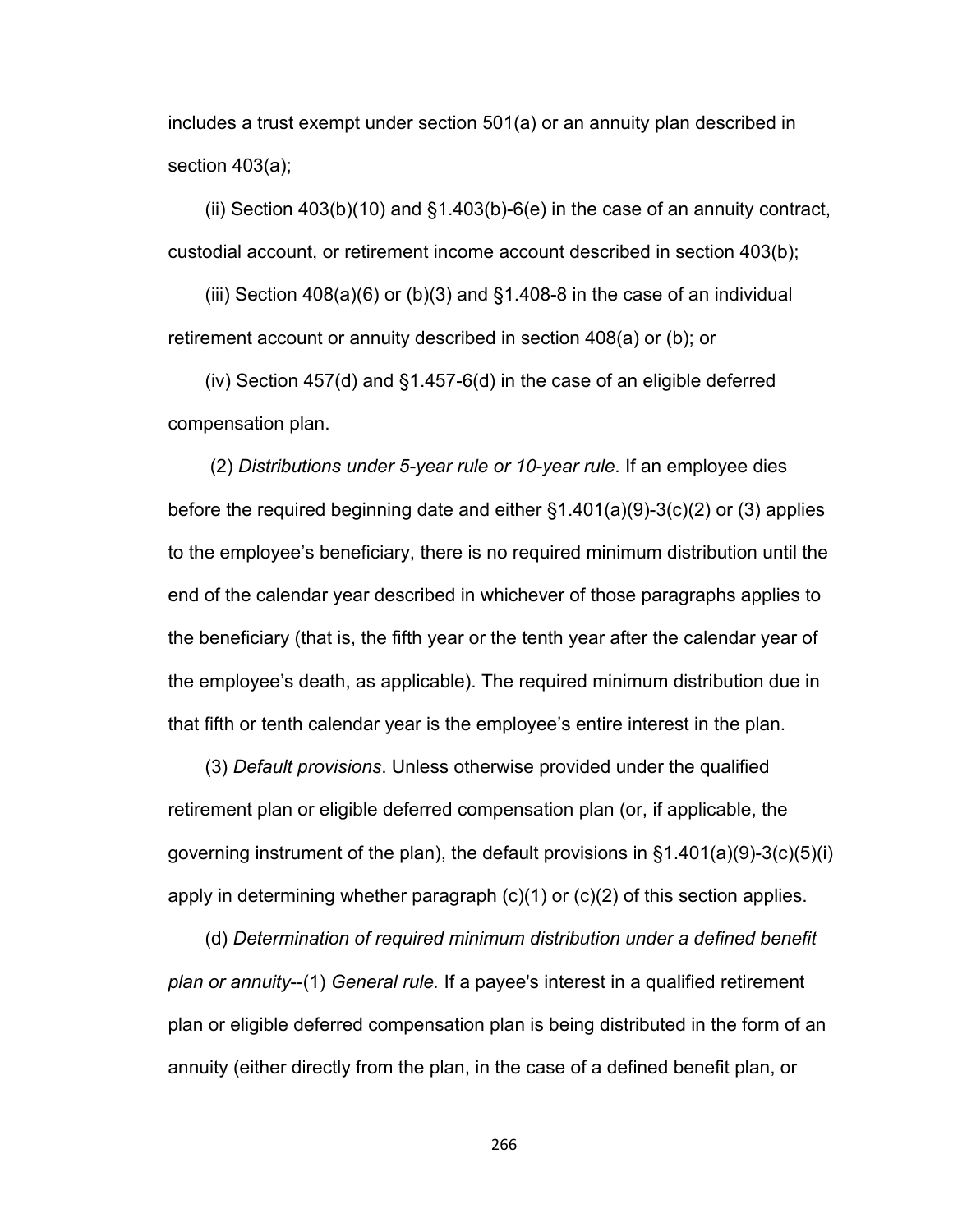under an annuity contract purchased from an insurance company), then the amount of the required minimum distribution for purposes of section 4974 depends on whether the annuity is a permissible annuity distribution option or an impermissible annuity distribution option. For this purpose--

(i) A permissible annuity distribution option is an annuity contract (or, in the case of annuity distributions from a defined benefit plan, a distribution option) that specifically provides for distributions that, if made as provided, would for every calendar year equal or exceed the minimum distribution amount required to be distributed to satisfy the applicable section enumerated in paragraph (b) of this section for that calendar year; and

(ii) An impermissible annuity distribution option is any other annuity distribution option.

(2) *Permissible annuity distribution option*. If the annuity contract (or, in the case of annuity distributions from a defined benefit plan, a distribution option) under which distributions to the payee are being made is a permissible annuity distribution option, then the required minimum distribution for a given calendar year for purposes of section 4974 equals the amount that the annuity contract (or distribution option) provides is to be distributed for that calendar year.

(3) *Impermissible annuity distribution option*--(i) *General rule*. If the annuity contract (or, in the case of annuity distributions from a defined benefit plan, the distribution option) under which distributions to the payee are being made is an impermissible annuity distribution option, then the required minimum distribution for each calendar year for purposes of section 4974 is the amount that would be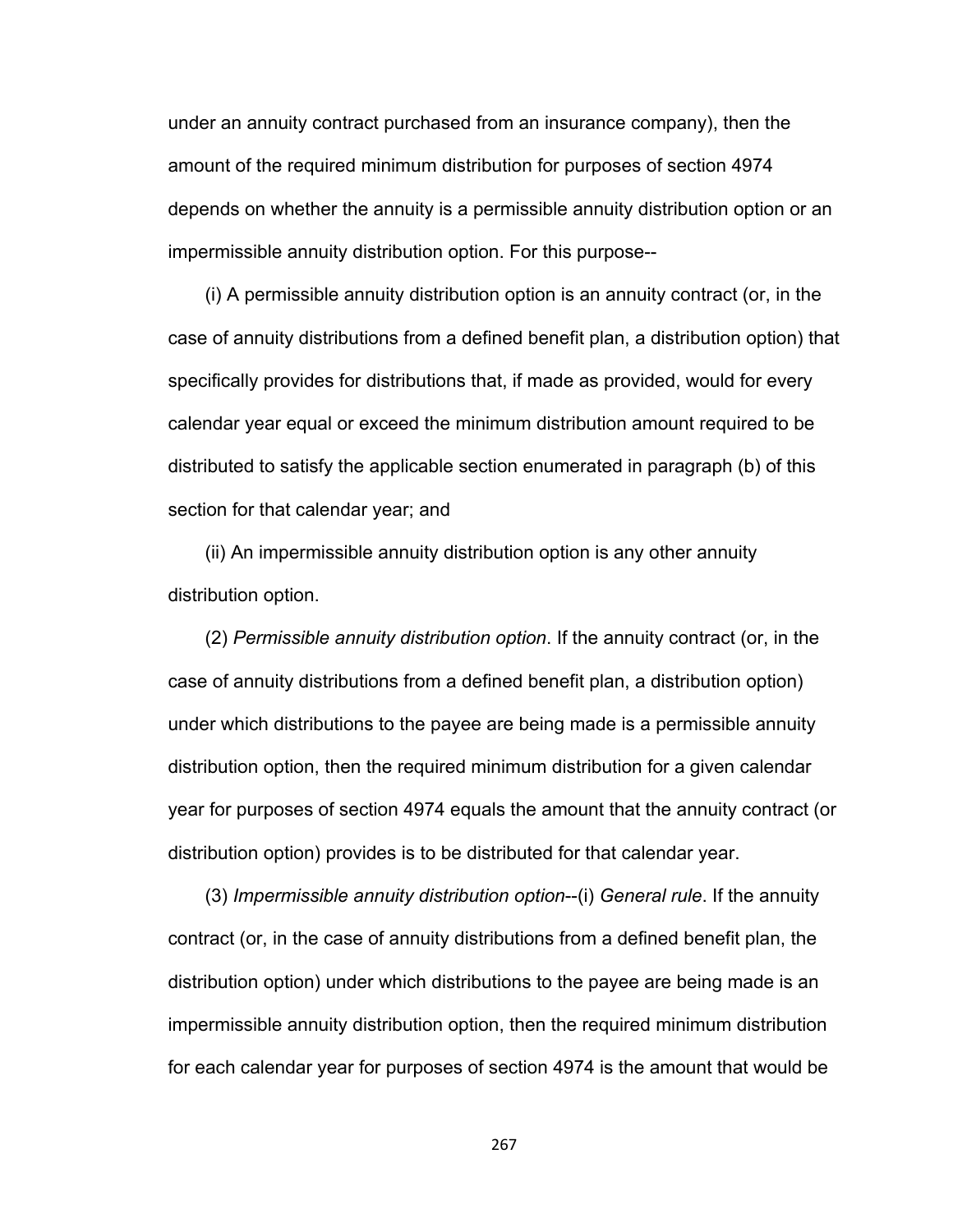distributed under the applicable permissible annuity distribution option described in this paragraph (d)(3) (or the amount determined by the Commissioner if there is no option of this type). The determination of which permissible annuity distribution applies depends on whether distributions commenced before the death of the employee, whether the plan is a defined benefit or defined contribution plan, whether there is a designated beneficiary for purposes of section 401(a)(9), and whether the designated beneficiary is an eligible designated beneficiary under section 401(a)(9)(E)(ii). For this purpose, the determination of whether there is a designated beneficiary and whether that designated beneficiary is an eligible designated beneficiary is made in accordance with §1.401(a)(9)-4, and the determination of which designated beneficiary's life is to be used in the case of multiple designated beneficiaries in made in accordance with §1.401(a)(9)-5(f).

(ii) *Defined benefit plan*--(A) *Benefits commence before employee dies*. If the plan under which distributions are being made is a defined benefit plan, benefits commence before the employee dies, and there is a designated beneficiary, then the applicable permissible annuity distribution option is the joint and survivor annuity option under the plan for the lives of the employee and the designated beneficiary that is a permissible annuity distribution option and that provides for the greatest level amount payable to the employee determined on an annual basis. If the plan does not provide an option described in the preceding sentence (or there is no designated beneficiary under the impermissible annuity distribution option), then the applicable permissible annuity distribution option is the life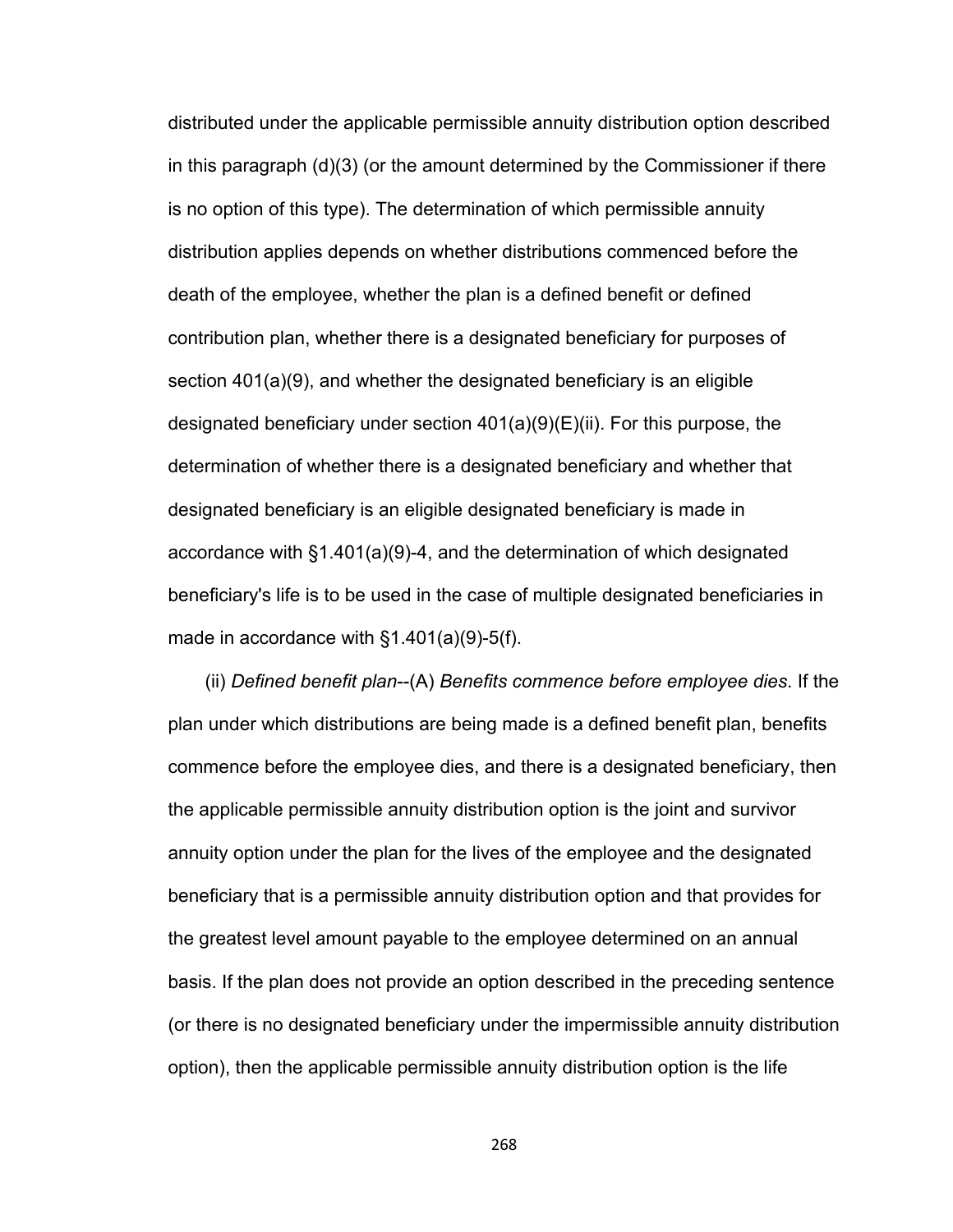annuity option under the plan payable for the life of the employee in level amounts with no survivor benefit.

(B) *Employee dies before benefits commence*. If the plan under which distributions are being made is a defined benefit plan, the employee dies before benefits commence, there is a designated beneficiary, and the plan has a life annuity option payable for the life of the designated beneficiary in level amounts, then the applicable permissible annuity distribution option is that life annuity option. If there is no designated beneficiary, then the 5-year rule in section  $401(a)(9)(B)(ii)$  applies in accordance with paragraph  $(d)(4)(i)$  of this section.

 (iii) *Defined contribution plan*--(A) *In general.* If the plan under which distributions are being made is a defined contribution plan and the impermissible annuity distribution option is an annuity contract purchased from an insurance company, then the applicable permissible annuity distribution option is the applicable annuity described in paragraph (d)(3)(iii)(B) or (C) of this section that could have been purchased with the portion of the employee's or individual's account that was used to purchase the annuity contract that is the impermissible annuity distribution option. The amount of the payments under that annuity contract are determined using the interest rate prescribed under section 7520 determined as of the date the contract was purchased, the ages of the annuitants on that date, and the mortality rates in §1.401(a)(9)-9(e).

(B) *Benefits commence before employee dies*. If the plan under which distributions are being made is a defined contribution plan, the benefits commence before the employee dies, and there is a designated beneficiary who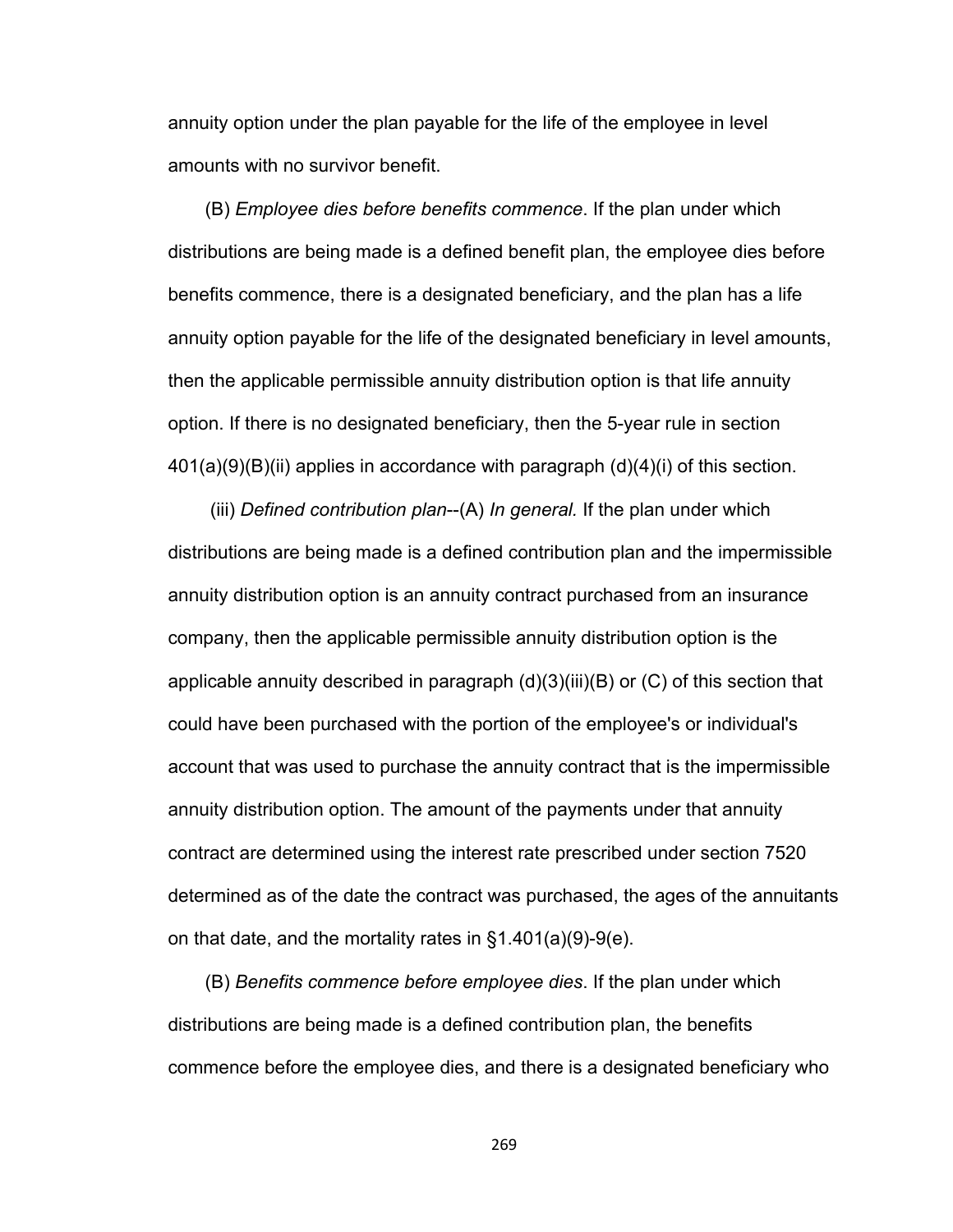is an eligible designated beneficiary within the meaning of section  $401(a)(9)(E)(ii)$ , then the applicable annuity is the joint and survivor annuity option providing level annual payments for the lives of the employee and the designated beneficiary, under which the amount of the periodic payment that would have been payable to the survivor is the applicable percentage under the table in  $\S1.401(a)(9) - 6(b)(2)$  (taking into account the rules of  $\S1.401(a)(9) - 6(k)(2)$ ) of the amount of the periodic payment that would have been payable to the employee or individual. If there is no designated beneficiary, or if the designated beneficiary is not an eligible designated beneficiary under the impermissible distribution option, then the annuity described in this paragraph (d)(3)(iii)(B) is a life annuity for the life of the employee with no survivor benefit that provides level annual payments.

(C) *Employee dies before benefits commence.* If the plan under which distributions are being made is a defined contribution plan, the employee dies before benefits commence, and there is an eligible designated beneficiary under the impermissible annuity distribution option, then the applicable annuity is a life annuity for the life of the designated beneficiary that provides level annual payments and that would have been a permissible annuity distribution option. If there is no designated beneficiary, then section 401(a)(9)(B)(ii) applies in accordance with paragraph (d)(4)(i) of this section. If the designated beneficiary is not an eligible designated beneficiary, then section  $401(a)(9)(B)(ii)$  applies in accordance with paragraph (d)(4)(ii) of this section.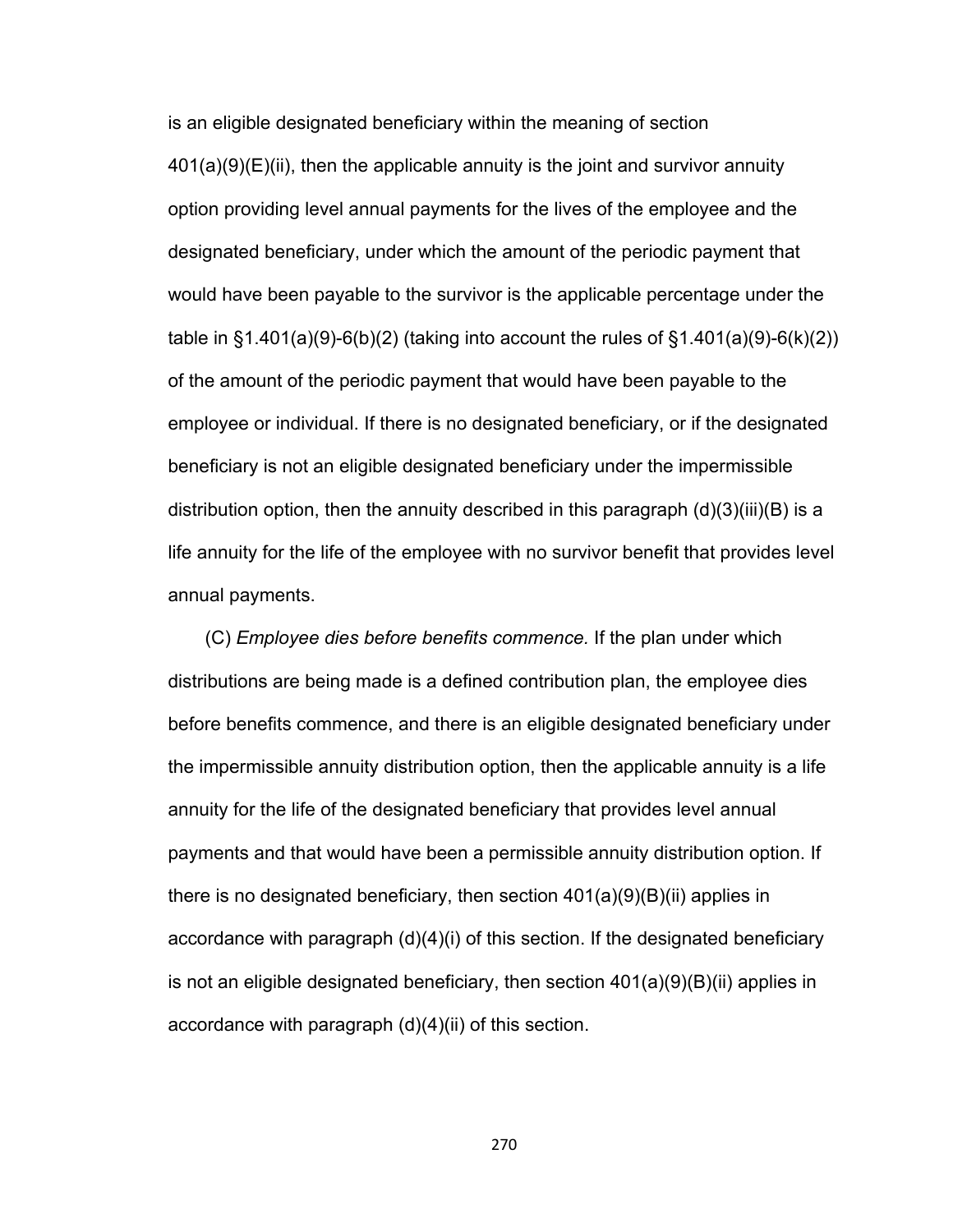(4) *Application of section 401(a)(9)(B)(ii)*--(i) *Application of 5-year rule*. If the 5-year rule in section  $401(a)(9)(B)(ii)$  applies to the distribution to the payee under the contract (or distribution option), then no amount is required to be distributed to satisfy the applicable enumerated section in paragraph (b) of this section until the end of the calendar year that includes the date 5 years after the date of the employee's death. For the calendar year that includes the date 5 years after the employee's death, the amount required to be distributed to satisfy the applicable enumerated section is the payee's entire remaining interest in the annuity contract (or under the plan in the case of distributions from a defined benefit plan). However, see §1.401(a)(9)-6(j) for rules regarding payments that are not permitted under section 436.

(ii) *Application of 10-year rule.* If the employee dies before distribution of the employee's entire interest, section 401(a)(9)(H) applies, and the designated beneficiary of the remaining interest is not an eligible designated beneficiary, then no amount is required to be distributed to satisfy the applicable enumerated section in paragraph (b) of this section until the end of the calendar year that includes the date 10 years after the date of the employee's death. For the calendar year that includes the date 10 years after the employee's death, the amount required to be distributed to satisfy the applicable enumerated section is the payee's entire remaining interest in the annuity contract.

(5) *Plans providing uniform required beginning date*. For purposes of this section, if the plan provides a uniform required beginning date for purposes of section 401(a)(9) for all employees in accordance with §1.401(a)(9)-2(b)(4), then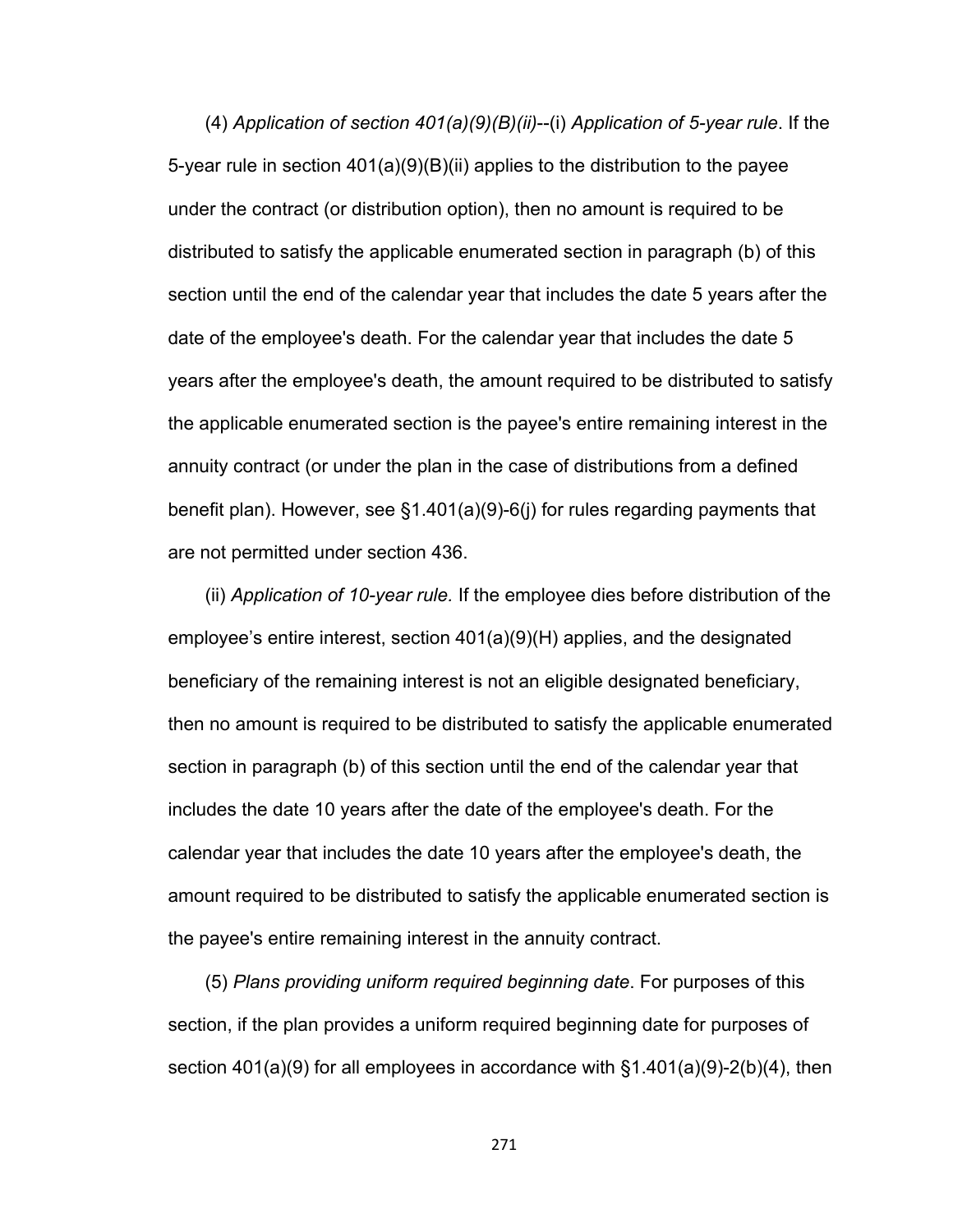the required minimum distribution for each calendar year for an employee who is not a 5-percent owner is the lesser of the amount determined based on the required beginning date as set forth in  $\S1.401(a)(9)-2(b)(1)(i)$ , or  $(b)(2)(i)(A)$ (whichever applies to the employee, and without regard to whether the employee is a 5-percent owner) or the required beginning date under the plan. Thus, for example, if an employee born after July 1, 1949, who was not a 5-percent owner, participated in a defined contribution plan with a uniform required beginning date (as described in the preceding sentence) and the employee died after attaining age 72 (but before April 1 of the calendar year following the calendar year in which the employee retired) without a designated beneficiary, then required minimum distributions for calendar years after the calendar year that includes the employee's date of death may be based on the lesser of--

(i) The required minimum distribution determined by treating the employee as dying before the required beginning date (that is, the 5-year rule of §1.401(a)(9)-3(c)(2)); or

(ii) The required minimum distribution determined by treating the employee as dying on or after the required beginning date (annual distributions over the employee's remaining life expectancy, as set forth in §1.401(a)(9)-5(d)).

 (e) *Distribution of remaining benefit after deadline for required distribution*. If there is any remaining benefit with respect to an employee (or IRA owner) after the calendar year in which the entire remaining benefit is required to be distributed, the required minimum distribution for each calendar year subsequent to that calendar year is the entire remaining benefit. Thus, for example, if the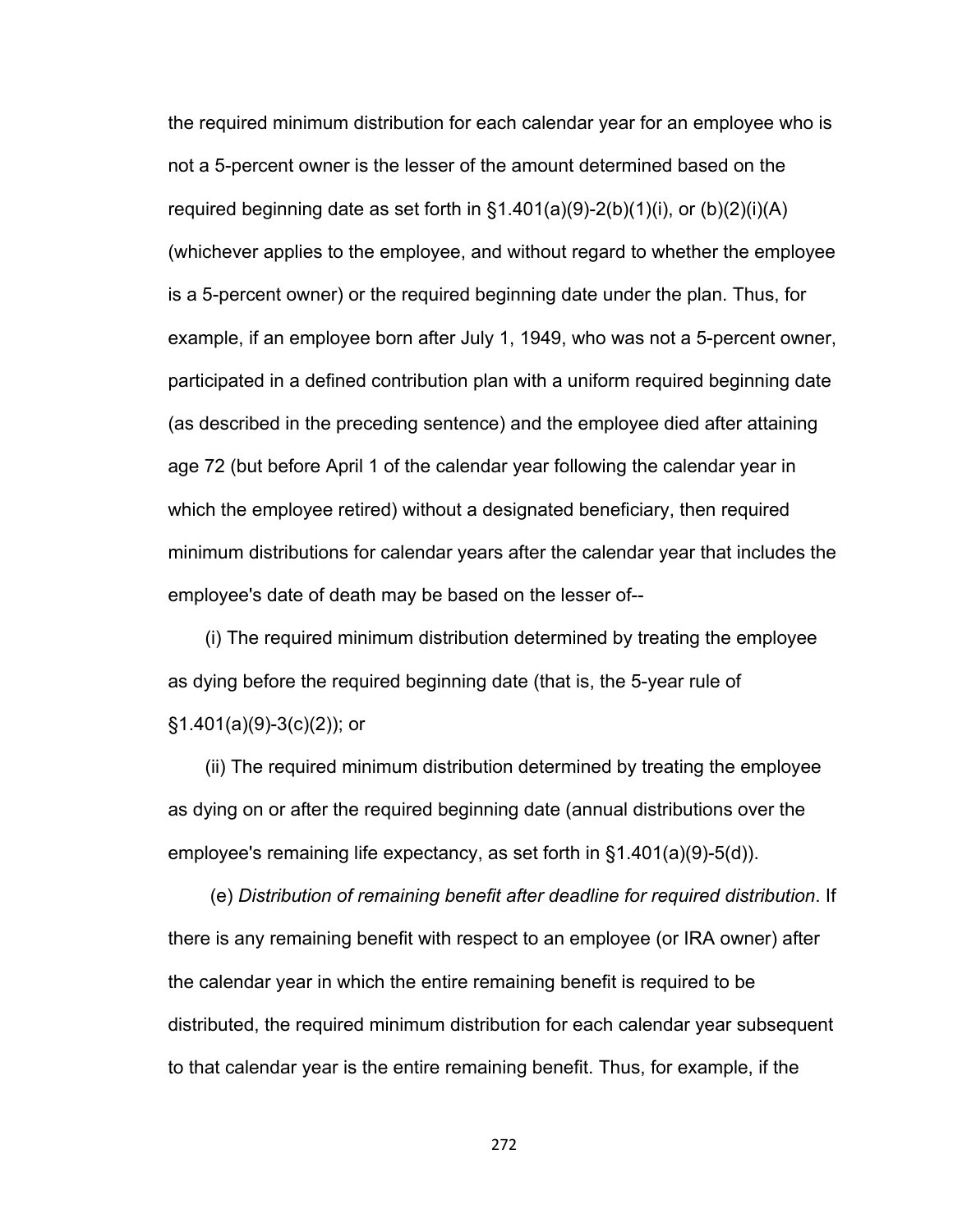designated beneficiary of the employee is not an eligible designated beneficiary, then, pursuant to  $\S1.401(a)(9)-5(e)(2)$ , the entire interest of the employee must be distributed no later than the end of the tenth calendar year following the calendar year of the employee's death and the required minimum distribution for that calendar year and each subsequent calendar year is the remaining portion of the employee's interest in the plan.

(f) *Excise tax for first distribution calendar year.* If the amount not paid is an amount required to be paid by April 1 of a calendar year that includes the employee's required beginning date, the missed distribution is a required minimum distribution for the previous calendar year (that is, for the employee's or the individual's first distribution calendar year as determined in accordance with §1.401(a)(9)-5(a)(2)(ii)). However, the excise tax under section 4974 is imposed for the calendar year that includes the last day by which the amount is required to be distributed (that is, the calendar year that includes the employee's or individual's required beginning date) even though the preceding calendar year is the calendar year for which the amount is required to be distributed. There is also a required minimum distribution for the calendar year that includes the employee's or individual's required beginning date, and that distribution is also required to be made during the calendar year that includes the employee's or individual's required beginning date.

(g) *Waiver of excise tax--*(1) *General rule*. The tax under paragraph (a) of this section may be waived if the payee establishes to the satisfaction of the Commissioner that--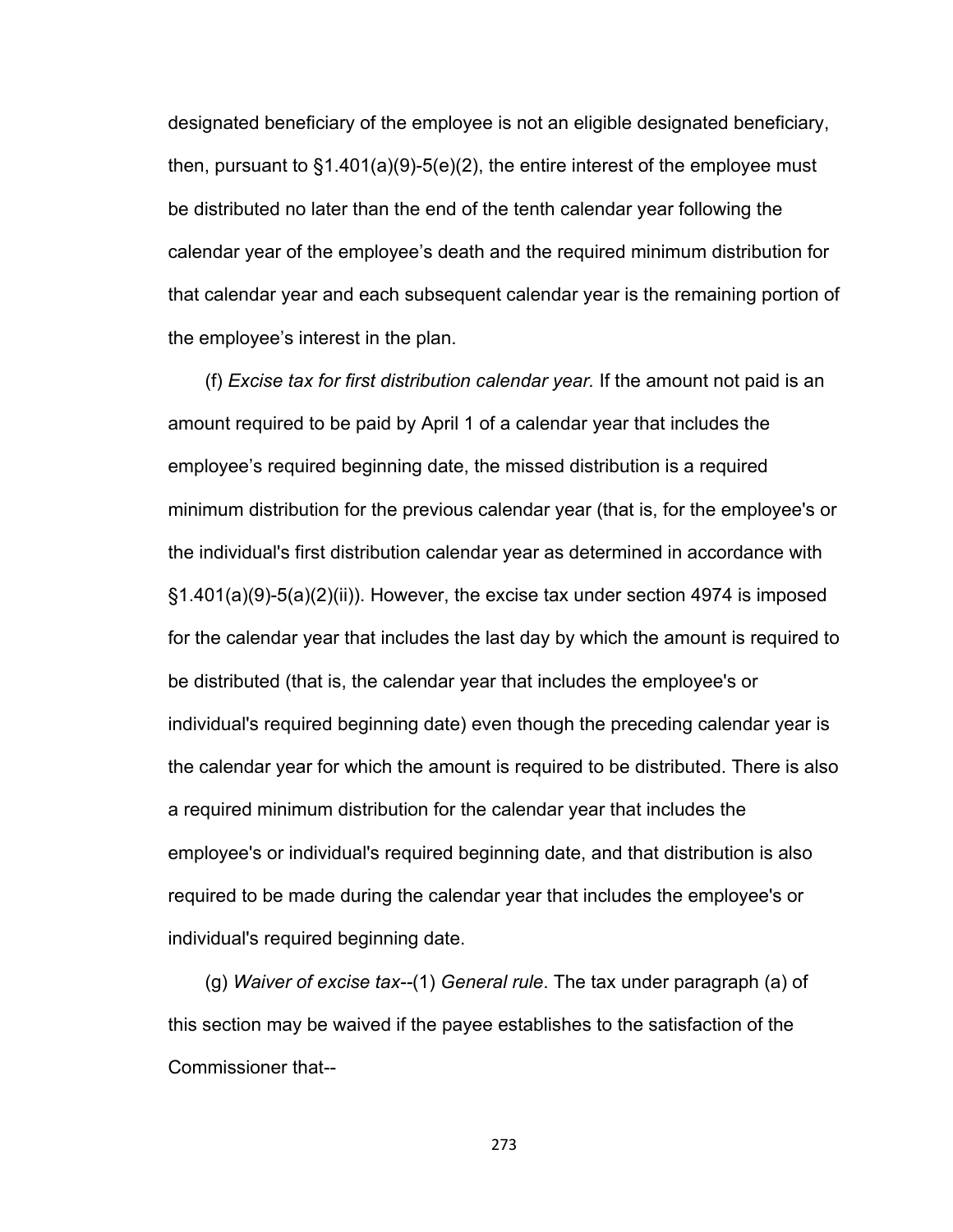(i) The failure to distribute the required minimum distribution described in this section was due to reasonable error; and

(ii) Reasonable steps are being taken to remedy the failure.

(2) *Automatic waiver after election to distribute within 10 years of employee's death.* Unless the Commissioner determines otherwise, the tax under paragraph (a) of this section is waived automatically if--

(i) The employee's or individual's death is before the employee's or individual's required beginning date;

(ii) The payee is an individual--

(A) Who is an eligible designated beneficiary (as defined in §1.401(a)(9)- 4(e));

(B) Whose required minimum distribution amount for a calendar year is determined under the life expectancy rule described in §1.401(a)(9)-3(c)(4); and

(C) Who did not make an affirmative election to have the life expectancy rule apply as described in  $\S1.401(a)(9)-3(c)(5)(iii)$ ;

(iii) The payee fails to satisfy the minimum distribution requirement; and

(iv) The payee elects the 10-year rule described in  $\S 1.401(a)(9)-3(c)(3)$  by the end of the ninth calendar year following the calendar year of the employee's death.

(3) *Automatic waiver for failure to take required minimum distribution for the year of death.* Unless the Commissioner determines otherwise, the tax under paragraph (a) of this section is waived automatically if--